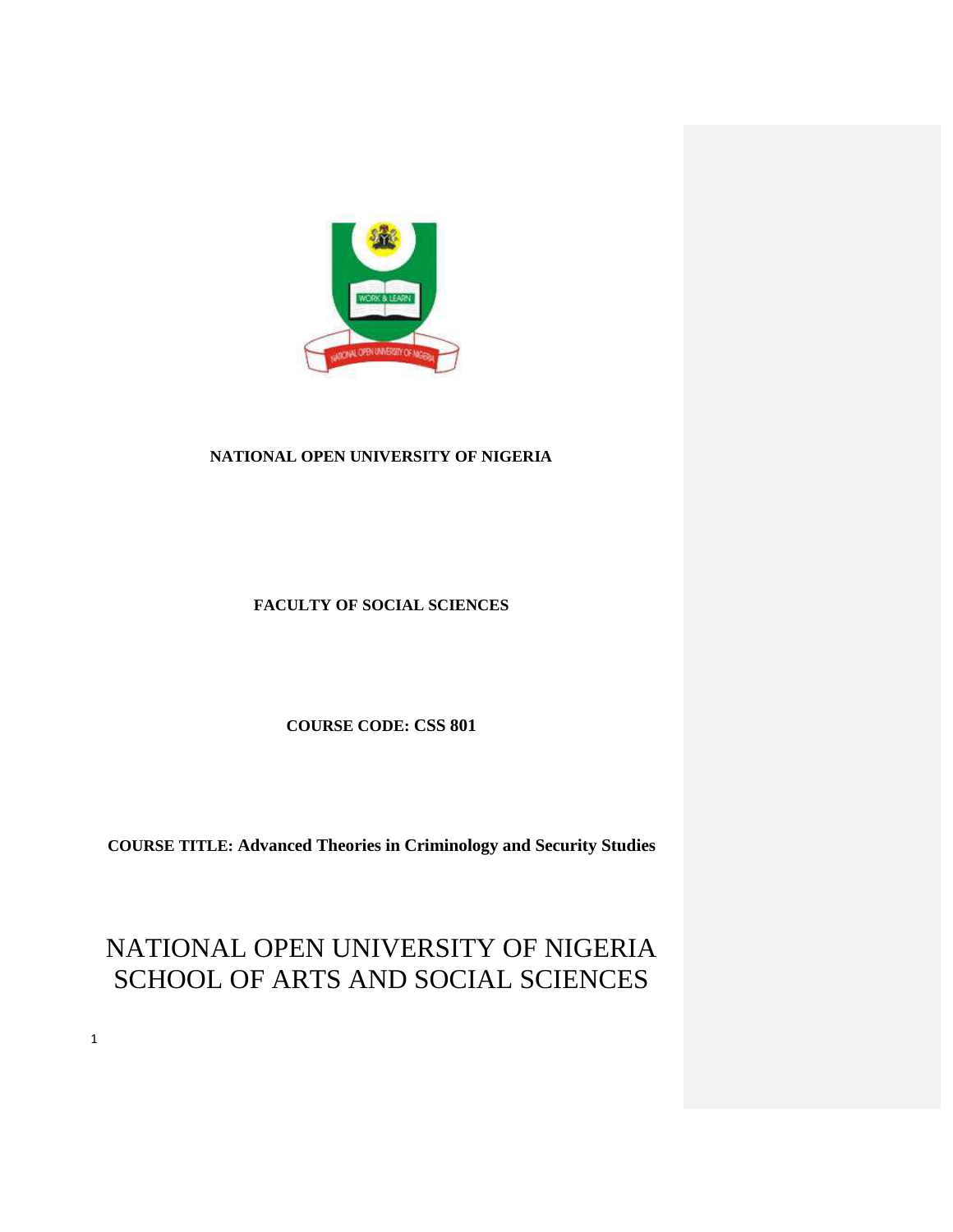# COURSE CODE: CSS 801

# COURSE TITLE: **Advanced Theories in Criminology and Security Studies**

**Advanced Theories in Criminology and Security Studies** 

| <b>Course Writers/Developers</b> | Prof. Smart Otu, AE-FUNAI                                                                                                                            |
|----------------------------------|------------------------------------------------------------------------------------------------------------------------------------------------------|
| Course Coordinator               | Prof. Sam Obadiah Smah<br>CSS, FSS NOUN.                                                                                                             |
| Course Editor                    | Professor MartinI Ifeanacho<br>Dept. of Sociology<br><b>Faculty of Social Sciences</b><br>University of Port Harcourt,<br>Port Harcourt, River State |
| Programme Leader                 | Dr. Dickson Ogbonnaya Igwe<br>Ag. HOD, CSS, FSS NOUN                                                                                                 |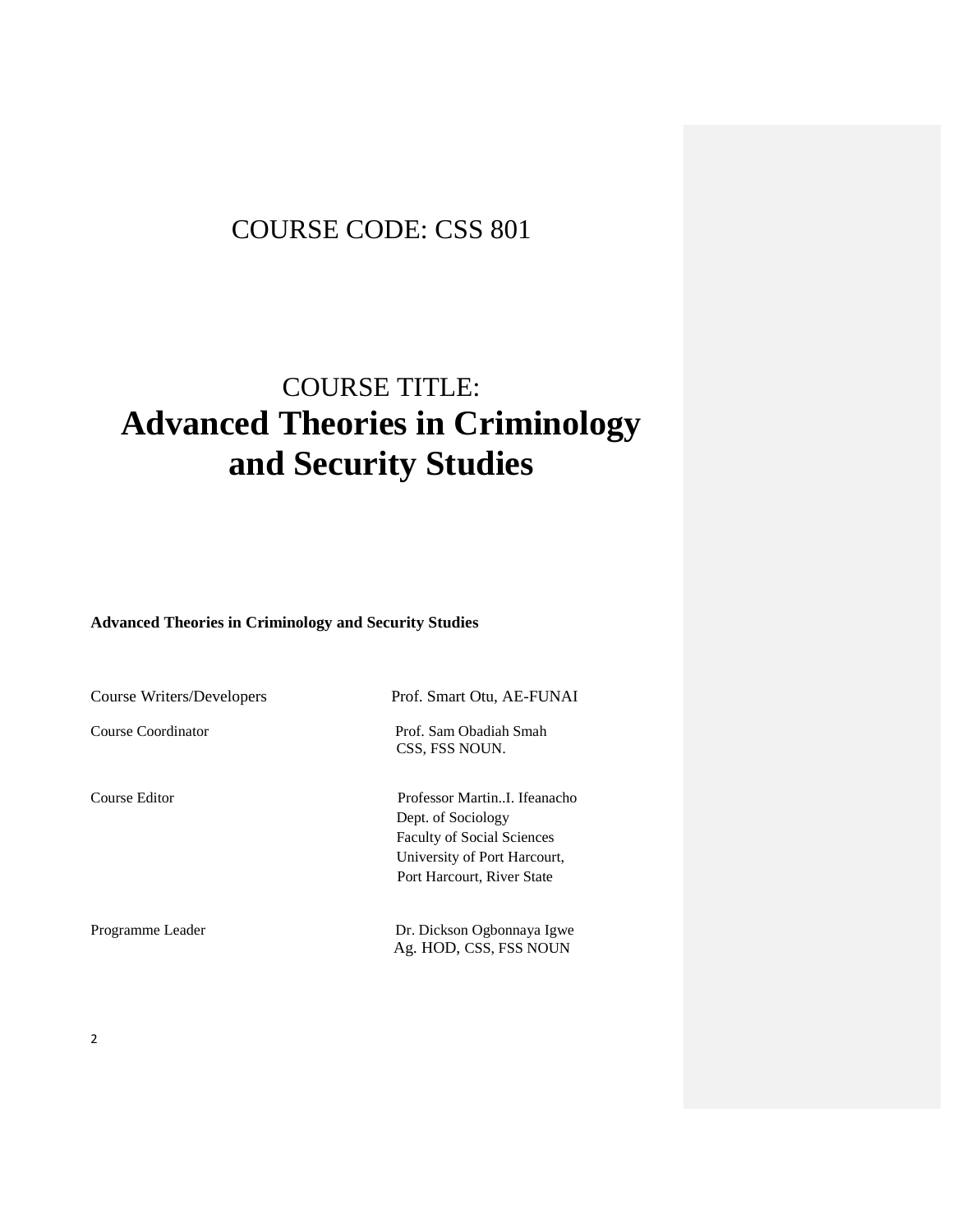# **INTRODUCTION**

#### **Welcome to CSS 801: Advanced Theories in Criminology and Security Studies**

CSS 801 is a semester of 3 Credit Unit course that provides you with the needed insights into the various theories of criminology and security studies. It is specifically designed for Postgraduate Programme leading to the award of Doctor of Philosophy (Ph.D.) Degree in Criminology and Security Studies at the National Open University of Nigeria (NOUN).

Theories are nests and/or frameworks for in-depth understanding of crimes and criminality in the real world. They help to illuminate the causes and prevalence of social phenomena or problems. So, this study material is a guide which provides the students with the tool to understand the strengths and weaknesses of relevant theories, as well as their application in addressing antisocial conducts.

To study this course, and the various units, students need to be ready to think critically and deeply. They need to develop constructive minds and use analytical skills and other research-oriented approaches carefully, to adopt appropriate theory or theories in analysing incidents of crimes and security issues for strong arguments and research for policy. In this course, the aims and relevance are explained. The module provides some useful advice on the reading system, the role in using the course guide, the structure of the module, and guidance for the assessment.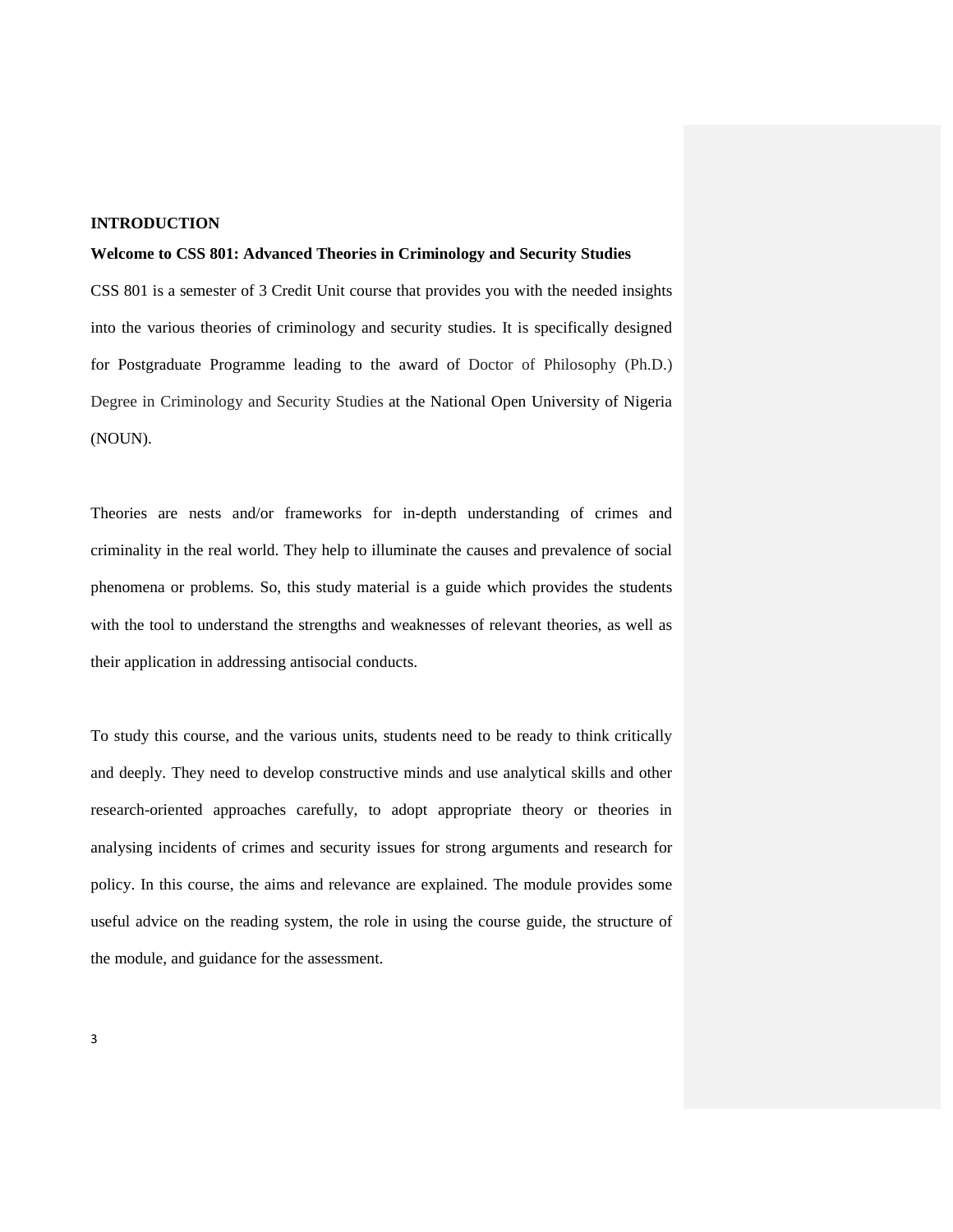# **AIMS**

- a) To trace the historical development of crime and security theories.
- b) To identify and discuss various theories of criminology and security studies.
- c) To review, showing the strengths and weaknesses, of various theories of criminology and security studies.
- d) To demonstrate in-depth understanding of the application of theories in analysing and solving crime and security problems.
- e) To simplify crime and security theories and aids students" understanding

#### **OBJECTIVES**

- i. To familiarize you with the meaning and historical development of theories in criminology and security studies.
- ii. To expose you to crime and security theory taxonomy (e.g. demonological, classical, neoclassical, positivist, psychological and sociological/criminological theories, rationalism, reflectivism and constructivism).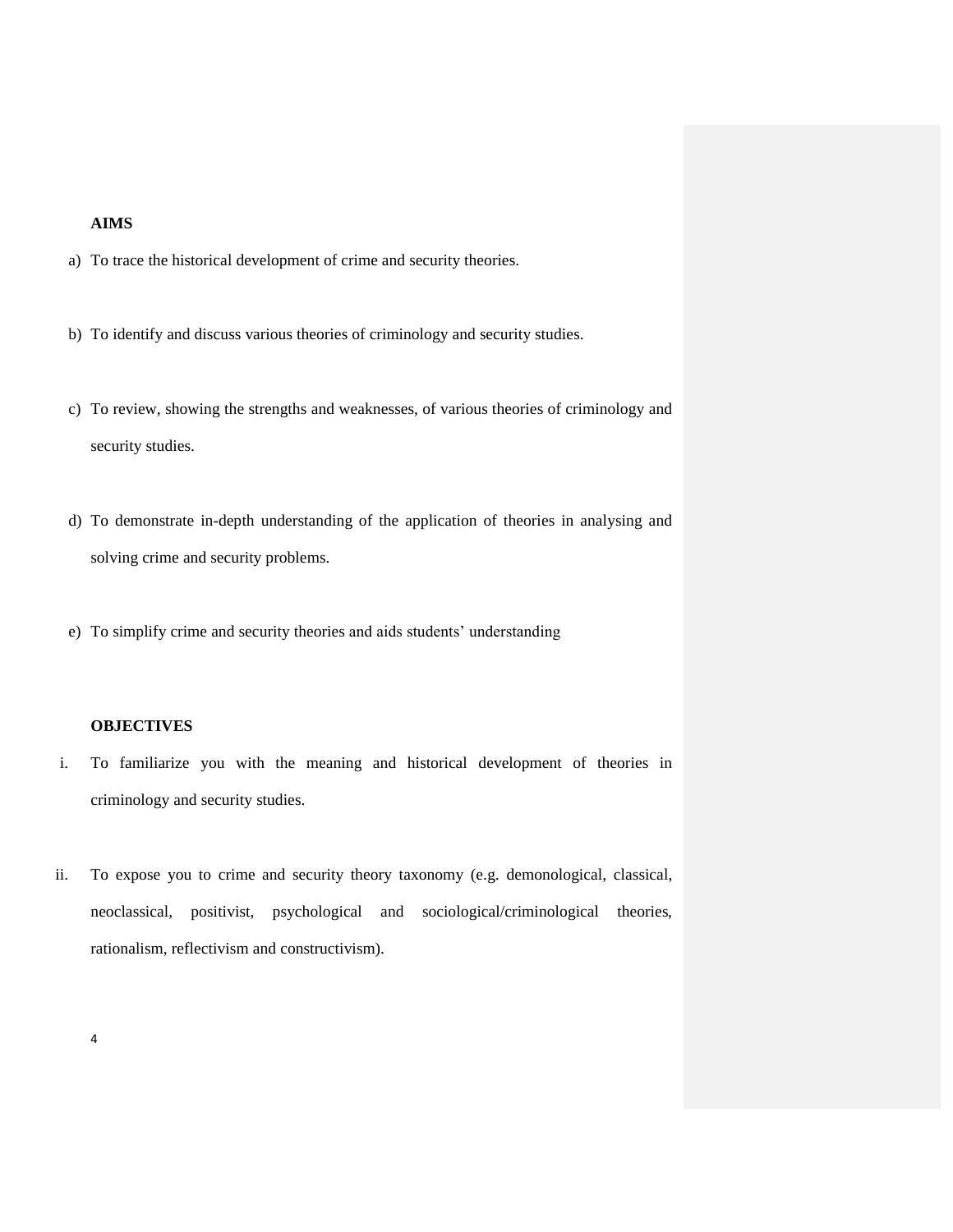- iii. To equip you with the analytical skills required to critique various theories of criminology and security studies.
- iv. To introduce you to the use of theories in understanding and explaining specific crime and security problems.
- v. To acquaint you to the art and science of crime theory-building, reconstruction and deconstruction, with a view to toeing the path of integrated model approach.

#### **WORKING THROUGH THIS COURSE**

To complete this Course, you are advised to check the study units, read the recommended books as well as other course materials provided by the NOUN. Each unit contains Self-Assessment Exercise (SAE) and Tutor Marked Assignments (TMAS) for assessment purposes. There will be a written examination at the end of the course. The course should take students about 14 weeks to complete. You will find all the components of the course listed below. Students need to allocate time to each unit to finish the course successfully.

## **COURSE MATERIALS**

For this course, students will require the following materials:

- 1) The course guide;
- 2) Study units which are fifteen (15) in all;
- 3) Textbooks recommended at the end of the units;
- 4) Assignment file where all the unit assignments are kept;
- 5) Presentation schedule.
- 5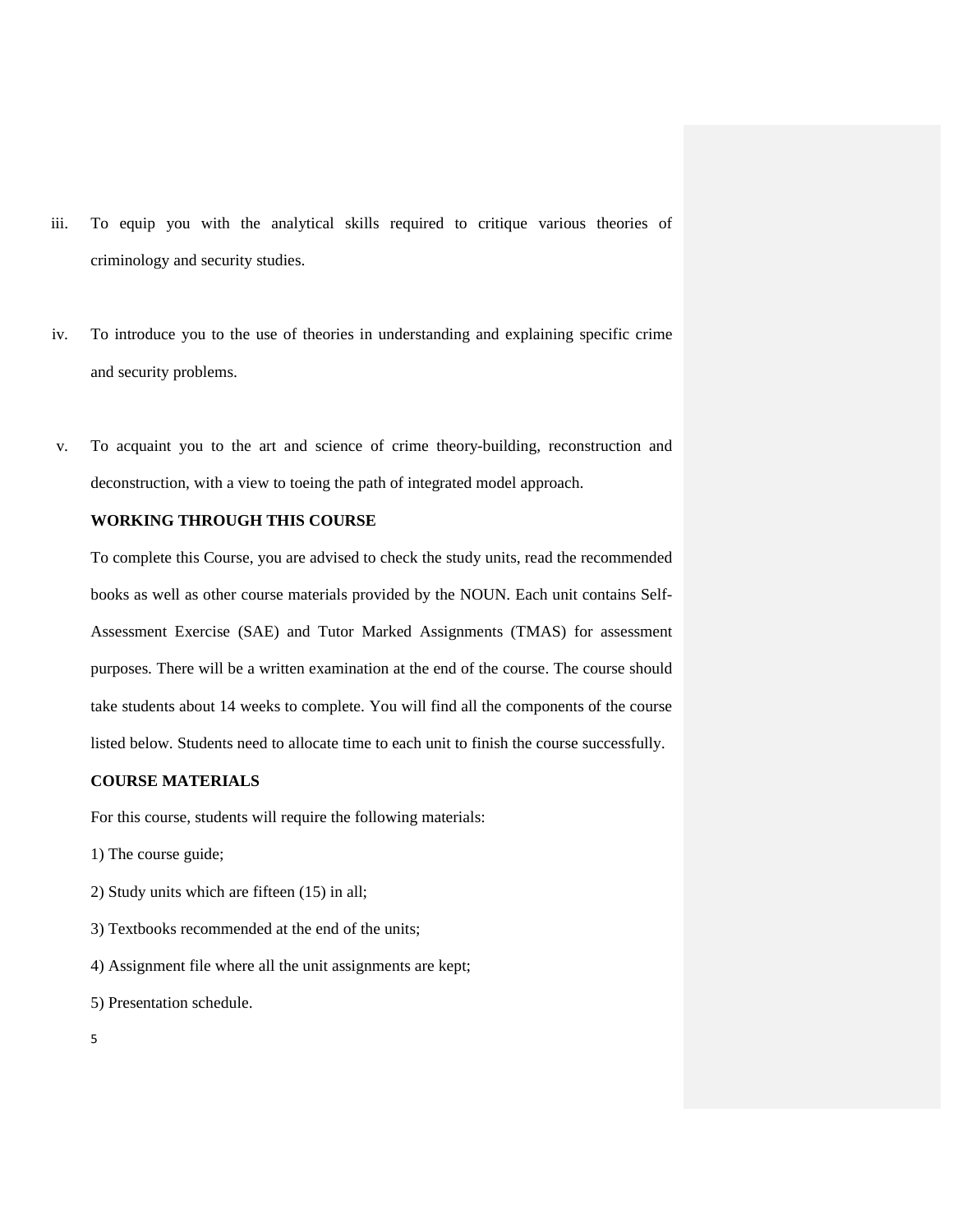# **STUDY UNITS**

There are fifteen (20) study units in this course broken into 4 modules of 3-5 units each.

They are as follows:

# **Module 1**

Unit 1: Introduction and general background

Unit 2: Criminological Prehistoric (Demonological Theory).

Unit 3: The Classical School of Criminological Theorizing.

Unit 4: The Positive School of Criminology.

Unit 5: General Outline of Sociological/Criminological Theories of Crime.

### **Module 2:**

Unit 1: Strain Theory.

- Unit 2: Subcultural Theory.
- Unit 3: Differential Opportunity Theory
- Unit 4: Ecological Theory.

Unit 5: The Social Process Theory.

# **Module 3**

Unit 1: Culture Conflict Theory.

- Unit 2: Social Control Perspective.
- Unit 3: Social Reaction Theories.

Unit 4: Social Conflict Theory.

Unit 5: The Integrated Model Approach.

# **Module 4**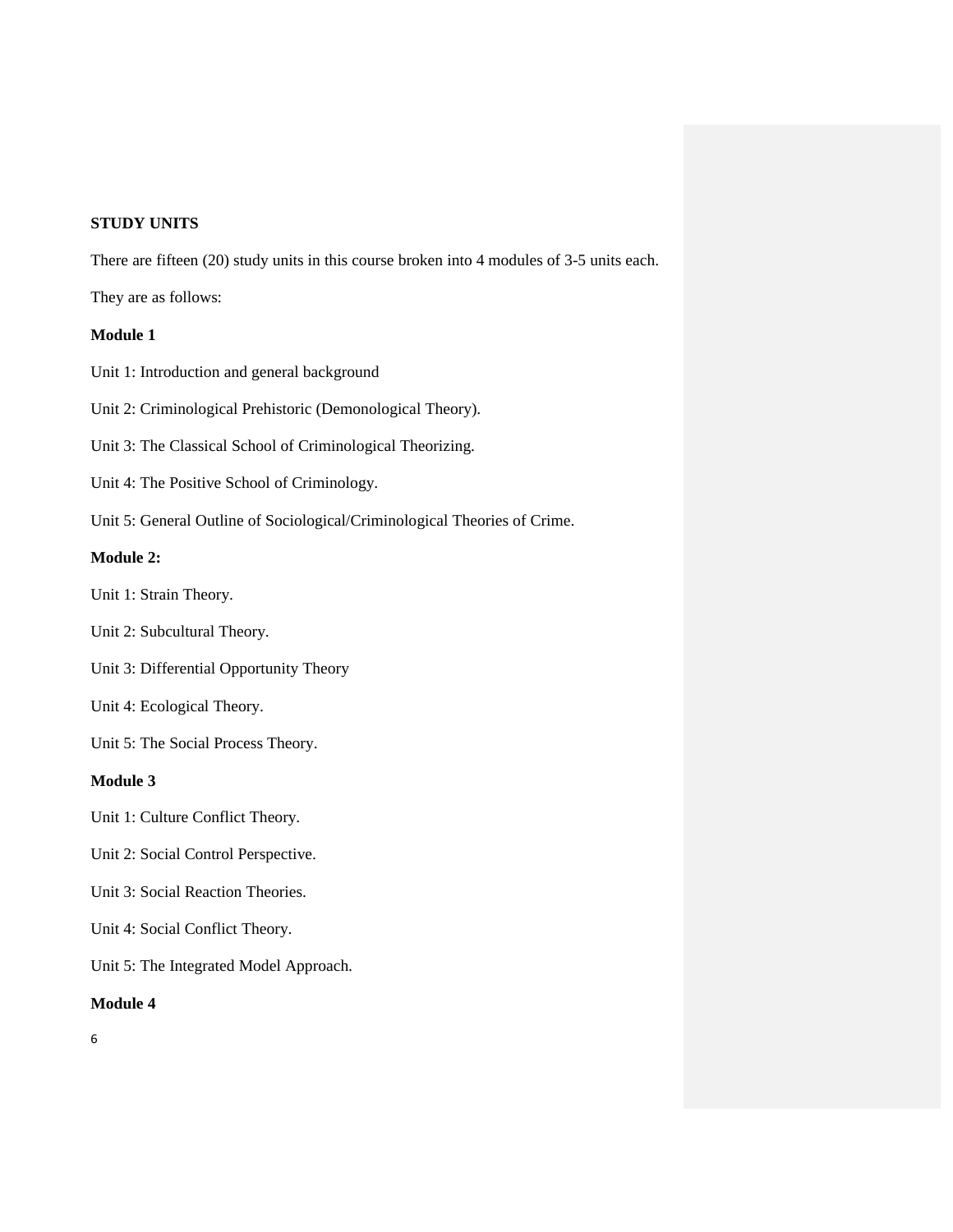Unit 1: Realism Unit 2: Liberalism Unit 3: Constructivism Unit 4: Game Theory Unit 5: Feminism

Each unit contains some exercises on the topic covered, and you will be required to attempt the exercises. This will enable you evaluate your progress as well as reinforce what you have learnt so far. The exercise, together with the Tutor Marked Assignments, will help you in achieving the stated learning objectives of the individual units and the course.

# **TEXT BOOKS AND REFERENCES**

You may wish to consult the references and other books suggested at the end of each unit to enhance your knowledge of the material. This will enhance you understanding of the material.

## **ASSESSMENT**

Assessment for this course is in two parts: the Tutor-Marked-Assignments and a written examination. You will be required to apply the information and knowledge gained from this course in completing your given assignments. You must submit your assignments to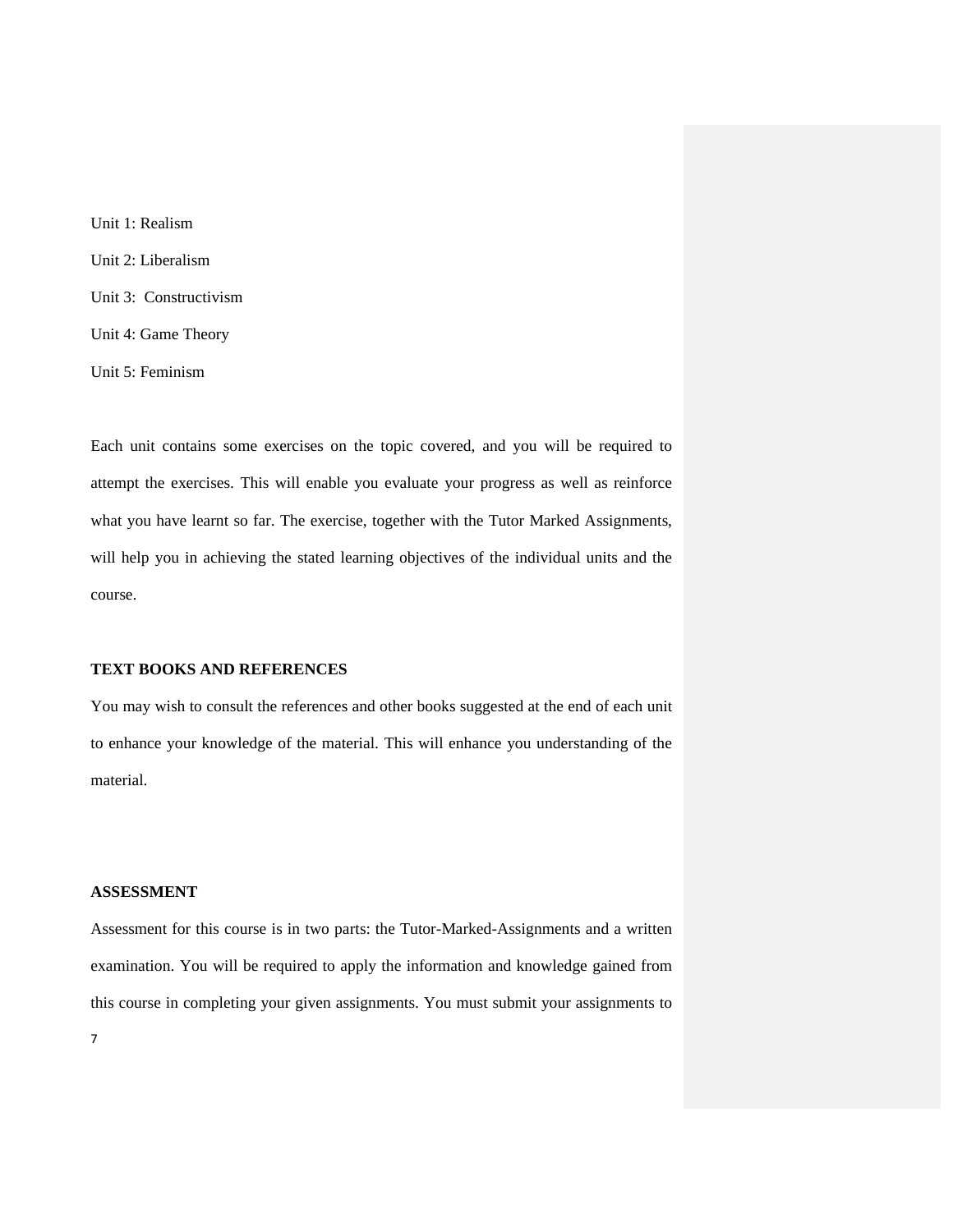your tutor in line with submission guidelines stated in the assignment file. The work that you submit to your Tutor-Marked Assignment for assessment will count for 30% of your total score.

### **TUTOR MARKED ASSIGNMENTS (TMAS)**

In this course, you will be required to study fifteen (20) units, and complete Tutor-Marked Assignment provided at the end of each unit. The assignments carry 10% mark each. The best three of your assignments will constitute 30% of your final mark. At the end of the course, you will be required to write a final examination, which counts for 70% of your final mark.

The assignments for each unit in this course are contained in your assignment file. You may wish to consult other related materials apart from your course material to complete your assignments. In fact, you are advised to do so. When you complete each assignment, send it together with a tutor-marked assignment (TMA) form to your Tutor. Ensure that each assignment reaches your tutor on or before the dead line stipulated in the assignment file. If, for any reason, you are unable to complete your assignment in time, contact your tutor before the due date to discuss the possibility of an extension.

**Note** that extensions will not be granted after the due date for submission unless under exceptional circumstances.

#### **FINAL EXAMINATION AND GRADING**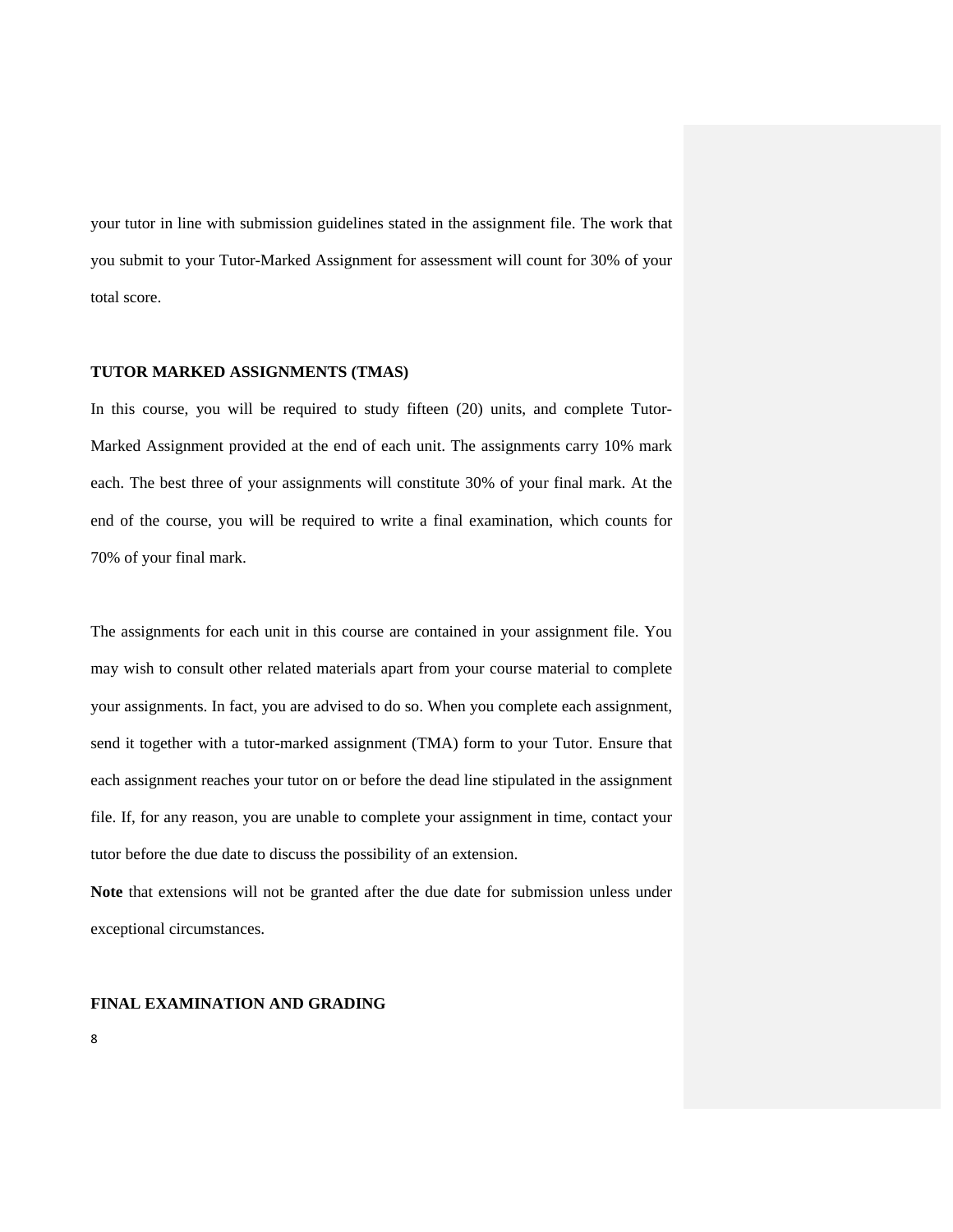The final examination for this course will be for two hours, and count for 70% of your total mark. The examination will consist of questions, which reflect the information in your course material, exercise, and tutor marked assignments. All aspects of the course will be examined. Use the time between the completion of the last unit and examination rate to revise the entire course. You may also find it useful to review your tutor marked assignments before the examination.

#### **COURSE MARKING SCHEME**

| <b>ASSESSMENT</b> | <b>MARKS</b>                          |
|-------------------|---------------------------------------|
| Assignments       | Four assignments, best three marks of |
|                   | four count at 30% of course marks     |
| Final Examination | 70% of total course mark              |
| Total             | 100% of course marks                  |

# **COURSE OVERVIEW**

| <b>Module 1</b> | <b>Title of Work</b>                          | <b>Weeks Activity</b> | <b>Assessment</b> |
|-----------------|-----------------------------------------------|-----------------------|-------------------|
|                 |                                               |                       | (End of Unit)     |
| Unit            | Introduction<br>and<br>General                | Week 1                |                   |
|                 | Background,<br>Criminological                 |                       |                   |
| $\mathbf{1}$    | Prehistoric (Demonological Theory)            |                       |                   |
|                 |                                               |                       |                   |
| $\overline{2}$  | Classical<br>The<br>and Neoclassical          | Week 2                | Assignment 1      |
|                 | School of Criminological Theorizing           |                       |                   |
| 3               | Positive<br>(Biological)<br>The<br>and        | Week 3                |                   |
|                 | Psychological School of Criminology           |                       |                   |
| $\overline{4}$  | General<br>Outline<br>of                      | Week 4                |                   |
|                 | Sociological/Criminological Theories of       |                       |                   |
|                 | Crime                                         |                       |                   |
| <b>Module 2</b> |                                               |                       |                   |
| Unit            | Strain Theory and Subcultural Theory          | Week 5                | Assignment 2      |
| 1               |                                               |                       |                   |
| $\overline{2}$  | Differential<br>Opportunity<br>and            | Week 6                |                   |
|                 | <b>Ecological Theory</b>                      |                       |                   |
| 3               | Social<br>(Learning)<br>The<br><b>Process</b> | Week 7                |                   |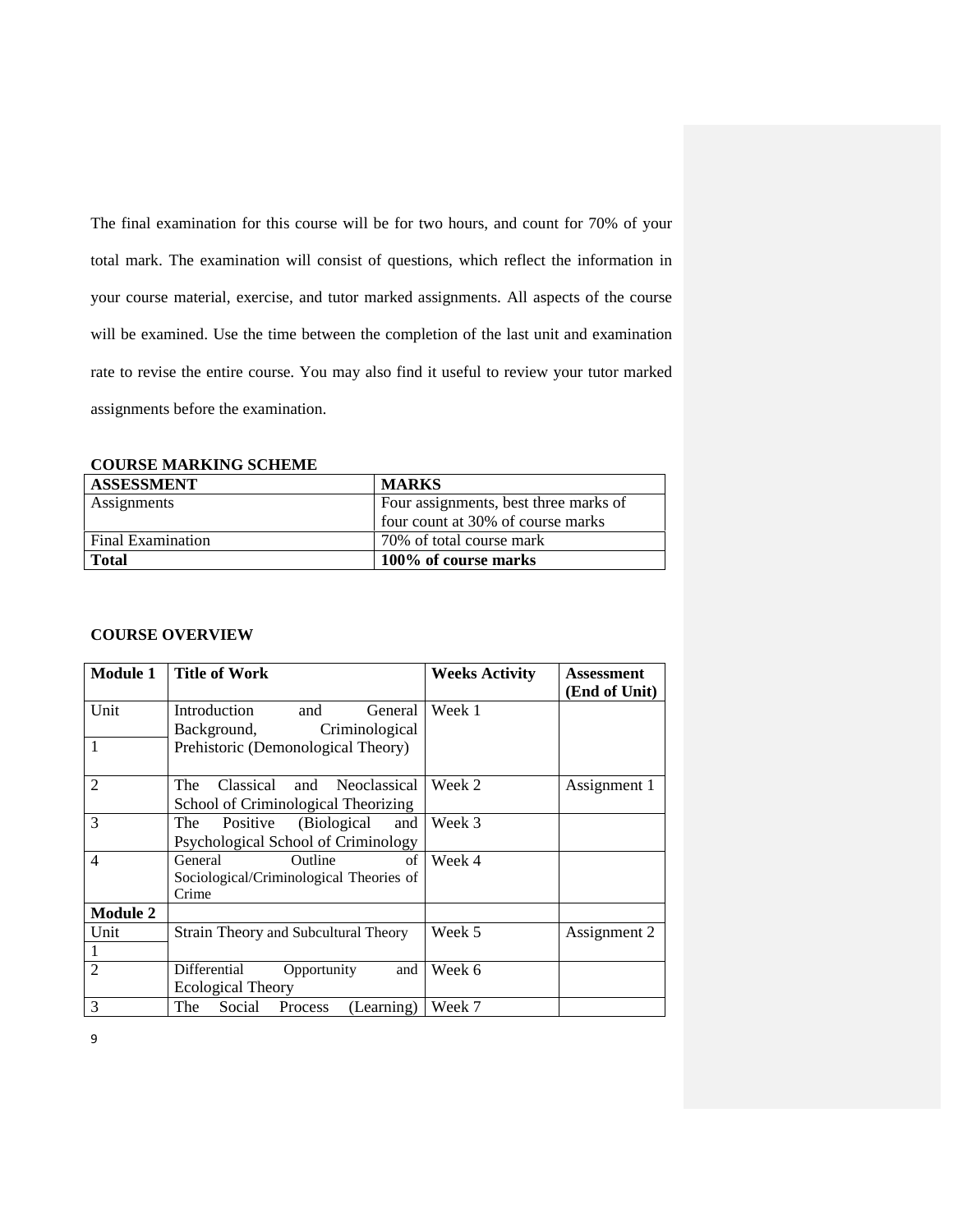|                          | Theory                              |          |              |
|--------------------------|-------------------------------------|----------|--------------|
| <b>Module 3</b>          |                                     |          |              |
| Unit                     | <b>Culture Conflict Theory</b>      | Week 8   | Assignment 3 |
|                          |                                     |          |              |
| $\overline{2}$           | Social Control Perspective          | Week 9   |              |
| 3                        | Social Reaction Theory              | Week 10  |              |
| $\overline{4}$           | Social Conflict Theory              | Week 11  | Assignment 2 |
| $\overline{\phantom{0}}$ | The Integrated Model Approach       | Week 12  |              |
|                          |                                     |          |              |
| <b>Module 4</b>          |                                     |          |              |
| Unit 1                   | Theory of security Studies (Realism | Week 13  | Assignment 3 |
| 2                        | Liberalism                          | Week 14  |              |
| 3                        | Constructivism                      | Week 15  |              |
| $\overline{4}$           | Game Theory                         | Week 16  |              |
| 5                        | Feminism                            | Week 17  |              |
|                          | Revision                            | Week 18  |              |
|                          | Examinations                        | Week 19  |              |
|                          | Total                               | 19 Weeks |              |

# **HOW TO GET THE MOST FROM THIS COURSE**

In distance learning, your course material replaces the lecturer, but by no means, allinclusive. That is, there is still the importance of physical interaction with your lecturers however brief and infrequent it is.

The course material has been designed in such a way that you can study on your own with little or no assistance. This allows you to work, and study at your pace, and at a time and place that best suits you. Think of reading your course material in the same way as listening to the lecturer. And you probably would get almost the same result. However, you are advised to study your course materials in the same way a lecturer might give you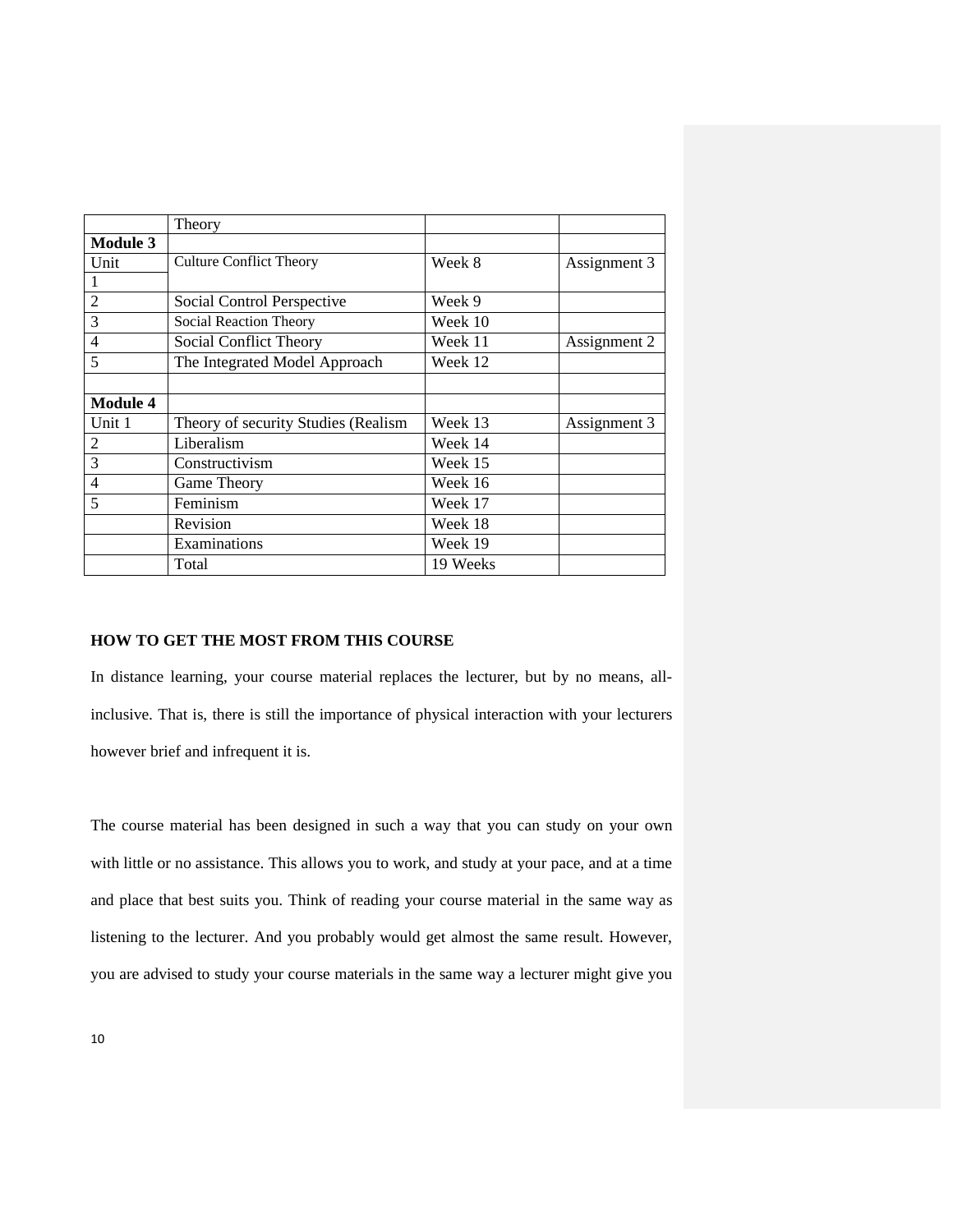some readings to do. The study units give you information on what to read, and these form your text materials. You are provided with exercise to do at appropriate points, like a lecturer might give you an in-class exercise.

Each of the study units follows a common format. The first item is an introduction to the unit, and how a particular unit is integrated with other units and the course as a whole. Next to this is a set of learning objectives, outcomes. These objectives inform you about what you are required to know by the time you have completed the unit; they are meant to guide your study. The moment a unit is finished, you must go back and check whether you have achieved the objectives. If you make this a habit, it will improve your chances of passing the course significantly.

The main body of the unit guides you through the required reading from other sources. This will usually be either from the reference books or from a reading section. The following is a practical strategy for working through the course. If you run into difficulties, telephone your tutor. Remember that your tutor"s job is to help you when you need assistance, so do not hesitate to call and ask your tutor for help or visit the study centre.

**Reading this course guide thoroughly is your first assignment**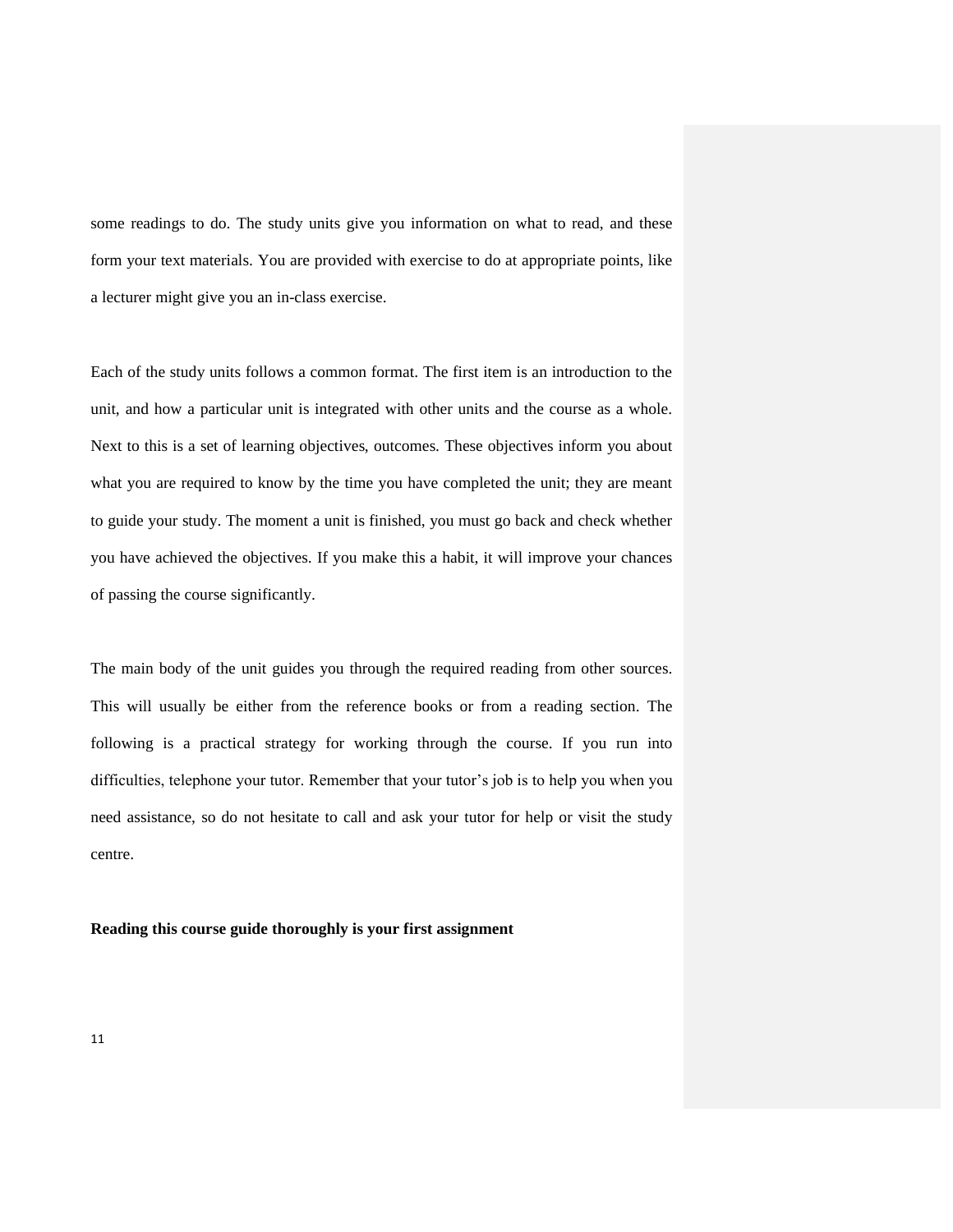- 1) Organise a study schedule, design a "Course Overview" to guide you through the course. Note the time you are expected to spend on each unit and how the assignments relate to this unit. You need to gather all the information into one place, such as your diary or a wall calendar. Whatever method you choose to use, you should decide and write in your own dates and schedule of work for each unit.
- 2) Once you have created your own study schedule, do everything to be faithful to it. The major reason students fail is that they get behind with their course work. If you get into difficulties with your schedule, please let your tutor know before it is too late for help.
- 3) Turn to unit 1, and read the introduction and the objectives for the Unit.
- 4) Assemble the study materials. You will need the reference books in the unit you are studying at any point in time.
- 5) Work through the unit. As you work through the unit, you will know what sources to consult for further information.
- 6) Before the relevant due dates (about 4 weeks before due dates), access the assignment file. Keep in mind that you will learn a lot by doing the assignment carefully, they have been designed to help you meet the objectives of the course and pass the examination. Submit all assignments not later than the due date.
	- 12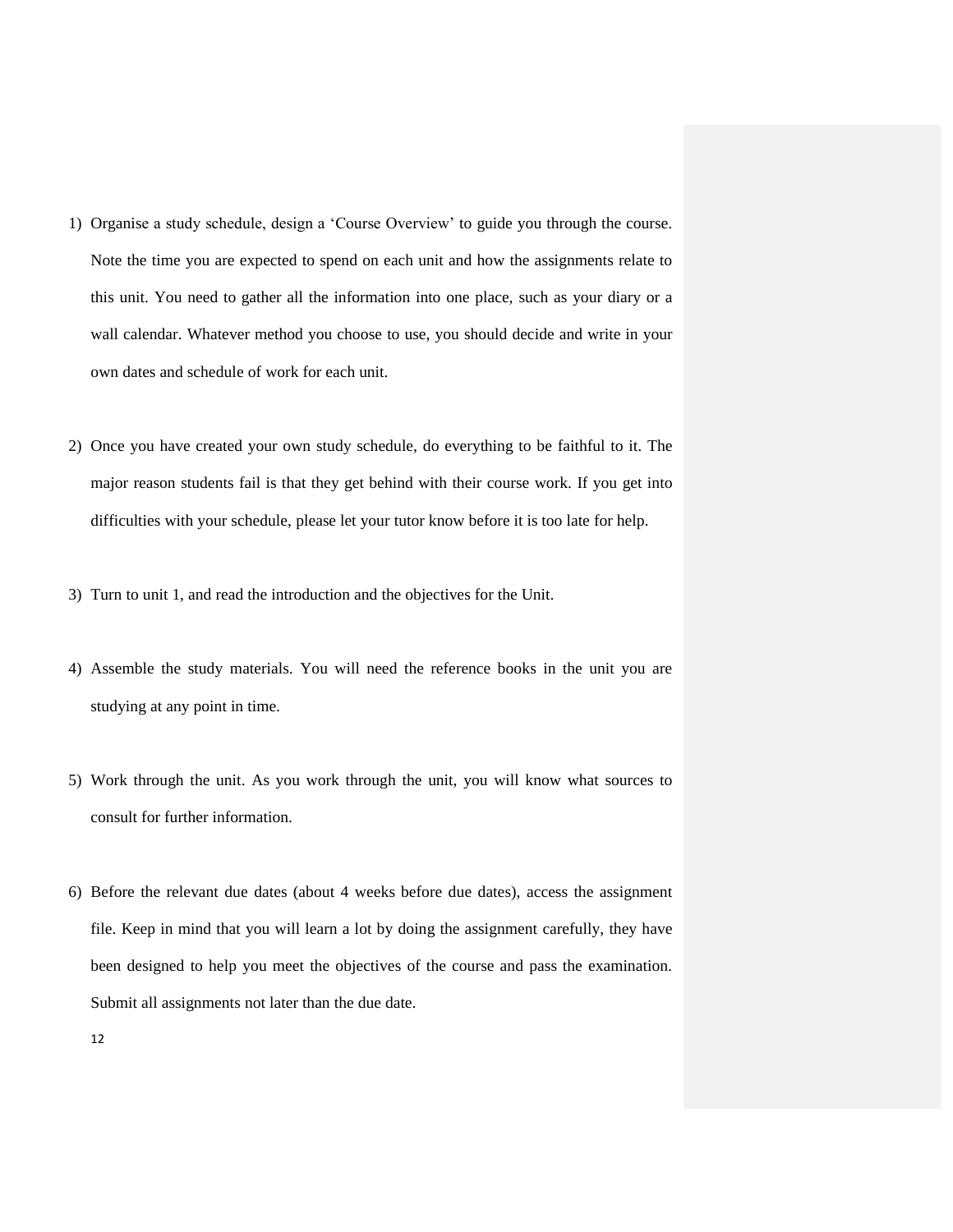- 7) Review the objectives for each study unit to confirm that you have achieved them. If you feel unsure about any of the objectives, review the study materials or consult your tutor.
- 8) When you are confident that you have achieved a unit"s objectives, you can start on the next unit. Proceed unit by unit through the course and try to plan your study so that you keep yourself on schedule.
- 9) When you have submitted an assignment to your tutor for marking, do not wait for marking before starting on the next unit. Keep to your schedule. When the assignment is returned, pay particular attention to your tutor"s comments, both on the Tutor Marked Assignment form and also the written comments on the ordinary assignments.
- 10) After completing the last unit, review the course and prepare yourself for the final examination. Check to see that you have achieved the Unit objectives (listed at the beginning of each unit) and the course objectives (listed in the Course Guide)

### **TUTORS AND TUTORIALS**

There are 15 hours of tutorials provided to support this course. Tutorials are for problem solving and they are optional. You need to get in touch with your tutor to arrange date and time for tutorials if needed. Your tutor will mark and comment on your assignments,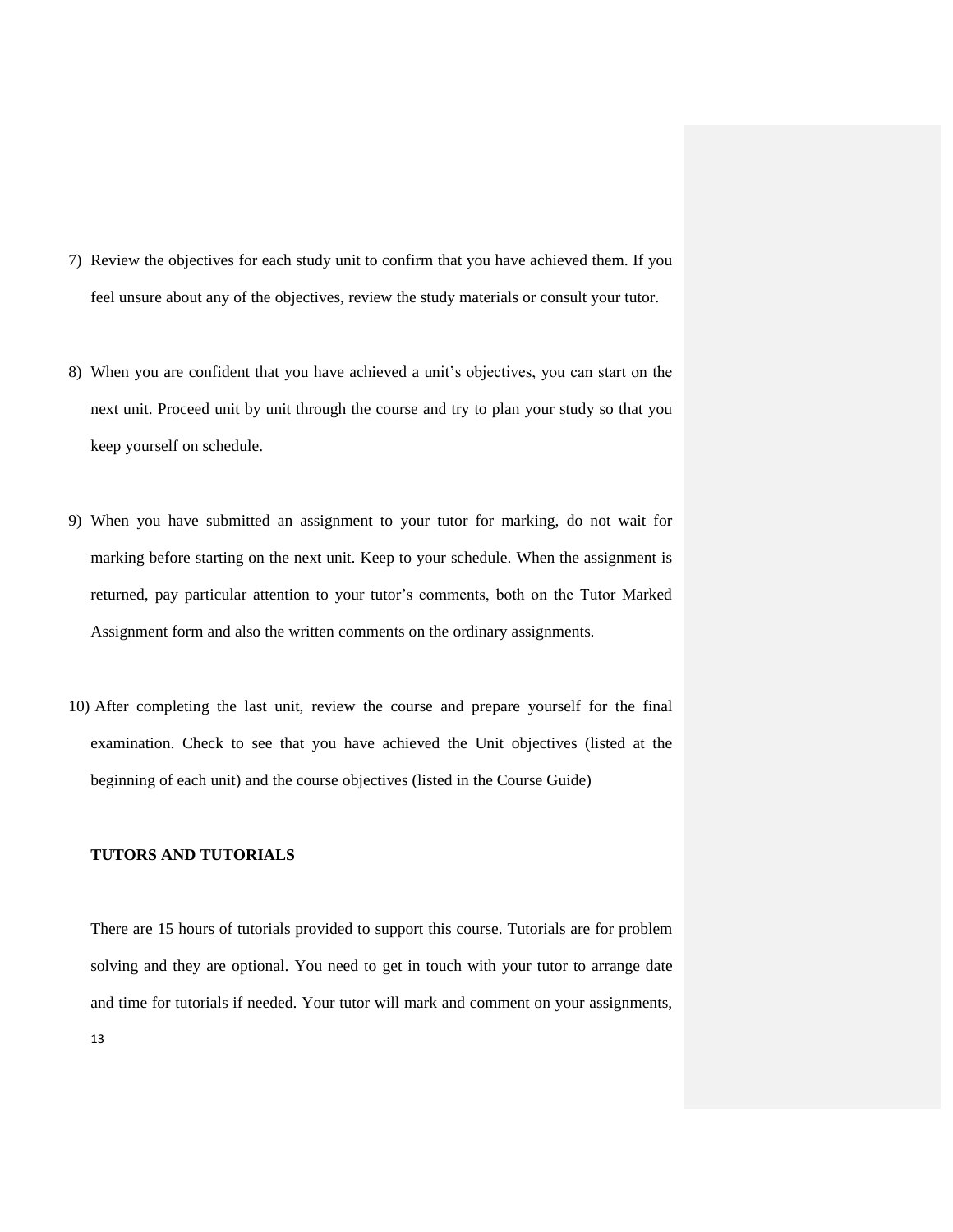keep a close watch on your progress and any difficulties you might encounter and provide assistance to you during the course. You must submit your Tutor Marked Assignments to your tutor well before the due date (at least two working days are required). They will be marked by your tutor and returned to you as soon as possible.

Do not hesitate to contact your tutor by telephone, email, or discussion board. The following might be circumstances in which you will find it necessary to contact your tutor:

- $\hat{\mathbf{y}}$  You do not understand any part of the study units or the designed readings.
- You have difficulties with the exercises.
- You have a question or problem with an assignment, with your tutor"s comments on an assignment or with the grading of an assignment.

To gain maximum benefits from this course tutorials, prepare a question list before attending to them. You will learn quite a lot from participating in the discussions.

# **SUMMARY**

The course guide has introduced you to what to expect in advanced theories in criminology and security studies. It provides an overview of the historical development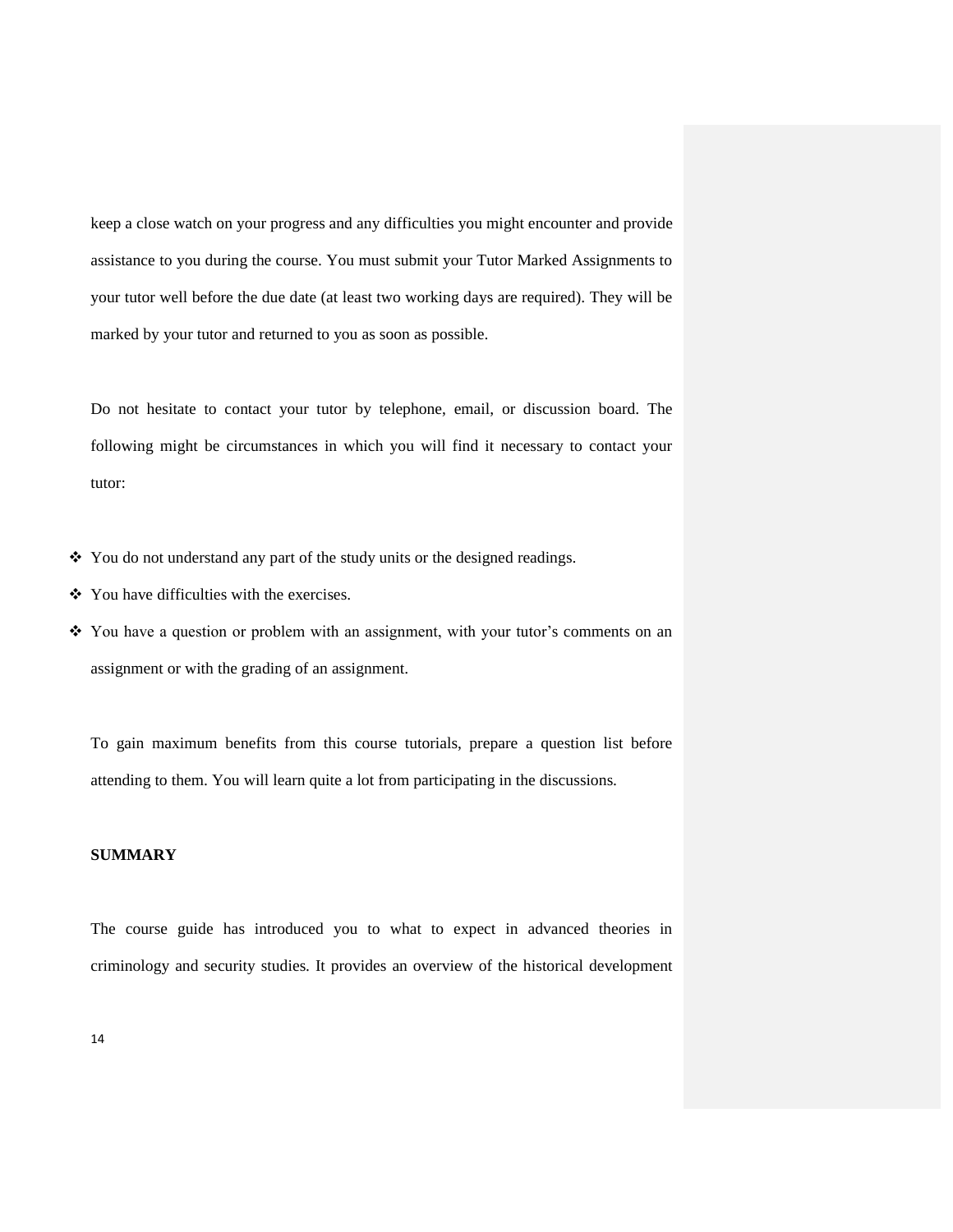of crime theories, basic assumptions of each of the theories reviewed, their strengths and weaknesses, and how to apply them in research.

We wish you success with the course and hope you will find it both engaging and practical.

#### **REFERENCES/FURTHER READING**

Abrahamson, D. (1945). *Crime and human mind*. New York: Columbia University Press.

- Adler, F., Gerhard, O. W., Mueller, W., & Laufer, S. (1991). *Criminology*. New York: McGraw-Hill.
- Agnew, R. (1985). A revised theory of delinquency. *Social Forces, 64*, 151-167.
- Agnew, R. (1992). Foundation for a general theory of crime. *Criminology, 30*, 47-87.
- Akers, R. L. (1985). *Deviant behaviour: A Social learning approach* (3rd ed.). Belmont, CA: Wardsworth.
- Axelrod, A., & Antinozi, G. (2003). *Criminal investigation: The complete idiot's guide*. Indianapolis: Penguin.
- Bandura, A. (1979). The social learning perspective: Mechanisms of aggression. In H. Toch (Ed.), *Psychology of crime and criminal justice* (pp. 204-205). New York: Holt, Rinehart & Winston.
- Becker, H. S. (1963). *Outsiders.* New York: Free Press.
- Bentham, J. (1973). *An introduction to the principles of moral and legislation 1780*. New York: Hafner Press.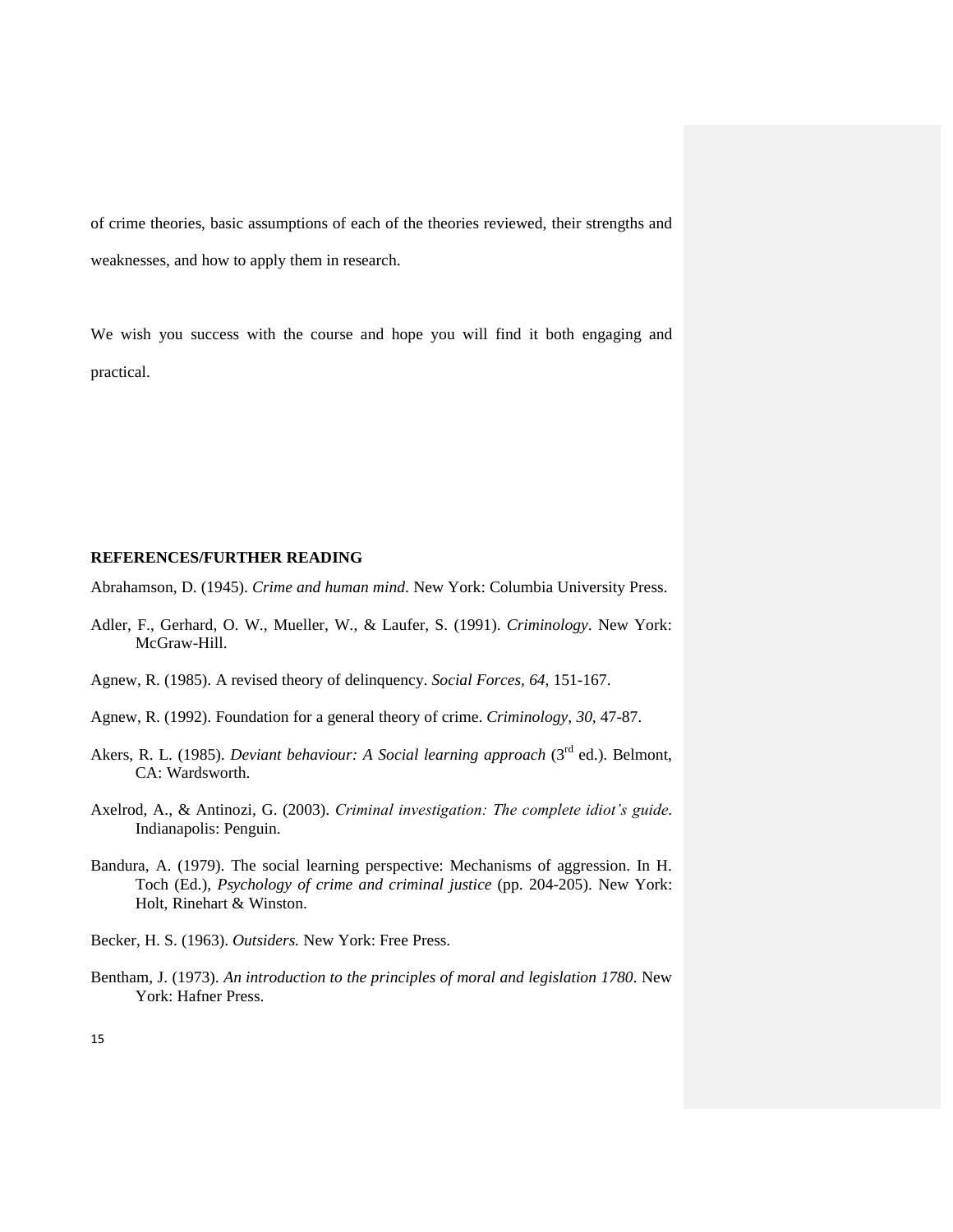- Beirne, P., & Messerschmidt, J. (2000). *Criminology*, (3<sup>rd</sup> ed.). Boulder, Colorado; Westview Press.
- Bennett, R. R. (1980). Constructing cross-cultural theories in criminology. *Criminology, 18*, 252-268.
- Binder, A. (1988). Juvenile and delinquency. *Annual review of psychology, 39*, 253-282.
- Bohm, R. M. (1982). Radical criminology: An explication. *Criminology, 18*, 565-589.
- Bonger, W. (1916). *Criminality and economic conditions*. Boston: Littler Brown.
- Box, S. (1981). Deviancy, reality and society. London: Holt, Rinehart & Winston.
- Bowlby, J. (1953). *Forty-four juvenile thieves*. Harmsworth: Penguin.
- Braithwaite, J. (1981). The myth of social class and criminality reconsidered. *American sociological review, 46*, 39-60.
- Broidy, L. M. (2001). A test of general strain theory. *Criminology, 39*, 9-36.
- Brown, S, Esbensen, F, & Geis, G. (1991). *Criminology: Explaining crime* and *its context.* Cincinnati, Ohio: Anderson Publishing.
- Burgess, R., & Akers, R. L. (1966). A differential association-reinforcement theory of criminal behaviour. *Social Problem, 14*, 128-147.
- Catalano, R. F., & Hawkins, D. J. (1996). The social development model: A theory of anti- social behaviour. In J. D. Hawkins (Ed.), Delinquency and crime: Current theories (pp. 149-197). New York: Cambridge University Press.
- Chaiken, J., & Chaiken, M. (1983). Crime rate and the active criminal. In J. Q. Wilson (Ed.), *Crime and public policy* (pp. 11-29). San Francisco, Ca: ICS Press.
- Chambliss, W., & Seidman, R. (1971). *Law, order, and power*. Reading, MA: Addison Wesley.
- Chiricos, T., Padgett, K., & Gertz, M. (2000). Fears, TV news, and reality of crime. *Criminology, 38*, 755-786.
- Clifford, W. (1965). Problems in criminological research in Africa South of the Sahara. *International review of criminal policy, 23*(18), n.p.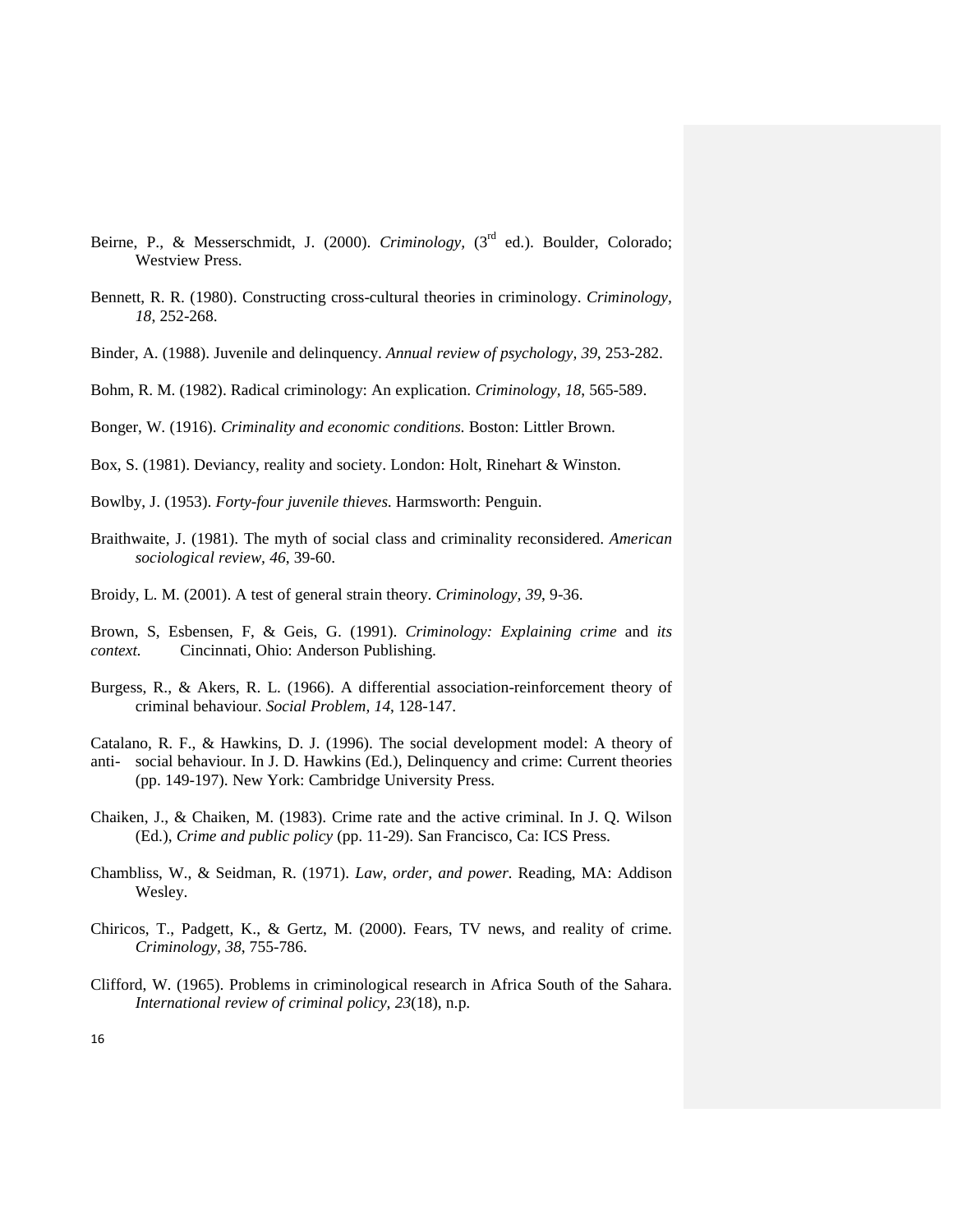Clinard, M. B. (1974). *Sociology of deviant behaviour (4th ed.).* New York: Holt, Rinehart & Winston.

- Clinard, M. B., & Abbott, D. J. (1973). *Crime in* developing countries: *A comparative perspective.* New York: John Wiley and Sons.
- Cloete, M. G. T. (1990). "Social-Milieu Perspectives and Theories of Crime Causation". In M. G .T. Cloete & R. Stevens (Eds.), *Criminology* (pp. 73-94)*.* Pretoria: Southern Books Publishers.
- Cloward, R., & Olhin, L. (1960). *Delinquency and opportunity*. New York: Free Press.

Cohen, A. (1955). *Delinquent boys: The culture of the gang*. New York: Free Press.

Cohen, L. E., & Cantor, D. (1981). Residential burglary in the United States. *Journal of Research in Crime and Delinquency, 18*, 113-127.

Colvin, M., & Pauly, J. (1983). A critique of criminology: Toward an integrated structural- Maxist theory of delinquency production. *American Journal of Sociology, 89*, 513- 551.

Conklin, J. (1972). *Robbery and the criminal justice system*. Philadelphia, J. B.: Lippincott.

- Cronje, G., Van der Walt, P., Retief, G. M., & Naude, C. M. B. (1982). *The Juvenile Delinquent in Society.* Pretoria: Haum Educational
- Dahrendorf, R. (1959). *Class and conflict in industrial society*. Alto, Ca.: Standard University Press.
- Downes, D., & Rock, P. (1988). *Understanding deviance* (2<sup>nd</sup> ed.). Oxford: Clarendon Press.
- Durkheim, E. (1982). *The rule of sociological method*. 1893. Translated by Hall, W. D. New York: Free Press.
- Durkheim, E. (1984). *The division of labour*. 1893. Translated by Hall, W. D. New York: Free Press.

Durkheim, E. (1951). Suicide: A study in sociology. 1897. Translated by Spaulding, J. A., & Simpson, G. New York: Free Press.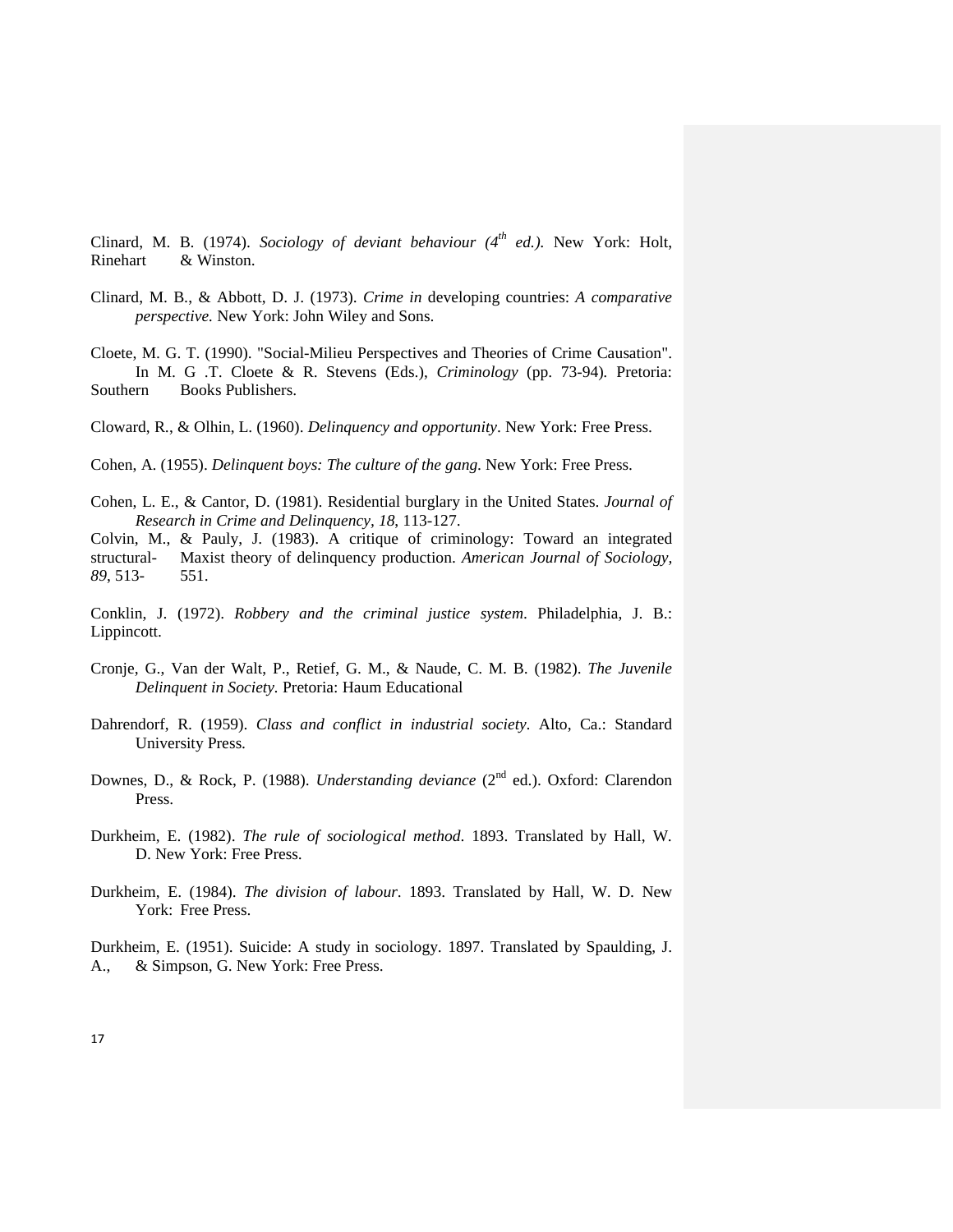- Elliott, D. S. (1985). The assumption that theory can be combined with increased explanatory power: Integrations. In R. F. Meier (Ed.), *Theoretical methods in criminology* (pp. 116-137)*.* Beverly Hills, CA: Sage.
- Elliott, D. S. Ageton, S. S., & Canter, R. J. (1979). An integrated theoretical approach on delinquent behaviour. *Journal of Research in Crime and Delinquency, 16*, 3-27.
- Einstadter, W. J. (1975). The social disorganisation of armed robbery. Rushing, W. A. (Ed.), *Deviant behaviour and Social Process* (pp. 449-513). Chicago: Rand McNally College.
- Engeis, F. (1975). Outlines of a critiques of political economy. In Marx, K., & Engels, F. *Collected works* (pp. 419-443). New York: International Publishers.
- Eteng, I. A. (1994). Sociology of neo-colonialism in Africa. In Otite, O (Ed.), *Sociology: Theory and applied* (pp. 195-208)*.* Lagos: Malthouse Press.
- Falola, T., & lhonbvere, J. (1985). *The rise and fall of Nigeria second republic.* London: Zed Books.
- Festinger, L. (1957). *A theory of cognitive dissonance*. Stanford: Stanford University Press.
- Geis, G., & Meir, R. (1979). Looking backward and forward: Criminologists on criminology as a career. *Criminology,* 16, 273-288.
- Giddens, A. (1987). *Social theory and modern sociology.* Cambridge: Polity Press.
- Glaser, D. (1956). Criminality theories and Behavioural images. *American Journal of Sociology. 6,* 433-444.
- Glaser, B. G., & Straus, A. L. (1967). *The discovery of ground theory: Strategies for qualitative research.* Chicago: Aldine.
- Grossbard, H. (1962). Ego delinquent. *Social Casework, 3*(April), 171-78.
- Haralambos, M., & Holborn, M. (1991). *Sociology: Themes and perspectives* (3<sup>rd</sup> ed.). London: Collin Educational.
- Hawkins, J. D., & Cataiano, R. F. *(1992). Communities that care.* San Francisco: Jossey-Bass.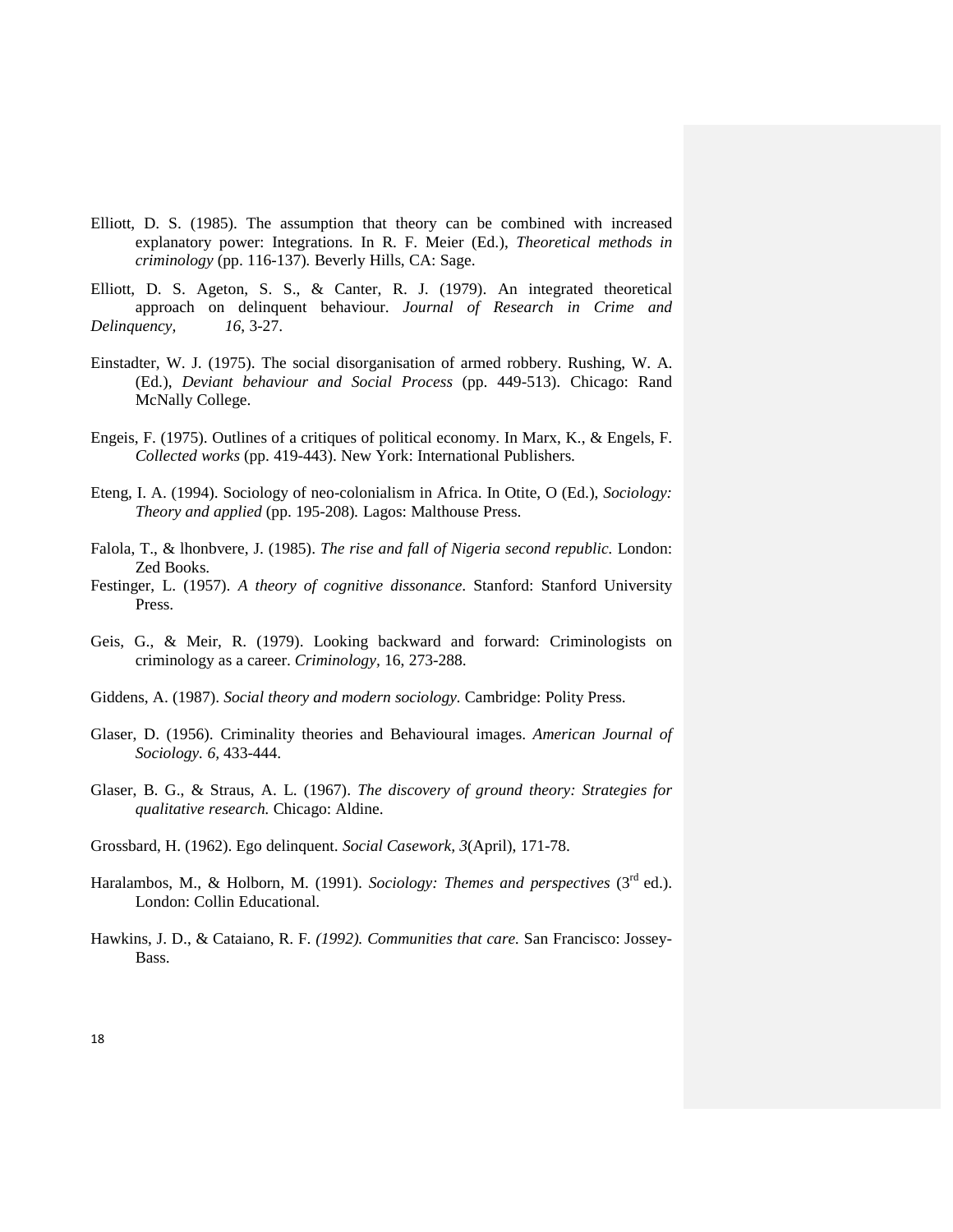- Hirschi, T. (1979). A separation and unequal is better. *Journal of Research in Crime and Delinquency,* 16, 34-38.
- Hopkin, B. (2001). *An Introduction to Criminological Theory.* Cullompton, Devon: Willan Publishing.
- Huang, B., Kosterman, R., & Abbott, R. D. (2001). Modelling mediation in the etiology of violet behaviour in adolescence: A test of social development model. *Criminology,* 38, 75-108.
- Heidenssohn, F. (1989). *Crime and society* London: Macmillan Education.
- Hirschi, T. (1969). *Causes of delinquency.* Berkeley: University of California Press.
- Hirschi, T. (1983). Crime and family. In Wilson, J. Q. (Ed.), *Crime and Public Policy* (pp.53-66)*.* San Francisco, Ca.: ICS Press.
- Huizinga, D., *et al.* (1988). *The Devenver youth survey: Project overview. Project report #2.* Boulder, Co.: Institute of Behavioural Science, University of Colorado Bulletin, Fact Sheet.
- Korhauser, R. (1978). *Social sources of delinquency.* Chicago: University of Chicago Press.
- Howell, J. C. (1997d). *Juvenile justice and youth violence.* Thousand Oaks, Ca.: Sage.
- Howitt, D. (1982). Mass *media and social problems: An international series in experimental social psychology* (2nd ed.)*.* England: Pergamon Press.
- Iwarimie-Jaja, D. (1993). *Unemployment and armed robbery* (Unpublished Monograph). Port Harcourt: University of' Port Harcourt.
- Iwarimie-Jaja, D. (1994). Crime in Nigeria: A case study of armed robbery in Port Harcourt*. Southern African Journal of Criminology, 7,* 80-85.

Iwarimie-Jaja, D. (1999a). Juvenile delinquency and adult crime: A theoretical exposition*. Nigerian Journal of Criminal Justice Affairs,* 1, 41-65.

- Iwarimie-Jaja, D. (I999b). *Criminology: The study of crime.* (2nd ed.). Port Harcourt: SIJ Publishers.
- Johnson, R. E. (1979). *Juvenile delinquency and its origins: An integrated Theoretical Approach.* New York: Cambridge University Press.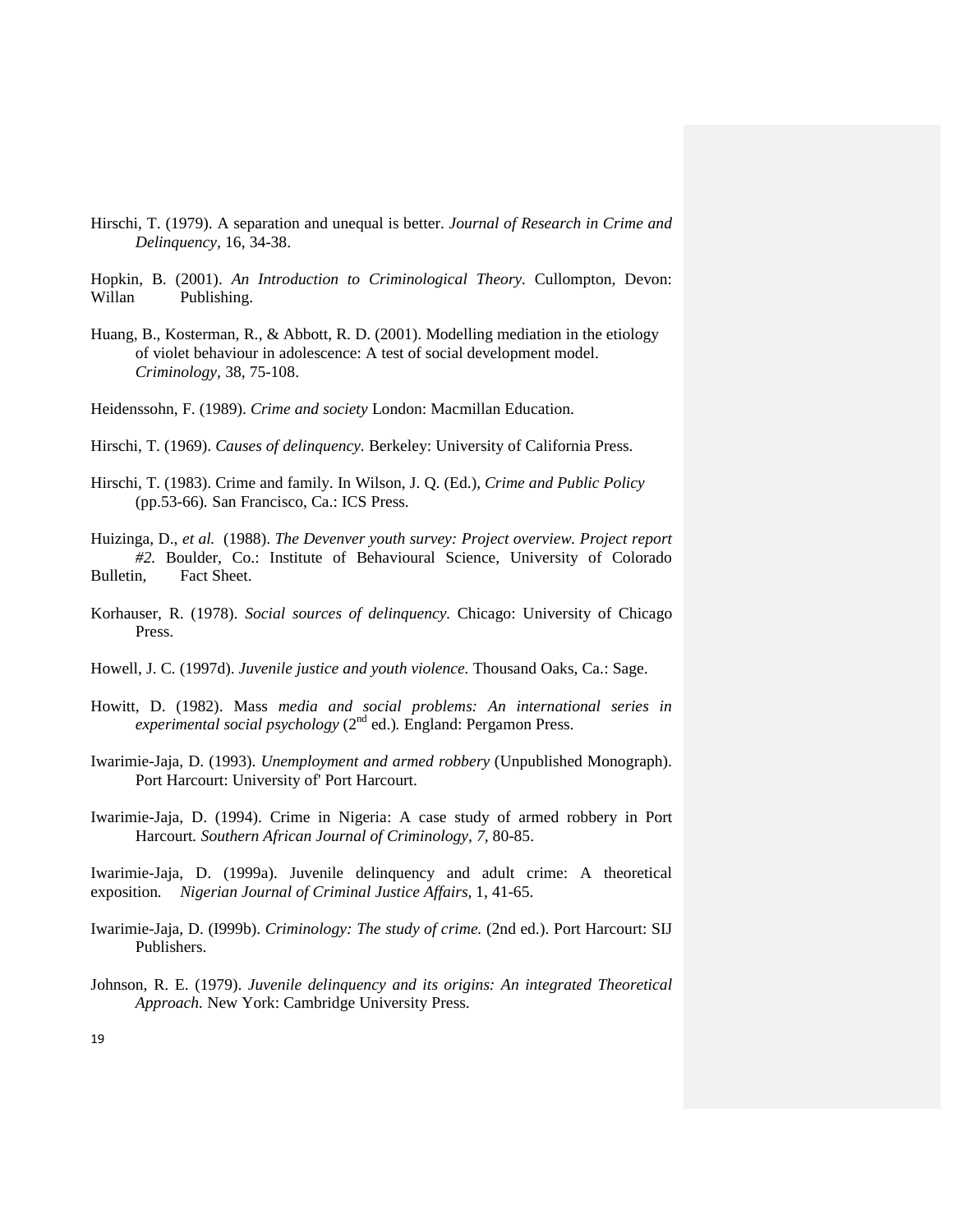Landis, P. M. (1958). *Introductory sociology.* New York: The Ronald Press.

Lemert, E. (1951). *Social pathology.* New York: McGraw-Hill.

- Liazos, A. (1972). The poverty of the sociology of deviance: Nuts, sluts, and perverts. *Social Problems, 20* (Summer), 103-120.
- Mareni, O. (1987). The Anini saga: Armed robbery and the reproduction of ideology in Nigeria. *Journal of African Modern Studies,* 25, 259-281.
- Marx, K. (1973). *Grundrise: Introduction to the critique of political economy.* 1857. Translated and introduced by Martin Nicolaus. New York: Vintage.
- Matza, D. (1964). *Delinquency and drift*. New York: John Wiley.
- Mazerolle, P. (1998). Linking exposure to strain with anger: An investigation of deviant adaptations. *Journal of Criminal Justice,* 26, 195-211.
- Merton, R. (1938). Social structure and anomie. *American Sociological Review,* 3, 672- 682.

Miller, W. B. (1958). Lower class as generating milieu of gang delinquency. In Wolfgang, S., & Johnson, A. (Eds.), *The elimination of American lower class as a national policy: A critique of the poverty movement of the 1960s in Monyahan.* 

Minor, W. W. (1981). The neutralisation of criminal offence. *Criminology*, *78*,103-120.

Morris, N., & Hawkins, G. (1970). *The honest politician's guide to crime control.*  Chicago: University of Chicago Press.

Naude, C. M. B. (1988). Approaches to crime prevention. In Naude, C., & Stevens, R. (Eds.)*, Crime Preventive and Strategies* (pp. 1-28)*.* Pretoria: Education Publishers.

O'Donnell, M. (1987). *A new introduction to sociology* (2<sup>nd</sup> ed.). London: Nelson Thornes.

Olurode, L. (1990). *The* story *of Anini*: Mushin, Lagos: Reboni.

Otu, S. (2003). Armed robbery and armed robbers is contemporary southeastern Nigeria: A criminological analysis (Doctoral Thesis). Department of criminology, Pretoria, University of South Africa*.*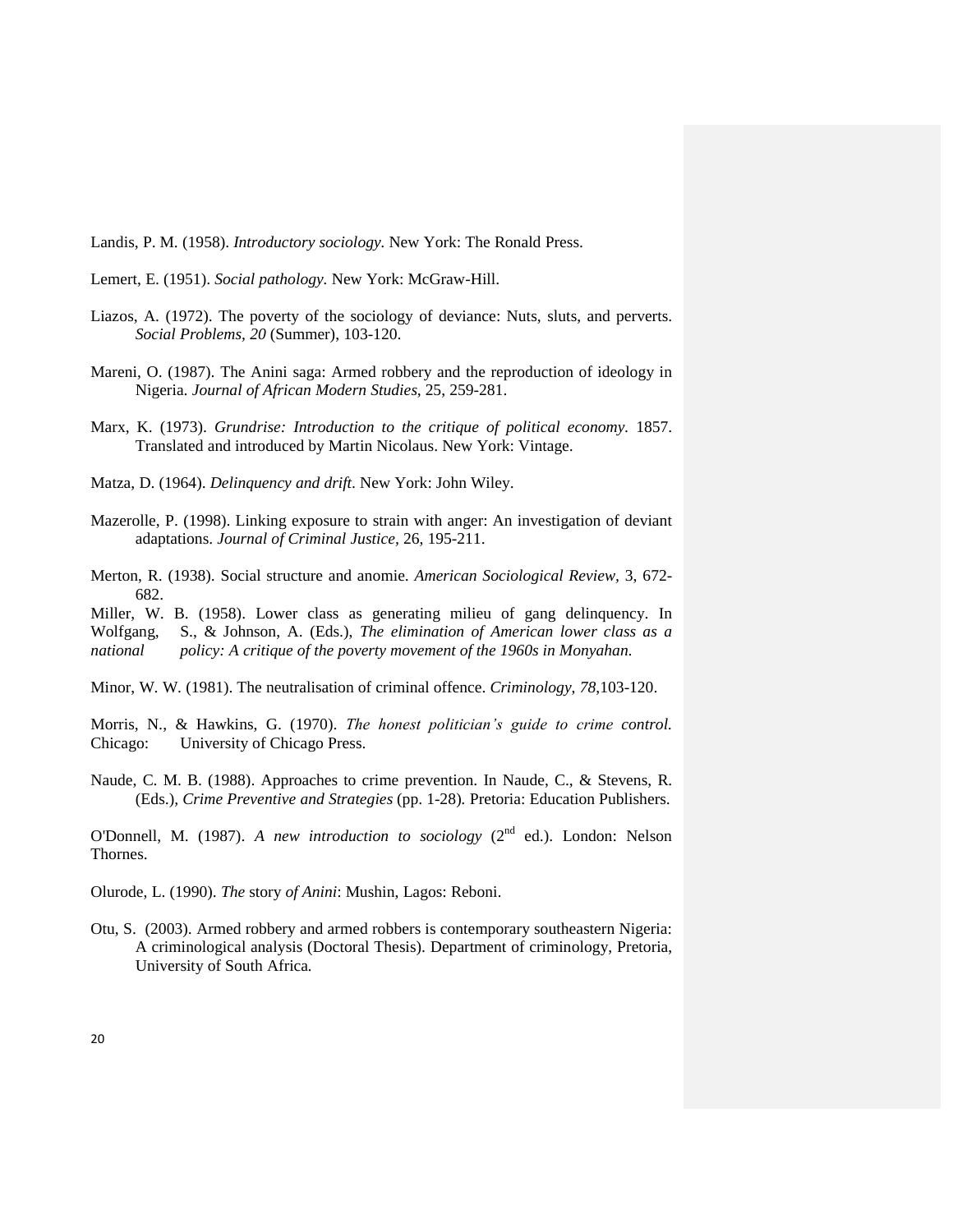- Otu, S. E. (2004). *Drug traffickers and drug trafficking: A sociological analysis of selected inmates in Pollsmore and Goodwood prisons* (Doctoral Thesis). Department of Anthropology and Sociology, University of the Western Cape, Cape Town, South Africa.
- Pitt-Rivers, G. (1927). The effects on native races of contact with European civilization. *Man,* 27, 2-7.
- Pyle, G. F., Hanten, E. W., Williams, P. G., Pearson II., A. L. Doyle, J. G., & Kwofie. K. (1974). *The Spatial Dynamics of Crime.* Chicago, Ill.: University of Chicago.

Reckless, W. (1961). *Crime problem* (3<sup>nd</sup> ed.). New York: Appleton-Century Crafts.

Sellin, T. (1938). *Culture conflict and crime*. New York: Social Science Research Council.

Shaw, C., & Mckay, H. D. (1942). *Juvenile delinquency in urban areas.* Chicago: University of Chicago Press.

Sykes, G. M. (1978). *Criminology.* New York: Harcourt Brace Jovanovich.

Sutherland, E. H. (1939). *Principle of criminology* (3<sup>rd</sup> ed.). Philadelphia: J. B: Lippincott.

Sutherland, E. H. (1949). *White collar crime*. New York: Dryden.

Sutherland, E. H., & Cressey, R. D. (1940). *Principles* of *criminology: The prison community.* Boston: Christopher.

Sutherland, E. H., & Cressey, R. D (1960). *Principles* of cimino/ogy  $(8<sup>th</sup>$  ed.). Philadelphia: J.B.: Lippincott.

Sutherland, E. H. (1974). *Criminology*. (9<sup>th</sup> ed.). Philadelphia: J.B.: Lippincott.

Tannenbaum. F. (1938). *Crime and community.* Boston: Ginn.

Tarde, G. (1903). *The law of limitation*, 1890a. Translated by Persons, F. New York: Henry Holt.

Tarde, G. (1912). *Penal philosophy,* 1890b. Translated by Howell, R. Boston: Little Brown.

Thio, A. (1998). *Deviant behaviour* (5<sup>th</sup> ed.). New York: Longman.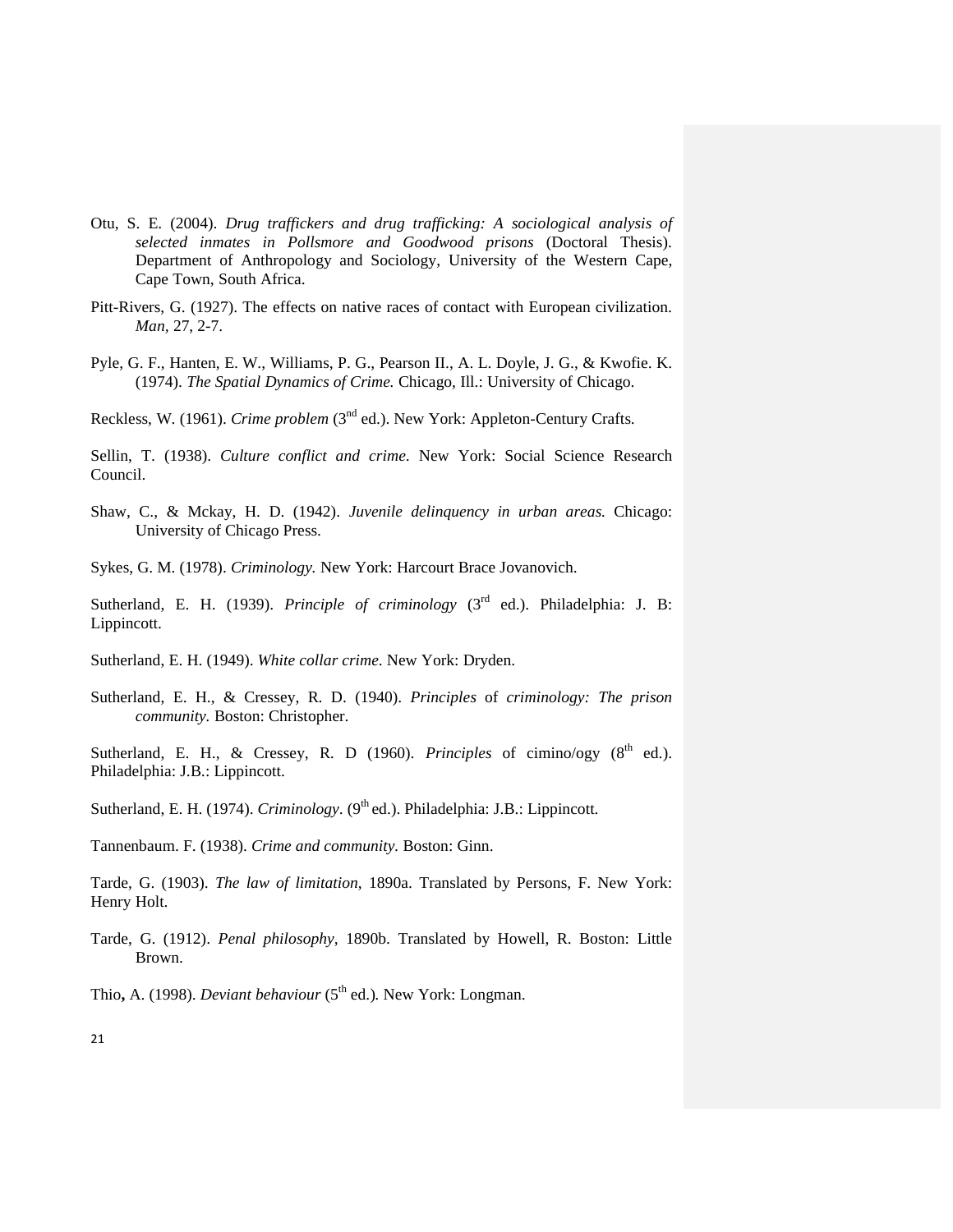Turk, A. (1969). *Criminality and legal order.* Chicago: Rand McNally.

- Void, G., & Bernard, T. (1986). *Theoretical criminology*. (3<sup>rd</sup> ed.). New York: Oxford University Press.
- Wikstrom P., & Loeber, R. (2000). Do disadvantaged neighbourhoods cause welladjusted children to become adolescent delinquents? A study of male juvenile serious offending, individual risk and serious protective factors, and neighbourhood context. *Criminology,* 38, 1109-1140.
- Williams 111, P. P., & Mcshane, M. D. (1994). *Criminological theory* (2<sup>nd</sup> ed.). Eaglewood Cliffs, New Jersey: Prentice Hall.
- Wilson, J. Q. (Ed.). (1983). *Crimes and public policy.* San Francisco, Ca.: ICS Press.
- Zimiring, F. (1981). Kids, groups, and crime: Some implications of a well-known street. *Journal of Criminal Law and Criminology,* 72, 867-85

# COURSE CODE: CSS 901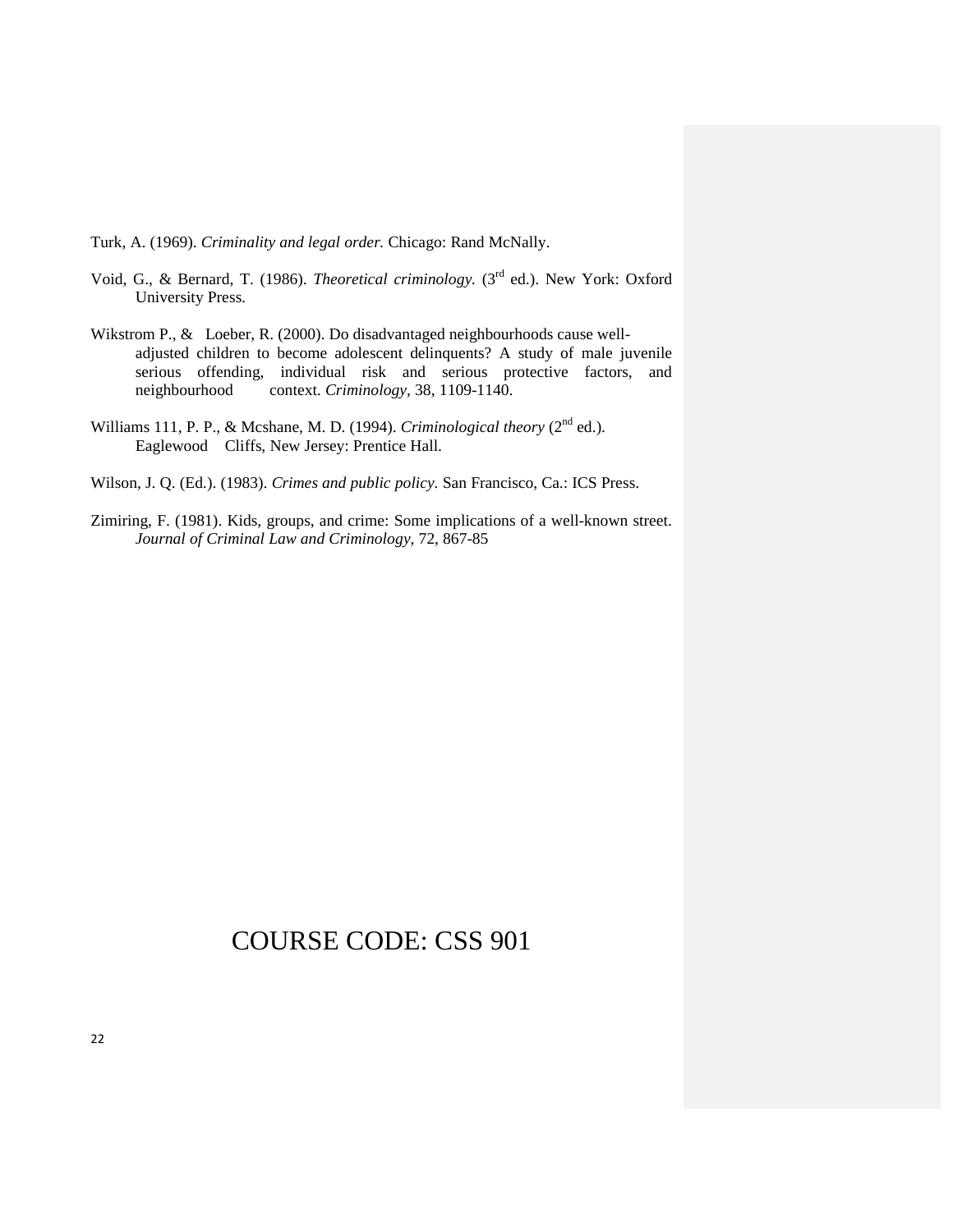# COURSE TITLE: **Advanced Theories in Criminology and Security Studies**

### **Advanced Theories in Criminology and Security Studies**

Course Writers/Developers Prof. Smart Otu, AE-FUNAI

Course Co-ordinators

Course Editor

Programme Leader

# **Module 1**

- Unit 1: Introduction and General Background to Cybercrime.
- Unit 2: Criminological Prehistoric (Demonological Theory).
- Unit 3: The Classical School of Criminological Theorizing.
- Unit 4: The Positive School of Criminology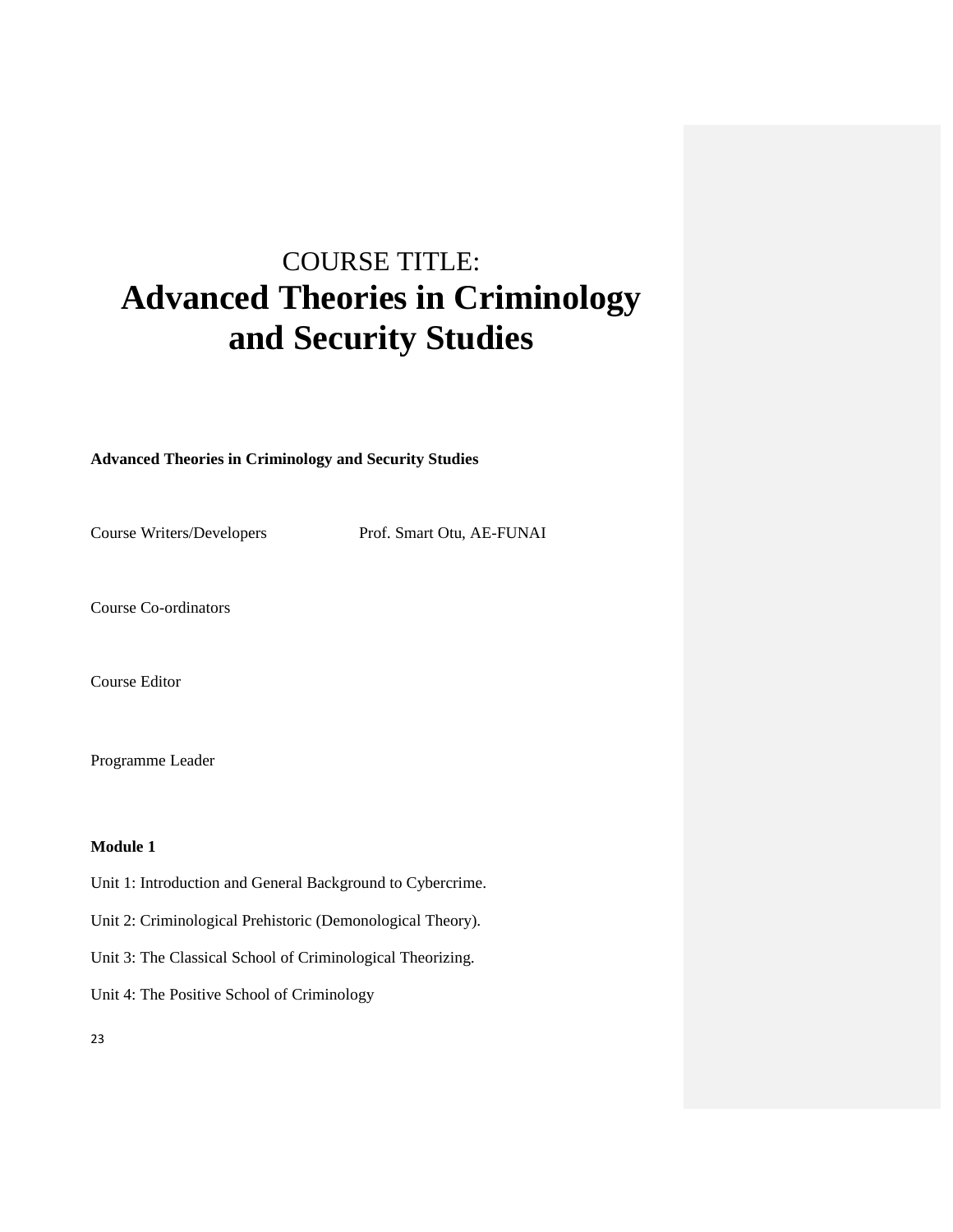Unit 5: General Outline of Sociology-criminology Theories of Crimes.

# **CONTENTS**

- 1.0 Introduction
- 2.0 Objectives
- 3.0 Main Contents
- 3.1 Meaning of Theory and Crime Theory
	- 3.1.1 Origin and Nature of Theory on Crime
- 3.2Criminological Prehistoric (Demonological Theory)
- 3.3The Classical School of Criminological Theorizing
	- 3.3.1 Assessment of Classicism
	- 3.3.2 Neo-Classical School of Criminological Theorizing
- 3.4The Positive School of Criminology
	- 3.4.1 Physiological/Biological Theory
	- 3.4.1.2 Assessment of Biological Theory
	- 3.4.2 The Psychological Theory
	- 3.4.2.1 Assessment of Psychological Theory
- 3.5General Outline of Sociological Theory 3.5.1 Diagram of Sociological Theory
- 4.0 Conclusion
- 5.0 Summary
- 6.0 Tutor-Marked Assignments
- 7.0 Reference/further readings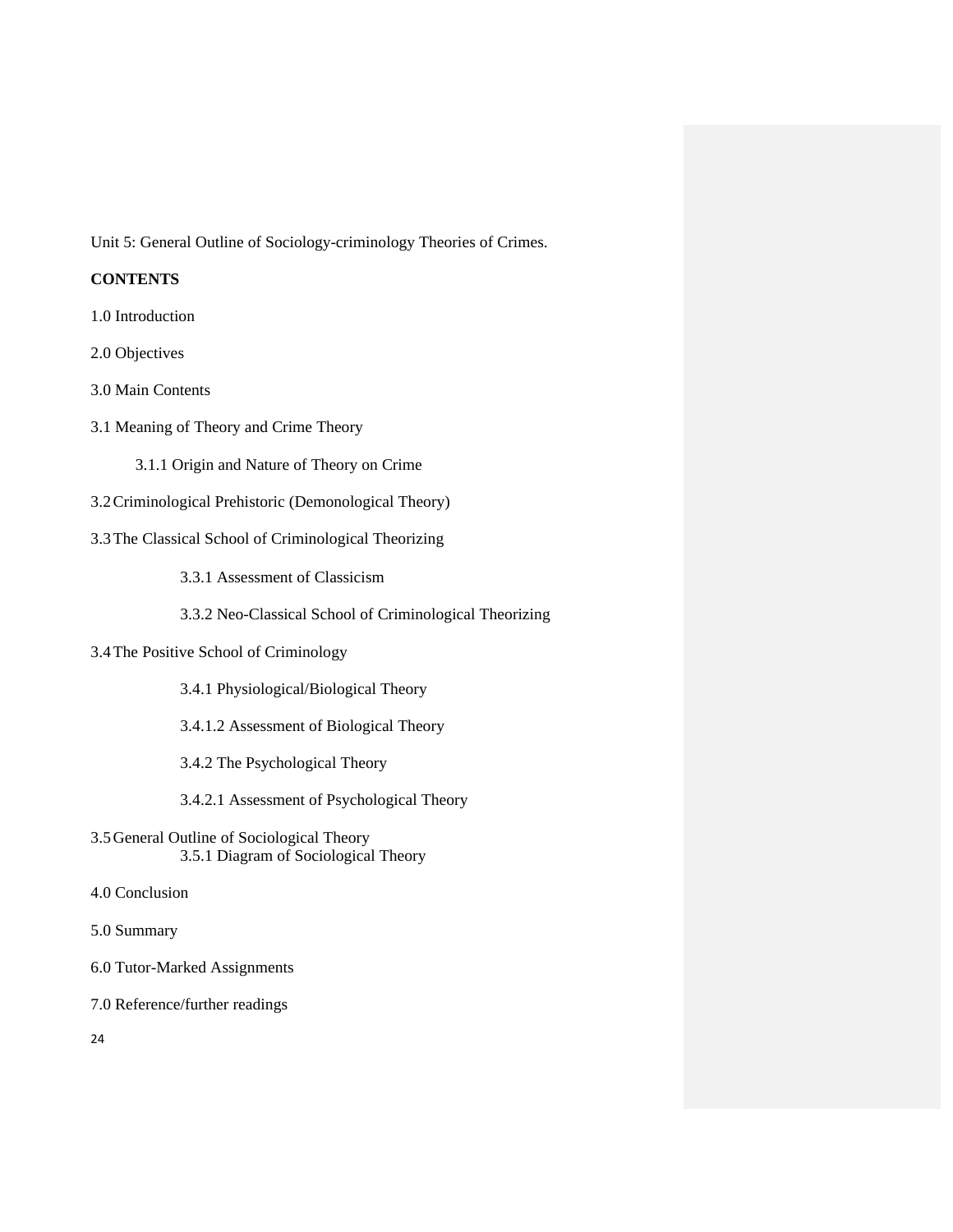8.0 Self-Assessment Exercise 9.0 Feedback

# **1.0 INTRODUCTION**

A way of understanding any subject (theory as it applies her) is to know its meaning/definition, basic assumptions, and applications to understanding and explaining crime and security problems. To understand theory, we must define what it is and the definition should be in such a way as to convey the same meaning to scholars.

# **2.0 OBJECTIVES**

By the end of the unit, you should be able to understand the meaning of various theories of criminology and security studies, their underlying principles, applications, and strengths and weaknesses.

#### **3.0 MAIN CONTENT**

## **3.1 Meaning of Theory and Crime Theory**

Theories are nets cast to catch what we call the world: to rationalize, to explain, and to master it. We endeavour to make the mesh ever finer and finer (Karl, R. Popper: the Logic of Scientific Discovery).

Adler, Mueller and Laufer (1991, p. 24) define theory as a "systematic set of principles that explain how two or more phenomena are related. Theory simply represents a body of ideas, which has been accepted as capable of explaining a causal relation between two or more phenomena".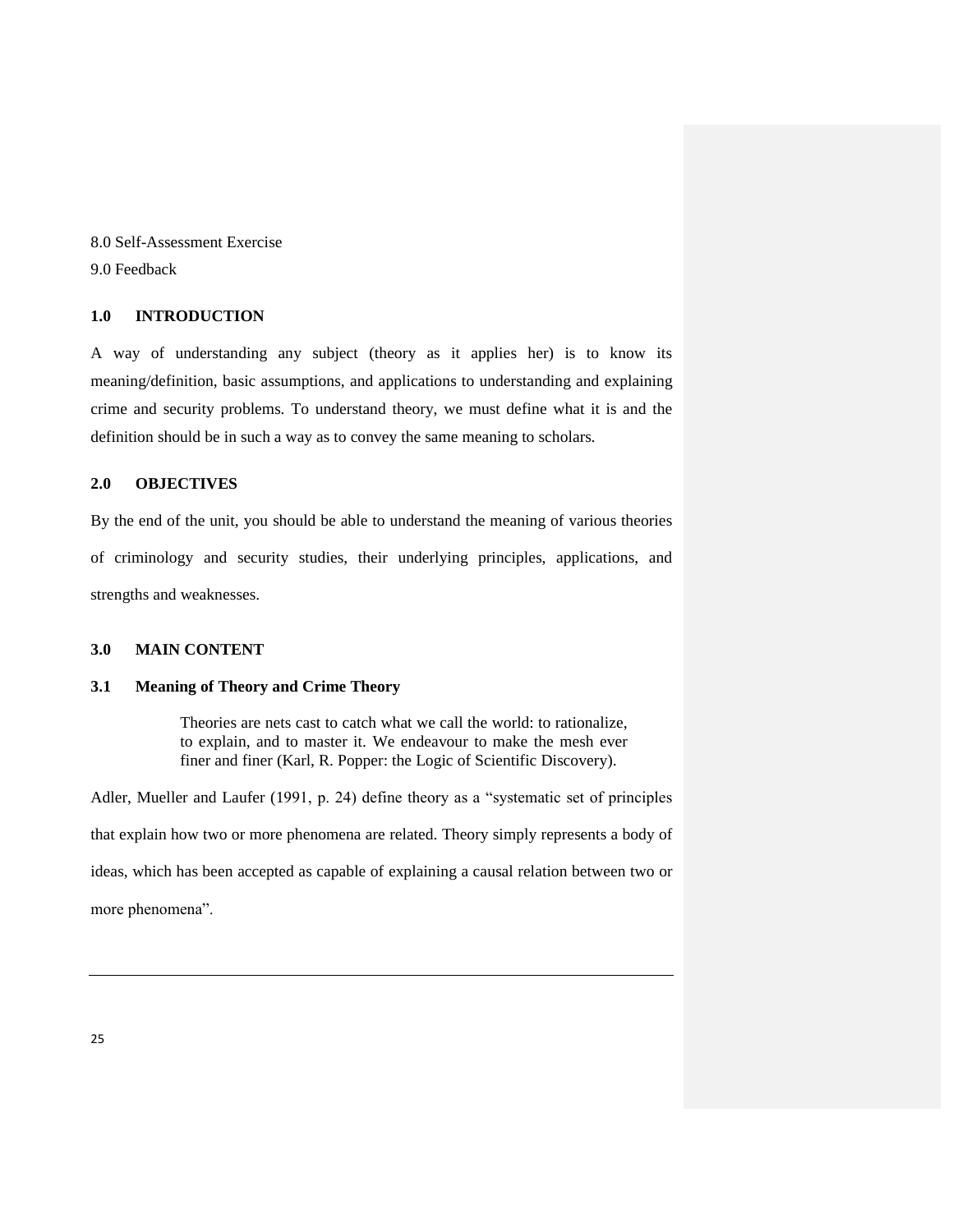A theory of crime, therefore, represents a systematic and formalist body of ideas which is widely accepted as capable of explaining the causal relationships between certain variables (abstract and/or empirical) and the phenomenon on crime. Theorizing about a particular phenomenon or relational phenomenon is a mental exercise, and it involves all the processes and methods of physical sciences (observation, classification, measurement). Theory must contain facts which have been tested, stating the relationships existing between and among some identified variables.

#### **3.1.1 Origin and Nature of Theory on Crime**

The search for the causes of criminality has preoccupied first, early philosophers, and later, behavioural and social scientists, nay-sociologists and criminologists alike. Indeed, interest in crime has led to a plethora of theories in both the field of sociology, and later in criminology. Theory, in its simplest form, represents reason. Its' main purpose is to account for why a particular event or set of events occur. These theories, in combined or individual forms, simply mirror the various researchers' image of the phenomenon of crime in the real world (see also Riley, 1963; Dubin, 1969).

Pyle, Hanten, Williams, Pearson II, Doyle and Kwofie (1974) explained that there are many different theories regarding criminal behaviour within the broad field of criminology alone so that it has become a widely accepted thing to view criminal behaviour from a multidimensional approach. These authors warn that considerations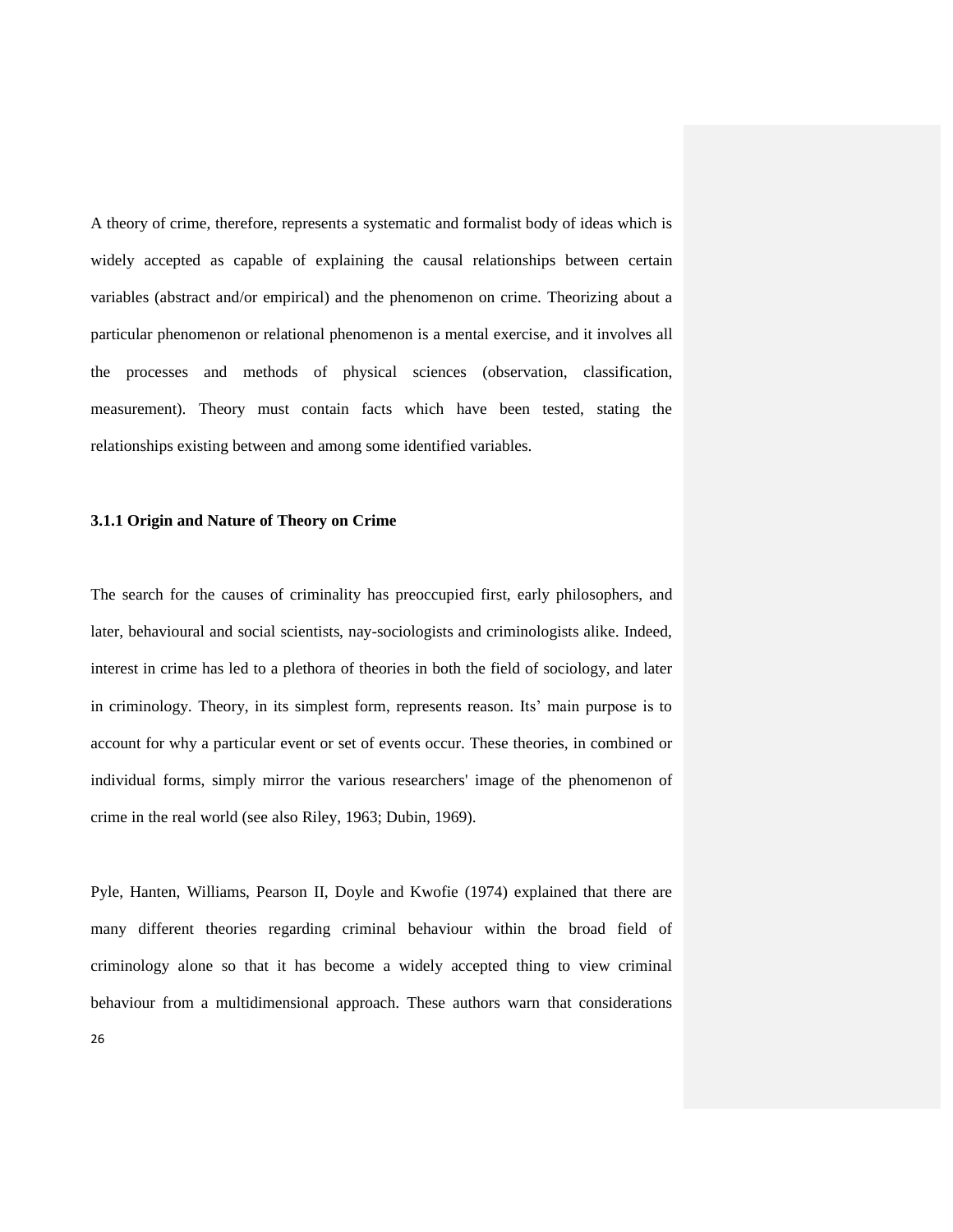such as time and available resources often preclude an investigation as comprehensive as may be desired. So, they advised that all up-coming researchers must continue to contribute to the ever-growing body of literature by concentrating their efforts on manageable studies that hopefully, provide a part to the whole body of crime causality enterprise (Pyle *et al*., 1974).

It is important to state that no one form of crime is best accounted for by a single theory or a specific model. A combination of theories therefore seems best and this supports a sociology criminological analysis of crime (Linde, 1978; Johnson, 1979; Johnstone, 1983; Brown, Esbensen, & Geis, 1991). Repudiating a mono-causal explanation, Abrahamsen (1944, p. 4) said that "one factor (for example, unfavorable social conditions or a poor environment) cannot offer any conclusive explanation of criminal behaviour". Unfavourable social circumstances can however, as he claimed, have causative significance if they are associated with a particular tendency or disposition. This combines a sociological analysis with a psychological one. Thurston (1942, p. 51) also argues that there is "no unit cause for crime", emphasizing that each case study shows "many causative factors". Svancar (cited and interpreted in Cronje, Van der Walt, Retief and Naude,1982, p. 20), comes to similar conclusions when he argue that "juvenile and criminal offences are not determined by "separate" factors but by the interaction of more than one". Writ and Brigg (1965) conclude that delinquency for instance, can be attributed to anyone of many determinants but more probably results from a combination of influences from several related but distinct factors. Lekschas (cited in Cronje *et al.,*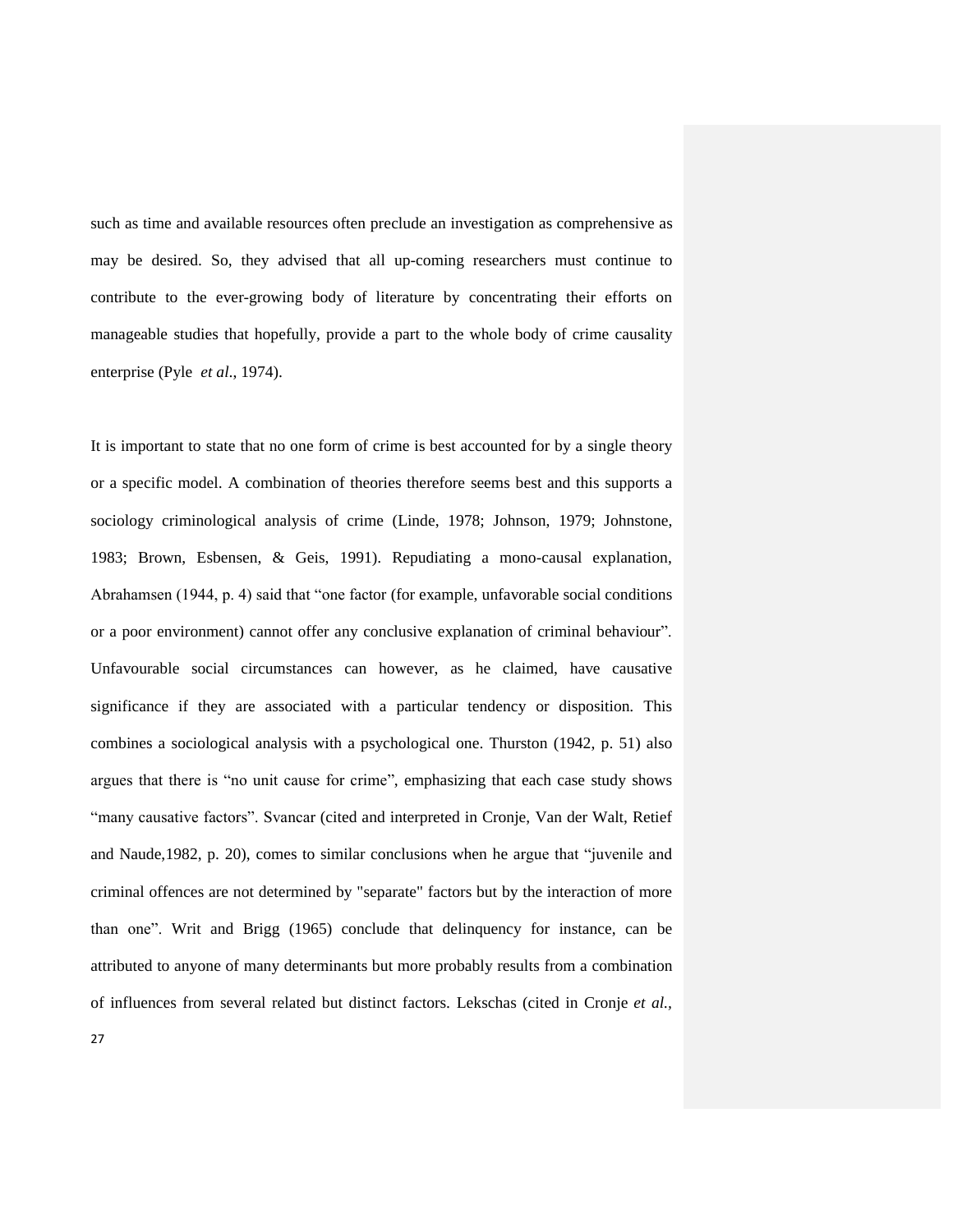1982, p. 21) added that, in speaking of juvenile criminality, "we are referring to a complex of phenomena determining human actions".

There are a multiplicity of factors that play a role in the push and pull of people getting involved in criminal activities such as armed robbery, drug trafficking, compensated daters (commercial sex workers), and serial murder. This approach and intellectual mindset constitutes a paradigm shift to explaining the causes of crime by marrying two or more theoretical factors, and it is widely known in literature as the integrated model approach (Korhauser, 1978; Elliot, 1985; Brown *et al*.*,* 1991; Agnew, 1992; Hawkins & Catalano, 1992; Otu 2003).

In this course, Advanced Theory in Criminology and Security Studies, we review the precontemporary theories of crime, and quite remarkable number of selected contemporary sociological criminology theories, which are considered very relevant for broad level understanding of the aetiology of crime. In each of these theories, the basic assumptions, the proponents, and the praxis (practical applicability) are discussed, however. A cursory evaluation of each of them—identifying the strengths and weakness is also provided.

### **3.2 Criminological Prehistoric (Demonological Theory)**

This is also regarded as the preclassical view on crime. Like August Comte, who espoused on the theological realm while analysing the stages in the development of man's knowledge and explanation of social reality, theory of crime and deviance were originally based on theology; that is divinity. As far as we can recollect, many ancient societies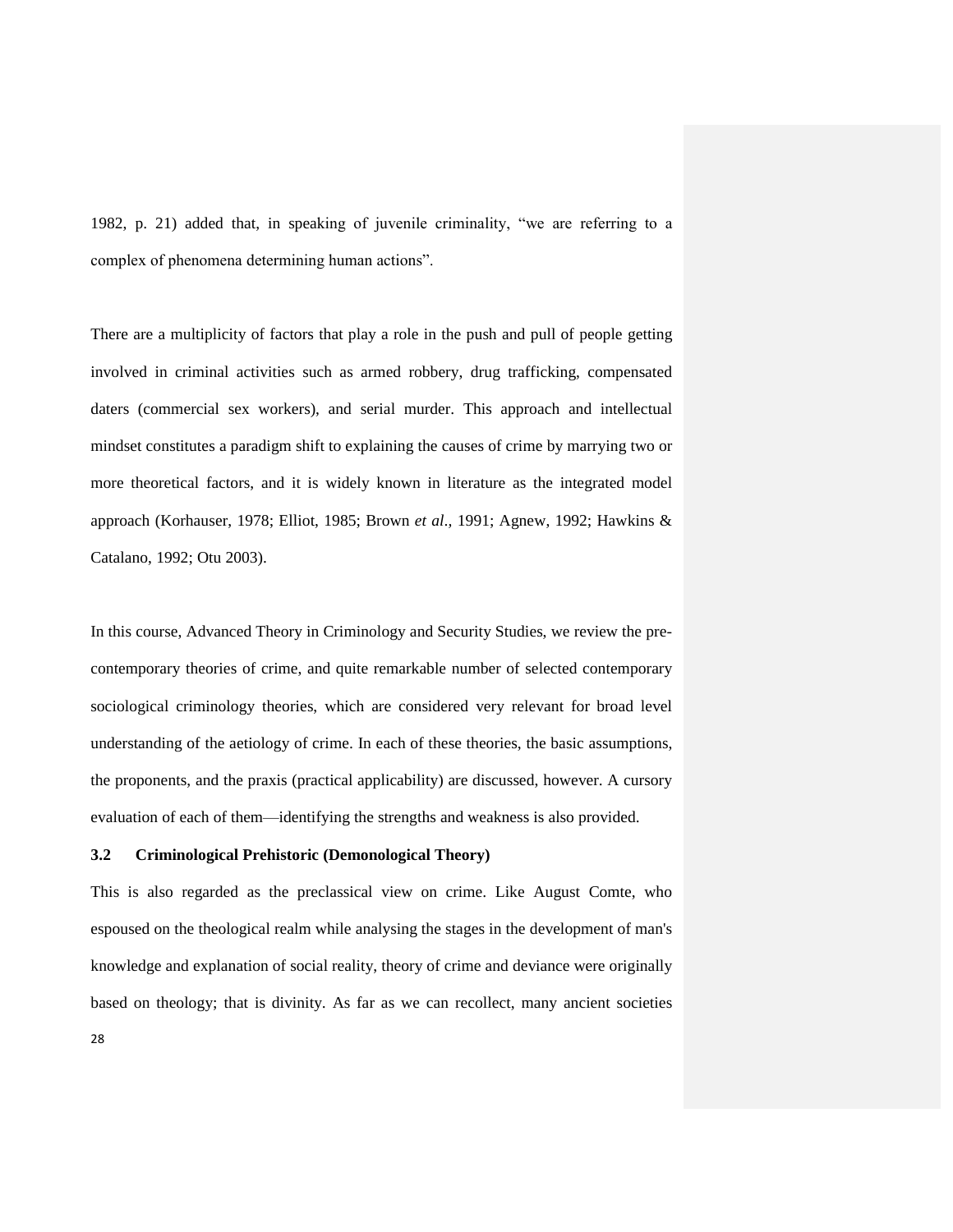equated crime to absolute sin and deviance of the highest degree. So, by this, Adam and Eve become the harbingers of all crimes when they disobeyed God and ate the forbidden fruit in the Garden of Eden. This is the first version of the tripartite variations of theological paradigm.

The second version of theological paradigm in the explanation of crime is that it is an inevitable part of God's plan. The argument is that God has endowed human beings with two competing freewill—the will to do good and/or bad. For this freewill to bear any meaning at all, there must be good and evil in the world. This would make real choice possible. So, crime is basically a preordained script from God which must play out for the fulfillment of God's original script. By this, it means the criminal is simply a prisoner to his/her criminality since he/she cannot do otherwise. We found the relevance of this school of thought in the contentious argument as to whether Judas Ischariot was guilty or not in betraying our Lord Jesus Christ.

The third version of theological knowledge is the one that says criminals are demons, possessed and represent God"s or god"s rejected ones. Various demons were thus, associated with different kinds of crime so that all criminals are to a certain degree, demon incarnate. These demons varied in criminal behavior such as insatiable lust for adultery, sodomy, child molestation, infanticide; another associated with cannibalism and incest; and another with armed robbery, stealing, cheating and grafting and so and so forth. To commit crime, the individual who was no more or less a devil reincarnate, or an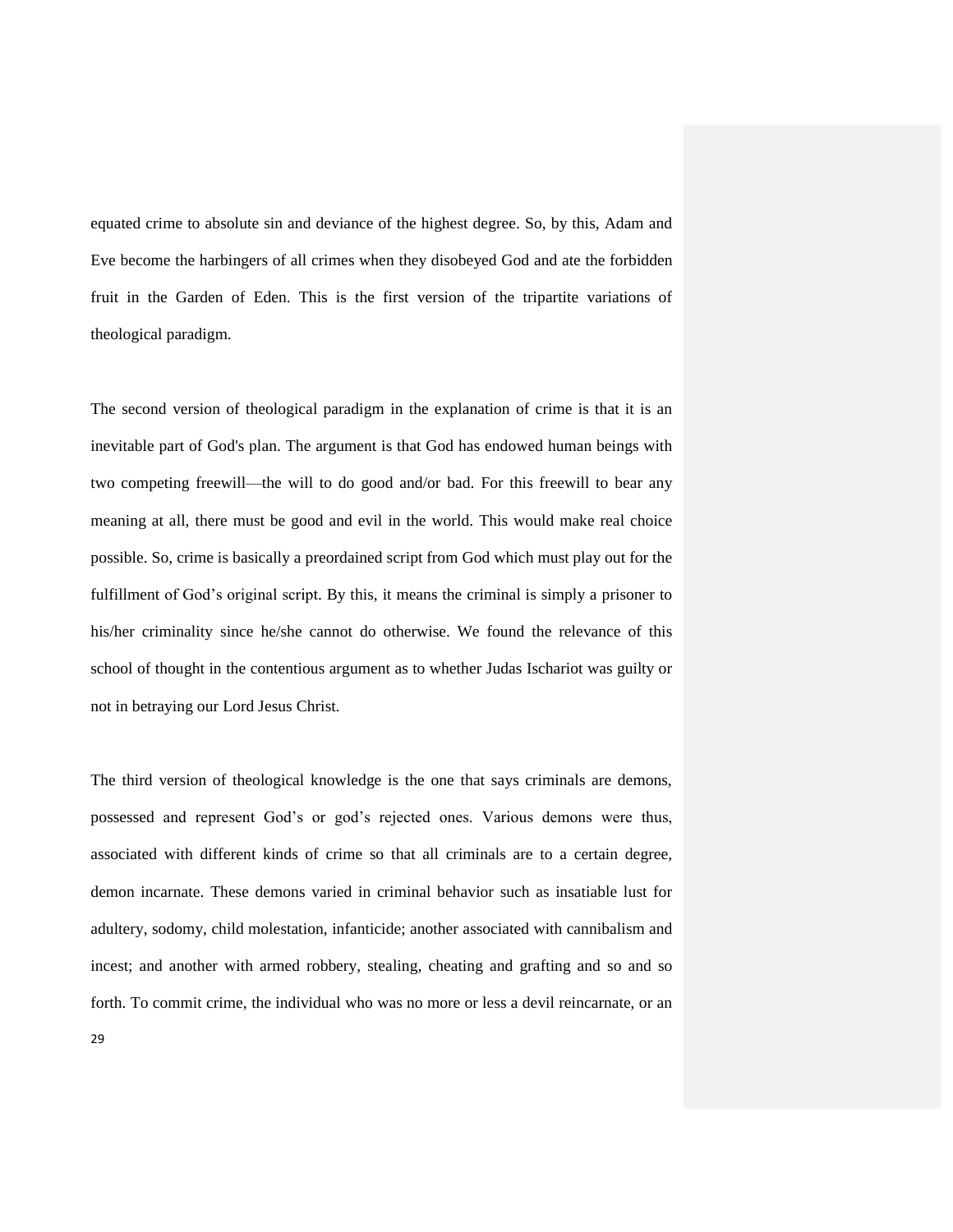agent of the devil, must play out the demon's spirit or advocate as it were. This accounts for the perceptions about some criminals which reflect in the kinds of punishment especially in the past. Some criminals were seen as not being worthy to reside with other members of the community and must be persecuted with increased imprisonment, torture, execution and as measures designed to extract confessions, and to punish the heretical.

The theology approach to understanding of crime and criminal behaviour influenced the persecutions, justified by law, that were the hallmark of punishment during the notorious period of the Holy inquisition which started during the period of  $12<sup>th</sup>$  Century and through the  $18<sup>th</sup>$  Century. The prevailing mindset which linked crime with demons and supernatural forces paved the way for horrible forms of punishment that were the characteristics of the preclassical epoch. Such punishment included burning alive for heresy, burying alive, drowning, breaking on the wheel, beheading, stoning to death, mutilation, branding, etc. The then prevailing perception of criminals and the prehistorical gruesome penal practices are what coalesced to animate the social reformers to begin to make a paradigm shift on their understanding of the causes of crime, and to propose weeping changes both in penal law and the administration of the criminal justice system. This enthroned the era of classical school of thought into criminal theorizing.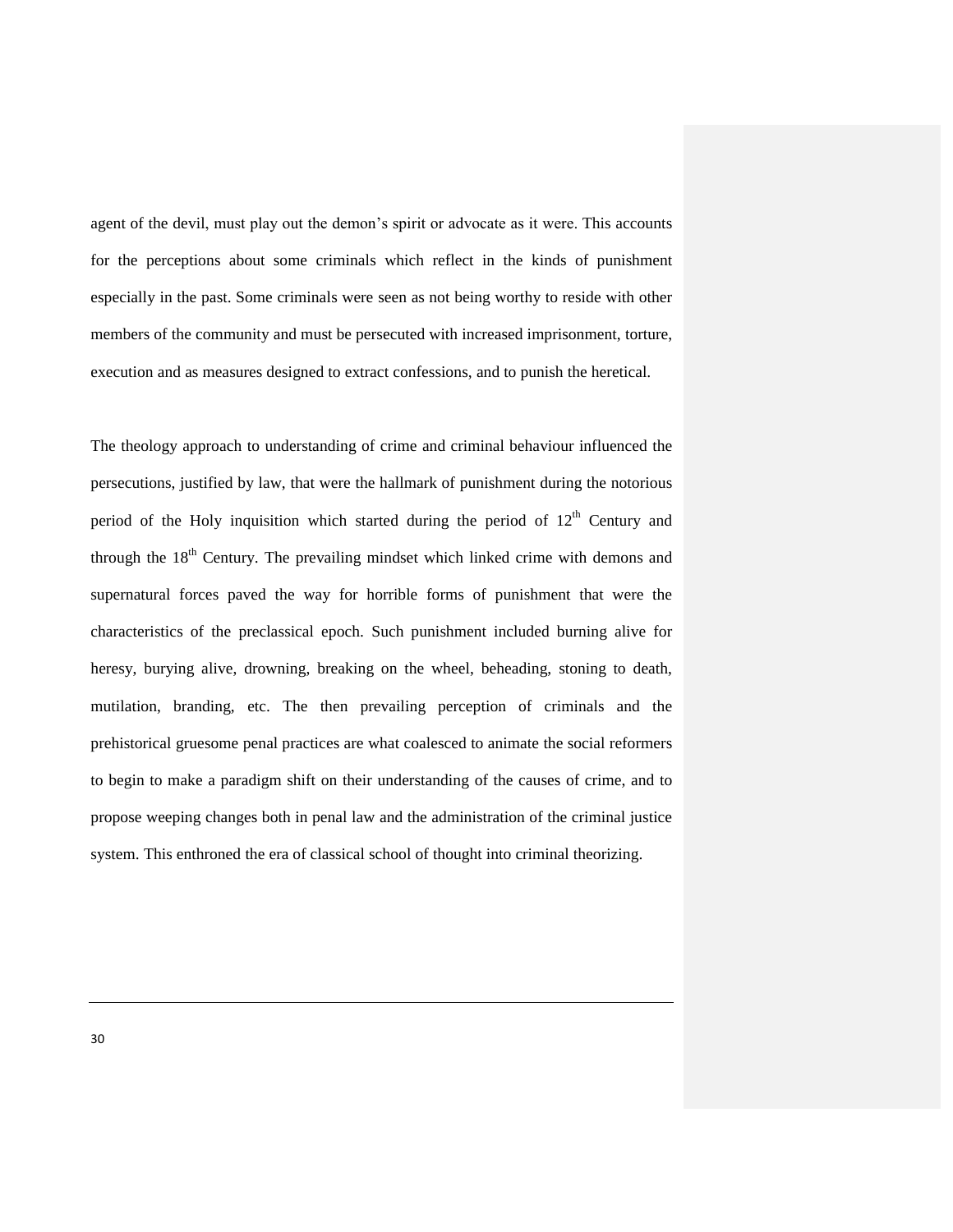## **Self-Assessment Exercise (SAE) 1**

In contemporary Nigeria, some people still hold the view that criminals must be paid back in their own coins, attributing their offending behaviours to the "handiwork of devil or evil ones in society. How would you explain criminal behaviour from the nuances of demonological theory?

# **3.3 The Classical School of Criminological Theorizing**

The capriciousness, inconsistency, and arbitrariness associated with the administration of the criminal justice in the medieval Europe, up to the  $18<sup>th</sup>$  Century, laid the foundation for the emergence of the classical school of criminology. It remained the dominant perspective for almost a century before its popularity started to plummet as a result of the rise of positivism.

The basic assumption of the classical theorists is that criminals voluntarily decide and choose whether or not to commit a particular crime based on calculative, rational and conscientious weighing of the cost against the benefits of each of the alternative choice of action. The principle underlying classical theorists' assertion is the principle of freewill most of the times—known as the "hedonistic principle" or simply "utilitarianism". This principle emphasized that both pleasure and pain are sides of every man"s characteristic and intrinsically juxtaposed so that all persons have a choice to make.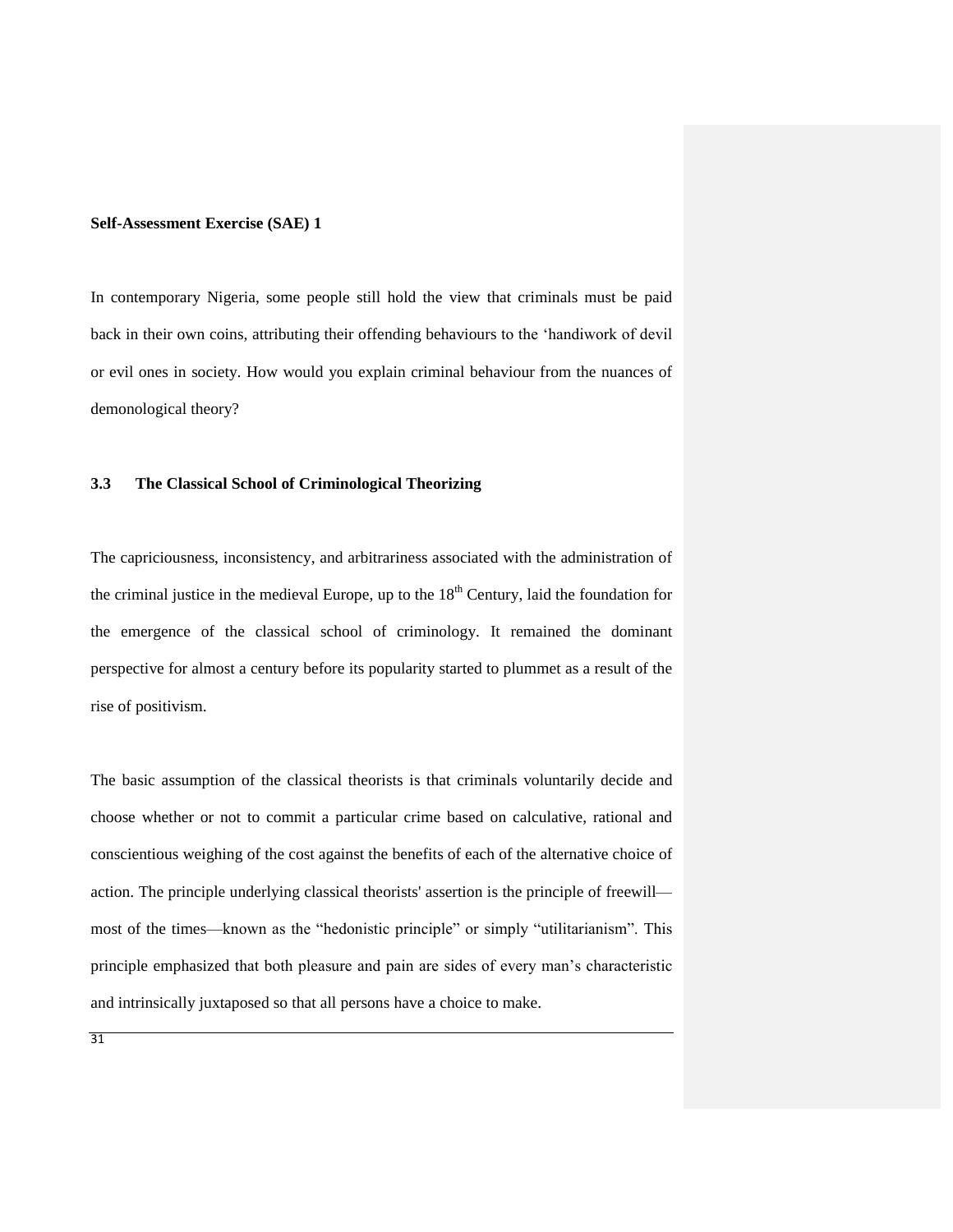Generally, classicists are recognised more for their contributions as criminal law reformers than as true theoreticians. The coming of the classical theorists coincided with the period of dialectical rationality, enlightenment and humanitarianism on the one hand, and the unjust, arbitrary application of the criminal justice which was widespread in Europe on the other hand. Classicists and their ideals were all pitted against the prevailing ideas of the unchallenged divine rights of the royalty and the clergy. Many social reformers and philosophers who had come, and had written before classicist criminologists such as Hobbes, Locke, Humes, Montesquieu, Voltaire, Jeanand-Jaques Rouseau, influenced and formed the basis of the classical school of criminology. In particular, was the work of the Rousseau, "The Social Contract".

Elimination of the phenomenon of crime is a mission impossible according to the classicists. Rather, all efforts, they argued, should be geared towards prevention of crime—best achieved through the philosophy of deterrence which employs the threat of punishment to influence behaviour. In fact, Becarria (1764/1963, p. 93) wrote "it is better to prevent crimes than to punish them. Two prominent writers of the classical school of criminology are Cesare Beccari and Jeremy Bentham. Beccaria's writing which became the epitome of classical theorists contains several principles which are the foundations of his theory of crime and has continued to shape past and current writings on criminal law, criminology and criminal justice system. These principles are:

32 1. Law should simply be used to enforce, maintain and nourish the social contract which men, naturally and originally independent, united themselves. Since men are weary of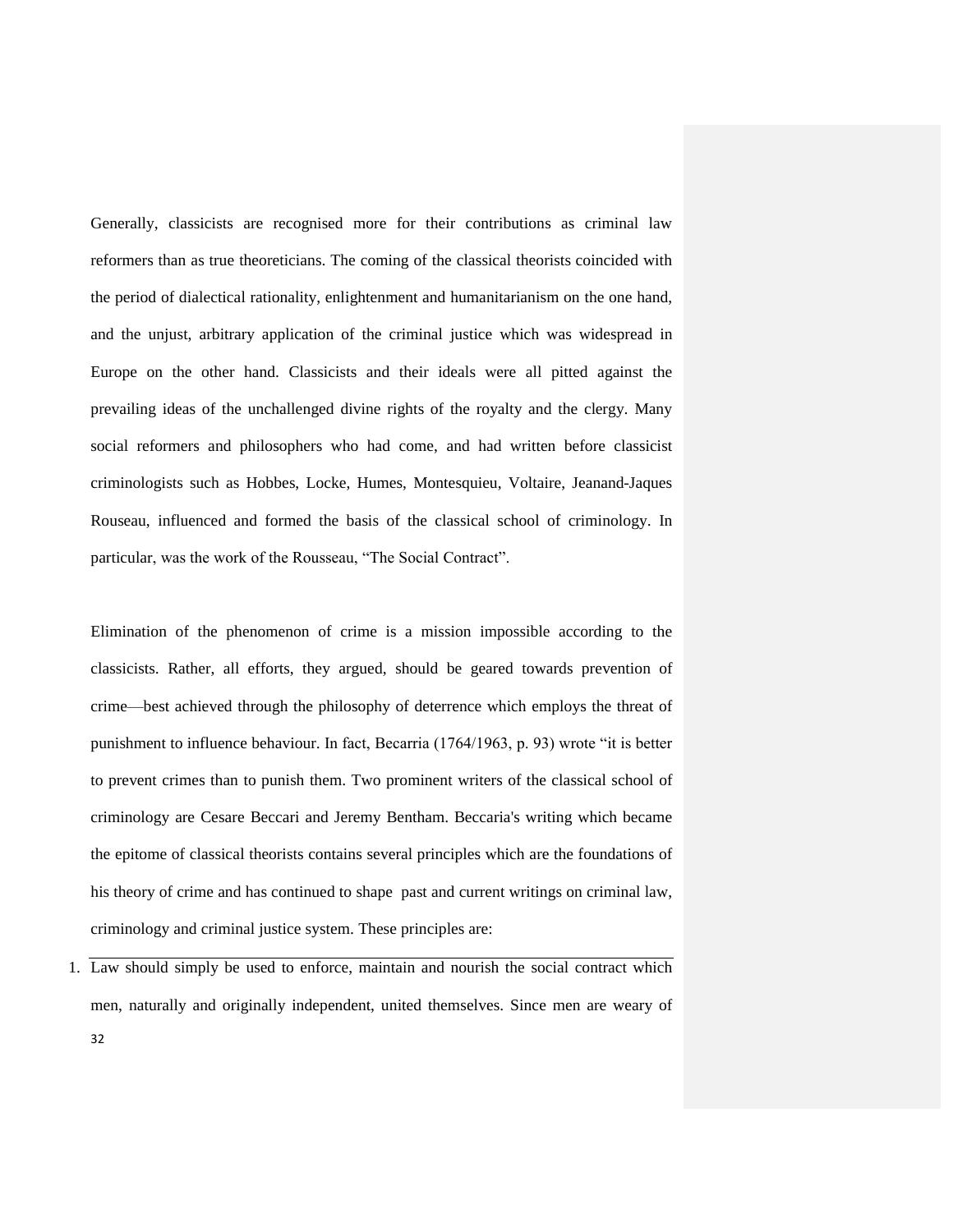living in perpetual war and acrimony, and they have come to sacrifice part of their liberty to enjoy the rest of it, only law can provide a guardianship to this contract.

- 2. Only the legislators should have the authority to create laws (penal) since they represent the whole society bonded by the social contract.
- 3. Since judges are predisposing to individual biases, and point of views at different times, they should not be made to interpret the penal law, but the legislators.
- 4. Judges should determine cases and impose punishment only in accordance with the law. No magistrate (as a member of .the society) can inflict harm in the name of justice or any other member of the society outside the domain of law.
- 5. Punishment should simply be based on utilitarianism—the pleasure and pain principle. Pleasure and pain principle are the only platforms of actions in beings endowed with sensibility and sensitivity. If an equal punishment is applied to different crimes that injure the society in different degree, then, there is nothing to deter men from committing the greater as often as it is attended with greater advantage.
- 6. There should be a proportionality of punishment to the crime committed. That is, there should be a corresponding scale of punishment ascending from the least to the greatest.
- 7. Punishment should be based on the act and not the actor. That is, crimes are only to be quantified by the harms done to the society. It is wrong, therefore, to imagine that a crime is greater or less according to the intention of the person by whom it is committed. No victim should determine the degree of harm done to him or her by the offender.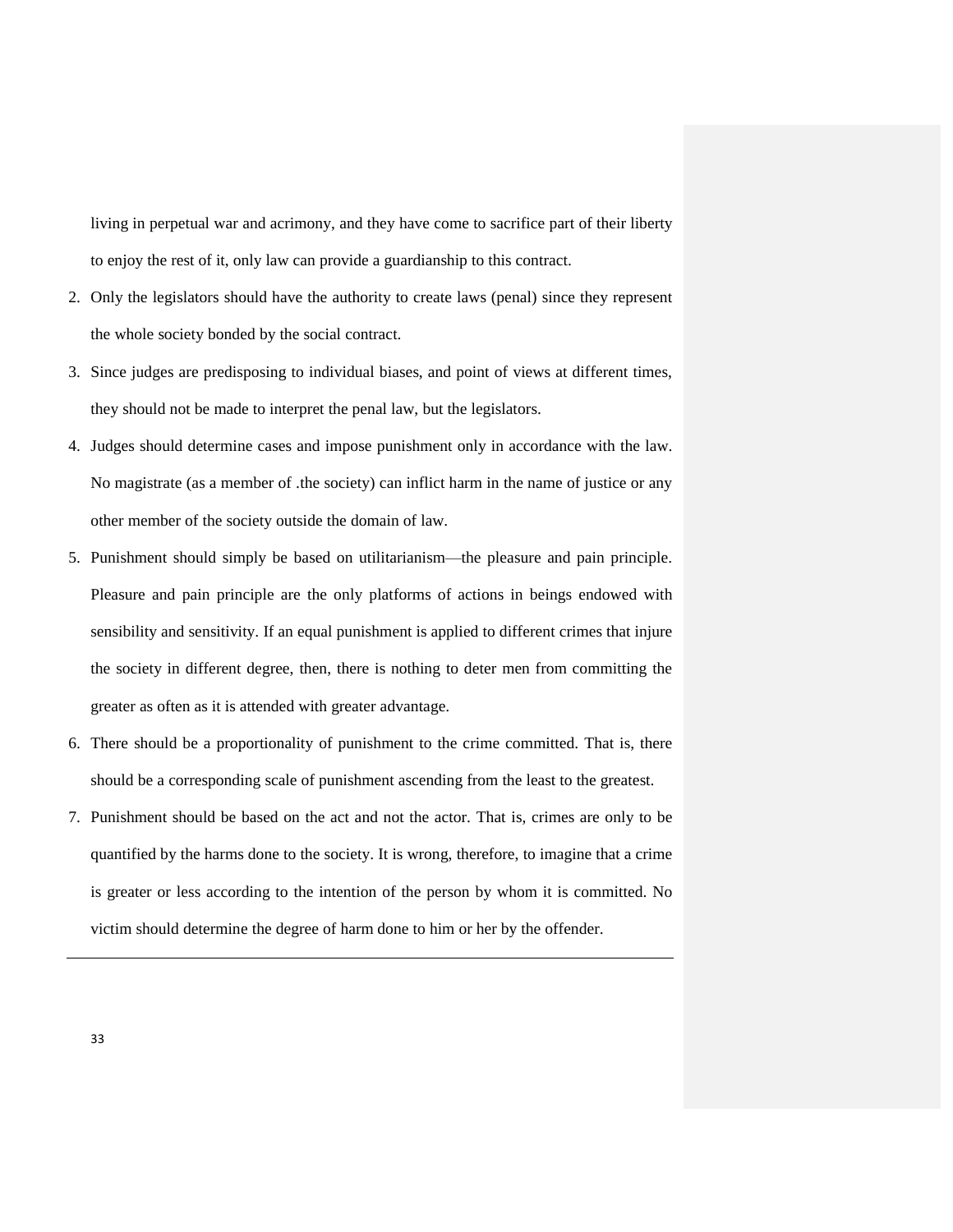- 8. Punishment must be certain so that as this certainty increases, the probability of norm violation or crime commission declines. Undoubtedly, ignorance and uncertainty of punishment leads to an incline of passions that necessarily aligns to norms violation.
- 9. Punishment response should be celeritous. That is, it should be prompt, swift and effective. The more immediate after the commission of a crime punishment is inflicted, the more just and useful it will be. The message therefore is that both the prosecution of suspects as well as the punishment of convicted offenders should be done expeditiously. This is the basis of the law and criminal justice maxim "justice delay is, justice deny".
- 10.All people should be made to be equal before the law. That is, all people -nobleman, the lowest person in the society - should be subjected to the same dictates of penal laws.
- 11.The use of torture to access confessions should be discouraged. As he intones, "it is confounding all relations to expect...that pain should be the test of truth, as if truth resided in the muscles, fibres arid wood of the wretch in torture. By this method, the robust will escape and the feeble be condemned". This is the basis of the inadmissible in law courts of any evidence obtained by torture (duress and undue influence doctrine).
- 12.Capital punishment should be abolished. Punishment by death is not authorized by any right; for no such right exists and the terrors of death make little or no impression. It has not force enough to neutralize the sense of forgetfulness natural to mankind.
- 13.Finally, it is better to prevent crimes than to punish them. And that perfection and improved system of education is the best means to achieve this.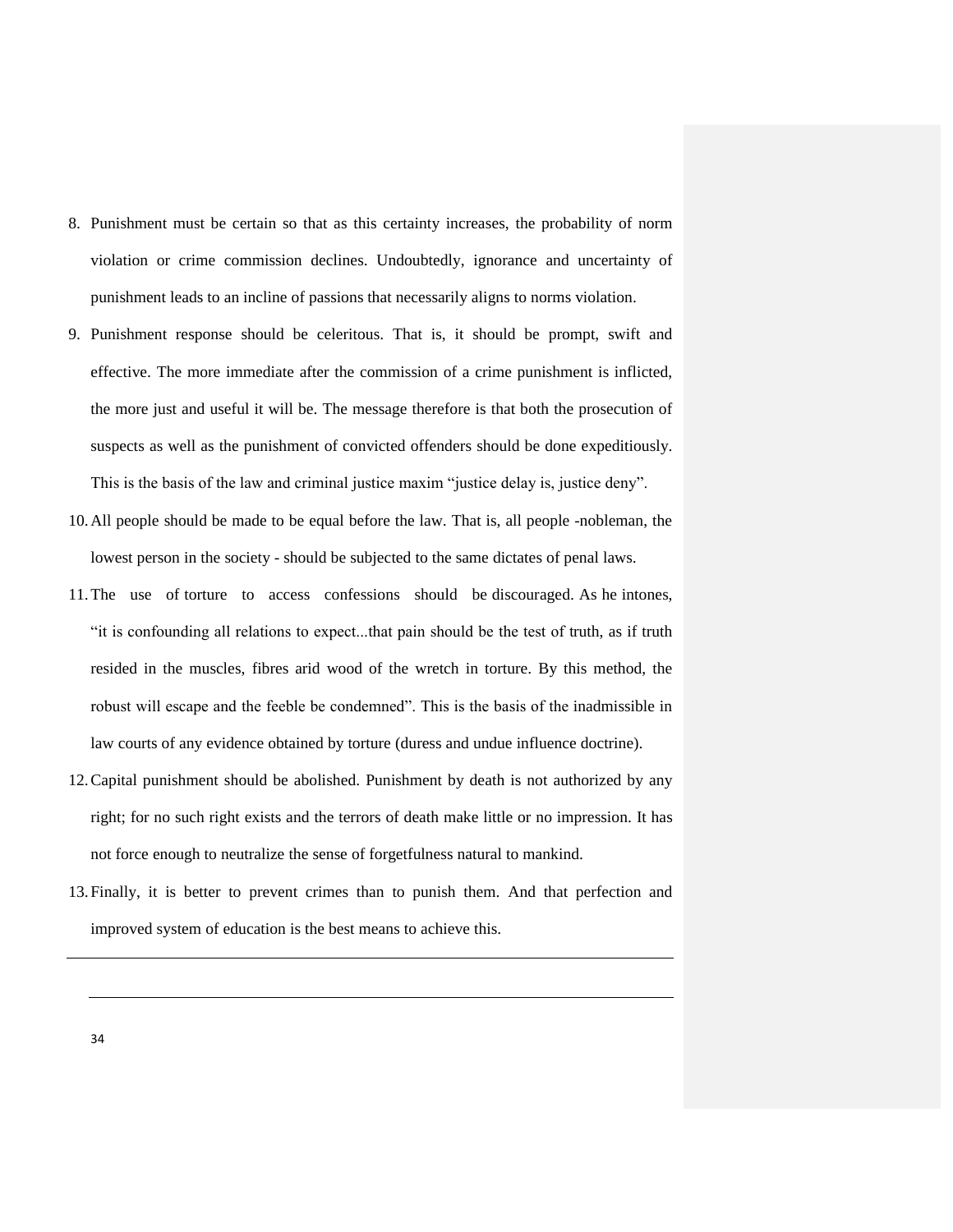Jeremy Bentham, an English man, is another classicist whose work on the administration of criminal justice is profound and needs be reviewed here. He developed and expanded on the work of Beccaria— proclaiming his indebtedness and gratitude to him. More than his mentor, Beccaria, Bentham is reputed for his great emphasis on the principle of utilitarianism upon which, he argued, that the philosophy of punishment should be based. Utilitarianism is referred to as the "greatest happiness" principle. Because nature has placed mankind under the governance of two sovereign masters: pain and pleasure, 'it is for them alone to decide which one we ought to do, as well as determine for us what we shall do. These sovereign masters no doubt govern mankind in all he/she does, says, and thinks.

The balancing of pain versus pleasure, which Bentham regarded as felicity or hedonistic calculus, clearly allows the legal system to function principally as deterrence to criminal behaviour. Punishment, therefore, should, of necessity, be manipulated so that the pleasure stemming from criminal behaviour be outweighed. Bentham reasoned that if prevention (or deterrence) is the goal of punishment, and if it becomes too costly by creating more harm than good, then, it was essential to set penalties just a bit in excess of the pleasure that one might drive from committing a crime, and not higher. The law is created to bring happiness to the community and since punishment creates unhappiness, it can be justified only if it prevents greater evil than it produces. Bentham made a metaphorical statement that if hanging the effigy of a man can produce the same preventive effect as hanging the man himself, there would be no reason to hang the man,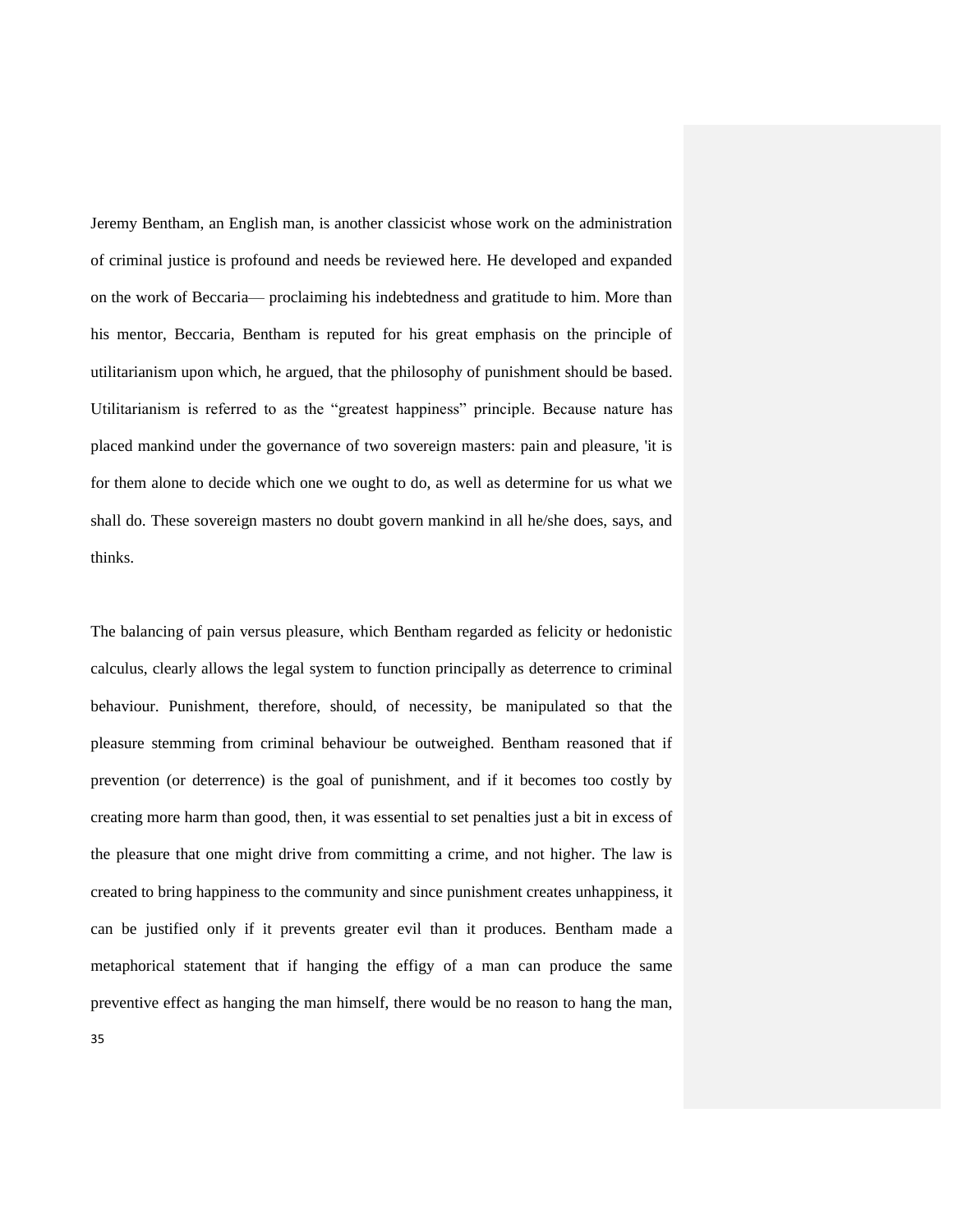an act that surely increases the amount of cruelty in society. Like Beccaria who outlined the prerequisites of criminal laws and punishment, Bentham also adumbrated the basic assumptions of penal laws and punishment which summarize the Bentham's point of departure with some of them interfacing with the former's principles. They are as follows:

- 1. **Certainty:** High level of deterrence would be achieved if those who contemplate criminal conduct know or believe that there is a high percentage of certainty of punishment when they commit the crime. Conversely, the deterrence effect of punishment is decreased when there is a high level of uncertainty of punishment.
- 2. **Proximity:** The proclivity of punishment to crime enhances the deterrent effect. That is, there is a likelihood that deterrent philosophy of punishment will be enhanced if there is a swift reaction to criminal behaviour.
- 3. **Severity:** There is the need to maintain, through manipulation, the severity of punishment to produce the desired effect of deterrence. At no case should the value of punishment be less than what is sufficient to outweigh the profit or gain accrued to the offence. In the same vein, punishment ought not to be more than what is necessary to bring into conformity with the rules.
- 4. **Proportionality:** Crime must be punished in proportion *(pro raid)* to the benefit which accrued to the offender. That is, the strength of temptation is as the profit of the offence so that the quantum of punishment ought to be manipulated to rise with the strength of the temptation.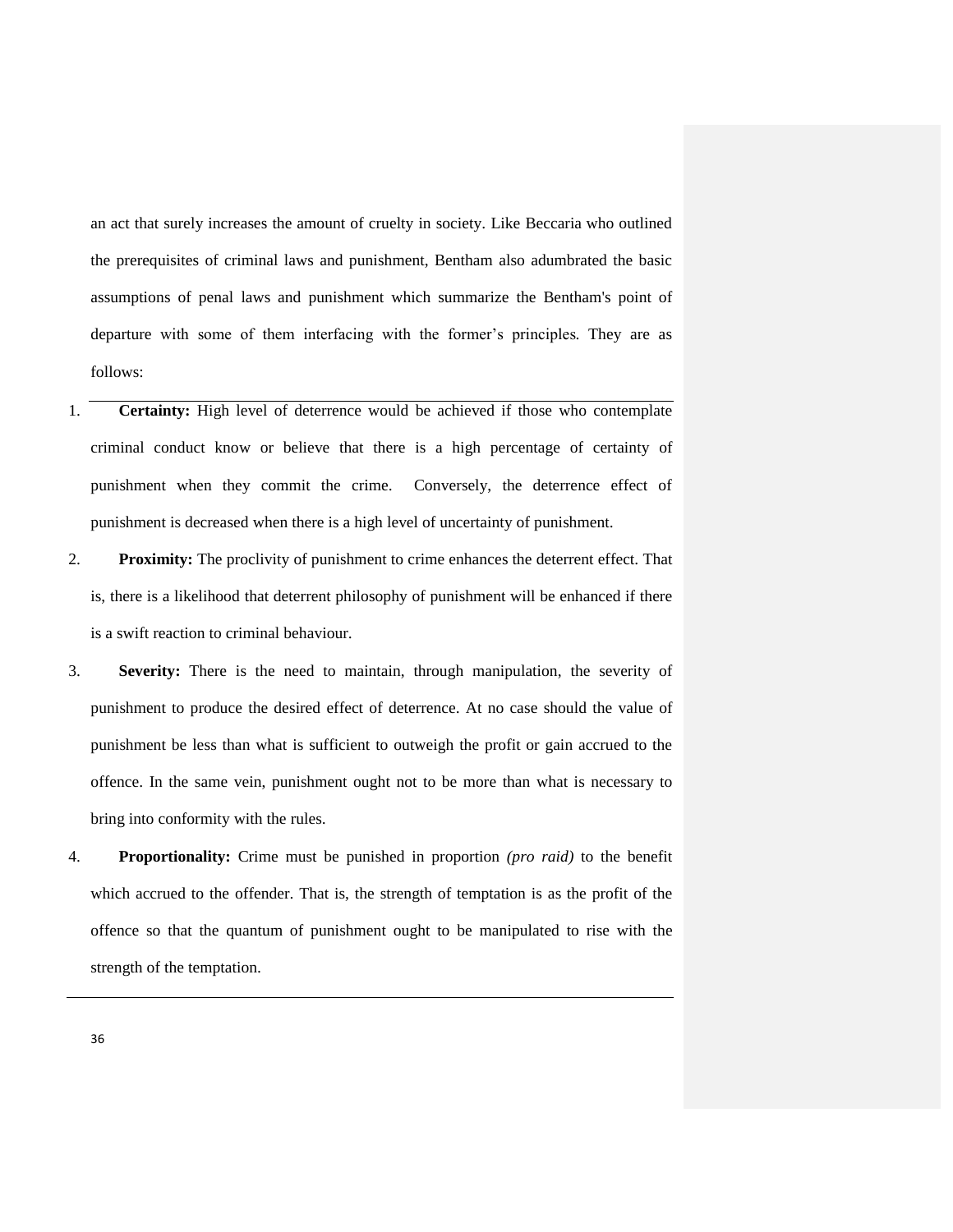- 5. **Sensibility:** Persons vary in their tolerance and forbearance of pain in relation to characteristics such as sex, age, strength, health, wealth, etc. And punishment ought to consider all these variables in order to arrive at the proper and deterable one. That is, the quantity inflicted on an individual offender should correspond to the quantity intended for similar offenders in general.
- 6. **Exemplarity:** That is, punishment of criminals serves as an example for would-be offenders. What this principle is saying is that perception of punishment by those contemplating crimes is more important than the actual penalty imposed.

## **3.3.1 Assessment of Classicism**

There is no doubt that classical criminology had an immediate and profound impact on jurisprudence and legislation. There was a gradual and momentous substitution of the rule of law for the then prevailing inconsistent, arbitrary application of law. More importantly, classical school of thought was, and/or is, no less significantly influencing penal and correctional policy. Adler *et al*. (1991, p. 62) noted that the "classical principle that punishment must be appropriate to the crime spread like a wild fire and was widely acknowledged across Europe and Americas".

The classical school of criminology as expressed in the writings of Cesare Beccaria and Jeremy Bentham has been critiqued for its inadequacies. However, One of the foremost criticisms is their focus on criminal laws while neglecting the criminals. We have to understand that this emphasis was in the context of their times, with the criminal laws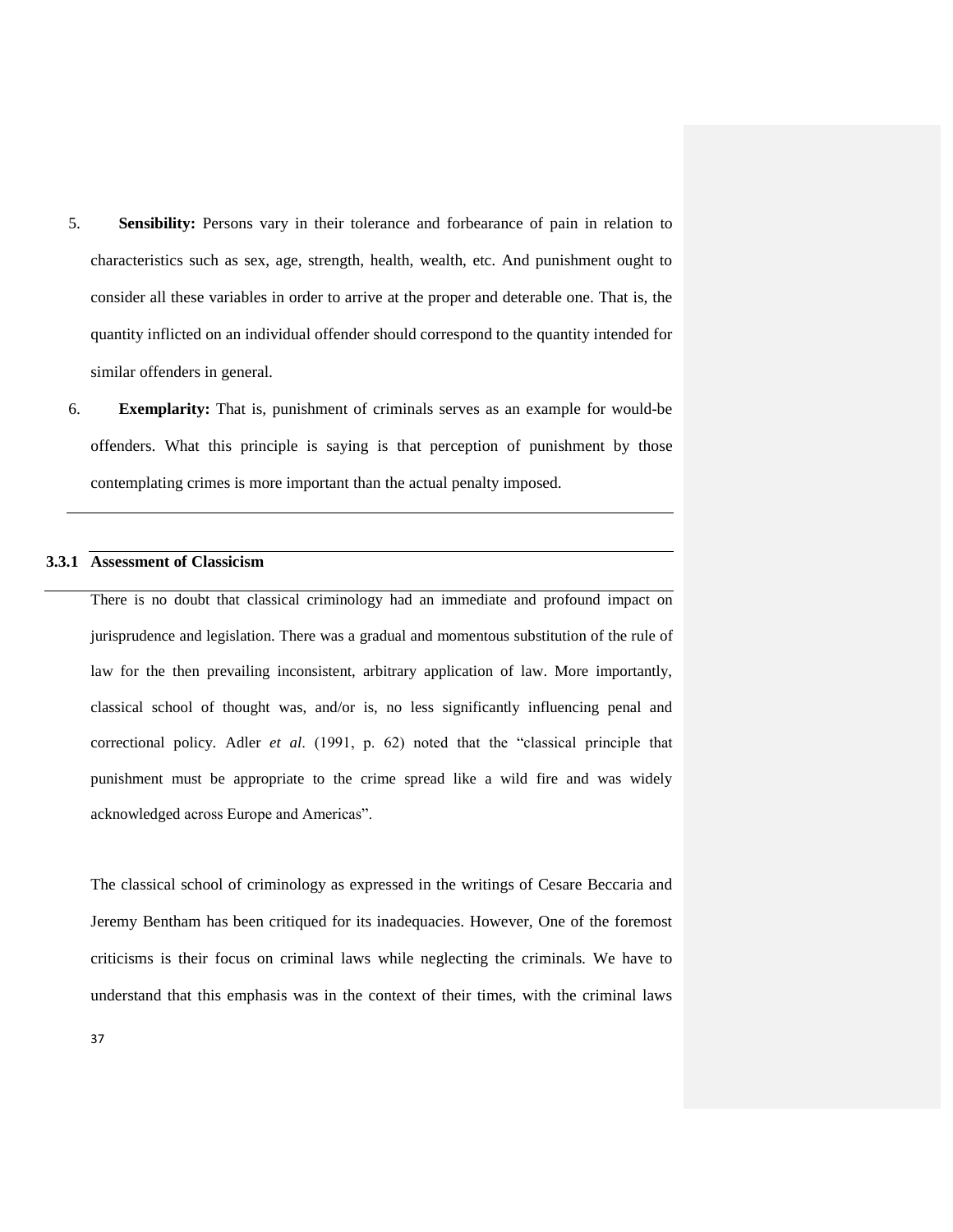being no less that than contradictory, chaotic and capricious. The two, classical theorists, especially Bentham, have been critiqued for their "total failure to consider criminals as human beings, with complicated and variegated personalities" (Geis, 1972, p. 53). These, classicists have been accused of being over simplistic in their assumptions of human nature with their notion of a felicity calculus man.

# **3.3.2 Neo-Classical School of Criminological Theorizing**

A thin line runs between classicism and neo-classicism. The original postulates of the classicists were considered to be extreme and inflexible. Notwithstanding the introduction of Beccaria's postulates wholeheartedly in the post-revolutionary French Code of 1791, it became clear that these postulates were impractical. Consequently, there arose the need to shift ground on the extreme principles.

Neoclassical theorists introduced a number of shifts in criminal policy of the time. First, they identified certain degree of criminal liability. By this, the insane and juveniles were deemed incapable of forming intent to violate laws and were consequently, absolved of criminal responsibility. This was a significant departure that differentiated the classical from neoclassical, and has survived in all modifications of the principles in almost of jurisprudence worldwide. In addition, there was a return to a limited degree of discretion granted to sitting judges or presiding officers in the discharge of their duties. In other words, the neo-classicists, noted that freewill which is at the heart of classicists are not absolute, and so called for the recognition of certain extenuating circumstances under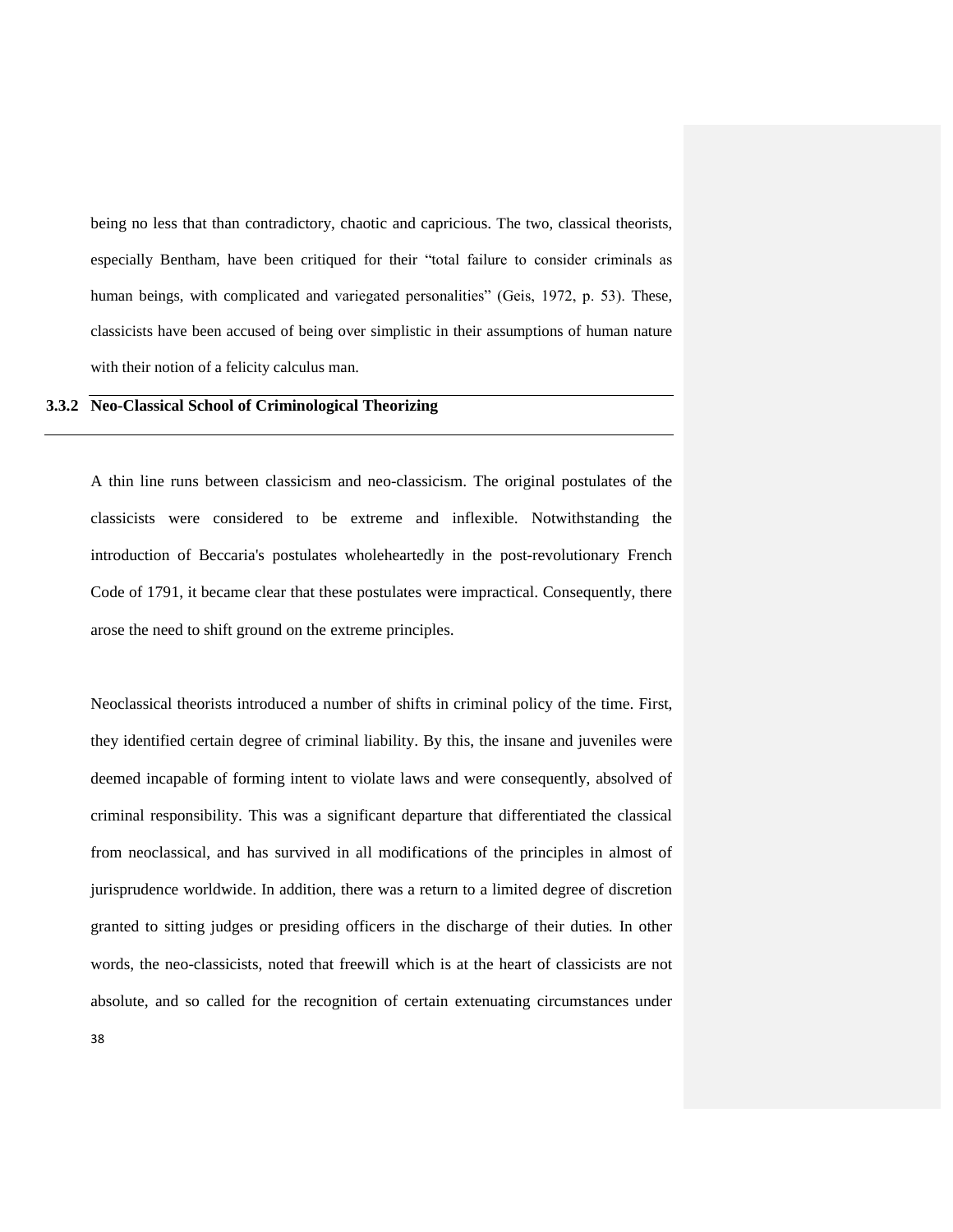which judges can exercise some discretional power. However, with the seeds forming the bedrock of neo-classicists already sowed in Beccaria work, the two schools are seemingly blurring, and represent a continuum of free-will based deterrence doctrine.

# **3.4 The Positive School of Criminology**

The positivists came into being as a result of changes in human reasoning and the fall into disrepute of the classical school. With fair and consistent punishment failing to bring down the level of crime to an acceptable level, more intensive enquiry began to be made by the enlightenment scholars and philosophers on the ideas raised by the classical school of criminology. Generally, positivists believe that knowledge about a phenomenon can be discovered through sensory experience. In other words, answers to question about social reality can be found using the methods of the natural sciences which basically consists of classification, observation, and measurement.

Positivism, therefore, as a divergent criminological orientation, differs from the classical theory in two main ways: (1) application of a deterministic and scientific method to the study of crime, (2) a paradigm shift from the crime to criminals. Positivists concentrate their attention on the one fundamental question: why criminality? If crime is a product of desire and opportunity, they are interested in addressing the former and so, wish to explore those factors both within and outside individuals which animate people into criminality. They pride themselves as "value-free" (completely objective) observers. Positive orientation to crime aetiology is best subdivided into biological/physiological,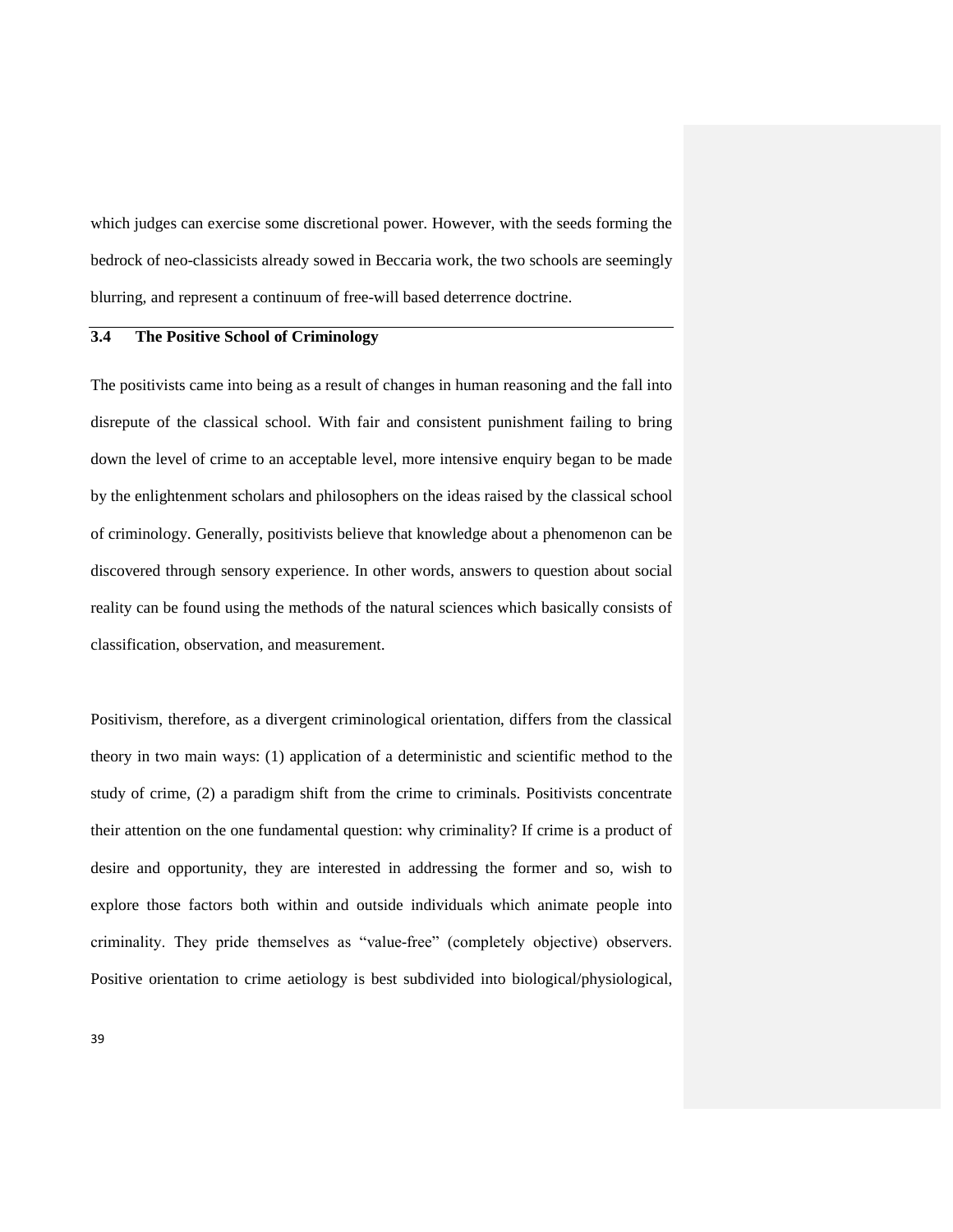psychological and sociological. Within each of these paradigms, a plethora of strands or theories are identifiable.

## **3.5.1 Physiological/Biological Theory**

The Biological theory of crime could best be traced to the school of human physiognomy, which is the study of facial features and their relation to human conduct. Giambattista Delia Porta (1535-1615) maintained that a thief for instance, had large lips and sharp vision. This idea was later reviewed under the science of phrenology which posits that certain bumps in the brain were signs of psychological propensities to criminality. By the 19<sup>th</sup> Century the sciences of both physiognomy and phrenology had introduced specific biogenetic factors into the causes of crime.

Cesare Lombroso (1835-1909) published his book titled *L'uomo delinquents* (The criminal man) and came up with his theory of the "born criminal". This theory became the first and foremost view and text on the biological components and criminality. Lombroso, described in some quarters as the father of criminology, states that criminals are lower form of life, nearer to their ape-like ancestors than the noncriminal. According to him, criminals are atavistic (thrown back to the primitives), and so are commonly distinguishable from the noncriminals by various atavistic stigmata—the physical features of creatures at an earlier stage of development before they become fully human.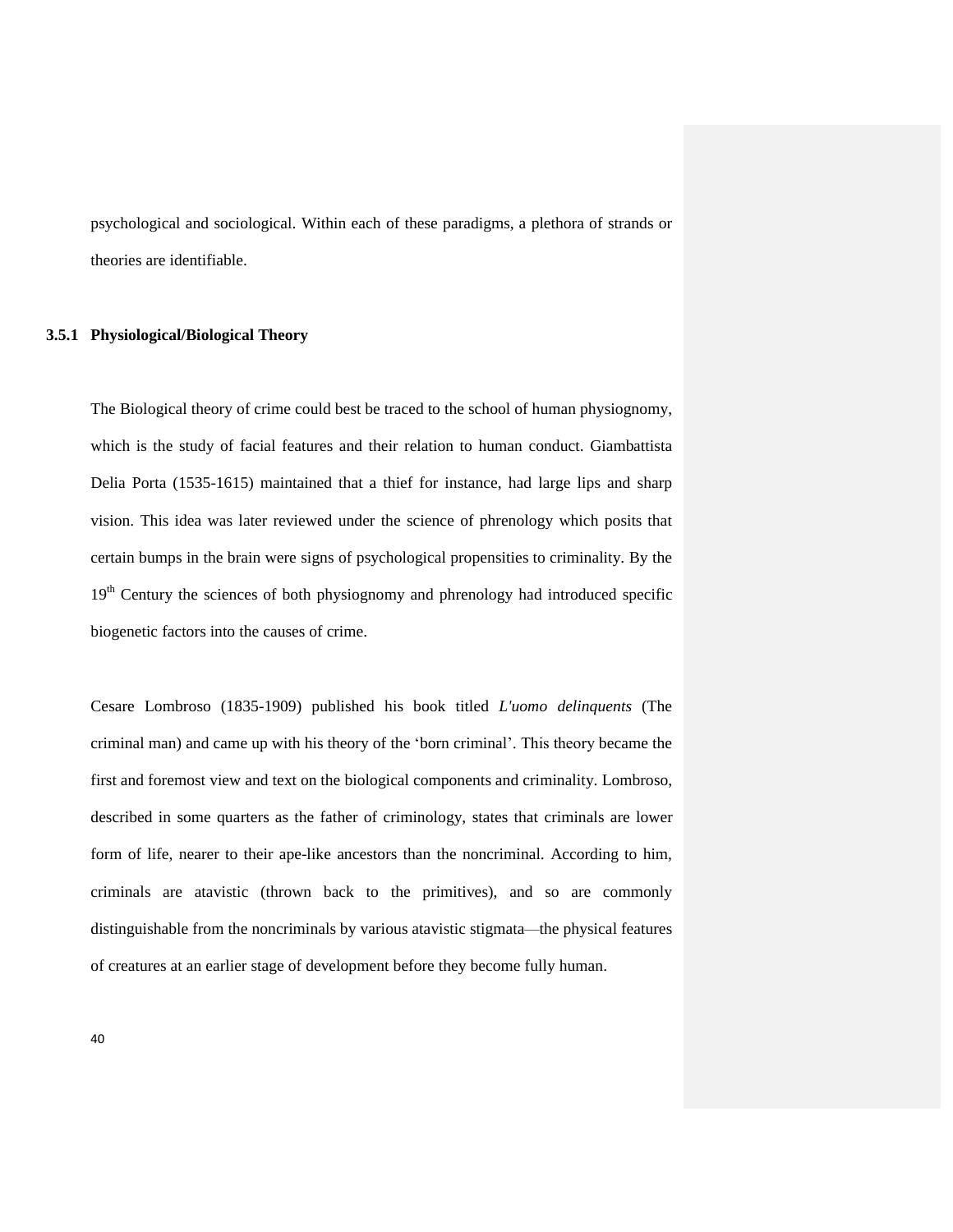The physical characteristics Lombroso identified, especially from one Italian prisoner called Vilella on whom he carried out a post-mortem on is descriptive but intriguing. They include the fact that criminals are unusually tall or short, have small heads but large faces, small, sloping forehead, receding coiffures (hairline), wrinkled foreheads unusually large sinus cavities, bumpy faces, large protruding ears, bumps on their heads, unusually high cheekbones, cranial bumps, bumps or protuberances in the back of their heads, bushy eyebrows that make frequent contact, flat noses, generally abnormal teeth and jaws, (resembling that of carnivorous), thin, even delicate necks, toes or fingers either pointy or snubbed, extraordinary agility, etc. He also added that female criminals are different from their male counterparts with the prostitutes representing the born criminal among them. Criminal women are said to have traits common with children and infants their moral sense is different, they are highly jealous, revengeful and inclined to vengeance of perfected and refined cruelty.

In addition to the born criminal, Lombroso added other kinds of criminals—the insane or epileptic criminals and occasional criminals (the criminaloids and pseudocriminals). The insane are not criminals by birth but become criminals as a result of some changes in the brain which interfere in their ability to differentiate between right and wrong. The criminaloids are those who are habitual criminals; they are criminals by passion. They are inherently abnormal—and their abnormalities are outwardly decipherable; yet their deviance is not as a result of their biological deficiency, but from societal response to them as outcasts. The pseudocriminals are like the anomie criminals who do not betray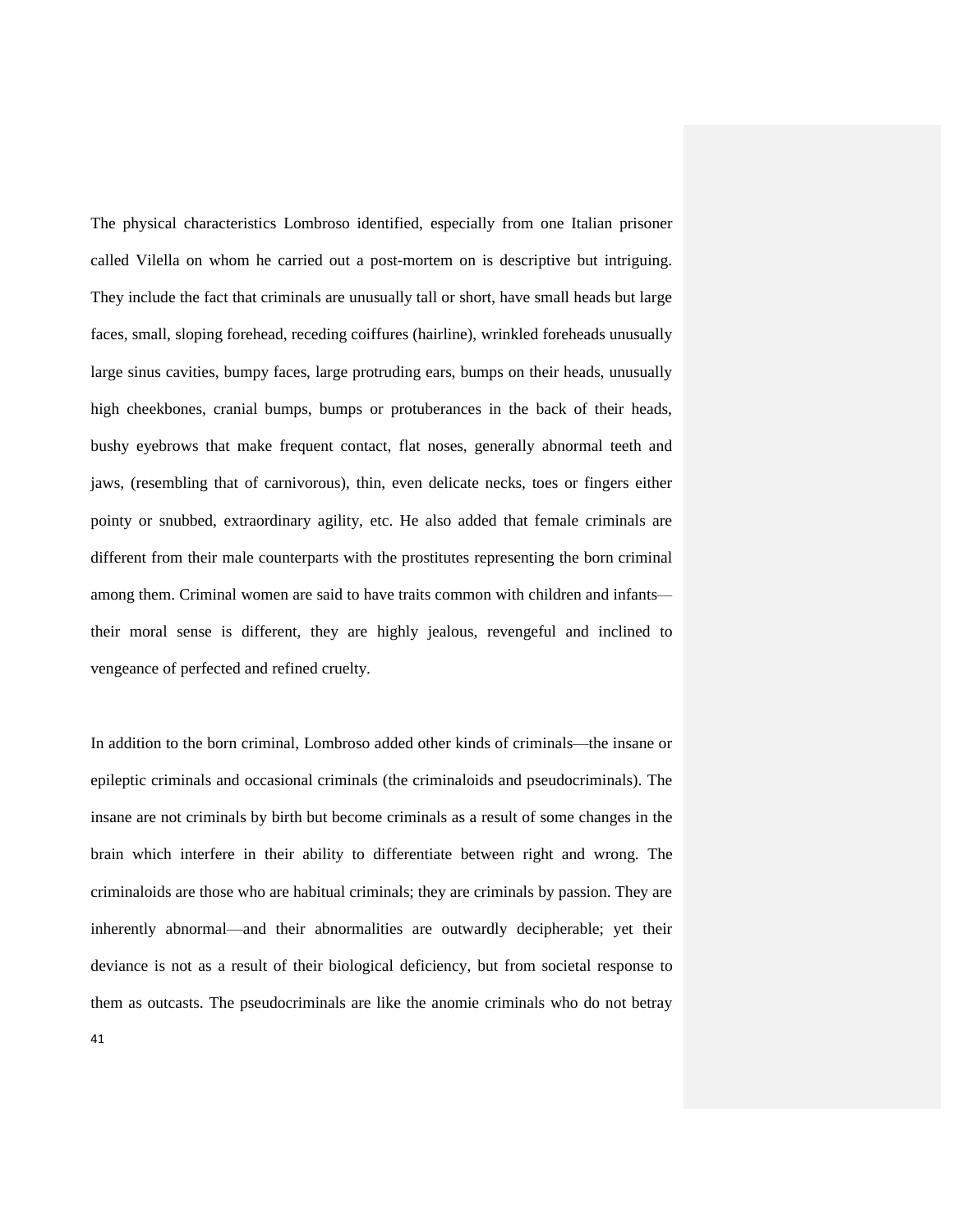any of the atavistic antisocial traits of the born or insane criminals. But from time to time they might commit petty crimes as a result of motives beyond their control and without the intent to harm the society.

Another biology criminologist is Enrico Ferri, Lombroso's pupil. While he agreed with Lombroso's biological conditions for criminal behaviour, he however, recognised the importance of social, economic and political determinants. He rejected the freewill doctrine of the classicists—maintaining that criminals were driven to criminality by conditions in their lives. Enrico Ferri recognised that crime was injurious to the society so that society needs to be protected essentially by means of criminal law and punishment. Advocating for death penalty for those whom he assumes will never be rehabilitated, he also recommended controlling crime through preventive measures—state control of weapons manufacturing, better street lighting, cheap house, etc.

Another angle of the link between physical features and crime has been in the perspective of body type (somatotype). This is about body built and their relation to behaviour. Ernest Kretschmer (1888-1964) distinguished three types of physiques (1) the asthenic: lean, slightly built, narrow shoulders; (2) the athletic; medium to tall, strong, muscular, coarse bones; and (3) the pyknics: medium height rounded figure, massive neck and broad face. According to him, these physical types relate to different psychic disorders: pyknics to manic depression, asthenics and athletics to schizophrenia, etc. (Kretschmer, 1928).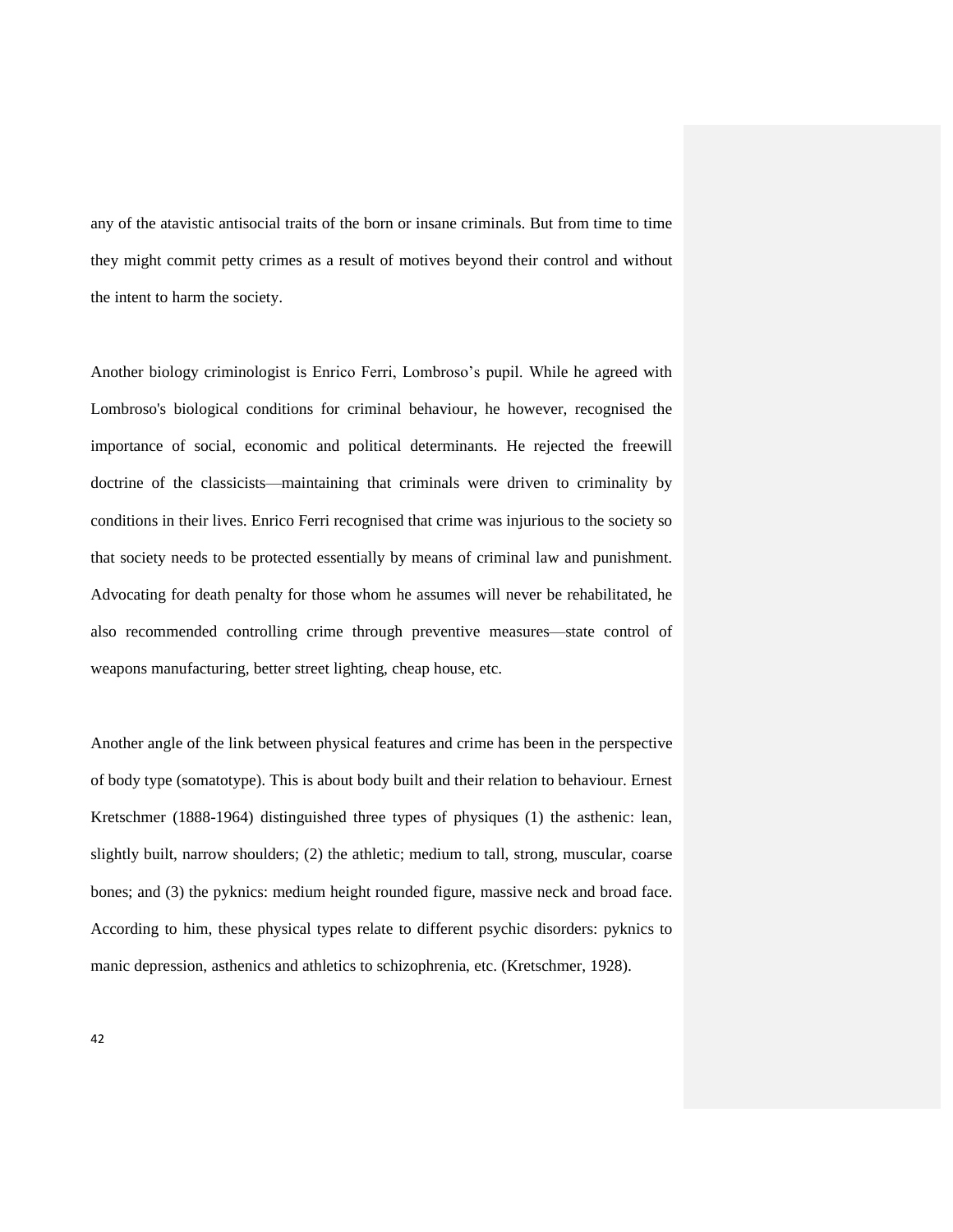Still on body type, Sheldon and Sheldon (1974) developed the endomorphs—lean, soft and rounded physique; mesomorphs—considerable strength and muscular development; ectomorphys—little body mass and great surface area. Mesomorphs were found to be decidedly high in delinquency and ectomorphys low. This finding was later given a thumb up by Sheldon Glueck (1898-1980) and Eleanor Glueck (1898-1972). Within the biological study of crime is the assertion that abnormal chromosomal structure particularly, the XYY configuration leads to criminal activity. XYY is defective chromosome of a male. Here, two YY is received from the father instead of the normal one. A Person who possesses XYY is said to be tall, physically aggressive and frequently violent. Diet, hormones and premenstural syndrome are all found to be related to criminal behaviour in one way or the other.

## **3.4.1.1 Assessment of Biological Theory**

Biological theory as a strand of positivist theory had a profound impact on the scientific study of crime and criminals. It really proved to an extent that not only was the scientific understanding of the discipline and subject possible but also desirable. By shifting attention away from the crime to the criminals, biological positivism was able to show that an individual has little or no choice concerning criminality.

It may not be completely untrue that criminals possess facsimile physical attributes as postulated by many advocates of criminal biology. Commonsensically, if all patients of a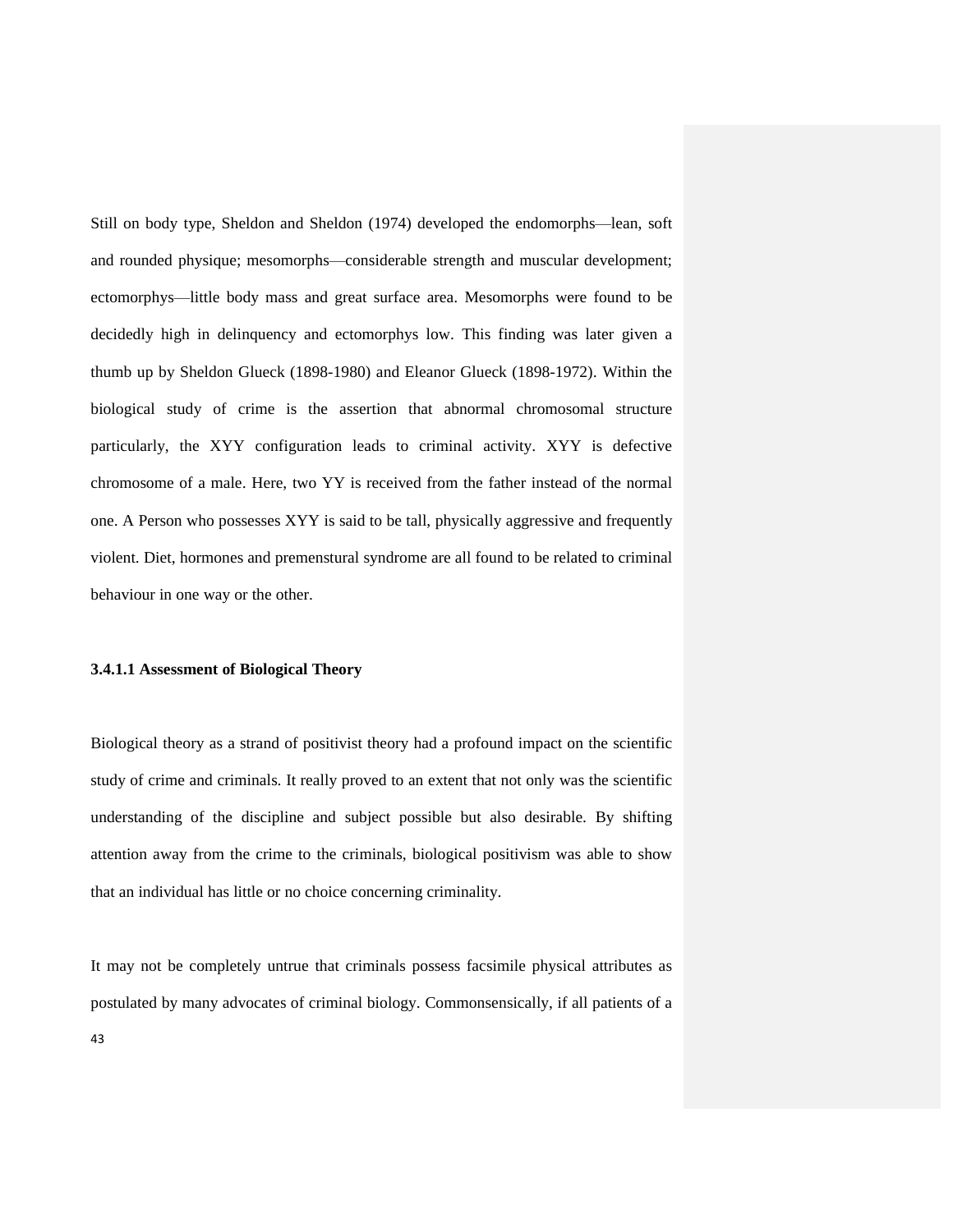particular ailment are diagnosed and adjudged to displaying similar symptoms, then, it holds that the same might apply to criminals—especially categories of criminals. Thus, all armed robbers for instance, may invariably be in possession of similar biogenic factors, white-collar criminals, posing different but the same physical characteristics. One policy implication of the biological theory is that it leads to some drastic measures in the treatment of individual outlaws. For instance, in the old USSR, some outlaws were subjected to lobotomy treatment—surgical operation in the brain to remove certain identifiable organs associated with misbehaviour.

Biological explanation of criminal behaviour has been critiqued by opponents of the theory. One of the greatest criticisms is that it typically confines its research to incarcerated populations. This has been described as a circular argument because as it assumes that biological defects are the cause of criminality, all incarcerated populations are by definition biologically deficient.

**.** One other criticism of biological theory is that though, it is scientifically based, its" scientific status is not rigorous and adequate enough. It has been asserted that the methods of science today were not available during the time Lombroso and some colleagues of his conducted their researches.

**.** Biocriminology has also been criticised on the ground that it fails to recognise that individuals have free-will. That people are predisposed or even predetermined to commit a crime evokes a sense of hopelessness; it simply makes man inanimate object and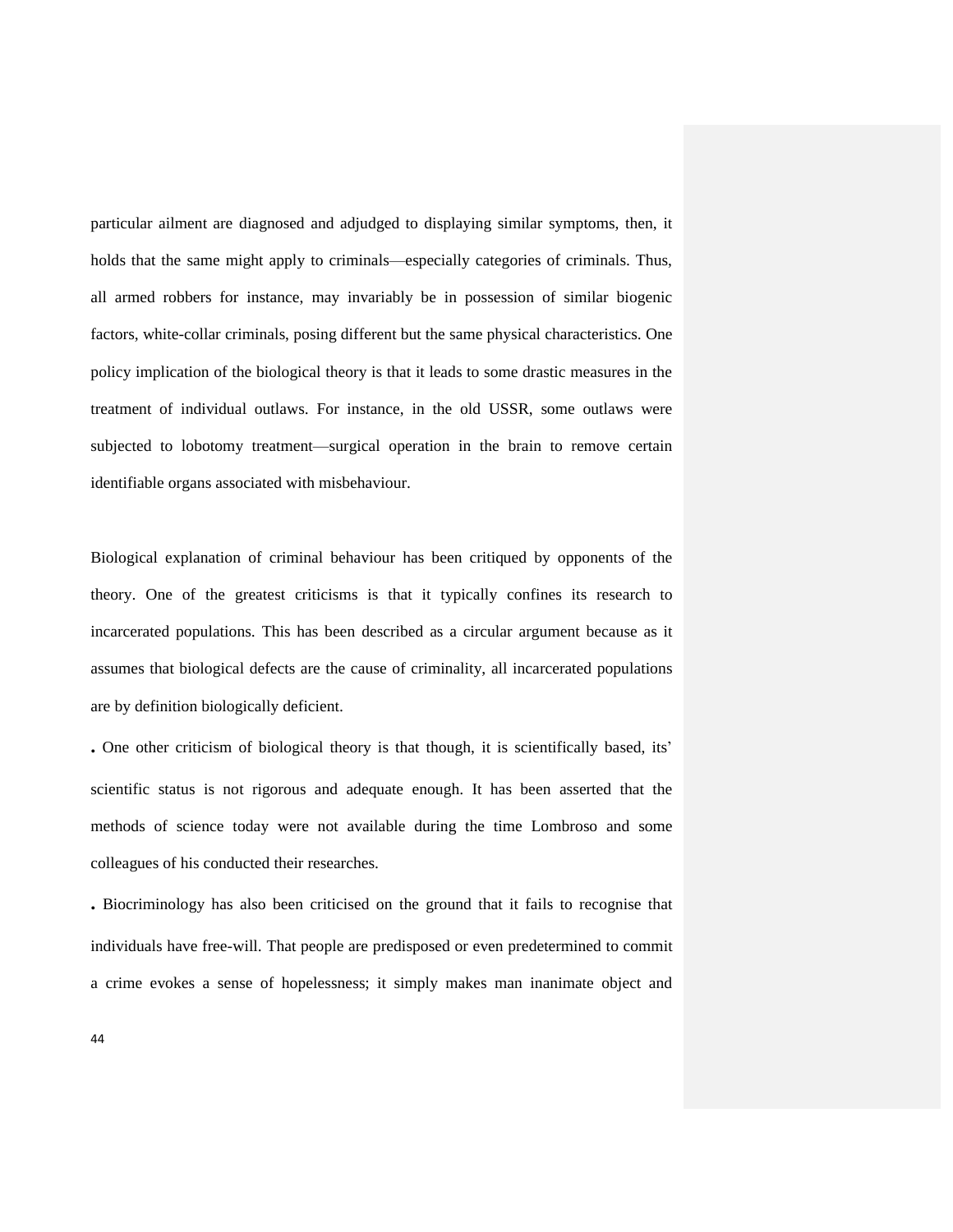"zombie"— who is at all-time irrational, incalculative, and insensitive. We know that man is capable of making choices with regard to a particular action within a range of alternatives and possibilities that is though, preset, yet unrigged.

**.** In addition, critiques of biocriminology see a racist undertone to the theory. The issue is that if there is a genetic predisposition to crime, and if minority accounts for the disproportionate share of criminality, then, it is quite simple to claim that minority are predisposed to commit crime.

## **3.5.2 The Psychological Theory**

The psychological theory constitutes a strand of the positivist model which has remained prominent in the search for an explanation of crimes and delinquent behaviour. The theory sometimes interlocks with the biogenetic and societal variables as some of the underlying assumptions of the two paradigms are invariably found in this theory.

It locates the causes of crime in the individual criminals, albeit, "innately", unlike the outward manifestations of the biochemical theories. The idea of psychological theory is that deviant's sickness and abnormality lie in the mind, rather than in the outward body (see Haralambos & Holborn, 1991).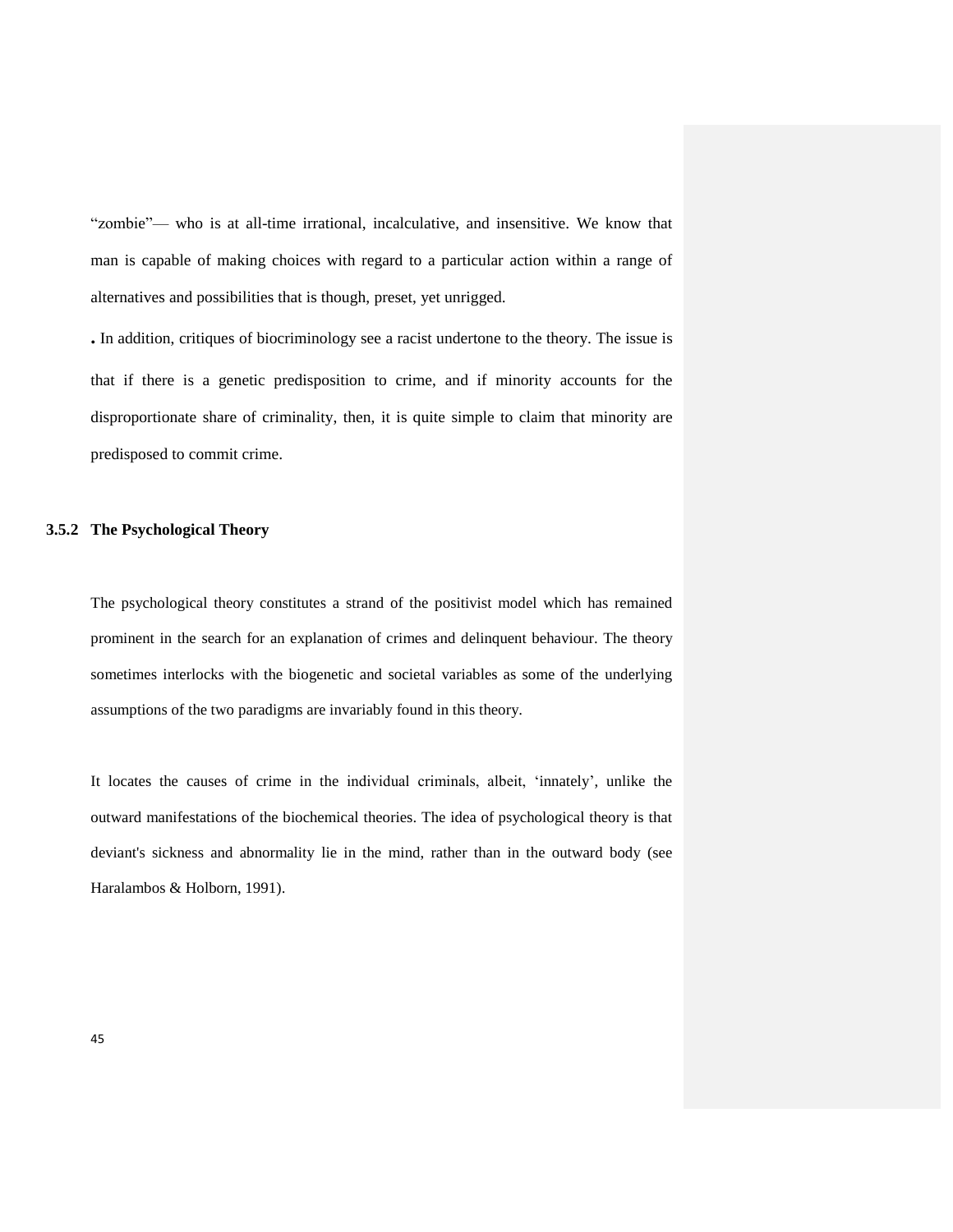As with other crime aetiologies, different psychological approaches have emerged in respect to the different aspects of abnormalities such as personality characteristics and psychological disturbances. The basic assumptions, however, have remained unique and are:

- 1. That the causes of criminal behaviour are within the individual;
- 2. Criminal behaviour was therefore the manifestation of internal disorder;
- 3. Psychological problems began in childhood years; and
- 4. Although, environmental factors could possibly have contributed to the problem of crime, the main reasons for the problems were to be found within the individual himself (Shoemaker, 1984, p. 4).

Psychogenic theory, as it is sometime referred to, is the result of the shift from the emphasis on the presumed physical (outward) manifestations, to the hidden, psyche traits of deviants much in the search for the causes of crime by the beginning of 1900s. As Sykes (1978, pp. 241-42) noted, "there was a shift of interest from defective intelligence, to a more conscious conflict". Crime was observed as a product of the bursting forth of "id" impulses, and the criminal simply acting out what most civilized men and women had learned to restrain (see also Tarde, 1890).

46 Generally, there are certain forms of crime and deviant behaviours which are bizarre in nature so that researchers validate them along the line of psychogenic thought. Examples of such crimes include matricide or infanticide, the act of schizophrenia such as a father impregnating his daughter, mass murder (religious and cultural attached), suicide, serial rape, and other kinds of horrific crimes, which sometimes attempt to transcend conventional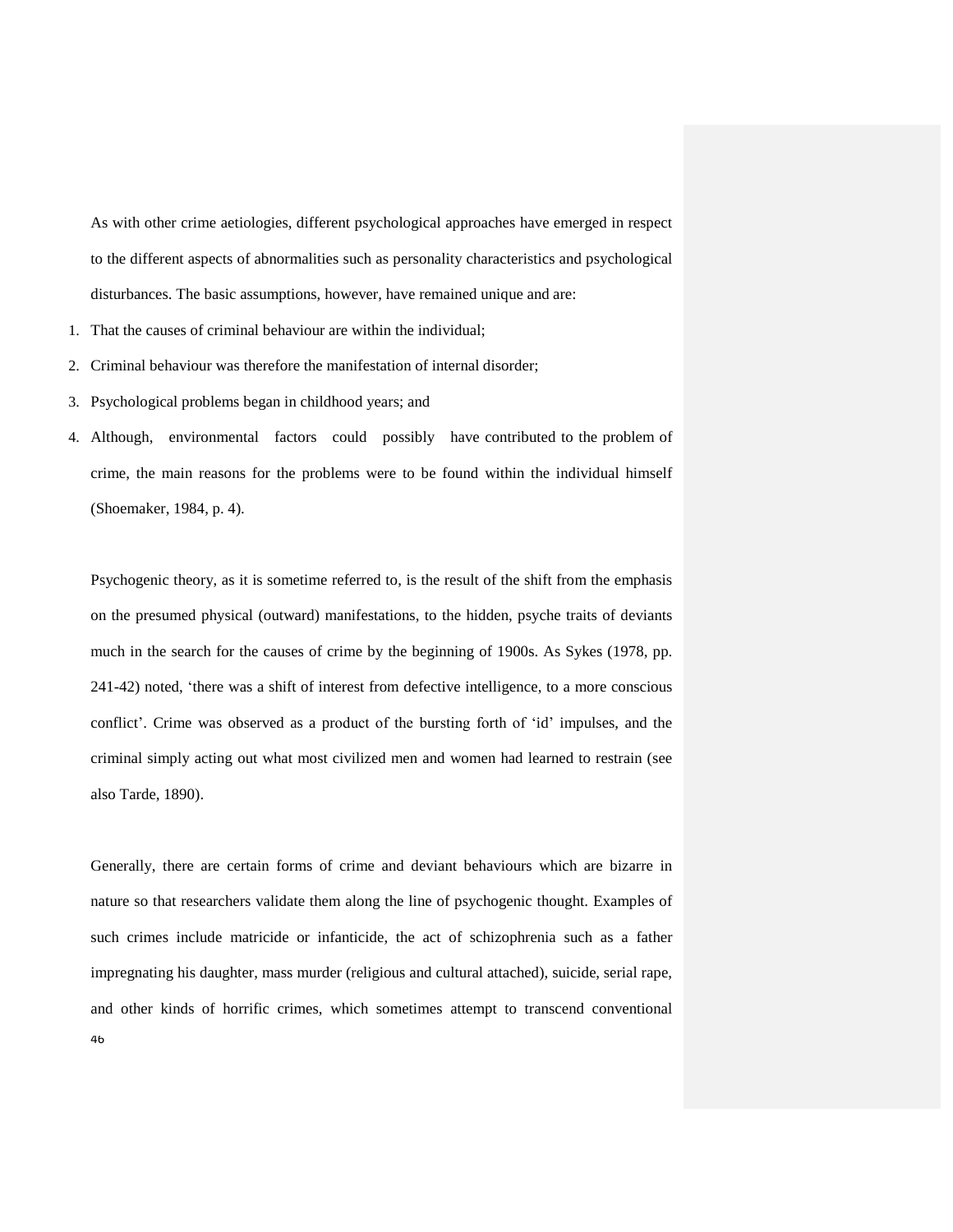criminological explanations. Horrible crimes such as these have popularised the psychogenic hypothesis (Iwarimie-Jaja 1999a). Grossbard (1962) thus, proffers that criminality is a reflection of neurotic tendencies, or emotional disturbances. Abrahamson (1945) explains that criminality and delinquent behaviour is the outcome of mental disorder or impairment symptom of serious psychosis.

The thrust of the psychological theory is to understand the defective behavioural result of a child, who was not properly socialised to moderate his or her egoistic attitude before becoming adult. Such personality traits as impulsitivity, aggressiveness, psychoses, sadism, lack of compassion, emotional immaturity, insensitivity to others and hyperactivity have been most focused on.

Sigmund Freud (1856-1939) is often times identified with the psychogenic theory particularly with his psychoanalytic perspective. Psychoanalytic theory of Freud equates criminality and delinquency to a conscience which is somehow so overbearing that it arouses feeling of guilt or is so weak to control individual's impulses. Freud identified the three components of personality as the "id", which he described as the raw and untamed biological and psychological drives that underlie all human behaviours with example of libido. The other components are the "ego" and "super ego". In his analysis, the "id" represents the unconscious aspect of man which is always in need of self-gratification. The "super-ego" represents the conscience, moral and ethical standards of an individual which is an internalized parental image, and reflects the value of the society. The "ego" is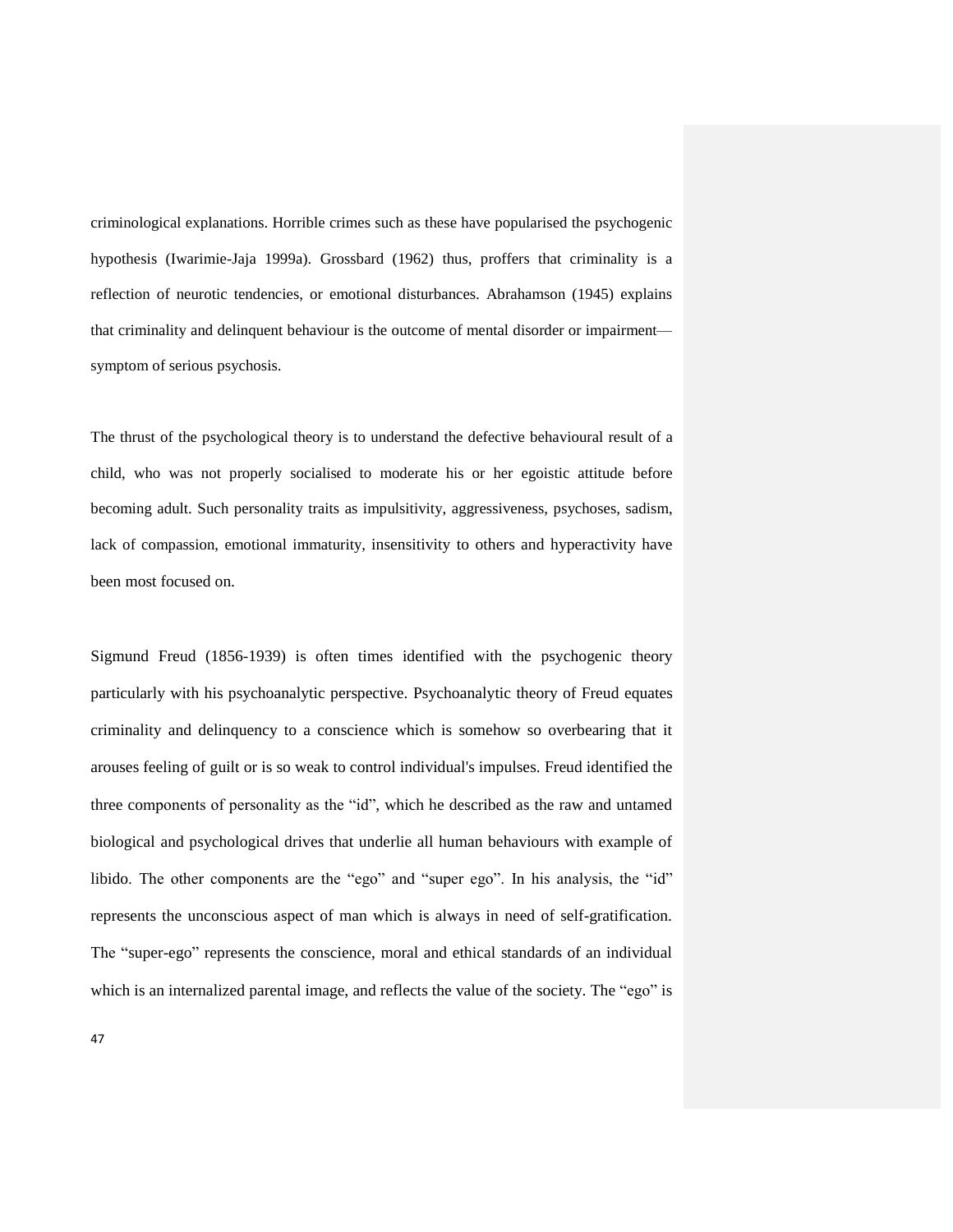the conscience component that mediates between the push-pull of "id" and "super-ego". So, according to Freud, a force of balance is supposedly maintained in all individuals, and at all times of temptations. When the "id" overshadows the "super-ego", or when "ego" is weak or falters to perform its' arbitrate role, crime results.

John Bowlby (1946 cited in Haralambos & Holborn, 199, pp. 583-85) in his acclaimed popular book "Forty-four Juvenile Thieves," explained criminal and deviance behaviour from the perspective of psychology and in particular, as a product of socialisation. His argument is that children need emotional security, particularly during their first seven years of lives. This can only be effectively provided by a close, intimate and loving relationship with the child's natural mother. When a child is deprived of this emotional security particularly during early years, a psychopathic personality could develop. The child tends to act impulsively, with little regard for its consequences. Bowlby, then, claimed that delinquents who were chronic recidivists (constant breakers of law with little regard for the consequence) had suffered maternal deprivation during their early years.

Psychological perspective also holds that criminal and delinquent behaviour is learned through the same psychological processes as all nondeliquent behaviour. This is known as the "social learning" theory, or better still, the "psychological social leaning" theory to differentiate it from the sociological learning theory. The point of emphasis of this learning theory is that every behaviour is learned when it is reinforced or rewarded, or abandoned when the reverse is the case (when it rejected and punished). One of the leading advocates in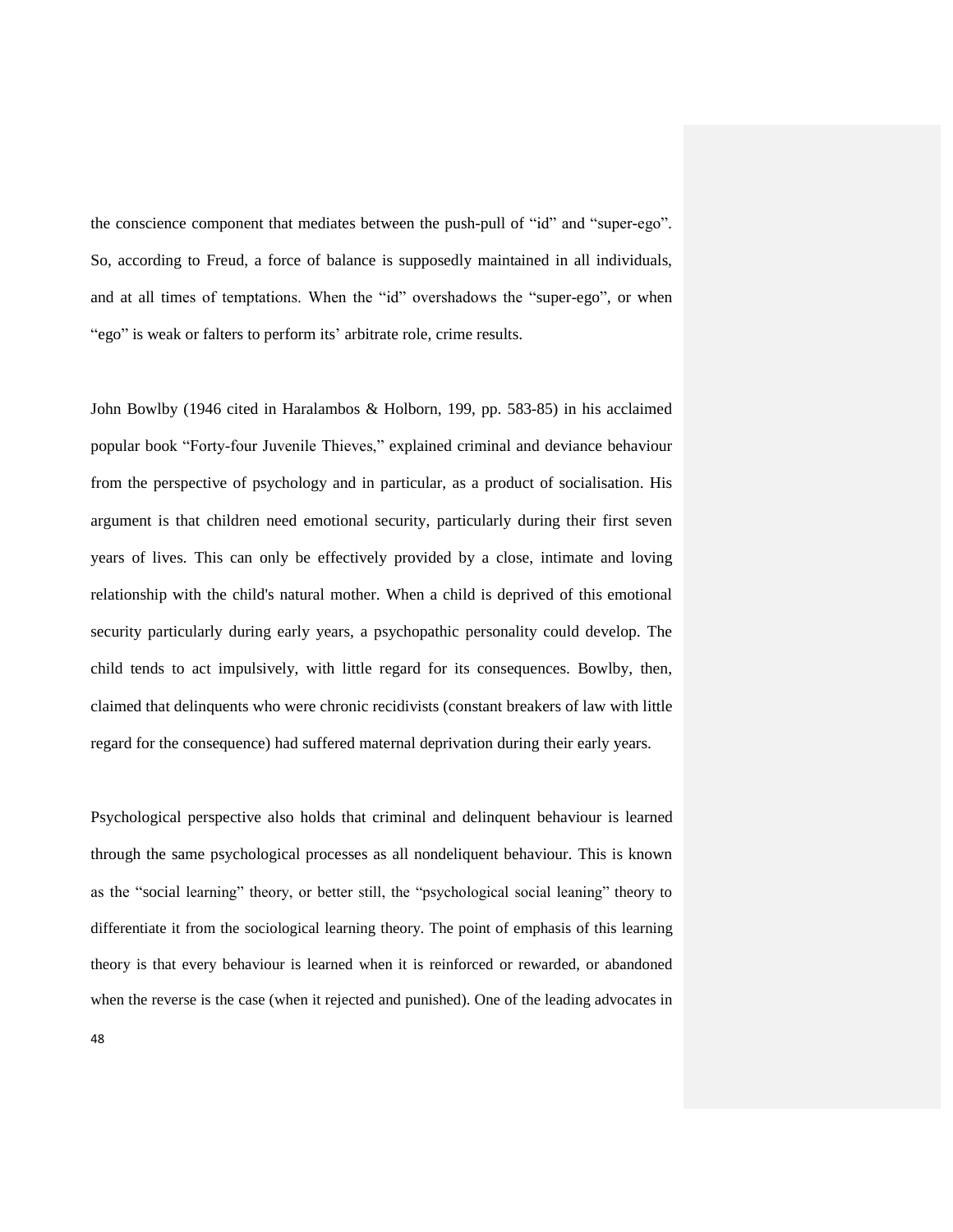this direction is Albert Bandura who maintains that children learn how to behave by modelling their behaviour after others—usually as their role models. Therefore, behaviour is socially transmitted through examples that come from the intimate personal groups such as family, mass media and subculture.

To buttress psychological perspective to crime and deviant behavior, it has been found that parents that adopt settling their differences by violent means are likely to be imitated by their children so that by such observational learning, a cycle of violence is perpetuated. The same applies to parents that imbibe the idea of resolving their differences by nonviolent means. The study of gangs provides excellent illustration of the effect of this observational learning to social theorists who found that violence is very much a norm shared among members of a community of gang.

The mass media—especially the television—is critical to social learning theorists. Observational learning takes place most rapidly in front of the TV set and at the cinema and movies as well. When children see violent behaviour being rewarded, they, tend to believe that violence and aggression are acceptable behaviour. This is more so in contemporary time when TV and movies have taken sway of broadcasting programmes and less time and space devoted to non-vision family recreations. According to psychologist Leonard Eron (1984), the singularly most predictor of how aggressive a young man would be when he is 19 years old is the violence of the TV programme he preferred when he was 8 years old. It must be emphasised, however, that the question on the relationships between TV and aggressive behaviour remains open and contentious.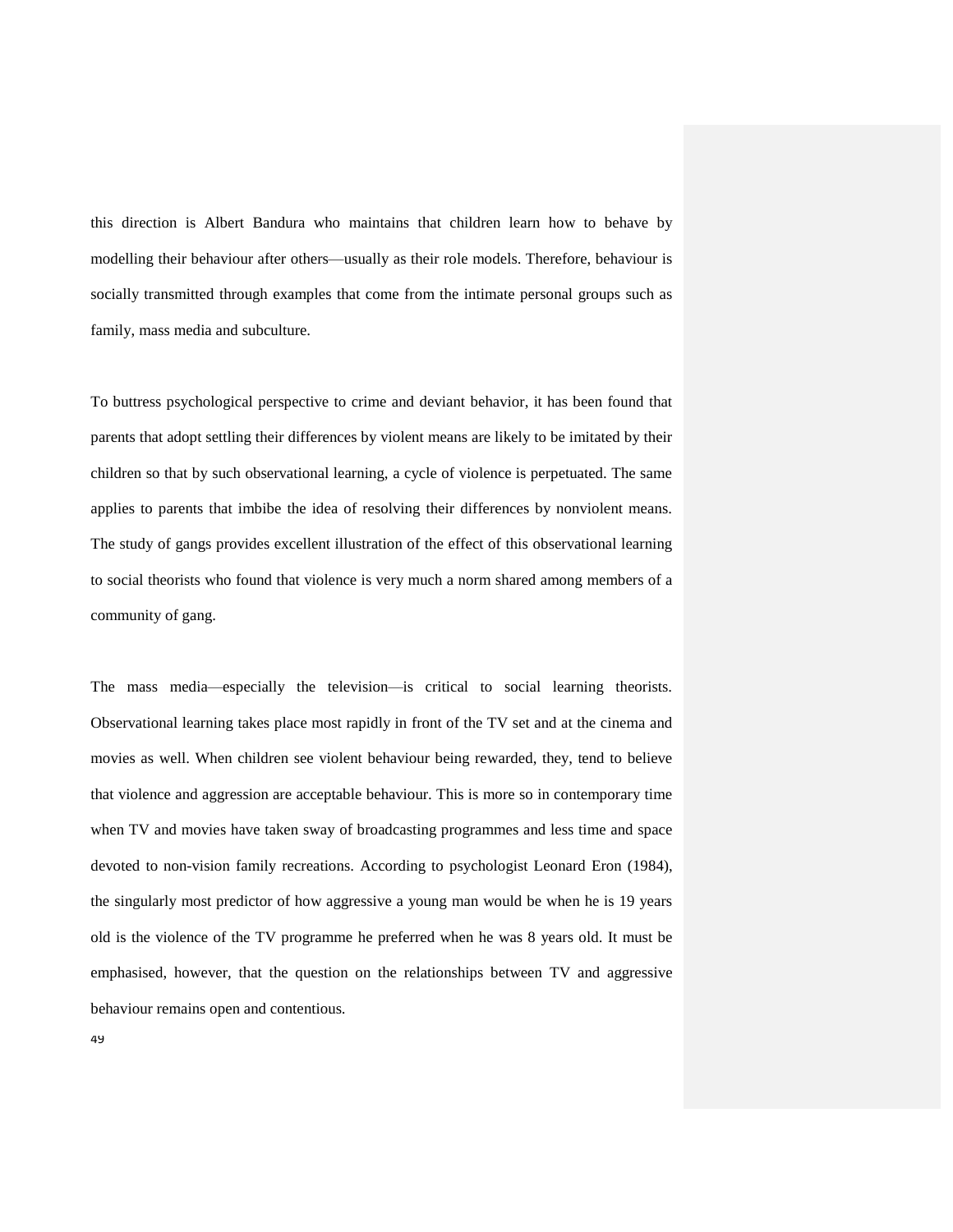Akers and Burgess" (1966) "differential association-reinforcement" represents another powerful version of the psychologically-based learning theory—although by no means less than sociological. Their theory states that the continuation of criminal behaviour depends on whether it is being punished or rewarded. The best of these rewards and punishments are those foisted by the closest intimate groups to the individual for example, family, peer groups, teachers in school. What this theory is saying is that people tend to respond more readily to the reactions of the people .most significant in their lives. If for instance, committing a crime elicits more positive reinforcement or rewards than punishment, people will, then, be inclined towards crime. This idea cuts well into the notion that informal means of control might be far reaching in checking deviant behaviours than the formal control.

Another paradigmatic shift of the psychological theory explains that people tend to develop a psychological abhorrence of ideas which conflict with ones' own cherished ideas and belief. This idea and beliefs seem common to both adolescents and adults. This argument is further strengthened by "cognitive dissonance theory" which states that individuals like to keep their psychological world balance (Festinger, 1957). Ideas which do not fit in their belief system tend to cause a psychologically unbalanced state which motivates the individual to correlate imbalance by whatever means he/she can. This explanation is in consonance with utilitarianism which places responsibility of actions and decisions on the individual actors.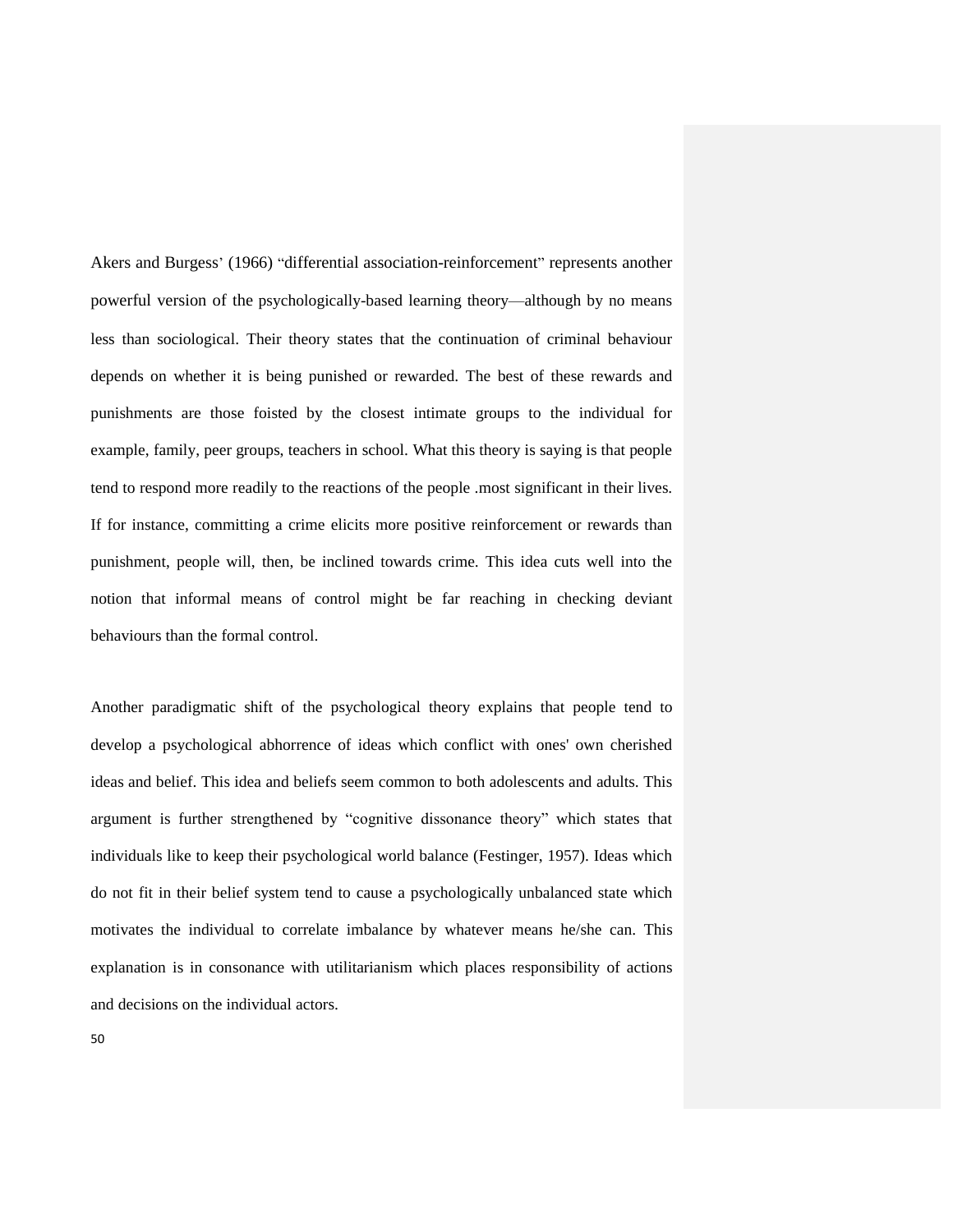There is also the selective perception of the psychological theory, which complements the former. It explains the fact that one chooses how to interpret what one sees, reads, watches, and the influence of opinion leaders in a way which supports one"s viewpoint. The selective retention and recall is the tendency to recall things on a selective basis. So, any argument or behaviour which fits with one"s own point of view, is remembered. Chiricos, Padgett and Gertz (2000, p. 756) observed that "what is imitated, learned and probably emulated is remembered, and reacted to, only insofar as they have some bearing on the imitators, learners and emulator's lives; in addition, and often times, relate to their own personal experiences".

Glaser (1956) in reaction to association and learning had, while in a critique to what he perceived to be a mechanistic image of Sutherland"s theory of differential association, come up with a strand of the psychological explanation of criminal behaviour. His argument is that experience of associating with deviants is harmless unless an individual identifies with them. This he calls differential identification. This strand of theory asserts that a person pursues criminal behaviour to the extent that he identifies with real or imaginary persons from whose perspective his criminal behaviour seems acceptable.

Psychological theories flourished in their explanation of criminal behaviour that so many variants of it, as there are many writers on it, are legion. Such "catch phrases" as "intra psychic", "inter psychic", "interpersonal", "feeble mindedness", "IQ", and "neurotic" have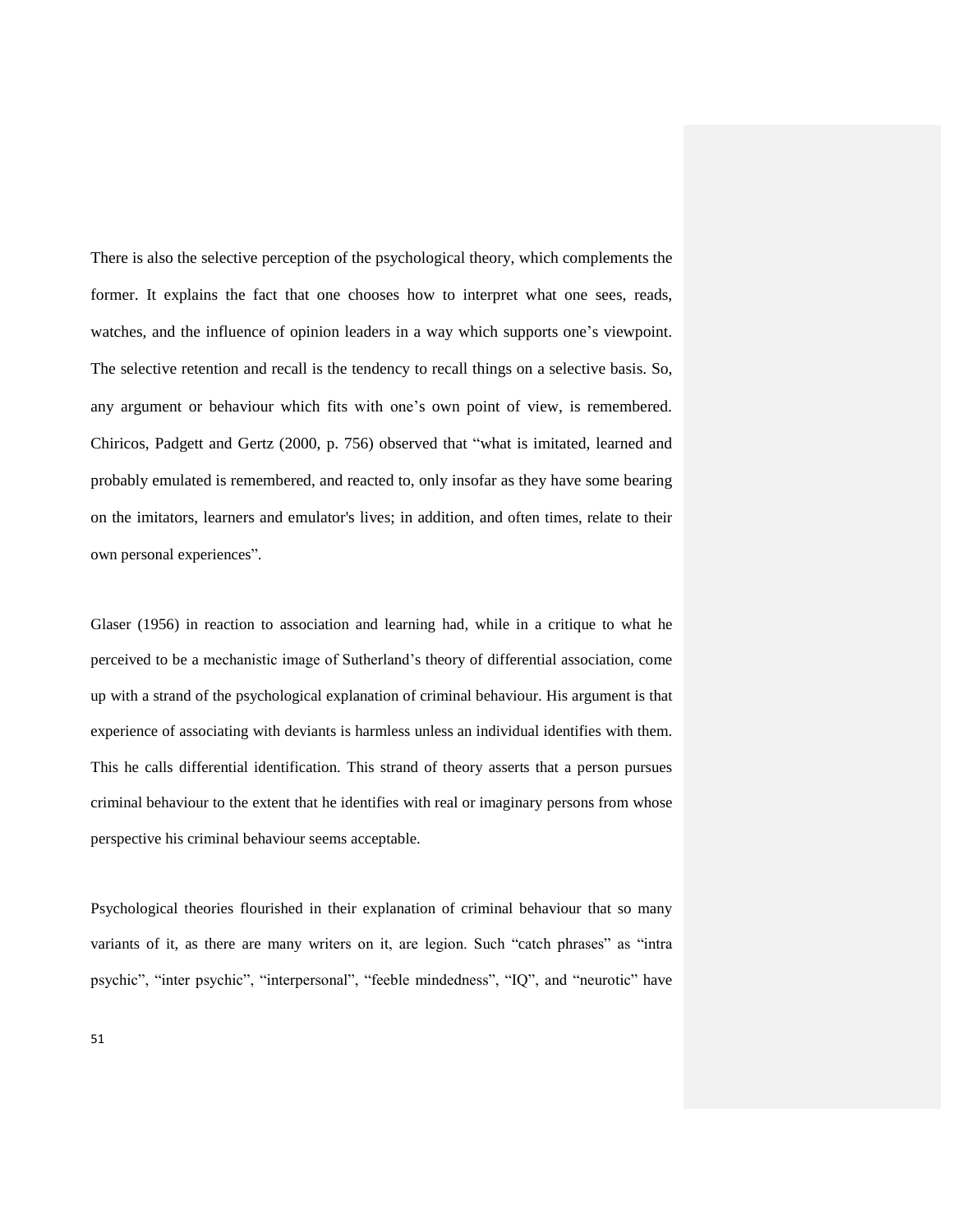found themselves within the psychogenic perspective. Prominent among the contributors were the British psychologists Eysenck (1964), McCord and McCord (1964), Void and Bernard (1986).

## **3.5.2.1Assessment of Psychological Theory**

Psychological theory presupposes that the causes of crime are in the mind of the individual. Indeed, it explains that some deficiencies in criminals are genetically inherited. At the heart of the .psychological theory therefore is the assumption that crime is the result of the personality crisis which an individual experiences. This is a reflection of the pattern of socialisation processes the individual passed through. Nevertheless, it could also be genetically related such as the psychopath: an aggressive, asocial, and highly impulsive person who feels little or no guilt, and who cannot form lasting relationships with others.

Quite a good number of studies have tried to identify personality traits common among criminals than non-criminals. A review of research on juvenile delinquency by Binder (1988) summarised the findings to include emotional immaturity, sadism, lack of compassion, insensitivity to others, and hyperactivity. Other psychologists such as (Yochelsen, 1976; Samenow, 1977 cited in Brown *et al*., 1991, p. 282) have identified what they call "thought patterns" common to criminals. These patterns include, among others great energy, chronic lying, intense anger, unrelenting optimism, and an exceedingly positive self-image. No doubt these are to an extent, consistent with the findings from the 68 armed robbers studied by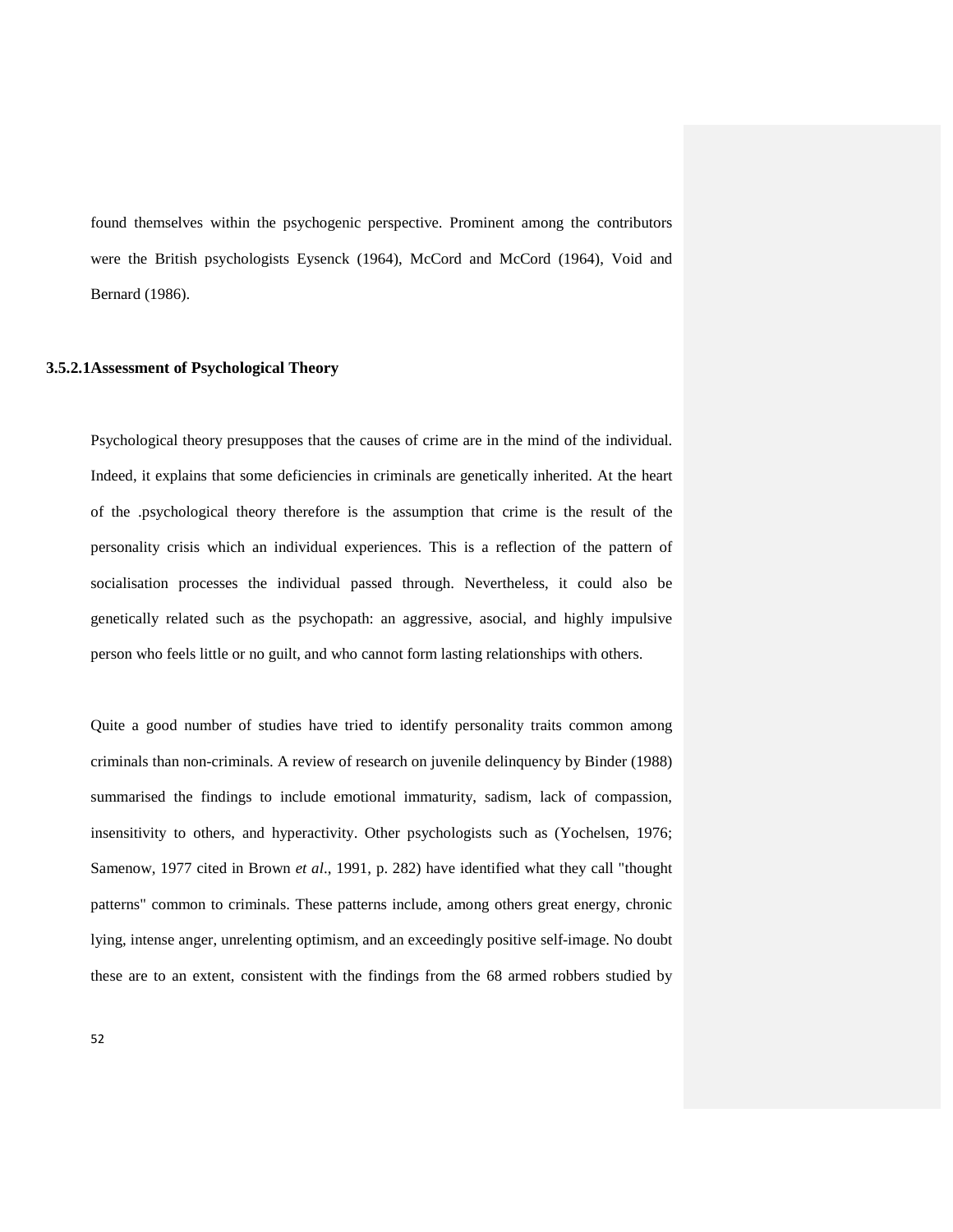(Otu, 2003) in Nigeria. The general public less arguably, regards less certain types of crimes and criminals as "devilish" and "devils". That is, person who acts in some abnormal way is generally viewed as being "possessed by the devil, and mentally disturbed.

The empirical concern of the relationship between personality trait and crime is however, critical to sociologists and even to psychologists alike. The measurement of these relationships lays the difficulty. This is about the methodology of the studies, which Haralambos and Holborn (1991) argued, are viewed with suspicion by many authors. Indeed, it is found that there is a little agreement among psychologists about what constitutes mental health, and how to measure personality characteristics. While it is true that some criminals may be psychopathic, so are many non-criminals. According to Brown *et al.* (1991, p. 282), "when some researchers controlled for age, sex, social class, and other life history factors, they found that criminals do not experience higher likelihood of mental illness than other persons".

Another difficulty inherent in the psychological theory is the identification of psychopathic deviant on the Minnesota Multiphastic Personality Inventory (MMPI). In these studies, there are quite a good number of criminals who admit they have never been in trouble with the law. Even the California Personality Inventory (CPI), which scores the delinquents' responsibility socialisation scales, is not without opposite scores. These cast serious doubts on the argument of psychological theorists. Albeit, remarkable numbers of respondents and subjects in Otu"s (2003, 2004) had been involved in one form of criminality or delinquent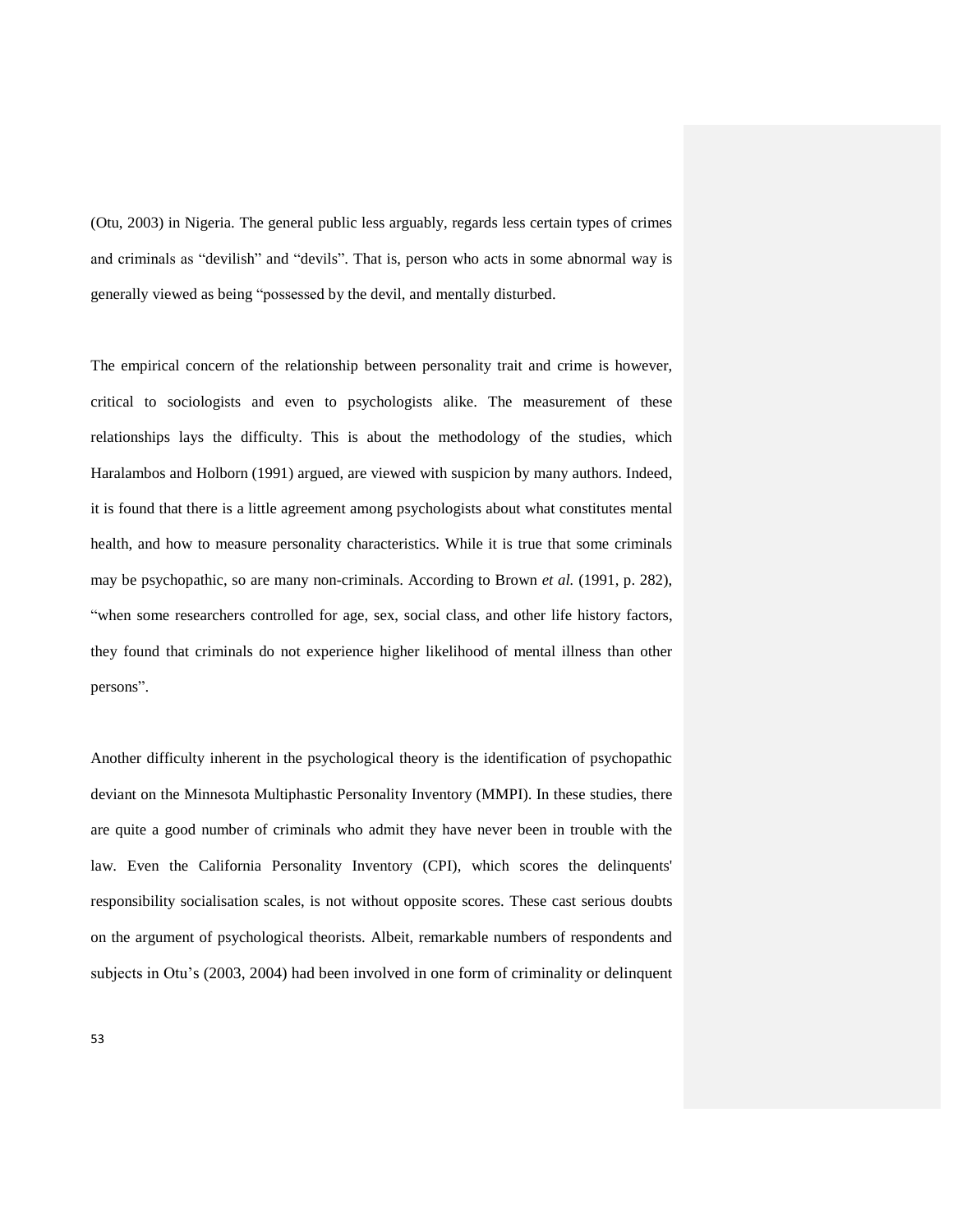actions or the other, and at frequency described as "always" and "sometimes", and even get arrested. The number of them who have not been involved in law violation, not arrested, and even "never" at all, are also remarkably high in the statistics.

Haralambos and Holborn (1991, p. 584) have, while assessing psychological theory summarized the criticisms levelled against it, especially by sociologists. Firstly, they argued that the theory has been accused of neglecting the social and cultural factors in their explanation of crime and deviance. Rather than being genetically determined, or innately present in criminals, which is at the centre of the psychogenetic theorists, values are learned. For instance, Andry (1962) as cited in Iwarimie-Jaja (1999a, p. 65) suggests that "boys who had hostile and unsatisfactory relationships with their fathers projected this hostility, and acted it out in their relationship with other boys and authority figures. That is, such behaviour is un-inherited".

Secondly, many sociologists reject the priority given to childhood experiences. They dismiss the view that an individual is the captive of his or her early experience or conditioning that is simply acted out in later life. This approach, they argued, ignores a vast number of social factors, which influence behaviour during the person's life. Using his armed robbery study as a point of departure, Otu (2003) argued that decision to rob, or to refrains from it is ultimately a mental process. It usually, involves cost-benefit analysis and rationalisation. This is especially so, since most of his respondents never suffered any form of mental derailment. However, scores of armed robbers interviewed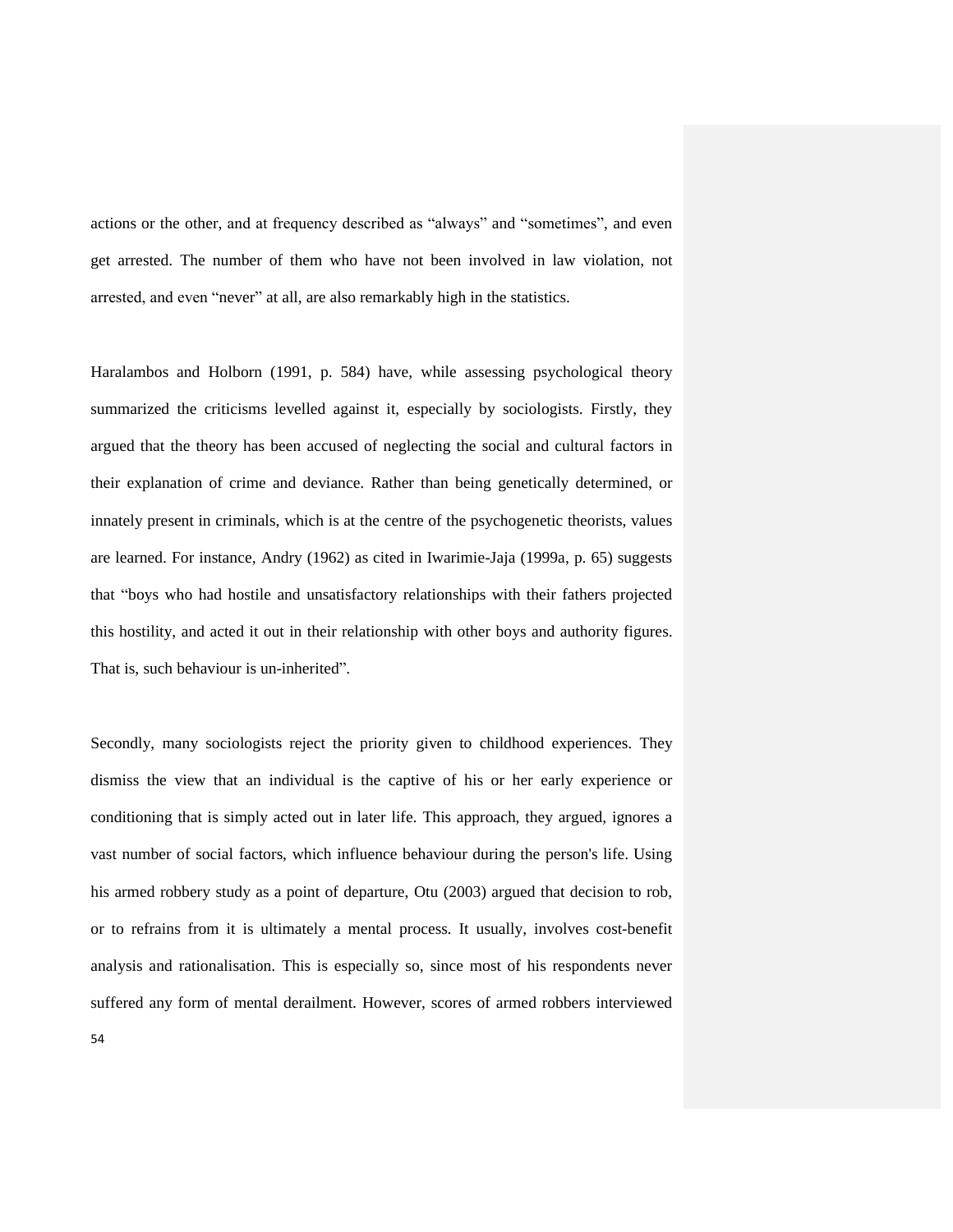did experience emotional problems during their early adolescence. Emotional dispositions, especially the one acquired in ones' early part of life, are crucial riskpredictive factors of adult"s behaviour. In other words, whether one chooses the path to prosocial or anti-social behaviour depends, to a large extent, on the childhood experience; that is, on the predominant behaviours, norms, and values held by those to whom the individual is bonded to (Huang, Kosterman, & Abbott, 2001).

Fighting and aggression are common phenomena in childhood and adolescence. And among those who are psychopathic, and or who suffered socialisation problems, this behaviour tends to become more acute when they mix up with delinquent peers or even adult criminals. Youth in this category are more likely to associate together (differential association), have a culture of neophyte crime (differential opportunity), and are able to acquire criminal experiences necessary for armed robbery (previous criminal association), This process, and its linkage, forms the bedrock of the integrated model approach, and the social developmental model strand (Otu, 3003).

People are not simply slaves to their childhood experience. In fact, experiences have shown that in some cases, children who passed through hardships, and experienced some sort of emotional imbalance, are more successful during adulthood. Mind and mental reasoning change as one grows, develops, and matures from one stage of life to another. People recounting their poor backgrounds are more likely to despise them, and would loathe experiencing them again. The tendency is to work harder through the legitimate means that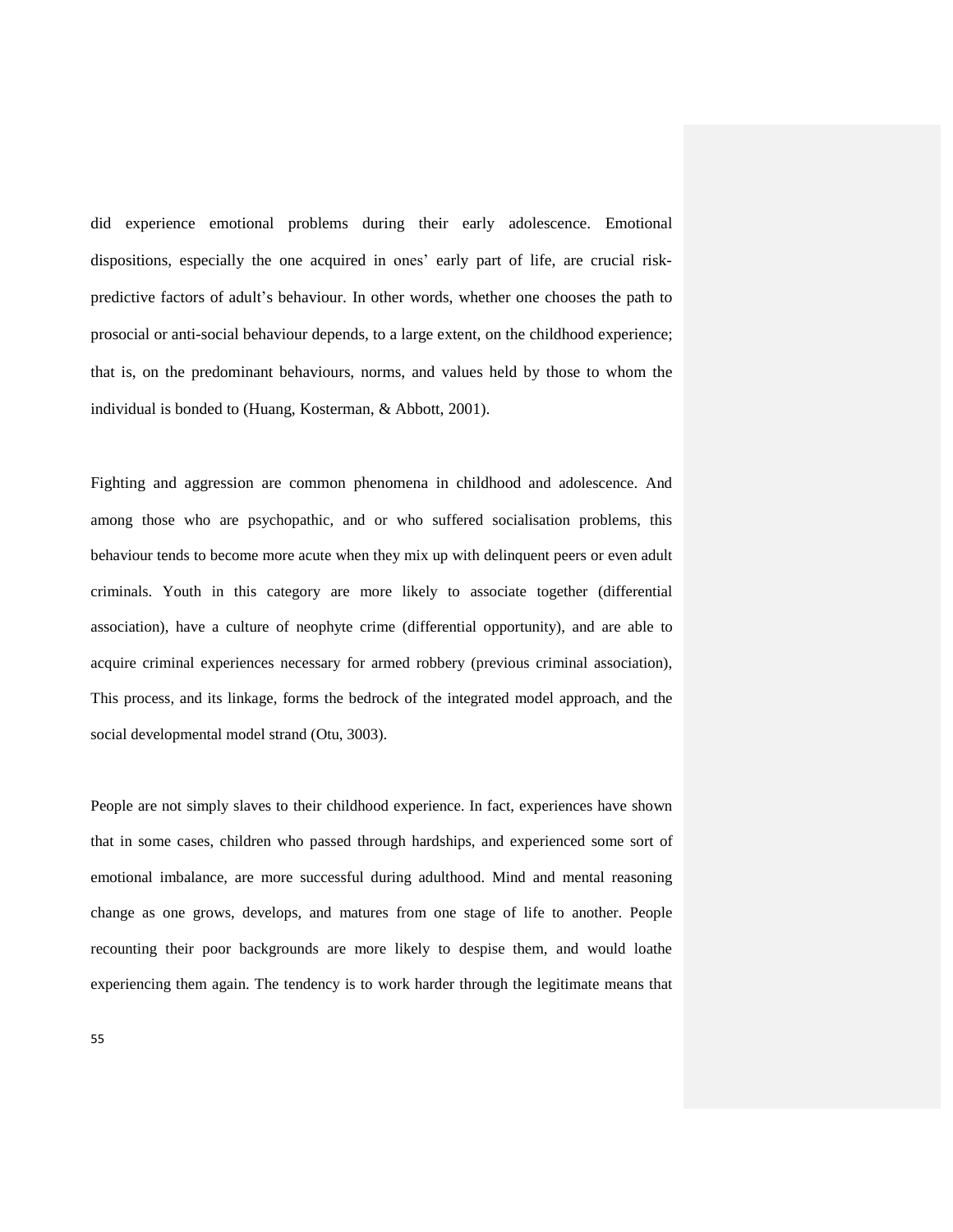could improve their standards. Psychological theory therefore, lacks substantive evidence to explain certain crimes such as armed robbery in the modern day Nigeria. A child that was under a constant threat of being beaten by the father, mother and/ or custodian, may not be disposed to criminality during adult life.

Profiles of most arrested notorious armed robbers including those interviewed in Nigeria, show that they had a good childhood experience and nice parental backgrounds, only to turn into monsters in their adolescence. This perhaps, is the result of their exposure to the "heat and vagaries of the society" (See Lagos News, 13<sup>th</sup> Jan. 1987 on Anini; Olurode, 1990).

## 3.6**General Outlines of Sociological Theory**

Generally, sociologists envision crime, delinquency and general deviant behaviour as the product of the social forces, rather than the individual differences. Sociology-criminology theorists are positivists because of their contention that these social forces influence people to commit crime. The general assumption of the sociological criminology theory is that the poor socio-economic conditions—poor educational and career training, poor housing, overpopulation, slum condition, poverty, unemployment peer group influence and functionally inadequate families—can lead to deficient socialisation, poor interpersonal relationships and inadequate internalisation of social norms and values. These in turn contribute to criminal behavior (Naude 1988 cited in Naude & Stevens, 1988).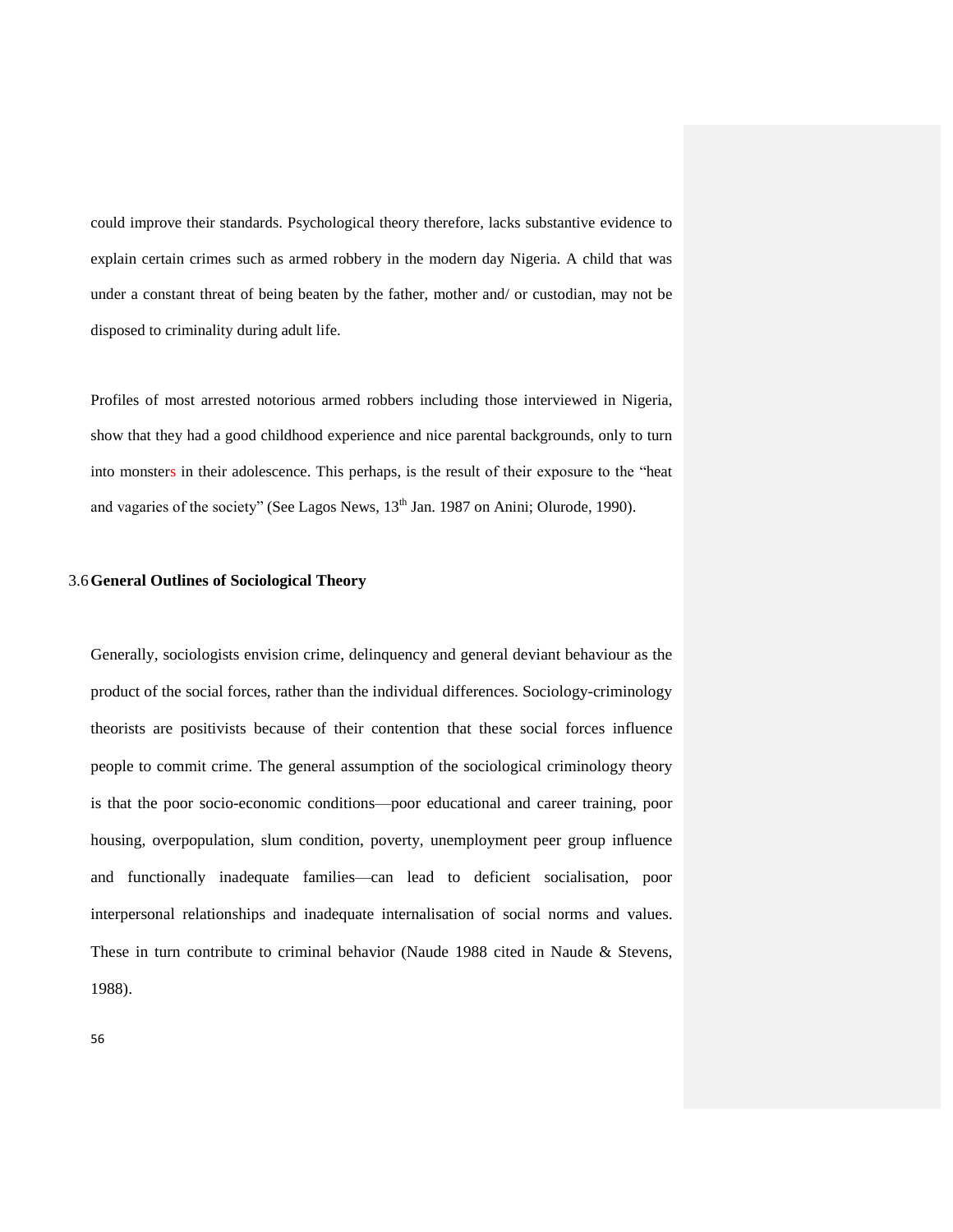For all intents and purposes, the classifications of the social (sociological) theory of crime and deviant behavior, at whatever level and manner, are not pure and sacrosanct (Brown *et al.*, 1991). Sociological theory is interdisciplinary and holistic in nature. It embraces some elements of biological and psychological theories to account for crime. So, they sometimes go by such sobriquets as sociobiology and sociopsychology.

The dominance of sociology in the field of theory of crime and delinquency is discernible. This is notwithstanding the fact that a great deal cross-disciplines and hybrid theories abound. Within the field of sociology-criminology, there are several factors and/or theories which aim to explain a particular crime phenomenon or the other (Williams 111 & McShane, 1994)*.* For convenience, the classification of sociological theory is graphically represented in figure (see 3.5.1 for details).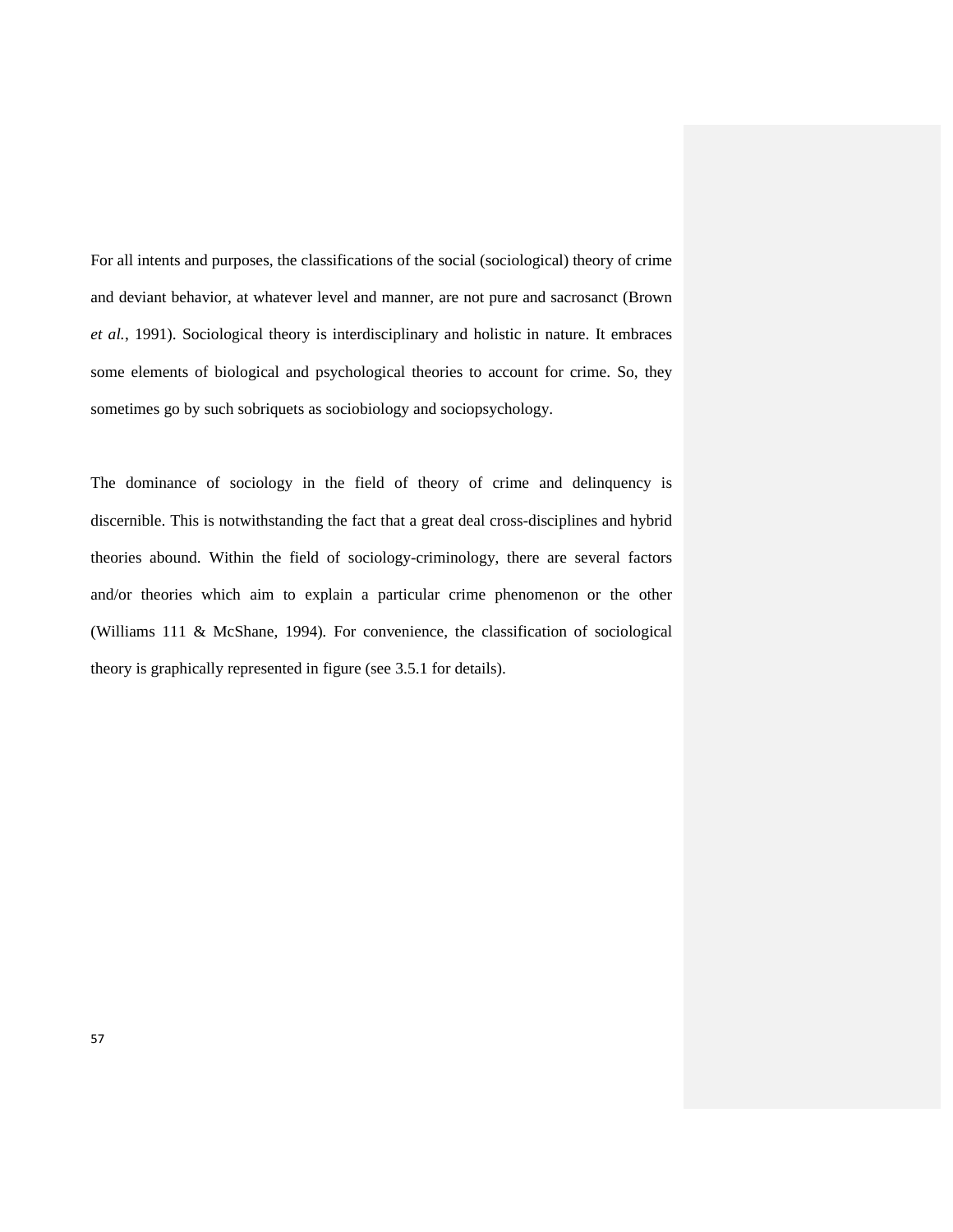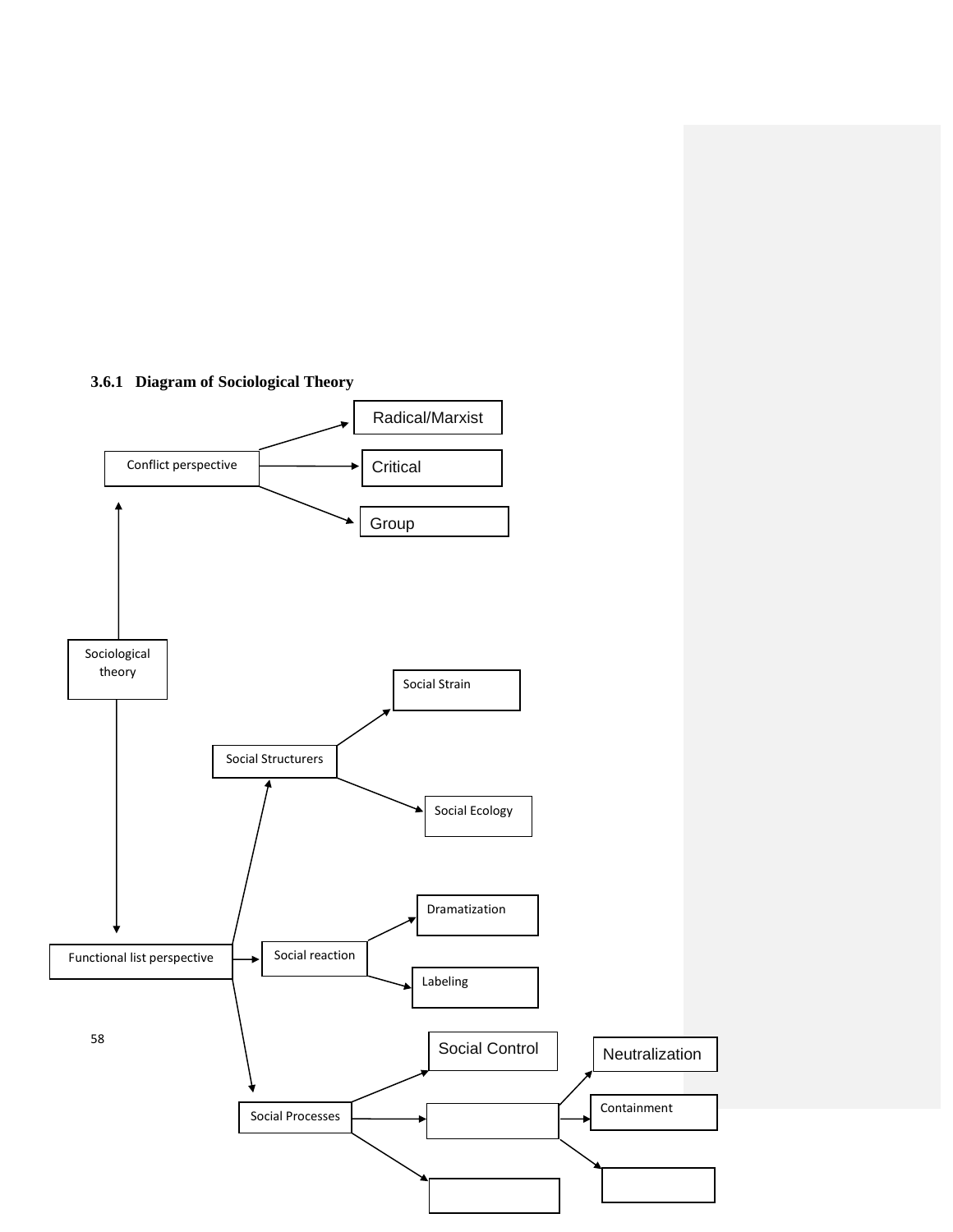## **4.0 CONCLUSION**

In this Unit, both theory and theory of crime have been clearly define and delineated. It has been established that the development of crime theories is traced to, first early philosophers, and later, sociologists—and by extension, criminologists. Crime and delinquency have been explained within the framework of demonological, classical and neo-classical thoughts, positive school of criminology, and general sociological theories. The review presented both the strengths and weaknesses of the said theories or perspectives, with emphasis on their application to solving crime and security problems in human society.

#### **5.0 SUMMARY**

In this unit, it is quite understood that crime was originally linked to demons or evil spirits and criminals were perceived to be devil incarnate, who should not reside with noncriminals in society. They were meted with extreme torture/punishment that often resulted in the deaths of criminals. There was a significant paradigm shift during the epochal period classicism, with Cesare Beccaria and Jeremy Bentham leading the social and legal reforms that revolutionised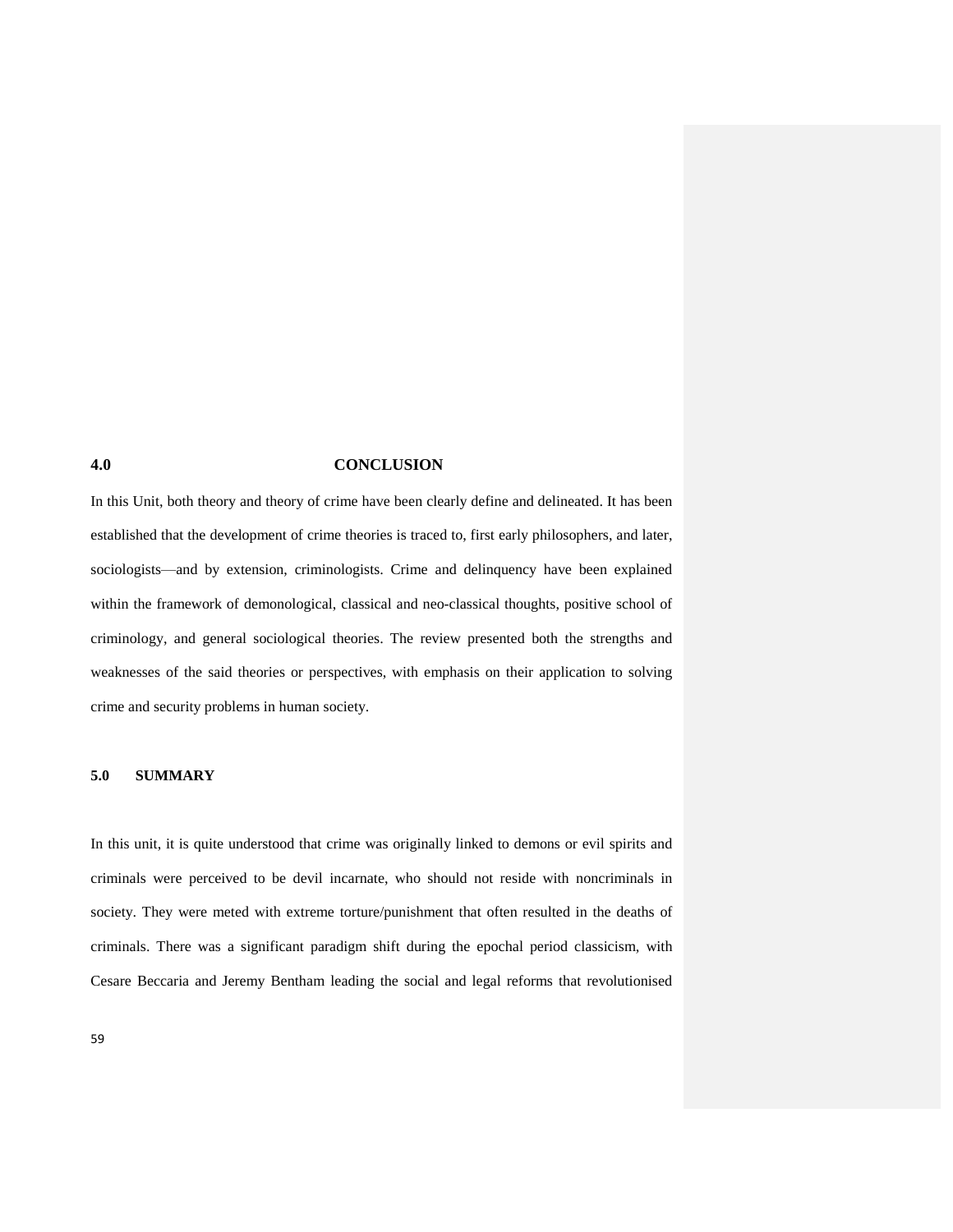criminological theorizing. However, this transformation assumed scientific outlook during the era of positivism in the school of criminology, when rationality and empiricism—though at their infancy—challenged the hitherto primordial perception of crime and criminals.This led to the emergence of psychological and sociological theories which have appeared in different strands.

#### **6.0 TUTOR MARKED ASSIGNMENT**

- 1. Clearly delineate between the nature of and explanation crime in pre-modern and modern periods.
- 2. How did society respond or react to crime and criminality in pre-modern periods?

## **7.0 REFERENCE/FURTHER READINGS**

- Adler, F., Gerhard, O. W., Mueller, W., & Laufer, S. (1991). *Criminology*. New York: McGraw-Hill.
- Agnew, R. (1992). Foundation for a general theory of crime. *Criminology, 30*, 47-87.
- Brown, S, Esbensen, F, & Geis, G. (1991). *Criminology: Explaining crime* and *its context.* Cincinnati, Ohio: Anderson Publishing.
- Chiricos, T., Padgett, K., & Gertz, M. (2000). Fears, TV news, and reality of crime. *Criminology, 38*, 755-786.
- Cronje, G., Van der Walt, P., Retief, G. M., & Naude, C. M. B. (1982). *The Juvenile Delinquent in Society.* Pretoria: Haum Educational
- Elliott, D. S. (1985). The assumption that theory can be combined with increased explanatory power: Integrations. In R. F. Meier (Ed.), *Theoretical methods in criminology* (pp. 116-137)*.* Beverly Hills, CA: Sage.
- Huang, B., Kosterman, R., & Abbott, R. D. (2001). Modelling mediation in the etiology of violet behaviour in adolescence: A test of social development model. *Criminology,*  38, 75-108.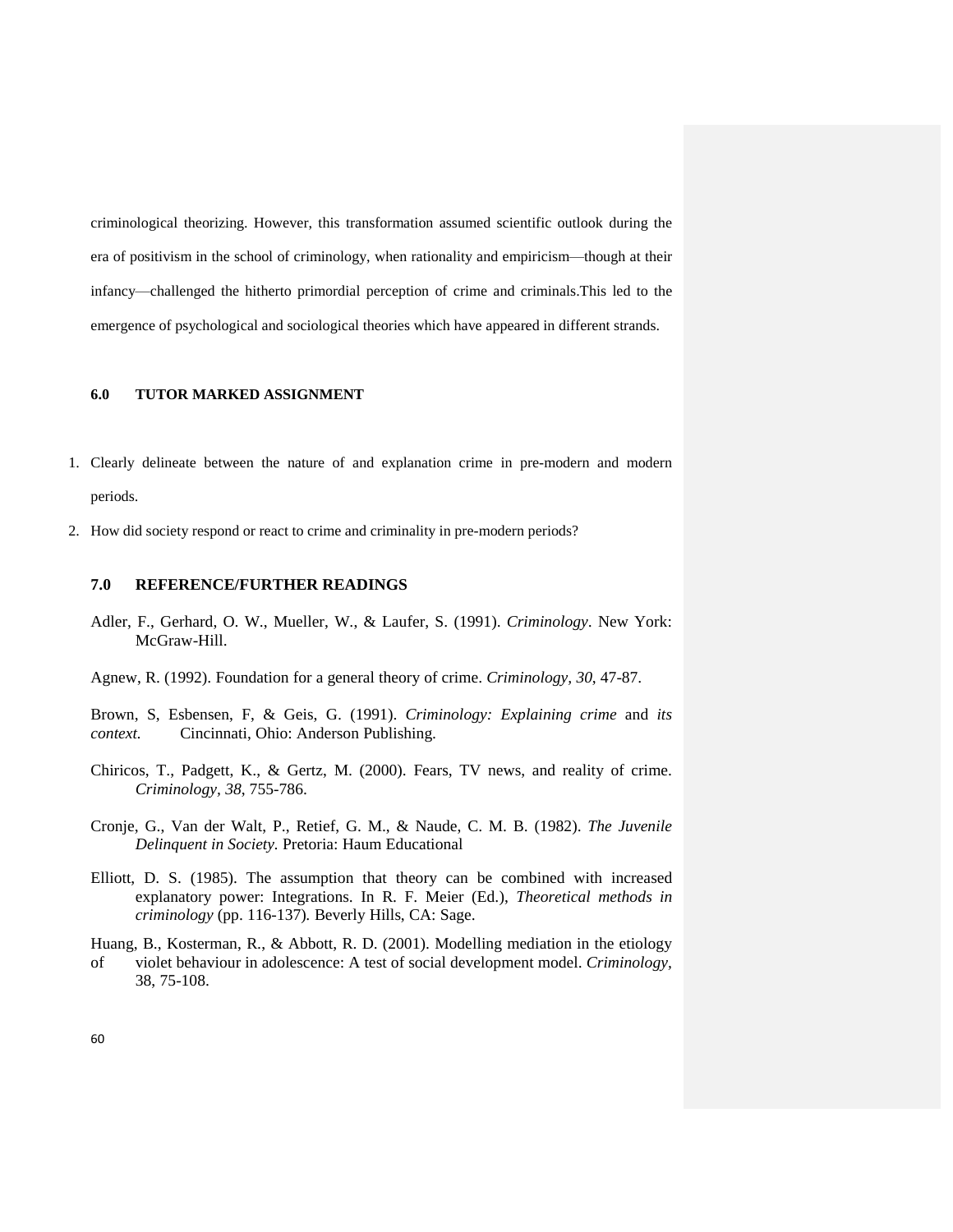- Haralambos, M., & Holborn, M. (1991). *Sociology: Themes and perspectives* (3<sup>rd</sup> ed.). London: Collin Educational.
- Hawkins, J. D., & Cataiano, R. F. *(1992). Communities that care.* San Francisco: Jossey-Bass.

Iwarimie-Jaja, D. (1999a). Juvenile delinquency and adult crime: A theoretical exposition*. Nigerian Journal of Criminal Justice Affairs,* 1, 41-65.

- Johnson, R. E. (1979). *Juvenile delinquency and its origins: An integrated Theoretical Approach.* New York: Cambridge University Press.
- Korhauser, R. (1978). *Social sources of delinquency.* Chicago: University of Chicago Press.
- Olurode, L. (1990). *The* story *of Anini*: Mushin, Lagos: Reboni.
- Otu, S. (2003). Armed robbery and armed robbers is contemporary southeastern Nigeria: A criminological analysis (Doctoral Thesis). Department of criminology, Pretoria, University of South Africa*.*
- Otu, S. E. (2004). *Drug traffickers and drug trafficking: A sociological analysis of selected inmates in Pollsmore and Goodwood prisons* (Doctoral Thesis). Department of Anthropology and Sociology, University of the Western Cape, Cape Town, South Africa.
- Pyle, G. F., Hanten, E. W., Williams, P. G., Pearson II., A. L. Doyle, J. G., & Kwofie. K. (1974). *The Spatial Dynamics of Crime.* Chicago, Ill.: University of Chicago.

Sykes, G. M. (1978). *Criminology.* New York: Harcourt Brace Jovanovich.

Williams 111, P. P., & Mcshane, M. D. (1994). *Criminological theory* (2<sup>nd</sup> ed.). Eaglewood Cliffs, New Jersey: Prentice Hall.

## **8.0 SELF-ASSESSMENT EXERCISE**

- 1. Crime is basically a preordained script from \_\_\_\_\_\_\_\_\_
	- a. Devil
	- b. Man
	- c. God
	- d. All of the above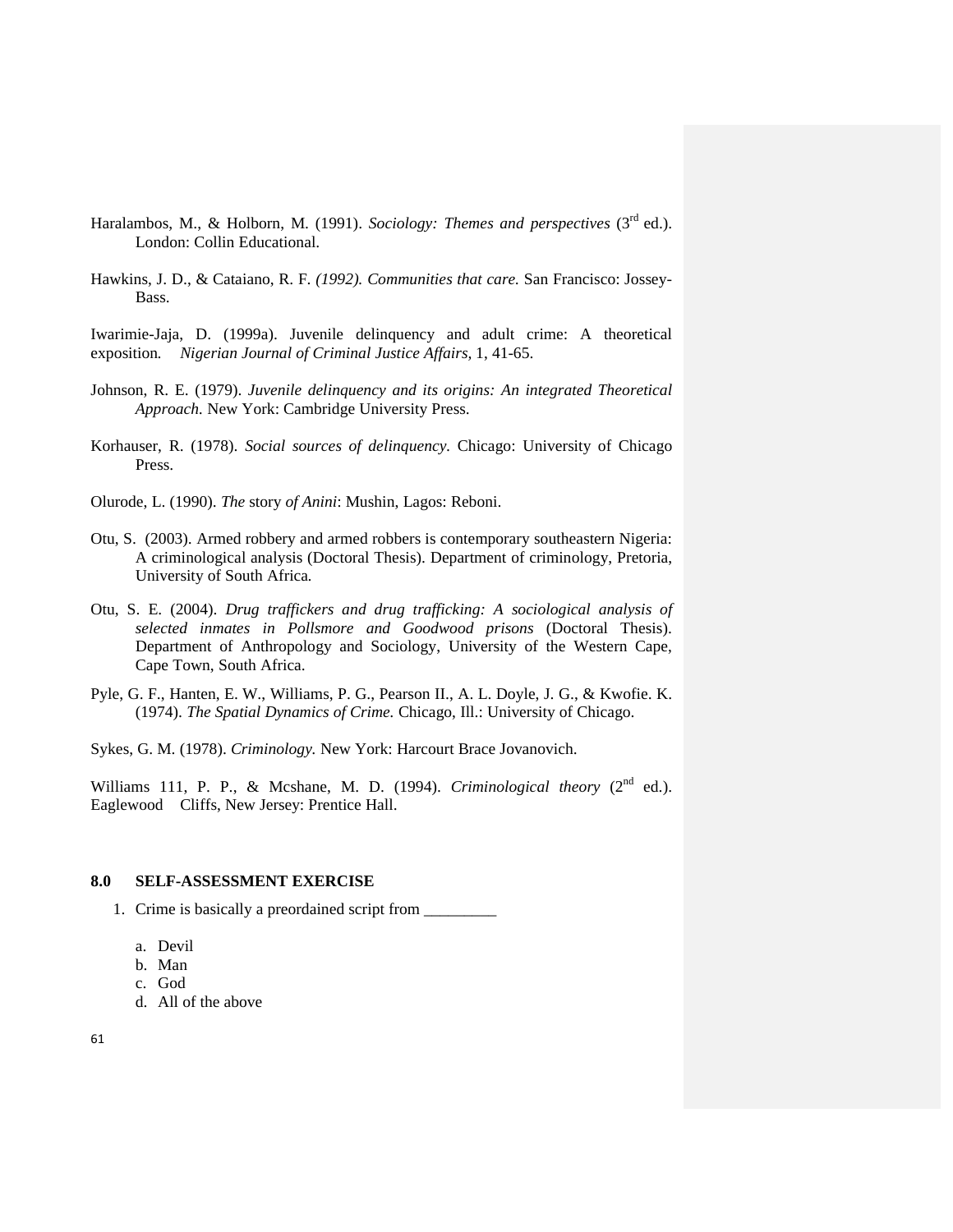2. The balance between pain and pleasure is associated with \_\_\_\_\_\_\_\_\_\_\_\_\_\_\_\_\_\_\_\_\_ a. John Locke b. Jeanard-Jeaques Rouseau c. Jeremy Bentham d. Cesare Beccaria 3. The principle underlying classical theorists' assertion is a. Demonology b. Punishment c. Freewill d. Reformation 4. The notorious period of the Holy Inquisition existed between \_\_\_and \_\_\_ centuries. a.  $12^{th}$  and  $18^{th}$ b.  $1^{\text{st}}$  and  $5^{\text{th}}$ c.  $9<sup>th</sup>$  and 13th d. None of the above 5. The \_\_\_\_\_\_ component of personality represents the conscience, moral and ethical standards of an individual which is an internalized parental image and reflects the value of society. a. Id b. Super-ego c. Ego d. Trait 6. The hedonistic principle is also known as \_\_\_\_\_\_\_\_\_\_\_ a. Deterrence b. Egalitarianism c. Totalitarianism d. Utilitarianism

7. \_\_\_\_\_\_\_ is a surgical operation on the brain to remove certain identifiable organs associated with misbehavior.

a. Neurology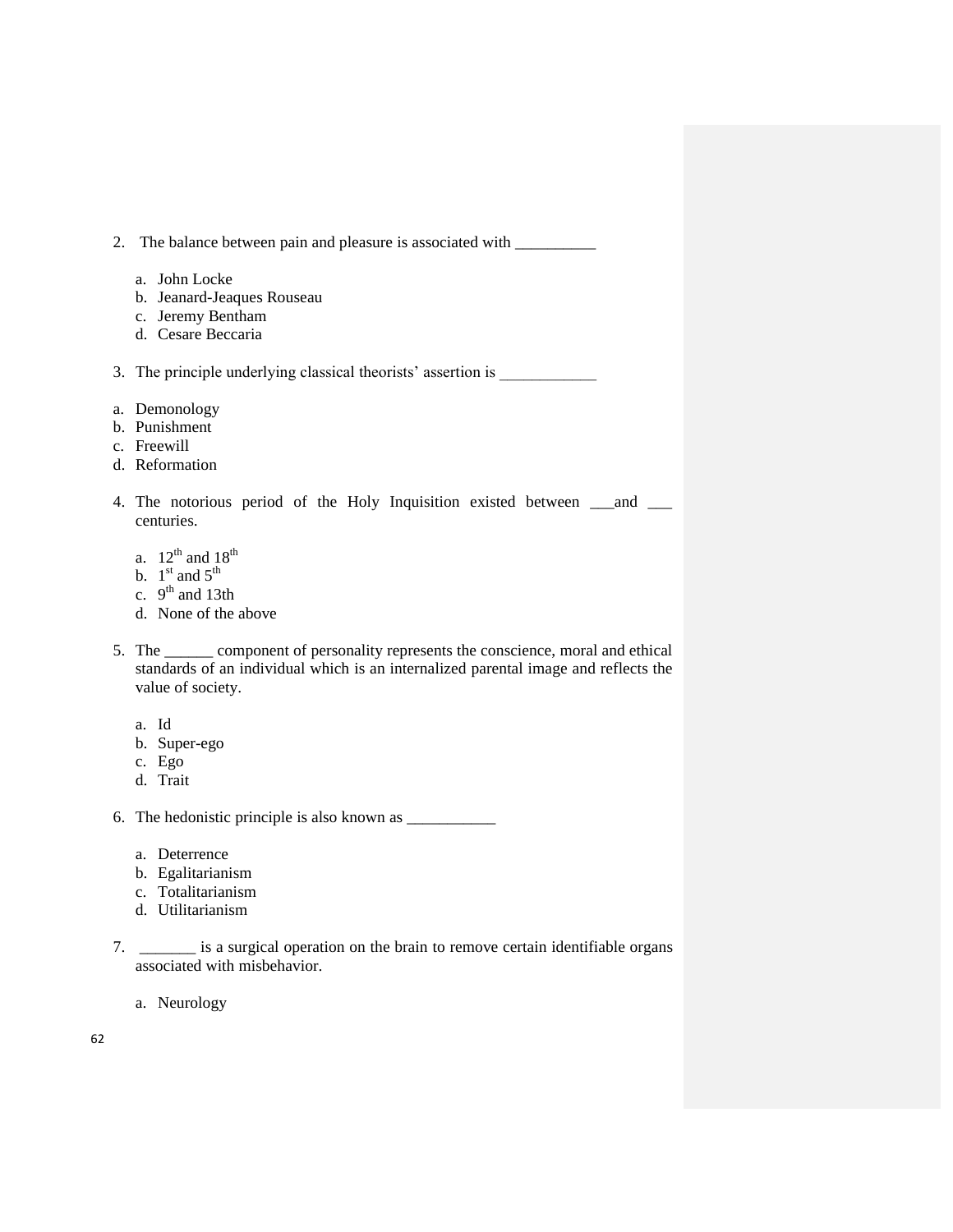- b. Lobotomy
- c. Eugenics
- d. Euthanasia
- 8. Studies linking physical features to crime revealed that people with \_\_\_\_\_\_physique commit more crime.
	- a. Mesomorphic
	- b. Endomorphic
	- c. Ectomorphic
	- d. None of the above

9. \_\_\_\_\_\_\_\_\_ are lower form of animal.

- a. Laws
- b. Criminals
- c. Punishments
- d. Crimes

10. The maxim of 'justice delay is justice deny' is of the principles of

- a. Jeremy Bentham
- b. Montesquieu
- c. Cesare Becarria
- d. Jeanand-Jaques Rouseau

**9.0 Feedback**

- 1. C
- 2. D
- 3. C
- 4. A
- 5. B
- 6. D
- 7. B
- 8. A 9. B
- 10.C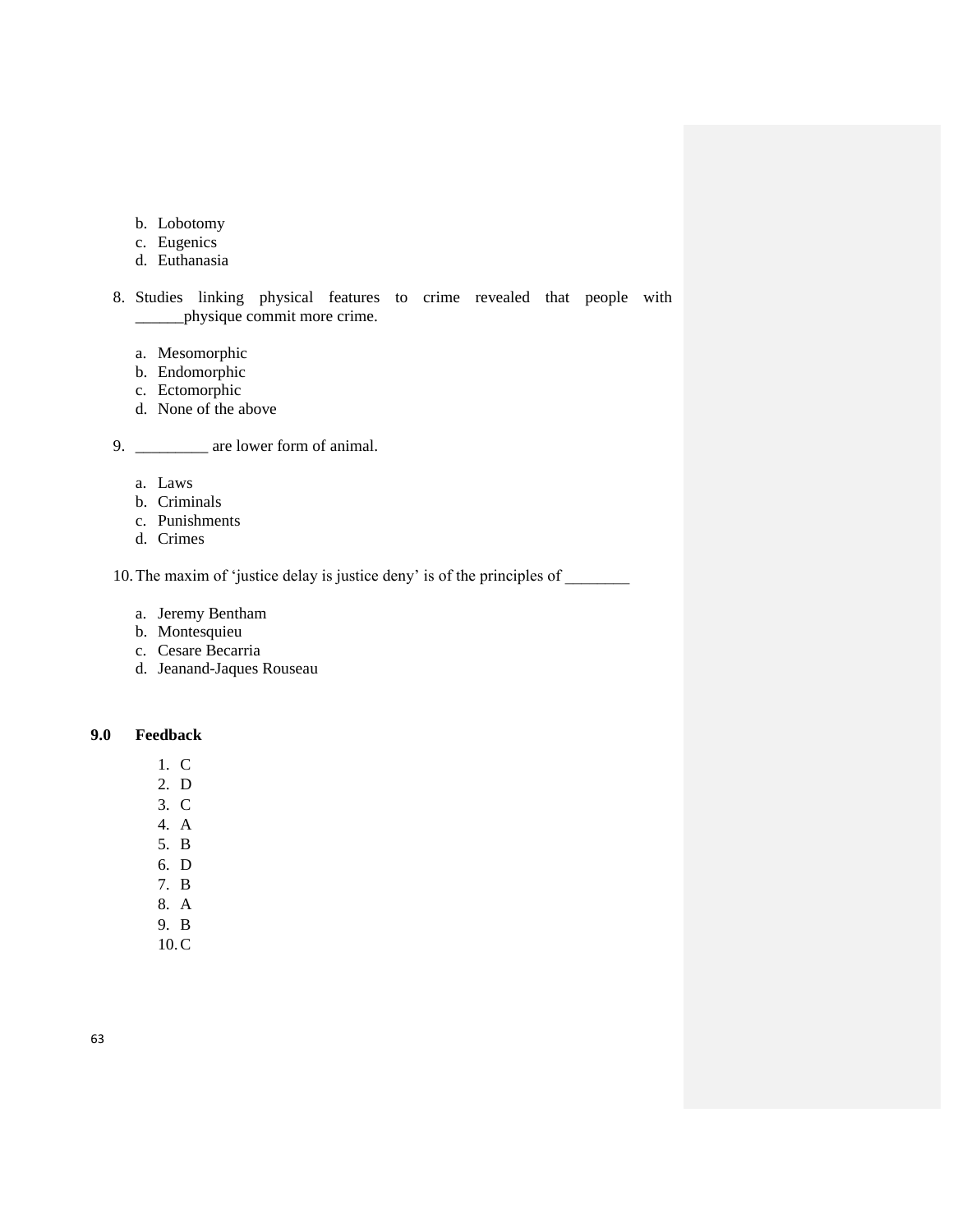# **Module 2**

Unit 1: Strain Theory.

- Unit 2: Subcultural Theory.
- Unit 3: Differential Opportunity Theory.
- Unit 4: Ecological Theory.

Unit 5: The Social Process Theory.

# **CONTENTS**

1.0 Introduction

2.0 Objectives

3.0Main Contents

3.1 Strain Theory

- 3.1.1 Anomie Theory
- 3.1.2 Merton (Means-End) Theory
- 3.1.3 Assessment of Anomie-Strain Theory

# 3.2 Subcultural Theory

# 3.3 Differential Opportunity Theory

3.3.1 Assessment of Differential Opportunity Theory

# 3.4 Ecological Theory

3.4.1 Social Disorganization Theory

# 3.4.2 Evaluation of Social Disorganization Theory

# 3.5 Social Process Theory

3.5.1 Imitation Theory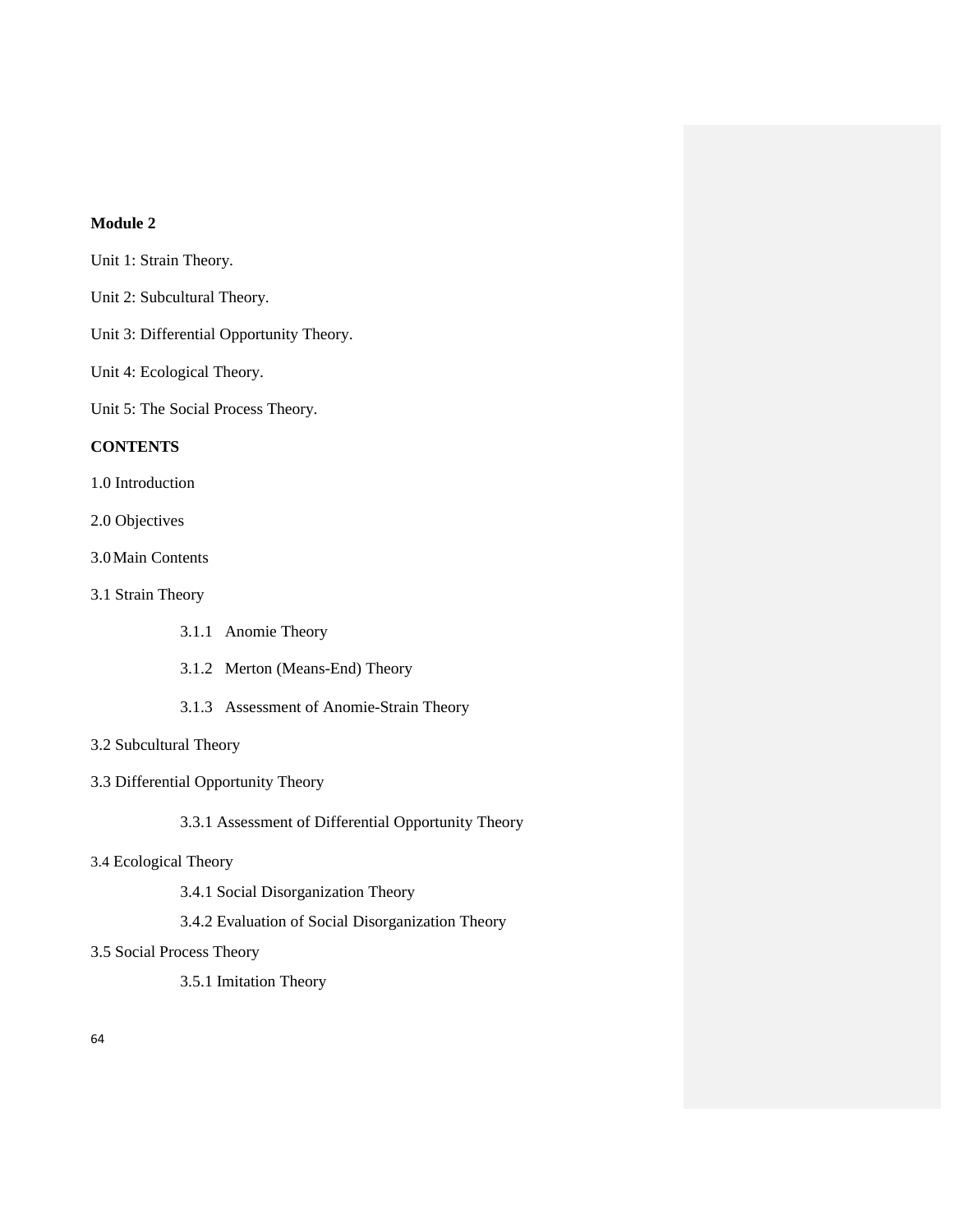- 3.5.2 Differential Association Theory
- 3.5.2.1 Assessment of Differential Association Theory
- 3.5.3 Previous Criminal Association Theory
- 3.5.3.1 Assessment of Differential Association and Previous Criminal Association Theories
- 3.5.4 Emulation Theory
- 3.5.4.1 Differentiating Emulation from other Related Theoretical Expositions
- 3.5.4.2 Anecdote to the Theory of Emulation
- 3.5.4.3 Emulation as a Theoretical Exposition: An Explication
- 3.5.4.4 Principles of Emulation Theory

4.0 Conclusion

- 5.0 Summary
- 6.0 Tutor Marked Assignment
- 7.0 Reference/Further Readings
- 8.0 Self-Assessment Exercise

9.0 Feedback

# **1.0 INTRODUCTION**

A way of understanding any theory is to know its meaning, components or elements, basic assumptions and its application in addressing social phenomena.

## **2.0 OBJECTIVES**

By the end of this unit, you should be able to gain in-depth understanding of the

- **. S**train theories,
- **.** Subcultural theory,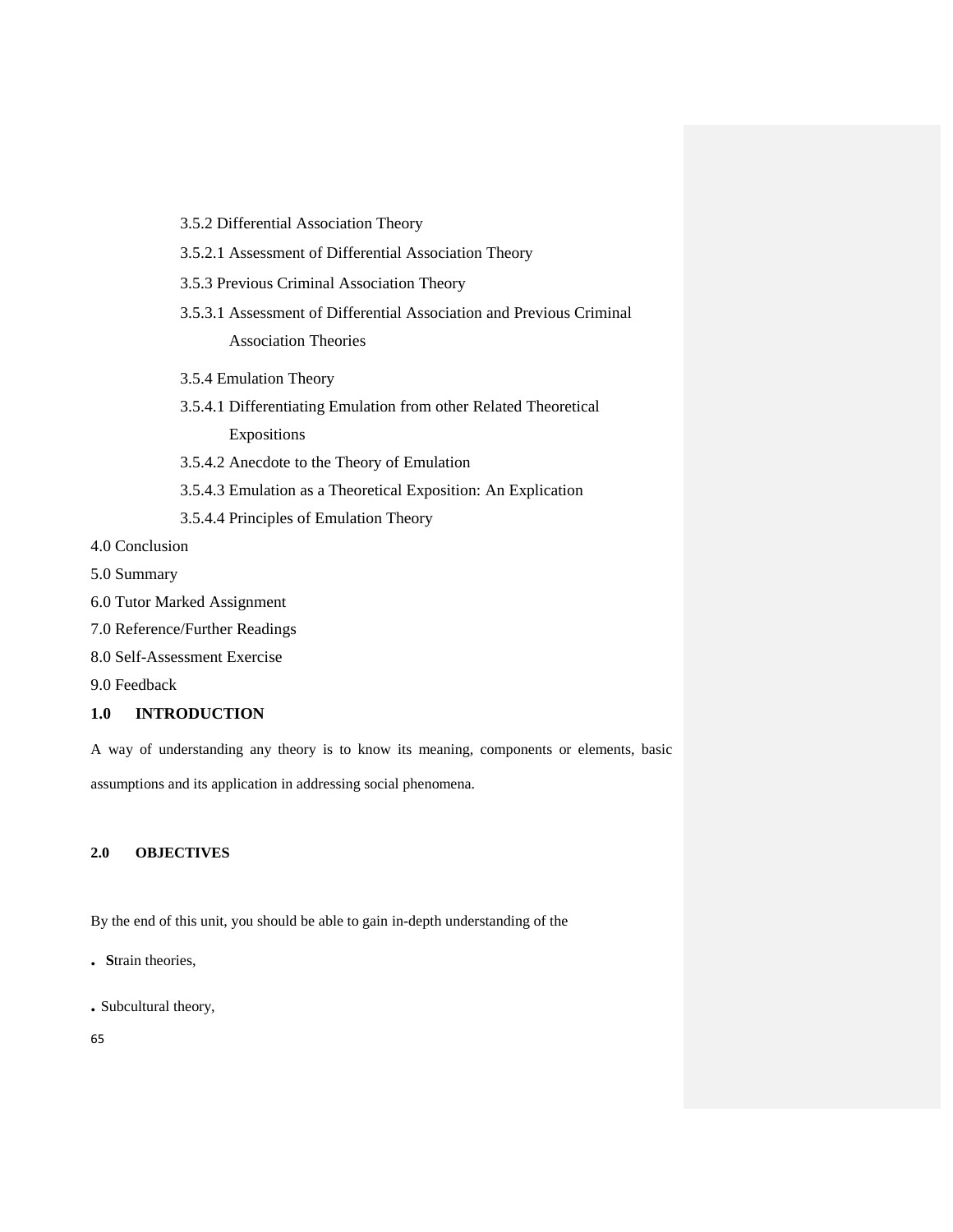**.** Differential association theory,

**.** Ecological theory,

**.** Social process theories, and indeed, their criticisms and applications.

## **3.0 MAIN CONTENT**

## **3.1 Strain Theory**

Strain theory is at the epicentre of the sociological bid to account for crime. The thrust of the theoretical agenda of strain is that stress, frustration, strain (hence the name) are engendered by failed aspirations, and so, increase the prospect of norm violation. Accordingly, the theory maintains, that, crimes are committed as means of easing off the strains or stress caused by frustration and failure. The blockage in the attainment of set goals makes it inevitable that an alternative route has to be sought out.

According to Brown *et al.* (1991), strain is associated with distorted aspirations, unrealistic desires for attachment, and crass materialism. Most strain theorists maintain that the structure of modern society, and in particular, the American's society, creates the greatest pressure within the lower-class echelon. Consequently, the macro theory focuses on explaining lower-class crime.

The various strands of strain theory are the anomie, goals-means end, subculture, differential opportunity and ecological theories. The point of departure of strain theorists (like any other sociological theory) is the economic situation of the people in the social structure.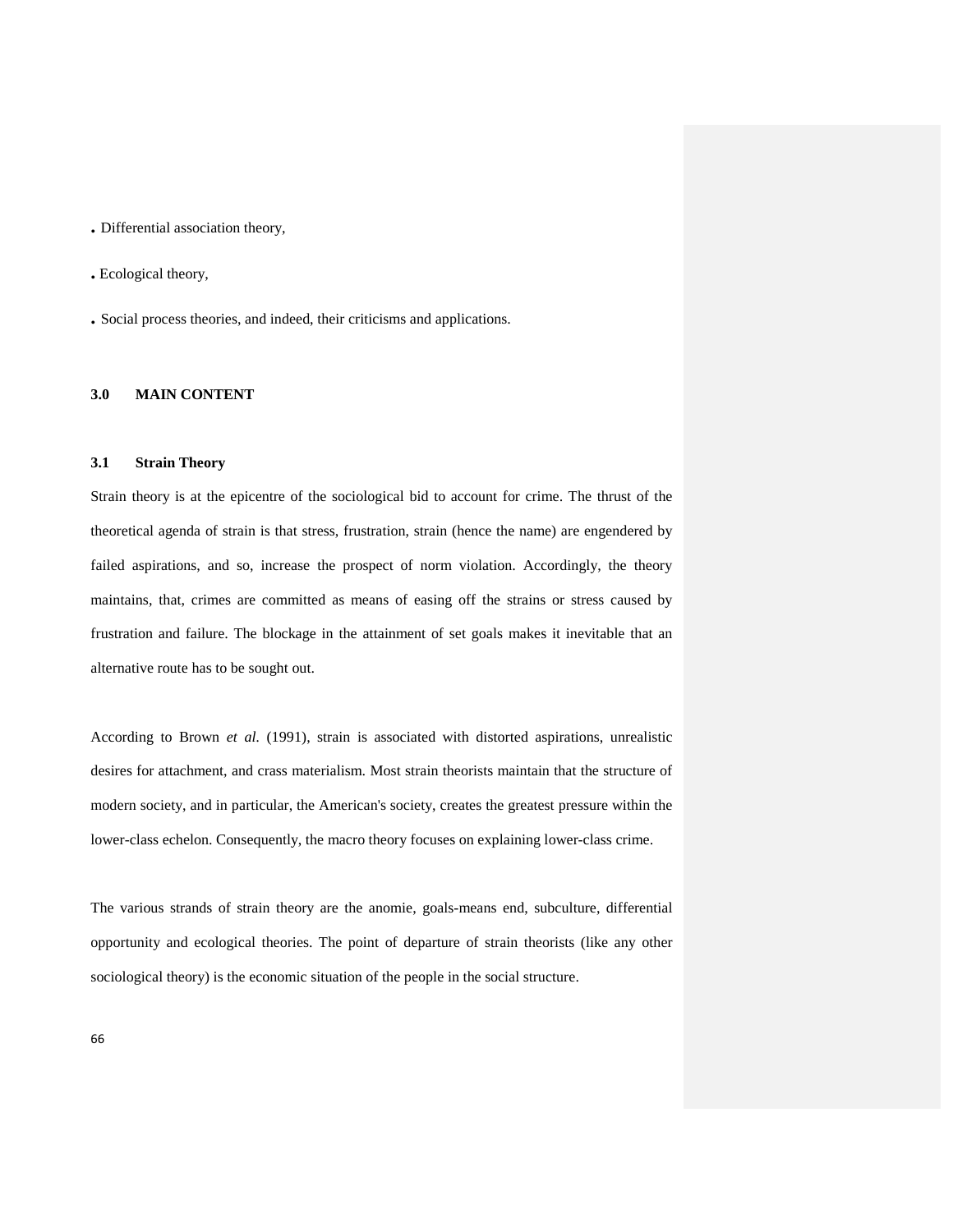#### **Self-Assessment Exercise (SAE) 2**

Explain the main thrust of strain theory

#### **3.1.1 Anomie Theory**

Emile Durkheim (1858-1917), described as the father of modern sociology, pioneered the strain theory which was evaluated and described based on traditional and industrialised societies. These societies are characterised by different social solidarity (described as co-operation of social groups in working actions towards goal) called mechanical and organic solidarity. There is the re-birth of *Anomie*—state of lawlessness or normlessness as a society moves toward organic state of solidarity with increasing division of Labour and specialization (see Durkheim, The Division of Labour, 1893 and translated by Halls, 1984). This anomie situation leads to a disjunction, or contraction between people's aspirations and the means of achieving them. The weight of this contraction is though, preponderate on the upper and middle echelon of the social ladder whose expectations and aspirations expand to an insatiable level, the irresistible pressure to live and survive is usually much higher on the wealthy. So anomie affects all classes of people.

Overwhelmed by his accidental discovery in suicide, Durkheim theorises that people with higher aspirations are more susceptible to anomie condition (see Durkheim, 1897 Suicide: A Study in Sociology, and translated by Spaulding, 1951). He explains that aspirations are class related, with the upper classes have higher goals than the lower classes. Successful social structure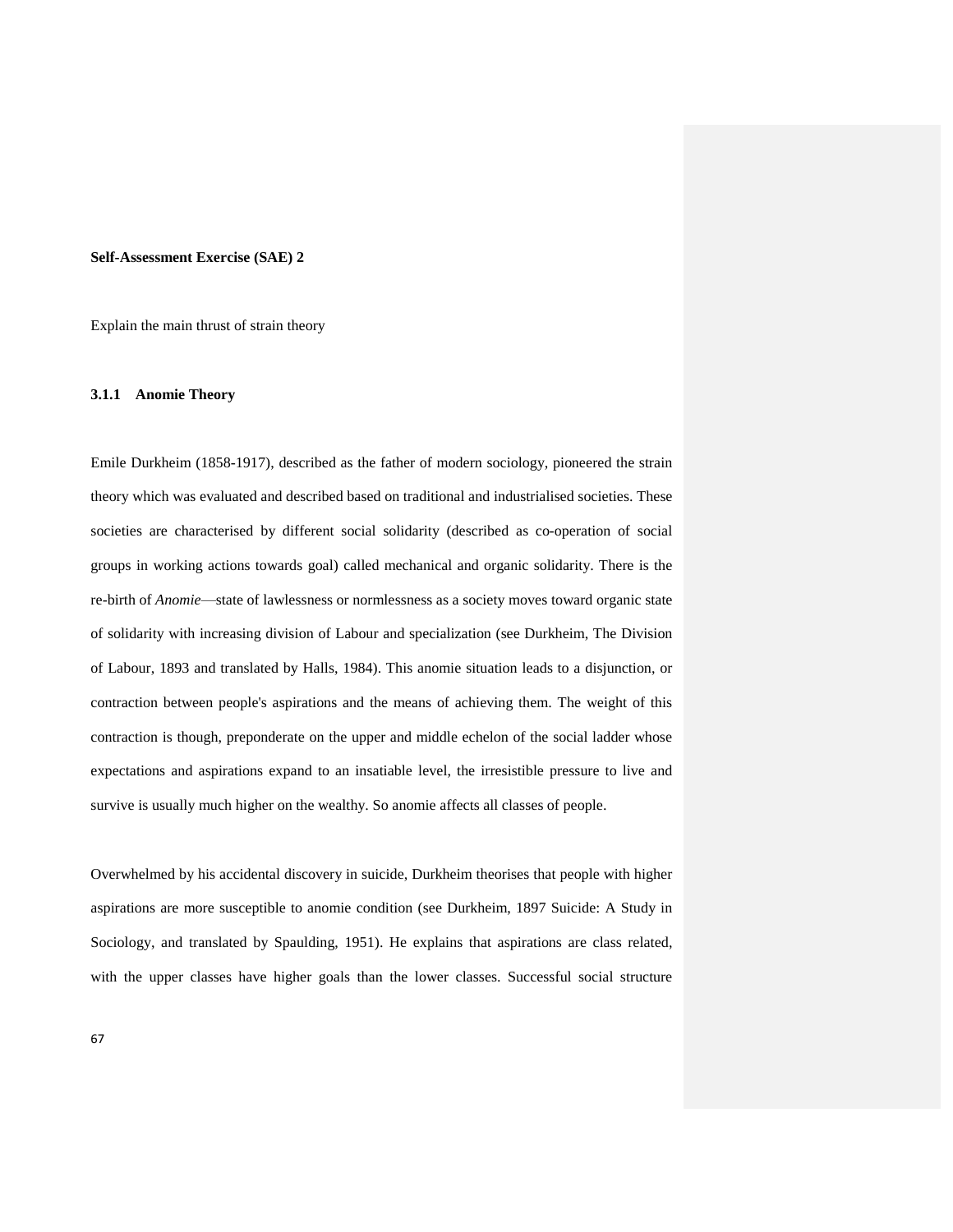defines limit on desires. When social organisation falters, for whatever reason, insatiable desires are unleashed. Unlimited aspirations create pressure for crime as the alternative solution. In other words, there is an unequal access to opportunity towards the realisation of the expressed aspiration and value. Durkheim posits that the high rate of deviant and criminal behaviour is the price paid for the emergence of modern society. Durkheim explained that suicide was very much related to the people"s socio-economic aspiration. When people feel frustrated and estranged, they can respond to suicide. He identified the following suicides: egoistic, altruistic, anomie and fatalistic with anomie being of greatest interest to him.

**. Egoistic suicide** is the suicide people commit as a result of having their ego bruised. It means people feel a sense of nothingness and nobodiness, being not wanted by close relations, friends and other significant people around them.

**.** Altruistic suicide is the suicide an individual embarks as a result of ones" inestimable love for others. The death of Christ who knew he was going to be crucified but remain steadfast represents a classic case of altruistic suicide. It is the suicide people engage in because of the excessive commitment to a group"s value, ideology or belief system.

**. Anomie suicide** is the suicide people commit because of the break down in rules and regulations guiding human"s conduct. Whenever there is a break down in law and order such that people begin to pursue their personal interest without recourse to the laws, anomie is said to prevail. In a situation of extreme and crude capitalism, people, quest to wealth and status knows no bound and people go about to achieve these two values by whatever means they can. Anomie is prevalent during the period of economic recession or downturn when everything seems to be crashing.

**Comment [P1]:** Give details on: anomie; aspirations, reactions of people, types of suicide.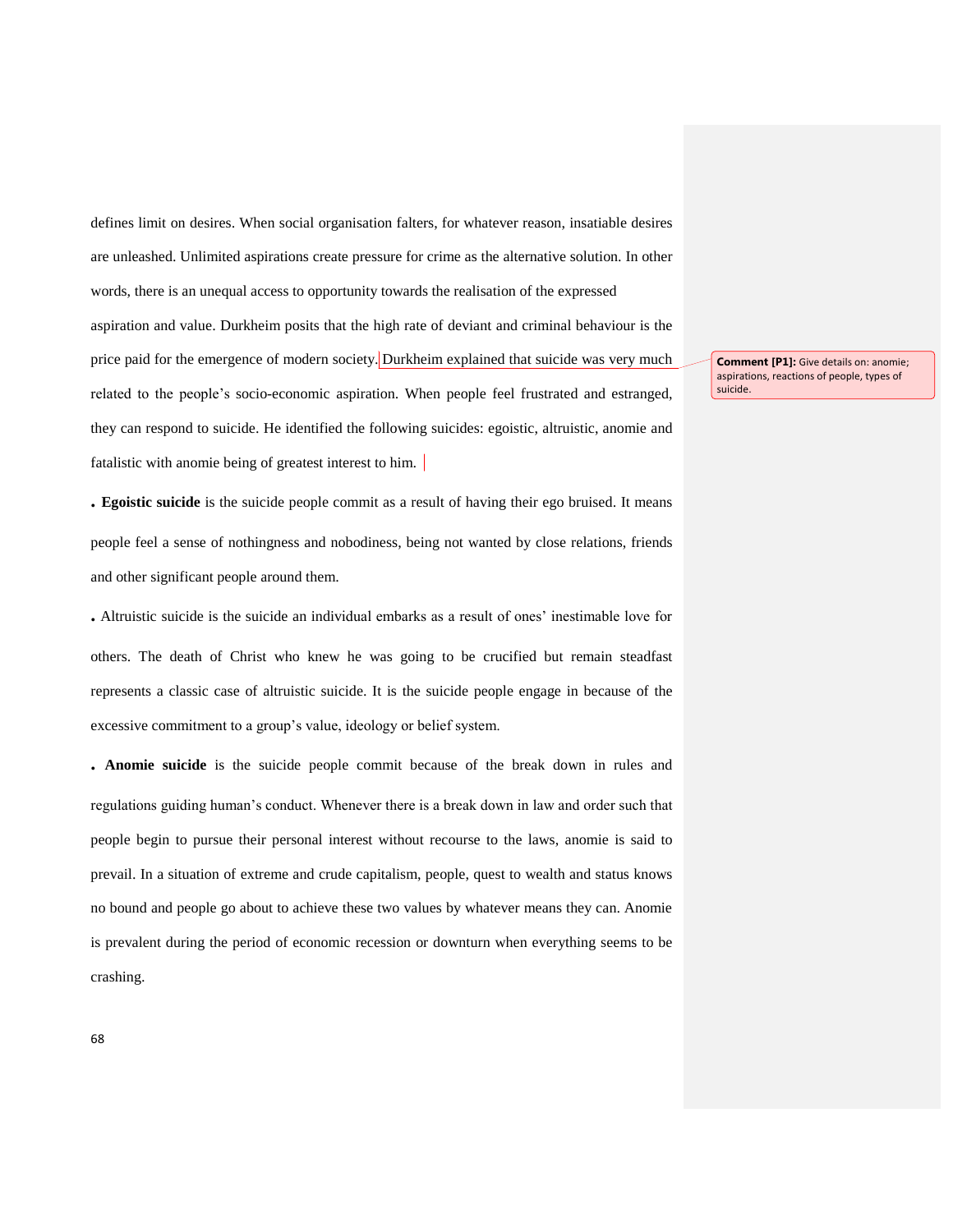**. Fatalistic suicide** comes about when individual takes their lives as a result of being excessively controlled by the privileged ones. Again, individuals do not see the justification to continue to be held under savoury and servitude so that they prefer to take their lives rather live it. A good example of this type of suicide is the suicides that took place during the era of slavery.

#### **3.1.2 Merton (Means-End) Theory**

Merton 1938, an avowed supporter of Durkheim's postulation, modified and expounded the theory of anomie that Clinard (1964, p. 10) was unhesitant to eulogise as the "singular most influential formulation in the sociology of deviance and ...", possibly the most frequently quoted paper in modern criminology and sociology. Merton (1938) however, given his confrontations with his American reality differed intellectually, from his progenitor. He attributed the strain to the inherent difficulties associated with the means of achieving the commonly held success goal, rather than the abrupt social change which kindles the insatiable desires that Durkheim had considered as inherent in human nature.

In his analysis, Merton begins with the understanding that all societies have a cultural system which embodies the socially approved values and goals, and the acceptable norms or institutionalised means for achieving these goals. Unfortunately, the prescribed goals and means do not give members the opportunity to pursue only the success in appropriate ways. Put differently, the institutionalised means are unfortunately, not overtly available to all members of the society. Both the goals and means exert pressure on some segments of the society in a nonconforming behaviour as they struggle to achieve these success goals and values. In Merton"s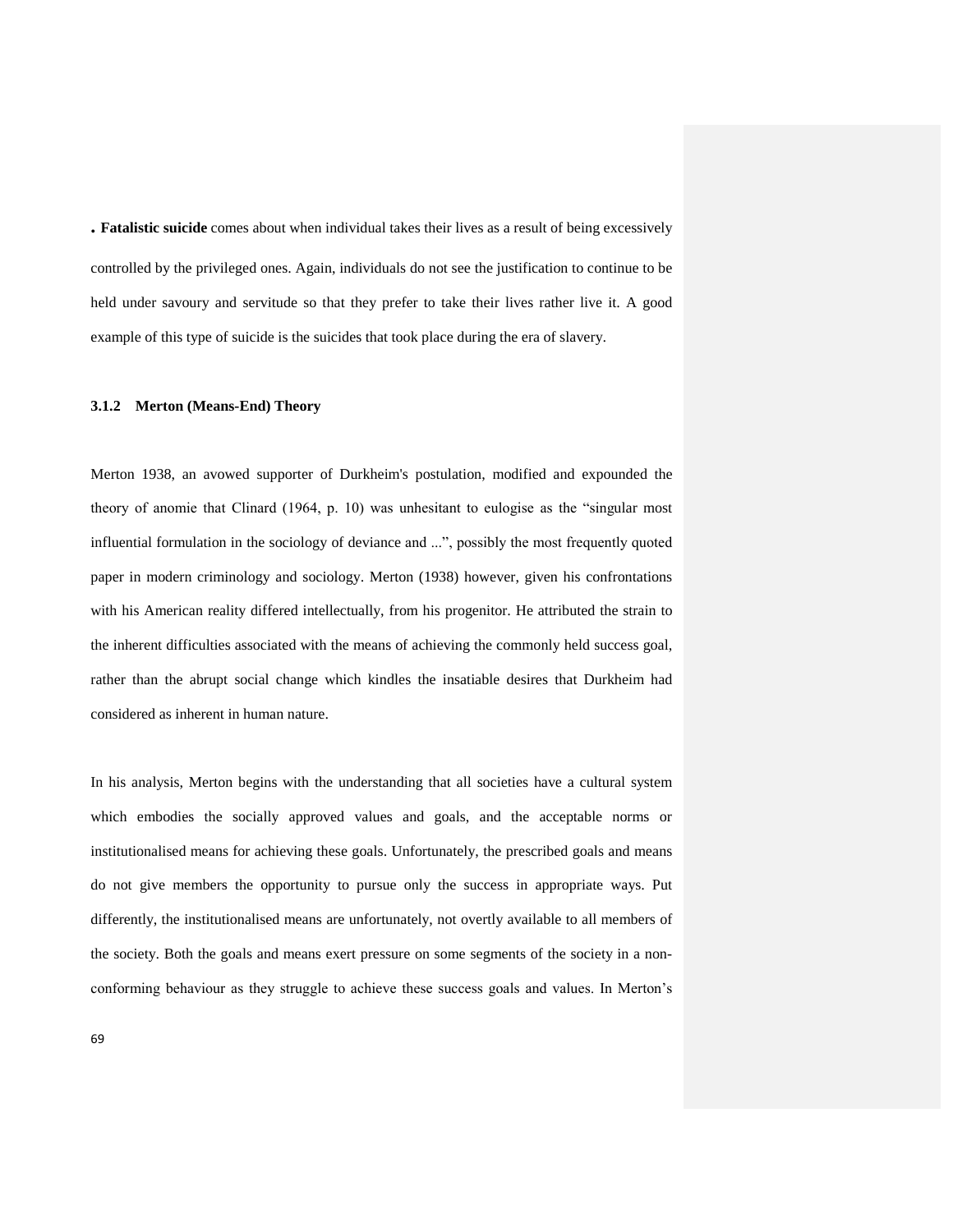view, this happens when the goal of success is emphasised more than the acceptable ways of achieving success.

Merton (1938) argues that society creates its own brand of crime and criminals by defining its goals, standards and values without providing corresponding legal opportunities. He notes that in the absence of legitimate or institutionalised means people become innovative—in stealing, robbing, selling illicit goods and other deviant activities. Not all persons will follow such alternative routes to success, Merton rightly notes.

<sup>1</sup>Durkheim identified two societies: primitive and modern societies with corresponding solidarity. Although, he argued that crime and deviant behaviours are inevitable and integral part of social life, he maintained that it is higher in the modem (more advanced and industrialised) societies. Crime in his words implies not only that there is vacancy for necessary changes, also that in most cases, it directly prepares these changes. Where crime exists, collective sentiments and value system are sufficiently unrigid to take new form, and crimes sometimes, help to determine the form these changes will take. In other words, crimes are indications that all is not well with a particular social system. It is only an "anticipation of the morality of the future-a step towards what will be". The illustration Durkheim gives is Socrate's civil disobedience that paved way for the independence of thought, and academic freedom proper. (See more of the

Virtually in every society, members of the lower class have lesser access to education and important inter-personal contacts which can enhance their opportunities and access to the shared goals. Access to opportunities prepares people for competition in the struggle to achieve success, wealth and status. They thus, experience greater stress or strain in an attempt to achieve this

\_\_\_\_\_\_\_\_\_\_\_\_\_\_\_\_\_\_\_\_\_\_\_\_\_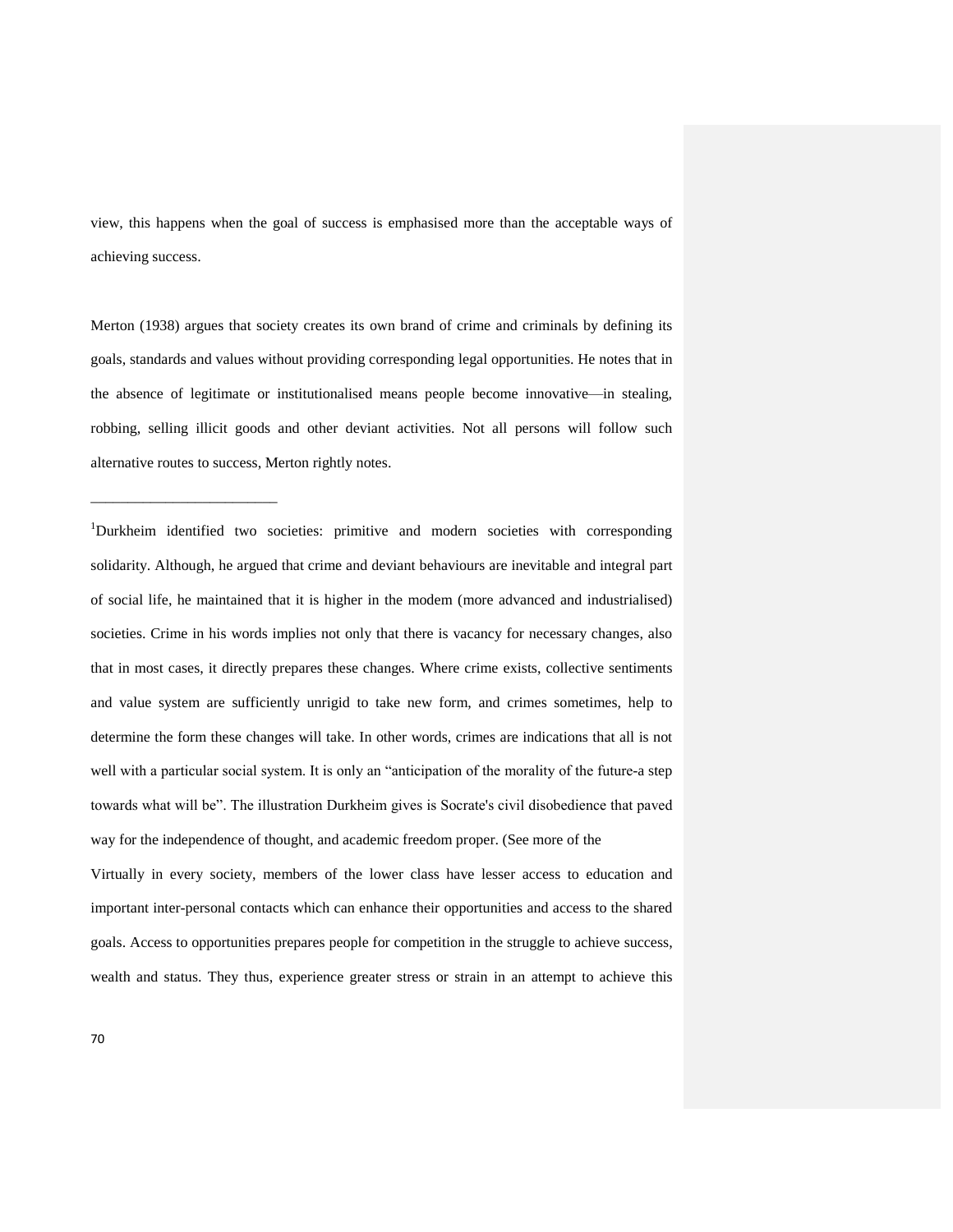success legitimately. On this account, Merton argues that it is this blocked opportunities that explain the disproportionate number of the lower class members in criminal and delinquent acts. Therefore, an inequitable social structure which evaluates success similarly at .all social or societal levels is what produces the lower class strain and ultimately leads to crime and delinquency (see Merton, 1938).

Merton, like his progenitor Durkheim, set forth to explain the origin of deviant behaviour, including crime and delinquency, not in terms of biological traits or personality drives, but social organisation. His interest focused not on the behaviour of a particular individual, but on the "rate" at which certain types of behaviour occurred either for the system as a whole, or in parts of the system such as the different social classes (sees Sykes, 1978). His eulogised theoretical postulation has been described as the means-ends paradigm or the opportunity structure paradigm from which other theories later sprang (see Pyle *et al.,* 1974). In simple terms, it is argued that the discrepancy posited between the "ends" and "means" gives rise to Durkheim"s state of "anomie" or "normlessness", hence criminal behaviour.

Merton identified five possible ways people respond to the structural stress or strain since not all the people are deviant or will deviate. I refer this to as Merton"s "plus-minus model.

**i) CONFORMITY:** The individual accepts the culturally defined goals and adheres to the institutionalised means to achieving them, irrespective of his or her success or failure  $(+, +)$ .

**ii) INNOVATION:** This is probably the most common form of adaptation to the structural stress. It explains the scenario whereby the illegal means to success is adopted to achieve the conventionally held goals. It is this group of people that form the focus of criminologists  $(+,.)$ .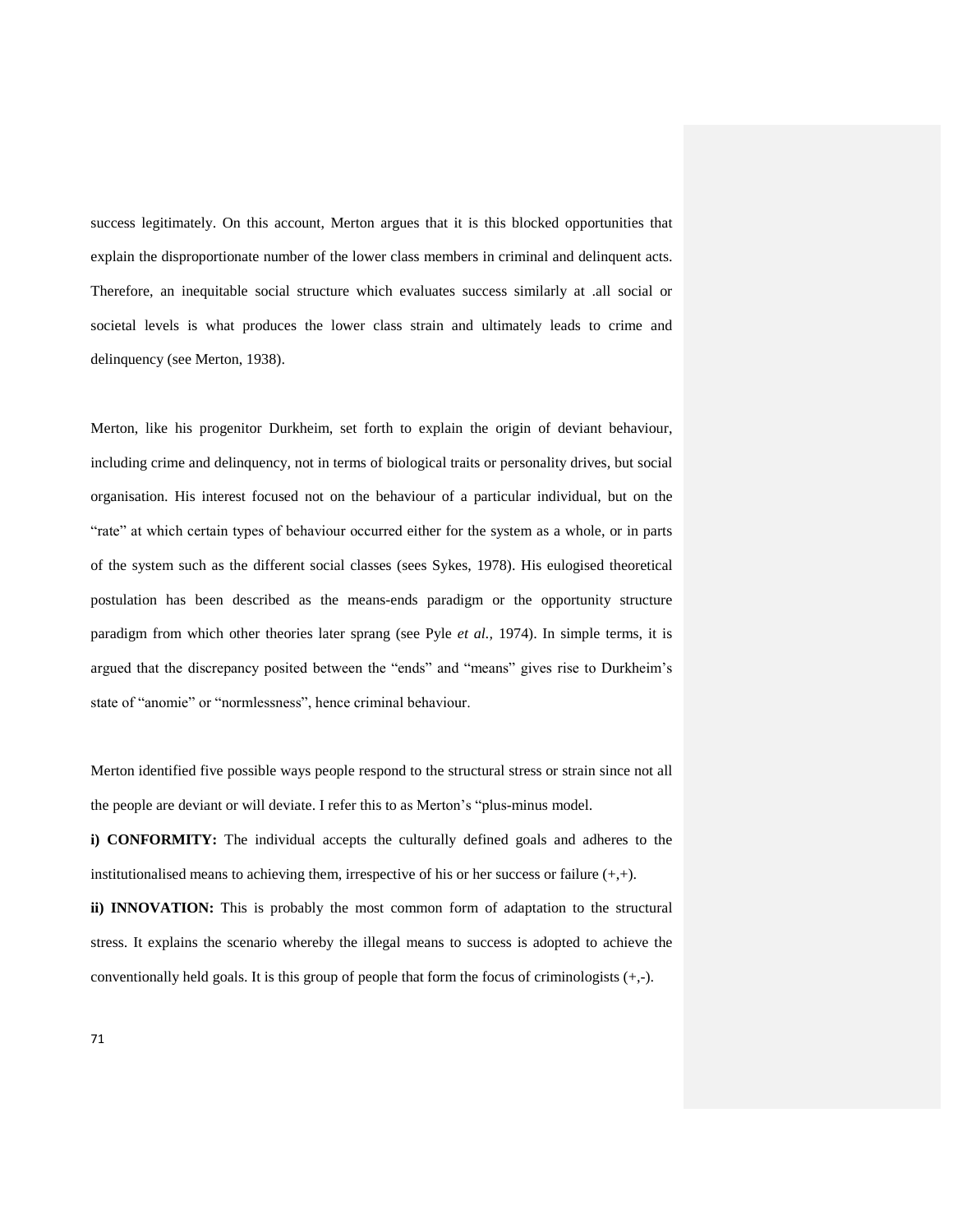**iii) RITUALISTS:** This is the opposite of the above, and consists of people who abide by the rules (means) but lack the commitments to the goals. Examples here include the priests, civil servants and teachers. This seems also most common since there are majority of the disadvantaged—at the margin of the society, who nevertheless, do not subscribe to criminality/delinquency but nevertheless abide by the means (-,+).

**iv) RETREATISTS:** They are the societal dropouts. That is, those that abandon both the cultural goals as well as the institutionalised-means. For examples, drug addicts, homeless and truants. Here the adaptors simply withdraw from the society into their shells (Thio, 1998). These categories of people are increasing dramatically in virtually all contemporary societies including Nigeria (-,-).

**v) REBELLION:** Those that reject the goals and means of the society and substitute them with new sets of values and norms for the discarded ones. Examples of this category include the political revolutionaries and religion fundamentalists. No doubt that these categories are also on the rise across all spectrum of contemporary societies (-+,-+).

Despite Merton's shortcomings, his theory remains the basis of most sociological etiologies of crime causation. Some writers have refurbished and strengthened the theory (Agnew, 1985, 1992; Mazerolle, 1998; Broidy, 2001) or revised the basic concepts (Cohen, 1955; Cloward & Ohlin, 1960) while maintaining the underlying principle.

Agnew"s (1992) alternatively adds a psychological component to Merton's theory of social strain. In *Foundation for a General Strain Theory of Crime and Delinquency*, Agnew identifies factors in an individual's socialization and immediate social environment (such as animal abuse)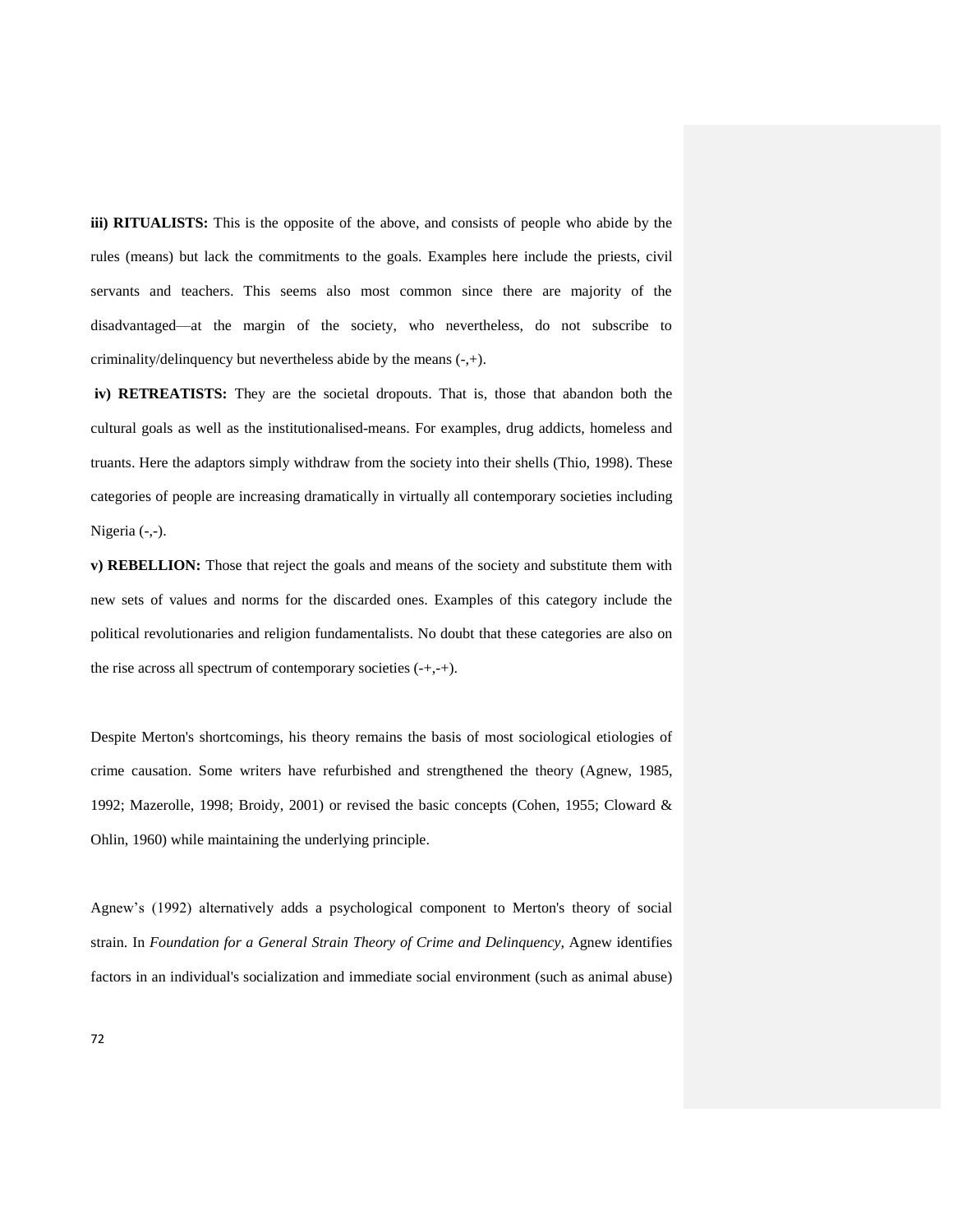that can further explain deviance or criminality. He identifies, namely: (1) strain as the actual or anticipated failure to achieve positively valued goals; (2) strain as the actual or anticipated removal of positively valued stimuli; and (3) strain as the actual or anticipated presentation of negative valued stimuli. Among three kinds of strain, the most significant being the strain occurring through the presentation of negative stimuli. By this, Agnew means the stressful life events such as child abuse or neglect, being the victim of crime, verbal threats and insults, and negative relations with parents, peers and school. Negative stimuli might also include physical pain, heat, noise and pollution, all of which may be experienced as noxious and biologically related (Beirne & Messerschmidt) 2000). Other factors Agnew proposes (and the list is potentially infinite) are an individual's social position, psychological traits such as empathy, level of stress and strain, socialisation, and social control (Beirne & Messerschmidt, 2000). Finally, Agnew was able to identify a "number of cognitive, emotional, and behavioral adaptations that would minimize negative outcomes and thus reduce the probability of criminal behavior resulting from strain" (see Brown, Esbensen, & Geis, 2013).

#### **3.1.3 Assessment of Anomie-Strain Theory**

At the heart of the anomie-strain theory lays the assumption that the culture and structure of the society is what generates deviance. At the centre of this assumption is the overemphasis on the cultural goal of most contemporary societies at the expense of the institutionalized means achieving goals. This creates the tendency towards a breakdown of established. The resultant anomie situation brings pressure on the people, which, then, vary according to a person's class position in the social structure.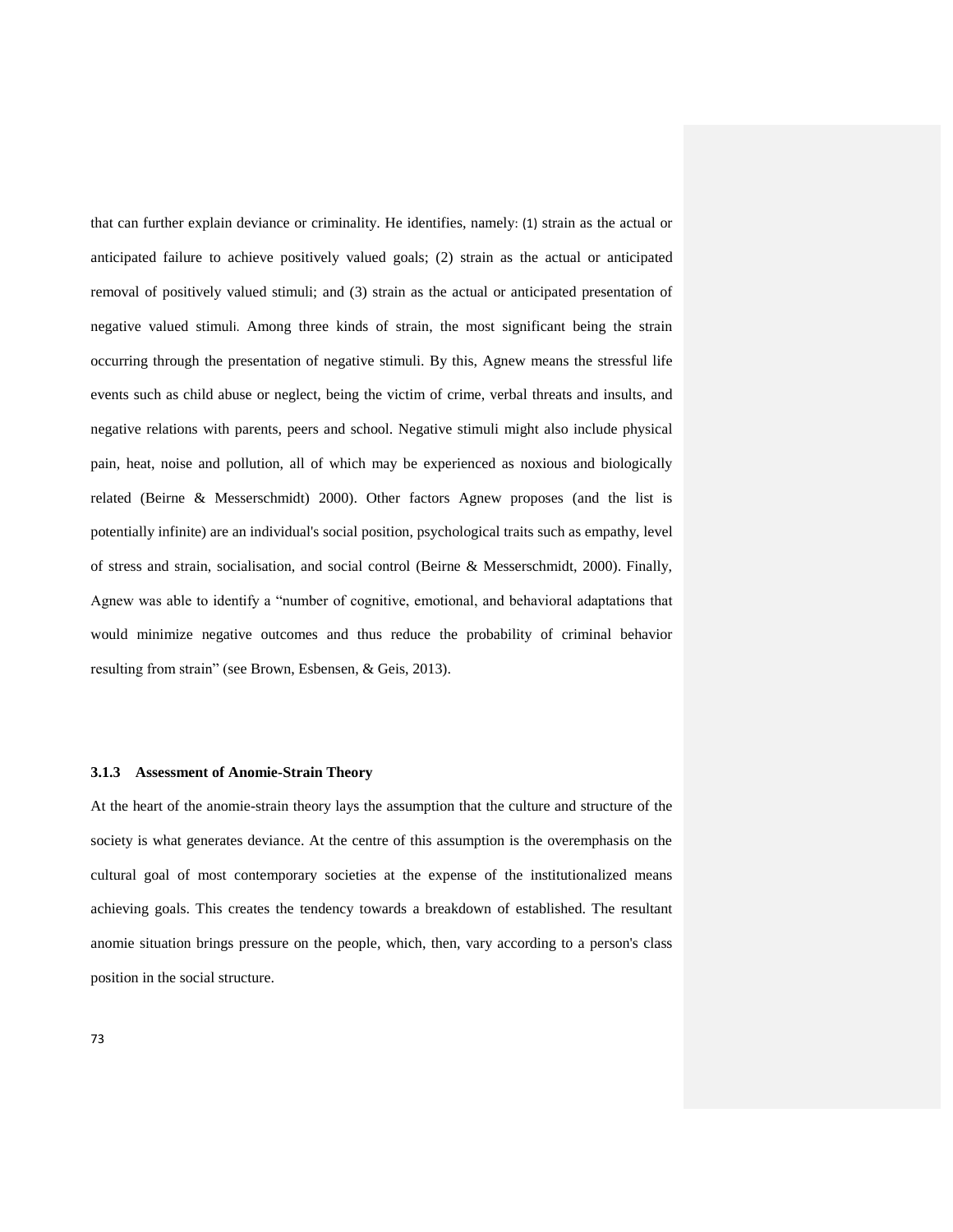Anomie is a true depiction of most contemporary societies, including Nigeria. Success and achievements .are measured primarily on materialistic terms. There are rules guiding the attainment of success, but they seem to be of little relevance, than success itself. In fact, the end is what obviously justifies the means in most of the contemporary societies. In contemporary Nigeria, it is whom one is that matters, and not how one becomes what one is. More emphases on the status and income of achievers—measured in monetary terms—are prevalent in immeasurable terms among contemporary Nigerians.

Otu (2003) observed that end-mean theory is very relevant to understand armed robbery in Nigeria today. Material acquisition is a feature that runs through all segments of the country. Yet, the institionalised means available to the overwhelming members of the lower class who are engaged in the profession of armed robbery are very limited and frustrating. This puts pressure on the members of the lower class in the country to aspire for these goals. The manner of resources distribution in Nigeria certainly handicaps people; it drives them into poverty, slums, and other disadvantaged situations. These generate discontentment and pressures on them to engage in armed robbery.

Despite continuous findings and the empirical observations, which lend support to the notion that most criminals are mainly from the lower class in the social structure, the theory of strain (anomie), has been heavily criticised. It is argued that the advent of self-report measure has brought the whole idea of strain into doubt. The justice system creates a lower class crime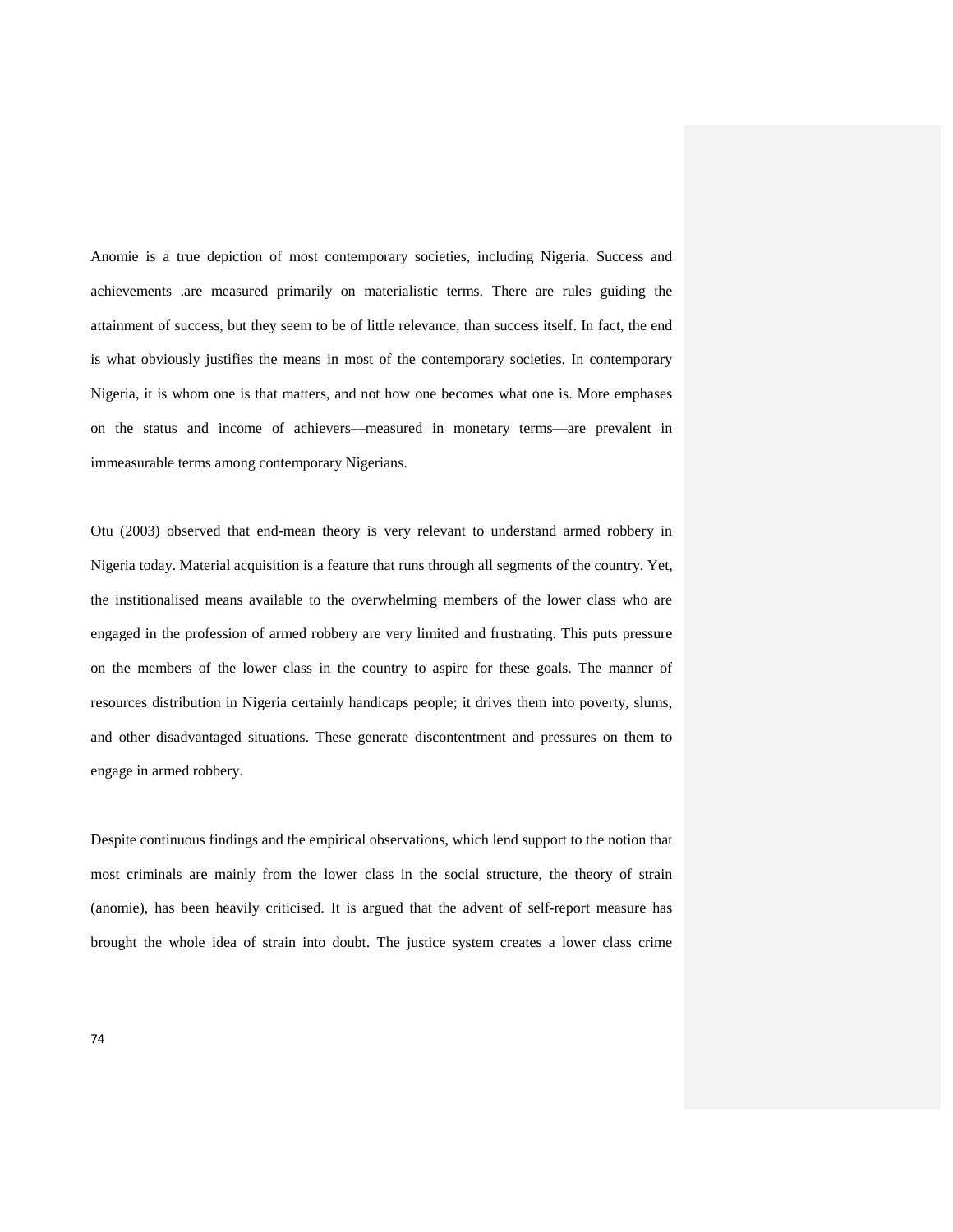problem through a class-biased enforcement response. In other words, why is that not everyone in the lower class gets involved in criminal activities?

Merton's theory has also been criticised for its many inconsistencies and Broidy (2001, p. 9) states that its "scope is limited because it focused exclusively on lower class boys in an urban environment". Other authors who have critiqued Merton"s work include Braithwaite (1981), and Title and Meier (1990).

Merton's social structural theory tends implicitly, and ultimately, to advocate for the acceptance of the status quo uncritically. That is, the theory assumes that everyone in the society is or ought to be gunning for the same general goals of material success, or as the case may be, define .themselves in relation to this goal. But we all know that there is a question mark on the so called value consensus in the society.

Another criticism arising from the immediate one is that social strain theory has simply oversimplified social structures, values, and the relation between individuals and social values (Axelrod & Antinozzi, 2003). The assumption is that the conditions that create criminality are flexible, and, as such, crime can be tinkered and manipulated by appropriate social engineering.

## **3.2 Subcultural Theory**

Albert Cohen"s (1955) theory of status frustration is a version of Merton's strain theory in which he substituted "status" for Merton's "success". In fact, he merely extended the latter's theory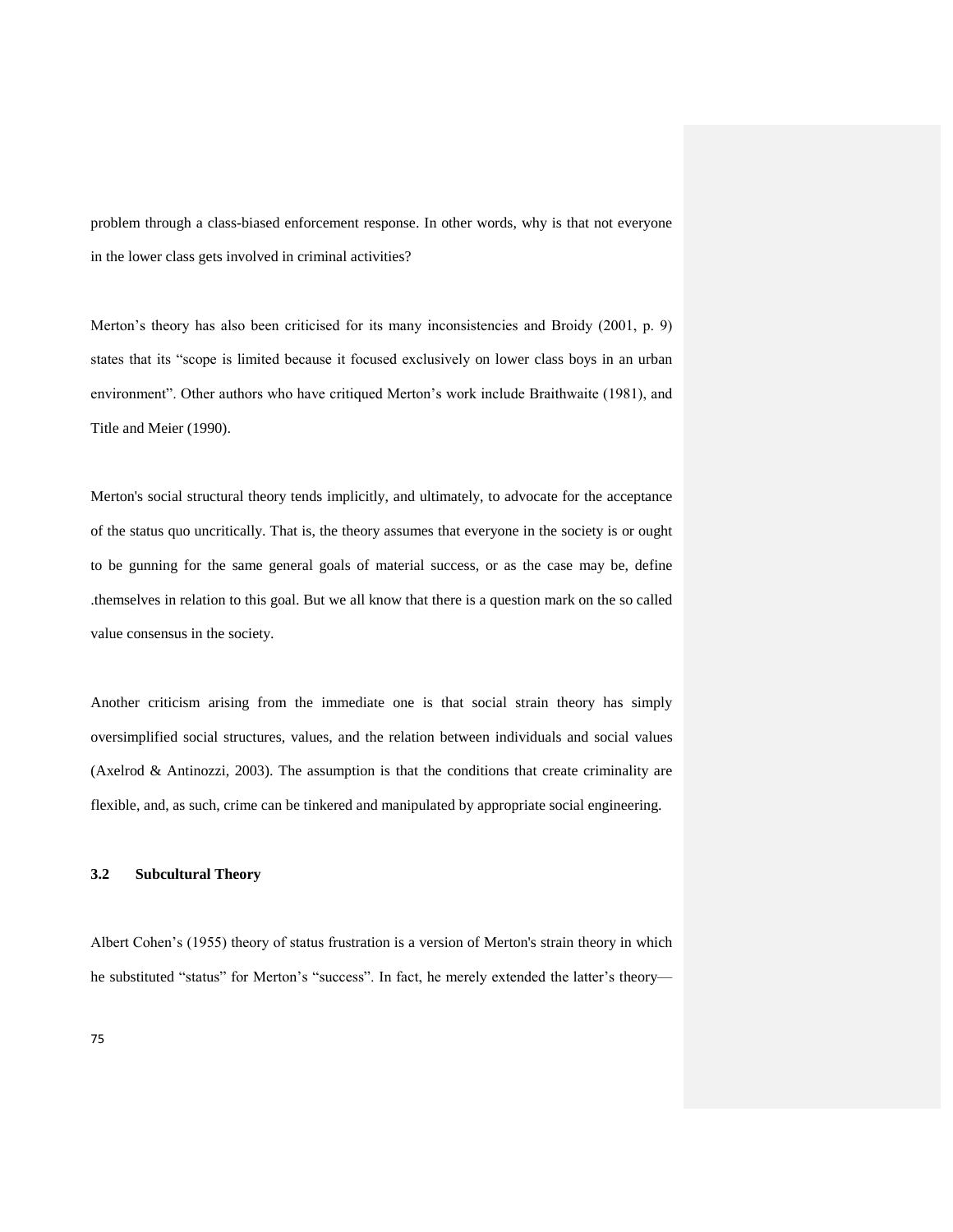seeing deviance/criminal in terms of the position of the individuals or groups in the social structure. He however, differed somewhat from Merton in two major ways: (1) Rather than being an individual behaviour response, delinquency is a collective one; (2) He argued that Merton's account is mainly on utilitarian crime at the expense of the non-utilitarian ones such as vandalism and joy riding—which does not produce any monetary reward. So Merton"s analysis was highly plausible in explaining adult professional crime and not for the property delinquency.

His focus was on delinquent boys and the consequent emergence of delinquent subculture. Like Merton, he explained society encourages people to achieve status while at the same time making it difficult, especially for lower-class people to really achieve it. Many people are compelled to seek ways to achieve status in a manner accessible to them and they thus, engage in acts that are considered deviant. They are frustrated in the system of status achievement, principally because of their low education and dead-end job. So the boys in Cohen's study retreat to their lower-class neighbourhoods and set up a delinquent subcultures with a competitive system of their own. In their subcultures they are able to compete more fairly for higher status in terms of their own set of criteria. This helps them see themselves as a collective solution to the common problems of low working class problem (Haraiambos & Horlborn, 2004).

What happens is that these subcultures borrow goals and values from the mainstream culture and, then, reverses it to suit members. By this, high value-is placed on activities such as stealing vandalism, truancy—all these which are condemned in the wider mainstream society. Because this subculture is imbued with the spirit of competition, those who perform creditably .well are positively rewarded and they gain recognition and prestige in the eyes peers. According to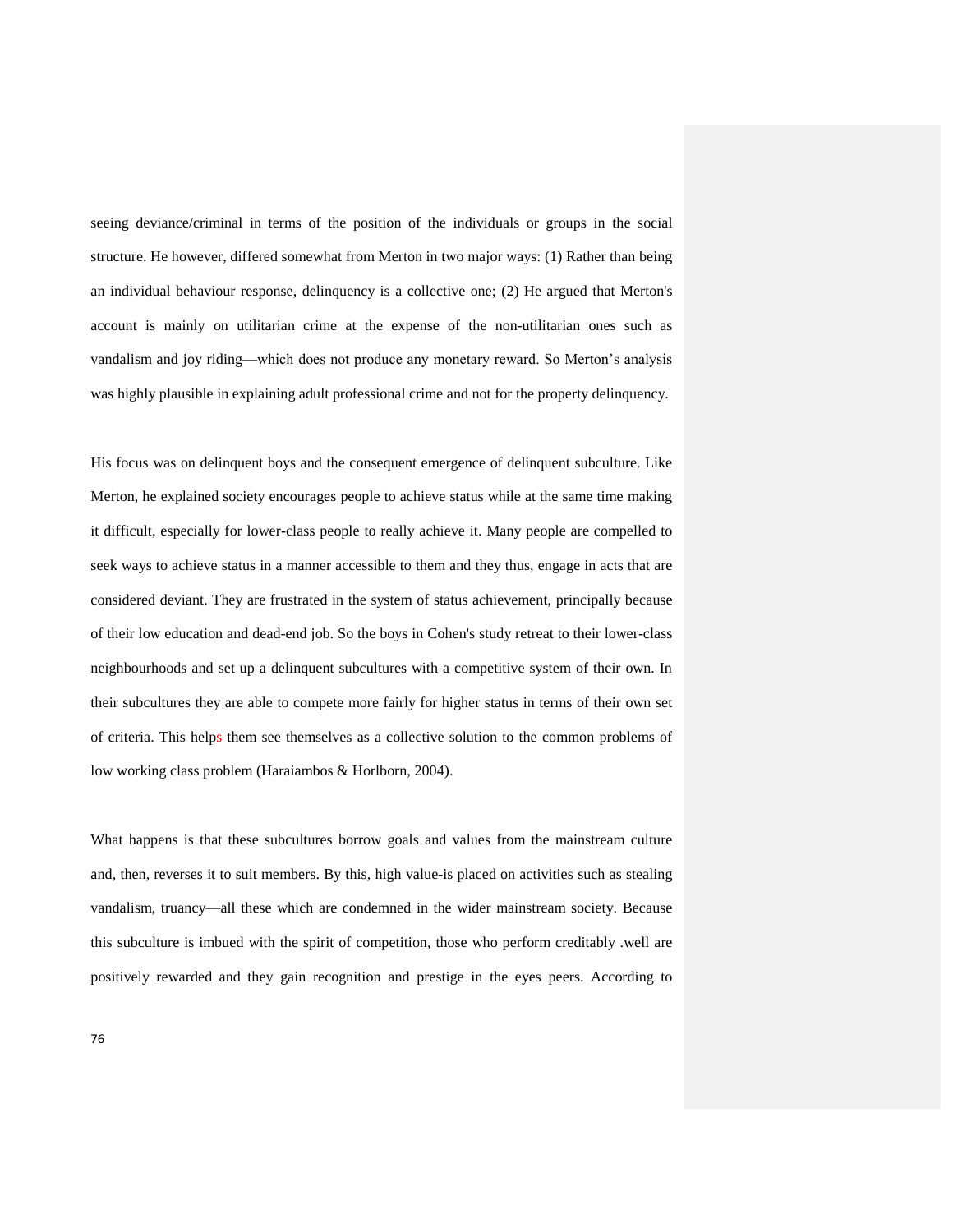Cohen, stealing becomes not so much means of achieving success in terms of the mainstream goal, but a valued endeavour to which are attached glory, honour, prowess and profound satisfaction.

Like his predecessors, Cohen has also been criticized for his focus on lower-class criminality and deviance on a small minority of delinquents. According to Box (1981), rather than feeling guilt and shame as asserted by Cohen, these delinquent boys feel resentment at being regarded as failures against the middle class and teachers. So what they do to mitigate against the failure status is to turn against this mainstream culture which humiliates them.

Two, Cohen has been criticized for suggesting that the delinquent youth are averse to the value of the mainstream Matza (1964) showed in his research in the US that the majority of the delinquent youths accepted the mainstream culture and only drifted occasionally. They are not committed to the delinquent subculture, as asserted by Cohen.

## **3.3 Differential Opportunity Theory**

Cloward and Ohlin"s (1960) differential opportunity theory is also a version of Merton and Cohen's theory. The duo agreed with Merton in large measures, but contend that he had failed to acknowledge the role of the illegitimate opportunities structure that gives rise to the deviant adaptations to the anomic conditions. Following the basic premise of strain theory, the authors explain that it is not always automatic for lower-class people confronted with the lack of opportunity to engage in criminality or deviance. People"s engagement in deviant acts depends on the degree of their confrontation or access to the illegitimate opportunity structure. Although

77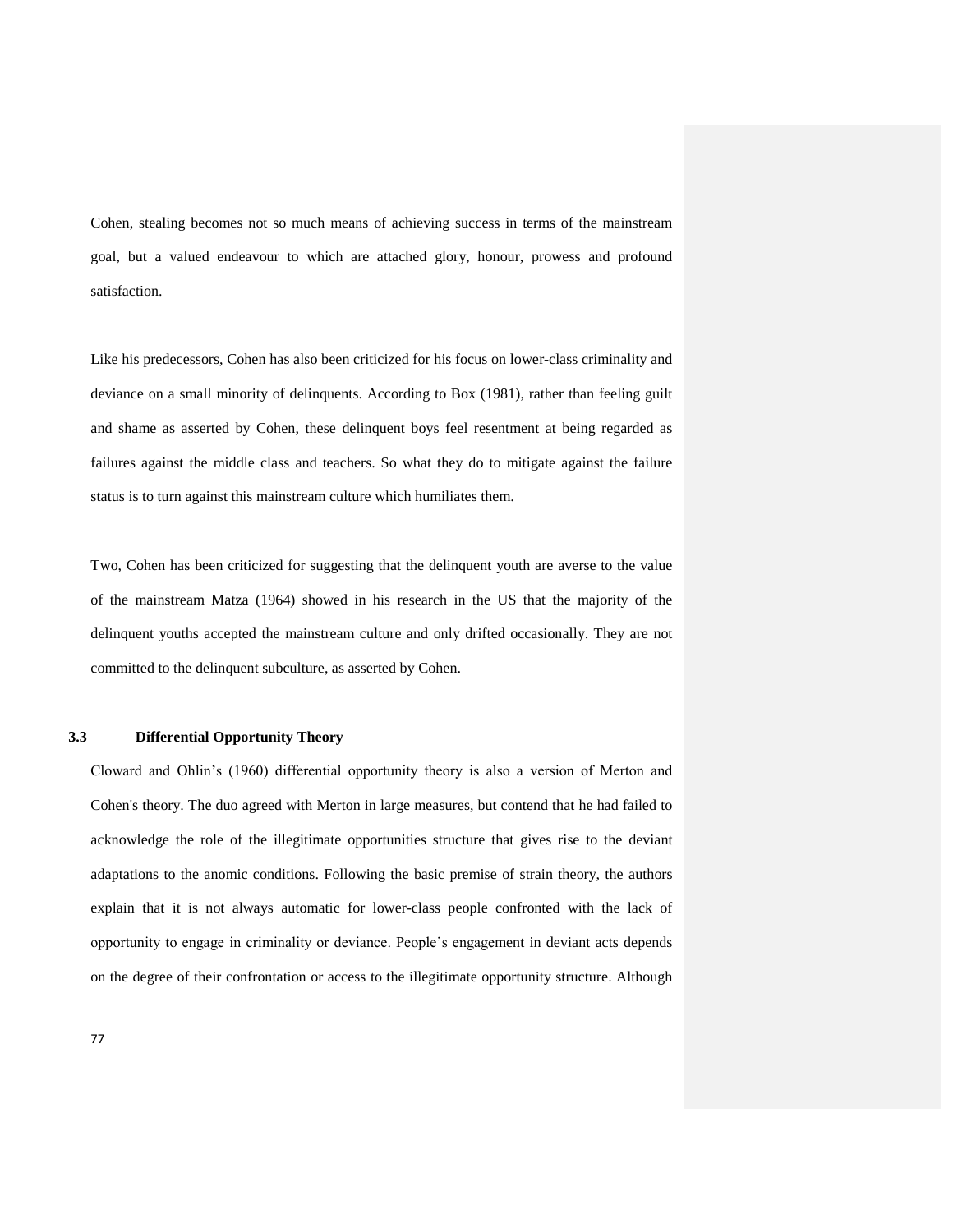most lower-class people lack access to legitimate and conforming activities, they do not have the same opportunity for participation in illegitimate and deviant activities In other words, there is differential illegitimate opportunity. For instance, in one area there may be a thriving adult criminal subculture that provides the enabling conditions for adolescents; this may be absent in others. In the first area, an adolescent has more opportunity to be a successful criminal than in the second area.

Cloward and Ohlins" theory simply suggests that criminality is not an easy profession as it is beset with all the uncertainties and constraints associated with legitimate activity. Illegitimate opportunity structure like the legitimate one presupposes social organisation or integration in order to offer illegal opportunity. A Person seeking innovative solution to his strained circumstances must equally learn the necessary values and skills to take the full advantage of the opportunity such structure offers within the society. Those that lack these proper skills and potential, they argued, will again confront failure in their efforts to become criminal, say for example, armed robbers. It goes without saying therefore, that Shaw and Mckay"s analysis of the organisation and disorganisations, with their link to Sutherland and Cressey"s (1974) postulation of "selection and tutelage", are necessary parts of the illegitimate opportunity structures. Arising from this knowledge, Cloward and Ohlin identified three possible responses under such situation.

Cloward and Ohlin propose that three types of delinquent subculture emerge. **The criminal subculture** offers illegitimate opportunities to reach success goal. Here there is an organised adult criminal subculture which provides enabling learning environment for the young ones —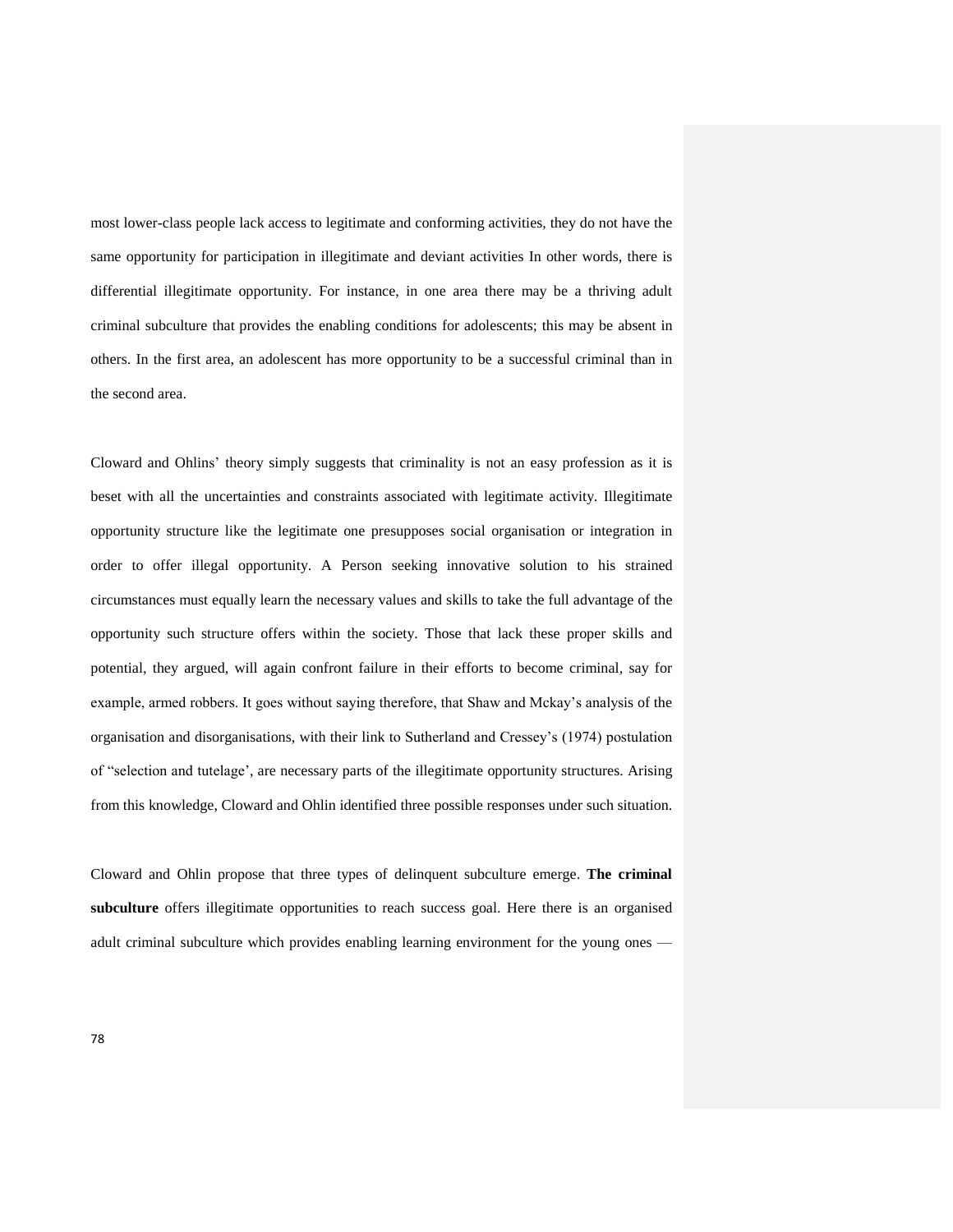impacting in them the necessary skills and values. Criminal subculture is mainly concerned with utilitarian crime. Criminal adults are presented as role models.

**The conflict subculture** offers the illegitimate opportunity only to those youngsters who can meet certain stringent requirements such as great fighting skill and fearless risk-taking. There is little organised adult crime to provide apprenticeship for the young, upcoming criminals. Such place is usually characterized by a high turnover of population so that there is lack of opportunity for unity and cohesion. Access to both legitimate and illegitimate opportunity structures is blocked or improperly developed. The response here becomes gang violence to release anger, frustration and hopelessness, and as means of obtaining glory and prestige in terms of the value of the subculture.

The focus of the retreatist **subculture** is the use of drugs as members have failed to achieve status and success in the criminal or conflict subcultures. They are simply double failures—in terms of the legitimate and illegitimate opportunity structures. They are composed mainly of the social dropouts. For example, the drug addicts, drunks, womanisers and religious fanatics that are likely found in these unorganised communities.

The discussions on the theory of differential opportunity also seem more interesting and commonsensical in line of the argument that the crime victim creates, or may create the environment conducive for most of the crimes. It is not farther from the truth that individual or groups who carry large sums of money create the needed opportunity for armed robbers often acting on "tip-off" for instance, to strike courageously and cart away such money.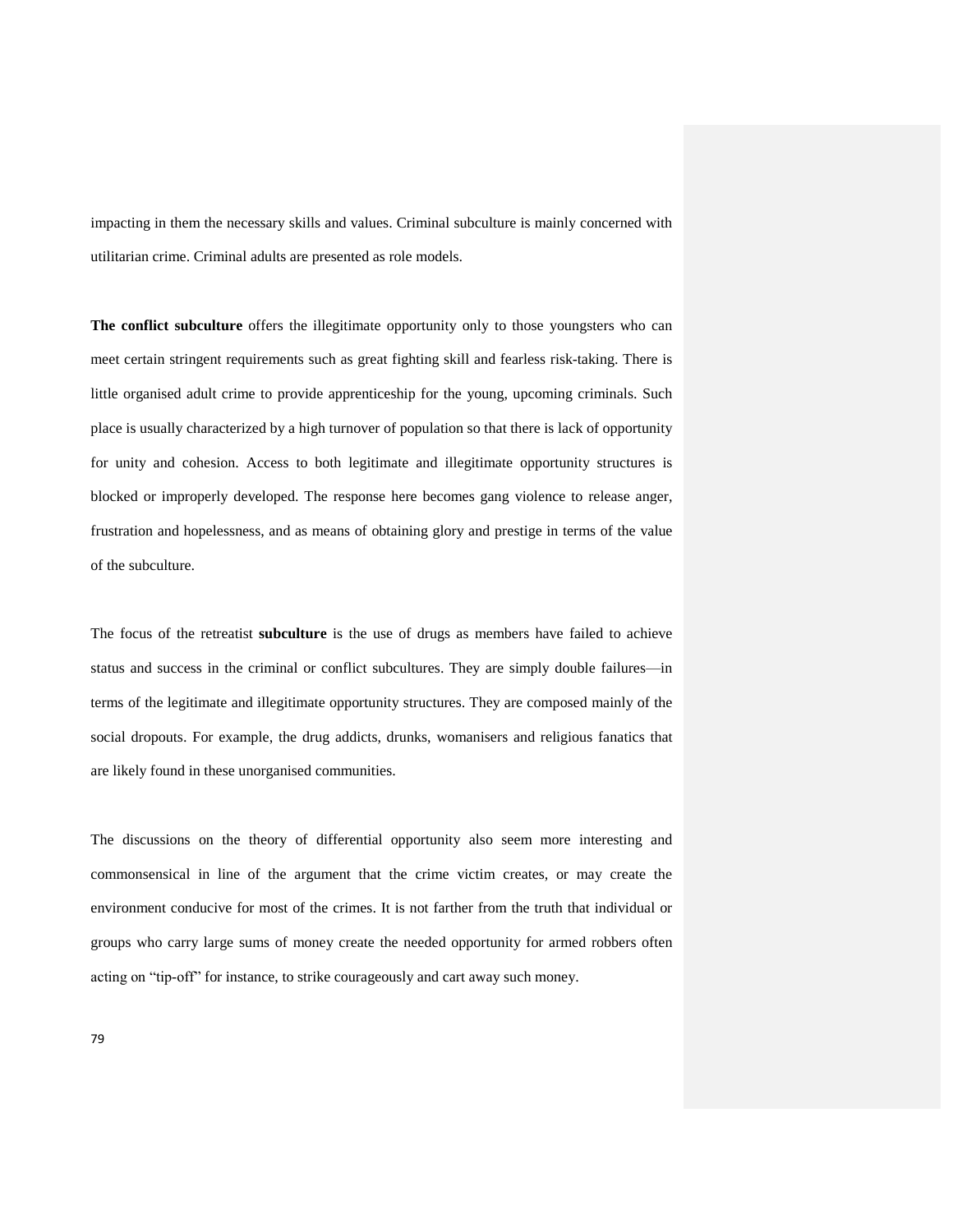Cohen and Cantor (1981) expounded the theory further. They provide elaborate details on how opportunities can simply be provided for a particular crime to summarily occur. According to these authors, the changes in the pattern of routine activities—with more people away from home for greater length of time—is what have resulted to an increase in criminal accessibility to these targets. They, in particular, explained that the changing economic status of women—which brings them into the labour market, and the fact that more families leave home for vacations led to reduction of each family in control over own children. Control over neighbourhood children is also reduced when women are not at home during the day. The net effect of these is an increased opportunity to commit crime, as empty homes are targets for crimes. They also argued that since after the World War II, there has been an increase in the production of lightweight goods. This development has effectively increased the number of suitable targets for crime; making them more susceptible to robbery, burglary, hijacking, and all forms of criminal devices.

Finally, Bales (1962) cited in Chaiken and Chaiken (1983), and Wilson (1983) argued that societies have failed to develop methods of channeling adolescents" behaviour (period between physical maturity of puberty and social maturity), and the age of assuming adult roles and responsibility thereby providing greater chances for criminality. In traditional and industrial societies, the arduous rituals, communal labour and ceremonies that young stars must fulfill have accomplished these functions. The rigour of training on the athletic fields of schools and colleges which functioned to socially occupy potential trouble makers until the demand for marriage and family, are being systematically abandoned with impunity and utter disregards.

80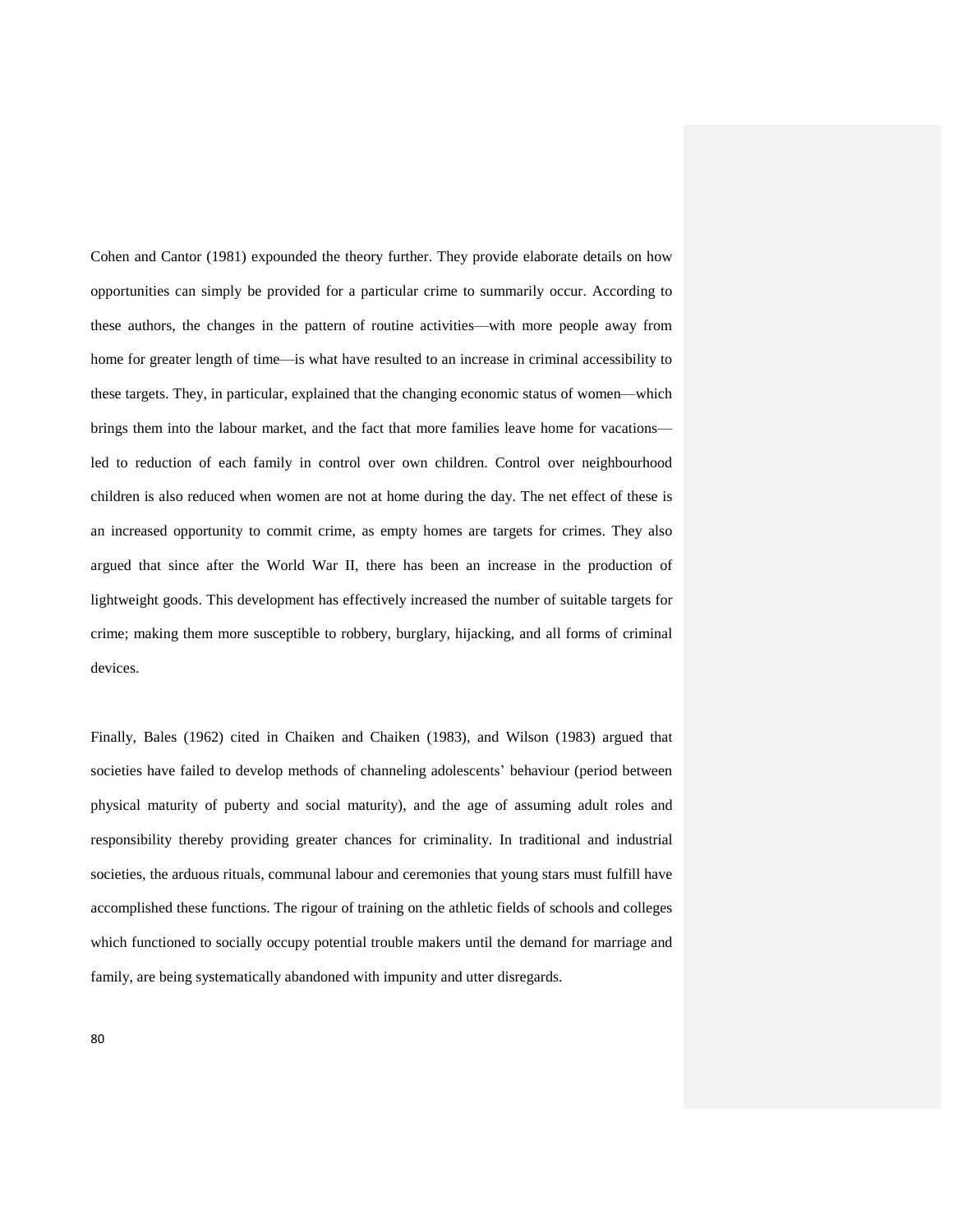Other authors continued to widen the scope of delinquency and criminality as the function of the illegitimate or legitimate opportunities of contemporary society, however in different colourful perspectives. Clinard and Abbott (1973, p. 39) for instance, argue that "rapid industrialisation and urbanisation have necessitated the transportation of large sum of monies with meagre, security thus making the target more vulnerable for attack". Hirsch (1983), in Wilson (1983, pp. 53-68), provided a seminal account of how contemporary "family structures and accompanying roles have provided increasing opportunities that lead to delinquency and/or criminality".

## **3.3.1 Assessment of Differential Opportunity Theory**

Critical to the differential opportunity theory is that criminal behaviour and delinquent activities in which one becomes immersed are a direct functions of the delinquent opportunities available. In other words, what differential opportunity theory is saying is that to become a criminal and delinquent, there must be organised illegitimate opportunity structure that could facilitate the development of criminal and delinquent adaptations to anomic conditions.

What is found in this theory is that differential opportunity has "provided the answer to the problem of the key foundation of contemporary strain theory, which is often criticised for limiting its focus on the property crime" (Brown *et al*., 1991, p. 320). In fact, opportunity theory acts as an intervening variable that explains why people pursue one wayward path or another.

In practical terms, in modern day Nigeria, the theory shows relevance in understanding the trends and patterns of crimes among the different ethnic groups corresponding states in the country.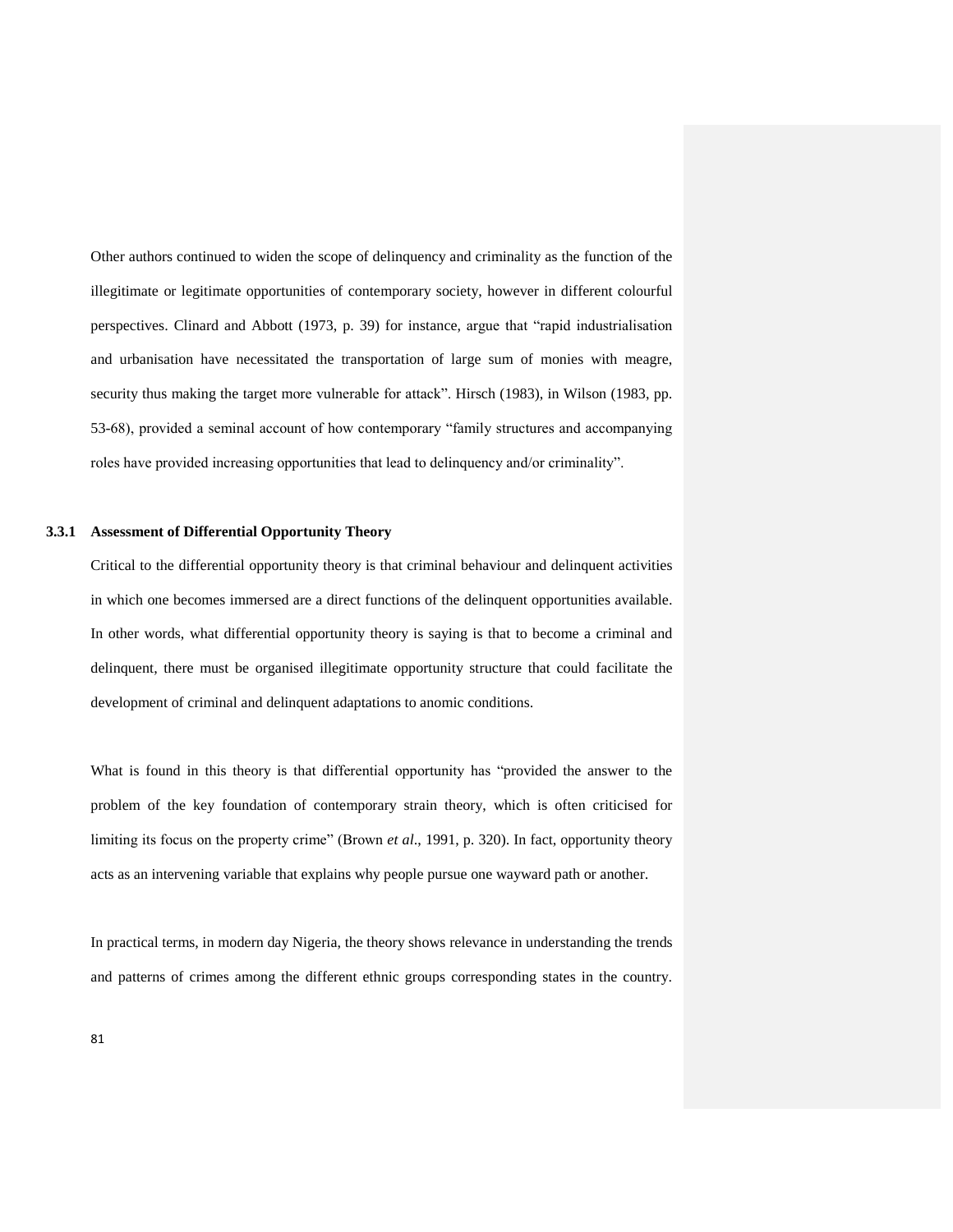Take for example, the crime of armed robbery, indices of the crime in Nigeria provided by the Federal Office of the Statistics and police reports, especially from the periods 1980s to the present, show the high rates of the offence. These figures are recorded among those ethnics and states that have long been identified with the criminal subculture (illegitimate structures). For examples, such states as old Bendel, Anambra and Lagos are discernible in terms of their high robbery rate.

Differential opportunity theory has been criticised, however rightly or wrongly by some scholars in the following manner:

- 1) It has been criticised as having operational deficiency. Reid (1982), cited in Iwarimie-Jaja, 1999a, p. 74) noted that the theory is weak in defining concepts such as "double failures", "illegal opportunity", "denial of legitimacy", differential opportunity" and "elimination of guilt". Also citing Schrag (1972, p. 176), Iwarimie-Jaja, 1999a, p. 74) stated that it is wrong to say that neighbourhoods with high delinquency rates are characterized by one type of subculture.
- 2) The theory—especially its idea of criminal subculture—is based on gangs in Chicago which were ubiquitous in 1920s and 1930s and the argument is that the idea would run into problem in attempt to apply it to today's reality.
- 3) According to Hopkin Burke (2001), the theory is based on an oversimplified belief that the working class is a homogeneous group.
- 4) He also believes that the theory offers a very simplistic explanation of drug misuse, which is, in reality, also applicable to successful middle and upper class.
- 5) Walton, Young and Taylor (1973) argued that Cloward and Ohlin have failed to account for all the variegated types of delinquent subculture.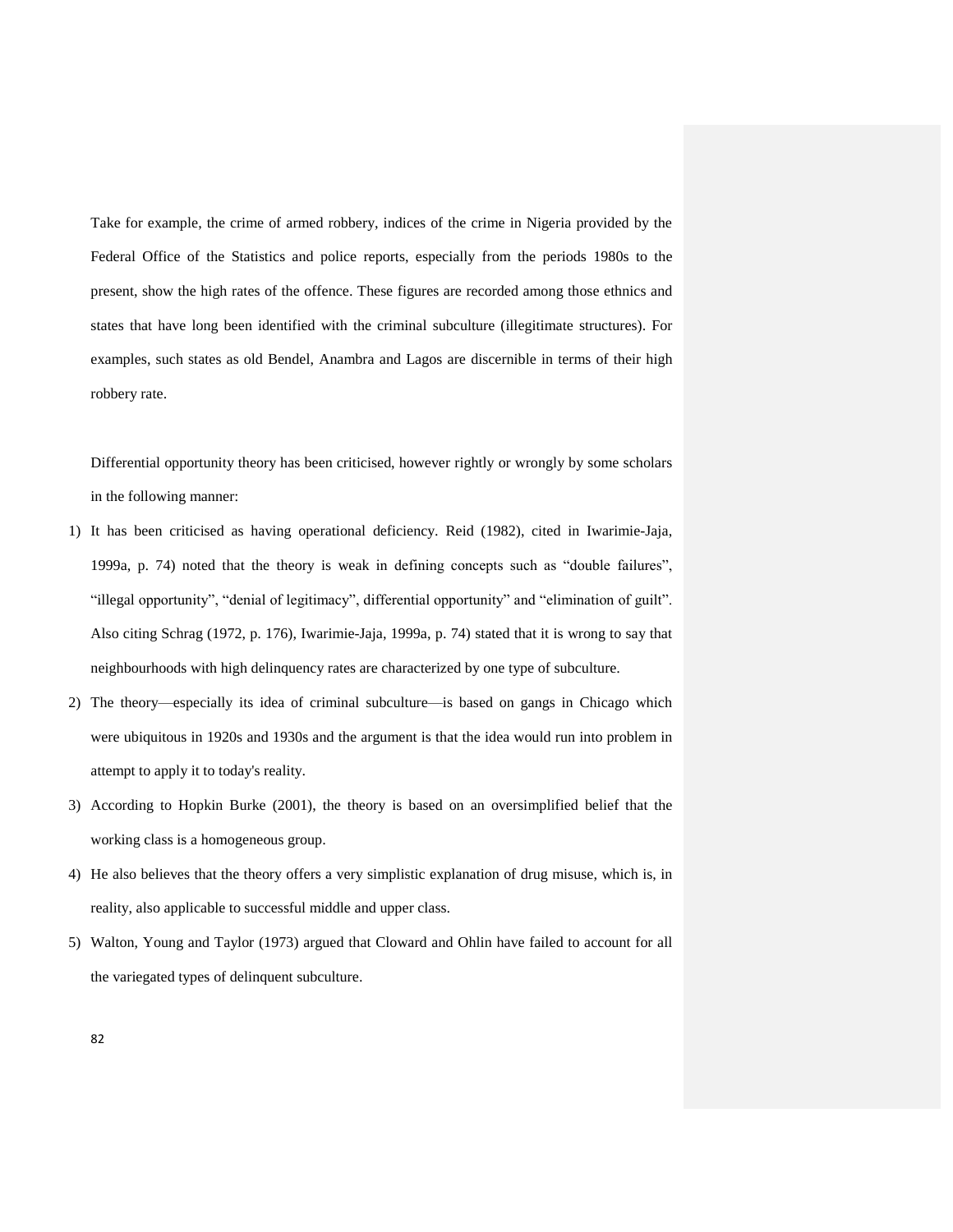## **3.4 Ecological Theory**

Social ecology theory is an important variant of the social structural perspective to crime explanation. It is predicated on the assumption that economic conditions significantly influence the distribution of crime and delinquency. Social ecology which derives from the word ecology (the study of the relations of organism to its environment), is a perspective that focuses on an individual's relation to the social environment. As applied to the study of criminology, it denotes studying the spatial distribution of crime and deviance in a social system. The social ecology approach to crime is often associated with the group of social scientists scholars at the University of Chicago during the 1920s, 1930s, 1940s. This Chicago School, as it became known, sounded the importance of praxis—research for practical policy; that is, research effort outside the classroom to the field.

With his colleague, Ernest Burgess, Robert Park drawing from the knowledge of plant ecology set out to investigate how human communities grow and develop. Their study begins with a framework which views the city as a social organism that contains its "natural areas"; that is, areas that are characterised by ethnic grouping, facsimile homogeneous income levels, and by commerce and industry. With these natural areas delineated, they found that a kind of symbiotic relationship exists among the inhabitants of such areas and the areas themselves. For instance, while the commercial areas relied on the residents for effective business, the residents in turn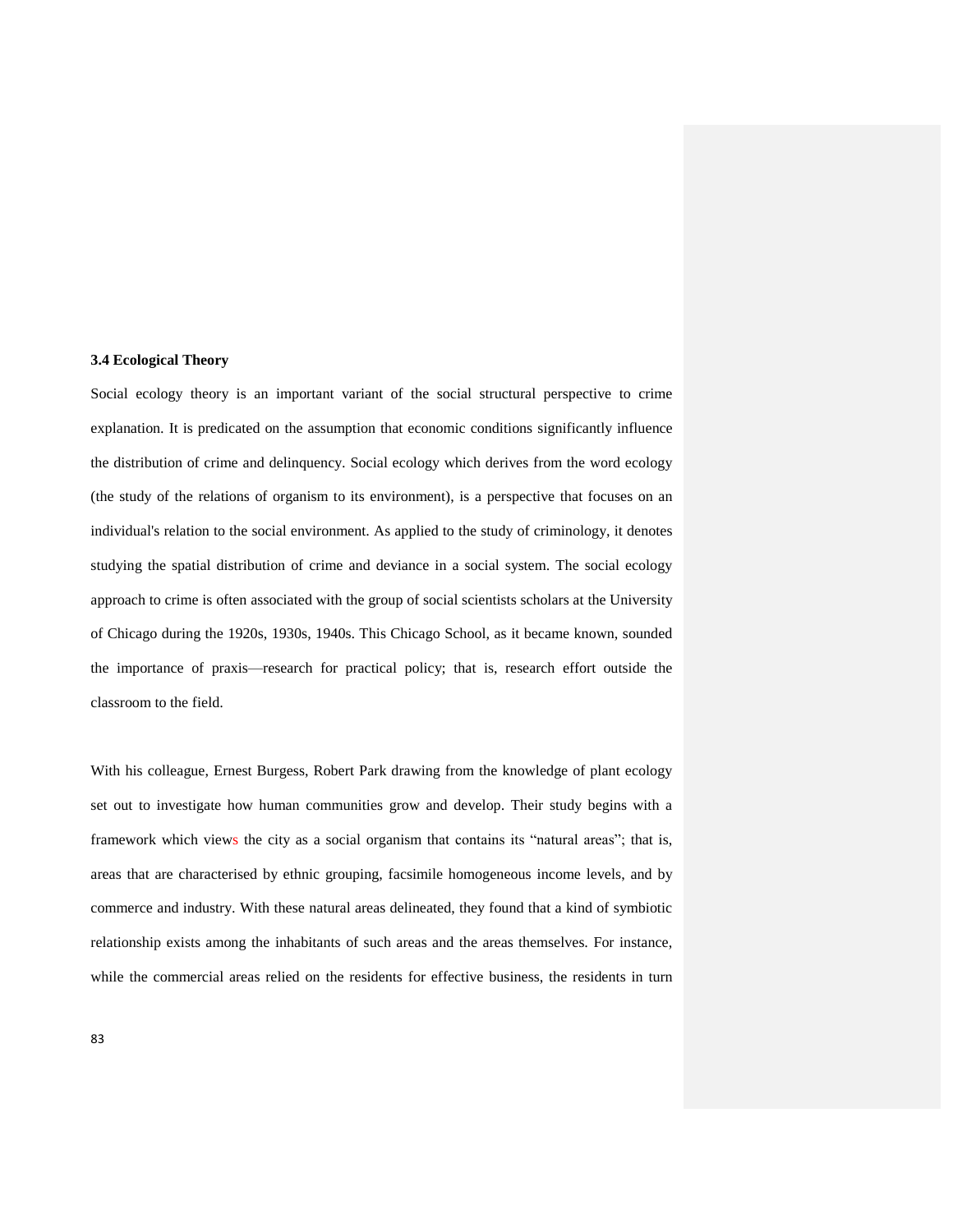relied upon the merchants to provide other necessary amenities. Using American cities especially the city of Chicago, the duo provided a graphic description of the growth of American cities. Cities tend to expand radially, that is, in concentric zone model, from its inner nuclei of central, downtown business area or district (CBD)—only constraints by boundaries such as highways, lakes, rivers, and railroad tracks.

Robert Park, Earnest Burgess, and MecKenzie, R. D. identified five concentric zones, each extending outside and having its own structure, organisation, cultural statistics, and unique residents. **Zone 1** is the central business district or downtown and sometimes called the Loop. This zone is characterised by few residents, commercial establishments such as commercial headquarters, law offices, retail establishments and some other commercial recreation. **Zone II** is the next and is called the transitional zone. This zone contains many deteriorated housing, factories, and abandoned buildings, and within time, market values have begun to depreciate. This is the zone of the city"s poorest, unskilled and disadvantaged. Here new immigrants into the city are likely to congregate because of its low rental value. **Zone III** is the working class zone, where people escaping from the transitional zone tend to settle. This area has single-family tenements dotted along the street. **Zone IV** is known as the residential zone, and lies in the outskirts of the city. This area is characterised by single-family homes with yards and garages. Inhabitants of this area include mainly the middle-class—professionals, small business owners, and the managerial class. **Zone V** is the last represented the commuter zone of satellite towns and suburbs.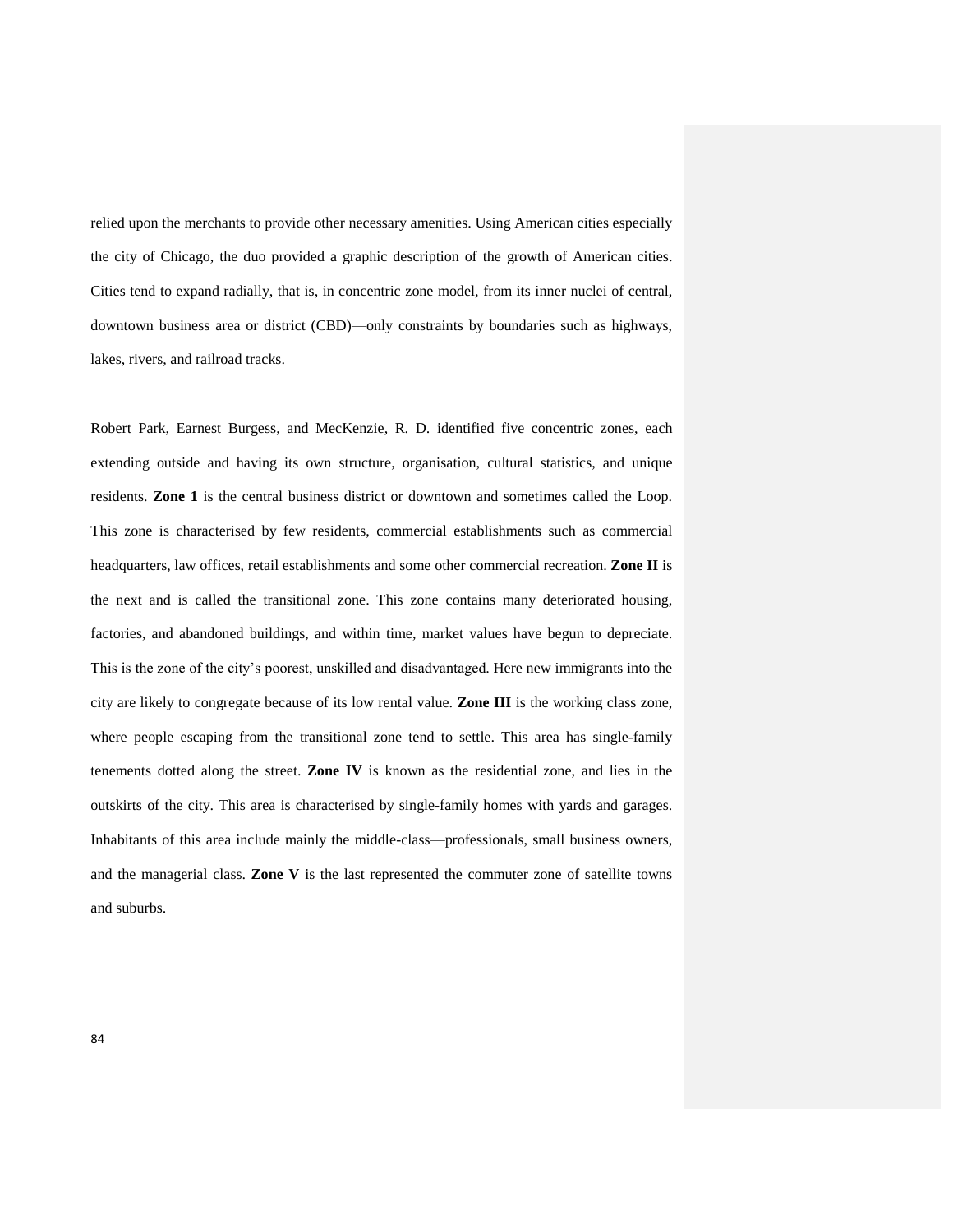# **3.4.1 Diagram Showing the Concentric Zone Model**



# **3.4.1 Social Disorganization Theory**

The concept of social disorganisation was introduced into the social ecology theory by the duo Clifford Shaw and Henry McKay (1942) who were researchers at the Chicago Institute for

85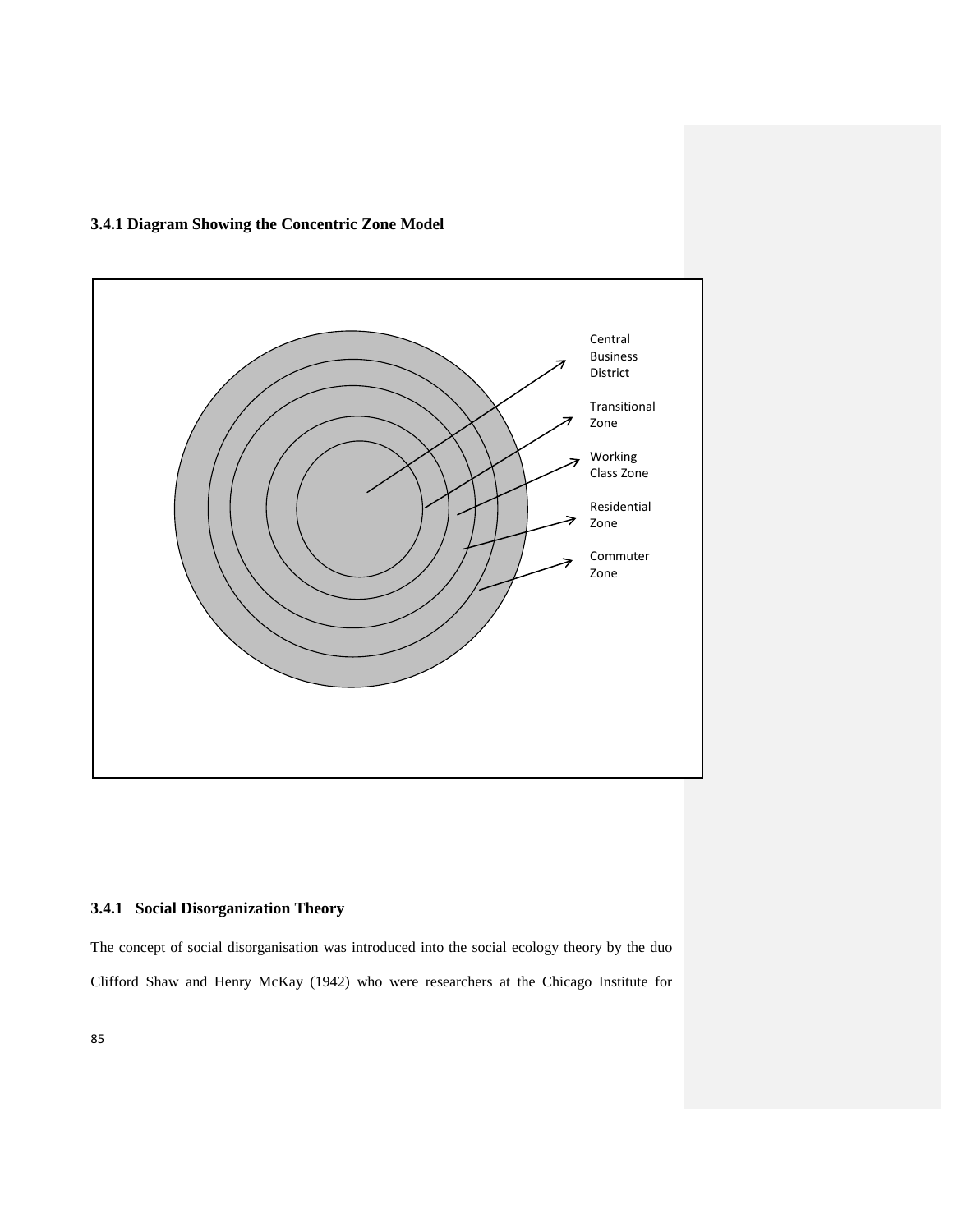Juvenile Research. Building on the work of their progenitors, Robert and Burgess, Shaw and McKay posit that illegal behaviour was linked-with the social environment, and they were set to prove this claim scientifically. Using three types of maps, they plotted the rates of male delinquency around Chicago-during the years 1900 to 1933. The first map they christened "spot" maps pointed out the residences of all the juveniles so far arrested; the "rate" map indicated to them the percentage of juveniles with one or more arrest records in each of the 431 census tracts of the city; and finally, the "zone" maps showed the delinquency rates of each of the five zones identified by Robert and Burgess.

With additional data from the city municipal agencies, Shaw and McKay were able to investigate the relationships which exist between quite a number of identifiable community variables (residential mobility, heterogeneity, poverty) and delinquency. Their findings were startling and include the following:

- 1) There was a decreasing population in the areas with high delinquency,
- 2) A high percentage of "foreign born" and Negro heads of family,
- 3) A low rate of home ownership, that is, most residents are tenants,
- 4) A high percentage of families on relief,
- 5) Low media rental values, that is, declining in the prices of houses,
- 6) High rate of infant mortality, truancy, tuberculosis, mental disorders, and adult criminality.

The trend of this delinquency rates over time were also examined and was found to have remained constant despite the changes in the ethnic groups that inhabit the different zones. This further convinced Shaw and McKay that delinquency rates were not because of the groups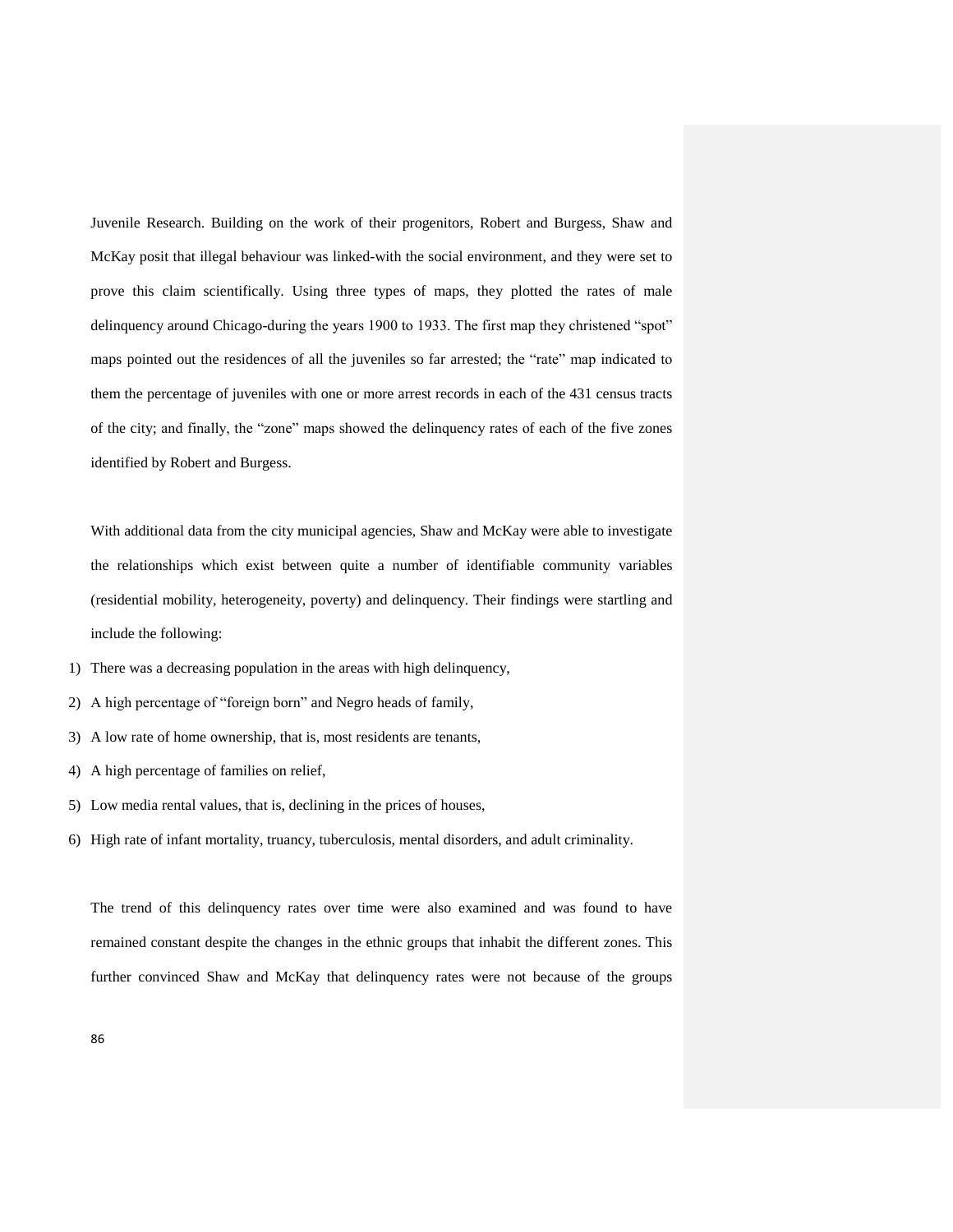occupying the inner city areas, but more so the ecological features of these areas. The explanation they provided for is that different normative existed in different communities and in the areas of high delinquency; boys are more likely to be exposed to multitude of different values.

Very critical in Shaw and Mckay analysis is that they described the areas with high delinquency as being socially disorganised. This social disorganisation centres around three key variables: (1) poverty-people are poor, and consequently, lack the resources to address their problems; there are no funds to develop recreation areas, for example, which could insulate the youths against delinquency, (2) There is high level of residential mobility which has the effect of increasing anonymity. With this, social control is weakened since people do not often know one another who belongs and does not—inhibiting the development of a sense of community, so that common values fail to emerge, (3), racial heterogeneity—highly racial mixed up, and no less helped by the high rate of residential mobility. This in effect further exacerbates the development of the sense of community earlier stated. The absence of community values, then, allows delinquent values to develop and this are passed down from one generation to another in a process known as **cultural transmission.** (4) There is the presence of numerous service agencies which are funded and staffed by groups outside the community. They cited the case of Chicago Area Project (CAP), which is a delinquency prevention programme.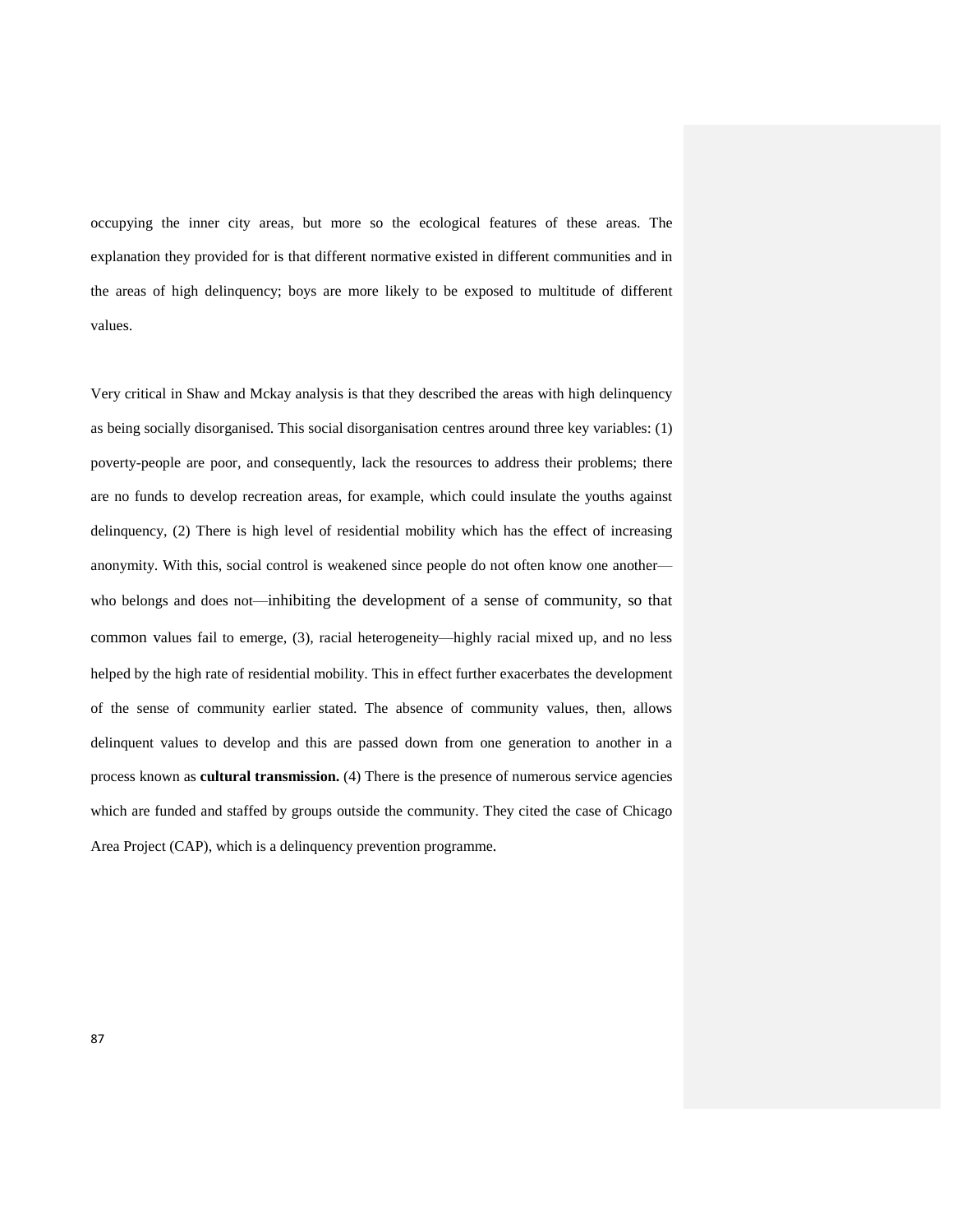# **3.4.2 Evaluation of Ecological Theory**

Ecological school of crime theorizing has been great—making significant impacts on other theories that followed it and in policy matters of the 1920s, 1930s and 1940s. The theorists, Adler *et al*., (1991) arguable, were the first to let us know that crime and delinquency were committed by normal people who were responding in the appropriate manner to the immediate surroundings, and not because of any biological deficiency. Despite this impressive contribution, social ecological theory has not been immune to criticisms. One of these is that it relies so much on official data which may be tainted by zealot police surveillance and arrest discretion.

Two, the theory fails to explain why delinquents tend to desist as they grow older, why most people in socially disorganised areas do not commit crime, and why some disorganised (detonated) neighbourhoods seem to be insulated against crime and delinquency. Three, the theory it seems, is not bothered at all about the middle and even upper class criminality and delinquency.

Finally, the theory is suspiciously silent on the role being played by the state and its allies in generating conditions which foster the variables of the social disorganised communities.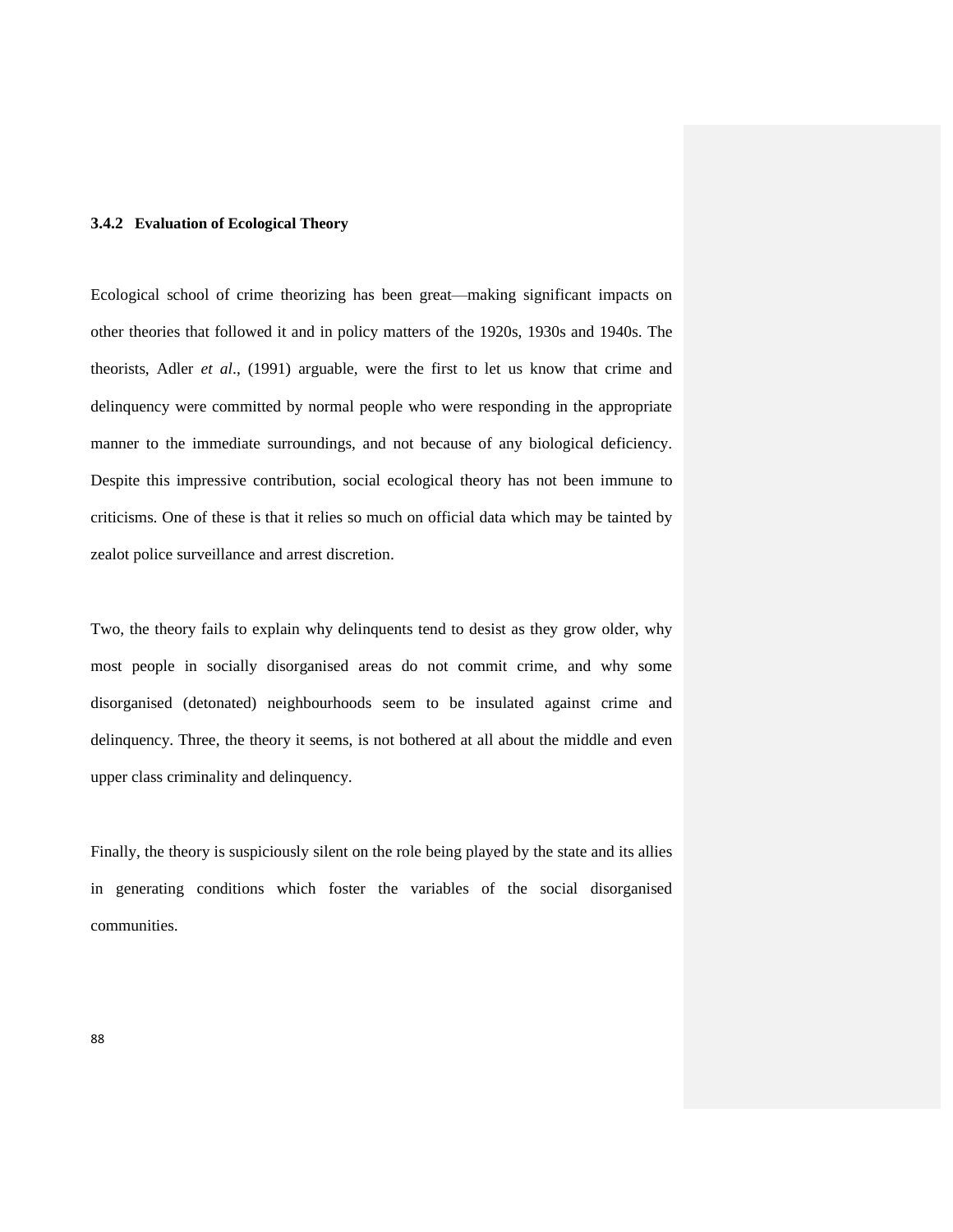# **3.4 The Social Process Theory**

Generally, the social process theory rejects the notion of strain theories which states that the social structure generates disproportionate pressure on members of the lower classes which leads them to commit crimes. The implication of this assertion by the strain theorists is that individuals who are subjected to economic disadvantage will resort to crime or delinquent behaviours, while the well-to-do would refrain because presumed structural strains are absent or are absorbed. Indeed, this idea is misleading as researches have shown that most lower class people do not just simply become criminals, whilst the well-offs rarely engage in criminality (Sutherland  $\&$ Cressey, 1974; Mareni, 1987; Olurode, 1990).

The greatest asset of the social process theory lies in the fact that its "explanatory power cuts across all the social classes and economic strata of every society" (Brown *et al*., 1991, p. 339). The theorists assert that the social structure, rather than generate strains that cause individuals to commit crime, may expose members of the lower classes to adverse social processes, which in turn, could translate into higher rates of deviance and crime. It is therefore, argued that the interactions *experienced* in the *reference groups* (emphasis mine) are the keys to explaining behaviour. Some of the theorists aver that the social processes one experiences may provide or fail to provide restraints against norm violation. Many social process theorists have emerged recently, and for all practical purposes, the social learning—the differential association (Sutherland), imitation (Tarde), previous criminal experiences (Iwarimie-Jaja), and emulation (Smart Otu) are hereby discussed.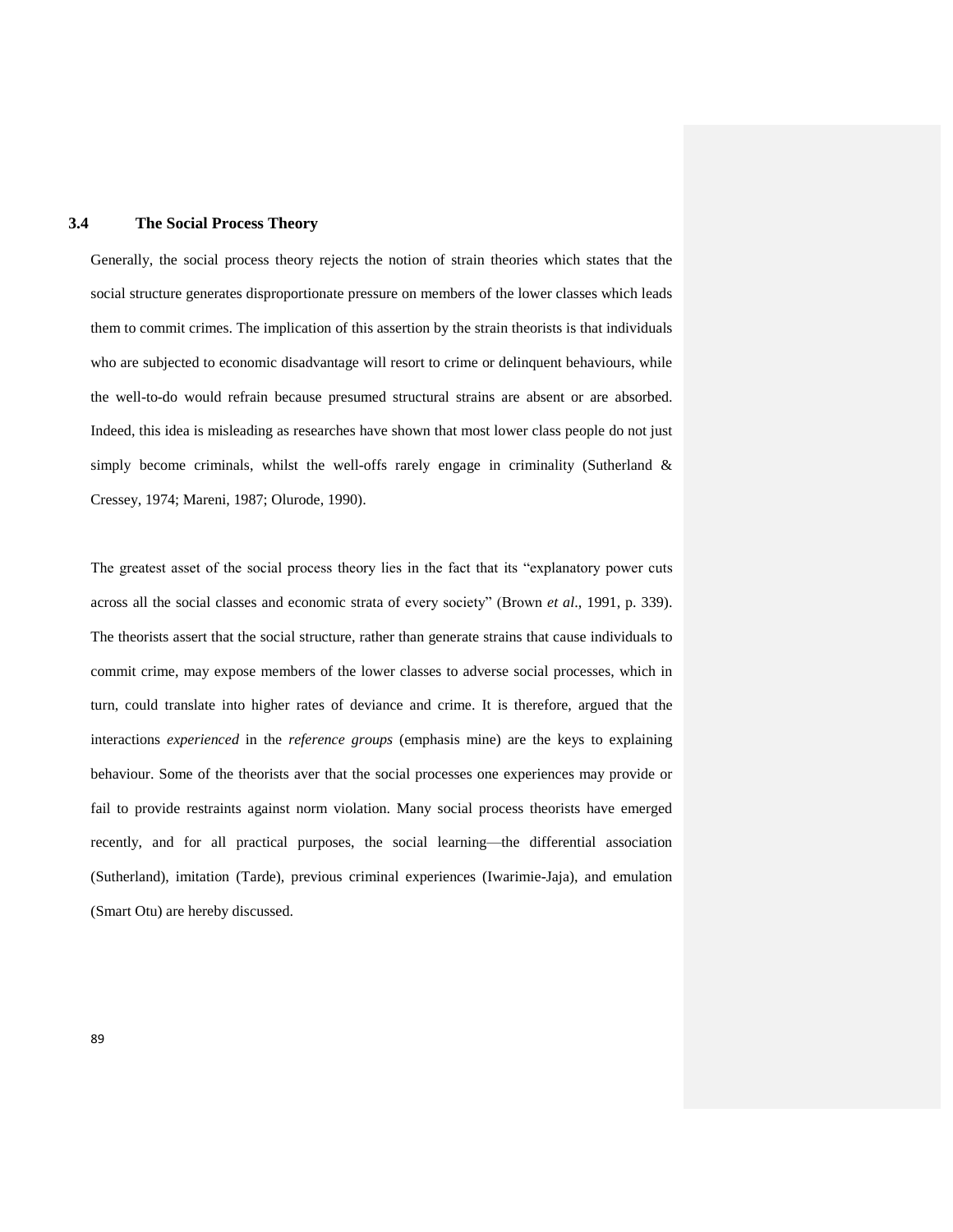# **3.5.1 Imitation Theory**

The imitation theory of Gabriel Tarde (1890a) is a kind of psychosocial theory, but basically, a social learning (process) theory. Imitation is a mental process, and Tarde defines it as "the powerful, generally unconscious, always partly mysterious action by means of which we account for all the phenomenon of society" (Tarde, 1890b, translated by Howell, 1912, p. 232).

Tarde reasoned in his first law that the processes of imitation influenced crime just like all other social phenomena. People imitate others in proportion to how much close contact they have with them. The process of imitation, Tarde explained, operates in a social context, and that socially and historically, it is present in the growth of cities, national institutions, and even international warfare. Being most frequent in the cities or urban areas, imitation changes rapidly as opposed to the gradual changes in the rural areas. So, in the cities it is "fashion", while in the rural areas, it is "custom". Tarde argued that crime begins as a fashion, and later, becomes a custom, much like any other social phenomenon.

Imitation infiltrates all aspects of social life, producing both good and evil. It cuts across all social, racial, and religious boundaries. As a mental process, imitation flows from the superior to the inferior. That is, as (Beirne & Messerschmidt, 2000, p. 90) put it, "the masses are typically tied through imitative bondage to the ideas and fancies of their superiors". Drunkenness, smoking, moral offences, political assassination, arson and even vagabondage are, according to Tarde, some criminal behaviours that originated from the feudal nobility and were transmitted, through imitation, to the masses. Thus, criminal propensities typically travel downward and outward—from the powerful to the powerless, from urban centres to rural areas. As imitation

90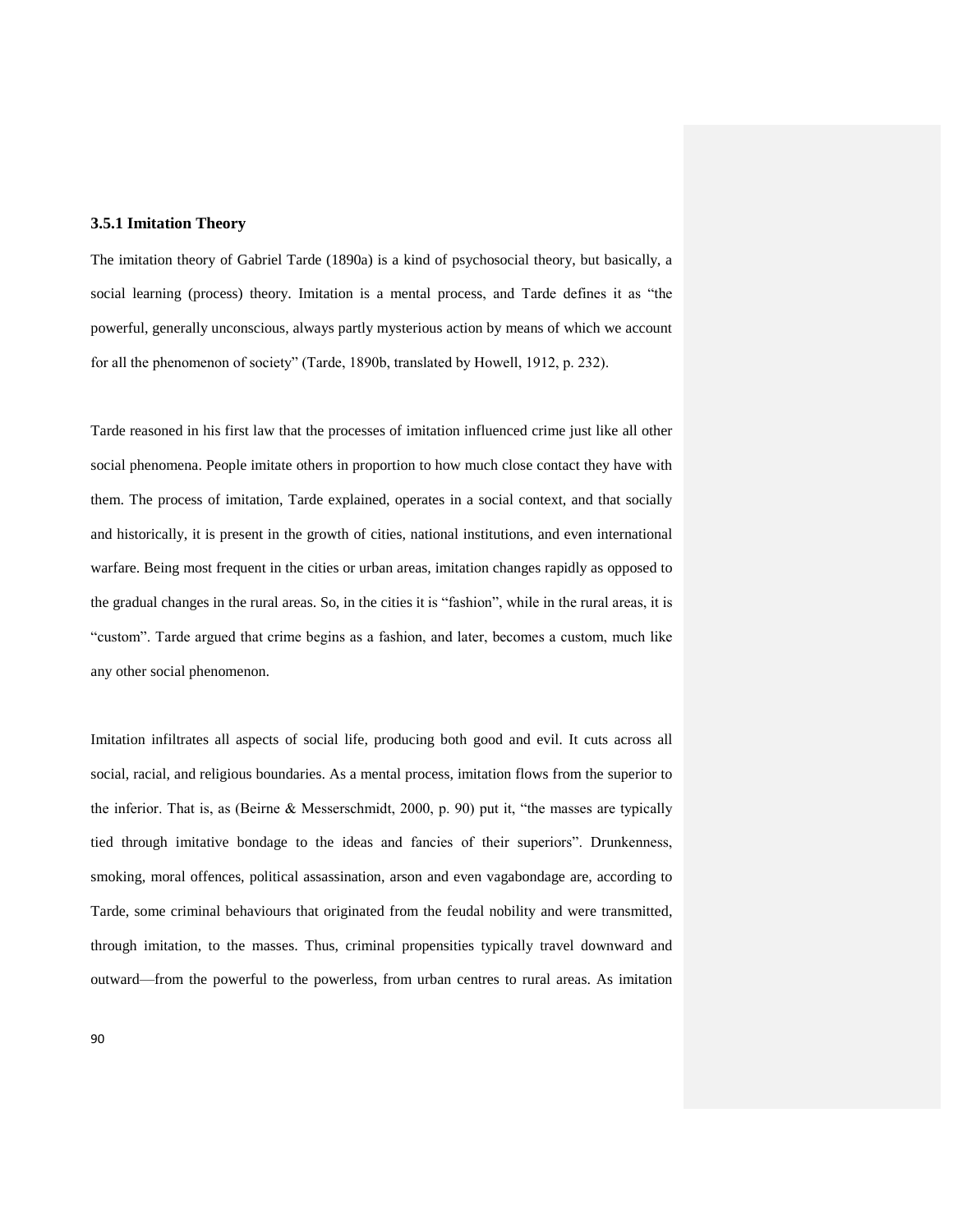takes place, the newer fashions displace the older ones (e.g. Tarde argued that murder by knifings had decreased while murder by shooting increased).

Important in Tarde"s thesis—while trying to explain why some people despite exposure to the same imitative processes do not commit crimes—is that some people are born with certain psychological qualities that predispose them to crime. Examples of such qualities are violent behaviour, and as he added later, fever—fermentation, an agitation, and disturbance. Tarde's imitation theory influenced other theorists, and so remains central to the author"s emulation theoretical expostulation.

# **3.5.2 Differential Association**

Edwin Sutherland"s (1883-1950) broad theory of learning and specifically, the theory of differential association, described as "the first truly sociology-criminology efforts to explain crime" (Brown *et al*.*,* 1991, p. 340). The independence of the merit of his differential association, as an explanation to crime and delinquency behaviour, and his role in bringing the field of criminology under the sociological umbrella, have been formally eulogised (see Brown *et al*., 1991). This theory, like its parent one imitation, is also crucial towards the understanding most crimes in contemporary Nigeria.

Being greatly influenced by Gabriel Tarde"s (1843-1904) "law of imitation" (1890 and interpreted by Parsons, 1903), and other theories such as symbolic interactionism, culture transmission, and culture conflicts, Sutherland argues that persons socialised in socially disorganised neighbourhoods, are likely to have an association that will increase criminal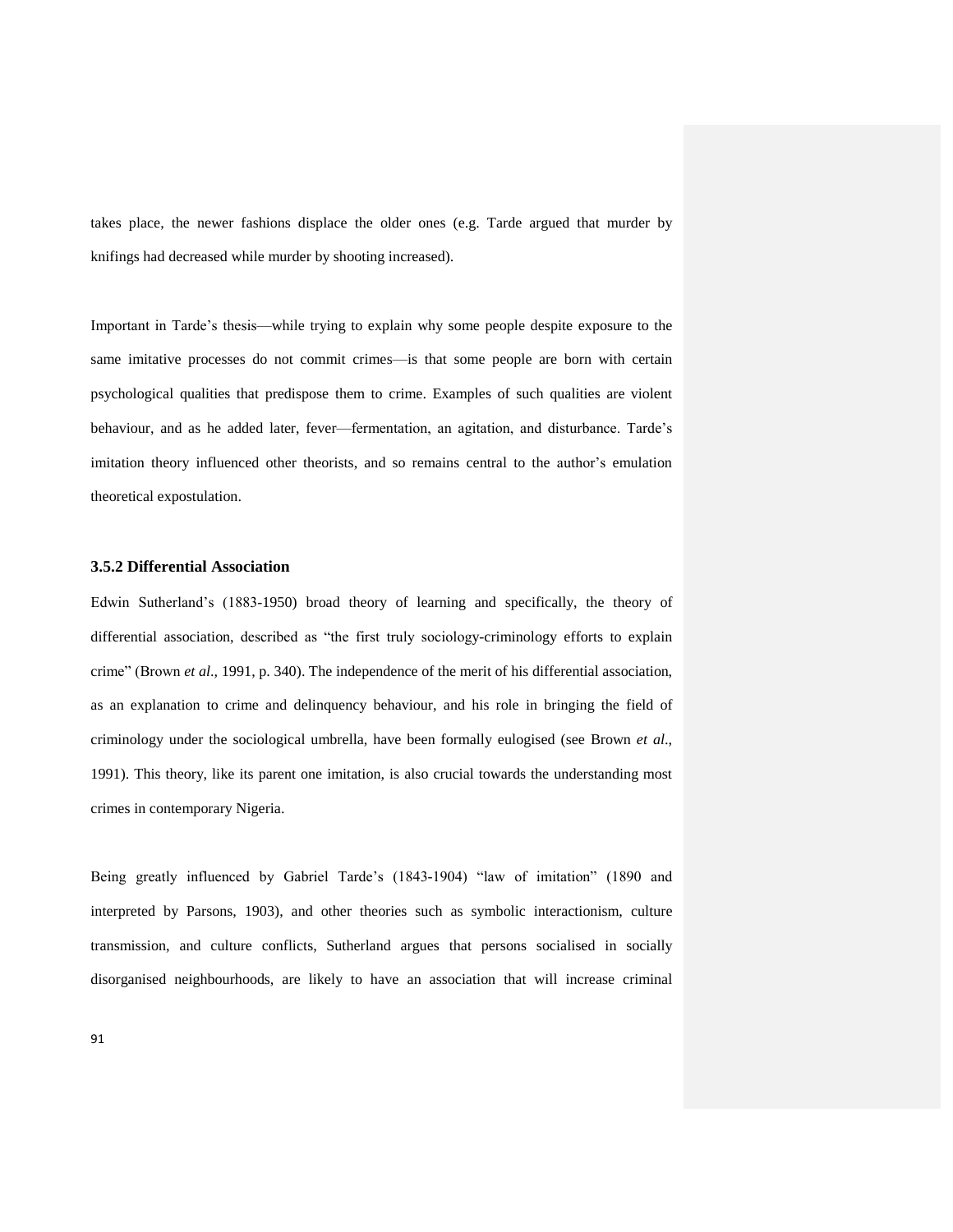adaptations. This, he argues, is in contrast to those individuals from socially organised neighbourhoods who are more likely to experience non-criminal association. Robbing mind with the Chicago School of thought, he notes that crime is socially distributed, and is indeed, a learned behaviour in the social environment. According to Willam 111 & Mcshane (1994), Sutherland notes that all behaviours (criminal and noncriminal) are learned, in much the same way noncriminal behaviours are learned. The major difference between conforming and criminal behaviour is what is learned, rather than how. His major concern, therefore, was to study and understand the learning processes.

Sutherland was greatly influenced by quite a number of both theoretical and empirical factors. However, many of the insights that shaped his theory were social, and they came from the events of the 1920s and 1930s (see Williams 111 & Mcshane, 1994). These events were those of the great depression, which called to attention, serious sociological observations. During the same period, the Federal Bureau of Investigation (FBI) had begun to document yearly crime reports known to the police, and the Uniform Crime Reports (UCR) with evidence showing that certain people are more likely to be criminals than others. Since these categories of people seemed to match the Chicago School ecological data, official statistics seemed collaborative with the assertion that crime is more a product sociological variables than biological and psychological.

Having also been privileged to work with a government agency during this period, Sutherland also observed how people who had not been previously criminal, or ever been in contact with criminals, committed criminal acts as a result of their improvised situation during the depression. Others, comparatively well-off, then, took advantage of the economic situation and manipulated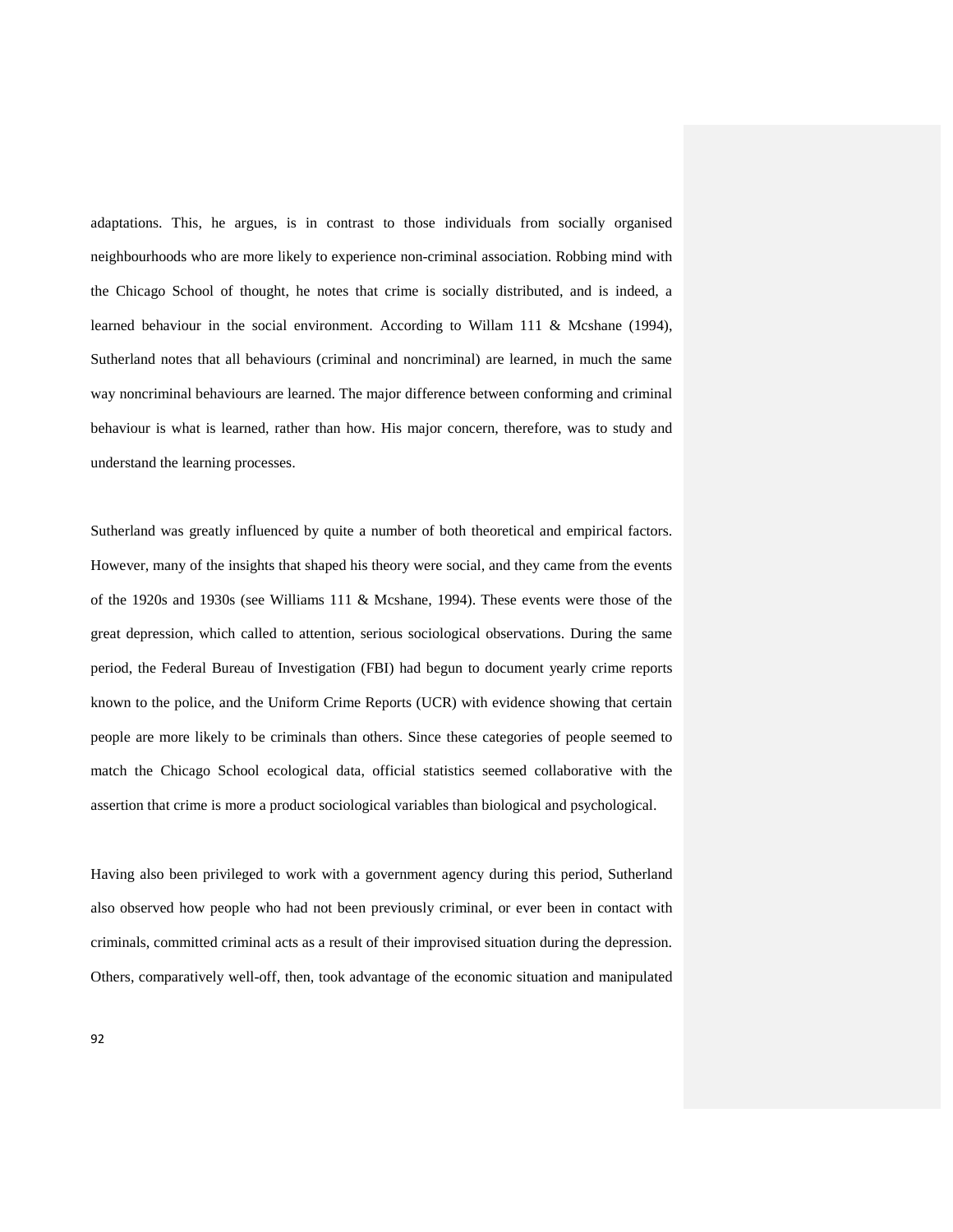banks and stocks. This appears to be the genesis of Sutherland's thesis on the "white collar crime". With this knowledge, Sutherland, it appears, concluded that criminality was the product of situation, opportunity and values.

In addition, the prohibition and criminal use of drug at the same time is viewed to have also influenced Sutherland"s intellectual theory (see Williams 111 & Mcshane, 1994).The "new" form of crime made Sutherland to note that criminality, is in part governed by the legal environment. While researching on the "Professional Thief" (1973) for example, Sutherland identified the tutelage necessary for both admittance and practice of the trade. In his best known work titled "The White Collar Crime" (1949), he demands that crime should be defined to include offences of person in the upper socio-economic class. This according to him will explain the diverse range of factors such as age, gender, race, socio-economic status, associated with crime, however, not casually.

The term differential association as used by Sutherland will be loose if it is explained outside the contents of the patterns presented in association, and this would differ from individual to individual (William 111 & Mcshane, 1994). By the term, it is of germane to emphasise that Sutherland never meant that mere association would simply lead to adoption of criminal behaviour. Instead, it is the "contents" of communication learned from others that are of primary important.

Of significance to sociologists and criminologists are the nine principles of the differential .association he postulated in 1937, and which subsequently, appeared in all his edited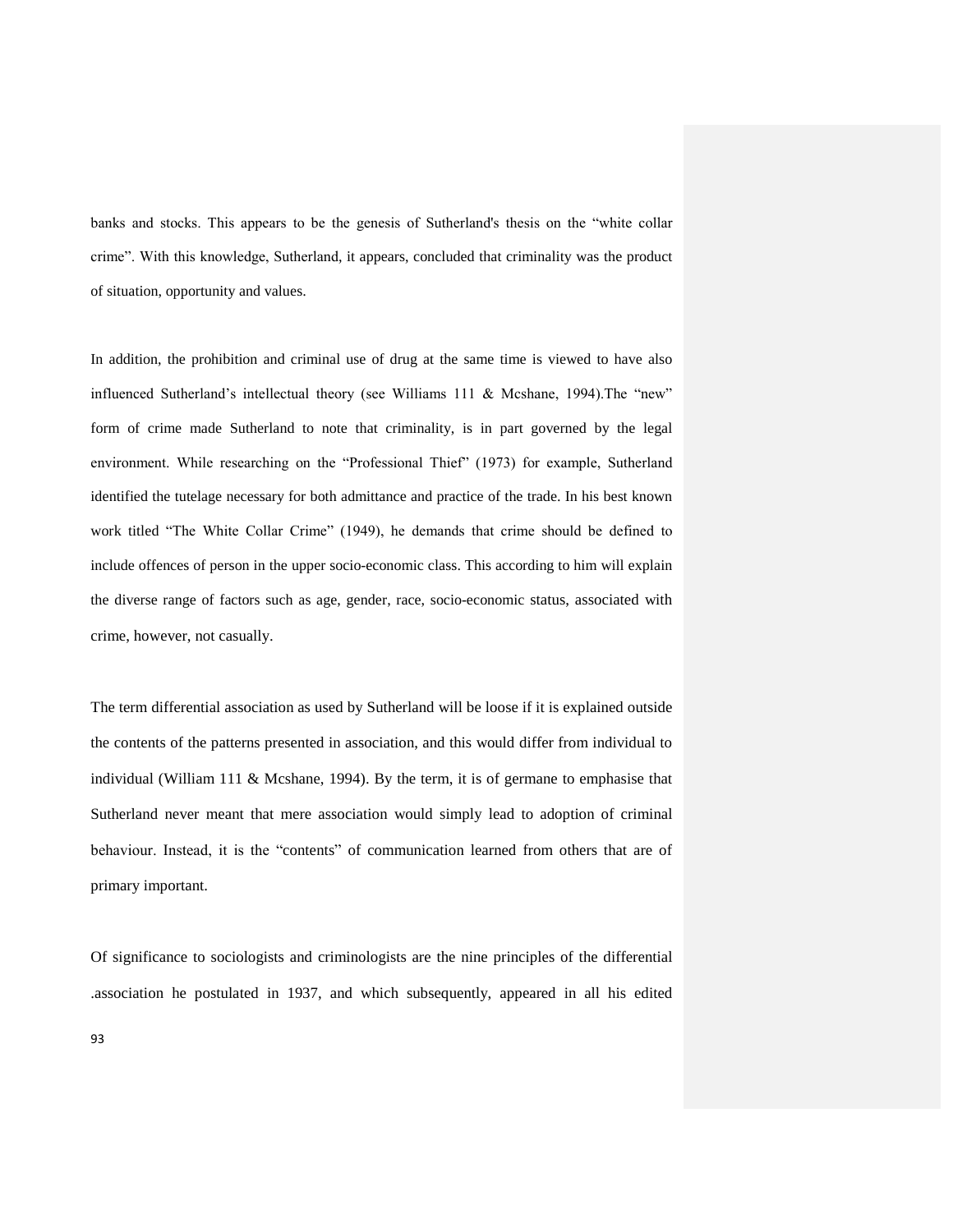criminological texts. These principles specify the process by which a particular person comes to engage in criminal behaviour (see Sutherland and Cressey, 1940). The principles expressly rule out hereditary, human nature, meta-physical or myth, and innovation<sup>2</sup> as causes of aberrant behaviour. Persons are not born with criminogenic tendencies, but rather develop *criminaloid,* he had maintained. The principles as contained in most of the texts are summarised below:

1) Criminal Behaviour is learned and not inherited;

\_\_\_\_\_\_\_\_\_\_\_\_\_\_\_\_\_\_\_\_\_\_\_\_\_\_

- 2) Criminal behaviour is learned in interaction with other persons in a process of communication;
- 3) That the principal part of the learning of criminal behaviour occurs within intimate personal groups (negatively meaning that impersonal agencies of communication such as movies, newspaper play a relatively unimportant part in the genesis o criminal behaviour);
- 4) That learning includes (i) Techniques of committing the crime, which sometimes is very complicated, and at other times very simple, (ii) The specific direction of the motives, drives rationalization and attitudes;
- 5) The specific direction of motives is learned from the definitions of the legal code as favourable or unfavourable. In some societies, an individual is either surrounded by

<sup>&</sup>lt;sup>2</sup>Innovation, which Sutherland discountenanged and-discounted, is of very significant to the conceptual framework of emulation as it relates to all learn contemporary criminal behaviour. Alongside with the role of the media, the two concepts constitute a major point of departure of the argument of emulation as a theoretical exposition to understanding current patterns and incidence of high profile criminal behaviour such as armed robbery in modem Nigeria.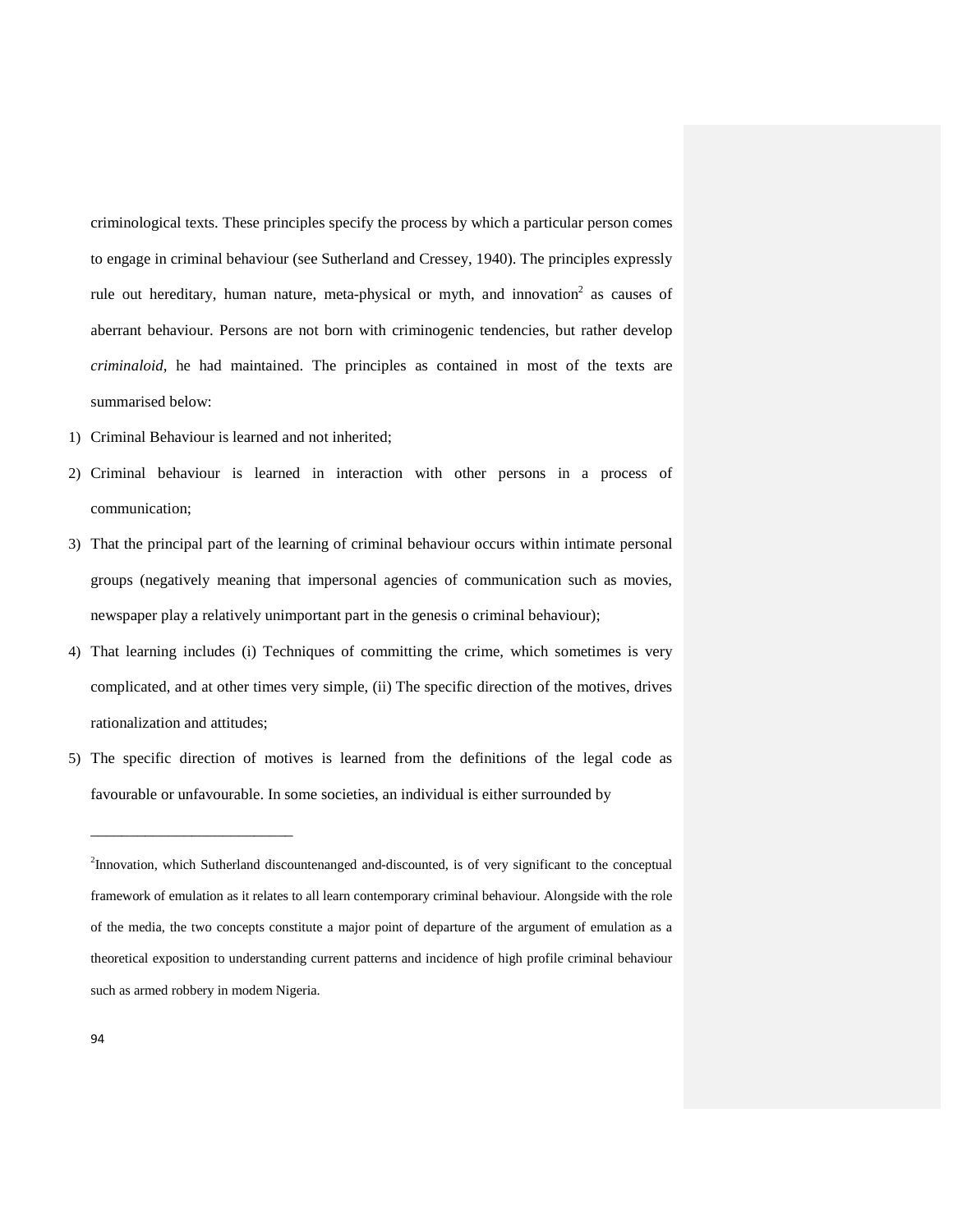persons who invariably define the legal codes as rules to be observed or by person whose definitions are favourable to the violation of the legal codes. The modern societies are characterised by both mixtures.

- 6) A person becomes criminal because of an excess of definitions favourable to law violation over definitions unfavourable to law violation. This is certainly the crux of differential association theory. When persons become criminal, they do so because of contacts with criminal patterns and also because of isolation from anti-criminal patterns.
- 7) Differential association may vary in frequency, duration, priority and intensity. Priority is assumed here to be important in the sense that the lawful behaviour developed in early childhood may persist throughout life while delinquent behaviour developed in the same vein may persist.
- 8) The process of learning criminal behaviour by association with criminal and anticriminal patterns involves all the mechanisms that are involved in any other learning. This negatively implies that learning of criminal behaviour is not restricted to the process of imitation.
- 9) While criminal behaviour is an expression of general needs and values, these general needs and values do not explain it since non-criminal behaviour is an expression of the same needs and values. Thieves generally steal to obtain money and likewise honest labourers who work in order to secure money. (Sutherland & Cressey, 1974, pp. 75-76)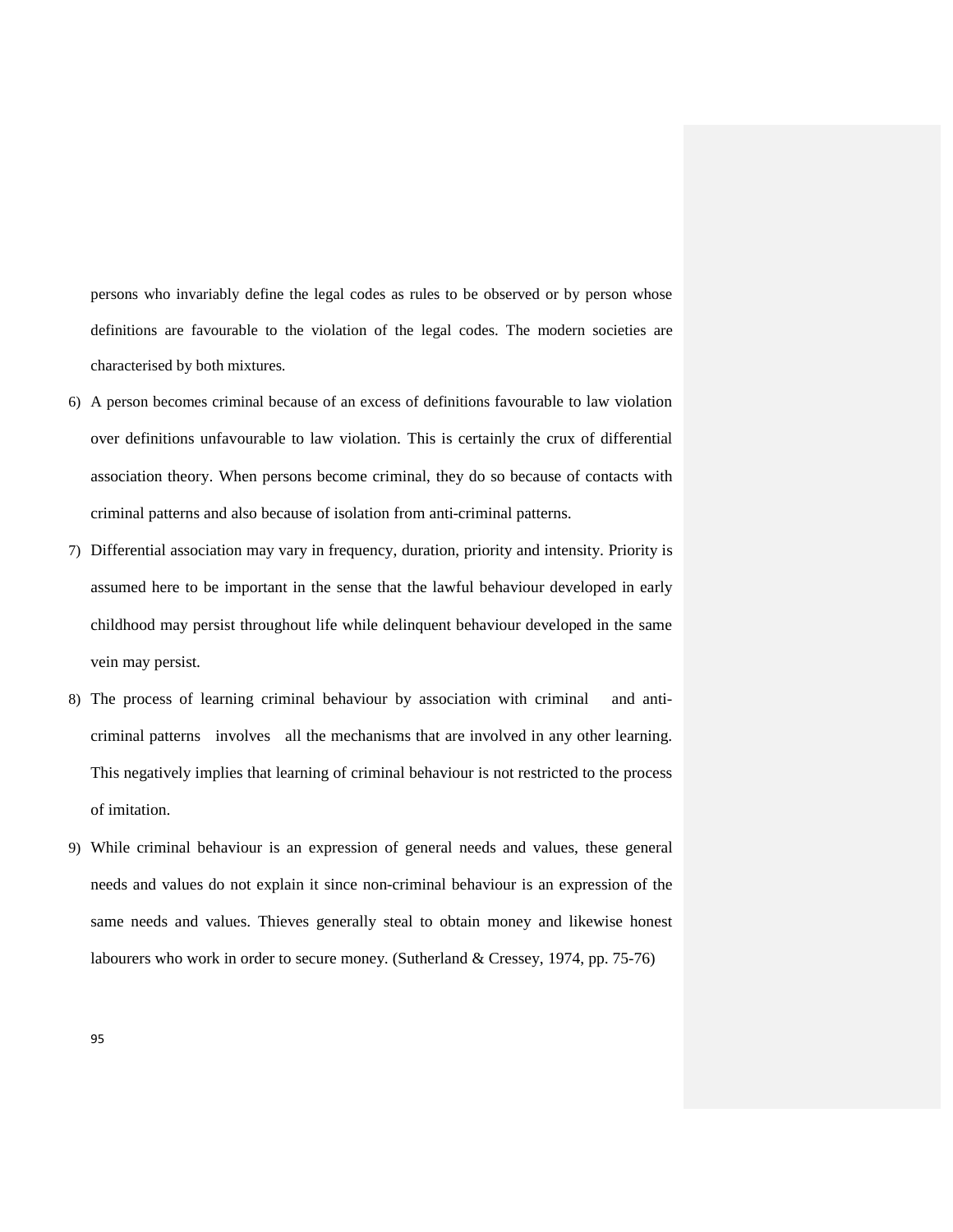In specific terms, Sutherland is saying that persons will engage in criminal behaviour only when they have acquired sentiments in favour of law violation that outstrip conformity. In other words, there is an equal chance of a person being exposed to both pro and anti-law violating modalities, thus, becoming either a criminal or not. A person comes to adapt criminal as non-criminal behaviour patterns when he or she learns how to violate laws, and when the values to putting that knowledge into practice are stronger than the persons" anti-criminal sentiments (see also Iwarimie-Jaja, 1999a; 1999b).

#### **3.5.2.1 Assessment of Differential Association**

At the heart of differential association theory is the idea that criminality or deviance is as a result of association with someone who holds criminal or deviant ideas. Sutherland (1939, 1960) acknowledged that such association must exceed association with nondeviants, and that actors must complete a learning process before deviance can occur. The deviant must learn and internalize all the techniques, specific motives, drives, rationalizations and attitudes. This theory remains important in the sociology of crime because it demonstrates the significance of group interaction and the influence that individuals have on one another.

Differential association theory has been as much criticized as it has been praised. Thio (1998) explains that Sutherland and Cressey (1974) admit that people cannot identify the persons from whom they learned deviant behaviour. Such theory can also not explain the initial source of the deviant act (Kroho, *et al.,* 1985 cited in Thio, 1998).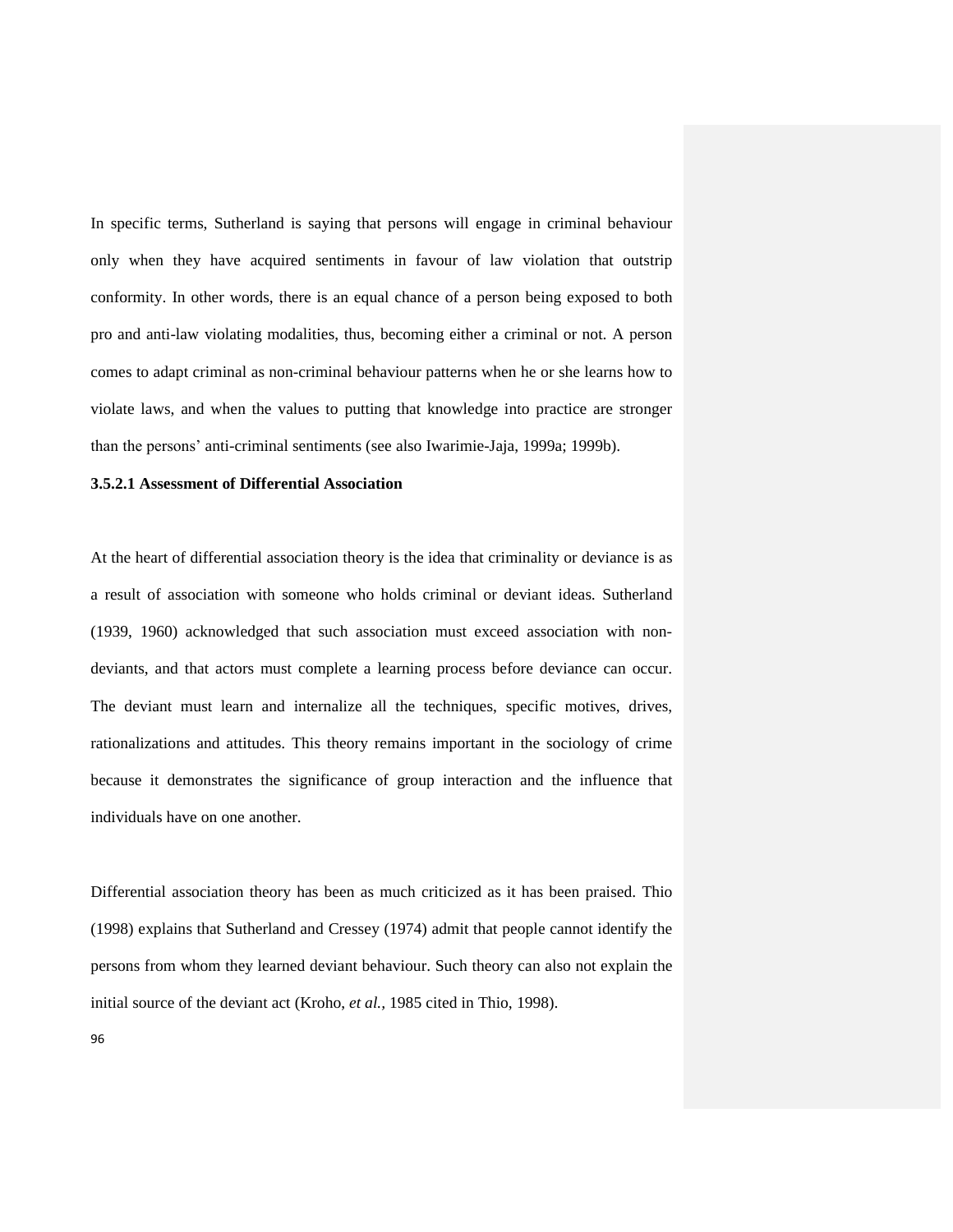## **3.5.3 Previous Criminal Association**

Iwarimie-Jaja (1994) in an attempt to explain contemporary armed robbery in Nigeria in general, and Port Harcourt to be specific, supports and borrows extensively from Sutherland's differential association theory. He however, in no less romanticised manner, coined the phrase "previous criminal association" to determine, whether previous criminal association provides strong motivation for the unemployed to commit crimes especially armed robbery. His conceptual framework of "previous criminal association" is predicated on unemployment as he claims that it is an antecedent or intervening variable, which effectively links unemployment and armed robbery.

Drawing substantially from Sutherland's principles, differential association according to Iwarimie-Jaja (1996) is the parent theory of his previous criminal association. Accordingly, he asserts that the previous criminal association is a "spin-off of Sutherland"s differential association; it possesses all its properties, but explains such high level crimes such as armed robbery, terrorism and organised crimes like drug trafficking" (Iwarimie-Jaja, 1999b, p. 56).

His work focuses on the links between juvenile delinquency and adult criminality—such as armed robbery in contemporary Nigeria. Iwarimie-Jaja (1993, 1999b) explains that previous criminal association or experience is a powerful factor in criminality and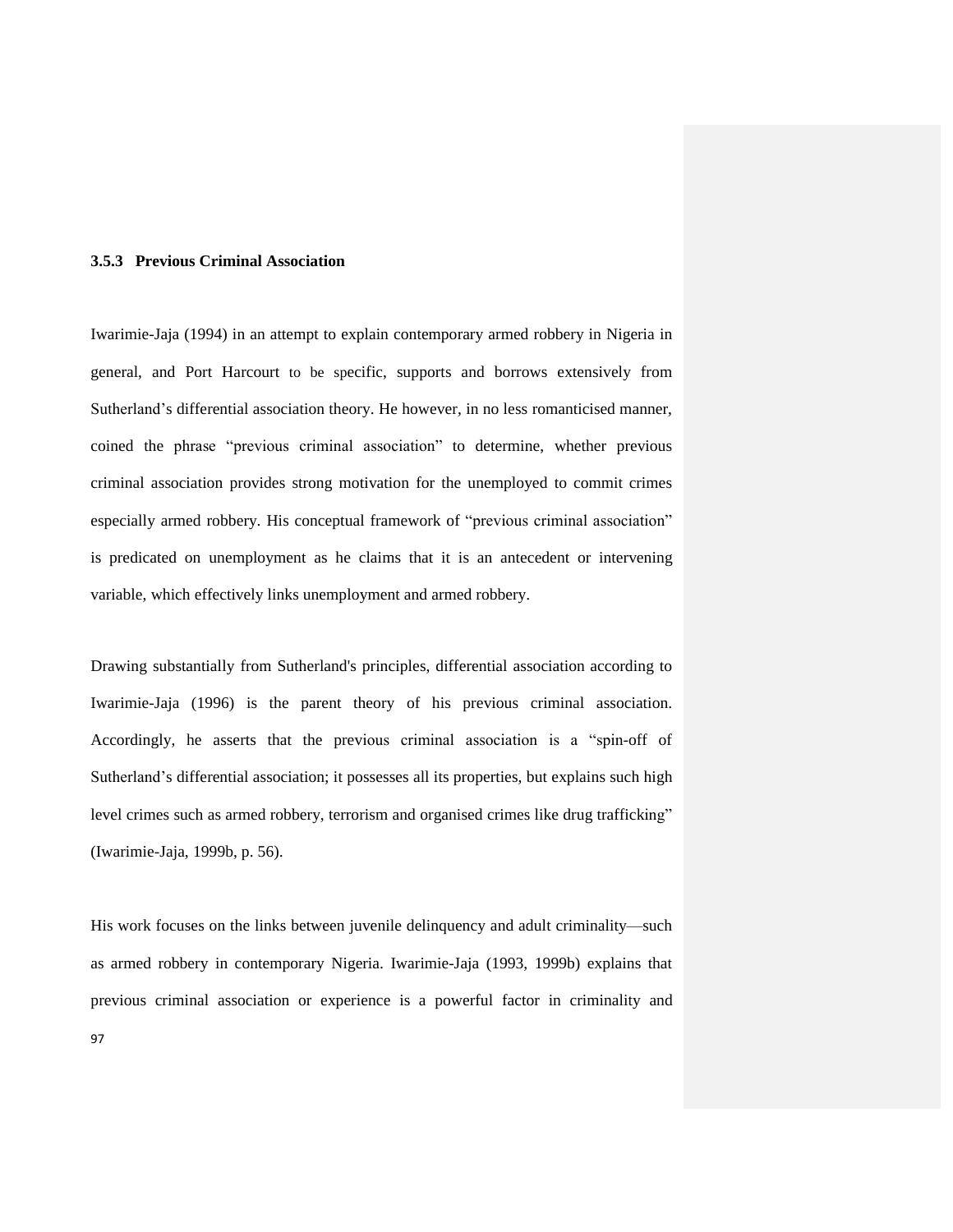delinquency, whether the person who commits the act is unemployed, poor or not. His explanation is that as juvenile offenders continue to associate with criminal peers and commit offences, they will be remanded in a remand home or be arrested, tried and sentenced to prison. While in prison, they associate with more experienced, hardened criminals and learn the techniques of how to avoid detection and apprehension and, then, go on to commit more serious crimes. Such young people acquire a wealth of criminal experience that enables them to commit more criminal acts when they become adults (Iwarimie-Jaja, 1999b).

The basic tenets of the previous criminal association is that a person who commits high level crimes such as armed robbery must have had criminal experiences, learned in an intra-group context. As he put it (Iwarimie-Jaja, 1999a, p. 72, 1999b, p. 56): No individual gets up one day and. decide to rob a bank, or a residence, armed with a gun. This is because armed robbery is a high level criminal act which criminals must graduate in to commit either individually, or in gang context.

Analysing and describing the previous criminal association, Iwarimie-Jaja (1995) opined that factors such as poverty, frustration, unemployment, and disorganised families are not the only reasons for committing crimes (e.g. murder, theft, and armed robbery). While all these factors contribute, the major cause is the association of the adolescent, or adult with persons who have a need that is not different from those of his peers. The desire to gratify this need does not however, account for why he/she should engage in delinquent act, or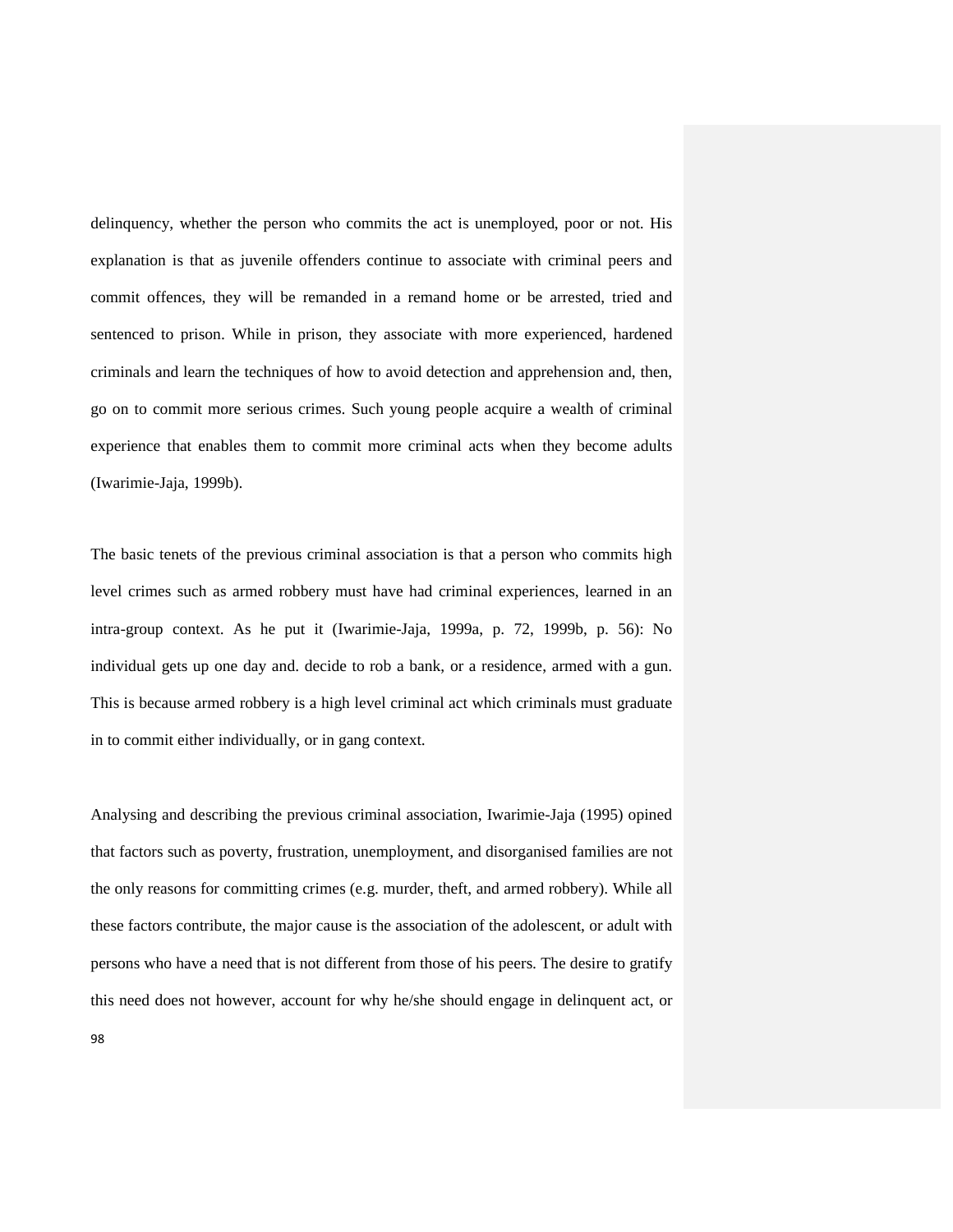while at an adult age, he may commit crime. An individual commits delinquent and criminal acts because of his 'previous criminal experiences (Iwarimie-Jaja, 1999b).

Iwarimie-Jaja thus, while holding close to his chest, Sutherland's assumptions and principles, goes on to tinker on them, and postulates the following as the principles or assumptions underlying his specific previous criminal association theory.

- 1) No individual gets up one day and decides to rob a bank, or residence, armed with a gun. This is because armed robbery is a high level criminal act which requires criminals to graduate into either individually or in gang context.
- 2) Delinquency and criminal behaviour are learned from past and criminal experiences, respectively. These delinquent and criminal experiences are acquired over time, and involves learning the techniques of committing the act, avoiding detection, using intimidation, psychological projections, and the proper instruments to be applied to achieve success.
- 3) Delinquent and criminal patterns of life styles are not individualistic. They do not pertain to the individual. They are based on collective delinquency and criminal experiences, which form subcultures of the delinquent and criminal gangs. Thus delinquency and crime are functions of the goals associated with a group situation or place in human social life cycle.
- 4) Therefore, the individual who aspires to become a delinquent or a criminal must learn the subculture of the delinquent or criminal gangs, and must be ready to perpetuate those acts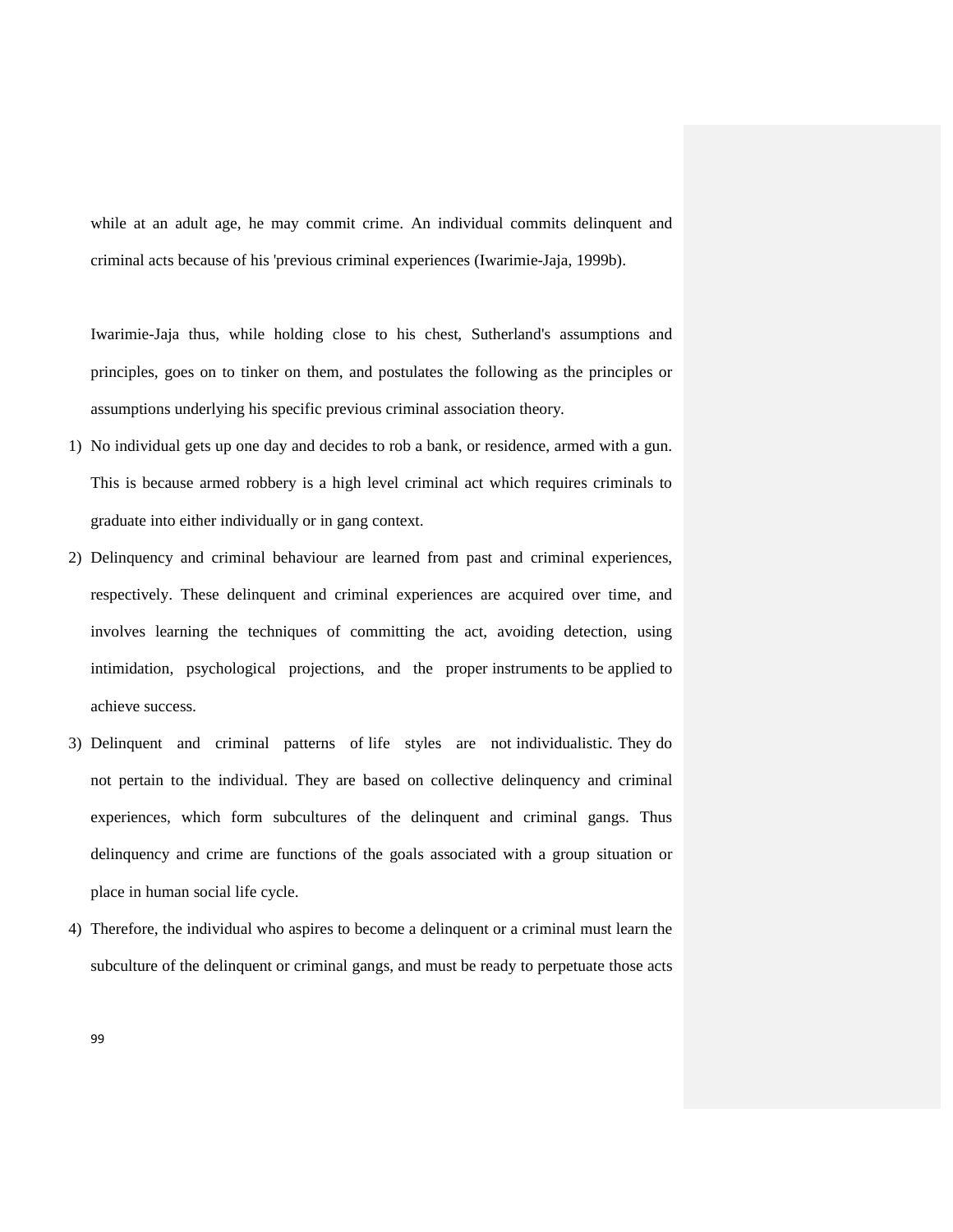when he has sufficiently learn those definitions of the legal codes that must be subverted/circumvented in committing them.

- 5) Delinquent and criminal associates involve interaction with delinquent and criminal play-mates, contact with recidivists when arrested and processed by law enforcement agents, during which there is the formation of delinquent and criminal values.
- 6) Delinquent and criminal behaviours are reflection of an individual"s or groups need and values. An individual may use delinquent and criminal ways to obtain those things that are of value and which meet his desired needs just as another individual or group may adopt legitimate means to acquire things of value which are so desirable, but these general needs and values do not explain anti-social behaviour.
- 7) Factors such as poverty, frustration, unemployment, and disorganised families are not the only reasons why people commit crimes, e.g. theft, burglary, fraud, murder, or armed robbery. In fact, even though these factors are important causes of criminal act, it is the association of an adolescent, or adult to a person whose needs are not different from those of his peers that is the major motivating factor. But the desire to satisfy this need does not explain why he should engage in delinquent act, or why, at an adult age, he may commit crime. An individual commits delinquent and criminal acts because of his previous criminal experiences.
- 8) Thus, as a juvenile continues to associate himself with criminal peers and commits an offence, he may be remanded in remand homes, or get arrested, tried and sentenced to prison where he would associate with hardened criminals and then learn the techniques on how to manipulate defection and apprehension, and to commit more serious crimes.
	- 100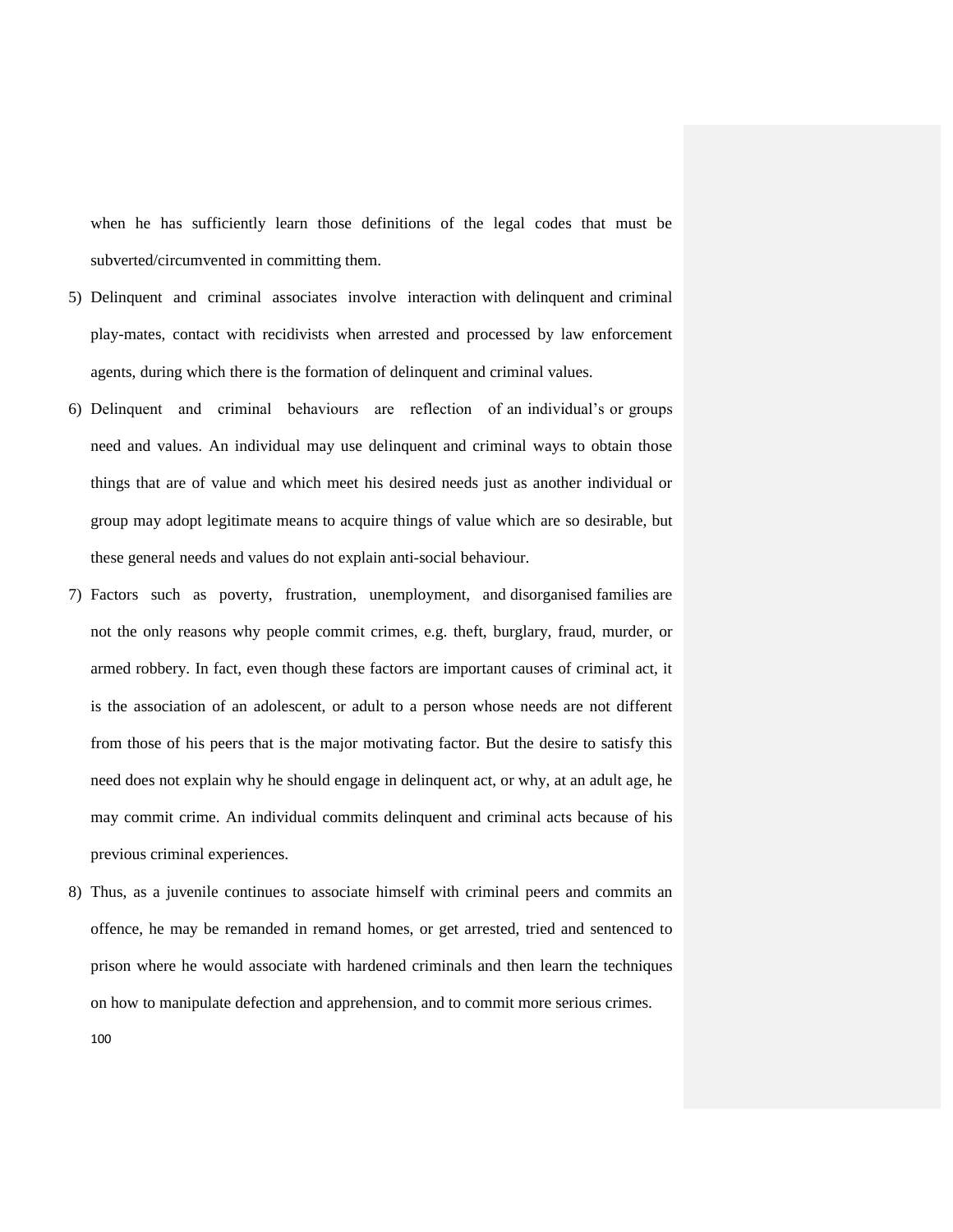9) At the same time, he acquires enormous wealth of criminal experiences, which may propel him into criminal acts, even when he becomes an adult. Therefore, persons with previous criminal experiences are likely to turn to criminality when they are frustrated, unemployed or even when they cannot afford to meet their needs. Especially when they have a low self-esteem or self-image of themselves (see Iwarimie-Jaja, 1999a, pp. 46-48). The theory of previous criminal association must be seen as a scholarly seminal contribution to Sutherland theory and crime aetiologies.

# **3.5.3.1 Assessment of Differential Association and Previous Criminal Association Theories**

Fundamental to differential association and previous criminal association is that criminal behaviour is learned in an interaction with other persons in a process of communication, especially within intimate personal, groups. Both suggest that a person socialised in a socially disorganised or delinquent or criminal social system will more likely develop an association that encourages criminal adaptations. Patterns of relationship dictate the pattern of behaviour as indeed, the common aphorism of "tell me with whom you go out with, and I will tell what you are" re-echoes the idea of differential association.

101 To Sutherland, all criminal behaviours—minor or major—is learned in the ordinary manner that pro-social behaviour are learned. So, all criminal behaviours are learned as a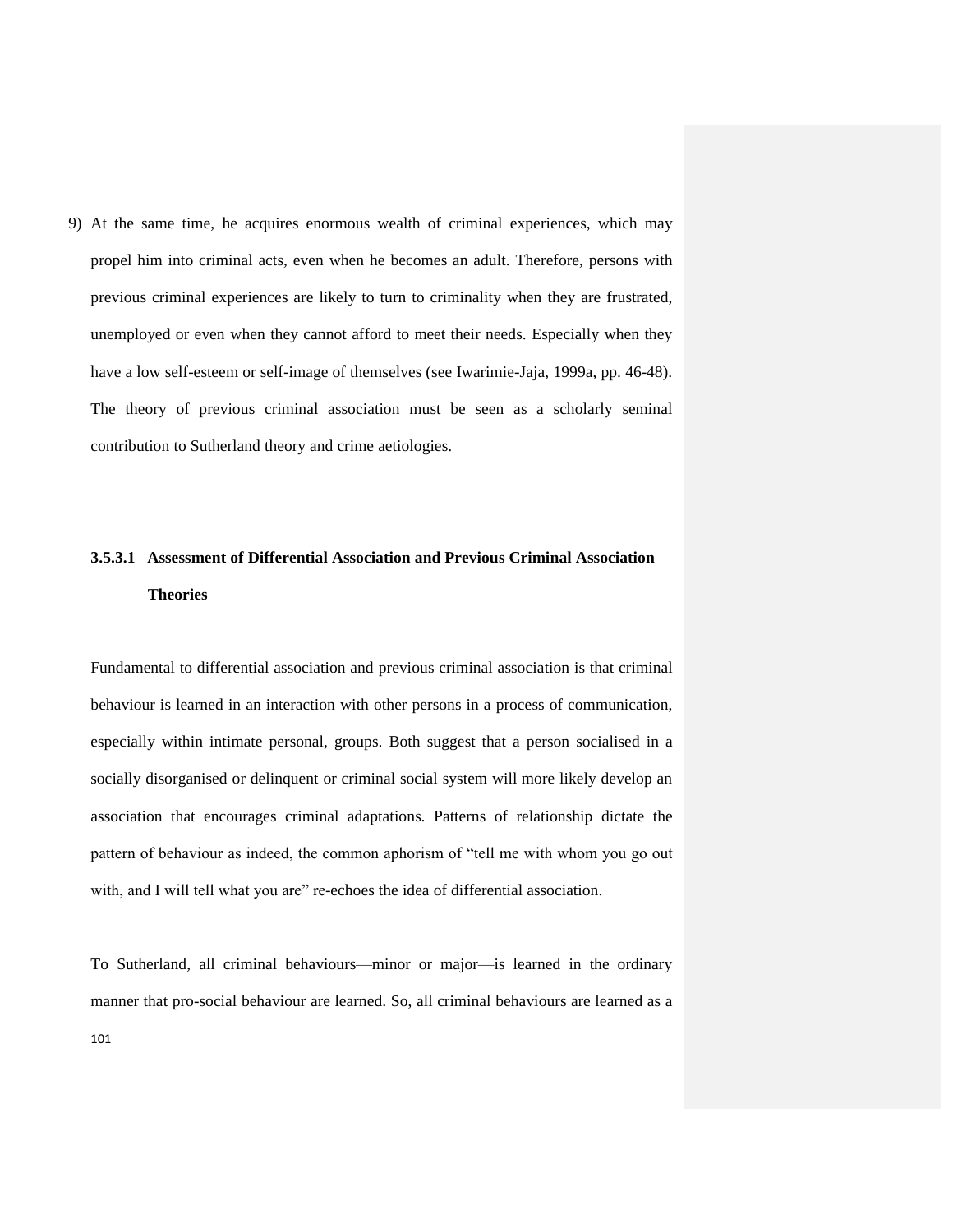one way-flow-stop-gap. But to Iwarimie-Jaja, certain criminal behaviours entail stages, perhaps stop-gaps, during which enormous wealth of experiences are acquired and acted out in adulthood when confronted with structural strain, frustration, and unemployment.

When applied to some high tech crimes such as armed robbery in contemporary Nigeria, differential association alongside previous criminal association possesses the theoretical armoury relevant to its explication. Its important lie in the fact that it expresses the obvious truth that contemporary armed robbery (in all its complexity, sophistry, and modus operandi) is a "learned" criminal behaviour. And more than that, the theories recognise that the learning includes the dexterity, rationalisation, techniques and motives necessary to commit the crime. Fundamentally, as a learned behaviour, they underlie the obvious fact that it is borrowed and/or imitated, following closely, Tardes" imitation thesis. It is, also however, of significant that these learned behaviours are by no means closed against innovation and perfection within the limits imposed by the societies under which it thrives. This is a point so dear to the idea of emulation developed by Otu (2003).

Modern day armed robbery in Nigeria going by its outlook and paraphernalia clearly point to a behaviour associated with the western world and their early receptors. No doubt that the western world conveys behaviours and value systems which have positive bearing, but paradoxically, these behaviours and values were themselves in favours of various law violations.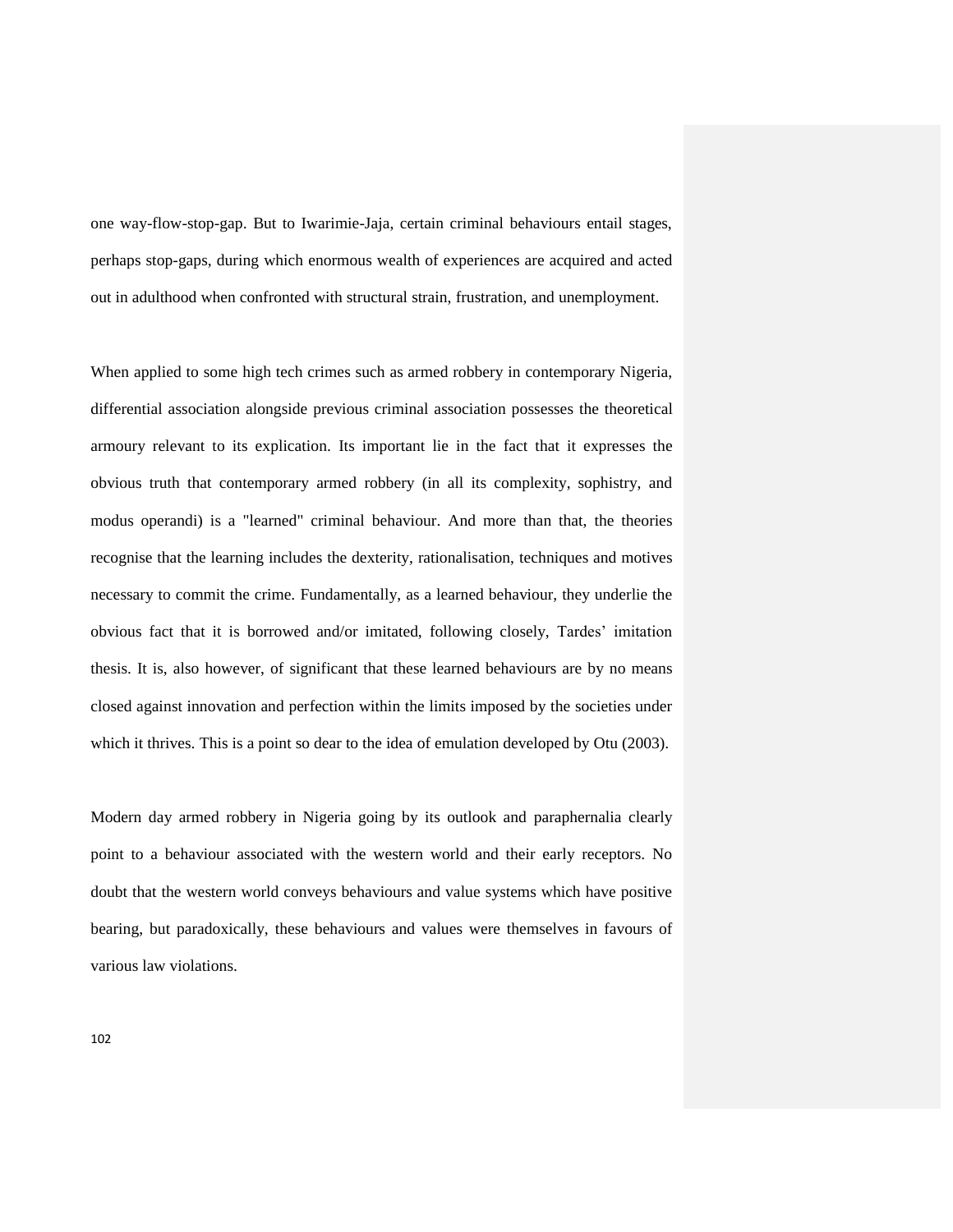Despite the wide spread appeal of Sutherland's formulation, and which Iwarimie-Jaja paid great obeisance to, and Otu (2003) greatly acknowledged, criminologists have nevertheless, found the theory less than illuminating. Sykes (1978) has provided a summary of the critical criticisms levelled against the theory. Firstly, it is argued that the theory has failed to account for why crucial issues as cultural definitions favourable to the violation of law exist in the first place. As Otu (2003) noted, people no doubt, learn criminal behaviour just like they learn other forms of social behaviour; how this pattern of criminal behaviour became available to be learned is the greatest challenge of the theory. The theory thus, does not provide clues as to why some persons are more exposed than others to the patterns of criminal behaviour, or less exposed to it. The theory it seems, is averse to the obvious age-long philosophical assertions that crime and its cause is related to the social and spatial contexts in which it arises, the structure of social relations, the culture of the perpetrators and victims, and that learning is often in the manner and of direction osmotic process.

Secondly, Sutherland's theory of differential association is critiqued as being ambiguously worded. Consequently, it is difficult to develop and assess the theory by means of empirical verification and validation. A number of loaded concepts are described as appearing a little expression of hope for the precision of quantification, rather than refer to a clear-cut variable, rooted in either psychology or sociology. In other words, the necessary scales of measurement do not exist, even if there were agreement on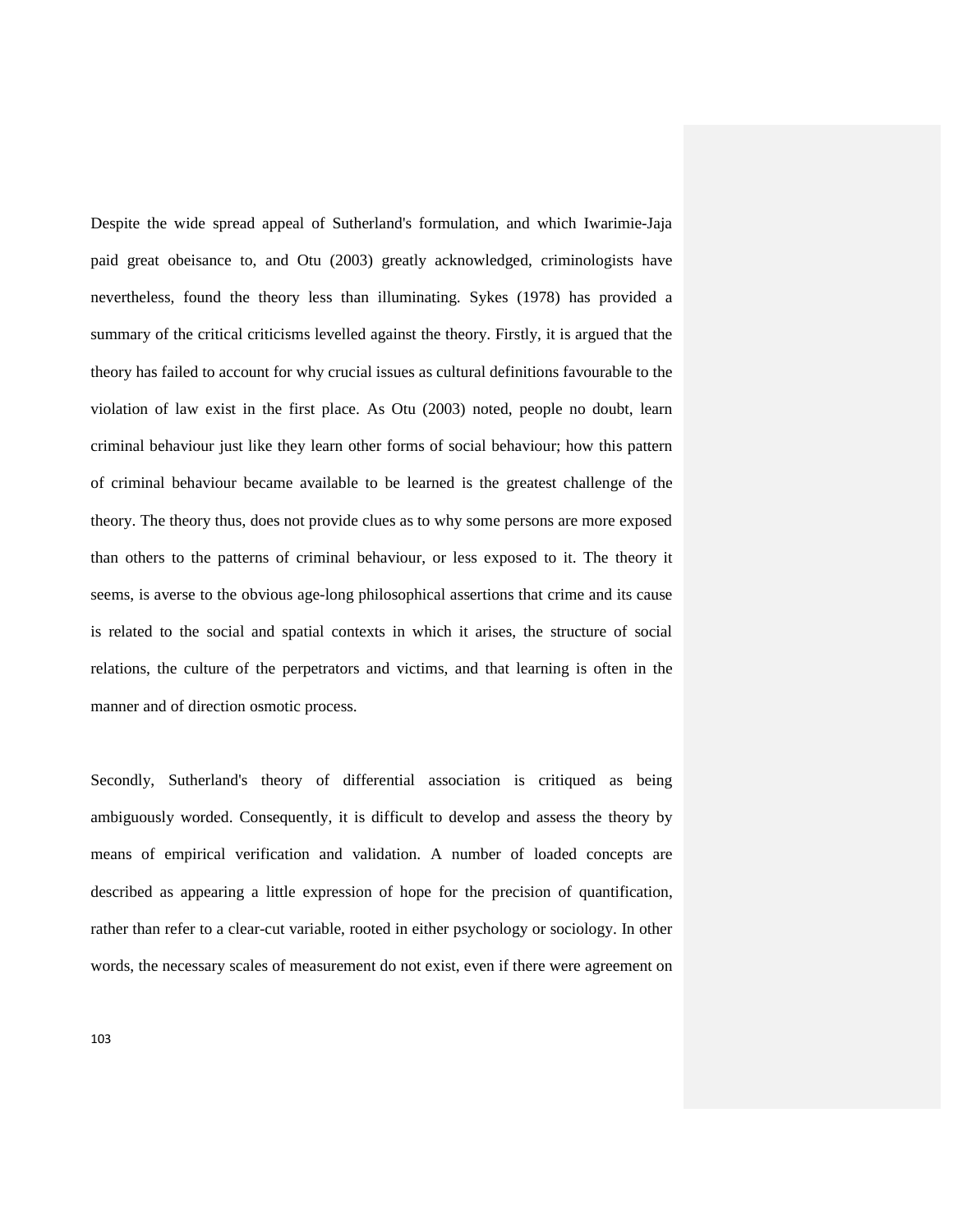the meaning of the terms. There is a strong challenge on the social meaning of the terms employed, which unfortunately remained unanalysed (for details, see Sykes, 1978).

Thirdly, and perhaps most important, is that Sutherland's theory comes dangerously close to being a tautology, mechanical argument so to speak. If criminal behaviour is motivated, and not simply a compulsive act, it is then difficult to imagine a crime as not being based on definitions favourable to the violation of law. In other words, to say that such behaviour is driven by motives, drives and attitudes favourable to such behaviour is not helpful. By this, the theory which tries to explain all criminal behaviours succeeded in explaining none. Glaser (1956) criticisms of Sutherland theory (calls differential identification) have been described earlier on while providing elaborate discussions on the psychological theory.

Fourthly, the theory has been accused of being deficient in its causal framework. Some associations were thought to cause criminal behaviour and others not. However, it is argued that the reverse is also plausible. A person may have become a criminal and. then, seeks out particular associations to match his or her criminal values and activities. This is "birds of the same feathers" interpretation. It is also possible that relationships between associations and behaviour may be reciprocal. That is, influencing one another simultaneously.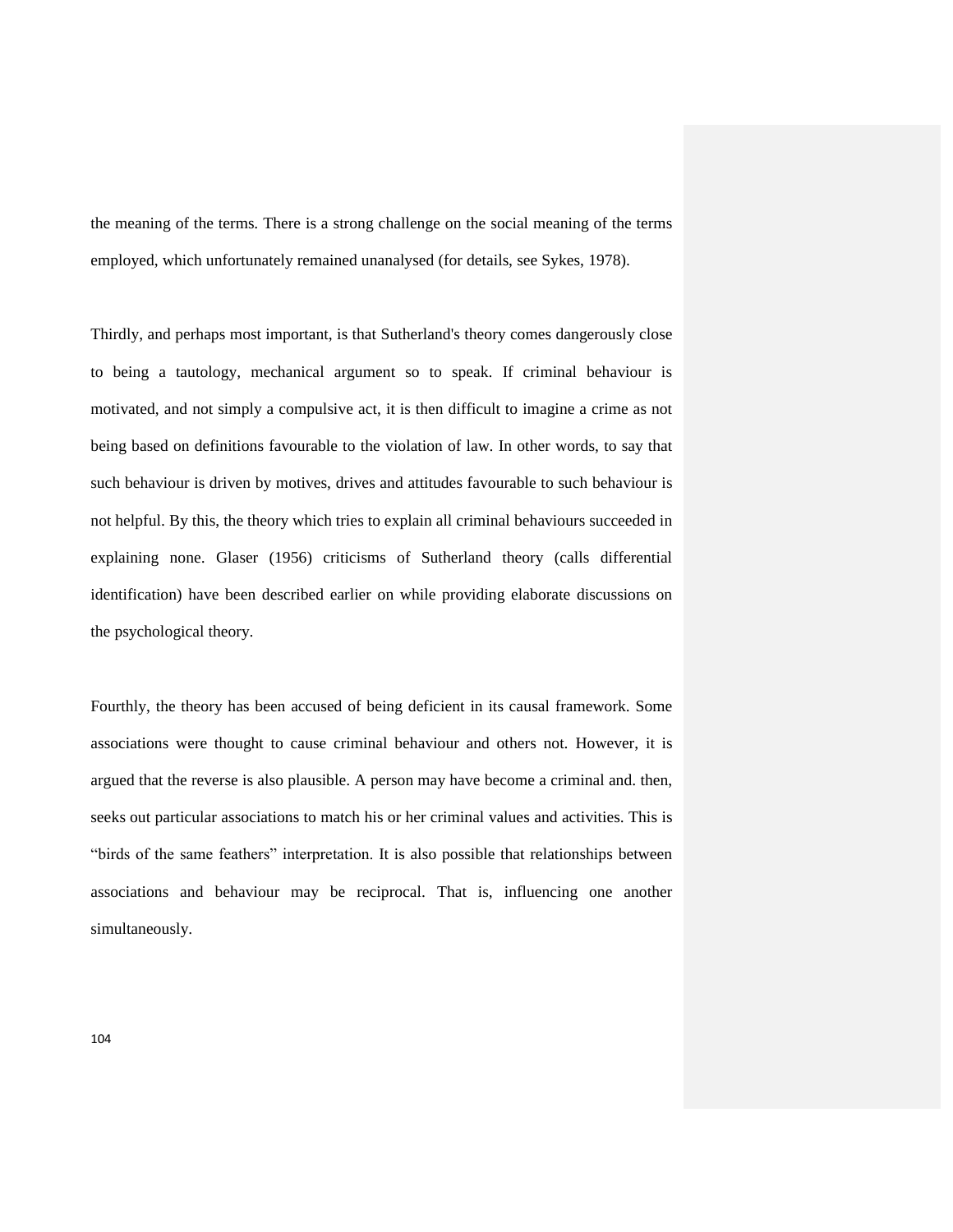Fifthly, a further criticism of the theory is its failure woefully, to recognise the roles of the impersonal agencies of communication such as movies, newspaper, and-books (Otu, 2003). The failure to appreciate the "how" issue in this learning means demeaning the importance of western culture on the lives of the non-westerners. Contemporary crimes in Nigeria cannot be better explained outside the impacts of the western culture: it is far more transmitted through means such as movies, newspapers, senior criminals, and the like.

With respect to Iwarimie-Jaja's expostulation, the theory fails to answer the question; "Where does the first knowledge of the crime come from"? To learn itself means previous knowledge, and this also means previous imitation from mentors. In other words. Iwarimie-Jaja, by emphasising that association with criminal adults, seems to be historical and uncritical.

105 A major source of worrying in Iwarimie-Jaja's thesis is the vagueness that shrouds his concept of subculture. It is not clear what he really meant by importing the whole concept as given and juxtaposing it wholeheartedly into contemporary Nigeria social engineering. Does he mean subculture as a distinct pattern and way of life within the mainstream culture? Or does he simply use it loosely—as a mere pastime of gangs" set of focal concern?<sup>3</sup> If Iwarimie-Jaja meant the former idea, then, it is disturbing because there seems not to have developed, a clear-cut criminal subculture in modern Nigeria as peculiar to many industrialised and racially racked societies, even though some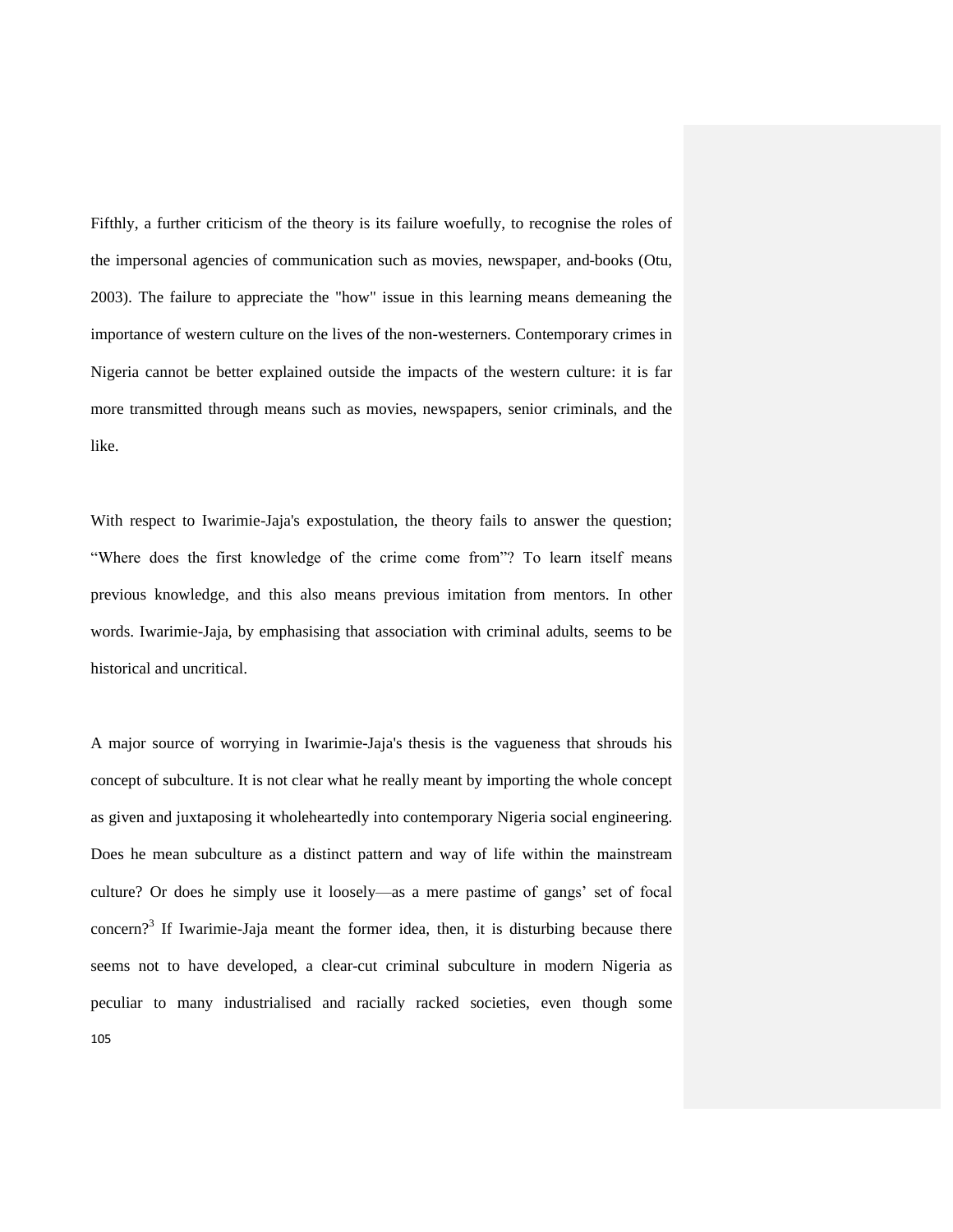ethnic/tribal/states and regions may be more inclined to criminality than others. But if he meant the latter, then, he can be exonerated from immediate academic reprimand.

#### **3.5.4 Emulation Theory**

\_\_\_\_\_\_\_\_\_\_\_\_\_\_\_\_\_\_\_\_\_\_\_

Emulation as a theoretical exposition is by no means a virgin theory. It is not an autarchy theory either as it does not claim independence of the other theories especially the learning theory, and knowledge of notable scholars on crime and delinquency. Of course, it is an interdependent, a hybrid kind of theory. As it is conceived and explained by the author, the idea of emulation—as a theory—may no more or less represents an ordinary slip back to the existing theories such as the imitation of (Tarde, 1903); differential association (Sutherland, 1949); differential illegitimate opportunity (Cloward & Ohlin, 1960); the theoretical exposition of previous criminal association (Iwarimie-Jaja 1993, 1999), as well as other related socio-psychological theories.

<sup>3</sup>Focal conceits simply distinguish behaviours from the mainstream value of a particular society. In other words, they denote the mere observable behaviour of subjects, which are seen as ego boosting directed towards choosing outlaw behaviours. (See Lower-Class Focal concerns. Miller, 1958 cited in Brown *et al*.*,* 1991, pp. 356-361).

In fact, the concept of emulation, with its own premises and techniques, has fed on the great ideas which have been prepared by others in the field of sociology, criminology,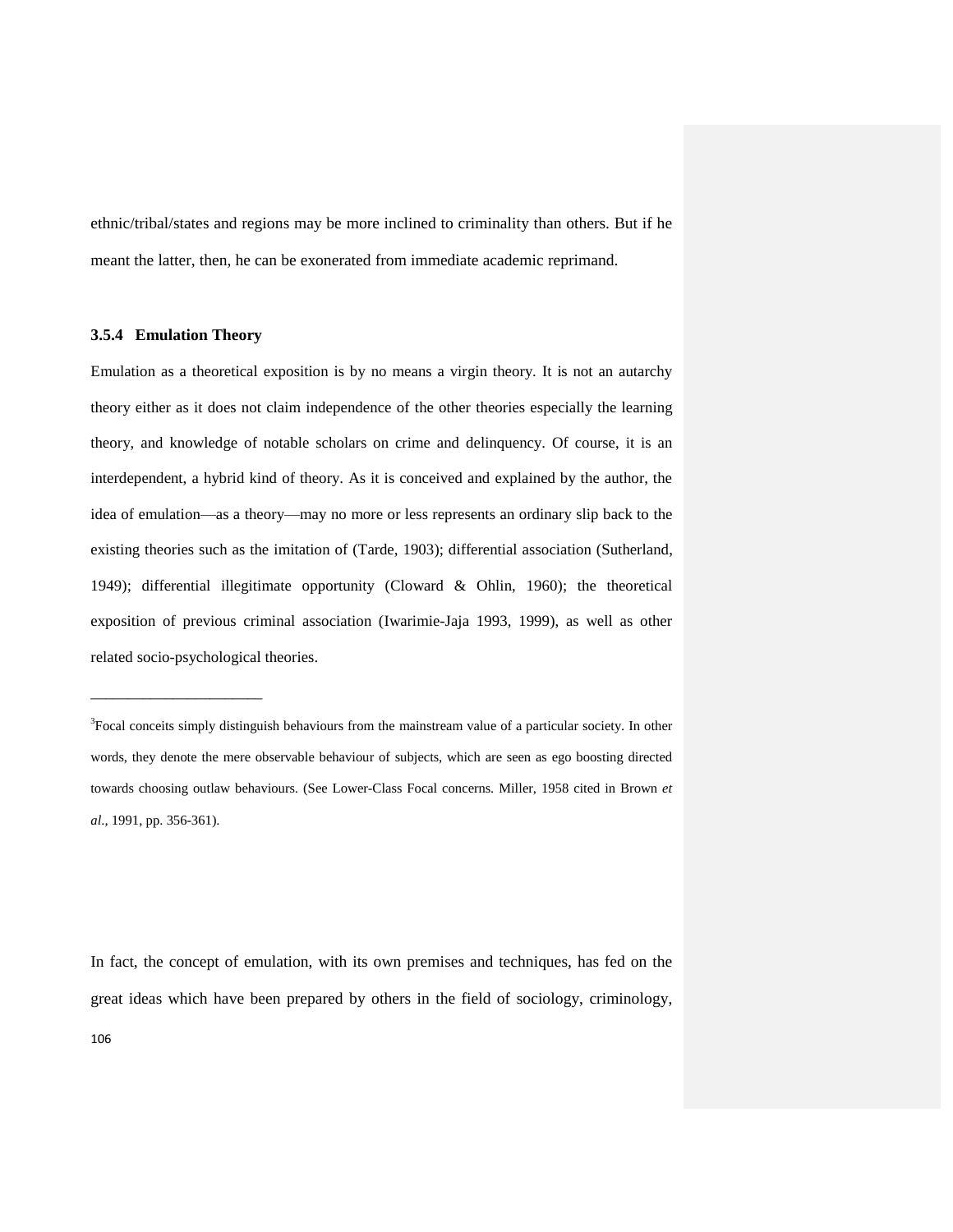psychology and their associate sub-fields. Therefore, it is a reconstructed idea; picked up in the existing literature, which lends special form and focus to familiar ubiquitous arguments, and somewhat validated by a less rigorously empirical test at the ordinary level of descriptive analyses, and based on the results generated from distributed questionnaires and in-depth interviews.

Apart from these specific theoretical influences mentioned above, there are quite a good number of other intellectuals" writings and experiences which apparently have influenced the author to think along the line of emulation. Firstly, Young (1996) as cited in Gaffrey and Mundy (1996) in his logical analysis asserted, that aetiology of crime should be faithful to the nature of the crime. That is, theory should acknowledge the form of crime, the social context of the crime, the shape of the crime, its trajectory through time, and enactment in space. He also argued that criminological theory has a habit of repeating itself, noting, however, that there is no mono-causal explanation of crime and criminal behaviour (Young, 1996).

107 This view finds support with the understanding that the best theory to explain crime and delinquent behaviour is anyone of these theories that is more particularistic in manner, and which incorporates the specific realities of the social structure under which a particular crime or deviance occur: in patterns, trends, incidence, *modus operand*, and so on. Dowries and Rock (1988) probably in this sense, had also argued that among other things that... no theory could be assessed intelligently until it can be regarded with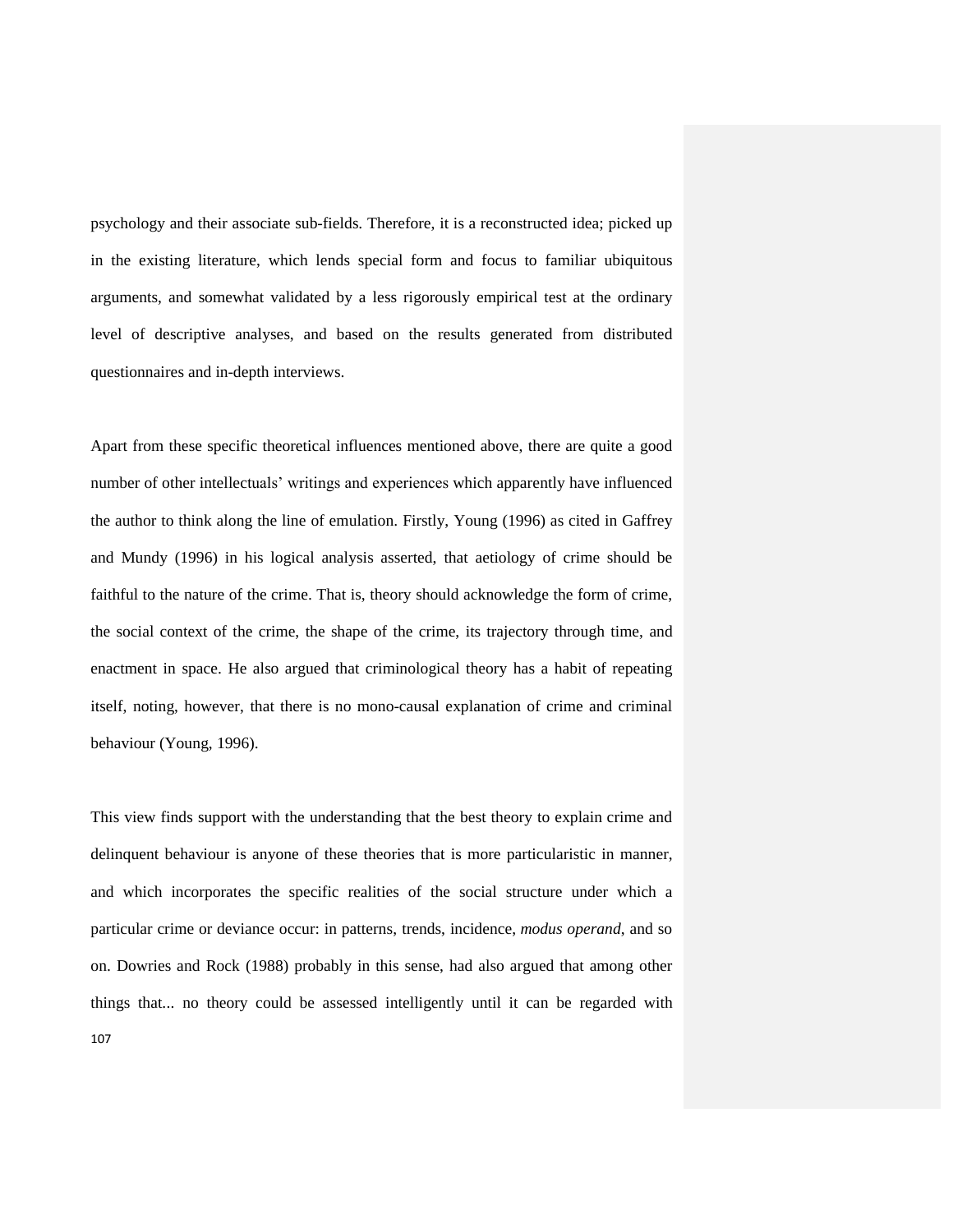sympathy. These arguments remain consistence to other findings (Clifford. 1965; Clinard & Abbott, 1973; Bennett, 1980).

Secondly, emulation as a theoretical paradigm is further influenced by the cognitive dissonance theory. This theory suggests that individuals like to keep their psychological world balance so that ideas that do not fit in with their belief system, and cause a psychological imbalance state, corrected by whatever means he/she can(see Festinger, 1957).

Thirdly, the paradigmatic idea of emulation is influenced by the reading and teasing out of both the implicit and explicit messages of cultural<sup>4</sup> transmission theory, culture conflict, especially as illustrated by Landis (1958), symbolic interactionism, *catharsis*  theory, policy actions of local communities in modern Nigeria. Statements and commentaries of various religious leaders, scholars, and commentators on ethical and moral issues in today Nigeria also influence the line of thought towards a bias for emulation.

Fourthly, and very essential, the intellectual advice of Clinard and Abbott (1973) and Heidensohn (1989), also stimulates and encourages the path and vision of the theoretical idea of emulation. Heidensohn, in particular, provides and advises that much work has been done in the field of sociology criminology, and that emerging scholars should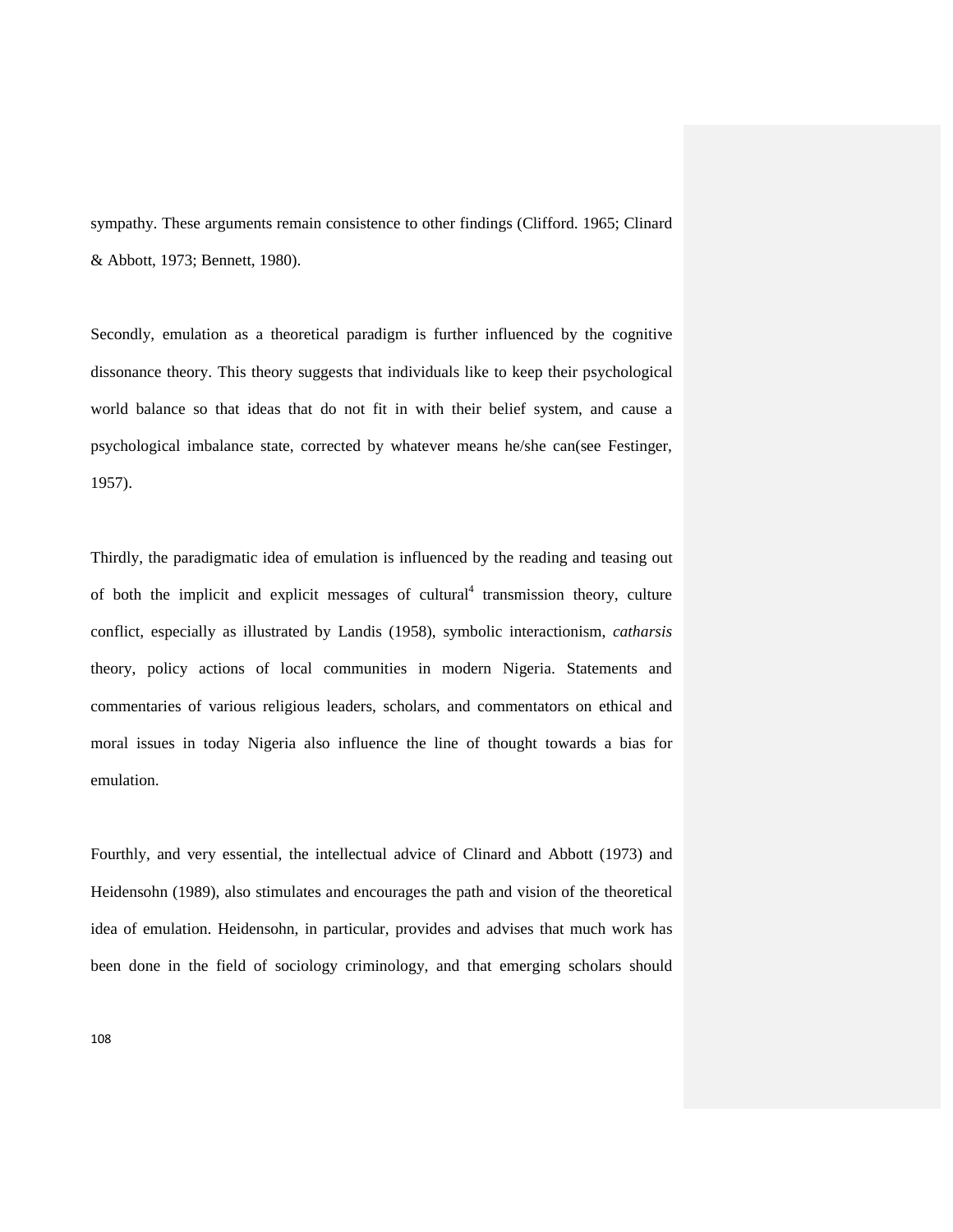simply read and digest each of them, to see whether it aids the explanation and understanding of the issues; and importantly, to go beyond it.

<sup>4</sup>Culture here embraces the peoples' way of life: the value system, norms, means, goals and the less often emphasised "civilization". Symbolic interactionism is significant to explaining armed robbery in Nigeria in that it leads to an understanding of how values favourable or unfavourable to criminal behaviour are imitated, learned and given interpretation in an interaction with others. And also, how officials are able to appropriate this criminal aspect of individuals and properly label it as criminal in the day-to-da interaction with them. Culture transmission is not used in the traditional manner it is employed and interpreted by the ecological "determinists". Rather, the concept is operatioanlised to mean the overwhelming transmission of the western culture, subsumed in the modem way of life, over and above the traditional cultural values of the people of Nigeria. Culture conflict is premised on the argument that there is a contradiction: hence conflict between the western and the indigenous culture as they struggle for supremacy in the ensuing "culture shock" brought about by the contact.

Downes and Rock (1988) note that there is value for criminologists-cum-sociologists whose theories are from informed, pragmatic, and intelligent selection from the range of interpretations. That is, scholars should adapt explanation at wills, blending their own and others" thoughts, to advance the resolution of specific problems.

109 Fifth, Gidden"s (1987) suggestion and advice that future sociologists should favour a more conceptual innovation instead of revolving around the old conceptual frameworks is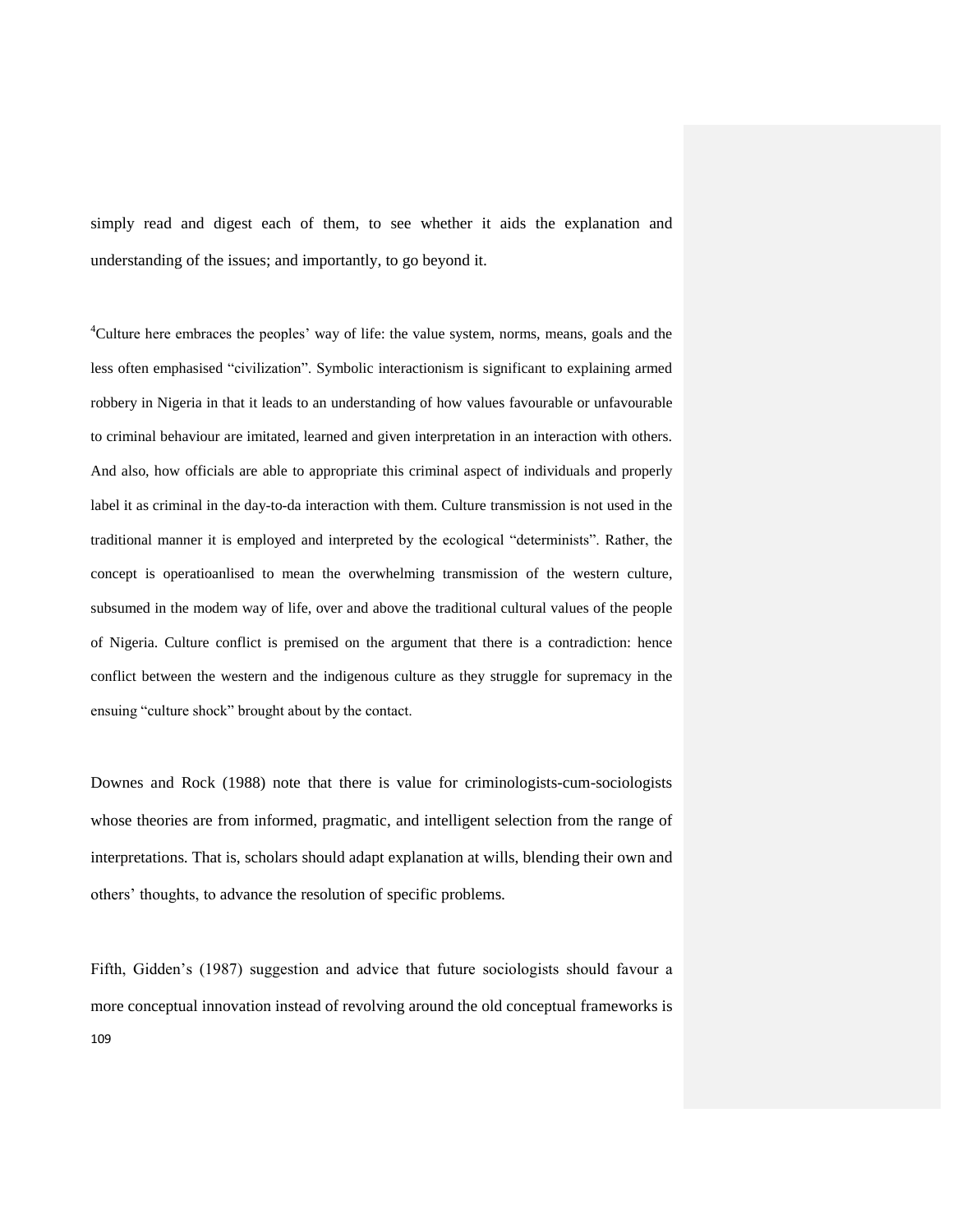also a source of encouragement into advancing the theory of emulation. According to Gidden, it is not only incumbent on the sociologists to ground their sociological concepts on empirically (statistically) validated data. The author rather seems to suggest that efforts should be devoted towards a more theoretically imaginationn and creativity. And Heidensohn (1989) supports the argument when he favours what he termed "sofa or seminar sociology<sup>35</sup>. This is by no means to suggest that the idea of emulation as a theoretical exposition is a mere armchair theory. Such an idea as common amongst most researchers venturing into an exploratory and explanation studies was, however, conceived before empirical data gathering.

Indeed, there is enough proof from literature and empirical findings which, by continually comparing specific incidents and experiences in the data as recommended by Glaser and Strauss (1967), permitted for the refinity of the emerged concepts, identifying their properties, exploring their relationships to one another, and synthesizing them in a manner that these authors described as a "more esteemed grounded theory" approach to developing sociological, and invariably criminological theories {see also Downes & Rock, 1988, p. 11).

\_\_\_\_\_\_\_\_\_\_\_\_\_\_\_\_\_\_\_\_\_\_\_\_\_

 $<sup>5</sup>$ This is a theory developed while sitting on an "armchairs" in the office and which goes contrary to an</sup> empirically validated based theory. This kind of theory was used to refer mainly to colonial anthropologists studies of the Third World countries.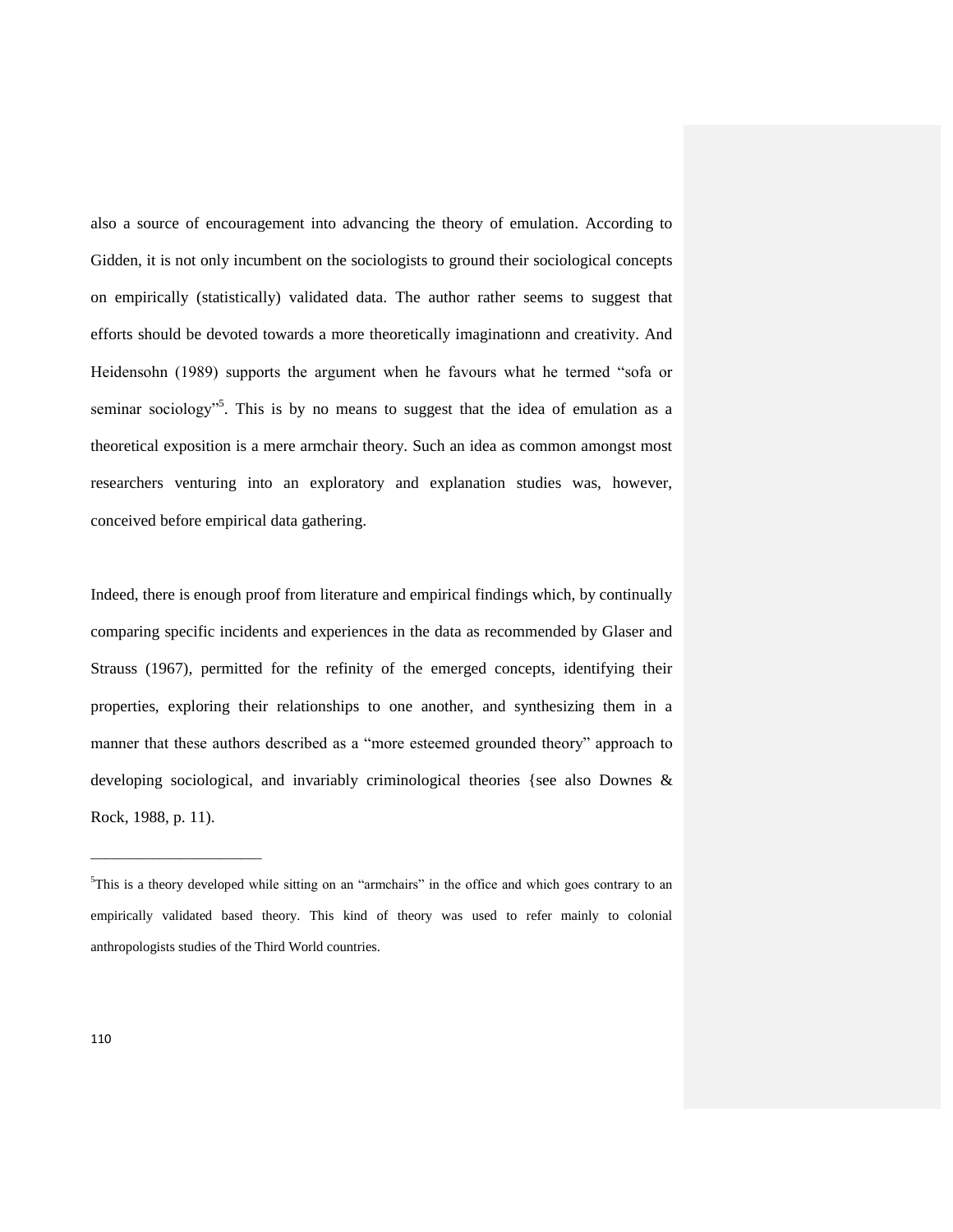So, the need to add to the jigsaw puzzle of crime causality—in a somewhat unique way in the developing countries that is dissimilar, but sharing, similar things with the more developed countries, (offence and offenders which also displays some remarkable dissimilarities and similarities)—is important. In addition, this contribution, focusing on a well manageable small section studies that is not only limited to empirical validation, but which also by observation, creativity and imagination, constitute part of the motivations that continually animated the author towards the idea of emulation (see also Clinard  $\&$ Abbott. 1973; Pyle *et al*., 1974).

By and large, the theoretical idea of emulation—both in contents and context—is viewed as a social learning process. It is more closely associated with "differential association" of Sutherland; "law of imitation" of Gabriel Tarde, culture transmission and conflicts, andattenuated with "previous criminal association" (experience) of Iwarimie-Jaja. Ultimately, it, is presented as the consequence of the prevailing political economy nature of contemporary Nigeria.

## **3.5.4.1 Differentiating Emulation from other related Theoretical Expositions**

To begin with, emulation as a theoretical proposition is differentiated from other three close theories, namely: the "law of imitation", "differential association", "and previous criminal association". Other theories worthy of differentiating emulation from include the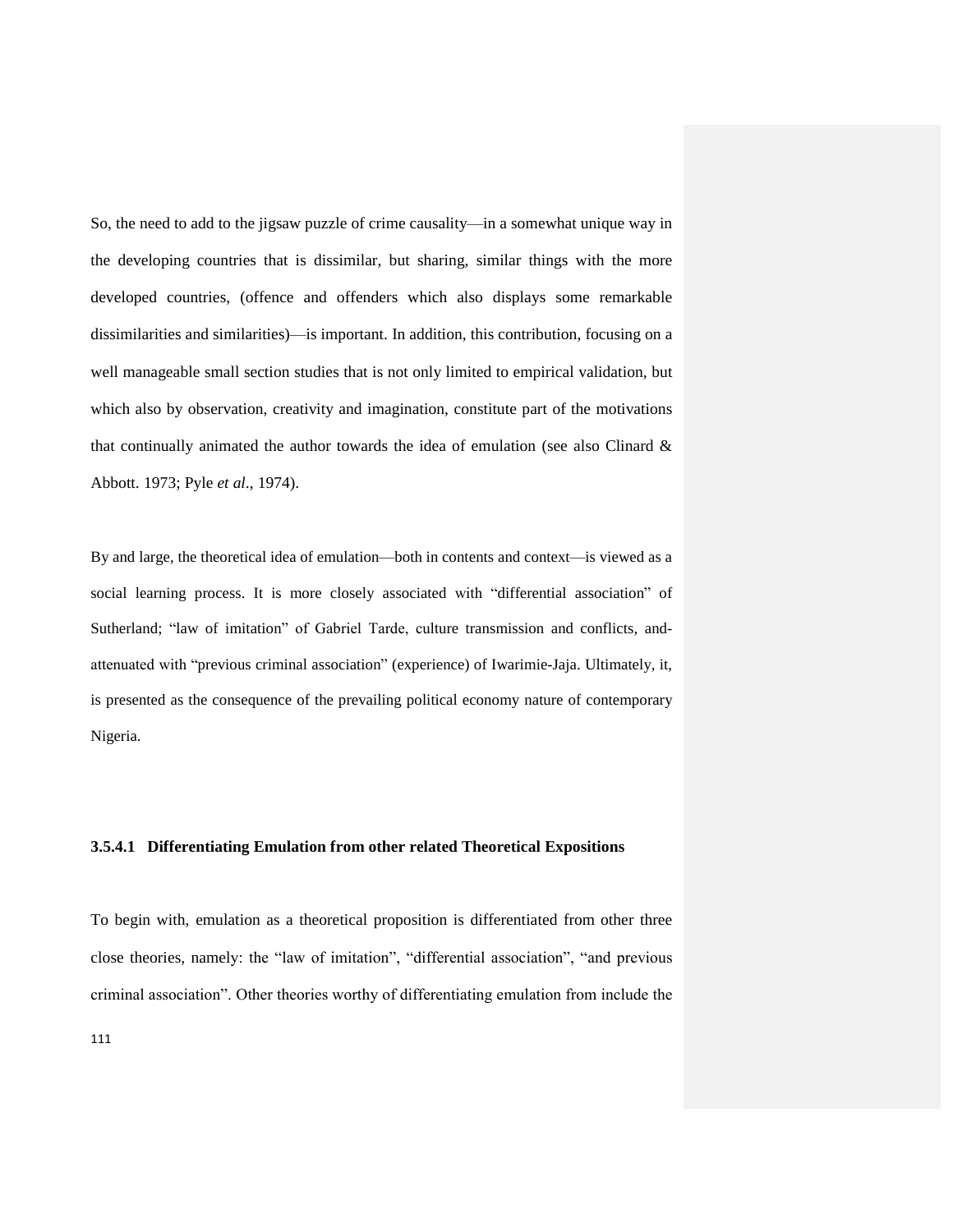political economy and conflict theory, the differential opportunity theory and the psychological theory as they all have little or more relevance to its development.

This attempt at differentiating the idea of emulation from other related theoretical strands is necessary because, it provides a sharp focus to the readers about what constitute the point of departure of emulation as a causal explanatory theory of specific kinds of criminal activity in specific social context within the broad context of other conventional, general aetiologies. The differences raised are by no means immune to criticisms.

First, the difference that exists between the "law of imitation" and "emulation" lies in the literal meanings of the concepts themselves. To imitate according to the Oxford Advanced Learners Dictionary is to copy a particular behaviour, or to behave like the person so imitated. Implicitly, to imitate is to emulate less "purpose", "commitment" and "attachment" to the act so imitated. Imitation is a loose learned social behaviour, not backed by firm "will" to perform per excellence. A person who imitates may simply do so for the fun of it, and usually may not mature in the process.

112 Conversely, to emulate according to the same source is to try to do as well or better than the other. Interpretatively, it connotes the idea to imitate, and to be committed and dedicated to the act so imitated. Finally, the theory differs from Gabriel Tarde"s (1843- 1940) "Laws of Imitation" (1903, 1912) in that it goes beyond an attempt to understand and explain certain criminal behaviour in specific societies as a mere "copy craft"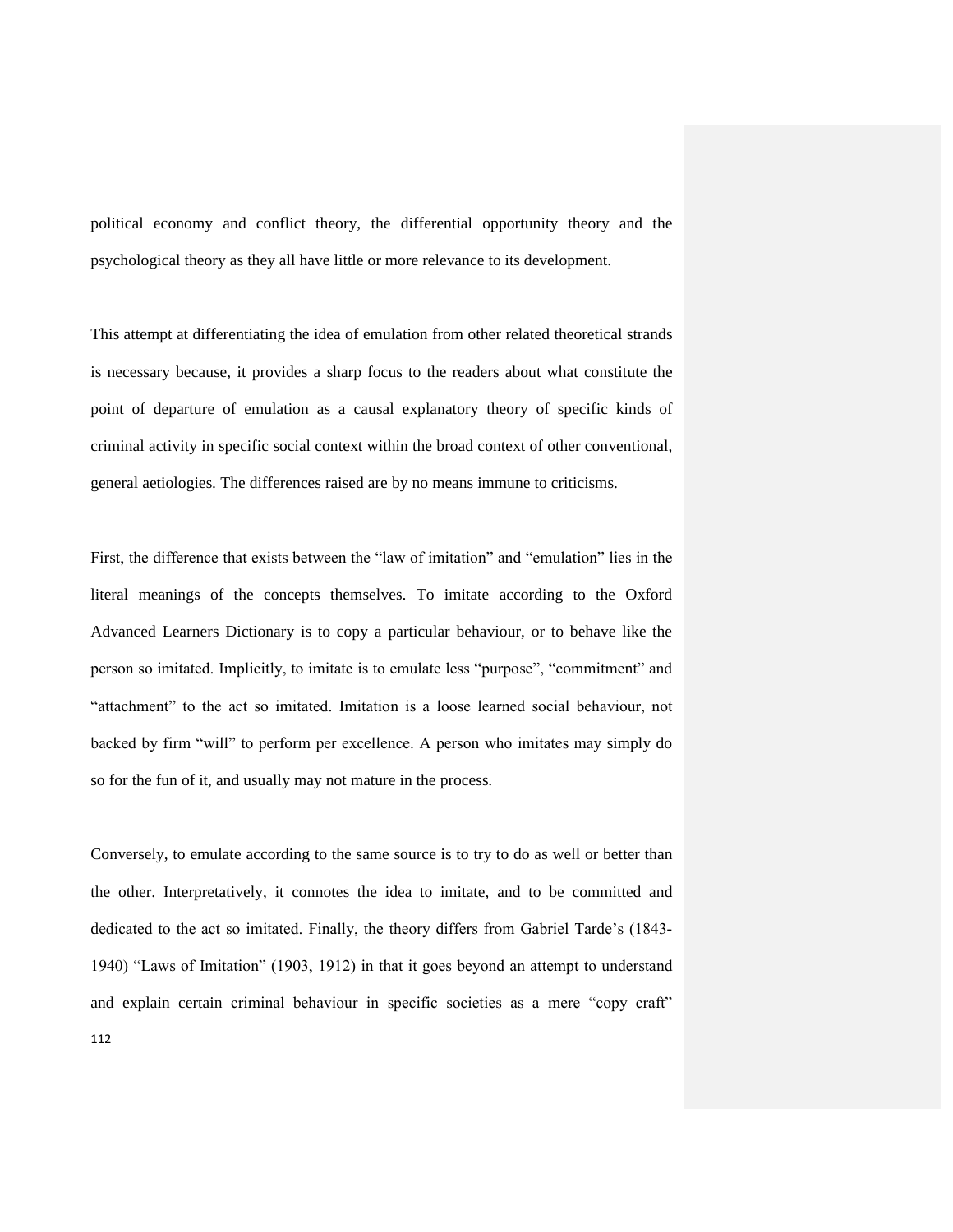behaviour. Instead, emulation presupposes that criminal behaviour (with a focus on contemporary crimes in Nigeria) is besides being imbued with socio-cultural peculiarities of the socio milieu of the imitator, but also characterised by strong hedonistic calculus on the part of the imitators, hence furthering the performance per excellence of the behaviour so imitated.

Two, emulation and differential association, whatever commonalities they share also show some differences. It differs from Sutherland"s association in that it gives primacy to the external factors in place of the internal in reinforcing imitated and learned behaviour. Sutherland, in contrast, and as shown in his nine principles, argues that external influence such as informal contacts has little or no relevance to behaviour learned from the differential association. In fact, he never mentioned any importance of the external contact, which is as much powerful in learning behaviour, as the personal day-to-day contact. While differential association theory appears to have completely undermined the important role of the mass media in the learning process, emulation places a greater emphasis on the media—in all its ramifications as an indispensable role player in the learning process. In another sense, some of the issues raised under the nine principles of Sutherland's differential association do not find concordance with some of the principles and tenets of emulation as a theoretical exposition. It goes without saying that while some of the principles were overemphasised, some of them were underemphasised. Where emulation theoretical idea subscribes to any or some of the principles, it tends to tread on them with flair of scepticism and caution.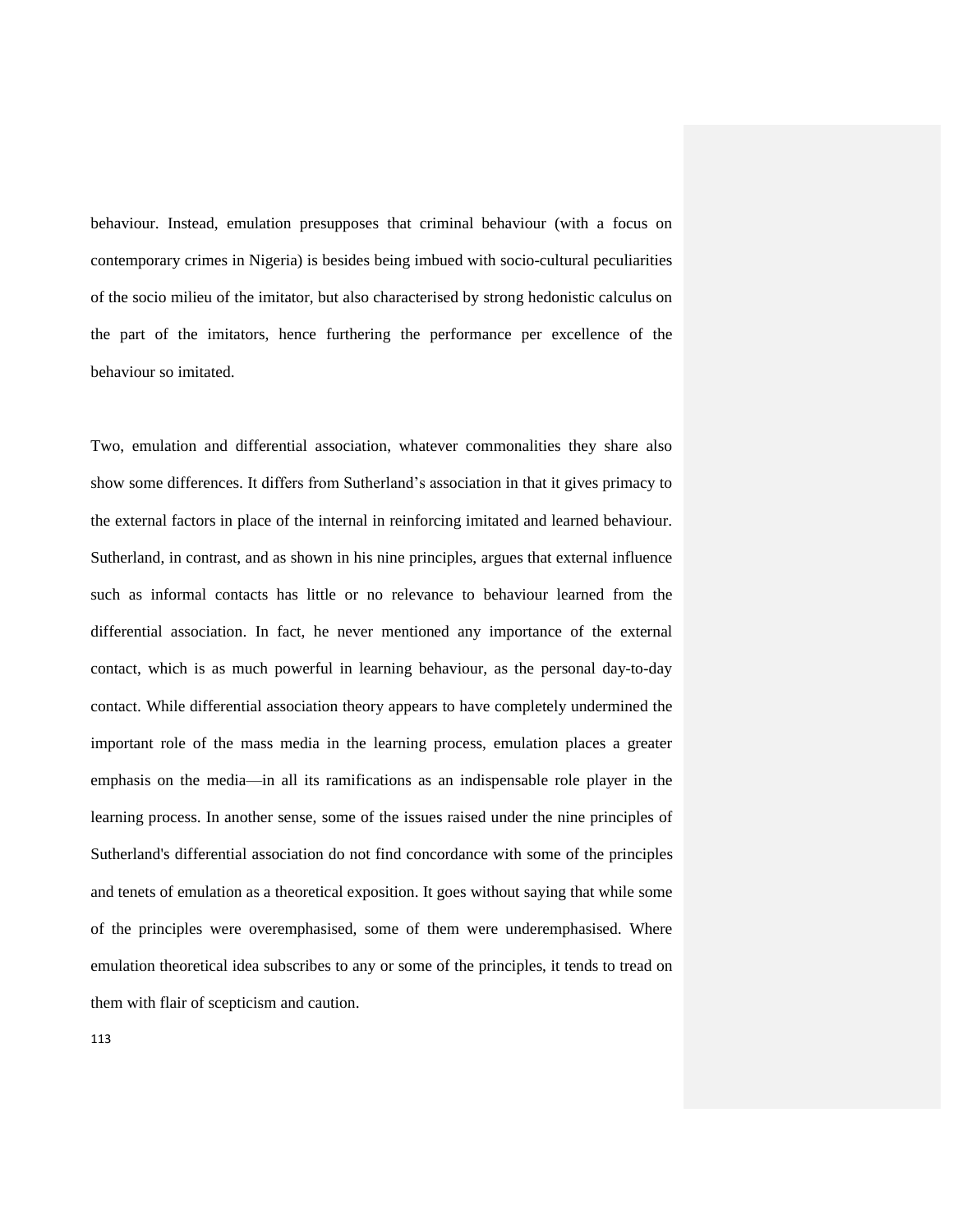Third, emulation differs from the "previous criminal association" in that it does not see the term and its position as mere given, constant and inevitable. Emulation is subtly different from Iwarimie-Jaja"s previous criminal association in that it contends that the previous criminal experience congenial for learning high profile crime such as armed robbery in modern Nigeria could no more or less have been learned from the external contacts. The previous criminal association as a spin-off of the differential association presupposes that it is an inevitable pathway of the learning process into becoming a criminal. Emulation takes particular exception to this assertion. In a commonsensical manner, it asks; where does this previous criminal experience come from? How did it come to be transmitted? How can the sophistry, the *modus operandi* and the somewhat unique nature of some of these crimes be accounted for?

There is the general, albeit, scientifically untested belief among Nigerian themselves and their observers that the former, either by virtue or vice, are full and imbued with the spirits to excel in all their endeavours, as certainly, the ultimate of the virtues or vice is human's excellence. The dexterity and par excellence in all their non-criminal and criminal activities may therefore, be an attestation Nigerians are enliven with the spirits to emulate.

114 Emulation also as a psychosocial behaviour is sophisticated and predicated on an economic factor. It is based on highly rational and calculative drives. Individual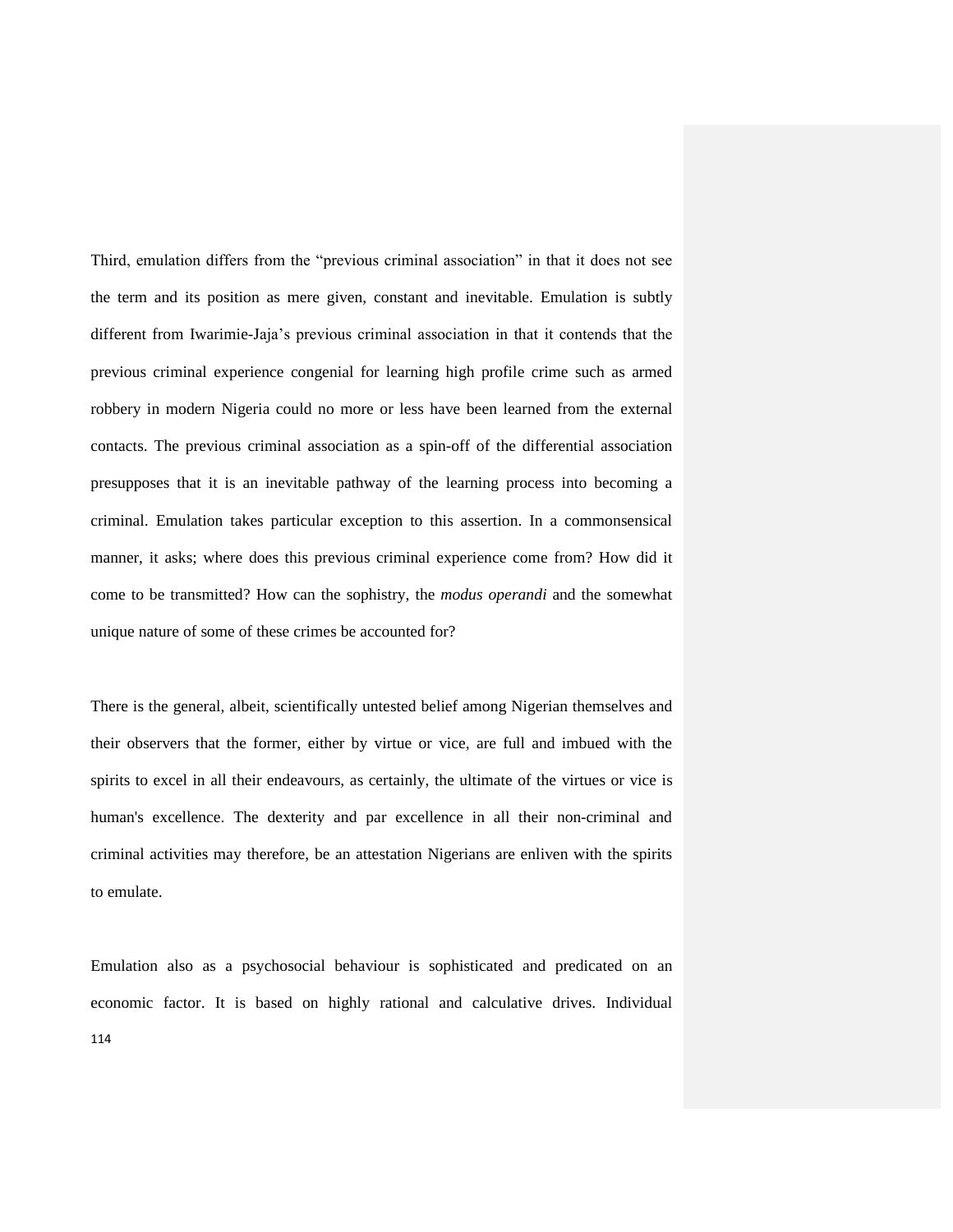psychological dispositions play a critical role in the choice of particular .line of behaviour. And with respect to some crimes, the ultimate decision to go by it lies with individuals, but people are not just prisoners to their childhood or even adulthood psychology. So, a dominant psychology is also a function of the opportunity and association with certain category of people.

## **3.5.4.2 Anecdote to the Theory of Emulation**

One of the contributors (authors) of the book "criminology" by Sykes (1978) was at one time a Director at the United Nations Asia and Far East Institute for the Prevention of crime and treatment of Offenders in Tokyo. In that position, he was occasionally questioned by trainees from rather backward Asian countries with low delinquency rates, who seeing signs of increasing delinquency rates in their countries, sought for his advice on how this trend might be inhibited. He (the author) found the answer not difficult. He urged them to ensure their people remain ignorant, bigoted, ill-educated; that on no account should they develop substantial industries; that communication systems should be primitive (emphasis mine); and that their transportation systems should be such as to ensure that most of the citizens lived within their own small isolated villages for their entire lives.

He stressed the importance of making sure that their educational systems did not promise a potential level of achievement for a child beyond that which his father had already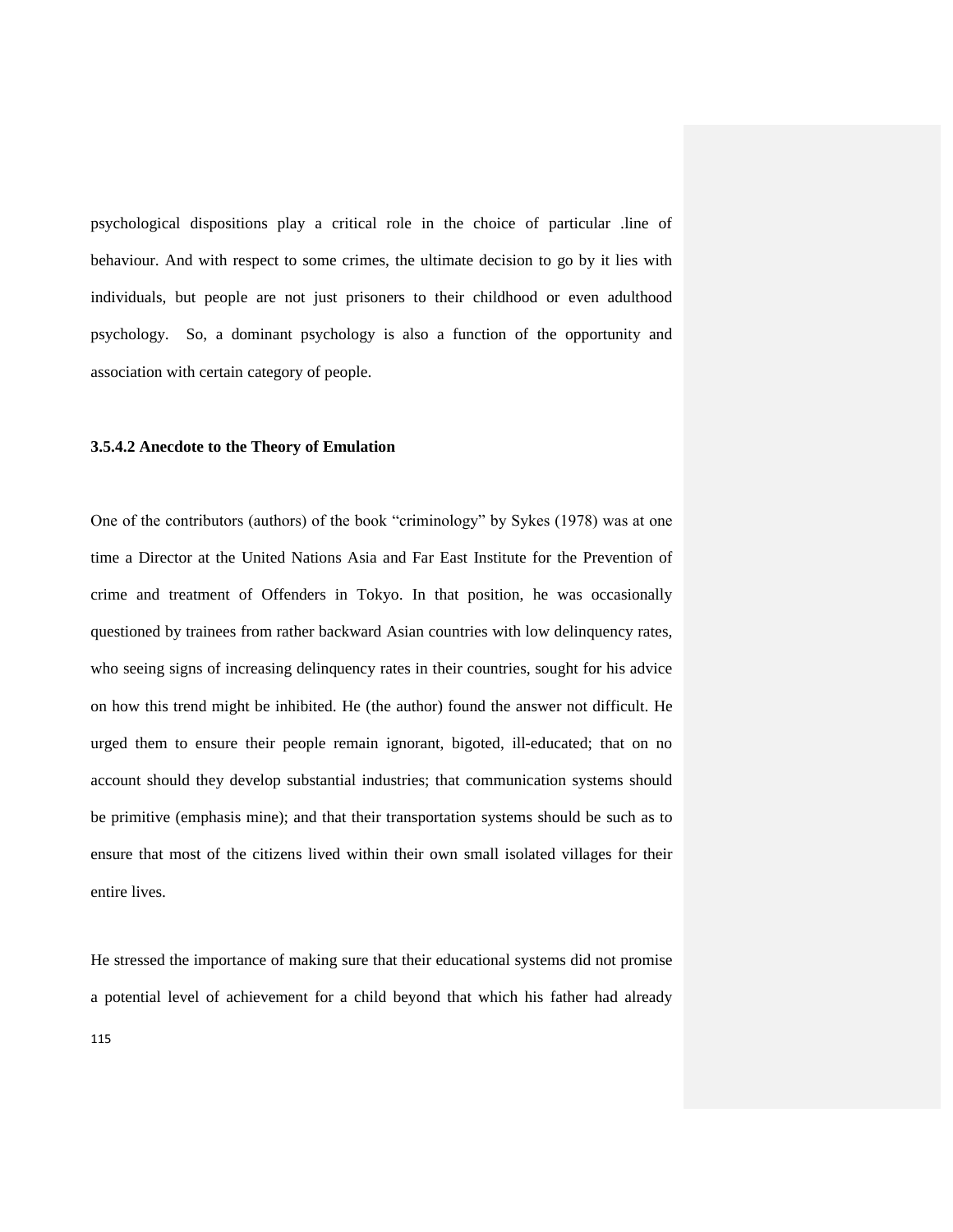achieved. If it were once suggested that a child should be able to grow to the limit of his capacity rather than to the ceiling of his father's achievement, he pointed out, the seeds of the gravest disorder would have been laid. He stressed the universal human experience that village societies are entirely capable of maintaining any discordance or human nonconformity within their own social frameworks and never need to call on centralised authority to solve their problems. He would take time to sketch, with a wealth of details the horrors of increased delinquency and crime that would flow from any serious attempt to industrialised, urbanised, or educates their communities. He would conclude with a peroration against the establishment of an international airline. Source: Morris and Hawkins (1970, p. 49 cited in Sykes, 1978, p. 260).

In another related remarks which serve as advice, it is further argued that the revolution in transport, especially the air travel has made the diffusion, borrowing, and infusion of culture, on world wide scale, and borrowing between people in opposite sides of the earth enormously possible (Landis, 1958). Thus, philosopher Arnod J. Toynbee writing in 1947, and reproduced by the same Landis (1958, p. 65) tries to look back "on 1947 from 100 years in the future, and then from 2,100 years". He comments as follows:

> Future historians (which we are all part and parcel) will say. I think, that the great event of the twentieth century was the impact of the western civilisation upon all other living societies of the world of that day; They will say of this impact that it was so powerful and so pervasive that it turned the lives of all-its victims upside down and inside out—affecting the behaviour, outlook, feelings, and beliefs of individual men, women, and children in an intimate way, touching chords in human souls that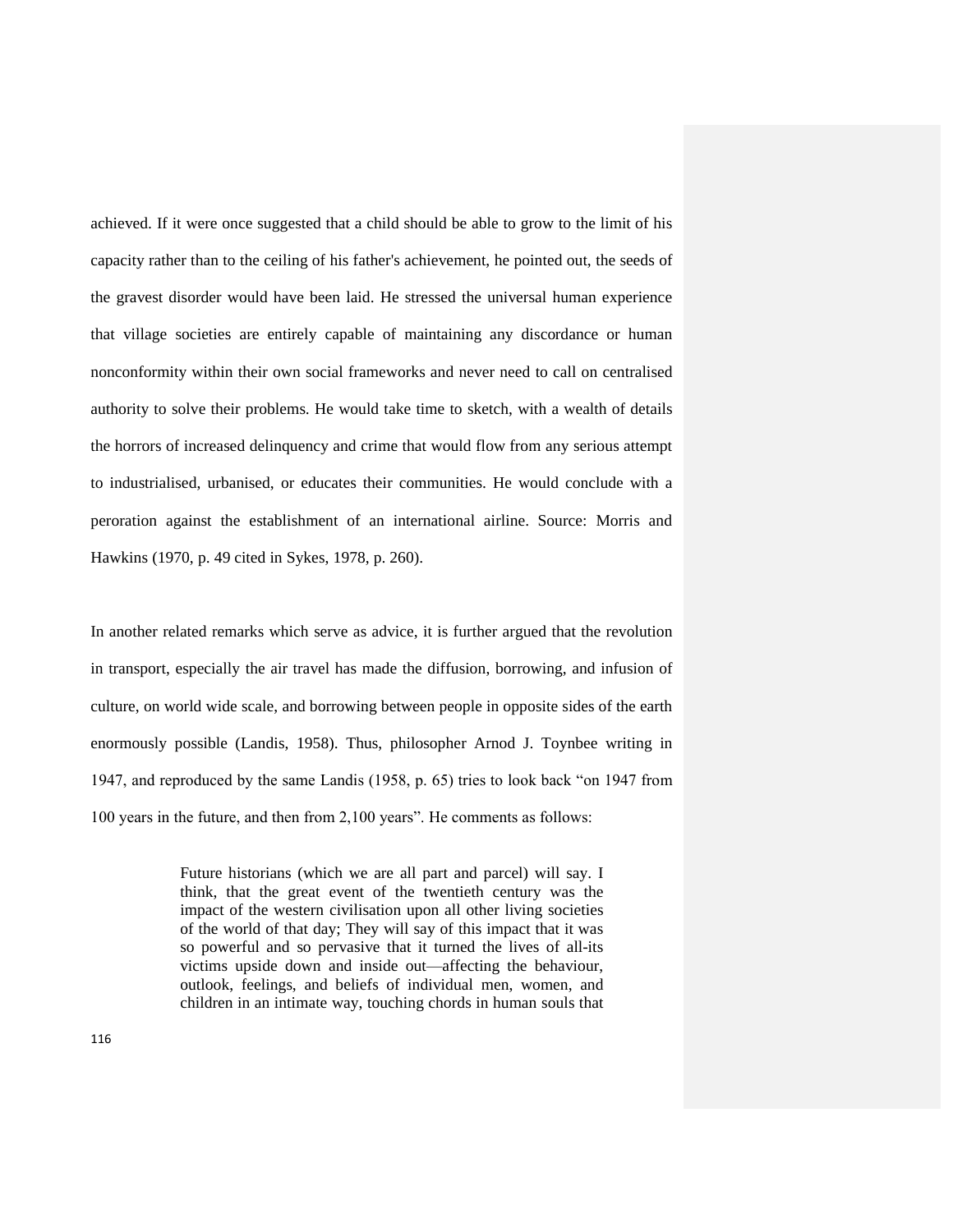are not touched by mere external materials forces (however) ponderous and terrifying. This will be said, I feel-sure, by historians looking back on our times even from as short a time, hence A.D. 2047...

... The historians of A. D 4047 will say that the importance of the western civilisation on its contemporaries, in the second half of the second millennium of the Christian era, was the epochmaking event of that age, because it was the first step toward the unification of mankind into one single society. By their time, the unity of mankind will perhaps have come to seem one of the fundamental conditions of human life-just part of the order of the nature-and it may need quite an effort of imagination on their part to recall the parochial outlook of pioneers of civilisation during the first six thousand years or so of its experience...

The above remarks provide a sure guide towards the point of emphasis of emulation as a theoretical exposition. Within it, we found most of the issues and facts which empower it as a new breed idea or theory on crime, and as exogenous—coming mainly from the western world, and fostered by means of their formal and informal system of communication.

## **3.5.4.3 Emulation as a Theoretical Exposition**

The "exchange of culture has been a major process of history" (Landis, 1958, p. 68). Yet, one observes what seems a somewhat paradox—a world of vastly different patterns, and many different worlds in one society, the cultural exchanges and contacts notwithstanding. Landis is of the view that this paradoxical difference is the result of a deliberate relative isolation of peoples from one another (66). But it is added here that the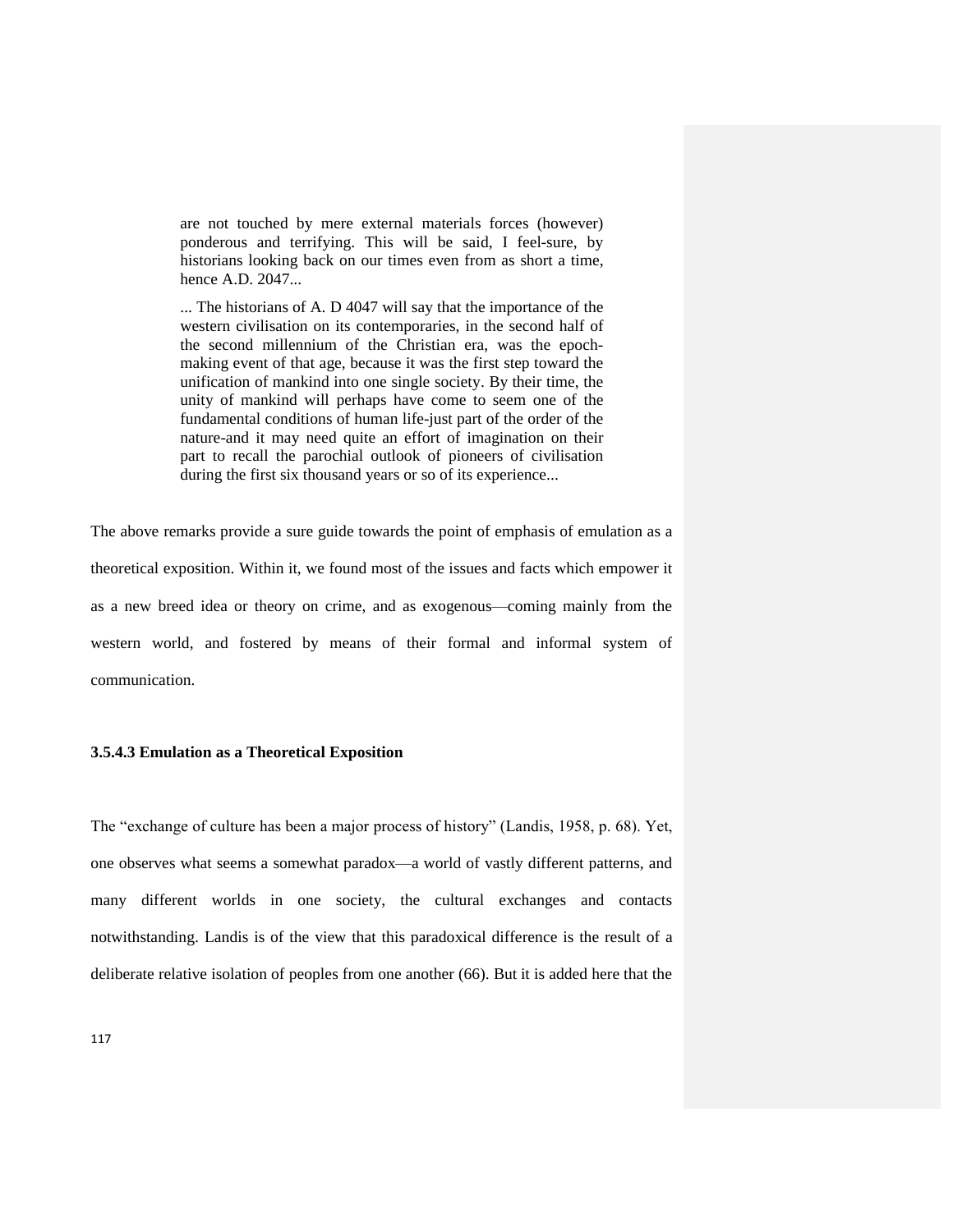difference is because of the disarticulation arising from culture contacts and the peculiar differences in the physical surroundings of the people. These place pressures on the indigenous of the different societies to either resist some of what is imitated and learned, invent new things, or fine tune what is learned in the most subtle ways.

In an apparent support for the warning and satirical remark credited to one of the contributors to Sykes: "criminology", and stated above, Landis (1958) explained that the entire remarks written in 1947 (long time before contemporary Nigeria became independence) is a clear picture of tomorrow. The picture foresaw a cultural uniformity throughout the world as these cultures meet and blend in the age of easy mobility and globe-girdling travel. Landis, then, makes a sociological imagination or conjecture that, "if diffusion has been a major process of human history, how much more is it going to be in this day of Olympic games, international student exchange, international atoms for peace, conferences, world trade fairs, and intercontinental airlines" (Landis, 1958, p. 67).

The Idea of emulation draws its strength from the above hypothetical remarks. Its basic argument is that criminal behaviour—in their variations: patterns and nature—are attitudes just like any other normal behaviour, socially learned in the manner of social network, either within a socio-culturally bounded entity, or that which involves culture contacts. But this is by no means only limited to the formal means of learning and communication.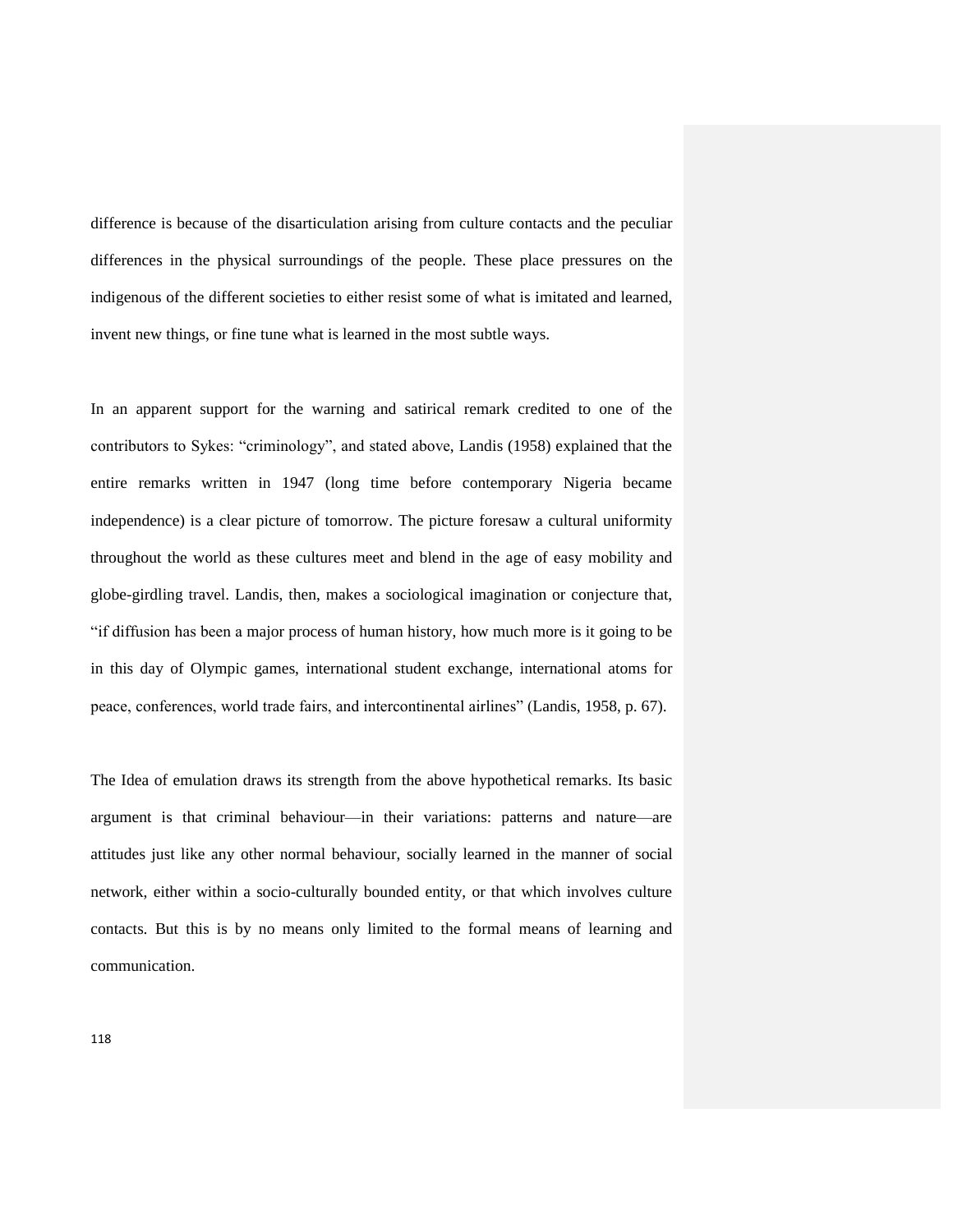Emulation as a theoretical postulation is much concerned with the origin, the nature (uniqueness), the motives and drives of a particular learned behaviour. In this regard, its context is both the macro and micro levels of contacts (associations) as the effective apertures by which a particular behaviour is made known, imitated, learned and acted out with purpose and dexterity. In specific terms, emulation derives, and has as its essential property, in the argument that quite a remarkable behaviour is alien to the learners. It however, further recognises that these imitated, learned and borrowed behaviousr or attitudes are not automatic and static. They are in most cases, embellished, fine-tuned, and made malleable in line of the motivation for acquiring them and the constraints imposed by the socio-milieu of the imitators, learners and borrowers; hence the term and stage known as "emulation". Emulation is, thus, the last stage of the effects of contact or association with other superior culture or fashion, which results in the development of a new behaviour and the complexity of its nature (see Tarde, 1903 for similar argument).

The most important source and origin of the current emulating tendency is the culture contact. Culture contact, emulation argues, leads to the inevitable culture diffusion and borrowing, with the eventual consequences of culture miscegenation and culture conflict. Contacts with the western European powers, beginning in the fifteenth century, and the consequences thereof, thus become the centripetal and centrifugal point of analysis of emulation.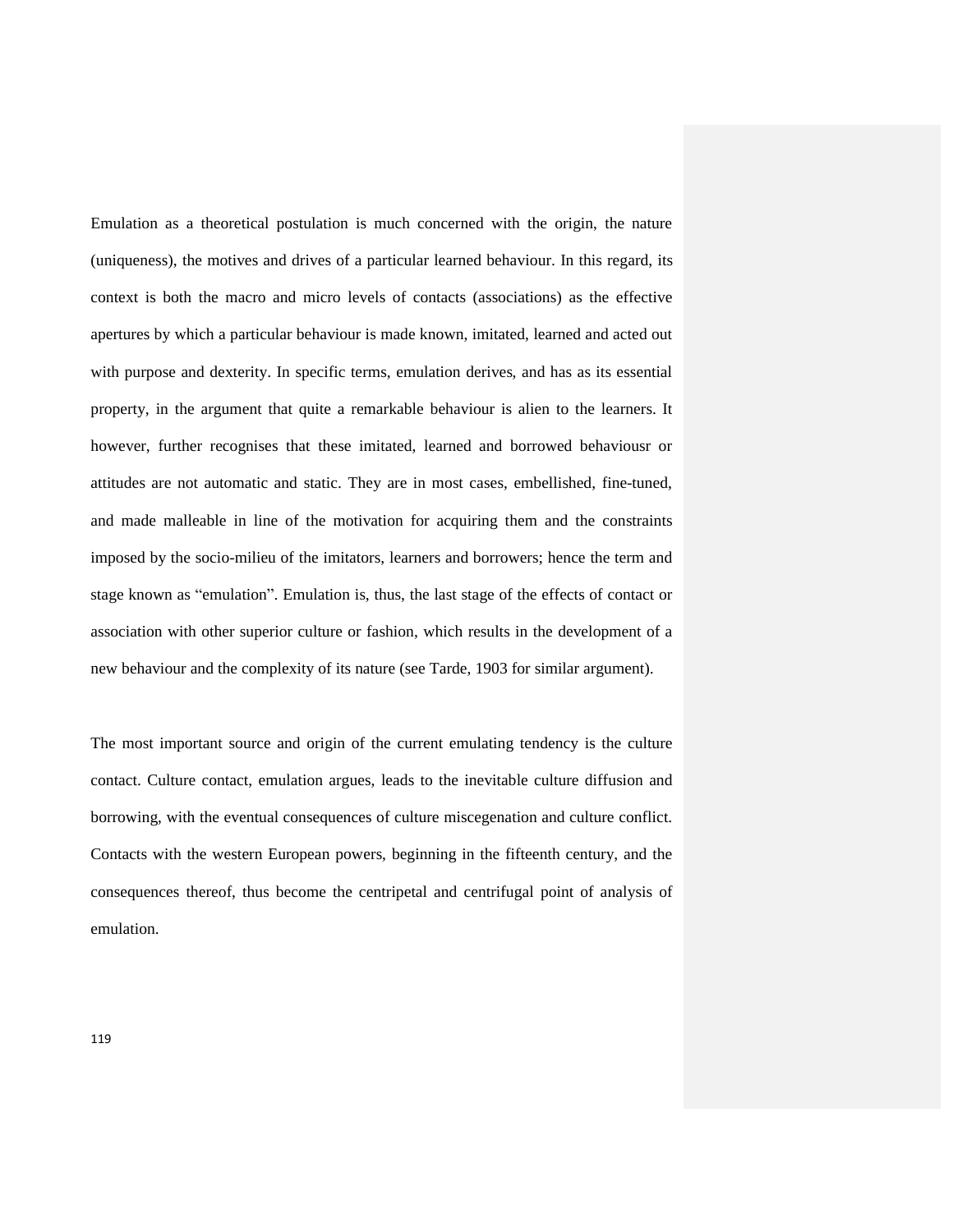Many of the problems and changes of the contemporary developing societies—social problems, economic woes, political upheavals, and religious bigotries—are to an extent, the consequences of the impacts of the western powers on the rest of the globe (see also O"Donnell, 1987). The profound intensification and consequences during the nineteenth century—a period described as the enlightenment and industrial revolution period—bore a remarkable impact in the life of the people of the less developed continents, or less enlightened and less industrialised people of the world. Indeed, the cultural impact of Europe on the rest of the world defies summary (O"Donnell, 1987). The domination of the entertainment media of the west, and later by the U.S. raises profound issues of value, and of cultural independence, creativity, quality and taste (see also Falola & Ihonbvere, 1986; O'Donnell, 1987; Eteng, 1994 cited in Otite 1994).

120 The argument is that contact with western world provided the opportunity for borrowing, as indeed borrowing becomes more probable and inevitable, and culture transmission, diffusion, and infusion became overtly permissible. Resisting the new way of life, which showed some degree of superiority, proved difficult for the indigenous moreso when its' promises became glaring. Unfortunately, and at the same time, the new culture failed to fully incorporate these indigenous in an embracing manner. This was worse with the British colonial administration whose conservative policy of association distanced the indigenous from their colonial masters, and deepened the conflicts in the new values and means of attaining them when compared to the French policy of assimilation. Consequently, there arose not only a "culture shock, especially of failure it what it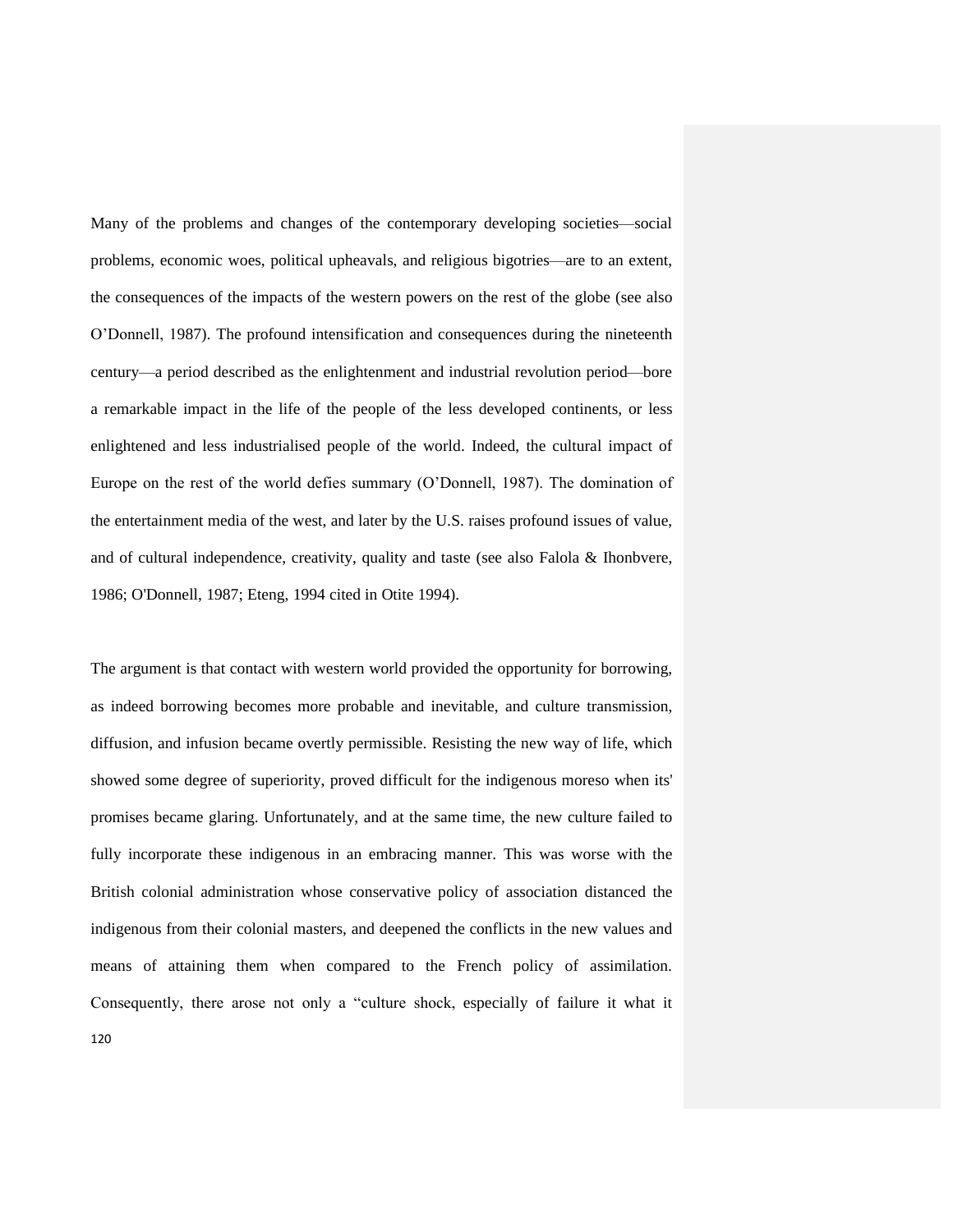promised to offer, but also found themselves in conflict resolution between this new culture and their indigenous ones.

Borrowing under certain circumstances is associated with a major competitive process and attendant consequences. The English anthropologist, Pitt-Rivers (1927), has indicated the outcomes of culture contact depending on the culture of people in contact. This he called the "native problem". He outlined eight possible outcomes, and two of which are particularly relevant to the ideal of emulation:

Immigrant culture-bearer may succeed in extinguishing an aboriginal culture, but yet fail either to extinguish or assimilate its bearers, who appear to survive the condition of cultural equilibrium. Notable here are some African examples. Landis (1958, p. 79) specifically instanced "the Basuto or Bantu tribes of the Southern African region".

Indigenous elements may eventually absorb the immigrants and assimilate them with or without taking over much of the culture of the latter. These two experiences are no doubt the cultural scenario and way of life that became the characterization most African modern nation-states in general, and Nigerian in specific.

Emulation as a theoretical idea presupposes that certain learned and imitated behaviours go beyond ordinary imitation and learning. It connotes the instinct of innovativeness and distinctiveness, or the spirits to excel in the behaviour so imitated, and/or so learned. This is the major principle, the turning point, and .of course, the distinguished point of departure of the theoretical proposal from other related theories.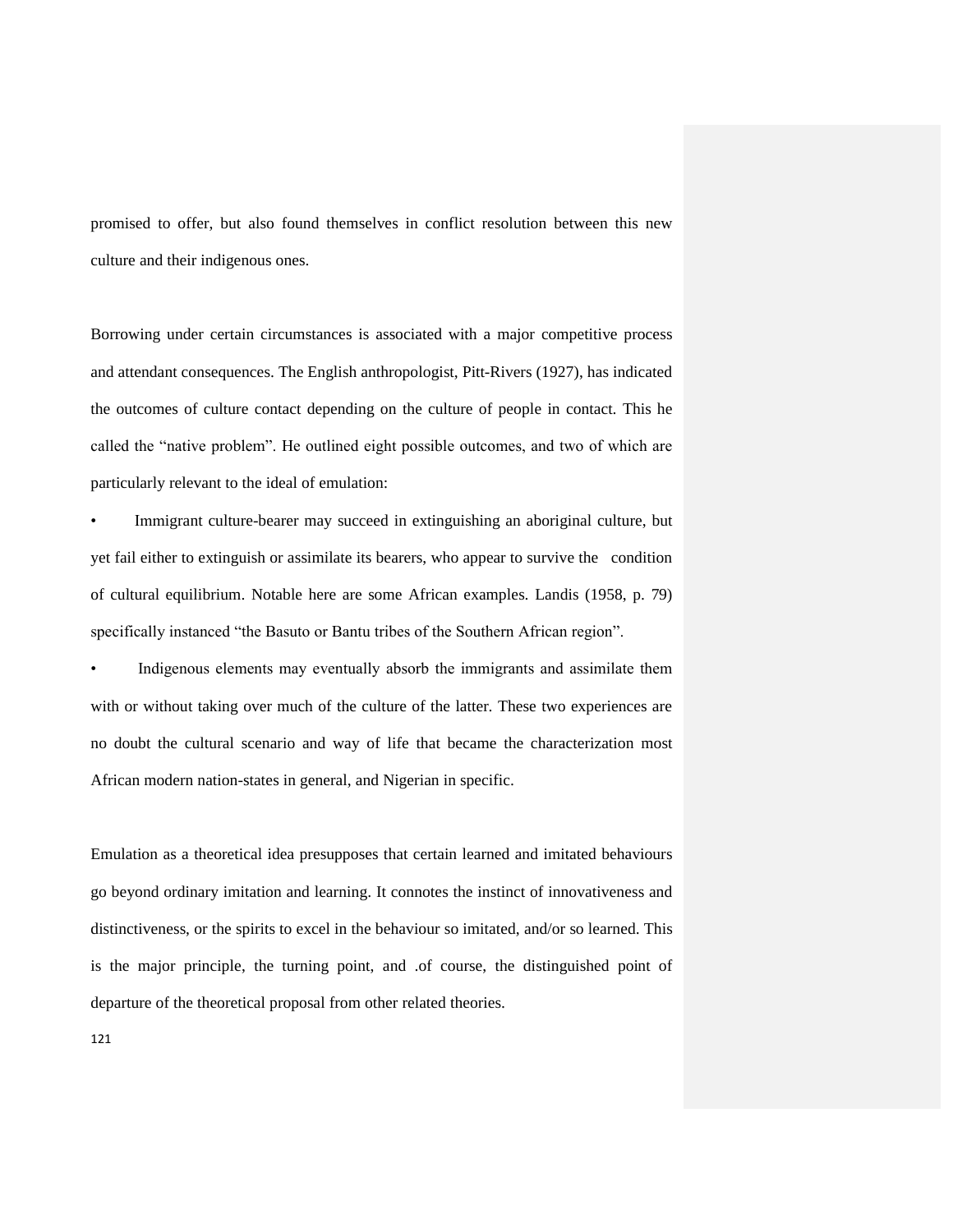The somewhat paradox in the idea of emulation is that it though, appears to demean the place of hereditary and human nature, it does not, however, exclude innovativeness or the "drive" and "urge" to perform per excellence, which are strong components of biogenic theories. This urges and drive to perform per excellence are also what contribute to shape the modern day criminalities in Nigeria. As both an explanatory and exploratory theory, emulation therefore, is reflexive in explanation. By this, it sees certain criminal behaviours as profoundly shaped by their contact with the western world, senior criminals, and the prevailing culture and ways of life. Yet, it does not see current offenders as helpers' agents of some inexorable social forces of the past.

Emulation is a product of learning, repetition and perfection, but in some cases, it can simply take the pattern of learning without repetition. That is, "instant learning" as Howitt (1982, p. 87)<sup>7</sup> describes social learning processes. Some emulators are able to learn at a glance, beating off many steps. But irrespective of the manner of learning, the emulator usually adds some further steps because she/he does not only rest on carrying out such behaviour in its traditional form. Such acts or behaviour are complimented with some sort of dexterity, usually in line with certain unique features of the social system under which such behaviour or act is to be committed. For instance, in modern Nigeria, such unique features are conceived to include the socio-economic and political system, the belief system such as in charms, the prevailing cultural and value system; specific social ills, and so on.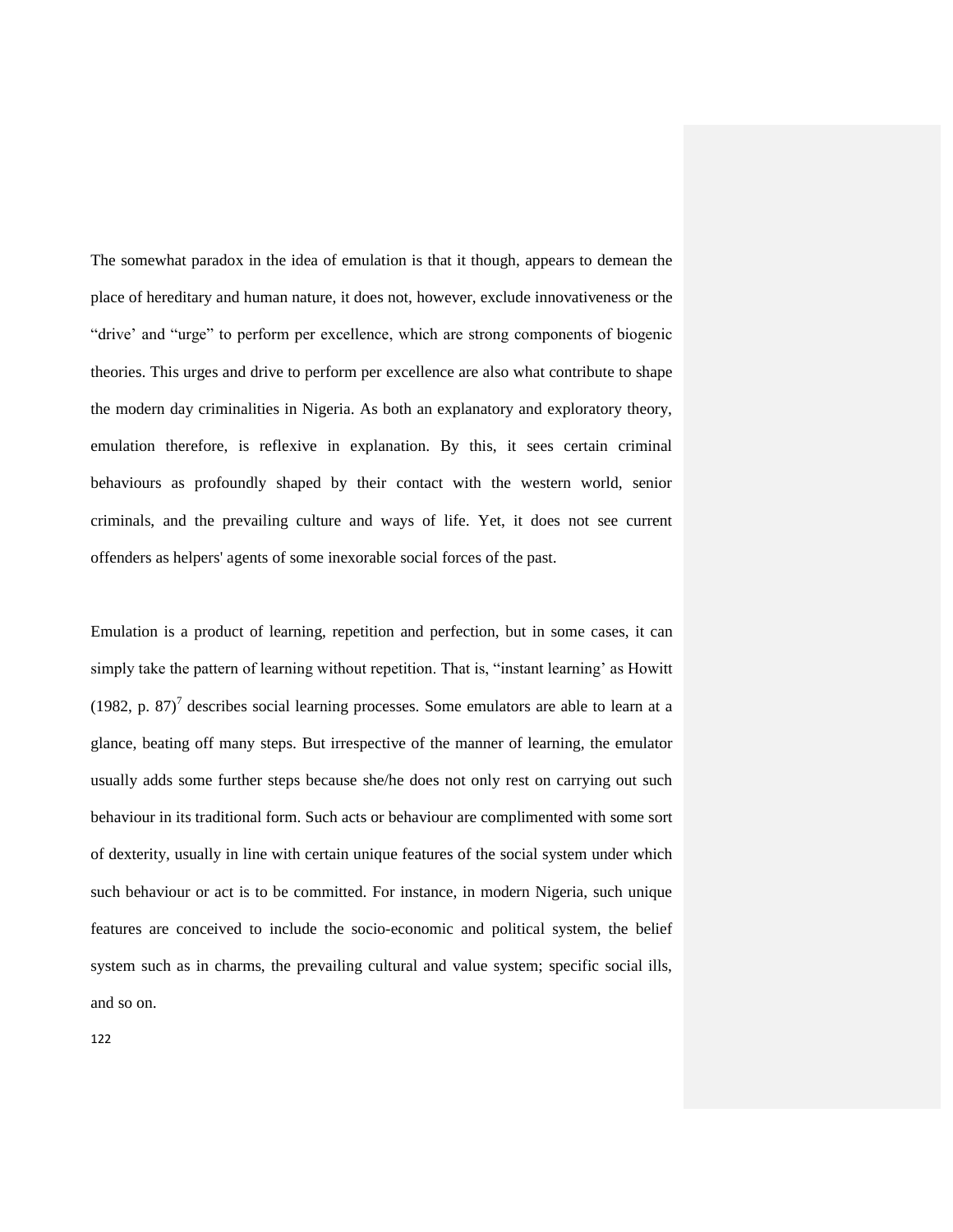The theoretical process of emulation and its approach and outcome is no doubt realisable by a dialectical dissection of some key conceptual frameworks in literature. Put differently, it approaches the understanding of contemporary crimes in Nigeria by a process of critically analysing certain sociology criminology paradigms and psychological theories. It does this by a kind of logical disputation of some of the paradigms and theories while recognising their imbued potency in an integrated manner.

<sup>7</sup>The traditional learning, as demonstrated by the study of cats, rats, and; mice, concentrates on the gradual building up of complex behaviour—from the simpler ones through the process of "trials and errors", "rewards and punishment", repealed "raining", trails and so forth. This process explains for example, armed robbery recidivists since every act of robbery commission might lead to arrest or lack thereof: in the case of arrest, what follows are detention, prosecution, conviction, imprisonment and release. And conscious of this, the tendency to perfect and improve on one"s strategy so as to escape punishment becomes part of the processes leading to emulation as the final stage.

#### **3.5.4.4 Principles of Emulation Theory**

 $\mathcal{L}_\text{max}$  and  $\mathcal{L}_\text{max}$  and  $\mathcal{L}_\text{max}$  and  $\mathcal{L}_\text{max}$  and  $\mathcal{L}_\text{max}$ 

Arising from the preceding discussion, a synopsis of the building blocks of the idea of emulation is outlined. These constitute the principles, the premises, and the presuppositions of emulation as they specifically affect contemporary crimes in Nigeria. Indeed, the principles upon which emulation theory or idea is based are also those upon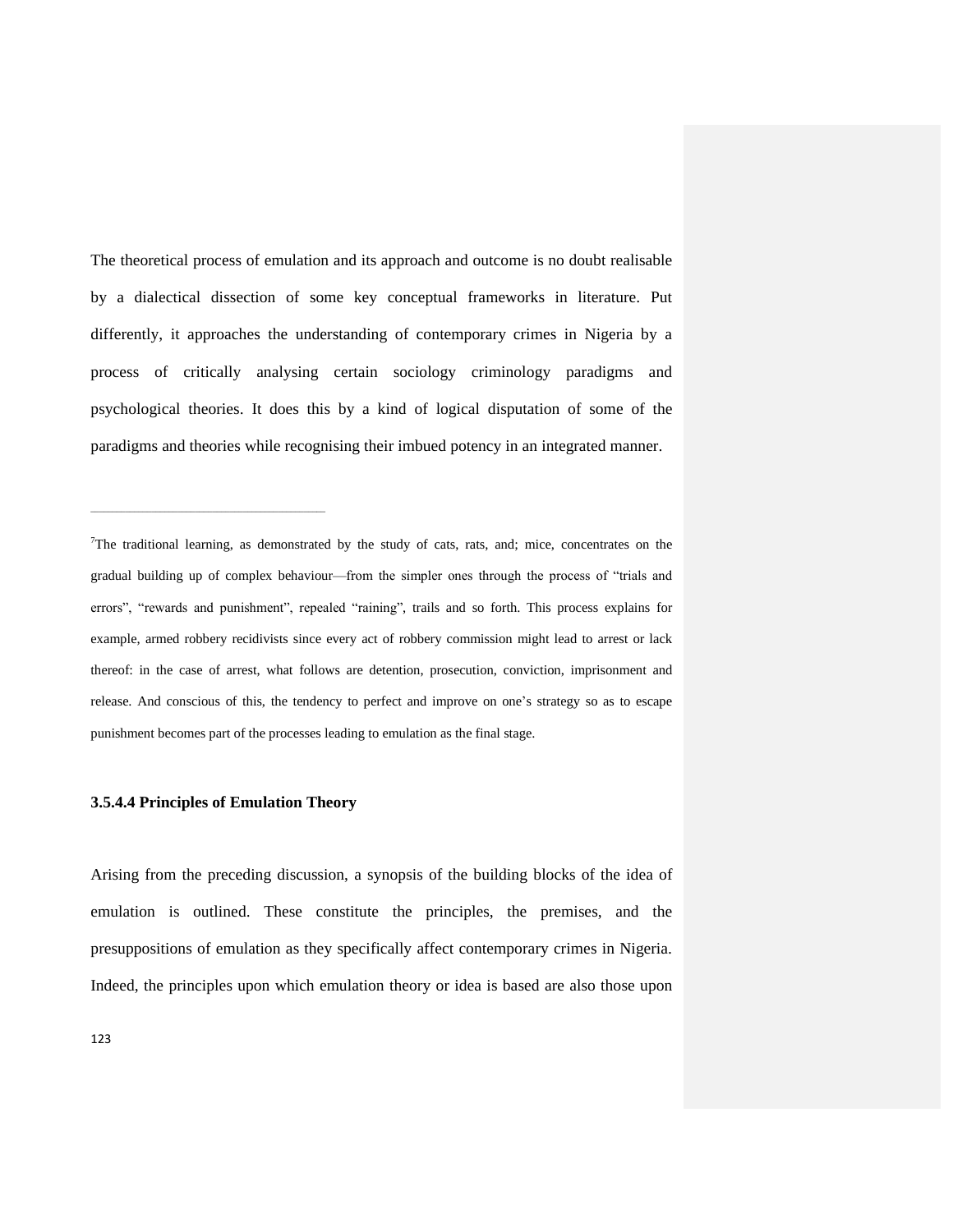which the dialectic dissection (analysis) of contemporary crimes in Nigeria today is premised. It is possible that all other types of crime as specific alien behaviour to country and similar nation-states can be explained by applying these principles and subsequent theory. These principles and/or assumptions are conceived as follows:

- 1. Current pattern of contemporary criminalities in modem Nigeria is not just an-natural outgrowth or outburst behaviour. It is an attitude, which is imitated and learned through both formal and informal mechanisms, and passes from one individual, persons or groups (peers, friends, relations, acquaintances and criminal well-wishers) through the process of socialisation or learning.
- 2. As an alien behaviour, it is however, by no means limited to imitation and learning. It is also perfected with the intention to excel and to appear unique (emulate).
- 3. The pattern and steps of the imitation, learning and perfection is usually in association with first, criminals of the western world, and later, it passes down the line to the adolescent criminals, who are in close contact with this western world. This pattern of learning is in a process of communication.
- 4. It involves the inferior and younger ones imitating the superior behaviour and the old imitators.
- 5. There is an insertion or infusion of ideas when different of it (as the coming into contacts of the western and indigenous) comes together. In all common senses, there is a decline in the older method of behaviour, and an increase in the newer idea.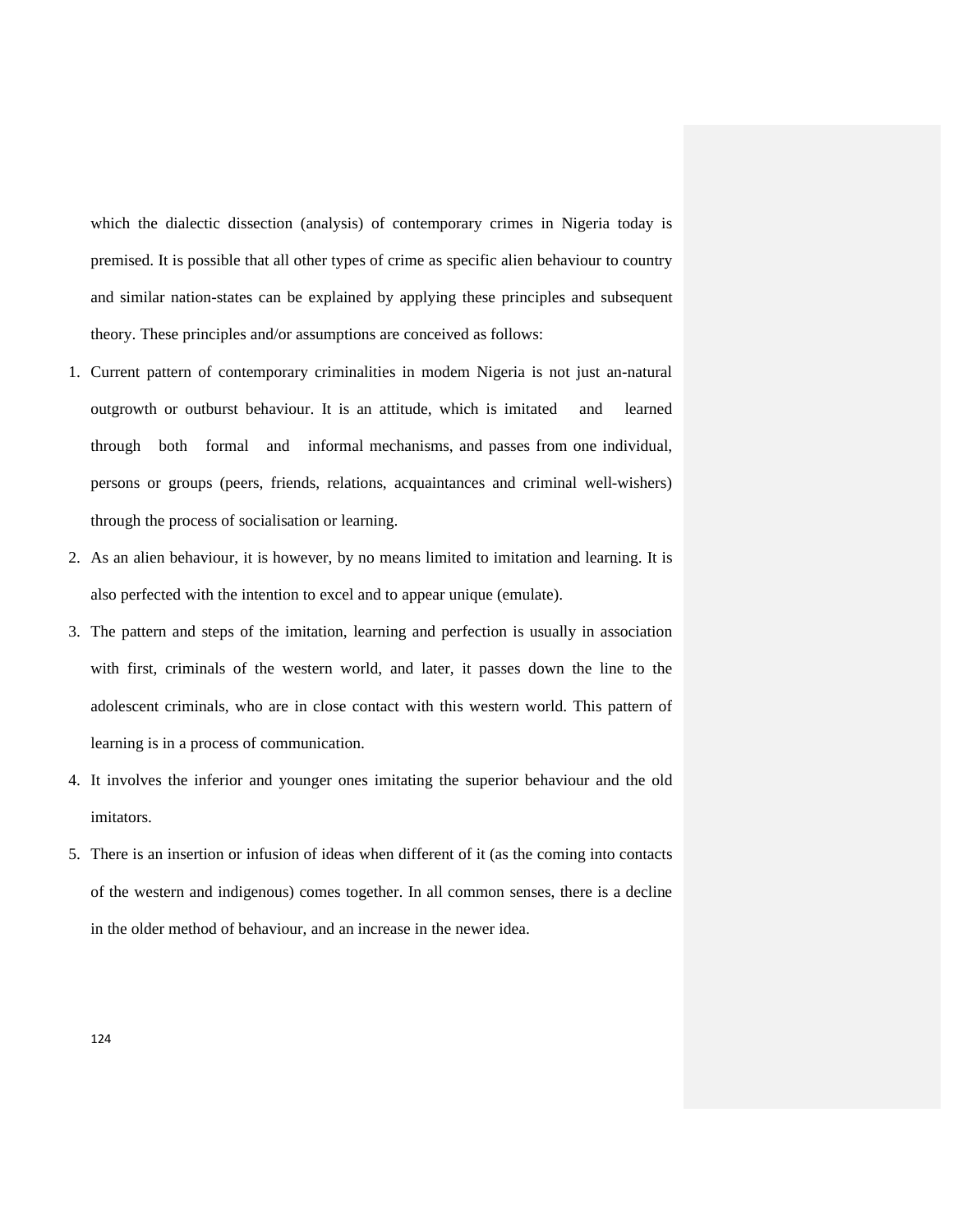- 6. The main part of the learning occurs through the impersonal agencies such as television, newspapers, videos, reading of novels, attending clubs and so on (e.g., Hadley Chase and so on). This is bold to highlight its importance within, theoretical household of emulation.
- 7. The imitation, learning and perfection includes the techniques of committing the crime which criminals attach much, importance to. This is the specific rationalisation, desires, and drives, courage and other attitudinal disposition.
- 8. The degree to which a person becomes modern criminal in Nigeria is measured by the extent of his/her affiliation or association with the particular group/people with much earlier contact with the western world, and which is deeply enmeshed in its teaching and value system. This is to suggest, however arguably, that crimes depend and vary from one region of modern Nigeria to the order in relation to the extent these regions identify more closely with the western life styles. This is a kind of illegitimate opportunity structure of Cloward and Ohlin.
- 9. Criminality also depends on the extent to which the group and individual offenders associate with regions, ethnic or community, which continued to embrace this western ideas and idiosyncrasies in wholesome.
- 10.Emulation is instinctive and purposeful, and is complemented by ingenuity, innovativeness, and do varies from one individual offender to the other. It also depends on maturity, temperament, motive, educational attainment, religiosity, family background, accessibility to objects, and opportunity to commit the crime.
- 125 11.The process usually begins with the instinct (decision) to imitate, to learn what is imitated, and to emulate what has been imitated and learned, first with the less dangerous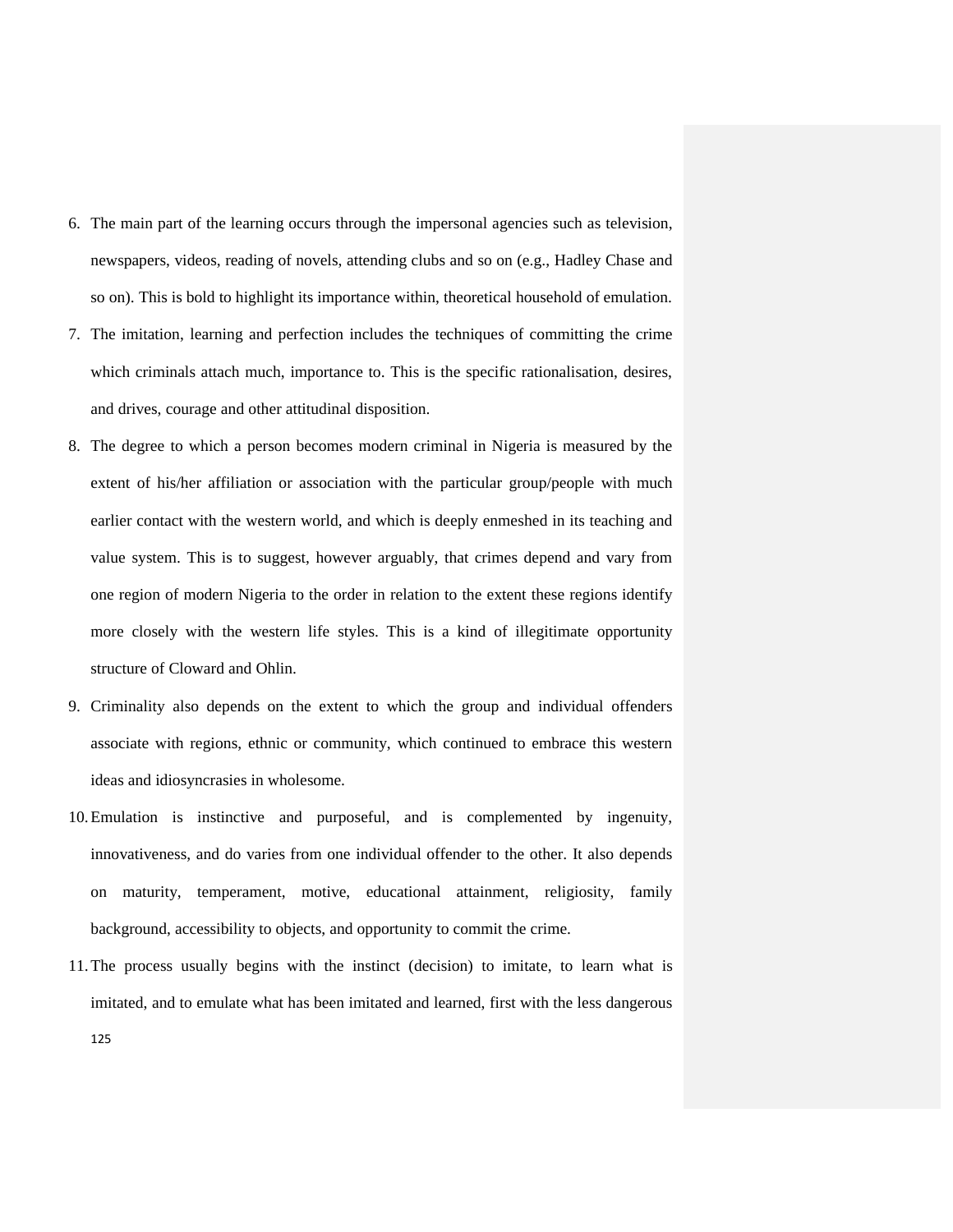crime for the purpose of acquiring the needed "previous criminal knowledge", and to having a good criminal networking. It involves steps of ladder, but it does not necessarily follow all the ladders per steps.

- 12.The necessary apparatuses, and the opportunity congenial for the imitation, learning, emulating, and carrying out the criminal behaviour must be available.
- 13.Crime as an emulated behavior is not only one-moment "stopgap" behaviour. The emulated behaviour is constantly rehearsed and updated with information on the emerging techniques, technologies, and the changes in the legal matters relating to armed robbery.
- 14.The first stage towards imitation, learning and emulation does not necessarily entail careful analysis of the cost-benefit of engaging in adolescent or unprofessional armed robbery. However, at a later stage, and on graduating into a full time criminal, a more careful thought of the cost-benefit, and how to produce and reproduce the culture of the crime is viewed as important aspect of the career.

Important points of emphasis about the theoretical idea of emulation postulation are therefore, summarized as follows:

- 1. That specific criminal behaviour is a learned behaviour, and or imitated.
- 2. That the informal agencies such as the various conventional media and non-conventional ones play significant roles in fostering and reinforcing these behaviours in a hyper manner just like the formal means could have done.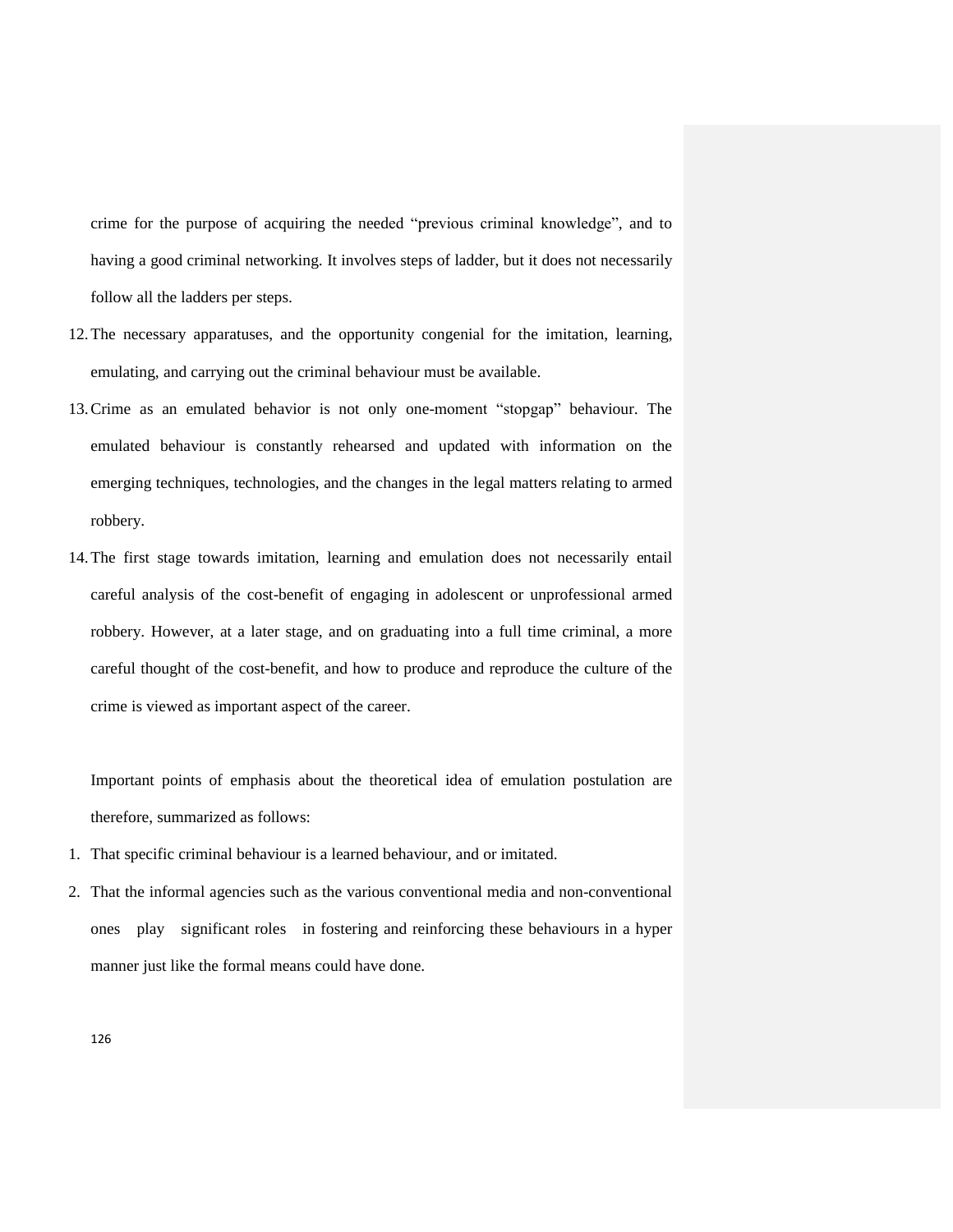- 3. These behaviours are acted with adaptation to other unique features of the society under which they are carried out.
- 4. The direction of culture flow, which determines the pattern and direction of emulation, has been mainly from the more fluid and dynamic culture to the more static, closed and less dynamic ones.
- 5. That ultimate acting out of these behaviours is a function of the individual's sociopsychological disposition.

## **4.0 CONCLUSION**

In this Unit, strain, subcultural, differential opportunity, ecological, the social process theories and their spinoffs have been reviewed. The review presented both the strengths and weaknesses of these theories, with emphasis on their application to solving crime and security problems in human society.

### **5.0 SUMMARY**

Anomie theory and its spinoff, end-means theory is critical in predicting and explaining crimes (such as armed robbery and kidnapping) in contemporary Nigeria. The subcultural and differential opportunity theories are suitable for explaining gang life, drug culture, and campus/street secret cult tradition. Both social ecological and social disorganization theories explained that crime, delinquency and deviance thrive in socially and physically disorganized neighbourhoods, while the social process theory adumbrated the predictions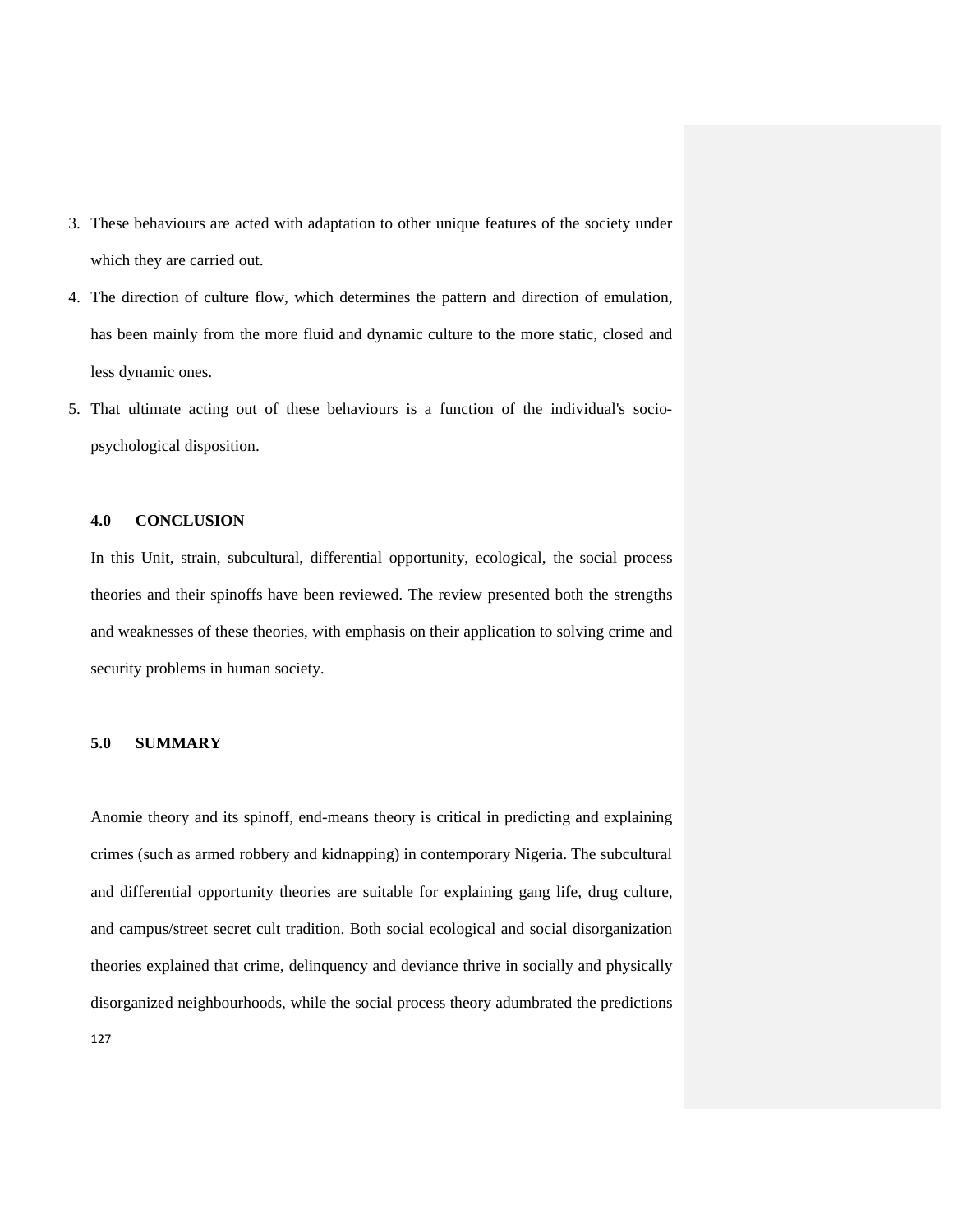of imitation, differential association, previous criminal association, and emulation theories.

# **6.0 Tutor-Marked Assignment**

Using anomie theory, comparatively explain crime wave in America and Nigeria.

# **7.0 Reference/Further Readings**

Adler, F., Gerhard, O. W., Mueller, W., & Laufer, S. (1991). *Criminology*. New York: McGraw-Hill.

Agnew, R. (1985). A revised theory of delinquency. *Social Forces, 64*, 151-167.

- Agnew, R. (1992). Foundation for a general theory of crime. *Criminology, 30*, 47-87.
- Axelrod, A., & Antinozi, G. (2003). *Criminal investigation: The complete idiot's guide*. Indianapolis: Penguin.
- Beirne, P., & Messerschmidt, J. (2000). *Criminology*, (3<sup>rd</sup> ed.). Boulder, Colorado; Westview Press.
- Bennett, R. R. (1980). Constructing cross-cultural theories in criminology. *Criminology, 18*, 252-268.
- Box, S. (1981). Deviancy, reality and society. London: Holt, Rinehart & Winston.

Broidy, L. M. (2001). A test of general strain theory. *Criminology, 39*, 9-36.

Brown, S, Esbensen, F, & Geis, G. (1991). *Criminology: Explaining crime* and *its context.* Cincinnati, Ohio: Anderson Publishing.

- Chaiken, J., & Chaiken, M. (1983). Crime rate and the active criminal. In J. Q. Wilson (Ed.), *Crime and public policy* (pp. 11-29). San Francisco, Ca: ICS Press.
- Clinard, M. B., & Abbott, D. J. (1973). *Crime in* developing countries: *A comparative perspective.* New York: John Wiley and Sons.

Cloward, R., & Olhin, L. (1960). *Delinquency and opportunity*. New York: Free Press.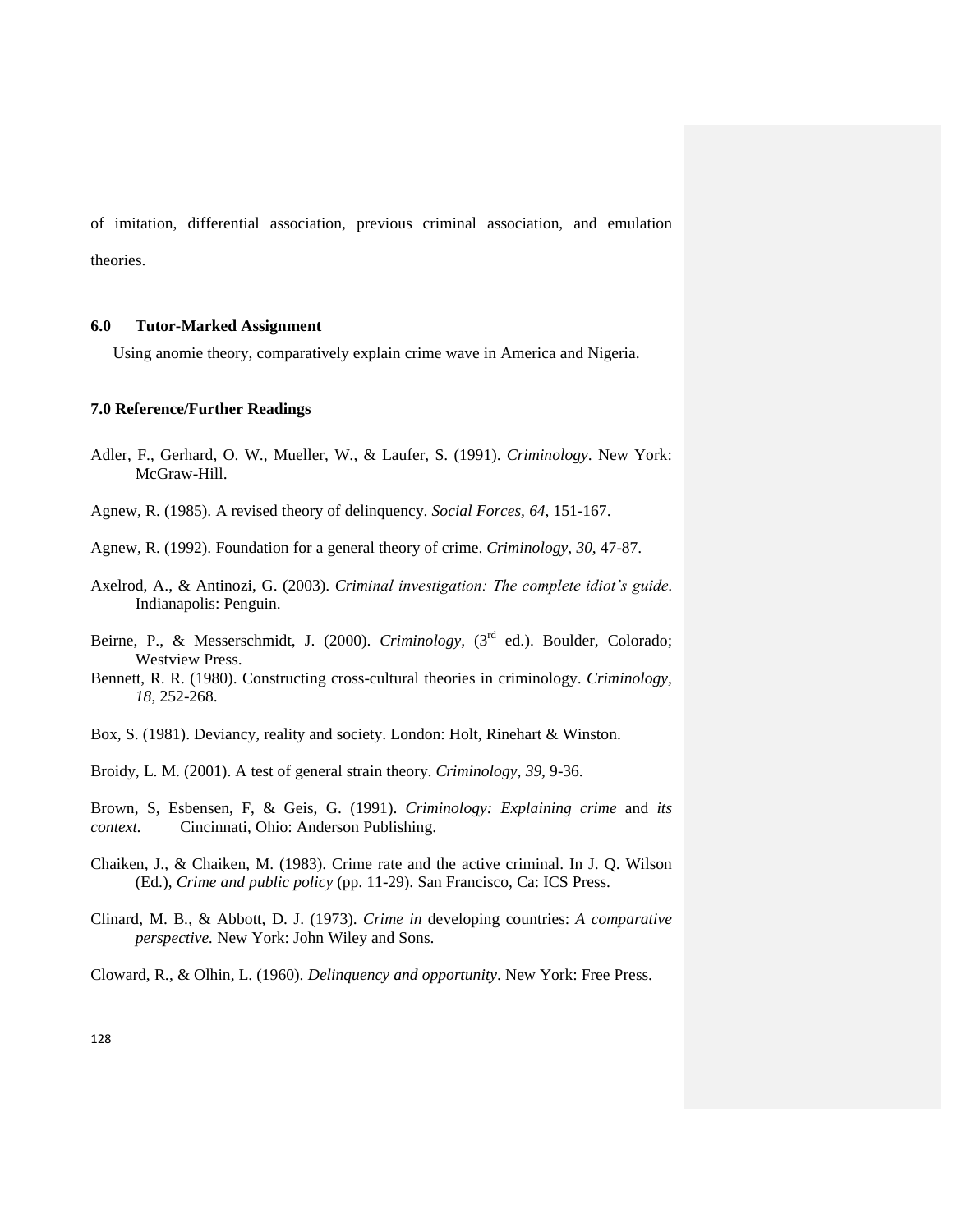Cohen, A. (1955). *Delinquent boys: The culture of the gang*. New York: Free Press.

- Cohen, L. E., & Cantor, D. (1981). Residential burglary in the United States. *Journal of Research in Crime and Delinquency, 18*, 113-127.
- Downes, D., & Rock, P. (1988). *Understanding deviance* (2<sup>nd</sup> ed.). Oxford: Clarendon Press.
- Durkheim, E. (1982). *The rule of sociological method*. 1893. Translated by Hall, W. D. New York: Free Press.
- Durkheim, E. (1951). Suicide: A study in sociology. 1897. Translated by Spaulding, J. A., & Simpson, G. New York: Free Press.
- Brown, S., Esbensen, F., & Geis, G. (2013). Criminology: Explaining crime and its context (8th ed.). Waltham, MA: Anderson.
- Giddens, A. (1987). *Social theory and modern sociology.* Cambridge: Polity Press.
- Haralambos, M., & Holborn, M. (1991). *Sociology: Themes and perspectives* (3<sup>rd</sup> ed.). London: Collin Educational.
- Heidenssohn, F. (1989). *Crime and society* London: Macmillan Education.
- Iwarimie-Jaja, D. (1994). Crime in Nigeria: A case study of armed robbery in Port Harcourt*. Southern African Journal of Criminology, 7,* 80-85.
- Iwarimie-Jaja, D. (1999a). Juvenile delinquency and adult crime: A theoretical exposition*. Nigerian Journal of Criminal Justice Affairs,* 1, 41-65.
- Iwarimie-Jaja, D. (I999b). *Criminology: The study of crime.* (2nd ed.). Port Harcourt: SIJ Publishers.
- Mazerolle, P. (1998). Linking exposure to strain with anger: An investigation of deviant adaptations. *Journal of Criminal Justice,* 26, 195-211.
- Merton, R. (1938). Social structure and anomie. *American Sociological Review,* 3, 672- 682.
- Otu, S. (2003). Armed robbery and armed robbers is contemporary southeastern Nigeria: A criminological analysis (Doctoral Thesis). Department of criminology, Pretoria, University of South Africa*.*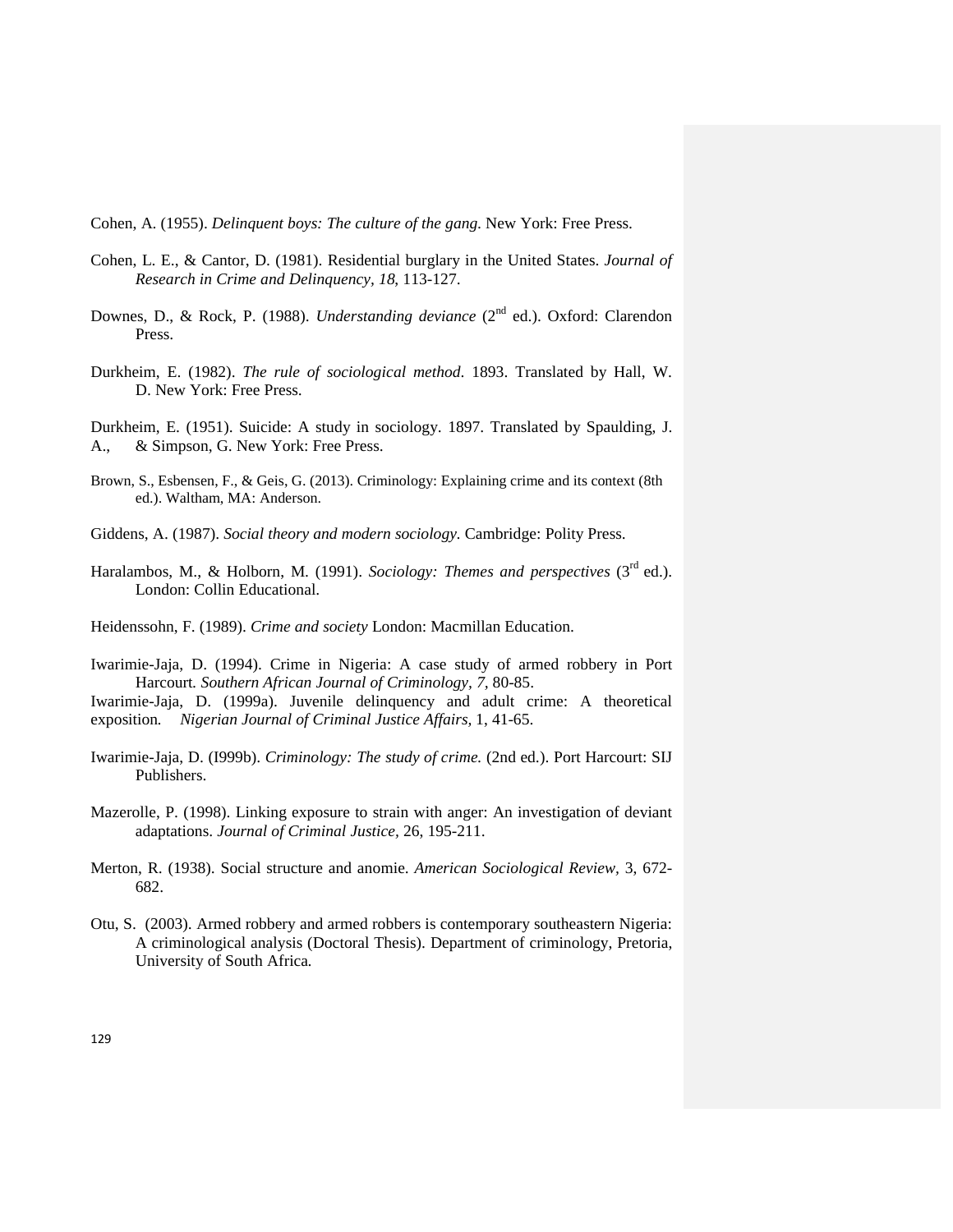- Shaw, C., & Mckay, H. D. (1942). *Juvenile delinquency in urban areas.* Chicago: University of Chicago Press.
- Sykes, G. M. (1978). *Criminology.* New York: Harcourt Brace Jovanovich.
- Thio, A. (1998). *Deviant behaviour* (5<sup>th</sup> ed.). New York: Longman.

Wilson, J. Q. (Ed.). (1983). *Crimes and public policy.* San Francisco, Ca.: ICS Press.

# **8.0Self-Assessment Exercise**

- The focus of the retreatist subculture is the use of drugs because members have failed to achieve/acquire ------- and --------
	- a. Education and wealth
	- b. Wealth and position
	- c. Status and success
	- d. Power and authority
- Crime is said to be on the increase in ------
	- a. Zone I
	- b. Zone II
	- c. Zone III
	- d. Zone IV and V
- Emulation is a product of learning, repetition and perfection, but in some cases, it can simply take the pattern of learning without ------
	- a. Repetition
	- b. Perfection
	- c. Imitation
	- d. Emulation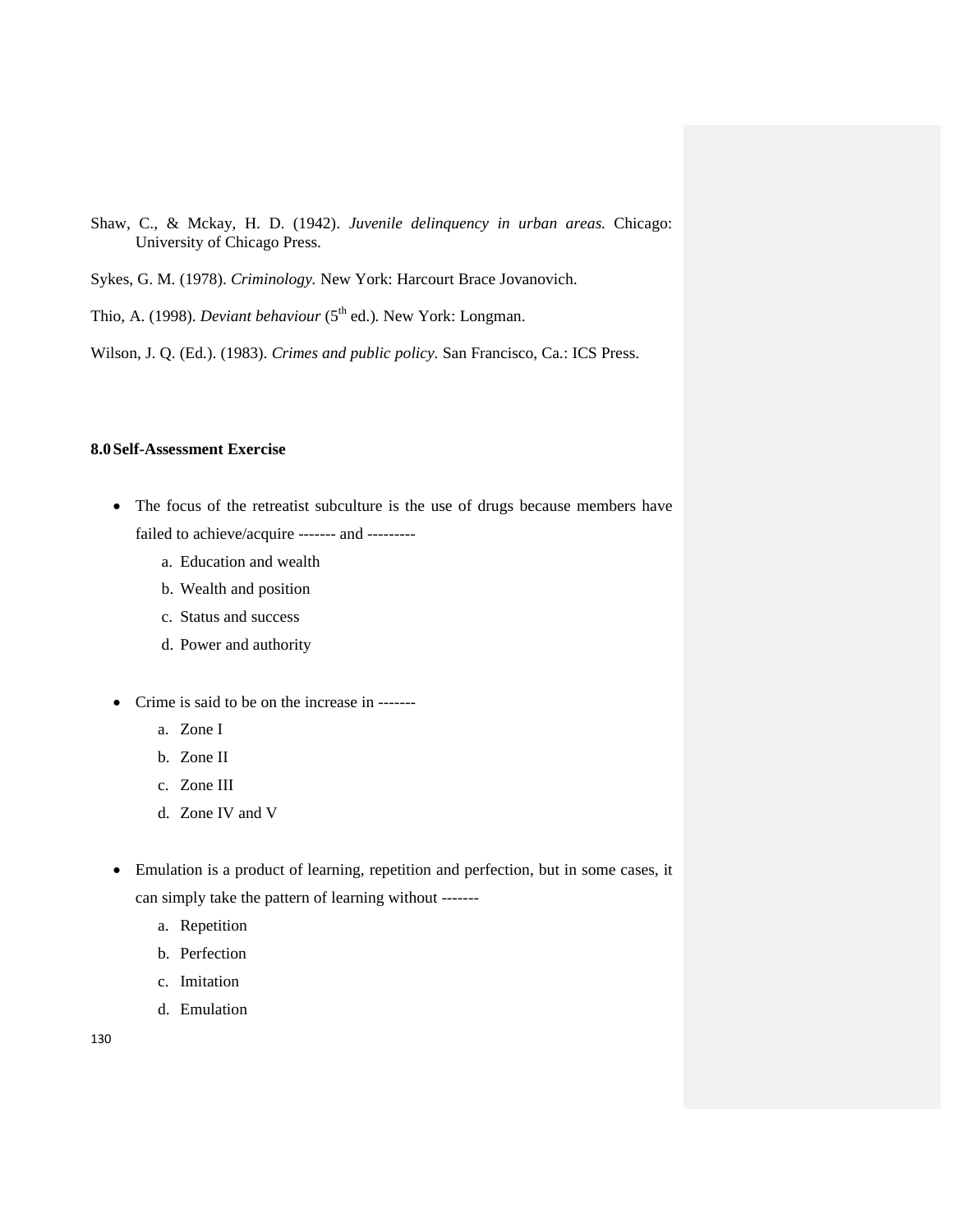- The term 'sofa' or seminar-sociology' is associated with who?.
	- a. Emile Durkheim
	- b. R. K. Merton
	- c. G. M. Sykes
	- d. F. Heidensohn
- The business district is called -----------
	- a. Downtown
	- b. Loop
	- c. A and B
	- d. None of the above
- Who translated the 1894 Emile Durkheim"s book titled "The Rules of Sociological Methods in 1982?
	- a. Halls
	- b. Spaulding
	- c. Merton
	- d. Clinard
- To which of these adaptive mechanisms do lecturers belong?
	- a. Conformity
	- b. Innovation
	- c. Ritualists
	- d. Rebellion
- Which theory is described as the first truly sociological criminology efforts to explain crime?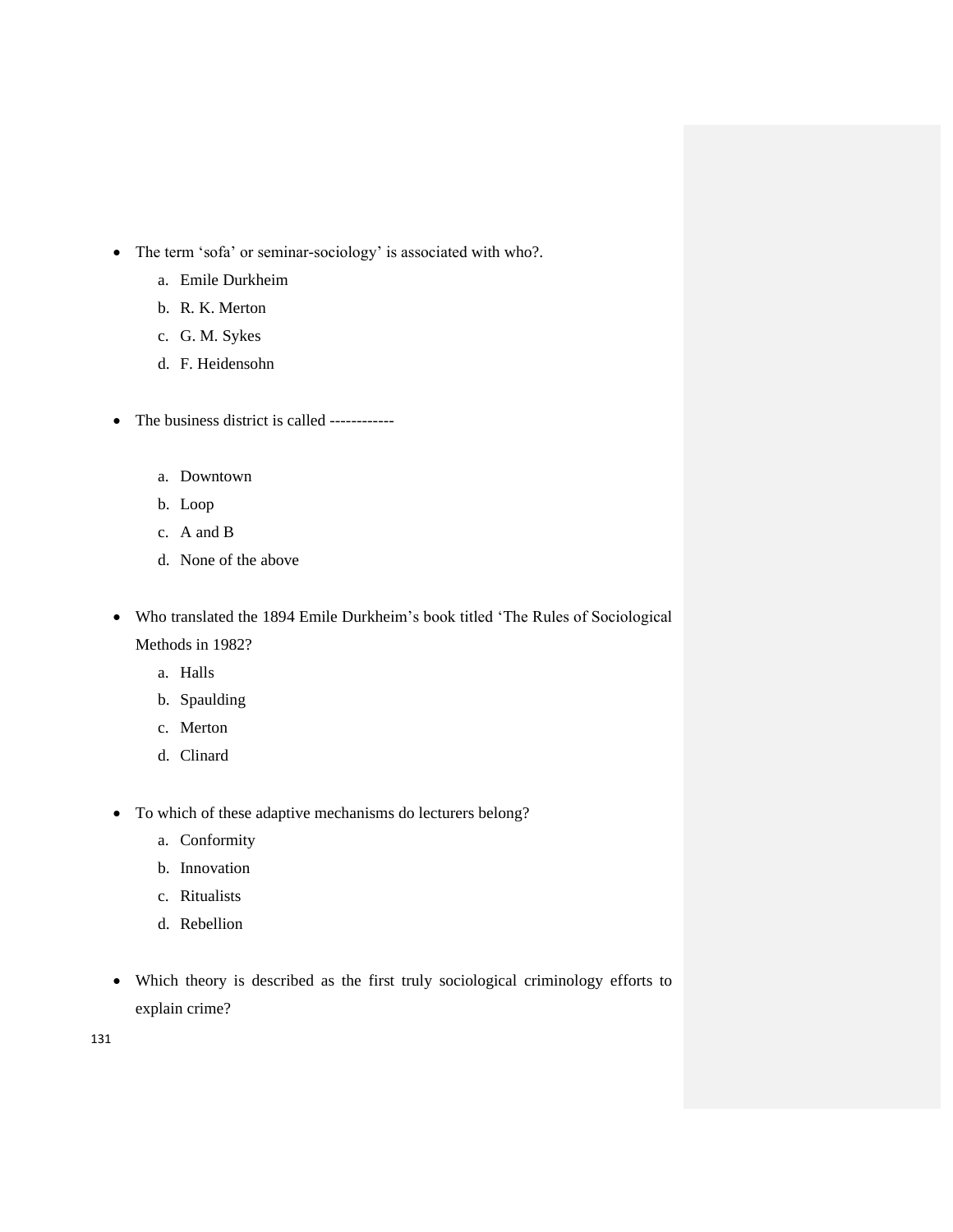- a. Albert Cohen"s theory of status frustration
- b. Edwin Sutherland"s theory of differential association
- c. Gabriel Tarde"s imitation theory
- d. Smart Otu"s theory of emulation
- Who suggested that sociologists (and by extension criminologists) should favour a more conceptual innovation instead of revolving around the old conceptual framework?
	- a. Giddens
	- b. Haralambos
	- c. Schaefer
	- d. Merton
- Which of these individuals is examples of retreatists?
	- a. Drug addicts
	- b. The homeless
	- c. Truants
	- d. All of the above

# **9.0Feedback**

- 1. C
- 2. B
- 3. A
- 4. D 5. C
- 6. A
- 7. C
- 8. B
- 9. A
- 10.D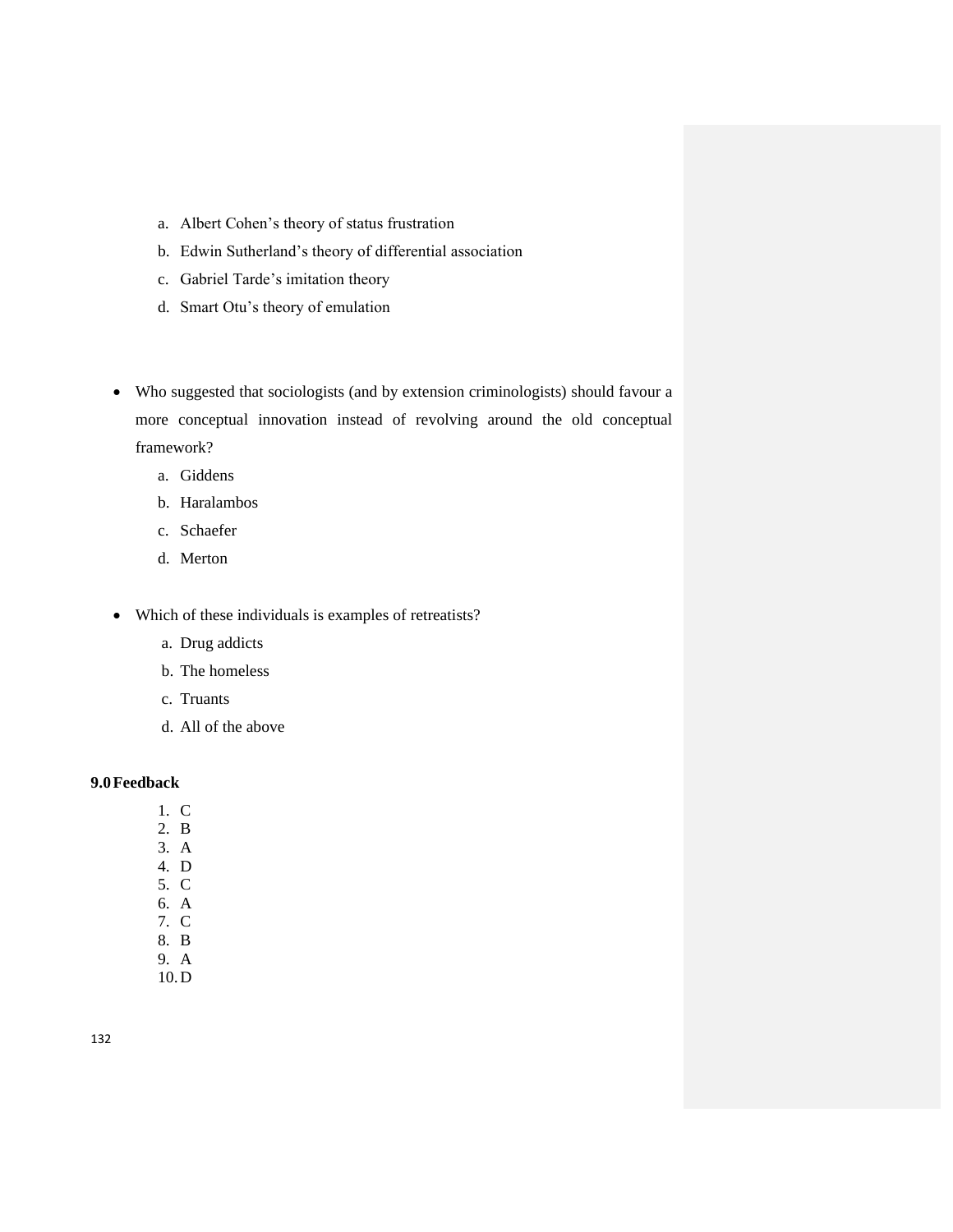# **Module 3**

- Unit 1: Culture Conflict Theory.
- Unit 2: Social Conflict Perspective.
- Unit 3: Social Reaction Theories.
- Unit 4: Social Conflict Theory.

Unit 5: The Integrated Model Approach

# **CONTENTS**

- 1.0 Introduction
- 2.0 Objectives
- 3.0 Main Contents
- 3.1 Culture Conflict Theory.
- 3.2 Social Conflict Perspective.
	- 3.2.1 Control Theory.
	- 3.2.2 Techniques of Neutralization. \
	- 3.2.3 Social Bond Theory

## 3.5Social Reaction Theories.

- 3.3.1 Labelling Theory.
- 3.3.2 Dramatization of Evil
- 3.3.3 Primary and Secondary Deviation

# 3.4 Social Conflict Theory.

- 3.4.1 The Political Economy Perspective
- 3.4.1 Assessment of Conflict and Political Economy Theories.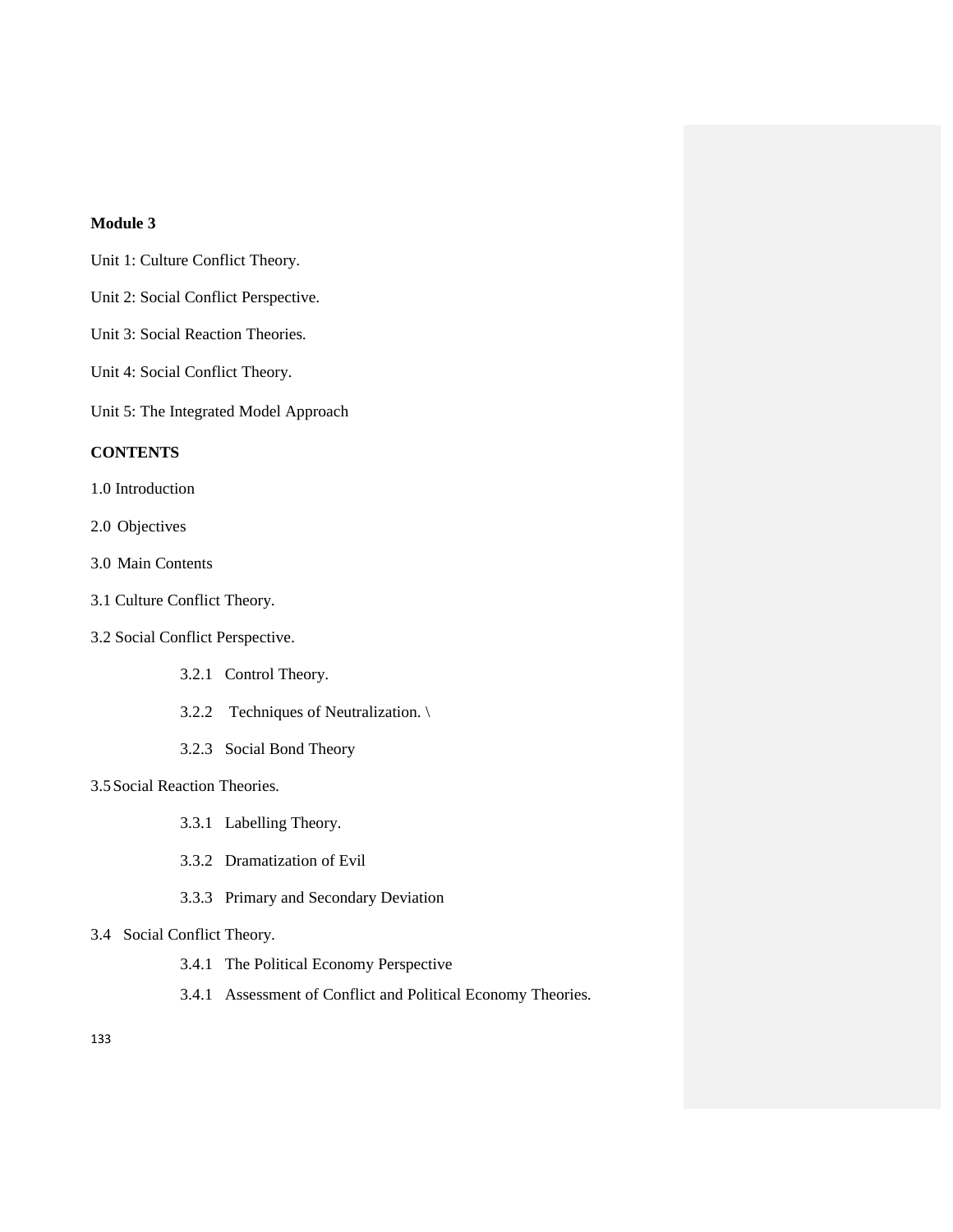# 3.5 The Integrated Model Approach

- 3.5.1 Justification for the Integrated Paradigm Framework.
- 4.0 Conclusion
- 5.0 Summary
- 6.0 Tutor-Marked Assignment
- 7.0 Reference/Further Readings
- 8.0 Self-Assessment Exercise

9.0 Feedback

# **1.0 Introduction**

Several sociology criminology theories are reviewed in this unit. These theories are: culture conflict, social control, social reactions, social conflict and integrated model approach. Culture conflict apart, these theories have many strands that also call for review.

# **2.0 Objectives**

It is believed that, by the end of this unit, you will come to know:

- The relevance and use of the above outlined theories.
- The basic assumptions of those theories.
- The strengths and weaknesses of the said theories.
- The various ways of integrating theories and it applications.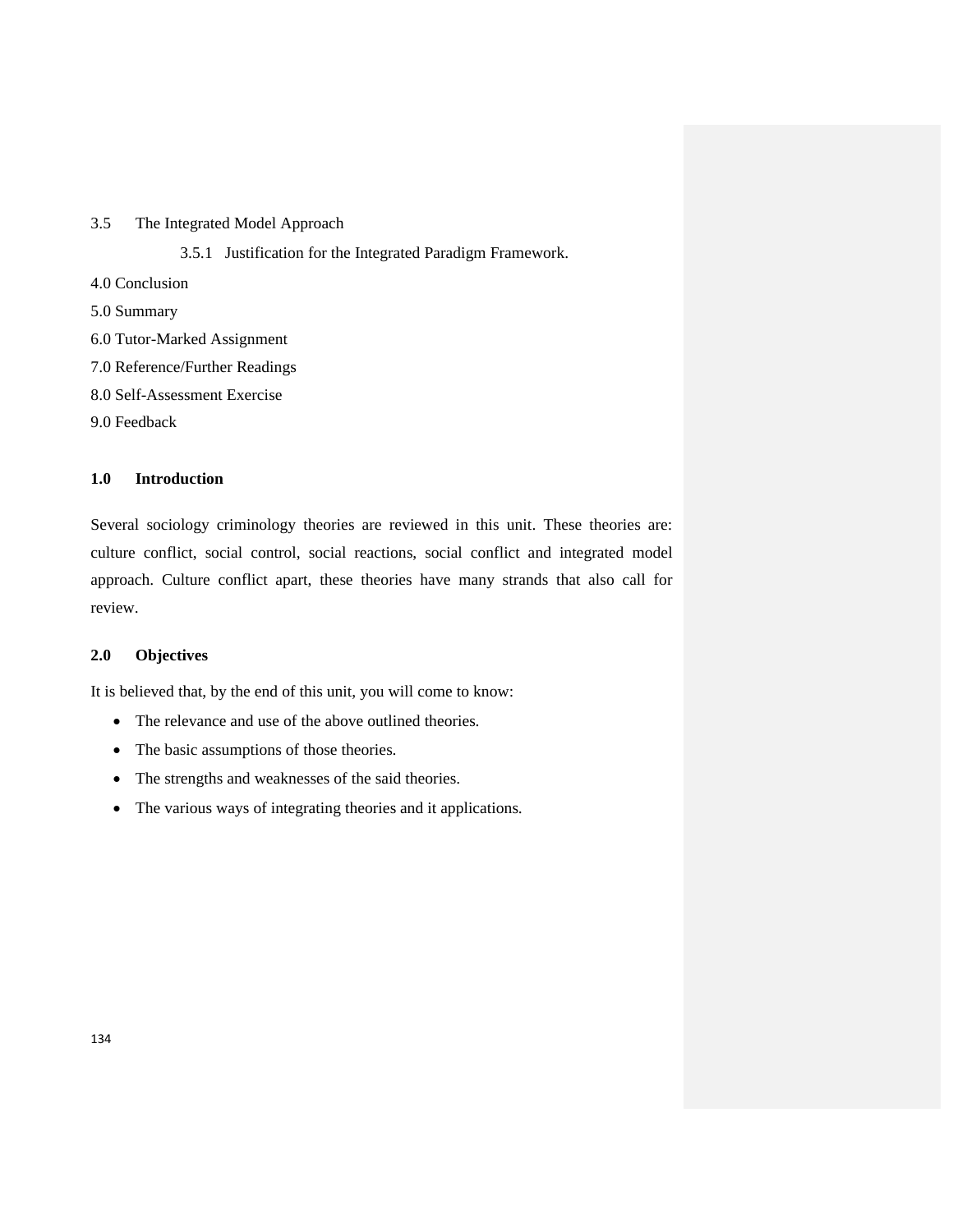# **3.0 MAIN CONTENTS**

# **3.1 Culture Conflict Theory**

This is also part of the social processes theory because it is allied with the learning process. The emphasis of conflict is on the normative content of cultures and how members of groups are trained through the learning process. Thus, when the behaviours subsumed in anyone particular subculture comes into contact with those of the larger society, conflict arises and this can cause criminality or delinquent behaviour.

Although, culture conflict is hinged on learning process; paradoxically, it largely depicts crime as a lower class problem because it focuses on what is learned in subcultural settings. The theory lends itself to macro—theoretical conceptualization and analysis because it is concerned with the broad, wider societal norms—displaying features that cut across the social structure and process theories. The intellectual origins of culture conflict perspective are linked to the ecological findings of the Chicago School. It is very sensitive to the relativity of crime that is inherent in the normative definition—depicting crime as simply a behaviour that violates the norms of the dominant culture while conforming to the norms of the subcultural group.

Thorsten Sellin (1938) remains a foremost and epitome scholar of culture conflict perspective. This enigmatic criminologist was concerned with the development of the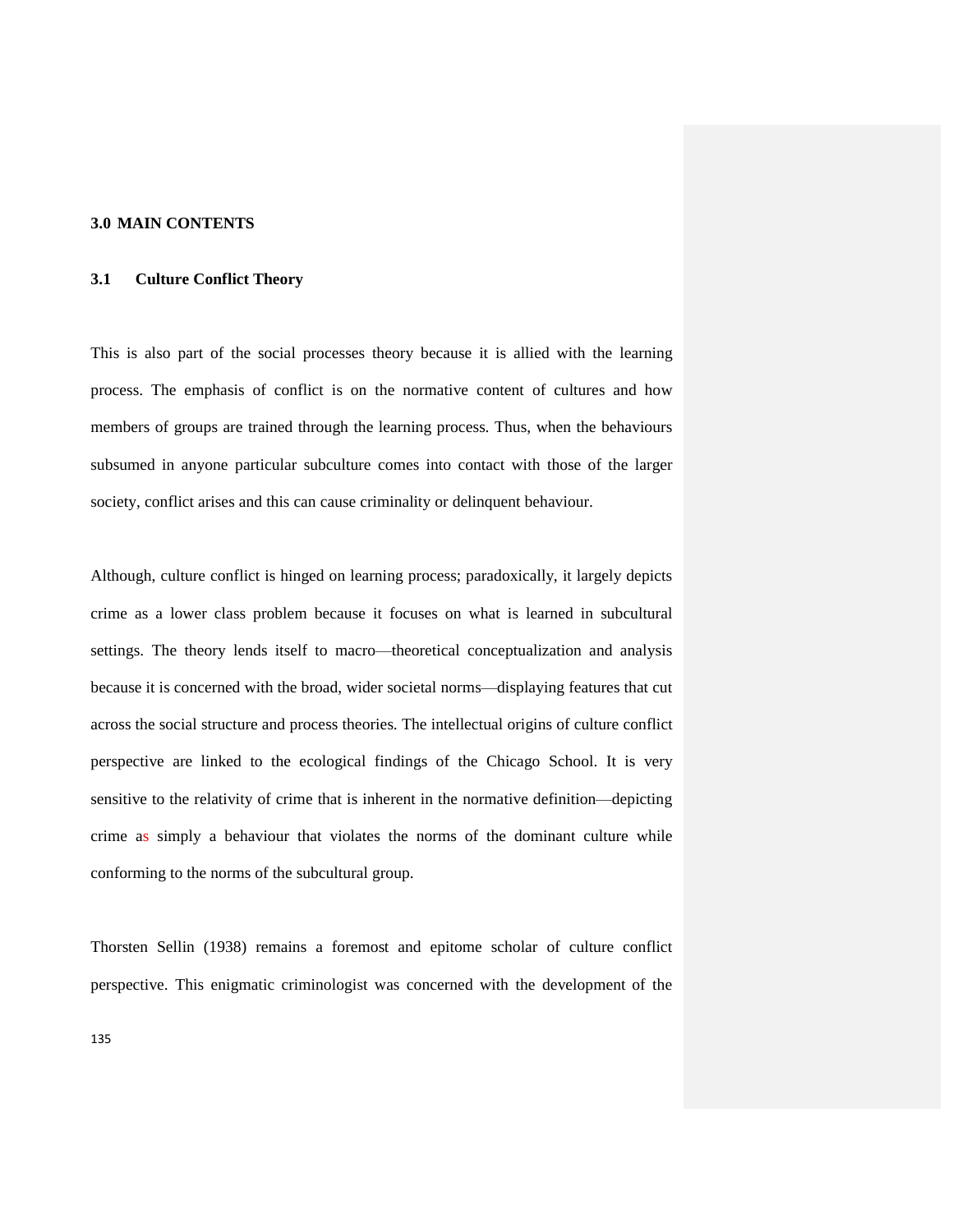scientific stature of the discipline of criminology. Being critical of the legal definition of crime, which he regards as being inadequate to develop laws of human behaviour as required in the purview of social sciences, Sellin, then, argues that criminology should take it upon itself to explain violation of conduct norms. According to Sellin, using the "catch-22", conformity to the norms conduct of many subcultures may contradict the norms conducts of the dominant culture, thus placing members of those subcultures in a position whereby they (appear to violate) or did violate the norms of other social groups irrespective of how the members conduct themselves.

Sellin (1938) often focused on the immigration of persons, given the context of the times—and here he focused on America's immigration pattern. The idea is that conduct of an immigrant which is seen as normal within the context of the immigrant's subcultural group may be found wanting within the culture of the dominant society to which the person migrates. If for instance, Ominyi Egwu migrates to Germany and expectedly indulges in graft and bribery, he might express utmost surprises at his being apprehended because he has merely done what is generally acceptable in his traditional home country, Nigeria.

136 Sellin distinguishes between two types of conflicts: **primary and secondary conflicts. Primary** conflict occurs when two cultures clash like the hypothetical example given above. A Clash may also occur at the border of two neighbouring cultural areas. A **secondary** conflict occurs as a result of the evolution of subcultures in a heterogeneous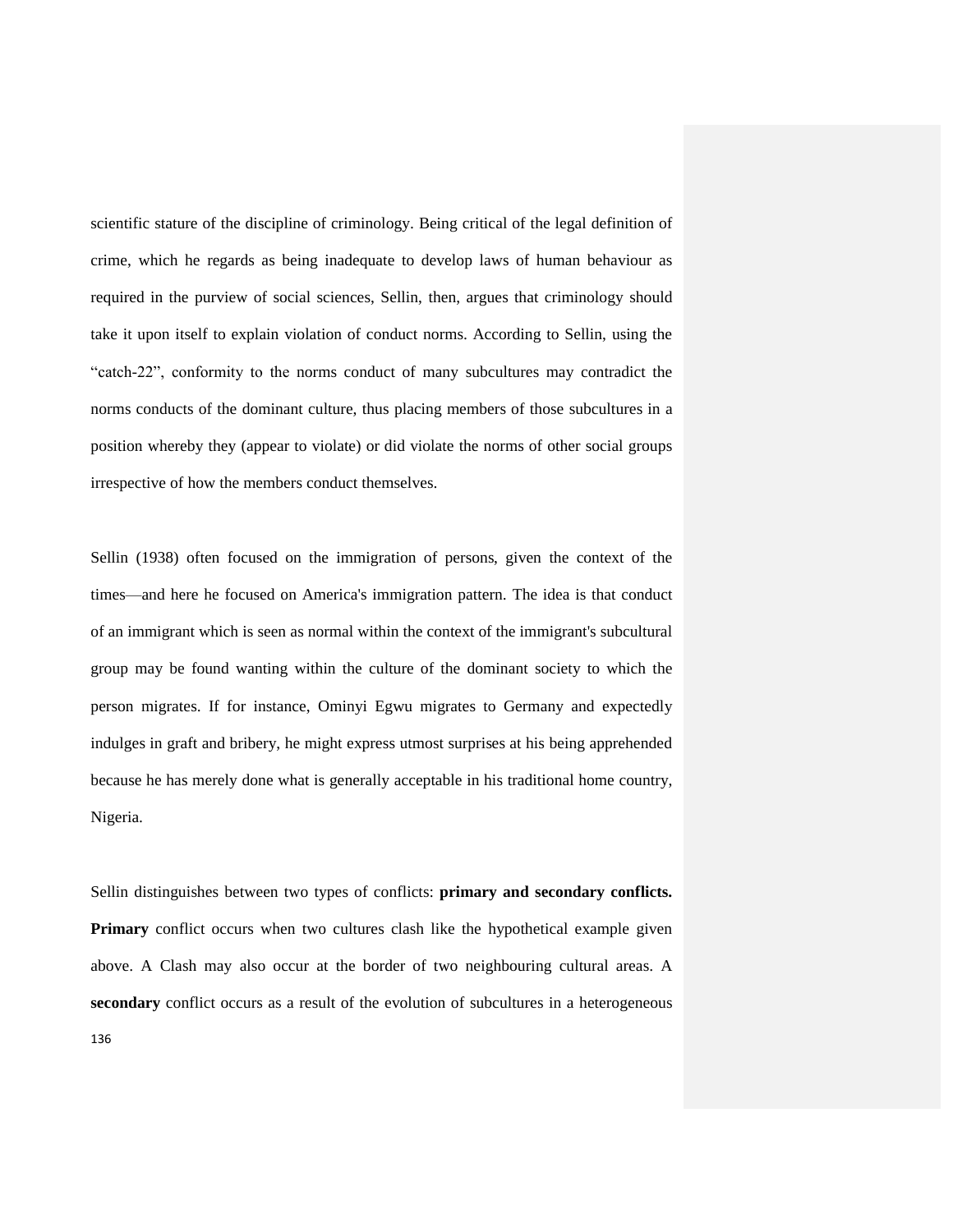society, each with its own set of conduct norms. This type of conflict tends to occur when a hitherto homogeneous society of simpler culture becomes complex so that there is a multiplicity of social groupings with different norms of conducts. It is a characteristic of most contemporary societies—including Nigeria—where there is increasing diverse of ethnicity, religions, and socio-economic class. Other scholars who belong to the culture conflict perspectives include Sellings" proteges, Marving Wolfgang and Franco Ferracuti's subculture of violence; Walter Miller (Lower-class Focal Concerns).

# **3.2 Social Control Perspective**

Social control generally revolves around the socialisation process of people. Instead of asking why people commit crime, control theorists are why some people conform while others do not. That is, why some people but not others, are constrained by the environment? Brown *et al*. (1991) described this question as the main Achilles heel of positive criminologists. Crime/deviance as being automatic in every individual is at the heart of control perspective. Social control theorists also hold dear to the fact that individuals are imbued with the notion of "freewill", and will always make choice relevant to them (see Travis Hirschi, 1959; Graham Sykes, 1957).

137 Emphasizing on value consensus, control theorists are of the view that most people hold dear to the common set of values, even if they go ahead to violate them. It. then, assumes that if left alone, people will always pursue a selfish interest goal rather those of the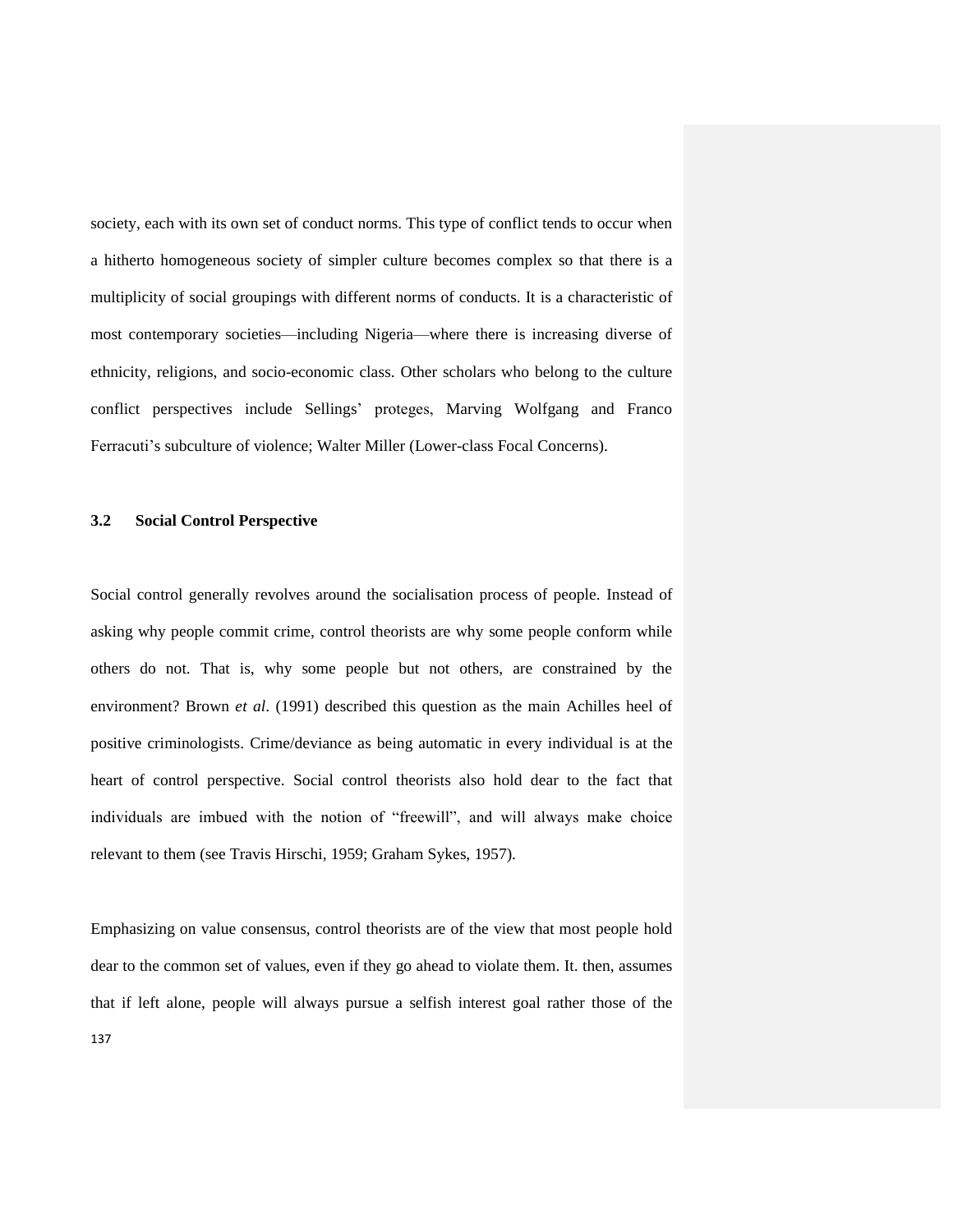society. So only by active intervention and nurturing of people into a controlled social existence within a prescribed dos and don'ts can they be moulded into the path of conformity. That is, certain measures should, and of necessity, be applied to prevent people from violating the norms to which they initially subscribed and are committed.

Social control theorists see crime as a predictable behaviour that society has failed to bridle. So, society has the onerous task and also seems remarkably successful in moving its members from their deviant state of nature to a law-abiding mode. This theory holds that people are naturally inclined to commit deviant acts except when they are tamed and subjected to direct and strict control. Each variation of control theory describes the controls necessary to obtaining conformity. There are three major contributions to control theory and they are considered important for brief discussion.

#### **3.2.1 Control Theory**

This theory is associated with Walter Reckless' (1961) attempt to offer an alternative explanation of criminal behaviour/delinquency. His theory is regarded as a broad one that provides a general framework for the entire control perspective, while incorporating elements of other approaches.

138 According to Reckless, there are three kinds of *criminogenic* forces or items that propel individual to criminality. They are social pressures (e.g., poverty), social pushes (e.g., feeling of inferiority), and social pulls (e.g. bad company/friend). Reckless was less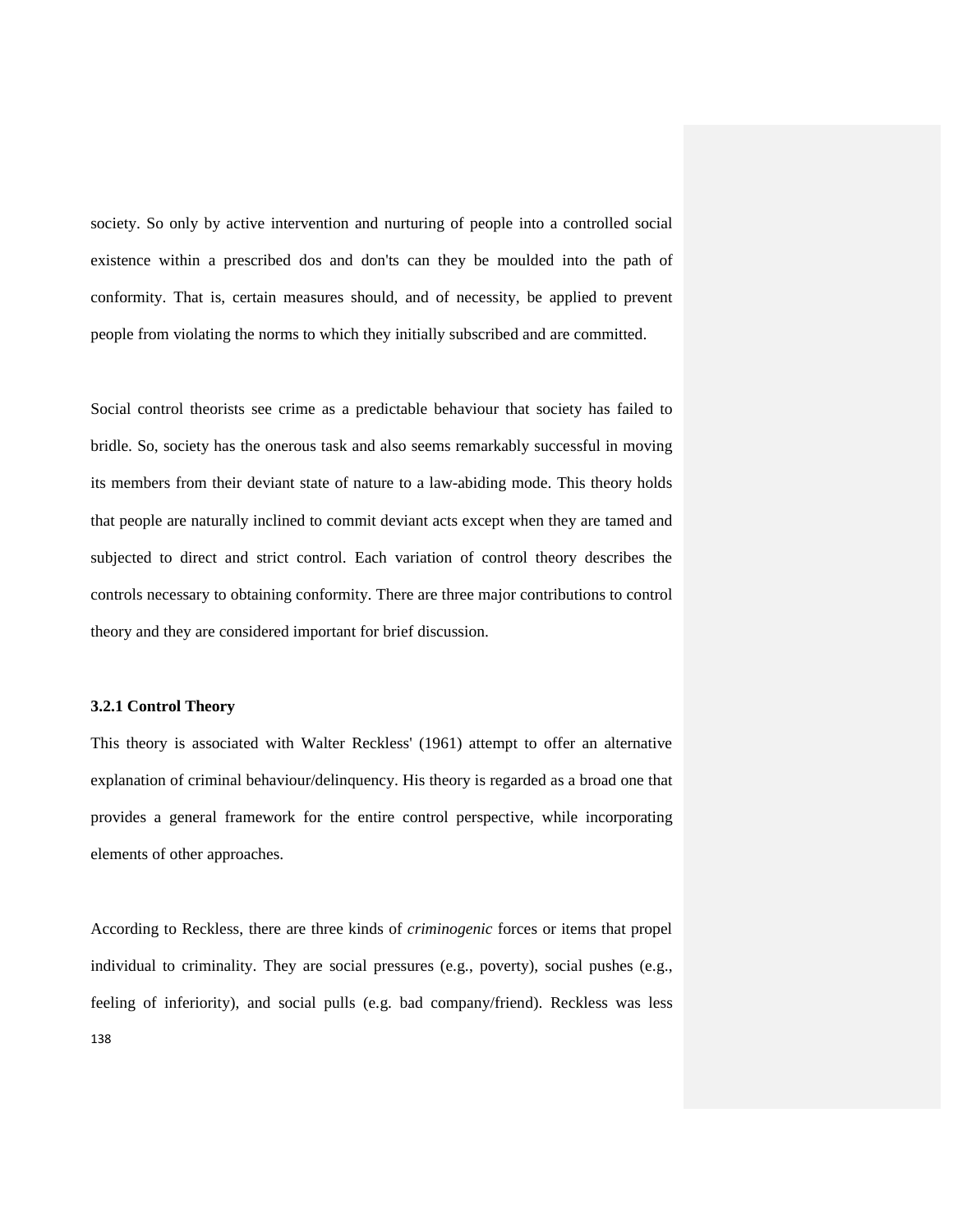bothered about the exactness of these forces but much interested in understanding the differential responses to them from both the individuals and society at large.

Reckless states that these *crimnogemc* forces may be controlled by two mechanisms which he referred to as outer and inner containments. The former relates to societal response and refers to control outside or external to the individuals. It takes the forms of social sanctions, and may be informal, such as shaming or ostracism, or the formal sanctions as currently obtain in the legal system. The latter is about self-control, and is facsimile to the conscience of an individual—facilitated by a strong self-concept. This latter one according to Reckless is of primary importance in controlling behaviour. He, then, provided four possible combinations of both kinds of containment, from most to the least controlling—that is, in their order of strength:

- 1. Strong inner containments; strong outer containments
- 2. Strong inner containments; weak outer containments
- 3. Weak inner containments; strong outer containments
- 4. Weak inner containments; weak outer containments

The main criticism levelled against containment theory is that its concepts are vague and not amenable to empirical testing.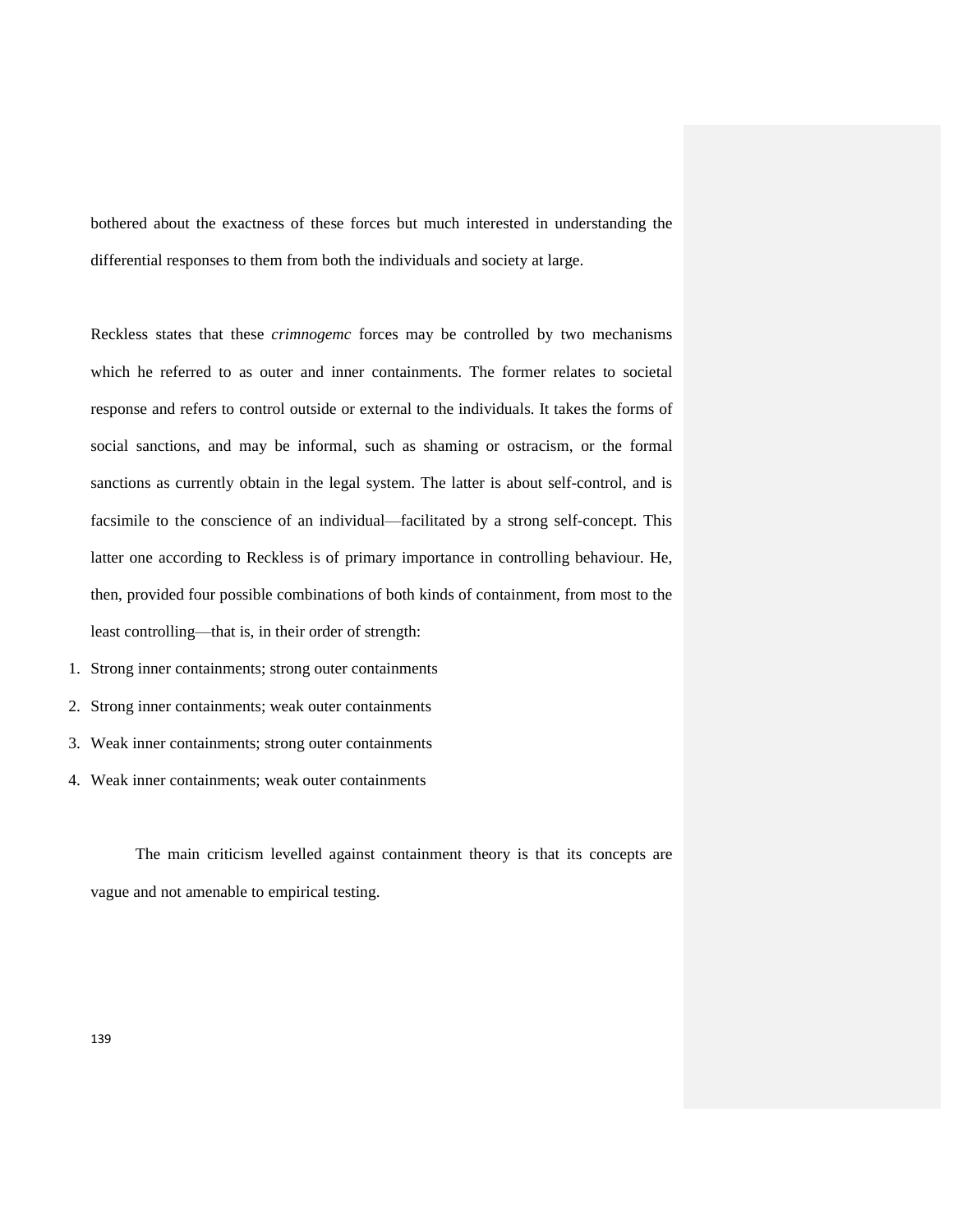### **3.2.2 Techniques of Neutralization**

Gresham Syke"s and David Matza (1957) are associated with this theoretical expostulation. Their starting point, and of course point of departure, is on one of the principles of Sutherland"s theory of differential association. This principle states that learning criminal and delinquent behaviour quite often includes learning the values, rationalization, and the techniques and skills of committing such offences.

According to Sykes and Matza, people tend to violate laws they believe to be good by learning excuses which may be situationally invoked and put up defensibly. Their argument is that it can be acceptable to violate norms while still holding to their validity if such norms are seen as conditional. Although one is expected to be on time in any social engagement and is committed to that behaviourial norm, there are many unspecified circumstances that may excuse tardiness and lateness.

In support of learning excuses by criminals or delinquent boys, the authors cited anecdotal evidence that offenders often experience feelings of guilt and shame once apprehended. Offenders are also more likely to display some selectivity in their choice of victims, avoiding those that more closely reflect mainstream values of society and seeking out disvalued targets. Priests and Nuns are rarely national heroes and heroines, victims of robbery and rape compared to other rank and file members of the society. Even among inmates in prisons, there is usually deriding and scolding of members based on the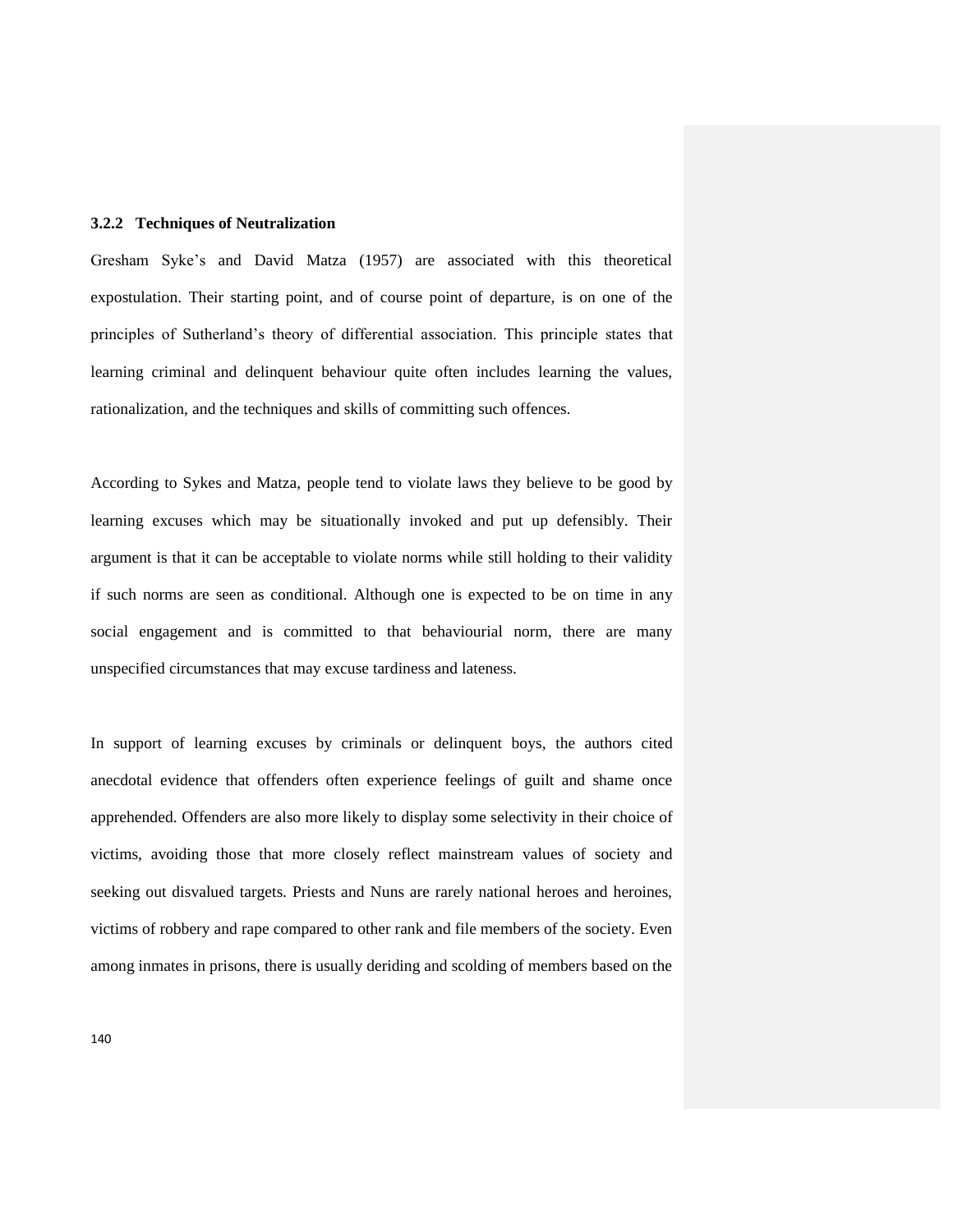kind of offence committed so that some are merely regarded as the 'scum of the scum' in line of the general public reference of inmates as the scum of the society.'

Very important is that Sykes and Matza quite understood that norms that are codified in criminal codes are quite explicit, specifying grounds for excuses and mitigating circumstances. Matza stated, inter alia*,* that "The criminal law, more so than any comparable system of norms, acknowledges and states the principle ground under which any actor may claim exemption. The law contains its own seed of neutralization" (Matza, 1964, p. 61). These seeds lie in concepts such as intent, self-defence, insanity, and accidents. What neutralization is saying is that these juridical concepts are usually extended beyond their legal boundary to relieve guilt, and then, freeing a person to violate law. There are five techniques of neutralization which Sykes and Matza identified:

#### 1. **Denial or Responsibility**

This extends the legal concept of intent to dismiss liability for deviant actions. Quite often we hear assertions as "it was an accident", "not my fault", "He is under immunity", "I couldn"t help it". These and others are often and easily invoked by defence counsels and criminals alike to mitigate liability or exculpate their clients or themselves for the misconducts. Sometimes this strategy extends far beyond circumstances immediate surroundings of a particular incident—whipping up other sentiments such as unloving parents, bad companies, etc. The deviant begins to see himself as helpless, someone being acted upon than acting.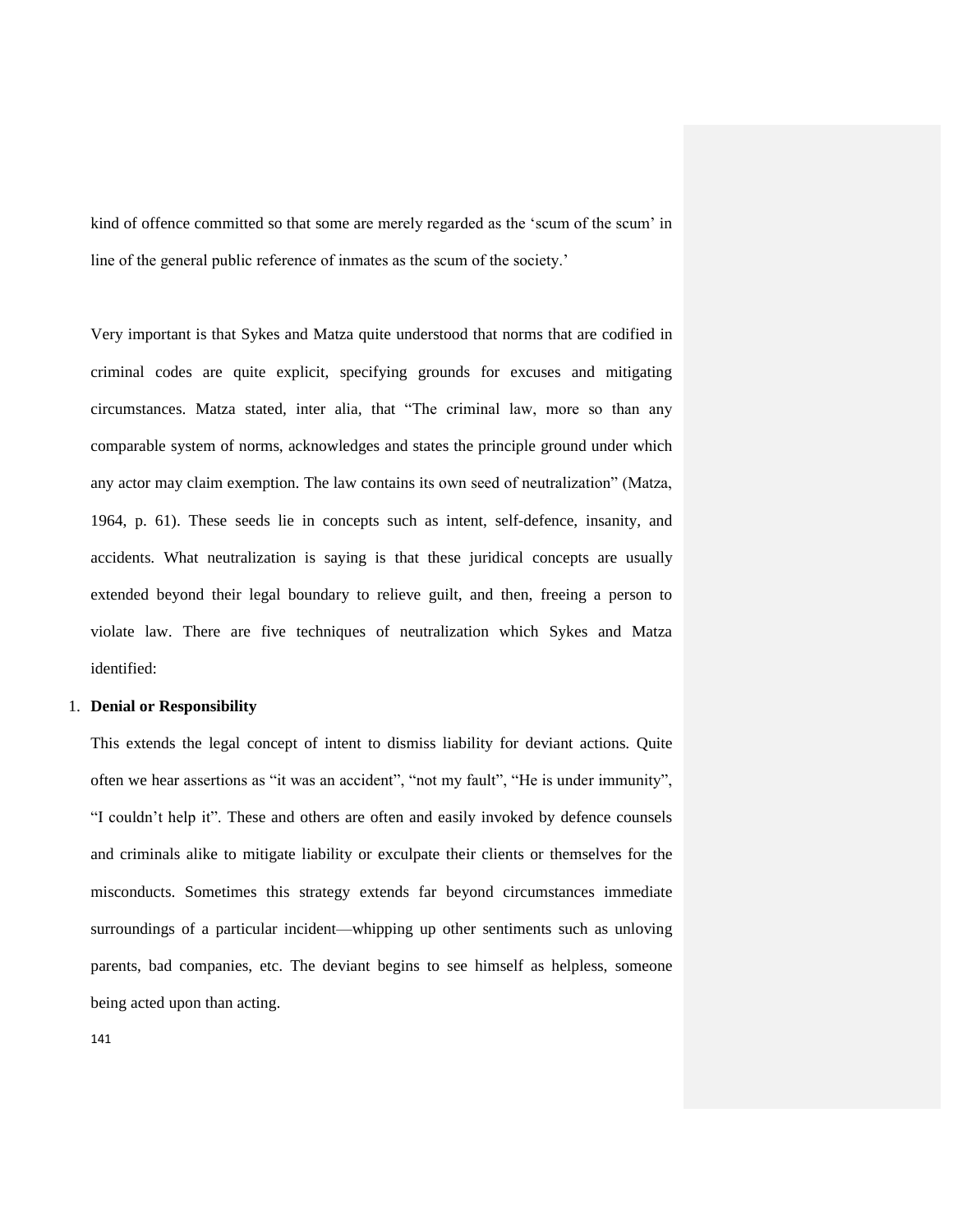## 2. **Denial of Injury**

Here a claim is made that there was no real harm done. Again, we are inundated with such remarks as "They could afford it", "I was just borrowing it", "They've got insurance", "That is the way we are", "That is our system", "It is a national cake". Generally, denial of injury may be viewed as an extension of the juridical concept of *mala prohibita*—the neutraiizer tells himself or herself that the offence was merely a technical violation, and not a moral wrongdoing. This denial of injury is appropriate with the scourge of corruption in contemporary Nigeria. The criminal (corruptor) is merely seen as eating where he or she is working.

## 3. **Denial of Victim**

142 Denying of the existence of the victim exculpates the wrongfulness of the offender of his or her conduct under the particular circumstances of its occurrence. Minor (1981) explains that the denial of victim has two meanings with distinctive implications. The first is that there is the denial of the existence of victim of the said crime by the assertion that the target of the offence is truly blameworthy. There is such catchphrase as the victims got what they deserved. Here in Nigeria, 419ers (conmen) often put up the brave face that those they swindle are dishonest people, they must have "larceny in their veins". Again, cult gang defending turf from rival cults, or assaulting witchcrafts, homosexuals (fag bashing) or even stealing from say Nigerian politicians all tend to exemplify the blameworthy victim as an excuse for misconduct. The same applies to rape incident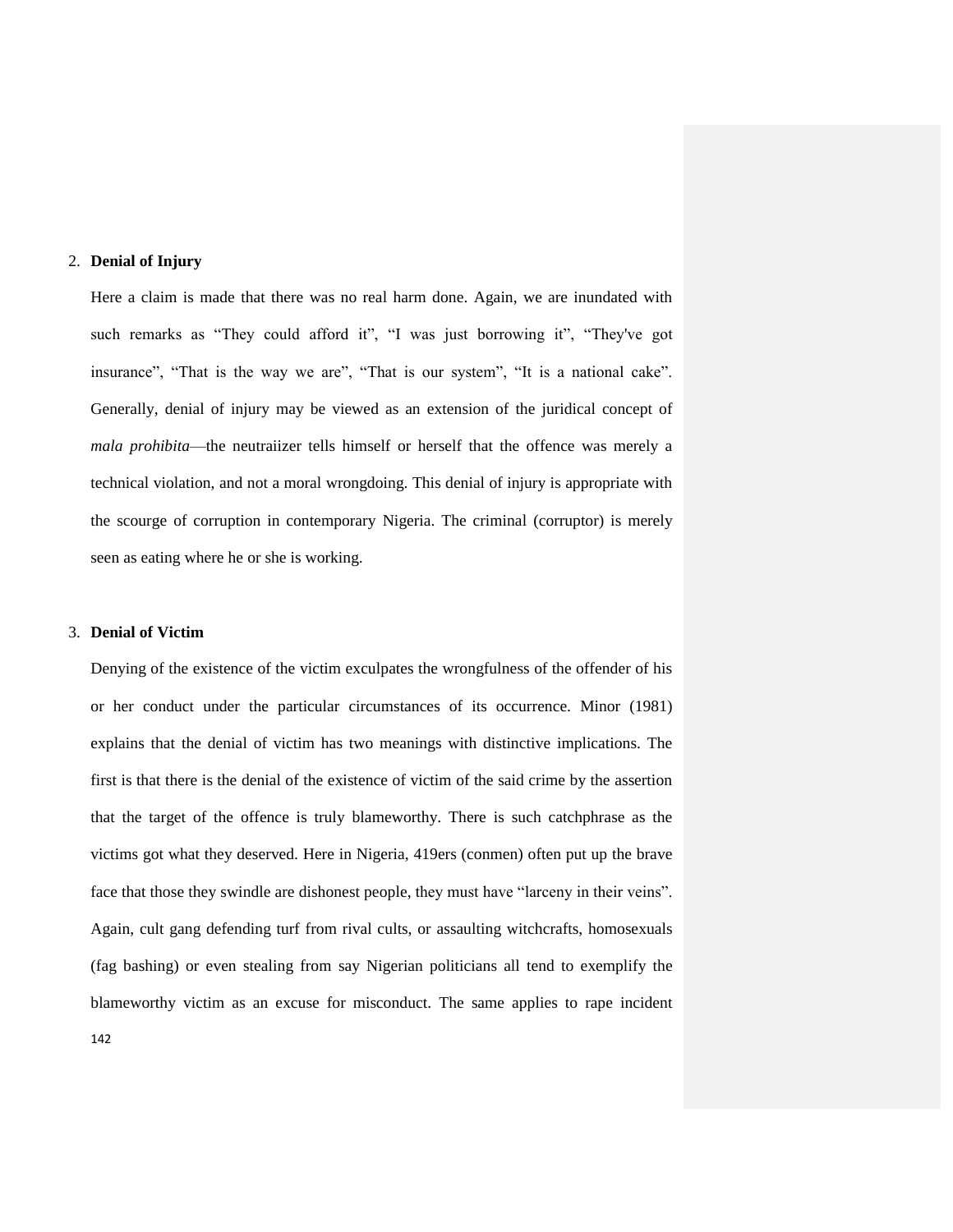where it is often said that victims asked for it by their provocative dressing or wandering alone. Such phrase as "anybody would have done the same thing in my position" is also part of the denial of victim.

The second type of victim denial occurs insofar that the victim is physically absent, unknown or vague abstraction such as offence committed against property. The awareness of the victim's experience is thus weakened and this diminished awareness is important in defining the process of committing such misconduct.

# **4. Condemnation of the Condemners**

This has to do with repudiating the motives and actions of their accusers, and by so doing they assert that their misconduct by comparison, is mild. The strategy is to create a diversionary tendency—shifting attention away from what was done to those of the group responding—especially, agents of social control. Here offenders often deride and castigate police, judges, prosecutors, witnesses, as "corrupt", "ought to get me", "getting away with worse". A good example is the current diversionary attention being created by Tafa Balogun against EFCC officials for subjecting him to torture, thus violating his fundamental human right.

#### **5. Appeal to Higher Authorities**

143 Here violation of rules occurs as a result of the individual violator's preference to the loyalty of the more pressing demands of the immediate group. Quite often, offenders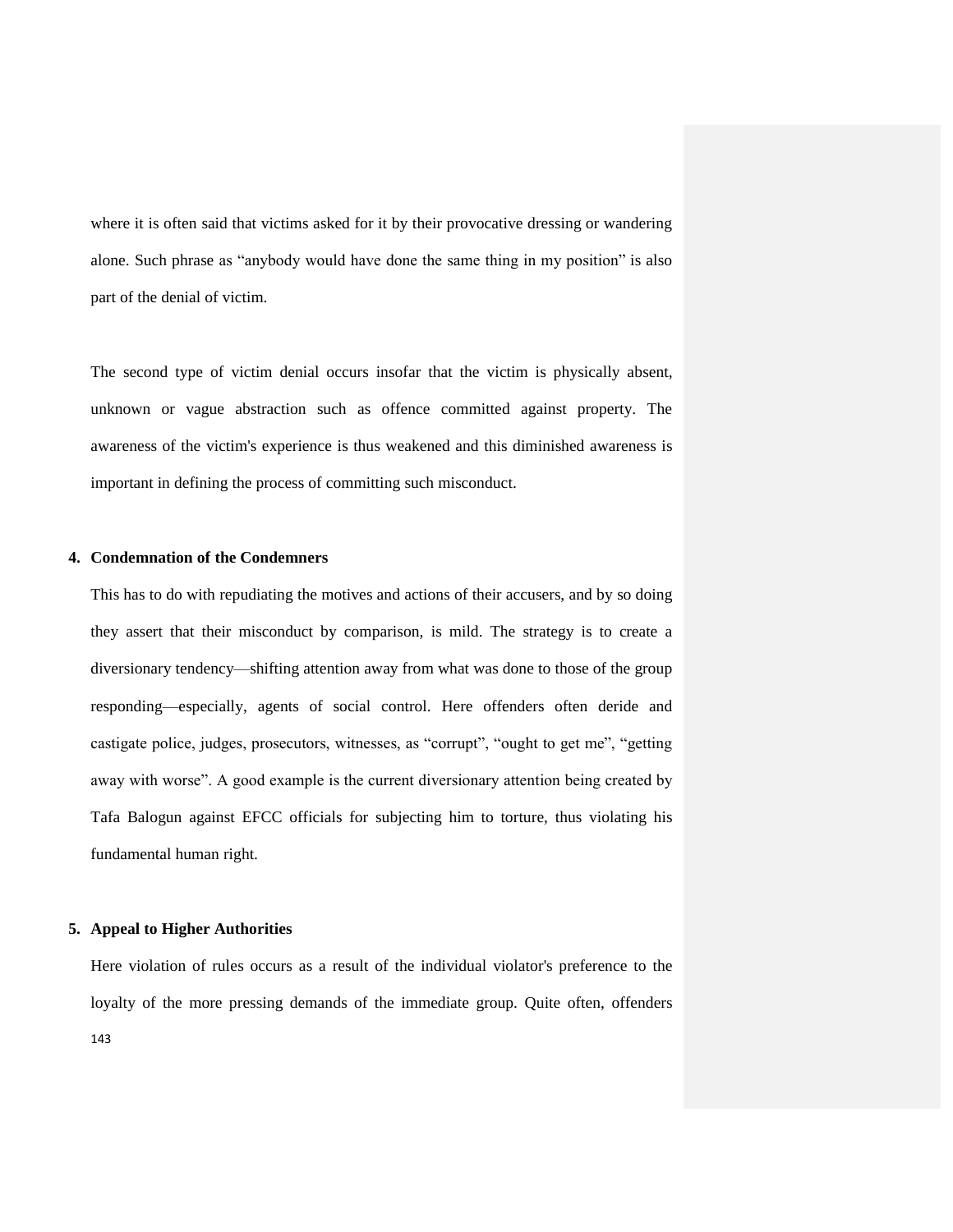claim they committed certain offence to help their family and friends. This dilemma of dual loyalties, like all other techniques, is rooted in culturally condoned excuses. Again, we found this highly plausible and banal in contemporary Nigeria where most men in authority steal or divert funds to their personal and community development and are protected by their family or such community.

#### **3.2.3 Social Bond Theory**

This is the most leading social control theory, and was propounded by Travis Hirschi (1969). He maintains that a person is free to commit delinquent acts as much as his ties to the conventional order have somehow been broken. More than any other social control theorist, Hirschi was concerned with finding out why the conformists do not violate laws as opposed to the general concern of social theorists "why do offenders do what they do"? According to Hirschi, it amounts to exercise in futility to continue to identify what animates people to commit crime. For him, humans, like other animals, will violate rules if the rules have not been socially inculcated as part of the moral codes.

Deficient ties to the social order makes the deviant impulse inherent in every person to be acted upon. Deviance is, therefore, proportionate to these ties so that the weaker they are the more likely deviance is bound to transpire and vice versa. Social bonds thus become a counteracting force to our natural tendencies; they do not reduce the motivations to deviate but reduces the chance that a person will succumb to those motivations. Thio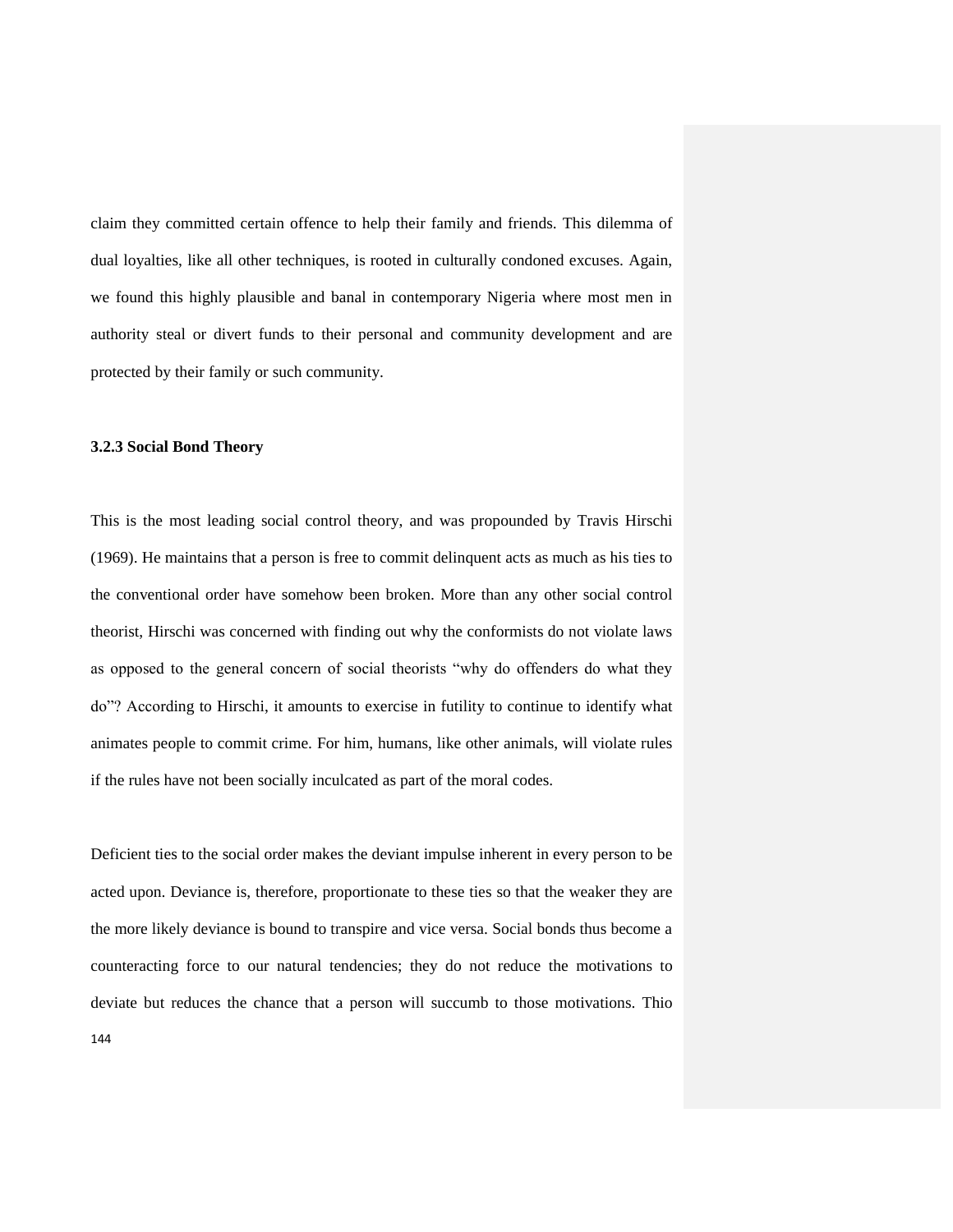(1998, p. 27) describes this theory as an "important leap towards psychological or Freudian ideas which see crime or deviance as the consequence of either the criminal impulses of an individual or the socialisation process". Hirschi has identified four interrelated key elements of the social bond, explaining that the more closely one is tied to conventional society in any of these ways, the more such person is likely to be tied in other ways:

#### **Attachment**

The crux of attachment is the sensitivity of would-be-offenders to the opinions of others. To the extent that an individual cares about the opinions of conventional others, she or he is controlled because nobody would want to place such relationship in jeopardy. Attachment takes three forms: attachment to parents, to school, and to peers. The strength of the deterrent effect is most profound with bonds binding a child with his or her parents and depends on the depth and quality of parent-child interaction. The amount of time a child spends with his/ her parents—especially when under criminal temptations, the intimacy of communication, and the affectional identification between parent and child is all important in bolstering the bond.

## **Commitment**

145 The second interrelated element of social bond identified by Hirschi is commitment According to Hirschi, since people are rational and calculative, there is the likelihood that they will contemplate the consequences of actions before embarking on it. Such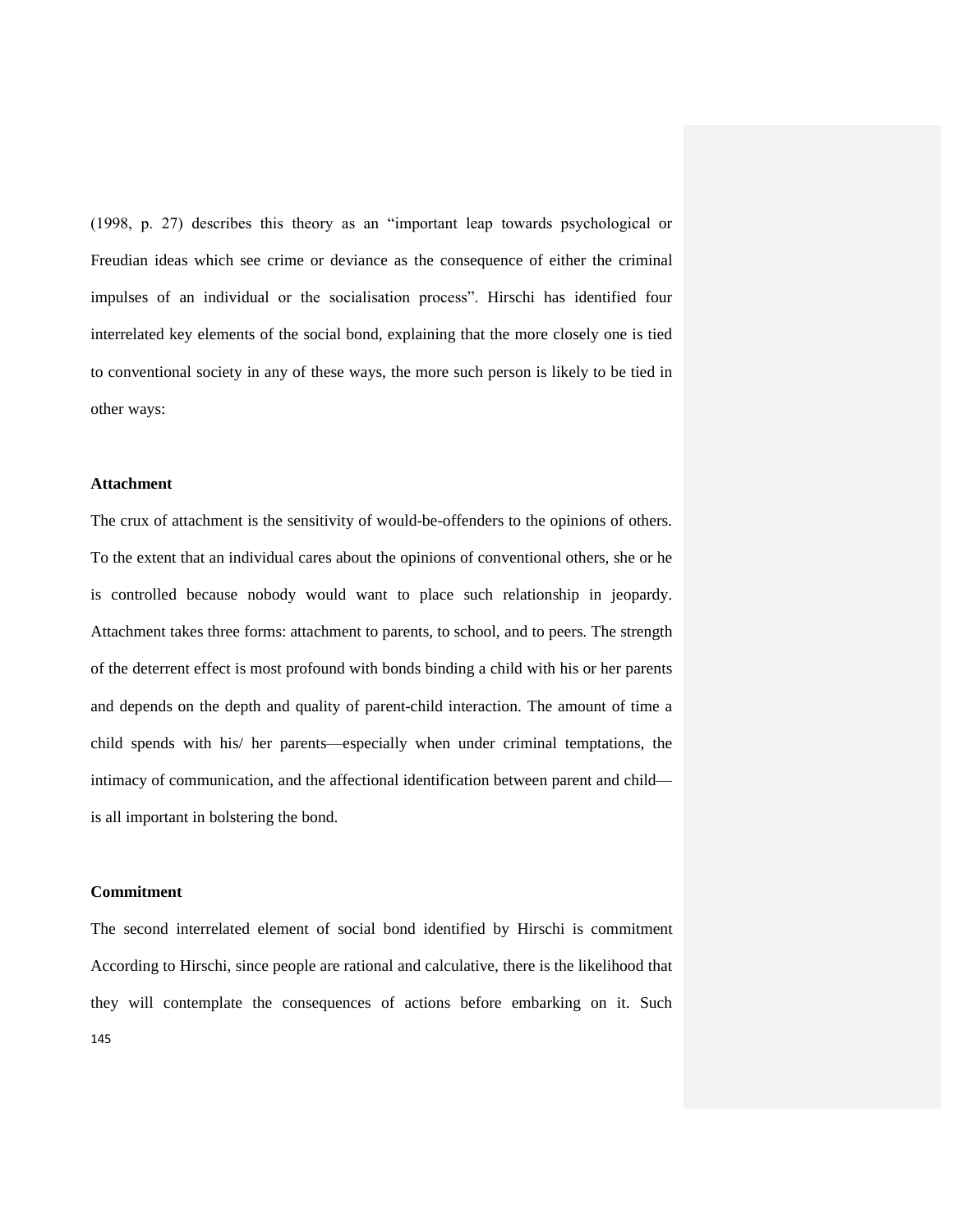calculation is what he referred to as commitment. It is all about the investment someone made in the conventional line of action. In other words, commitment denotes the support and participation in the social activities which bind an individual to the society's moral code. Generally, it is assumed that fear of losing what one has or expects is more likely to dissuade one from committing a crime or delinquency. Prospect of educational and employment opportunities, losing one's reputation will discourage criminal intention. Fearing that one may lose his precious, high valued fiancé and the respect of her treasured friends may dissuade a young lass from the temptation to date a sugar daddy as her hobby. For fear of being ostracized or booted out of a union will most invariably compel the intending offender to conform to the rules of the said union.

#### **Involvement**

This has to do with the extent of preoccupation or busyness of a person to the activities that promote the interest of his/her group or society at large. Usually, remaining busy in conventional activities tends to insulate persons from any kind of unconventional behaviour. This idea is well buttressed by the common aphorism that an "idle mind is the devil"s workshop". Expatiating on involvement, Hirschi (1969) remarked that to the extent that a person is engrossed in conventional activities, such a person cannot have the time to think of deviating, let alone of having the time to act his inclinations. Example, a school child who is involved in his or her homework is more bonded to deviate than the one who engages in partying, drinking and smoking.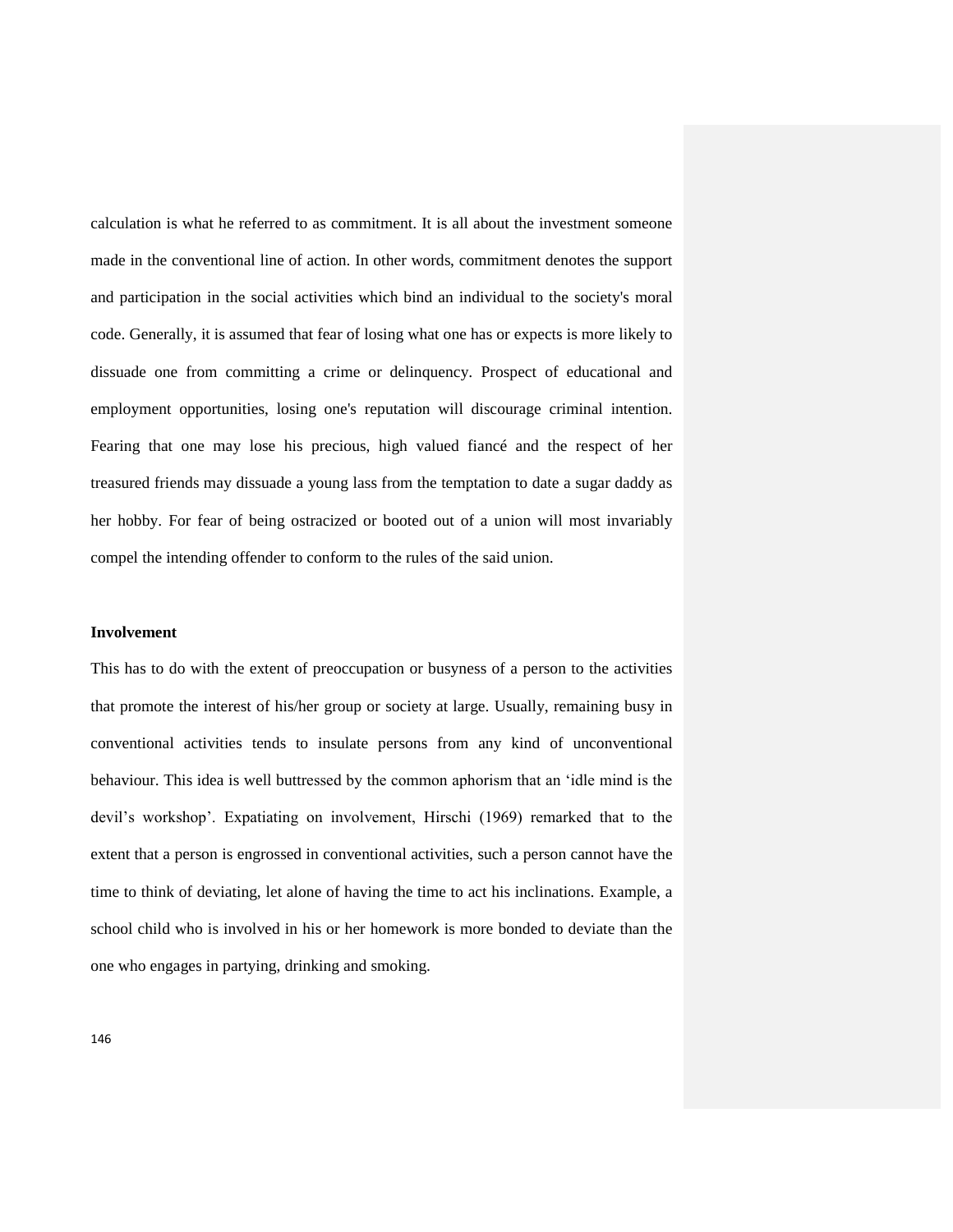## **Belief**

This is a very strong bond and it connotes endorsement to the value of the society. While most people have socialised into a common set of value system (beliefs), the commitment of the individuals to these values do vary. Consequently, according to Hirschi, the stronger and lasting respect that people"s belief in the conventional order is, the less likely that they will offend and vice versa. As often the case—as currently obtains in some contemporary societies such as Nigeria, Iraq, Afghanistan—the perceptions that the present laws of these nations are unfair has led to the weakening of the bonds of most people in these countries to their societies, hence the increase in law violations among their citizens.

Hirschi's social bond theory has fared reasonably well—proving resilience to most empirical tests that have trailed its pronouncement. It is argued that its policy impact is less direct than for instance, strain theories because, as Brown *et al. (*1991) stated, it is often construed as a common sense perspective. What is more, the theory is at the core of what many people—especially at the family level attempts to do—in rearing their children. According to Empey (1982), while reviewing control theories, he notes that when most parents concentrate on their children rather than the generality of them, they simply sound like social control theorists.

However, social control theory of Hirschi has suffered certain scathing criticisms. One of these criticisms is its failure to come to grips with causal order. What critiques are saying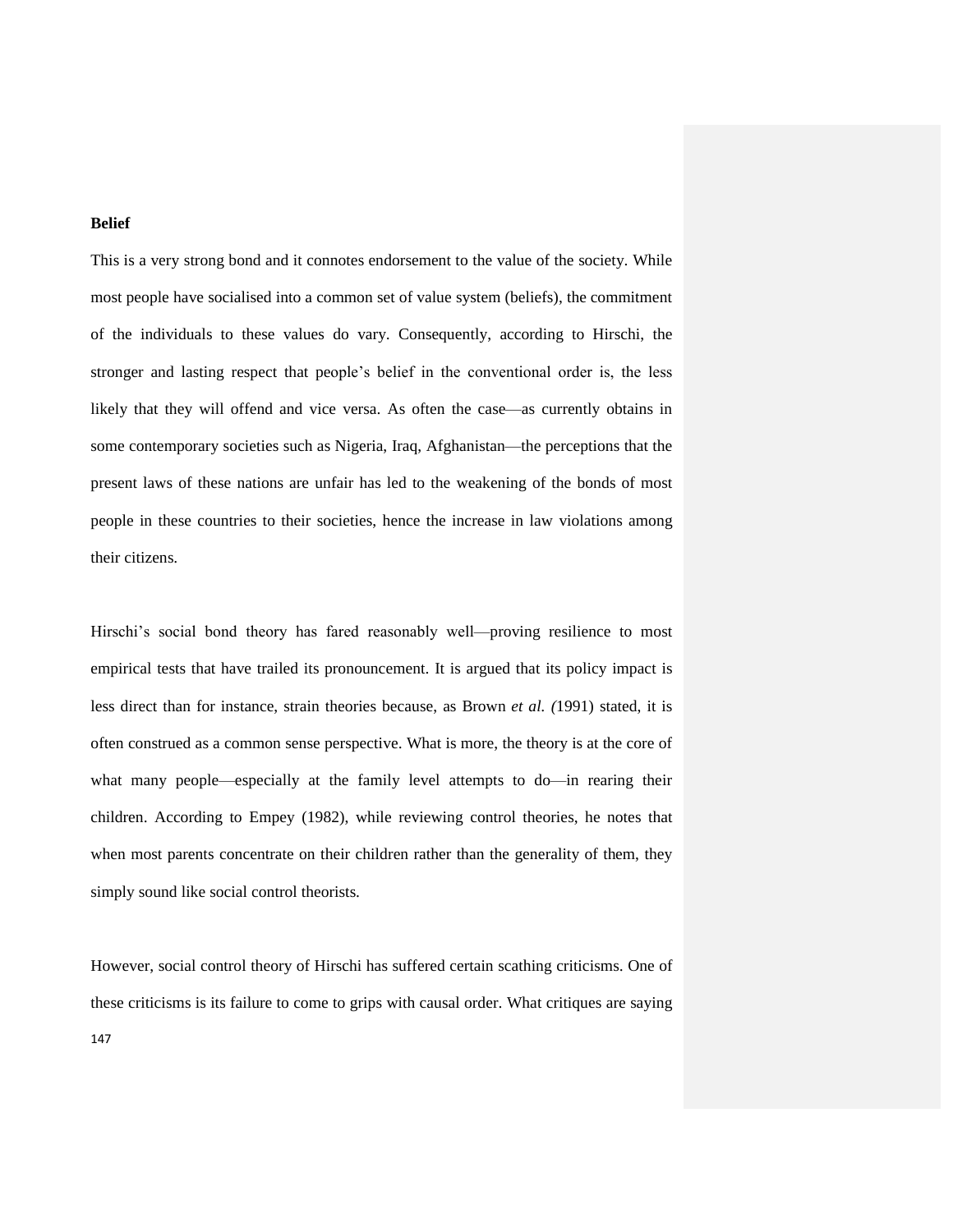is that it is just plausible that it may be delinquency that causes weakening of social bonds. With longitudinal data being collated as opposed to the cross-sectional data against which all tests of control theory has relied, the criticism on the causal framework becomes more relevant.

Two, there is the neglect of the origin of social bonds and their varying strength. The question is: 'where does the social bond comes from'? Indeed, there is an over assumption of the value consensus. Again, the theory claims there is variation in the strength of bonds, it has becomes essential to account for such differences.

Three, Hirschi has been accused of using two few questionnaire variables that measures social bond (attachment, involvement beliefs and commitment).

Four, the inability of the theory to offer explanation to all the range of delinquency and criminalities; it explains barely 50 percent of delinquent behaviour.

Five, the creation of an artificial division of socialized versus unsocialized youths.

Six, the theory failed to describe the sequence of events that led to defective or inadequate social bond.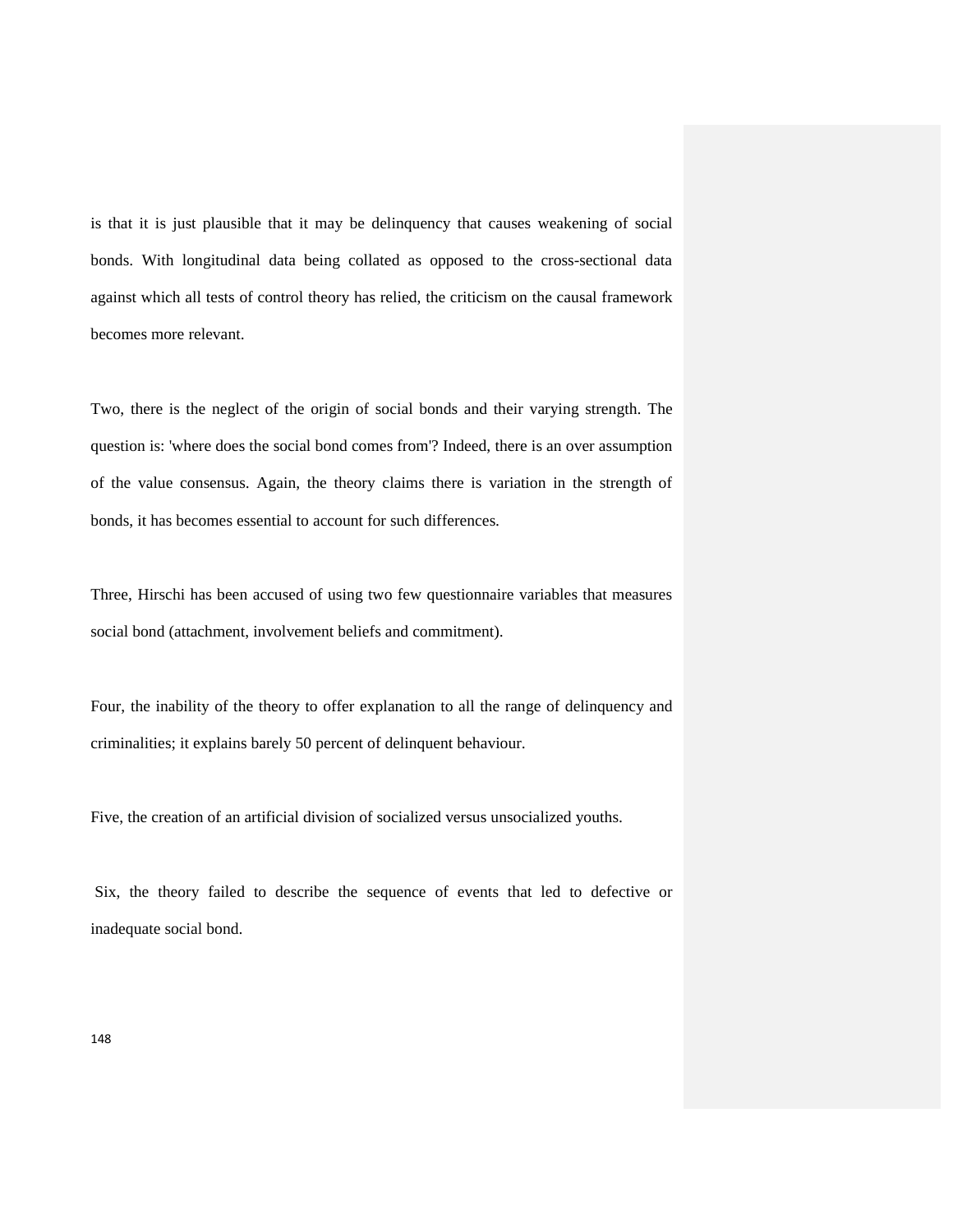## **3.3 Social Reaction Theories**

The focus of social reaction theories is on the social and institutional response to the individuals. Theorists of social reaction are least interested in the initial alleged conducts of an individual as they are in the reactions of agents of social control. They do not see the individual as inherently evil but as a passive being who is forced into the path of criminality by societal definitions or just by the reactions of others.

### **3.3.1 Labelling Theory**

A most pronounced social reaction theory has been christened as the "labelling theory". Its popularity as an alternative, credible explanation of deviance and crime surged in the 1960s and 1970s when it was widely endorsed by many scholars in America. This also marks the period when self-report methods of studying delinquency and crime were introduced. According to this theory, it is not what a person does that defines him/her as deviant/criminal. Rather, it is both societal and official realigns to law violations which labels people as criminal and snare them into self-fulfilling deviant identity. Besides, they contend that it is not the behaviour of the labelled person which accounts for him or her being labelled deviant but the physical characteristics and demeanours of the person who plays a role in fashioning such response. Labellists are also thinking in the line of physiological theorists and together with conflict theorist: provide a critical perspective for the examination of major assumption in criminology (see Browner *et al.*, 1991).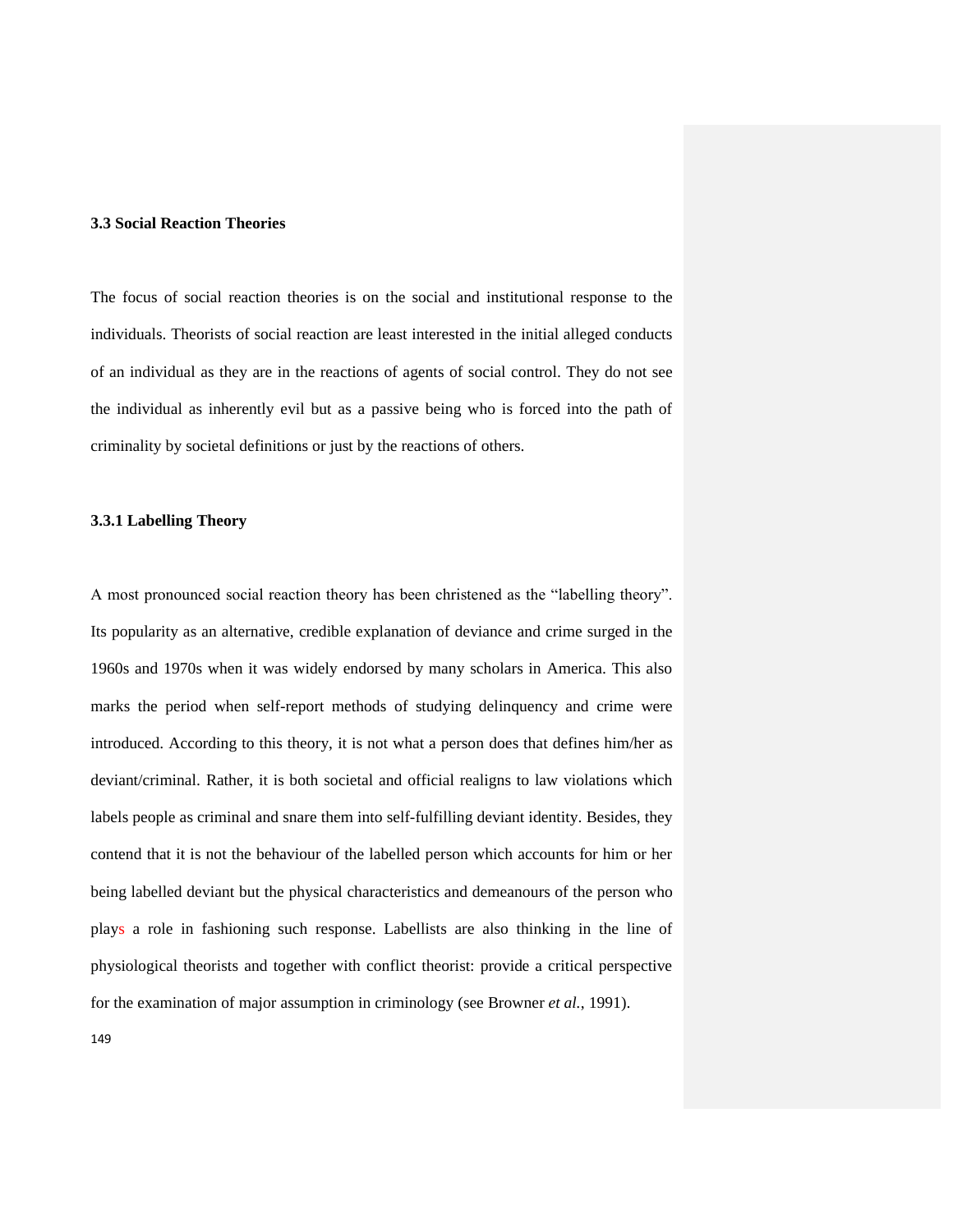Labelling theory is traditionally rooted in the writings of George Herbert Mead and Charles Cooley whose emphasis is on symbol interaction. The duo's argument is that development and understanding of oneself is primarily a reflection of the perception of how others see and react to us. Upon this understanding, labelling theorists assert that the individual is a constantly changing, animated being that responds to others' reactions in a particular way. A formal reaction by the criminal justice system towards an individual forces such an individual to reassess his or her personal identity. In addition, those members of the society who are aware of the apprehension and official response are bound to reassess their opinions about the individual.

There are six main issues which run through all labelling theories and Brown *et al. (19*91) have listed to include:

- 1. First, of primary importance to labelling theorists is what transpires after an act, and not what caused the act;
- 2. Deviant is simply a property conferred on act and not something that is inherent in the act;
- 3. The labelling of an individual occurs in a process of symbolic interaction between the 'deviant' and significant others. This is what Edwin Lemert (1951) described as secondary deviance;
- 4. The labelling process is dependent on who does the labelling and how the labelled person reacts to it;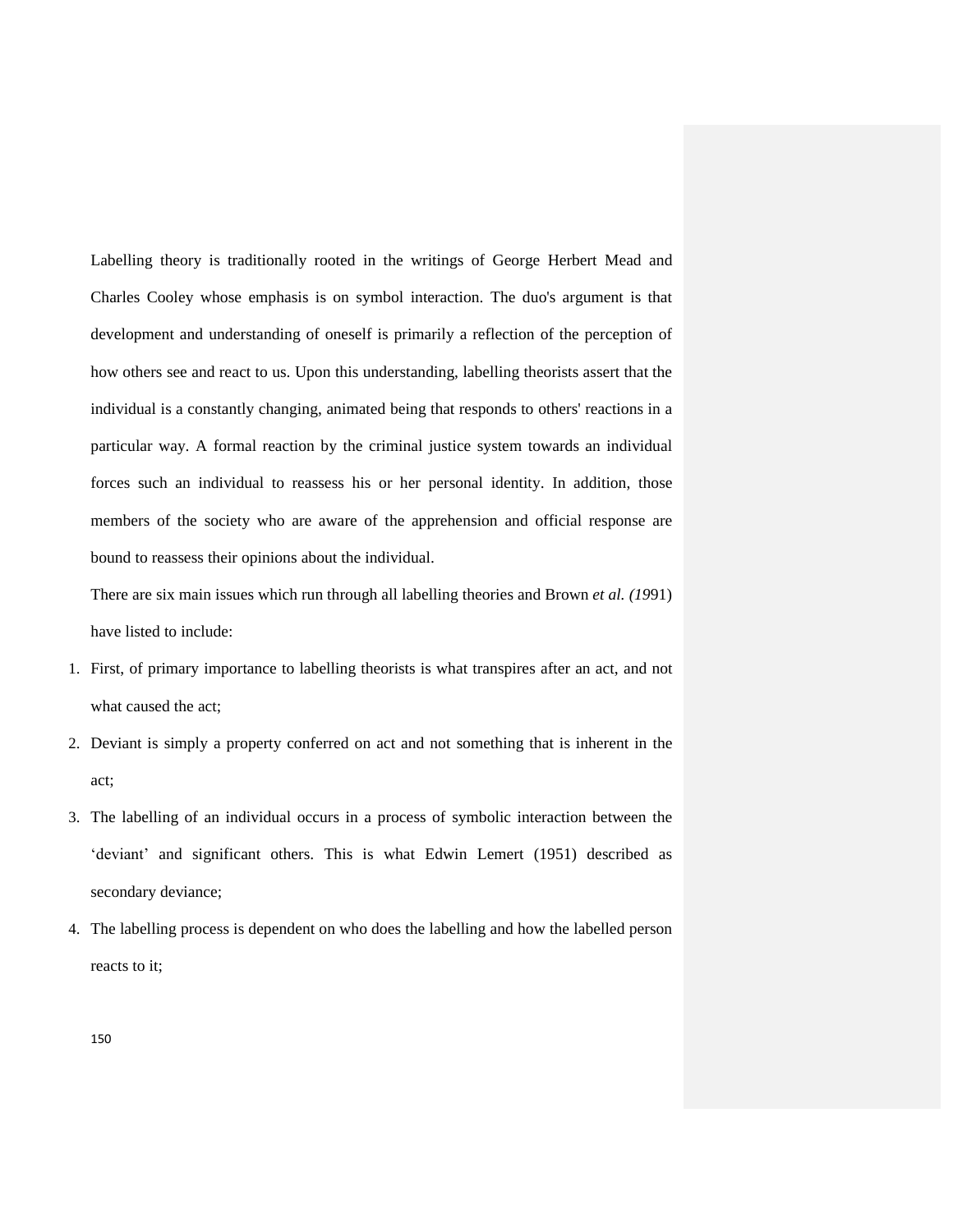- 5. The act of labelling may lead to retrospective interpretation of the individual"s prior behaviour; and
- 6. A deviant label such as that of "criminal", or drug abuser, becomes a master status, one that overrides other personal attributes.

As with other perspectives, there are variants of labelling theories which have emerged and made wave in crime aetiology. Few of these are discussed and include: dramatization, primary secondary deviation, and secret deviance and falsely accused.

## **3.3.2 Dramatization of Evil**

Frank Tannenbaum (1938) is associated with the micro labelling theory of dramatization of evil. He is often described as the first truly theorist of labelling perspective. In an attempt to explain criminal behaviour, he published his book titled "Crime and Community", and focused on what transpires when an individual have been adjudged as violating a law, caught and processed. He referred the process of social reaction to illegal behaviours as the dramatization of the evil. Law violators are not inherently different from the rest of the population. Rather, a specific act in a person"s overall repertoire of behaviours are singled out and brought to public attention.

Describing the process by which a person who has committed one act of violation becomes transformed into a deviant, Tannenbaum notes: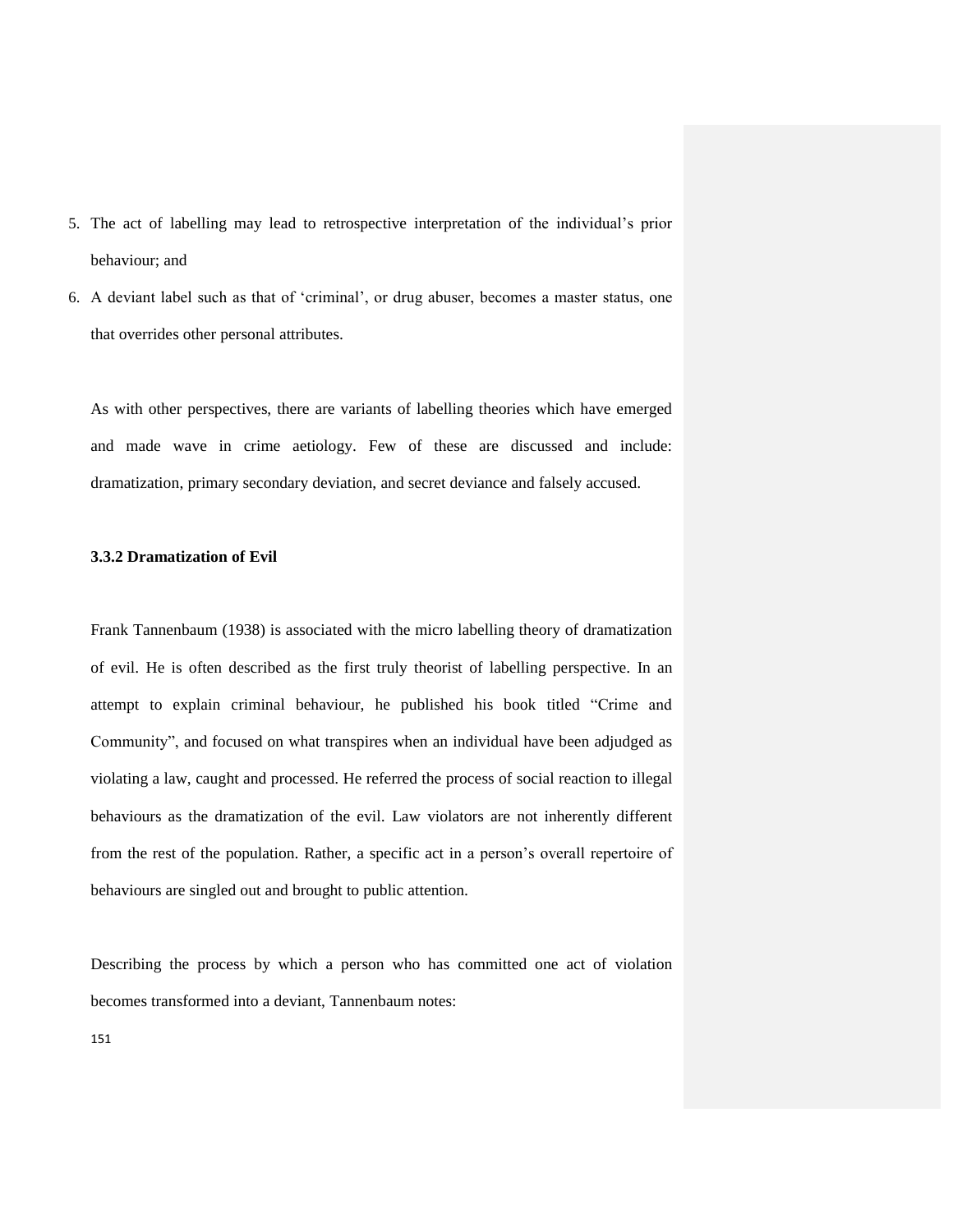There is a gradual shift from the definition of the specific act as evil to a definition of the individual as evil, so that all his acts comes to be looked upon with suspicion ... From the community's point of view, the individual who used to do bad and mischievous things has now become a bad and irredeemable human being... From the individual's point of view, there has taken place a similar change ... The young delinquent becomes bad because he believed it is good to be bad (Tannanbaum, 1938, pp. 17-18).

Tannenbaum introduced another concept known as legal relativism. By this he is saying that there are varying degrees of good and evil, and that the social audience influences the kind of label that is imprinted on specific behaviour. The same behaviour exhibited by individuals of different social status or in varying context may be responded to quite differently. Being nude at a beach, for example, is not going to be responded to in the same manner being nude is a shopping mall would be. Here in Nigeria, the response to Tafa Balogun and a host of other government officials, who were or are enmeshed in corruption, is quite different from the responses to the ordinary policeman collecting meagre N20 at the road blocks.

#### **3.3.3 Primary and Secondary Deviation**

Edwin Lemert, with his 1951 publication, *Social Pathology,* made a major contribution to labelling theory. He is widely known for distinguishing between primary and secondary deviation. Accordingly, he refers to primary deviation as an act which can be tolerated,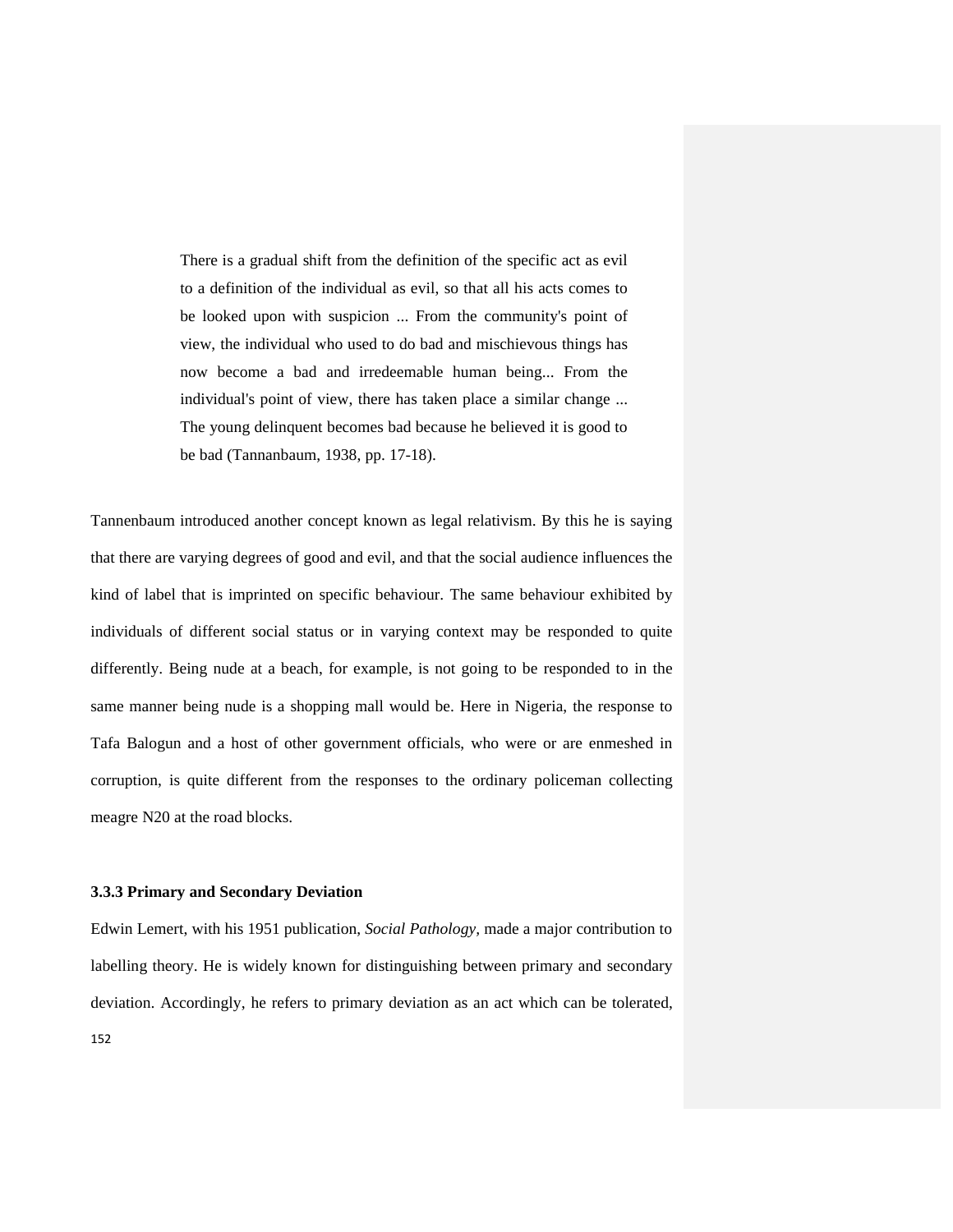excused or rationalised by the actor himself or herself and the social audience responding. For example, a student who carries missiles or (ornokirikiri) into exam hall can be rationalised by such statements such as "Everyone else is carrying the same". Coming directly from a party organised by the Department of Sociology to a criminology class in a sexy, semi-nude dress may be excused. However, according to Lemert, when such behaviours become recurrence and a significant part of the actor's identity, the situation is no longer referred to as primary deviation.

Secondary deviation on the other hand reflects a scenario whereby a person begins to employ his deviant behaviour or role based upon societal reaction a means of justification, or adjustment to the manifest and latent problems created by the official and societal reactions to him. It is hardly initiated by a single act but by a dynamic process between the individual's deviation and the societal response to the deviation. According to Lemert (1951), the sequence of interaction leading to secondary deviation is roughly as follows:

- 1. Primary deviation;
- 2. Social penalties;
- 3. Further primary deviation;
- 4. Stronger penalties and rejection;
- 5. Further deviation, perhaps with hostilities and resentment beginning to focus upon those doing the penalizing;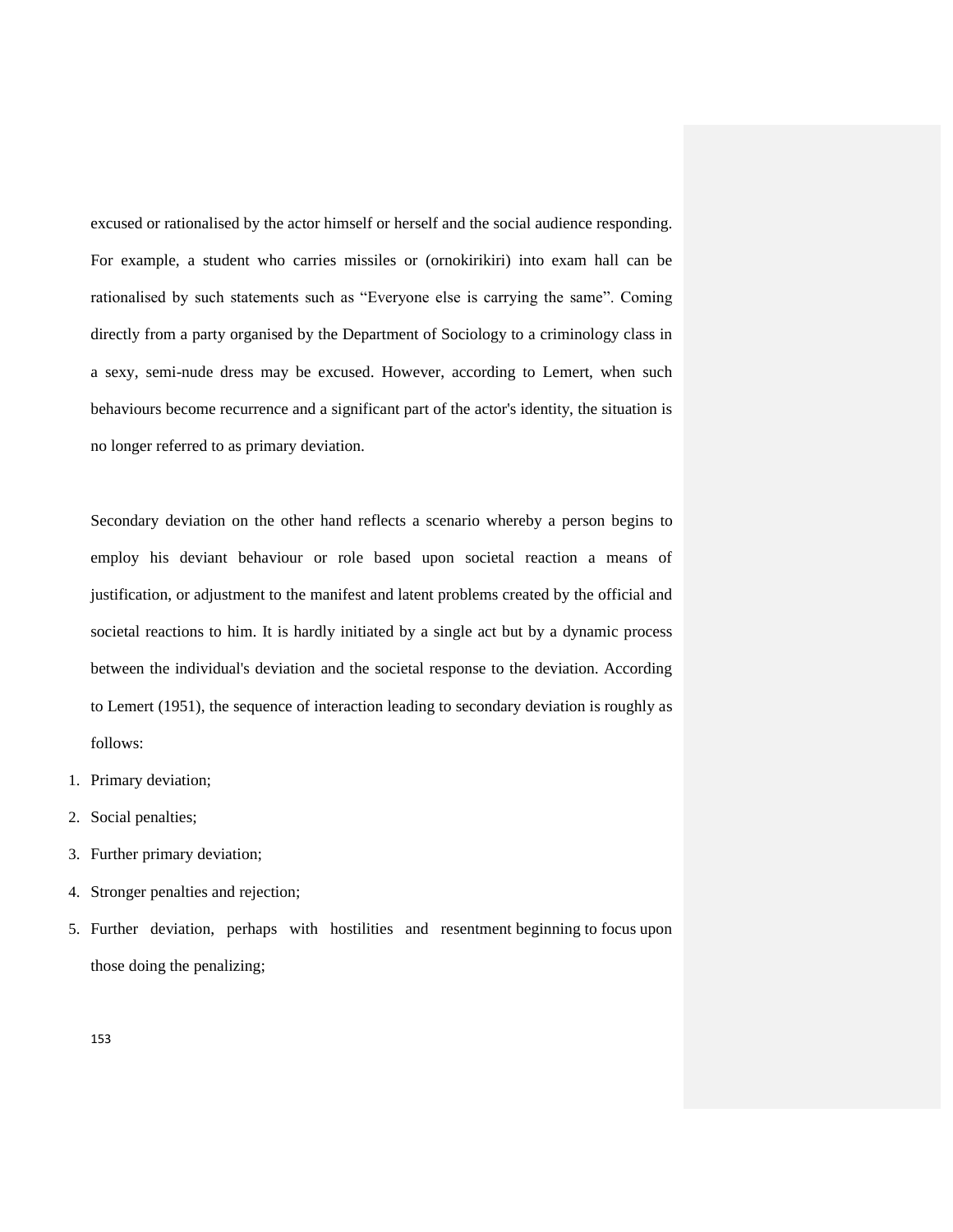- 6. Crisis reached in the tolerance quotient, expressed in formal action by the community stigmatizing of the deviant; and
- 7. Strengthening of the deviant conduct as a reaction to the stigmatizing and penalties;
- 8. Ultimate acceptance of the deviant social status and concerted efforts at adjusting on the basis of the associated role.

Lemert"s insistence is that once the secondary deviation results in labelling it becomes extremely difficult for the individual to escape the status. This label simply becomes the primary identifier for others, and the individual begins to perceive him or herself in terms of this deviant identity. The criminal justice system according to Lemert usually exacerbates the situation causing dramatic redefinitions of the self.

#### **3.3.4 Secret Deviance and Falsely Accused**

Labeling theory cannot be discussed without reference to Howard Becker, whose classical work. *Outsiders: Studies in the Sociology of Deviance* (1963), distilled the key elements of labelling theory as they are today. Among and foremost of these is the claim that deviants and criminals are not a homogeneous entity. Notwithstanding the varieties of criminals/deviants such as armed robbers, murderers, rapists, Howard maintained that there are those who are accused and labelled as deviants who in effect have not committed an offence. Conversely, there are those who commit crime and deviance but are never apprehended or even detected. Deviants and criminals according to Howard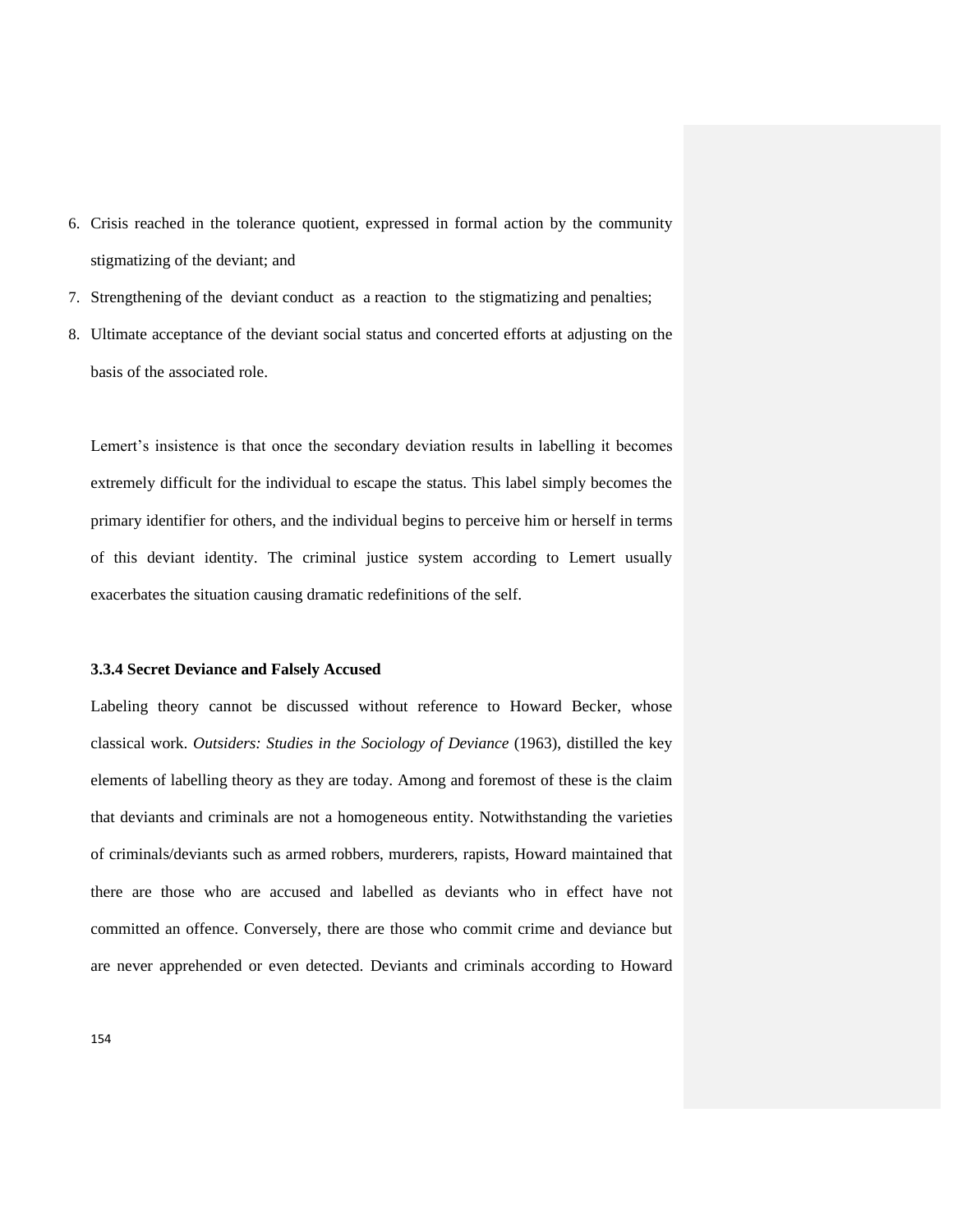thus represent a heterogeneous collection of people. Based on this understanding, he wrote (1963, p. 9):

> [S]ocial groups create deviance by making the rules whose infraction constitutes deviance, and by applying those rules to particular people and labeling them as outsiders. From this point of view, deviance is not a quality of the act the person commits but rather a consequence of the application by others of rules and sanctions to an "offender". The deviant is one to whom that label has successfully been applied; deviant behaviour is behaviour that people so label.

Howard Becker"s theoretical analysis captures a self-fulfilling paradigmatic image shift of a criminal/deviant. When an individual is publicly labelled as deviant or criminal for violating a particular section of the law, s/he begins to experience a gradual change in identity that involves self-labelling and reinforcing of the deviance or criminality (Becker, 1963). The central idea in Becker"s work is that members of a s social group create deviance by proclaiming the rules whose violation constitutes deviance and by applying those rules to certain individuals, they label them as outsiders. This expostulation is critical in understanding most youthful criminal/delinquent gangs. Otu (2004) finds an aspect of his work most significant to the understanding of the illegal drug economy in Cape Town, S.A. This is as he described the career trajectories of law violators, and the processes by which they became active participants in criminality or deviance. When labelled as delinquent or deviant by the public these youths' opportunities and choices are restricted by society. The opportunities that remain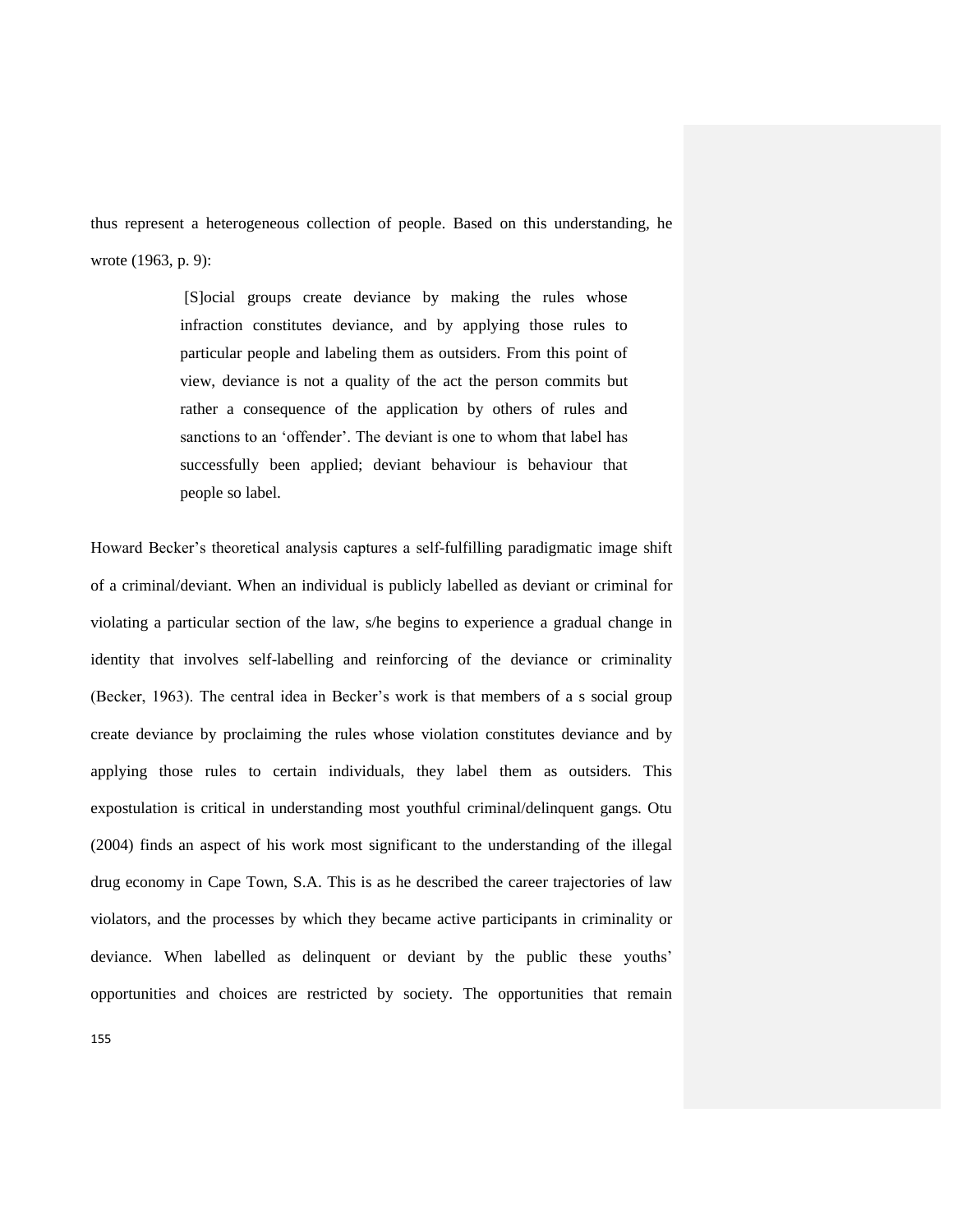available are mostly the deviant ones. Successful deviants must also acquire the techniques and resources necessary to undertake the act and must develop the mind-set characteristics of others like them (Becker, 1963).

Point of emphasis on Becker"s theory, like all other labelists is that the concept of deviance and delinquency is a social construct and he buttresses his argument, by presenting a typology which shows four different kinds of deviants and non-deviants. The **conformist and pure deviants** are self-descriptive—accurately perceived by the society in terms of their actual, quantifiable behaviour. Becker seems to be referring to absolute conformists and deviants. The other two types, however, are often misjudged. He identified one of these two as the falsely accused deviants or criminals, perhaps on account of their age, sex, socio-economic status, peer group affiliation, race, religion, and physical appearance. Though, these are more likely to be found outside the legal settings, research findings show that there are quite a number of them in the legal juridical system for instance, the number of innocent people languishing in jails and even on death row.

**The secret deviant** represents the fourth category and a large group. They are only detected by means of self-reported study. There are many criminal violations that are never brought to the attention of the police so that these categories of people are able to avoid detection or unable to have witnesses willing to impose a criminal or deviant act on them. Howard and his fellow labelists maintained that the primary concern of analysts is to examine the effect of the label once it has been placed, irrespective of its accuracy.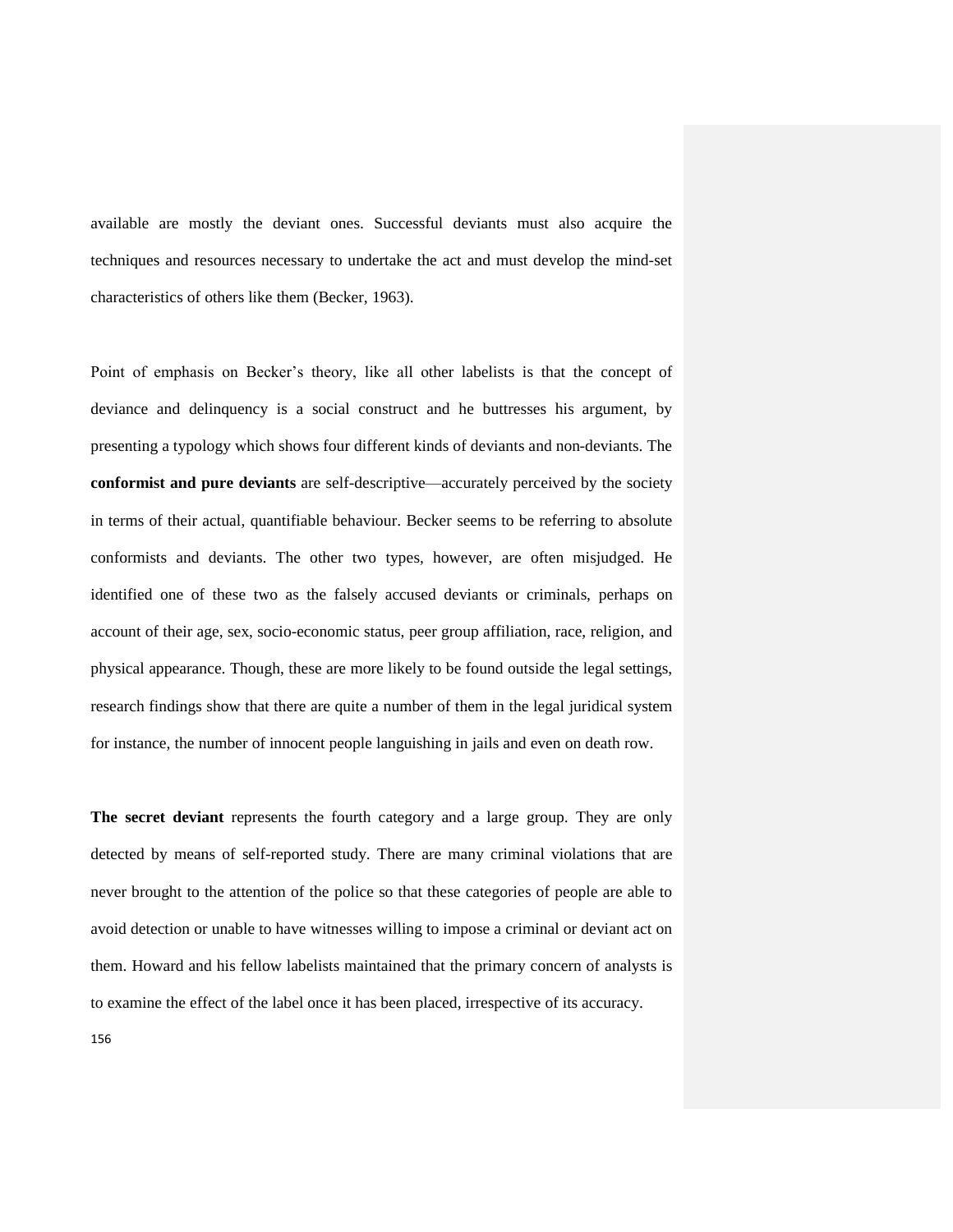Labeling theory brought about changes in the rehabilitation model of the sixties and midseventies. There was, in particular, the introduction of diversion programmes aimed at preventing offenders from slipping deeper into and through the formal process of criminal justice system. Diversion programmes, though, essentially targeted juvenile delinquency, extended to the adult groups. It seems the re invigoration on the idea of restorative justice is informed by the perspective of labelling theory.

Despite the potency of labeling to explaining crime and delinquent, and its resounding policy implication, it was chastised by rightists and leftists alike, One, the diversion programmes it brought about was critiqued on the basis of its ineffectiveness. The argument was that the programme had done more harm than good—increasing discretion and external control where none existed before.

Two, critics have asked labelists why is it that individuals knowing well that they might be labeled, get involved in socially disapproved behaviour to begin with? After all some of these deviants have rightly engaged in some act that is considered morally or legally wrong, that is in the language of absolute deviance.

Three, some criminologists question how labelists account for those who have gone through formal processing but refrain from their deviant and criminal lifestyles. According to this category of critiques, punishment really does work as a deterrent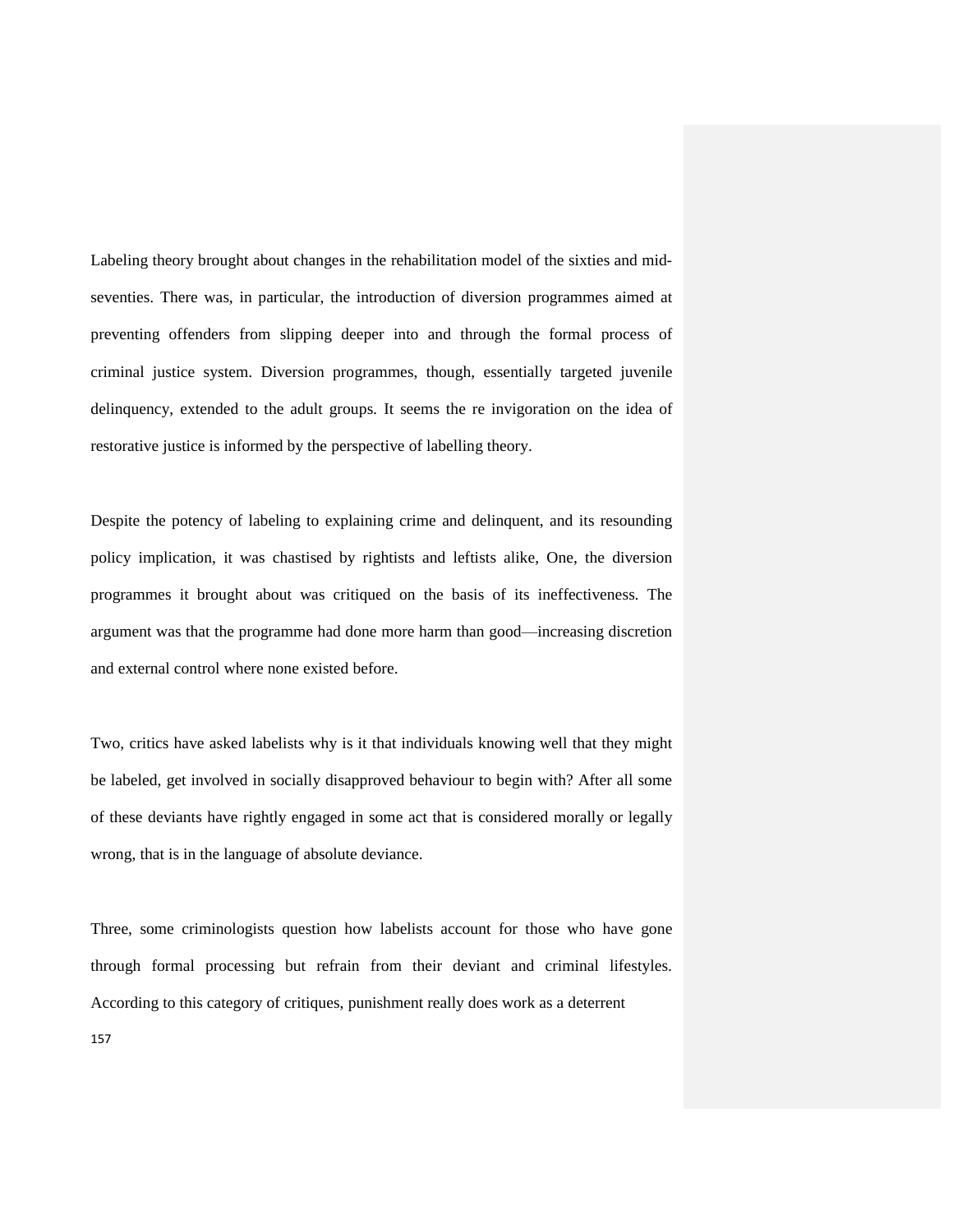Four, that possibly and plausibly, labeling has often not identify the real behaviours than creates them. They premised their criticism on the fact that many of the delinquents and criminals have had long history of delinquency/criminality, even though unapprehended and consequently stigmatised.

Fifth, Marxist or radical criminologists have on the other hand accused labelists of not being hard enough in censoring the system. They argued that labelists have merely concentrated much on the exotic varieties of deviants and criminals who often capture public imagination, rather than on the ethical, illegal and destructive actions of powerful individuals, groups and institutions of our society (Liazos, 1972).

#### **3.4 Social Conflict Theory**

The basic thrust of conflict theory is that society is made of groups with competing and opposing values and interests, and that the state represents the interest and values of the groups with the group with power. The Group with power, according to conflict theorists, makes things happen and would do everything humanly possible to preserve such power and keep the lower classes at disadvantage. So, the law has its origin in the interests of the few. It is, therefore, logical that the labelling of a person as criminal and the definition of certain act of conducts or misconducts at any given time and place clearly mirror the social system's power relations; it is also subject to change as other interests in the game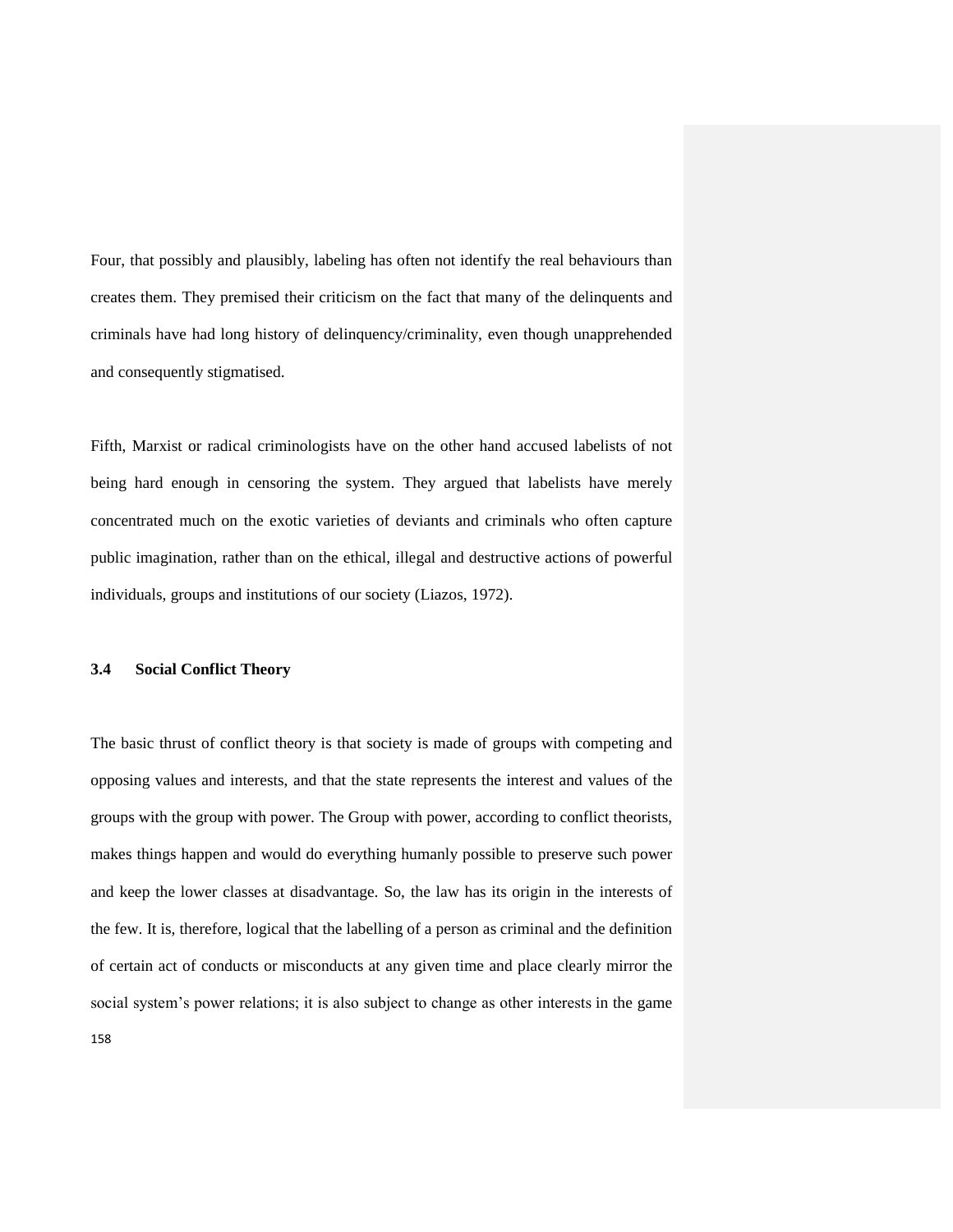power would want to change the status quo. Evidence of the changing of definition of what crime is and not, can be seen in those acts that were previously criminal but which have been decriminalized or designated as "victimless". For instance, possession of certain quantity of marijuana, prostitution, gambling, and specific kinds of abortion have been decriminalized in some societies—especially in advanced countries.

Generally, conflict theory is often traceable to the writings of Karl Marx and Fredrick Engels. Although it must be emphasized that the duo did not write specifically on crime; they however, through their theoretical statements about capitalist society and the history of human civilization, laid down the foundations that were fundamental to the development of conflict theories in criminology. Marxist theory of crime derives from analysis of the political economy arrangement such as the capitalist mode of production. Karl Marx [1857] (1973) and his disciples argue that the structure of the social system the mode of production, exchange and distribution—defines and determines social relations and other levels of society's activities such as the political and belief system. The economic mode and the attendant social relations have important implications for all other behaviours in society.

159 Marxists use capitalist society as their main unit of analysis. They assert that the system deliberately and inevitably throws economically active members of the labour force out of work. In so doing, it creates socio-economic marginality that often leads to loss of selfesteem, powerlessness and alienation and brings about intense pressures on individuals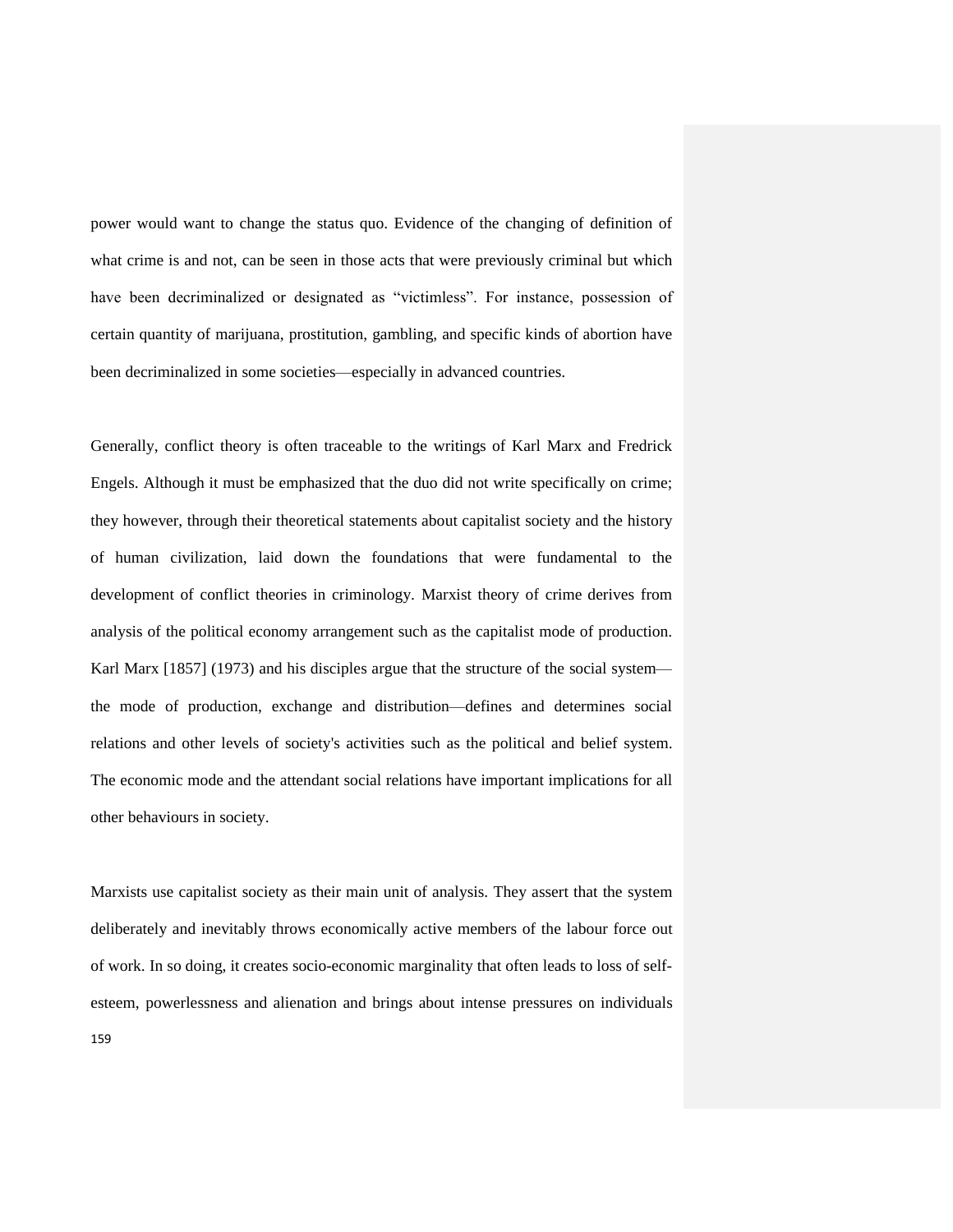(Balkan, Berger, & Schmidt, 1980 cited in Thio, 1998)*.* The "struggle for scarce resources intensifies class tension and makes those caught up in the struggle commit crimes" (Bonger, 1916 cited in Box 1996, p. 269).

Marx"s unmitigated commitment to economic determinism, and his unflinching allusion to the bourgeoisie for being the real criminals, led him to assert that the least recognised by the capitalists are, indeed the most serious crimes in the society. Marxists thus argue that there should be a shift in the conventional focus of the criminal justice system, which typically prosecute more working class crime than white collar crime—let alone corporate crime. The resting argument of Marxists with is that the best and most thorough response to crime is not the cosmetic adjustments being currently undertaken on the criminal justice system. Rather, it is to redress the social inequalities that abound by rejecting the system of capitalism. By and large, writers such as Adler *et al*. (1991), and Turk (1976) remind us that conflict theory does not really attempt to explain crime, but simply identifies the social conflict as a basic fact of life and a source of discriminatory treatment by the criminal justice system of groups and classes.

160 The general perspective of conflict criminology has gone schism—arising from the quite a number of its proponents and critiques. They have also employed various terms to describe their various paradigm shifts. Thus we have the "New criminology" (Taylor *et al.,* 1973). "Marxist" criminology (Greenberg, 1981), "Realist criminology" (Mattew, 1987), "Radical criminology" (Young, 1988), and "critical criminology" (Pelfrey, 1980).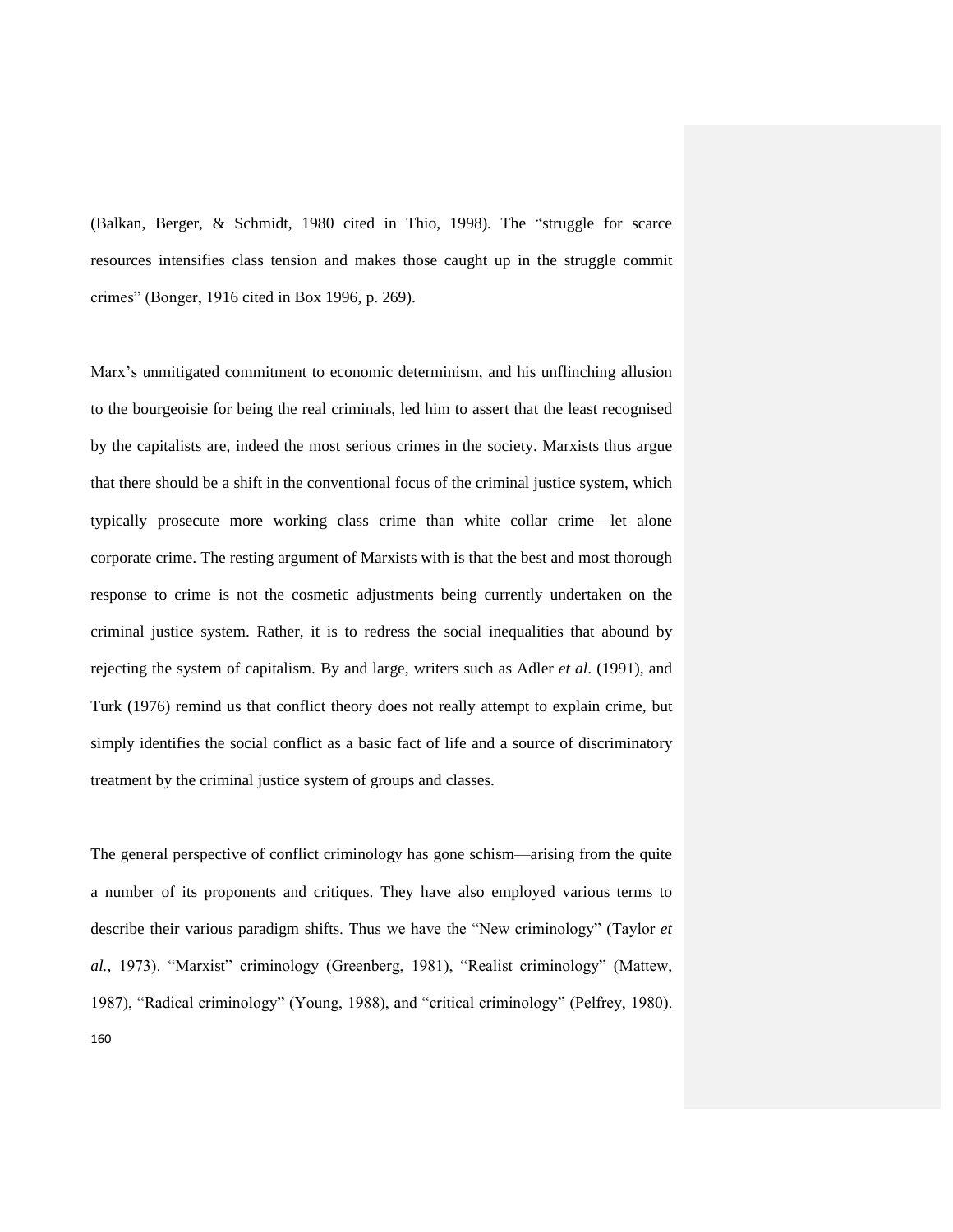It has been argued that the different range of terms within the perspective is an indication that there are important philosophical, theoretical and empirical differences between these unique formulations that are often ignored (see Bohm, 1982).

## **3.4.1 The Political Perspective**

The political economy perspective approach to crime is not quite different from its grand conflict theory. Its main emphasis, is that the history of every society, and its understanding, is rooted in its historical materialism. It explains that the economic mode of production is intricately linked with the political system of the society. Thus, decision on what to produce, how to produce, distributes and for who to produce are determined by the political class structure of all historical society. The privileged members of the upper class, have time often, made the laws affecting the issue of economics and politics in the manner that it favours them. Their access to economic power also guarantees access to the political power and vice-versa (see also Bonger, 1916; Dahrendorf, 1959; Chambliss & Seidman, 1971).

The political economy model like its broad Marxian or conflict approach essentially explains the class character of the society, where the structure of the power relations influences the distribution of scarce resources and the socio-economic opportunities in the society. It gives primacy to the material conditions. In its modern usage, the approach emphasises on the economic system that a particular nation or society operates, and the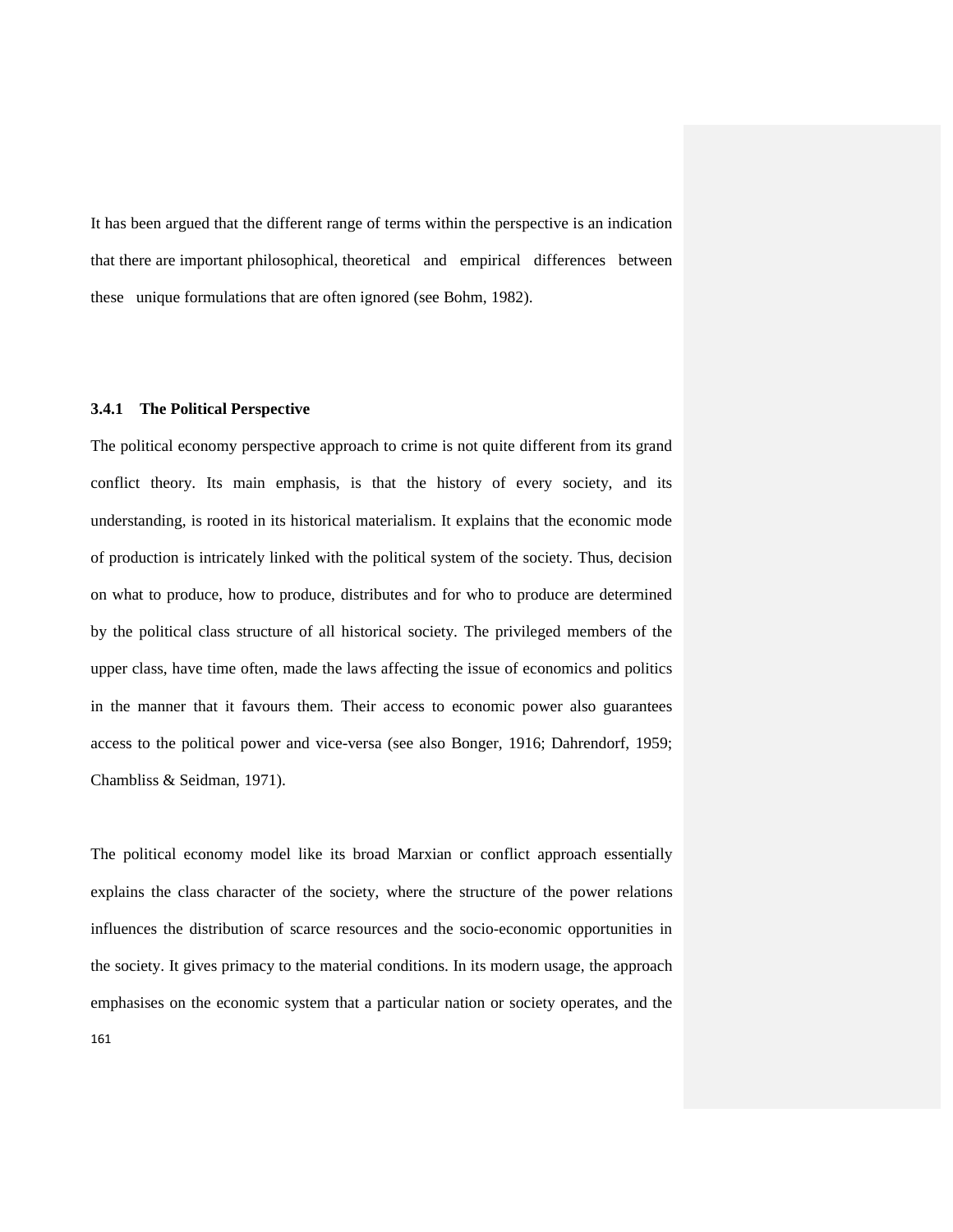emerging social relations (political) thereof. As Eteng (1987, pp. 5-9 cited in Iwarimie-Jaja, 1999a, p. 90) noted, the "approach expounds that economic relations determine the struggle for power and conflict over societal rewards, for examples, privilege, wealth and other scarce opportunities".

Both Odekunle and Gana (1978, 1985 cited in Iwarimie-Jaja, 1999a, p. 90) had noted that capitalist economy, of which contemporary Nigeria is predicated on and operates, is a crime producing one. This is not really because it produces economic man that accumulates property, but because it fosters unemployment, marginal and meaningless employment and obvious relative and unaccented poverty.

#### **3.4.1 Assessment of Conflict and Political Economy Theories**

Conflict and political economy theories are structural theories they emphasize on the structural arrangement of a social system. They, however, show a departure by their emphasis on the pattern of social relationship within these structural arrangements, and the resultant effects of this relationship.

162 Given as it may that a preponderate of reported and recorded crimes and delinquency are committed by people in the lower class strata, it becomes more or less the consequent of structural imbalances which enthroned a system of inequalities in the economy, political and social aspects of the society. But beyond these imbalances the few privileged ones in position of power have often stamped their dominance and subjugation over and above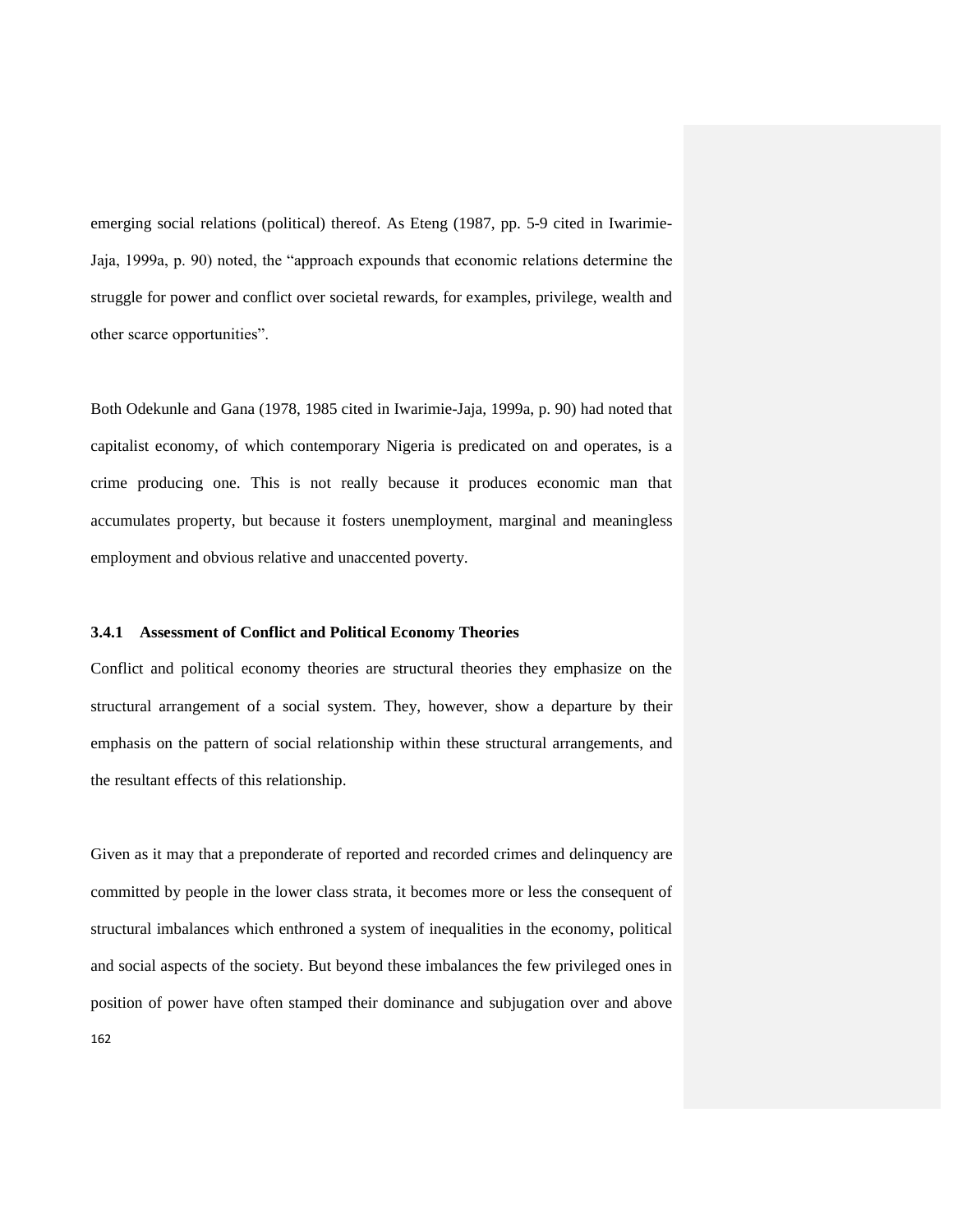those in the lower echelon of class arrangements. They have therefore, consistently applied the law, and its interpretation to their advantage. This is the grand thesis of the conflict and political theories, and they are key to understand contemporary crimes and delinquency in contemporary Nigeria as much as in all other societies.

When applied to an understanding of most crimes in contemporary Nigeria, both approaches afford the opportunity to flash back memory to the pre-colonial Nigeria. It also draws attention to the complex nature and value pluralism of modern Nigeria. It unmasks the prevailing alienation of individuals from one another and their produce (commodity), the cut-throat competitive struggles, the concomitant absence of human interest and feelings, the antagonism, discontentment, inequality, coercion, persuasion, subjugation, irreconcilable interests, hatred, anger, all which, seem to be the order of the day in Nigeria today.

On the micro level of analysis, conflict and political economy, at least, throws weight to the skewed structure of modern Nigeria society that is characterised by class conflicts, ethnic and tribal tensions, religious polarisation, general alienation, marginalisation, exploitation, deprivation, estrangement and frustration. It also points to the truths behind the lies, or the hidden agenda behind the application of criminal laws and legislations, and the administration of criminal justice system within the capitalist structure of modern Nigeria.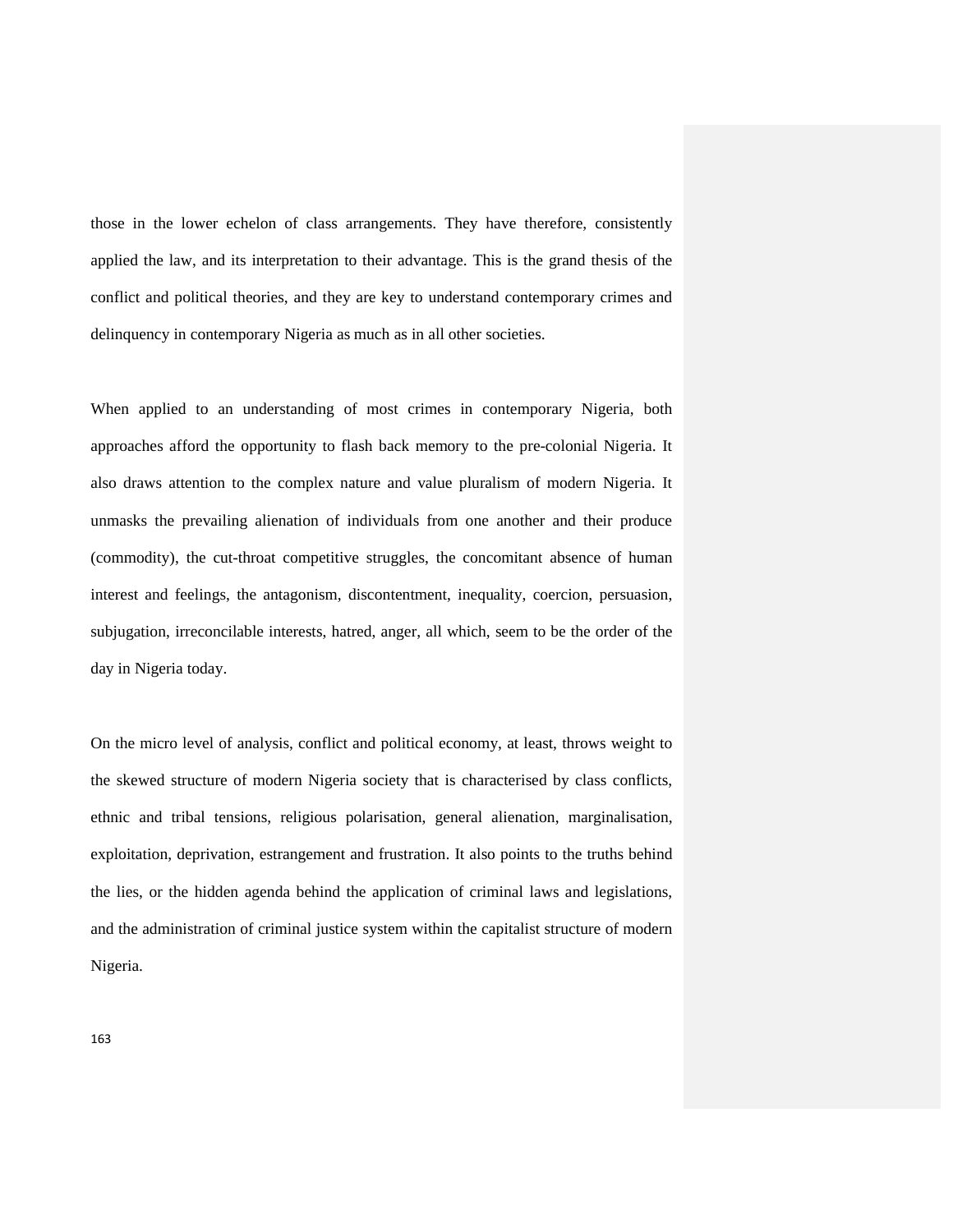The conflict and political economy approaches have been widely criticised. Iwarimie-Jaja (1999a, p. 85) states that both theories "underestimate the importance of delinquent and criminal friends, while overestimating the significance of involvement in the conventional activities. They also ignore the relationship, which exists between delinquent activities and an individual's self-concepts, or self-esteem.

Two, conflict theory and political economy approach have some fundamental assumptions that are suspicious and which cannot just be accepted as the theoretical perspective for explaining all criminal behaviours. The theories assume implicitly, that cultural transmission involving formal communications, do have direct or indirect influence on individual"s thinking, reasoning, and the fact actions may have been fostered by this contact.

#### **3.5 The Integrated Model Approach**

The history of the integrated model approach dates back to the 1940s (Brown *et al.*, 1991). Beirne and Messerschmidt (2000, p. 223) described it as "the pathway through which criminology is seeking to be both as simple, and as general as possible. The integrated model perceives law violators as products of interlocking variables or factors".

The integrated model approach is not new in sociology criminology theorizing literature. Richard Cloward and Lloyd Ohlin (delinquency and opportunity 1960) represents a good attempt in combining traditional strain theory and social learning theory. They explained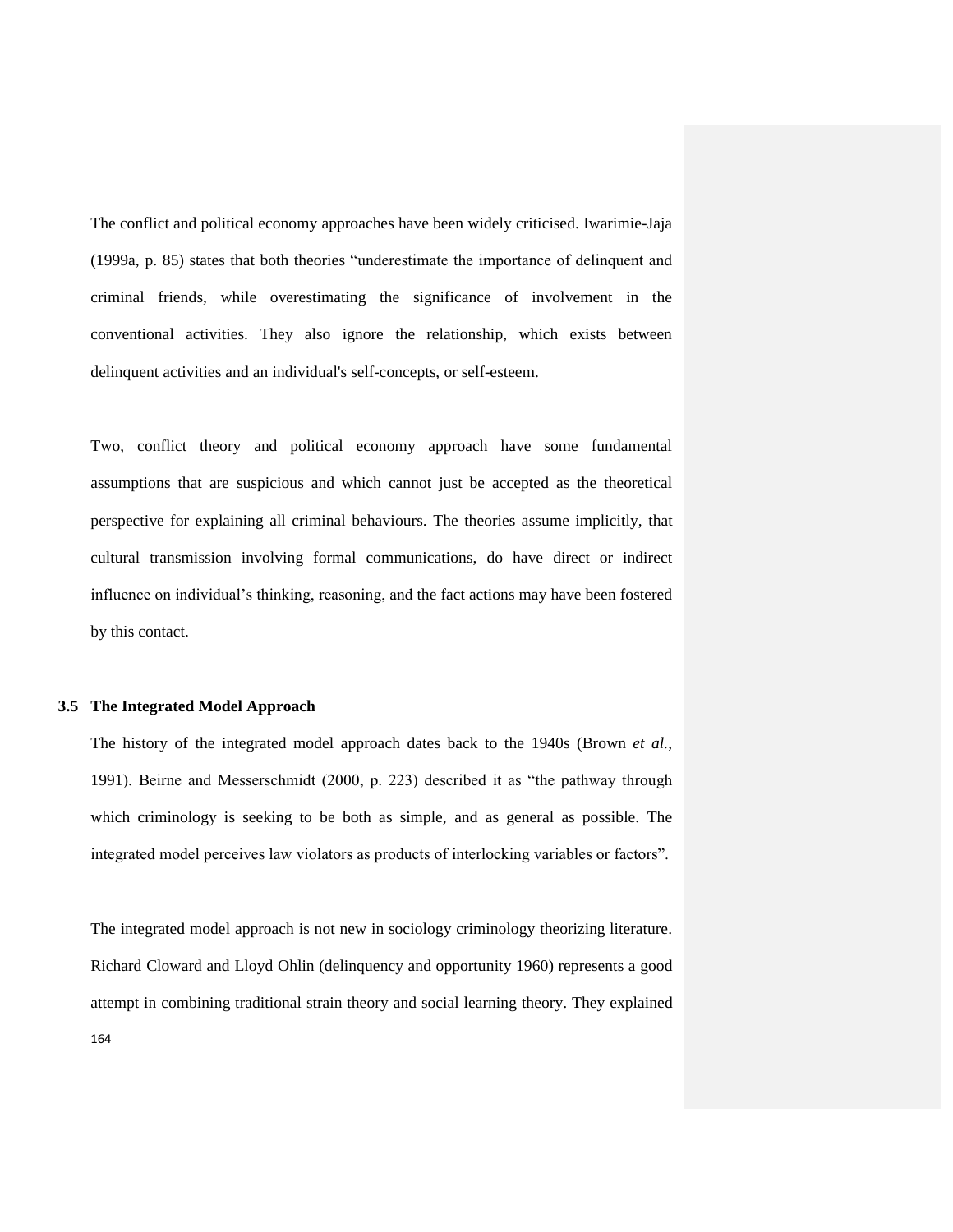that the blockage of the legitimate means, and the availability of the illegitimate means to goal attainment—a classical focus of strain theory—is inherent in making people to become delinquent or criminal. So, their allusion that crime and delinquency is a group behaviour, which requires social support and rewards (a kind of social learning), makes them integrationists. Shaw and McKay (1942) explained that organisation and physical structures of the community are important in influencing behaviour and interaction patterns. This is an integration of social disorganisation (structural) and social learning theories.

The foregoing examples and analyses notwithstanding, the fundamental question often asked is: Can theories be combined, and by what approach? According to Thio (1998, p. 14), the answer is yes: "theories or paradigms can be integrated into a larger perspective, or paradigm". This author explains that the integrated theory sees deviant behaviour as an act located at some point of a continuum—from maximal to minimal public consensus regarding the deviant or criminal nature of the act. So while theories, paradigms and perspectives, oppose one another, they also complement one another with their differences being largely only on their individual emphasis. Brown *el al*. (1991, p. 468) thus, asserted that at "the root of the on-going debate on the appropriate and utility of integrated approach is the question of whether the assumptions of these theories are compatible". This is where the crux of the matter lies, and where opinions vary.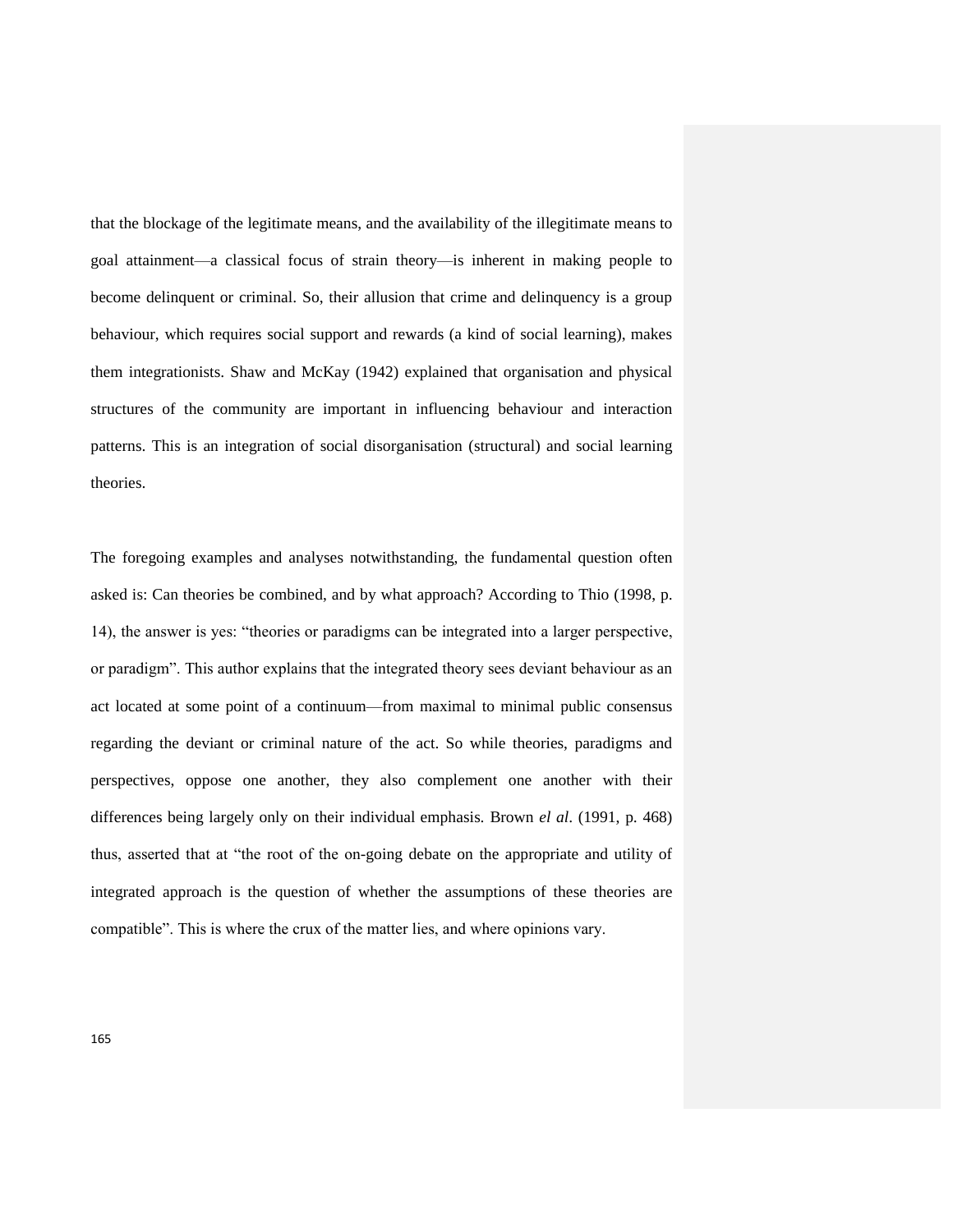A classical identification and description of the underlying assumptions of three major theoretical models by Korhauser (1978) has led some theorists like Hirschi (1979, PP. 34- 38) to argued that, "due to the inherent contradictions in the underlying assumptions, it is impossible to integrate theories into one model". Hirschi maintained that separation is better and confirmed Korhauser"s position that the assumption of most theories are just fundamentally incompatible. Elliot (1985) on the other hand, represents the integrationists According to him "there is really no inherent form of approach to integration that precludes the reconciliation of the different assumptions and that the effect of variable or theories is primarily independence" (Elliot, 1985, p. 132).

Otu (2003, 2004) shares the same view with Elliot, Thio and other integrationists that the different assumptions could be reconciled and wielded together to provide a holistic knowledge about a particular crime and delinquency as they vary in patterns and from place to place. What is even more, Otu (2003) asserted that the question of the compatibility of assumptions could be taken for granted. He states that one is inclined to argue that the macro assumption, which characterizes all the theories such as that seeking to find solution to a particular social problem, should be the guiding and unifying assumption.

166 Indeed, praxis should represent their ideal unity. Since no one theory has been successful to encapsulate the: complex characteristics of criminals in general and in specific term, an integration approach becomes inevitable. And Downes and Rock (1988, p. 23) were right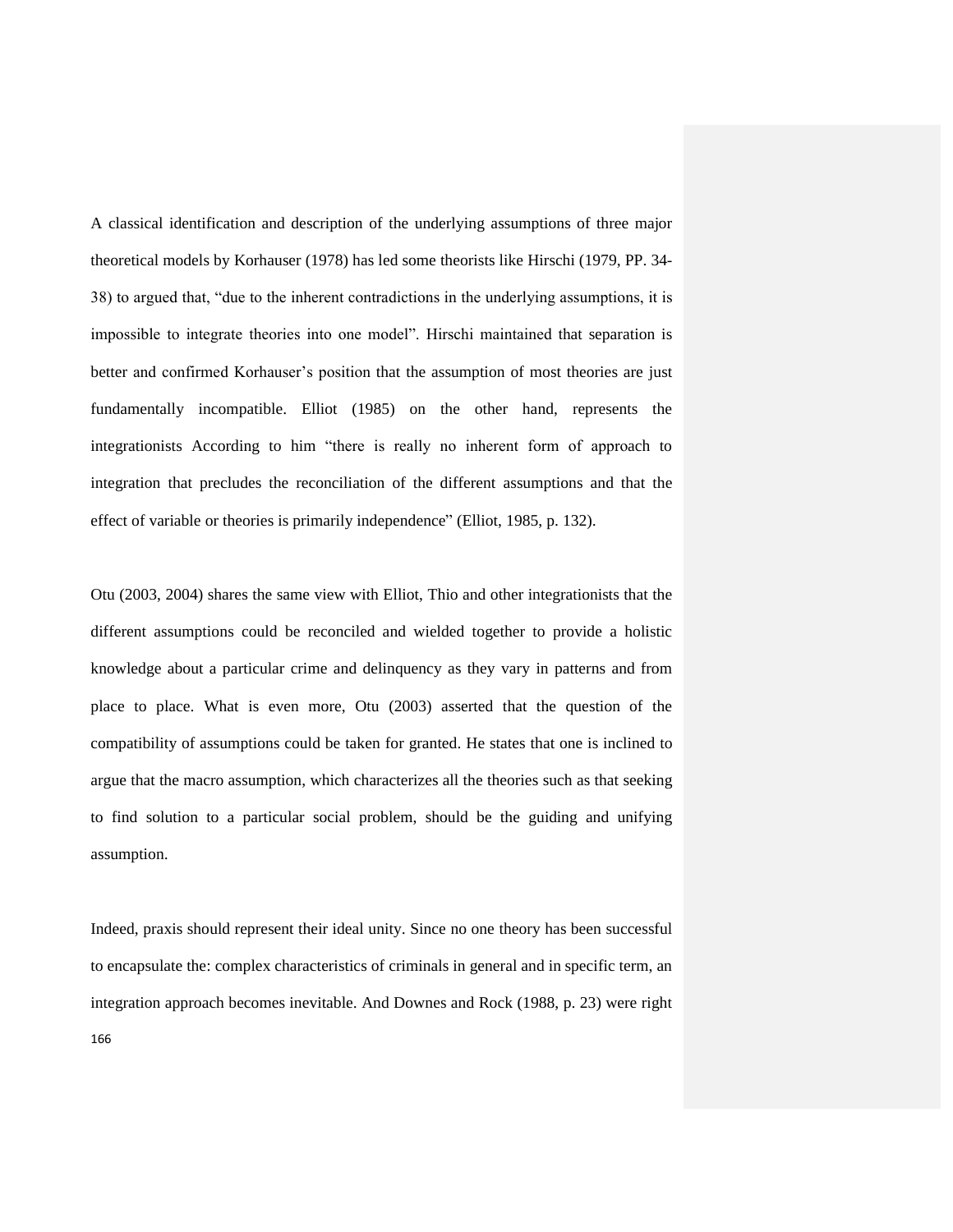when they argued that "only rarely will a single study (as much as theory) exhausts all interesting possibilities of a problem". Self-report studies show that criminals of all typologies—especially contemporary and high profile ones—possess *criminogenic*  tendencies that cut across a good number of the theories so far postulated by various theorists (see, for instances, the works of Conklin, 1972; Einstadter, 1975; Olurode, 1990; Iwarimie-Jaja 1999a). The reason is that criminal offence is perceived as a social problem and the offenders remain central role players in the complex social structure.

167 In line with his argument in favour of integrated approach Otu (2004) in his study of the sociology of local drug traffickers in Cape Town, South Africa, found that there are certain "risk-predictive" factors in the individuals in Cape Town and in South Africa that indicate the path to anti-social behaviour such as drug trafficking. Secondly, other "generative" factors in both the city and country further influence individuals in engaging in the illegal drug trade. Individual Cape Townian drug dealers make their choices and perceive the available alternatives on the basis of their individual characteristics and the context (for similar argument, see also Wikstrom & Loeber, 2000). They are well exposed to a number of competing forces (emotional, socio-cultural, political and economic), which play a role in their overall repertoire as a law violators in illegal drug trading. Otu (2004) named the emerged integrated model as a "Redefined General Integrated Social Development Model or Paradigm" (RGISDP) of drug traffickers and trafficking in Cape Town. The author embedded quite a number of theories, factors or strands (including variants of psychological theory) such as strain, differential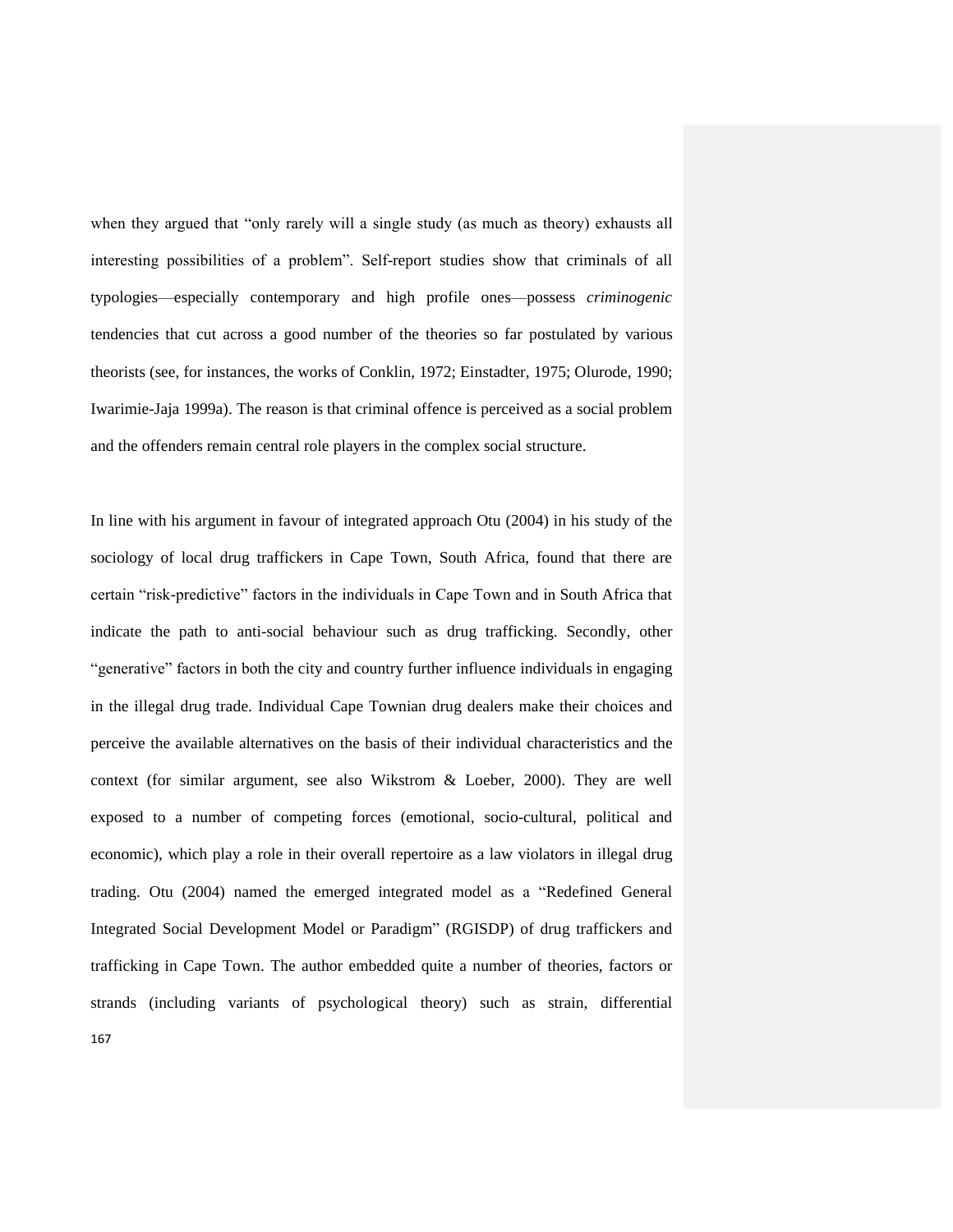opportunity, deterrence, differential association and previous criminal experiences—but emphasises on the organisation of the social system.

Generally, integration follows the process of pulling together the key elements in the development of an individual subjected to multiple domains: the individual, family, school, peers, community or neighbourhood, religion, and the wider society. Wikstrom and Loeber (2000) explain that the analytical strategy of this framework may best be described as holistic. Both the individual law violator and his or her social context are treated as holistic concepts with analysis of both the individuals and their communities. Indeed, integration model is more holistic and far reaching in explicating the various crime and delinquent acts as they vary from one society to the other and overtimes. By implication, integrated approach as a perspective require multidisciplinary approach to the study of crime and criminal behavior.

168 It has been argued that irrespective of the theories included in the integration model, the best of such approach, and an important thing to bear in mind, is the sequence. By this, one theoretical perspective ends up being temporarily more proximate to the actual behaviour than do all the other theories or perspectives included in the model, or more emphasis is placed on one, relative to the other (Brown *et al.,* 1991; Thio, 1998). This approach has been widely referred to as "end-to-end model" and it suggests that one of the theories is more proximate to actual precipitating factors in the onset of criminal activity. Elliot, Ageton and Canter (1979) are representative of this approach. Their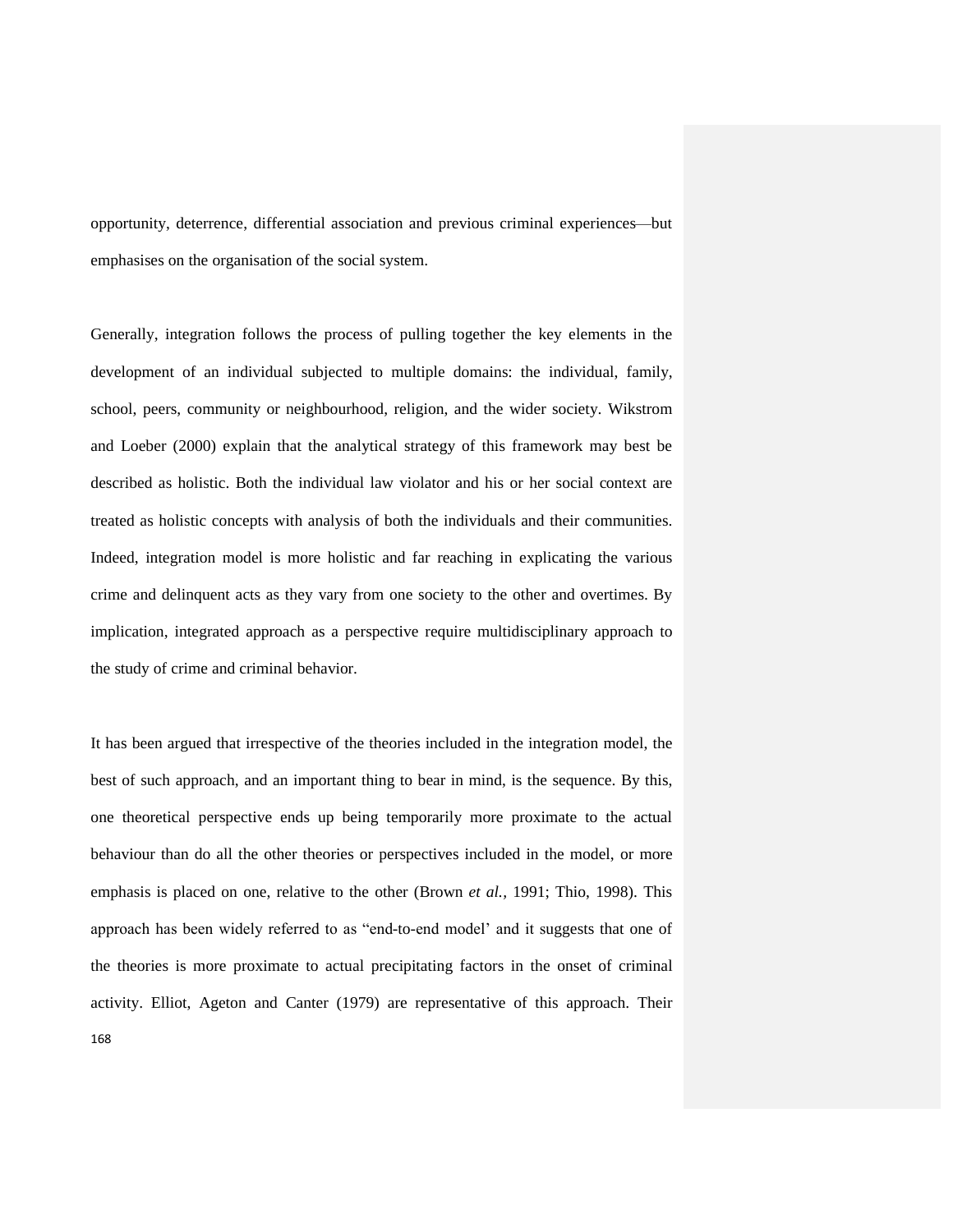analyses are that while social control helps to explain the individual level of attachment, involvement, commitment to conventional activities and the general belief in the validity of moral order. The strain theory interacts with this early control factors to either strengthen or weaken the initial bond. Finally, association with criminal or conventional peers will, in turn, affect the probability of involvement in the criminal behaviour. It is stated graphically thus:

Social control\_\_\_strain theories (variable) \_\_\_\_\_social learning (variable) \_\_\_\_\_criminal behaviour. Such an approach seems to be in order and the emerging name inconsequential.

Many integrationists abound thus suggesting that there is no one integrated paradigmatic model. Each integrated model, its explanation and analysis tend to reflect the ideological predisposition of the integrator, the crime or delinquency in question, and the law violator (see, for instance, McGarrefl & Castellano. 1991; Void, Bernard & Snipes, 1998; Hagan, 1989; Title. 1995 cited in Beirne & Messerschmidt, 2000). Others include Huizinga *et al.*  (1988). Hawkins and Catalano (1992), Elliot *et al.* (1979), Johnson (1979). Catalano and Hawkins (1996), Huang *et al.* (2001), and Colvin and Pauly (1983). All these integrationists attempt to integrate theories, at both the micro and macro levels, combining the social structure of the community or neighbourhood with microsociological variables while taking into consideration, the significant impacts of developmental stages in the overall repertoire of the individuals" characteristics. By this approach, integrated theory recognizes that certain life experiences are more important at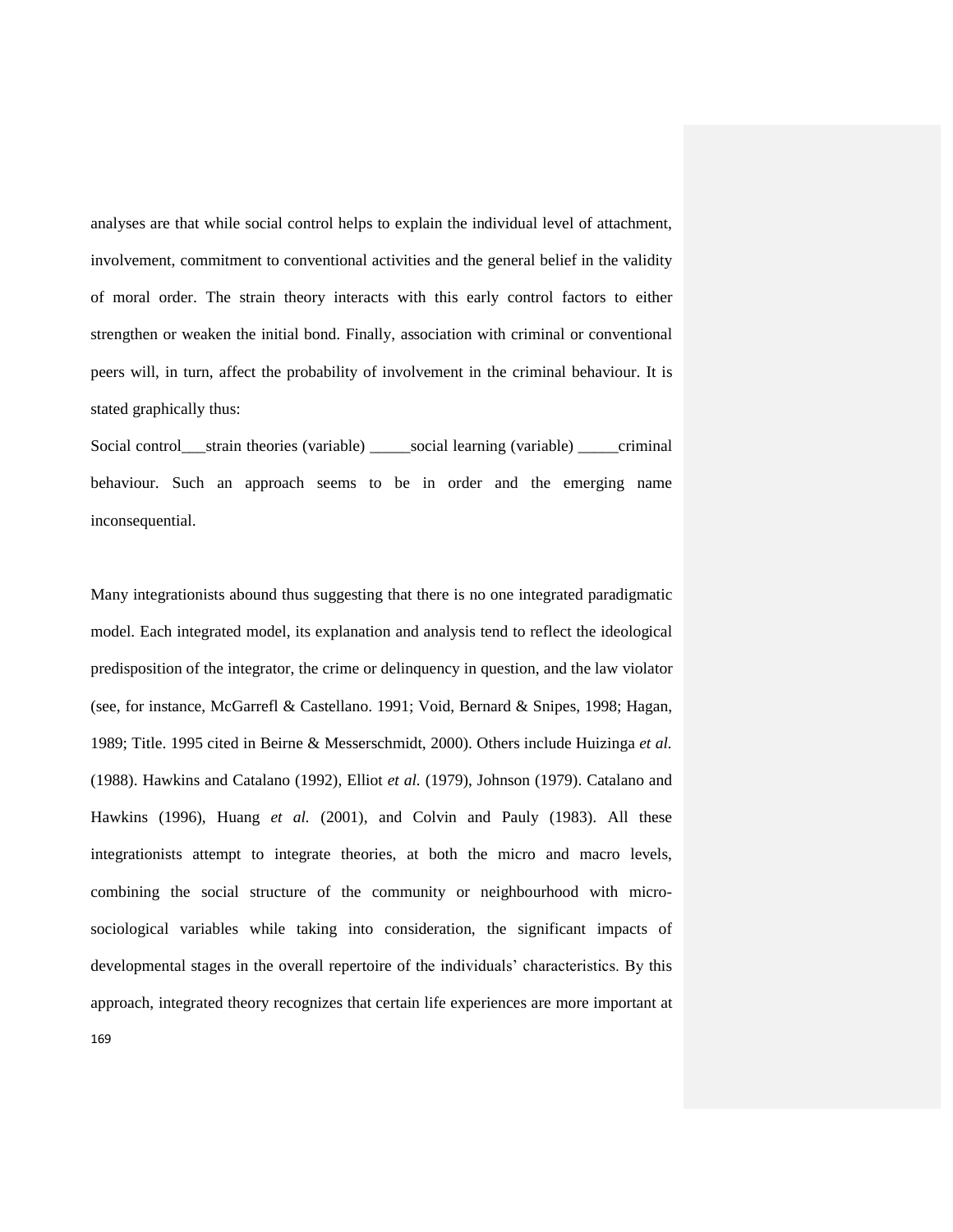different stages of the life cycle and invariably play a role in shaping behaviour depending upon when the experiences occur.

## **3.5.1 Justification for the Integrated Paradigm Framework**

The role of the integrated approach in filling the gap in crime explanation is further appreciated by the fact that the arrival of sophisticated statistical tool in the field of social sciences has made the approach an indispensable one (Brown *et al.,* 1991). Unlike other theories, the integrated approach is able to determine both the quantitative and qualitative amount of variation in the dependent variables that is explained by the independent variable. This is important when some degree of relationships or associations are what are desired. By this approach, a third or controlling variable is introduced to see if there were different patterns of association in criminal commission<sup>8</sup>. So, the approach goes beyond investigating the correlates into the vital causes or precursors of a particular crime. In a related manner, the power of the integrated model to explain persuasively, the variation in crime rates represents their superiority over and above other theories (see also Howeli, 1997d). Other specific justifications for increasing preference for an integrated model framework in contemporary crime explanation include:

- 1. The model is encompassing and non-monolithic, and is perceived as having a stronger explanatory power to account for drug trafficking and traffickers.
- 2. Within the broad sociology of crime perspective, there are many competing strands of theories that contribute to meaningful understanding of offenders and offence.
	- 170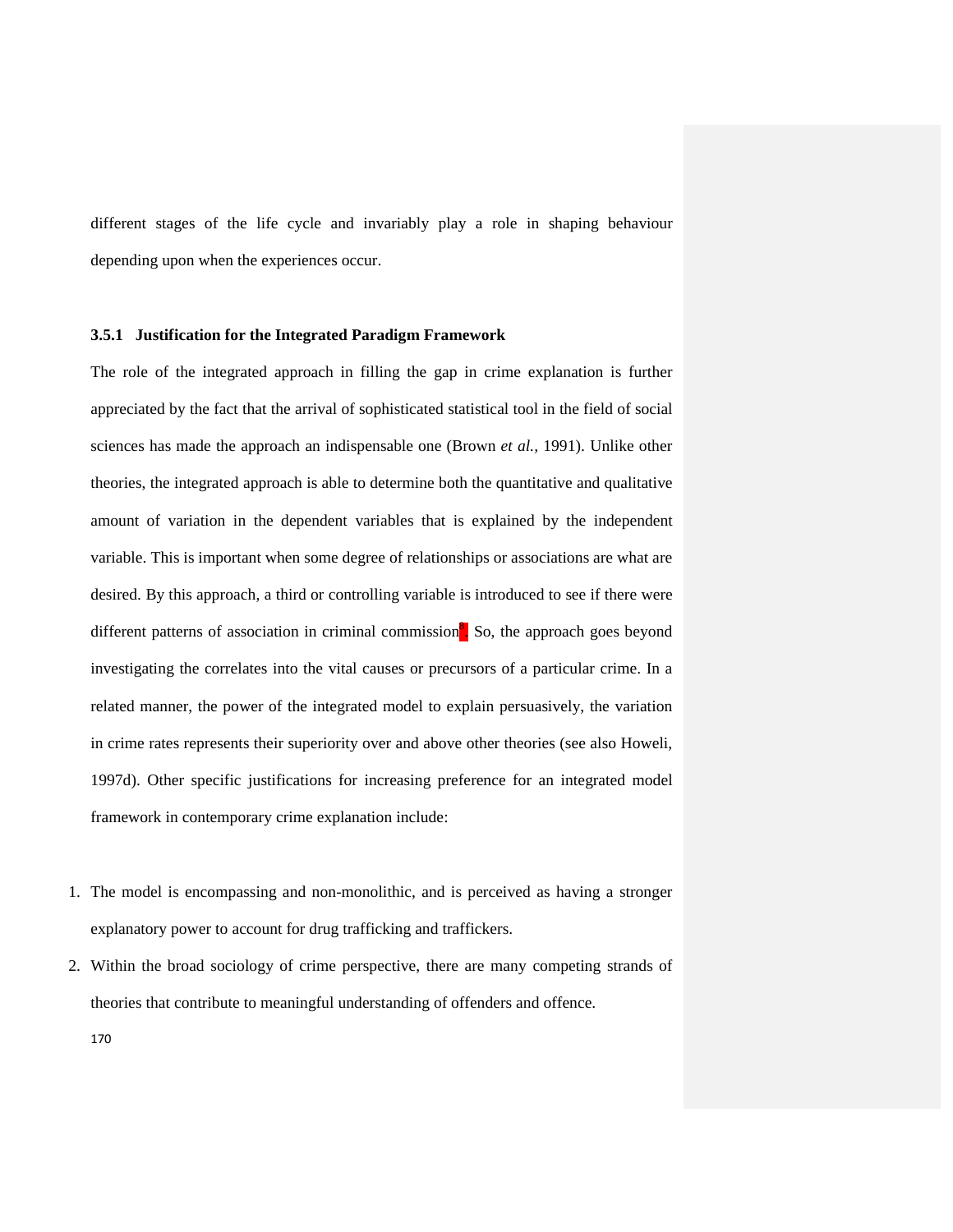- 3. The integrated model provides flexibility by making it possible to choose from, an array of factors, which build towards a more solid theory.
- 4. The model permits the actual causes of the particular criminal behaviour to be detected and studied (Brown, *et al.,* 1991, p. 474).

The integrated model approach, by and large is a better path and the end-point of integrating the several theoretical ideas that possibly explain the diverse, complex criminal behaviours occurring in their different social settings. For instance, emulation as a theoretical idea or perspective is a product of integrated approach towards a better, understanding of armed robbery in contemporary Nigeria. Its belief is anchored on the non-monolithic approach towards a better, defensible and convincing understanding of the crime in present day Nigeria. The proximate, strong ideas, and the sequence of its integrated approach are the theory or idea of culture contact, diffusion and infusion, learning process—the particular differential association theory, previous criminal experiences, the differential opportunity, previous criminal experiences, psychological theory and the political economy /conflict perspective.

\_\_\_\_\_\_\_\_\_\_\_\_\_\_\_\_\_\_\_\_\_\_\_

<sup>&</sup>lt;sup>8</sup>A number of these approach have been adopted in the study of criminal behavrour. Iwarimie-Jaja (19<sup>9</sup>9a) employed the intervening variable of "previous criminal association" to determine its significant role in the commission of high profile crime such as armed robbery. Lizotte *el al.* (2000) employed drugs to determine the role they play in gun carrying among the urban males' youth and the subsequent crimes being committed.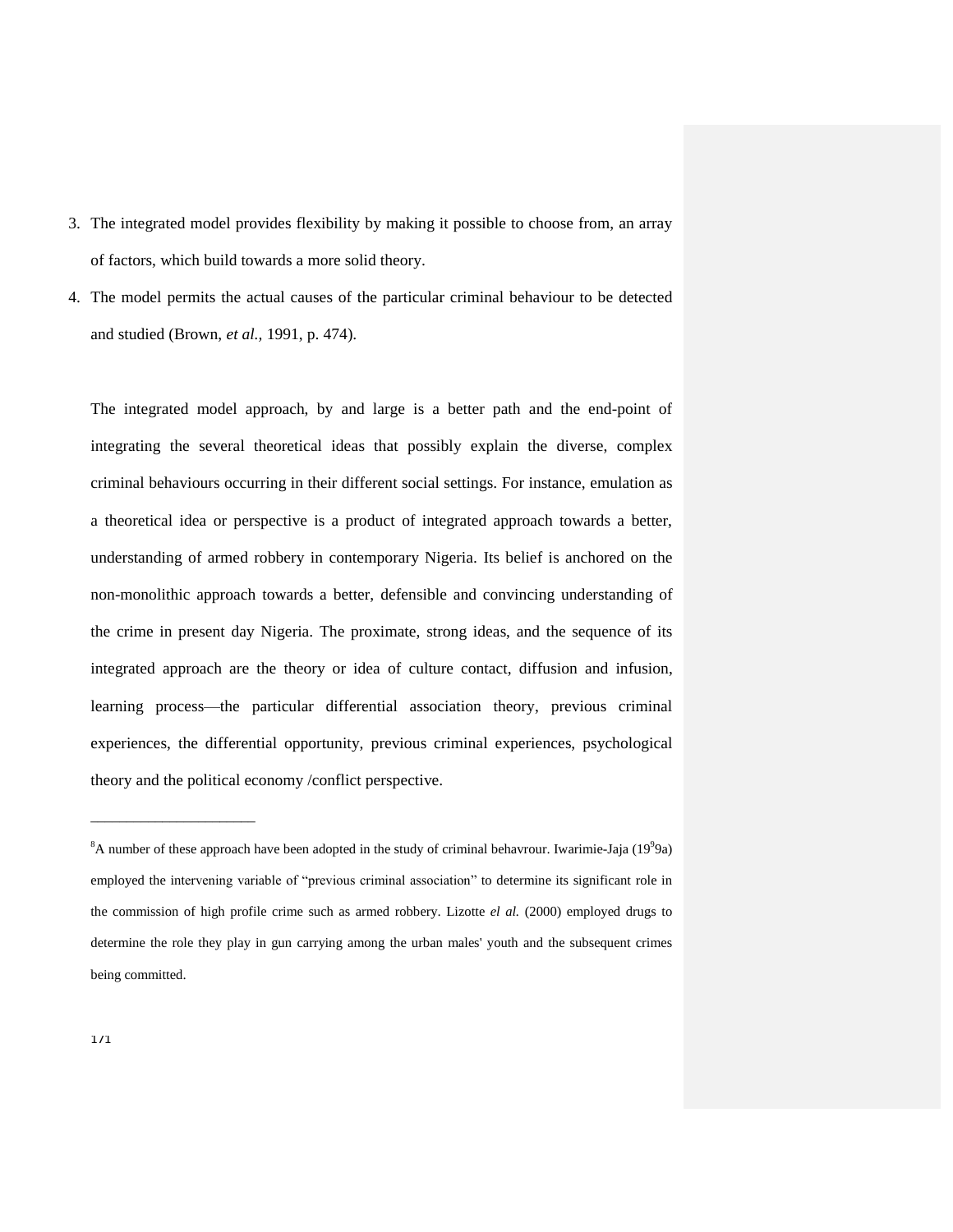#### **Tutor-Marked Assignment**

1. How would you use conflict theory to understand the swathe of criminal behaviours in contemporary Nigeria?

#### **4.0 Conclusion**

Serious debate on the pros and cons of integrated model approach has been raised and conclusion reached. Theory deconstruction or integration, though has its weaknesses, the strengths weigh heavier. Thus, its usage has been widely encouraged in contemporary criminological and security studies, since it stands strong to offer a plausible analysis of crime and security problems.

## **5.0 Summary**

The relevance and application of the above outlined theories, including their basic assumptions and critique, have been elucidated. Their strengths and weaknesses are found in the areas where assessment was discussed. And patterns of integrating theories were provided, from where you can develop learn and develop the art of theory reconstruction and deconstruction.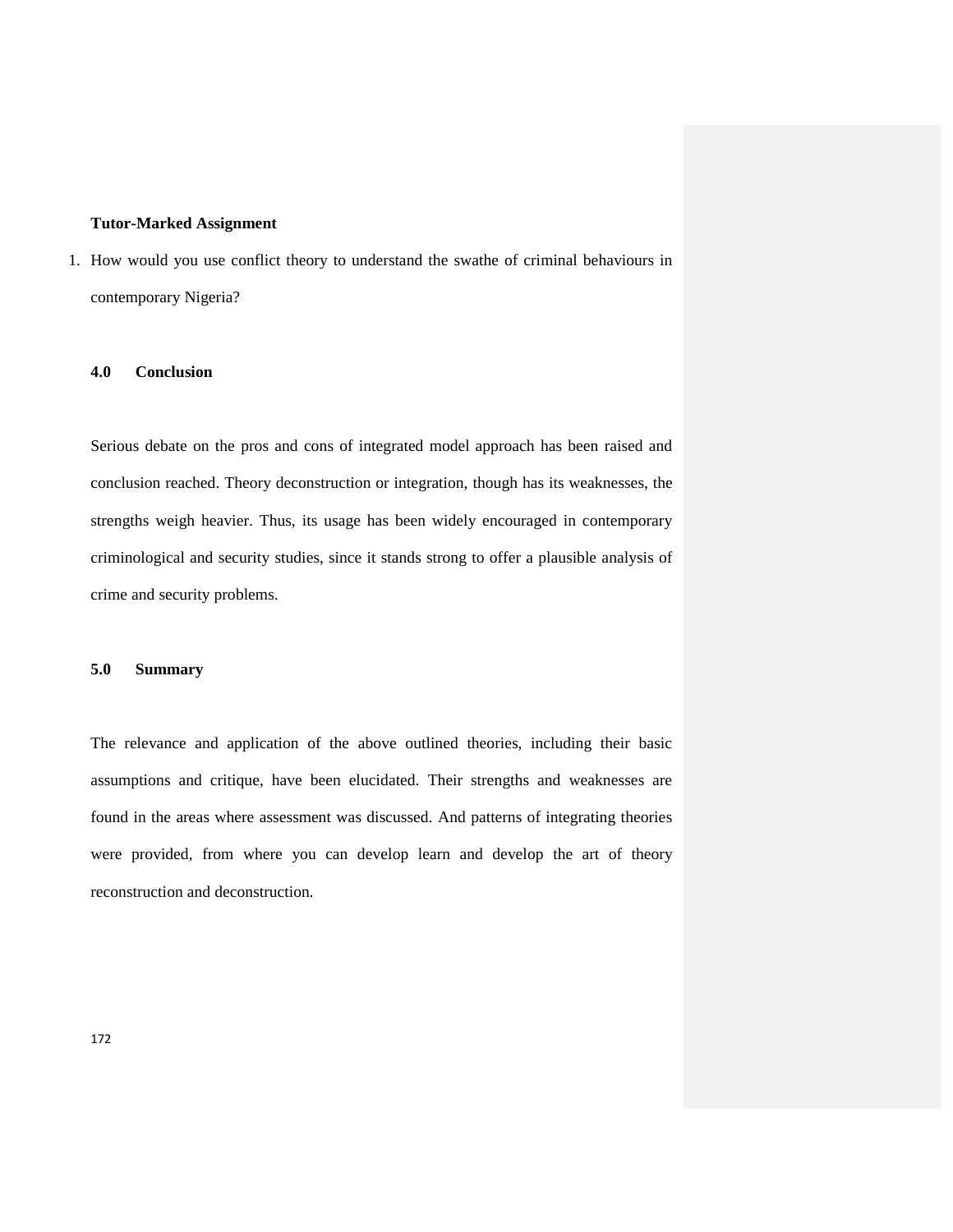## **6.0 Tutor-Marked Assignment**

1. Using integrated theoretical approach, explain the growing trends in kidnapping in Nigeria.

## **7.0 References/Further Readings**

- Adler, F., Gerhard, O. W., Mueller, W., & Laufer, S. (1991). *Criminology*. New York: McGraw-Hill.
- Becker, H. S. (1963). *Outsiders.* New York: Free Press.
- Beirne, P., & Messerschmidt, J. (2000). *Criminology*, (3<sup>rd</sup> ed.). Boulder, Colorado; Westview Press.
- Bohm, R. M. (1982). Radical criminology: An explication. *Criminology, 18*, 565-589.

Bonger, W. (1916). *Criminality and economic conditions*. Boston: Littler Brown.

Box, S. (1981). Deviancy, reality and society. London: Holt, Rinehart & Winston.

Brown, S, Esbensen, F, & Geis, G. (1991). *Criminology: Explaining crime* and *its context.* Cincinnati, Ohio: Anderson Publishing.

- Catalano, R. F., & Hawkins, D. J. (1996). The social development model: A theory of anti- social behaviour. In J. D. Hawkins (Ed.), Delinquency and crime: Current theories (pp. 149-197). New York: Cambridge University Press.
- Chambliss, W., & Seidman, R. (1971). *Law, order, and power*. Reading, MA: Addison Wesley.

Colvin, M., & Pauly, J. (1983). A critique of criminology: Toward an integrated structural- Maxist theory of delinquency production. *American Journal of Sociology, 89*, 513- 551.

Conklin, J. (1972). *Robbery and the criminal justice system*. Philadelphia, J. B.: Lippincott.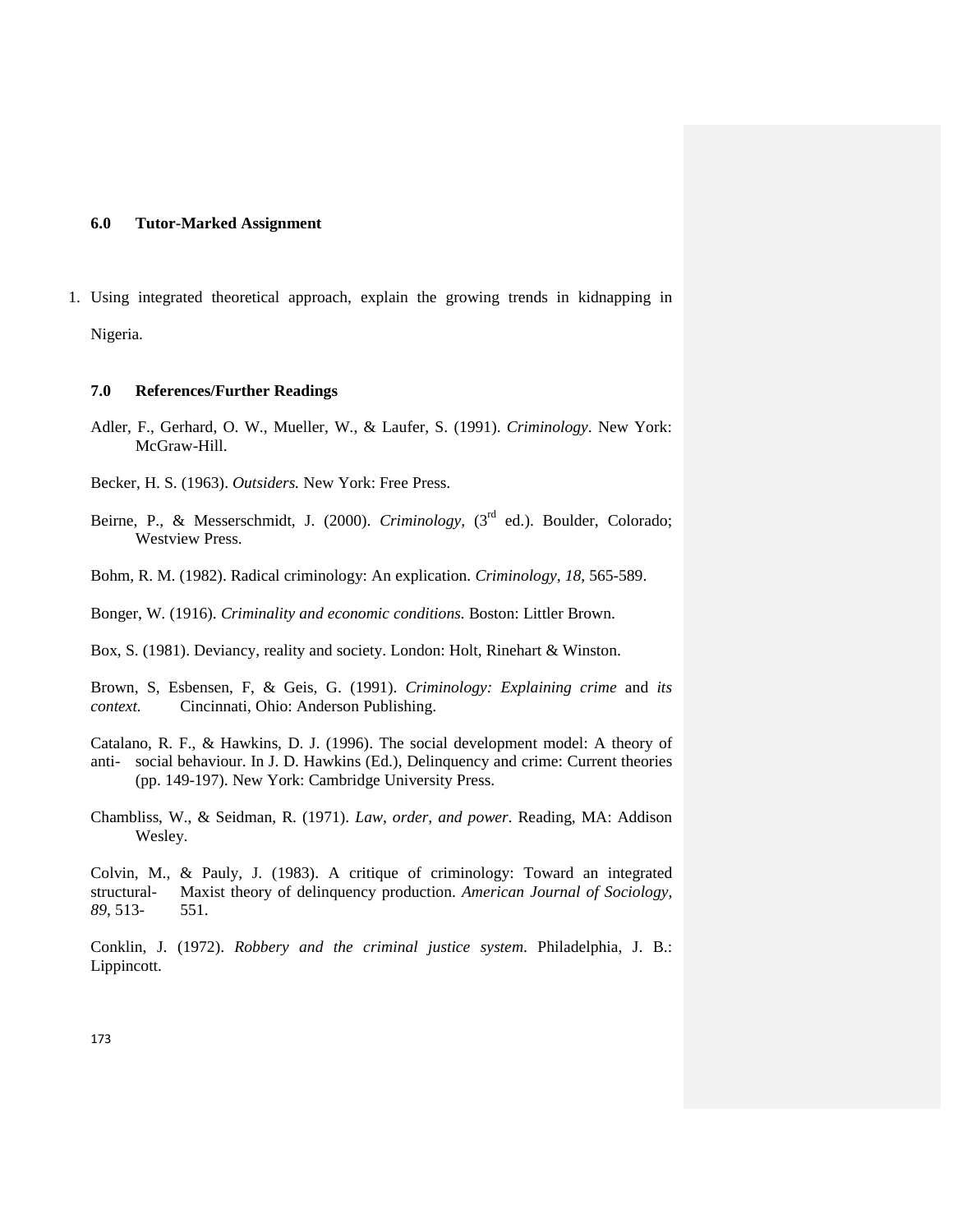- Dahrendorf, R. (1959). *Class and conflict in industrial society*. Alto, Ca.: Standard University Press.
- Downes, D., & Rock, P. (1988). *Understanding deviance* (2<sup>nd</sup> ed.). Oxford: Clarendon Press.
- Elliott, D. S. Ageton, S. S., & Canter, R. J. (1979). An integrated theoretical approach on delinquent behaviour. *Journal of Research in Crime and Delinquency, 16*, 3-27.
- Einstadter, W. J. (1975). The social disorganisation of armed robbery. Rushing, W. A. (Ed.), *Deviant behaviour and Social Process* (pp. 449-513). Chicago: Rand McNally College.
- Hawkins, J. D., & Cataiano, R. F. *(1992). Communities that care.* San Francisco: Jossey-Bass.
- Hirschi, T. (1979). A separation and unequal is better. *Journal of Research in Crime and Delinquency,* 16, 34-38.
- Hirschi, T. (1969). *Causes of delinquency.* Berkeley: University of California Press.
- Huizinga, D., *et al.* (1988). *The Devenver youth survey: Project overview. Project report #2.* Boulder, Co.: Institute of Behavioural Science, University of Colorado Bulletin, Fact Sheet.
- Huang, B., Kosterman, R., & Abbott, R. D. (2001). Modelling mediation in the etiology of violet behaviour in adolescence: A test of social development model. *Criminology,*  38, 75-108.
- Howell, J. C. (1997d). *Juvenile justice and youth violence.* Thousand Oaks, Ca.: Sage.
- Iwarimie-Jaja, D. (1999a). Juvenile delinquency and adult crime: A theoretical exposition*. Nigerian Journal of Criminal Justice Affairs,* 1, 41-65.
- Johnson, R. E. (1979). *Juvenile delinquency and its origins: An integrated Theoretical Approach.* New York: Cambridge University Press.
- Korhauser, R. (1978). *Social sources of delinquency.* Chicago: University of Chicago Press.
- Lemert, E. (1951). *Social pathology.* New York: McGraw-Hill.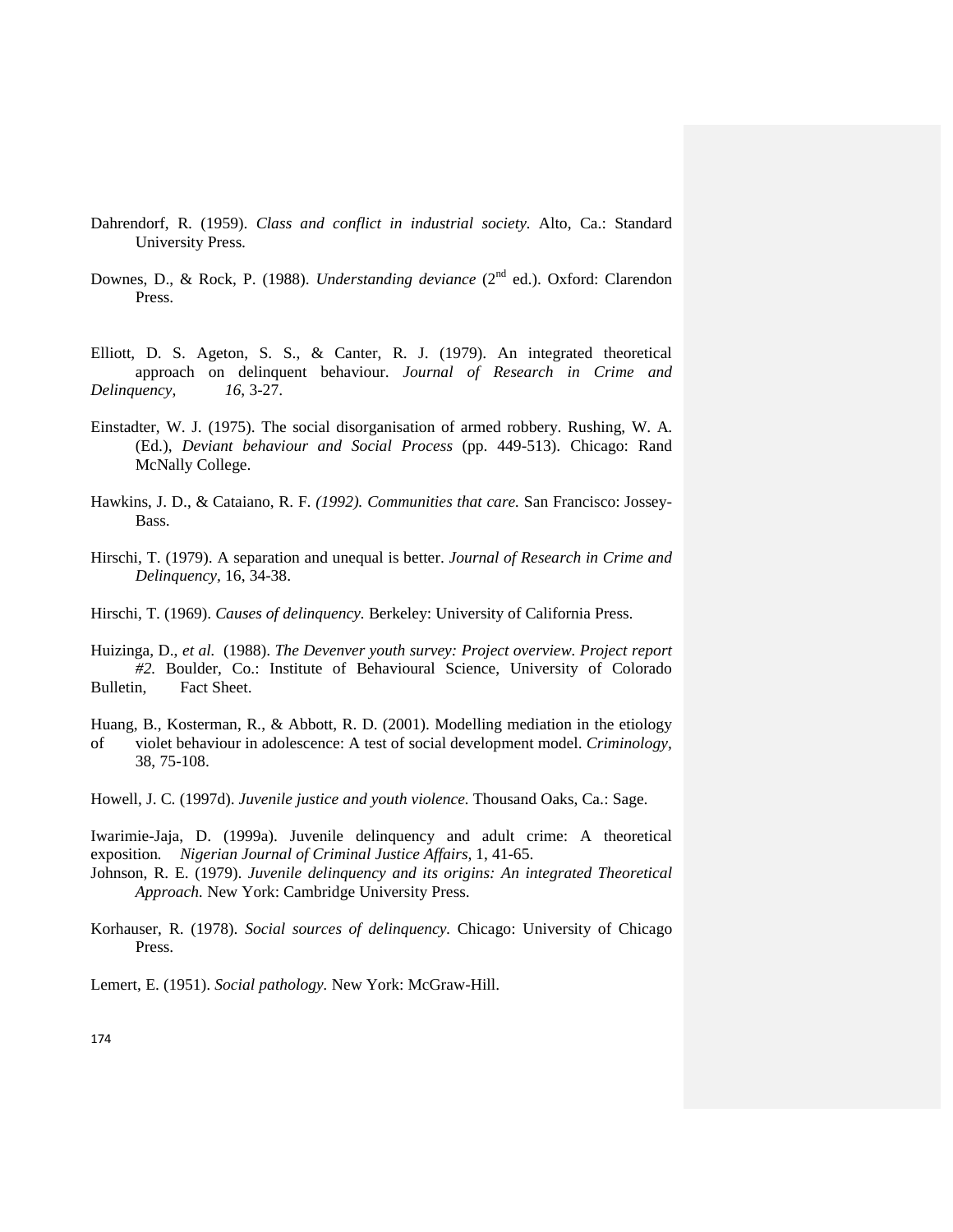- Liazos, A. (1972). The poverty of the sociology of deviance: Nuts, sluts, and perverts. *Social Problems, 20*(Summer), 103-120.
- Matza, D. (1964). *Delinquency and drift*. New York: John Wiley.
- Minor, W. W. (1981). The neutralization of criminal offence. *Criminology, 18*, 103-120.
- Olurode, L. (1990). *The* story *of Anini*: Mushin, Lagos: Reboni.
- Otu, S. (2003). Armed robbery and armed robbers is contemporary southeastern Nigeria: A criminological analysis (Doctoral Thesis). Department of criminology, Pretoria, University of South Africa*.*
- Otu, S. E. (2004). *Drug traffickers and drug trafficking: A sociological analysis of selected inmates in Pollsmore and Goodwood prisons* (Doctoral Thesis). Department of Anthropology and Sociology, University of the Western Cape, Cape Town, South Africa.
- Sellin, T. (1938). *Culture conflict and crime*. New York: Social Science Research Council.
- Shaw, C., & Mckay, H. D. (1942). *Juvenile delinquency in urban areas.* Chicago: University of Chicago Press.
- Tannenbaum. F. (1938). *Crime and community.* Boston: Ginn.
- Thio, A. (1998). *Deviant Behaviour* (5th ed.). New York:Longman.
- Turk, A. (1969). *Criminality and legal order.* Chicago: Rand McNally.
- Void, G., & Bernard, T. (1986). *Theoretical criminology*. (3<sup>rd</sup> ed.). New York: Oxford University Press.

Wikstrom P., & Loeber, R. (2000). Do disadvantaged neighbourhoods cause welladjusted children to become adolescent delinquents? A study of male juvenile serious offending, individual risk and serious protective factors, and neighbourhood context. *Criminology,* 38, 1109-1140.

#### **8.0 Self-Assessment Exercise**

1. The phrase "anybody would have done the same thing in my position" is a pattern of \_\_\_\_\_\_\_\_\_\_\_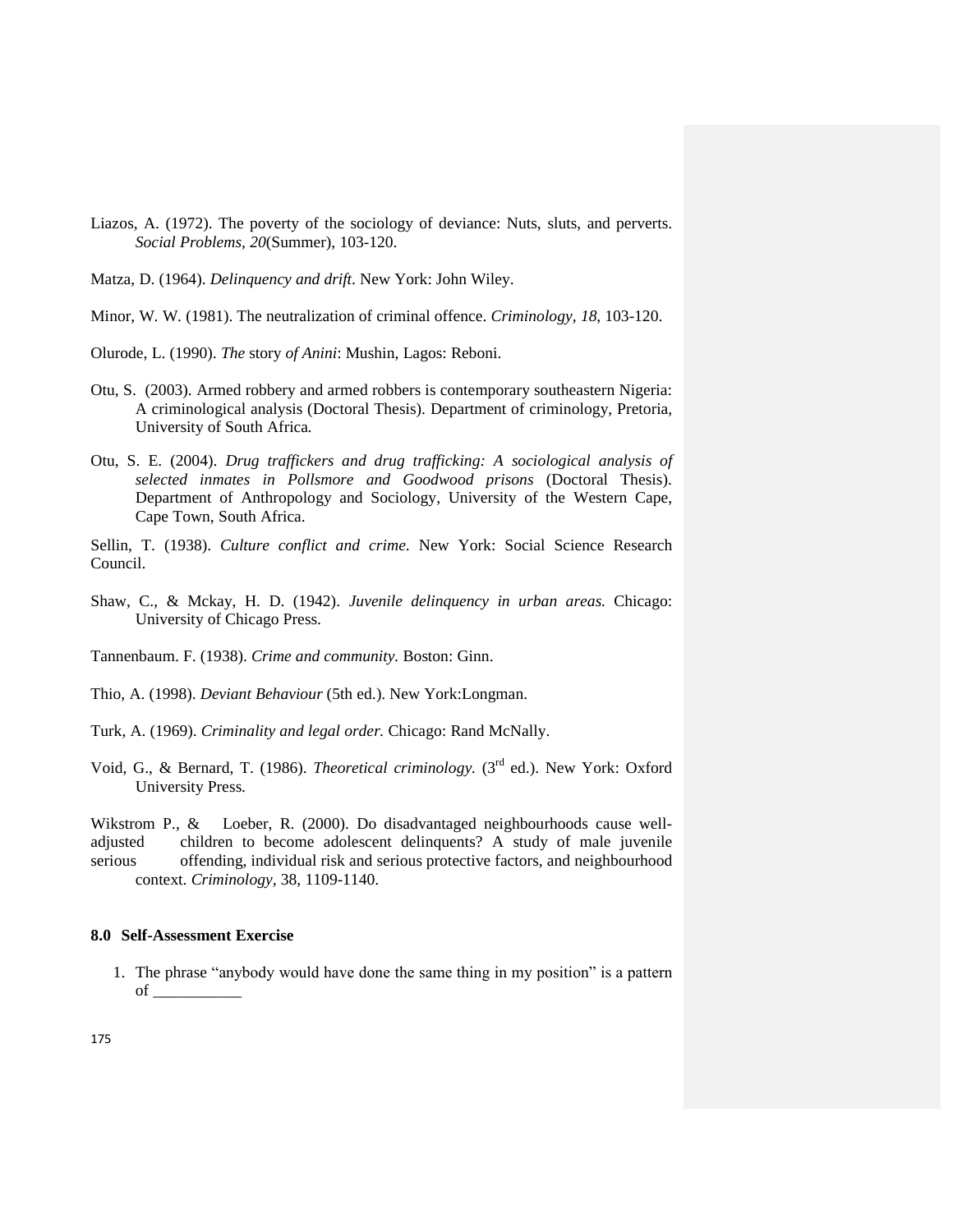- a. Denial of responsibility
- b. Denial of injury
- c. Denial of victim
- d. Condemnation of the condemners

2. \_\_\_\_\_\_\_\_\_\_\_ is often described as the first truly theorist of labelling theory.

- a. Herbert Mead
- b. Charles Cooley
- c. Edwin Lemert
- d. Frank Tannenbaum
- 3. Outer containment as a mechanism of controlling criminogenic forces takes the form of
	- a. Social sanctions
	- b. Self-control
	- c. Divine intervention
	- d. None of the above
- 4. Integrated model approach is referred to as  $\frac{1}{\sqrt{2}}$ 
	- a. Theoretical framework
	- b. Theory deconstruction
	- c. Conceptual framework
	- d. Review of related theories
- 5. According to Howard Becker (1963), deviants and criminals represent a \_\_\_\_\_\_\_
	- a. Group of societal outcast
	- b. Societal bad-eggs
	- c. Heterogeneous collection of people
	- d. Set of people that need help
- 6. Who among these criminologists is an anti-integrationist?
	- a. Travis Hirsch
	- b. D. Elliot
	- c. A and B
	- d. None of the above
- 7. When most parents concentrate on their children rather than the generality of them, they simply sound like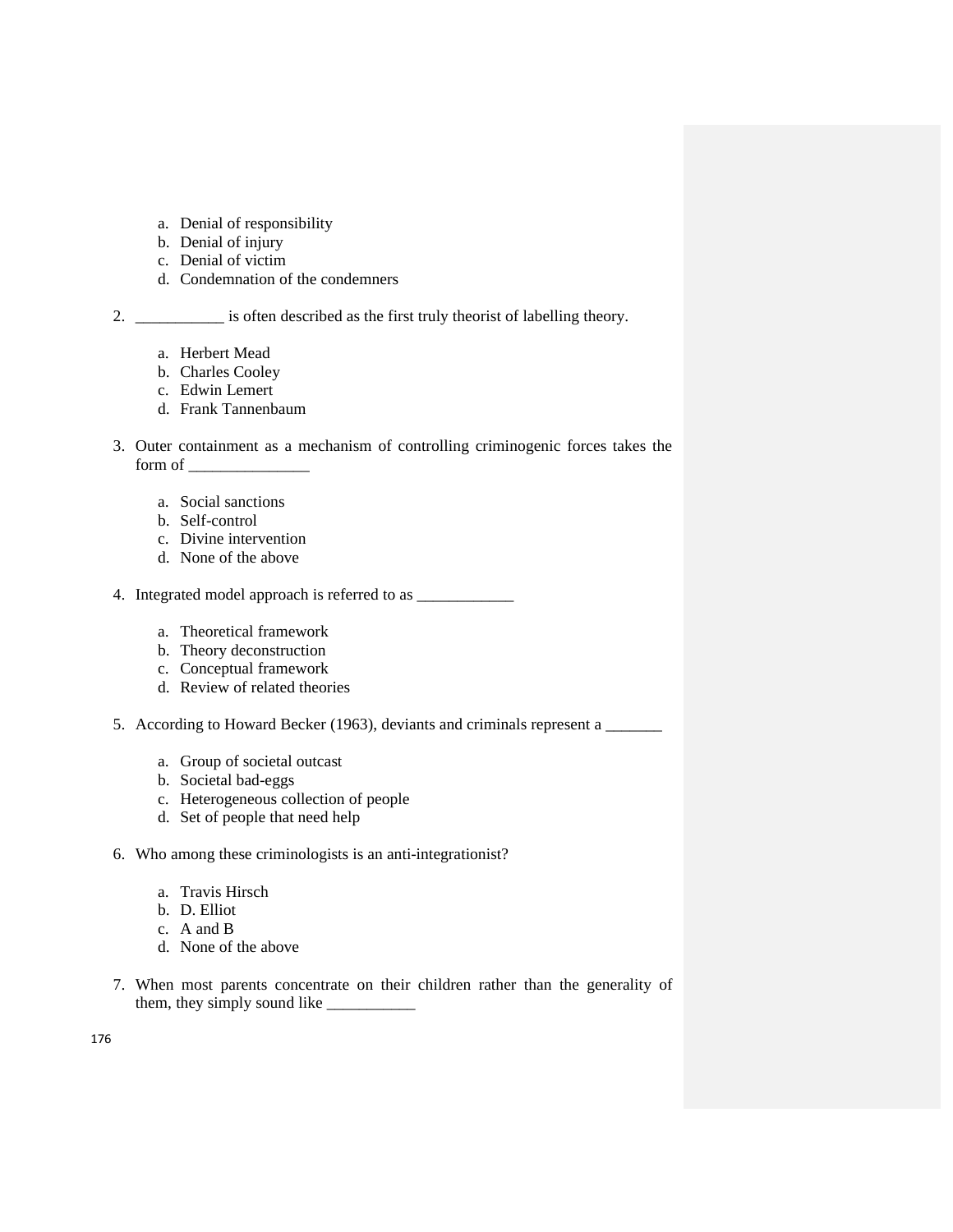- a. Social bond theorists
- b. Social control theorists
- c. Social reaction theorists
- d. Social psychology theorists

8. Primary and secondary deviation is associated with the work of

- a. Gresham Sykes and David Matza
- b. Walter Reckless
- c. Frank Tannenbaum
- d. Edwin Lemert

9. \_\_\_\_\_\_\_\_\_ also believe that people are imbued with the notion of "freewill".

- a. Social psychology theorists
- b. Social bond theorists
- c. Social control theorists
- d. Social reaction theorists

10.The history of integrated model approach dates back to the \_\_\_\_\_\_\_\_

- a. 1930s
- b. 1940s
- c. 1950s
- d. 1960s

# **9.0Feedback**

- 1. C
- 2. D
- 3. A
- 4. B
- 5. C
- 6. A
- 7. B
- 8. D 9. C
- 10.B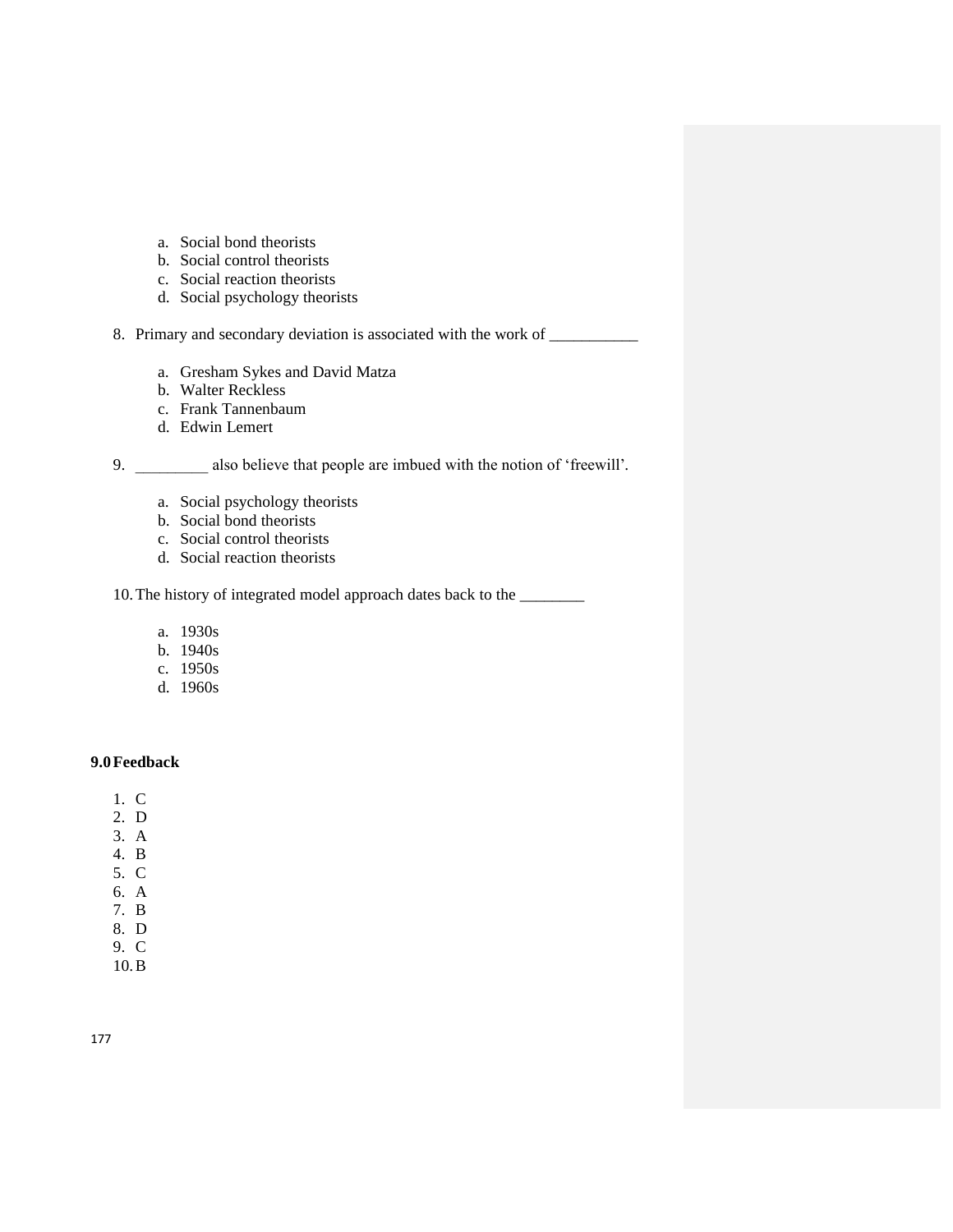# **Module 4**

Unit 1: Realism.

Unit 2: Liberalism.

Unit 3: Constructivism.

Unit 4: Game Theory

# **CONTENTS**

1.0 Introduction

2.0 Objectives

3.0 Main Contents

3.1Realism. 3.2Liberalism 3.3Constructivism 3.4Game Theory 3.5Feminism

4.0 Conclusion

5.0 Summary

6.0 Tutor-Marked Assignment

7.0 Reference/Further Readings

8.0 Self-Assessment Exercise

9.0 Feedback

# **1.0 Introduction**

Several security studies theories are reviewed in this unit. Although there are multiple of theories depending on the text one lays his/her hand, only a few of these theories are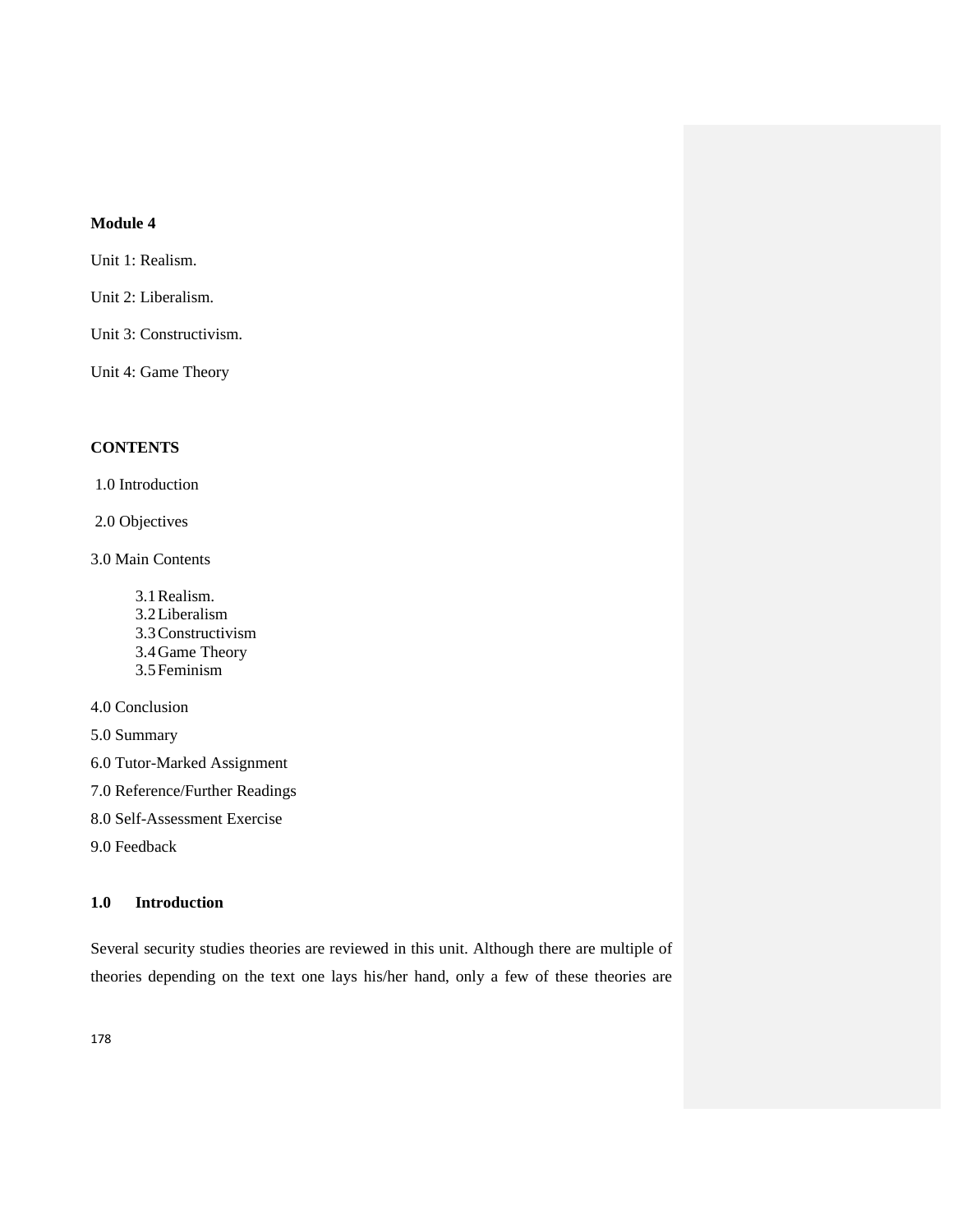reviewed here. They are realism, liberalism, constructivism, game theory, and feminism. Each of these theories have many strands or dimensions that also call for attention.

## **3.0 Objectives**

It is believed that, by the end of this unit, you will come to know:

- The relevance and use of the above outlined theories.
- The basic assumptions of those theories.
- The strengths and weaknesses of the said theories.
- The various ways of integrating theories.

## **4.0 MAIN CONTENTS**

#### **Realism/Rationalism**

Realism as a security theory focuses on power, fear and anarchy as what drives and provides important explanations for the ubiquitous and age-long wars and conflict that characterise human society. It states that State's behaviour is such that is driven by the leaders' flawed human nature, or by the pre-emptive unpleasantness which is brought about by the anarchy and chaos that characterized the international system (Elman, 2008). The realists are saying that human beings by nature are selfish and greedy and these qualities wet man"s appetite for power, or the need to amass the wherewithal to be secured in a self-help world. This desire for power and to accumulate wealth is what accounts for the endless succession of wars and conquests. This viewpoint makes realists to often take a pessimistic and prudential view of international relations (Elman, 2001), even for an unusually optimistic realist approach (see Glaser, 1994/95, 1997).

Realist theory remains the earliest theory in security and peace studies and extends well beyond the twentieth century, the proponents are of the view that most theories on security studies are no more than the incarnation of an extended intellectual tradition (see Donnely, 2000).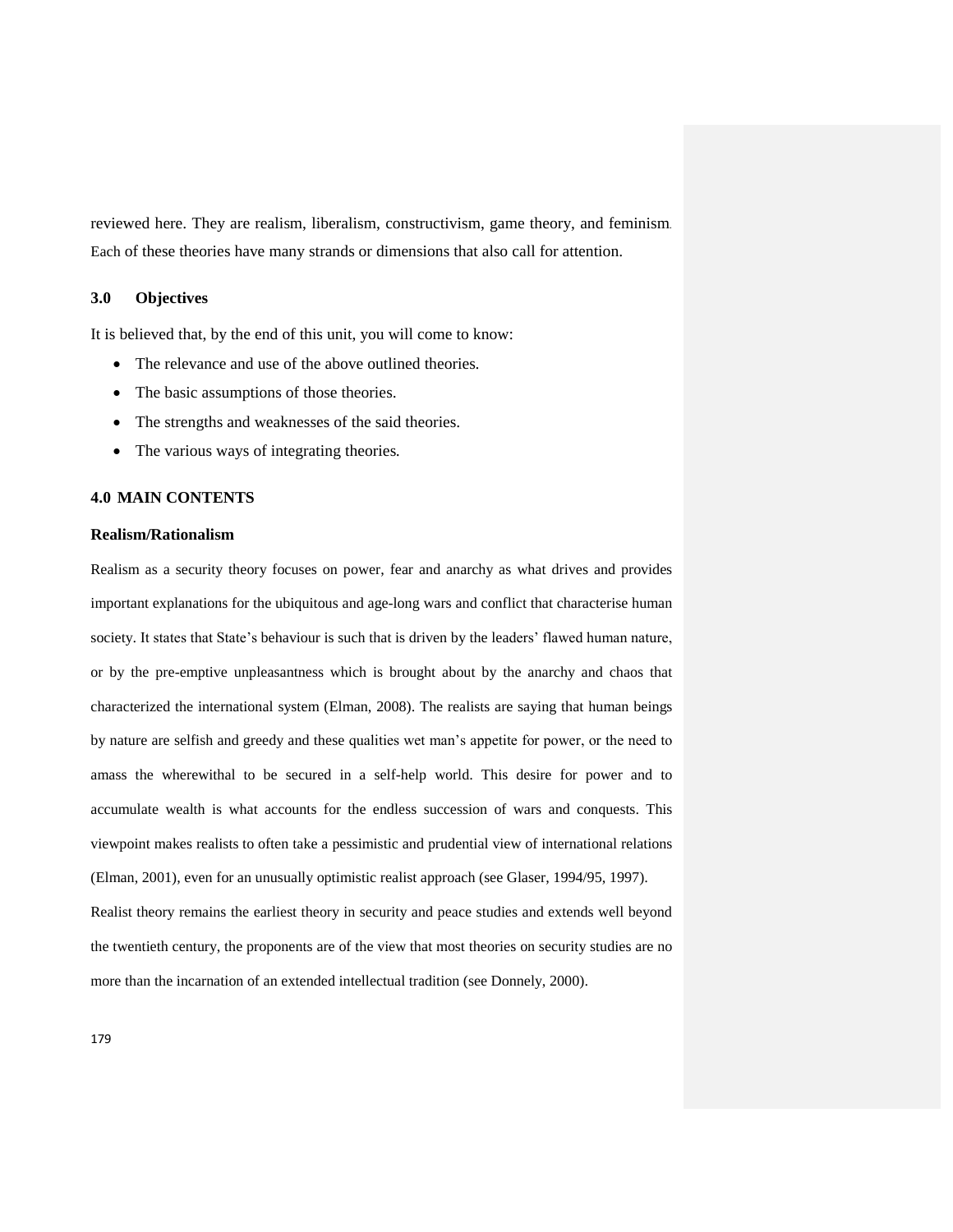There are different branches of realist theory, namely, classical realism, neoliberalism, defensive structural realism, offensive structural realism, rise and fall realism, and neoclassical realism. The parallel among these strands lies in the fact that they all share a pessimistic outlook about the continuity of inter-group strife, each and every one of them has some unique assumptions and then provides different style of explanations for the causes and consequences of conflict.

Classical realism sticks tenaciously to the idea that the desire for more power is rooted and ingrained in the flaw nature of humanity and that this accounts for the continuum of states in the struggle to increase their capabilities. The pursuance of self-serving expansionist foreign policies by states brought about by aggressive statesmen, or by domestic political system which give greedy parochial groups opportunity are at the heart of classical realism. This is made possible by the absence of international equivalent of a state government.

#### **Liberalism**

Liberalism as a theory in security studies emphasizes on republican constitution as the basis for producing peace and security. By republican Kant meant a constitutional rule where even a monarch rules according to law. At the same time, the test of good laws was their 'universalizability', that is the test of universal applicability. Any law so described as such should be the one any one could wish everyone (including oneself) to obey. Such a law becomes categorically imperative and directly binding on all including the monarchs as well as ordinary citizens. So for Kant, republican states were simply "peace producers; that is they were more inclined to peaceful behavior than other states. He attributed this to their consultative character, explaining that republicans were more than any other states likely to consult the citizens before going to wars and that citizens were unlikely to endorse war easily. In addition, republican states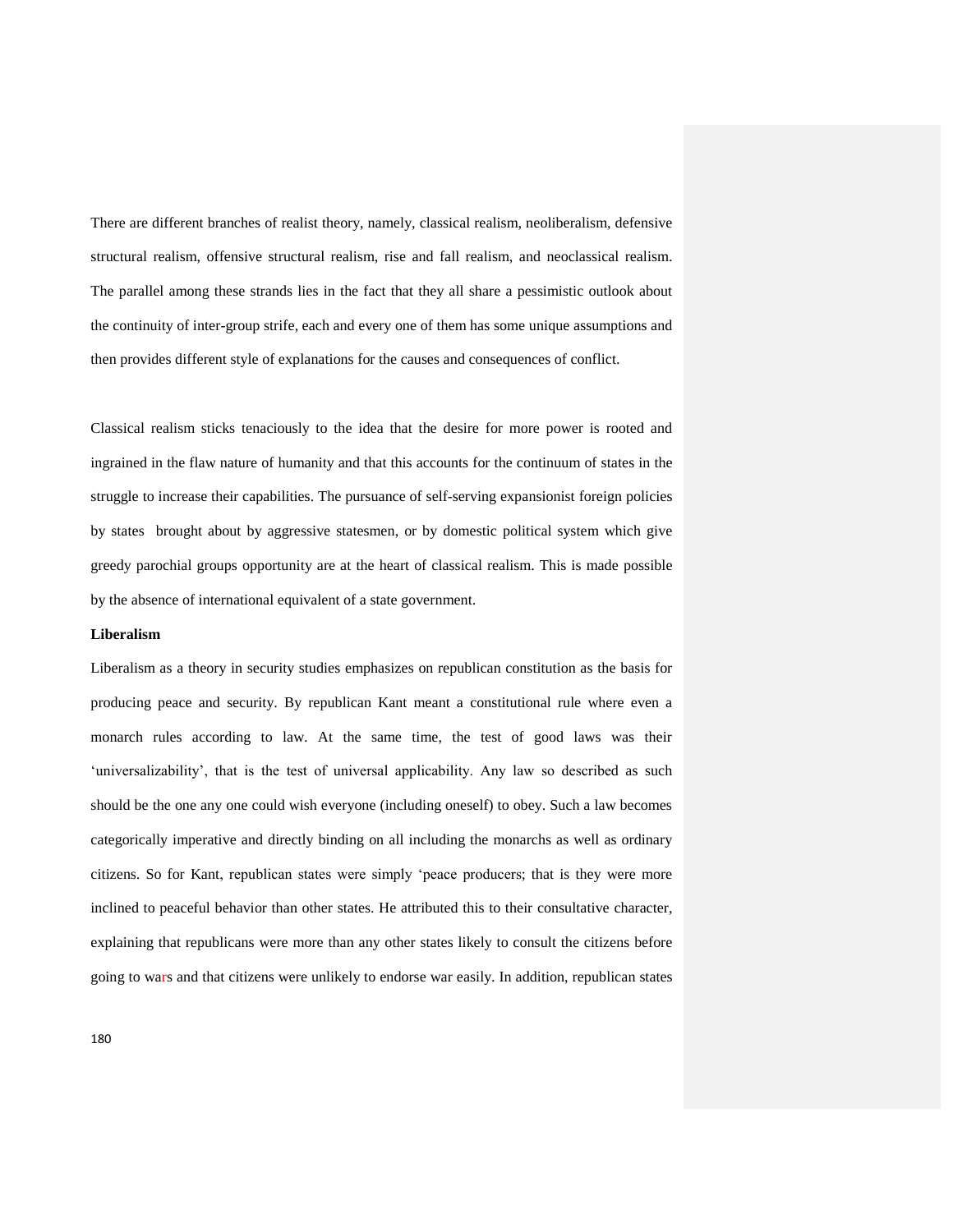were built on legal foundations and a state built on law was less likely to endorse lawless behavior in international relations.

Kant was committed to his idea of perceptual peace and he noted that there were conditions which militate against it and called on the republicans to take initiatives to obliterating these conditions. These conditions are the basic characteristics of his perceptual peace thesis and they determine the dynamics of international relations, its lawless conditions, unstable power balances and the ever-present possibility of wars. Kant argued that it was not just enough for the republicans to remain liberal but must move in the direction of a-law-regulated international relations. Kant, critiques the balance of power refusing to accept it as being peacekeeper. His argument is that balancing of power was fallacious since it is the desire of every state or its ruler, to strive at a condition of perpetual peace by conquering the whole world of that were possible (Kant, 1991b). Instead, he subscribed to Rousseau"s view that states were naturally pushed into watching one another and adjusting their power according, usually through alliances and cooperation—a practice he noted resulted merely in "ceaseless agitation" and not peace.

There are other aspects of the liberal thought on peace and security studies apart from the traditional/Kantian liberalism. They are *douce commerce* which bothers on the economic thought regarding war and peace, the democratic peace thesis—the idea that liberal states do not fight war with other liberal states, and finally neoliberal institutionalism which concentrates on the role of international institutions in mitigating conflict.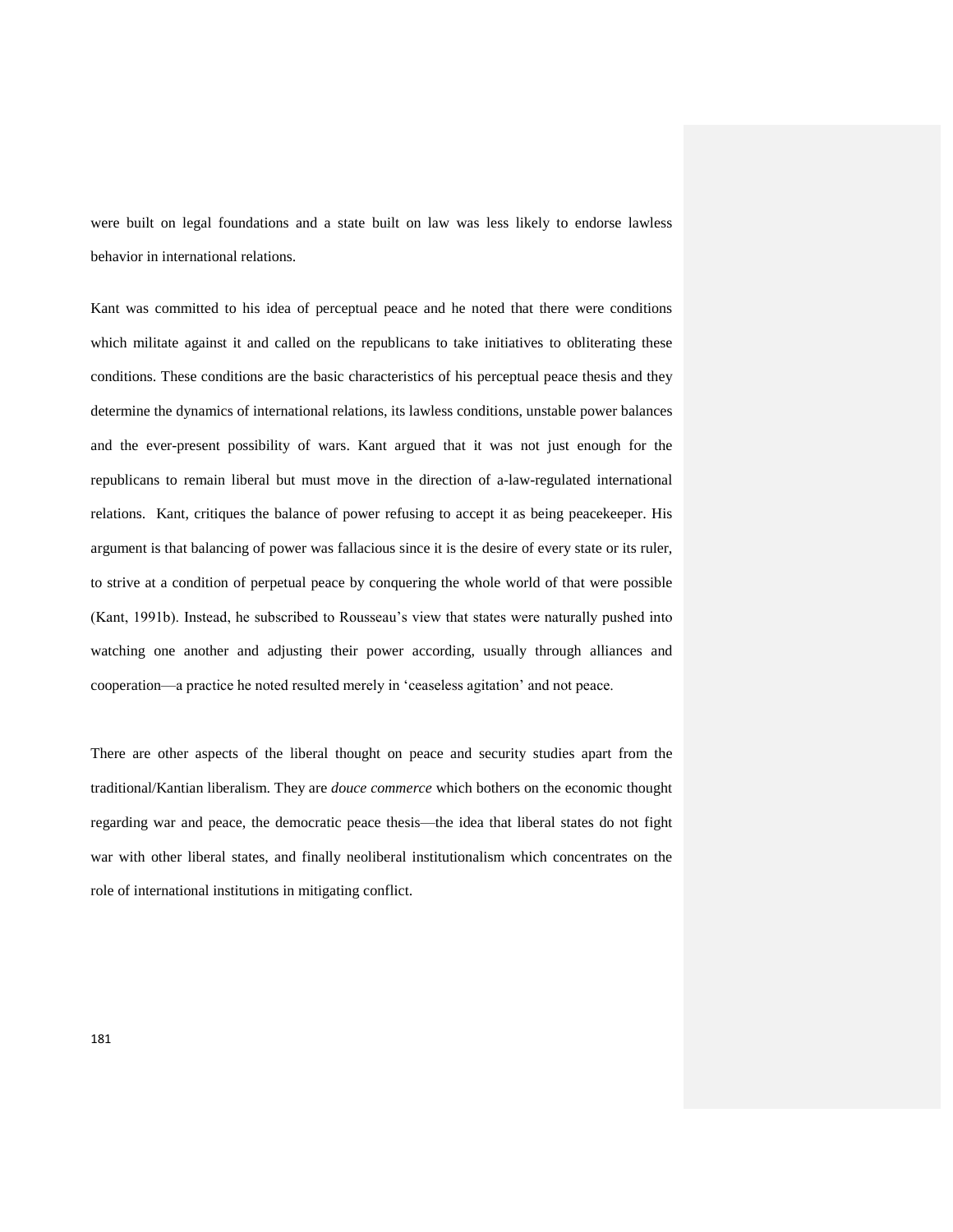## **Constructivism**

Constructivism draws strength from a combination of sociological approaches and critical theory. The emphasis of constructivists is that the world is constituted socially through intersubjective interaction; that both the agents and their structures are mutually constituted. It also states that ideational factors such as norms, identity and ideas are critical to the constitution and dynamics of world politics (McDonald, 2008). So to constructivists, security is a social construction. Fierke (2007), to construct something is merely an act which try to bring into being a subject or object that ordinarily wouldn"t have been. To constructivists, even when we define security for instance, as the preservation of group's core values, it tells us little until we ask salient questions such as: what is core value are; where do such threat to core values comes from; how can the preservation or advancement of these core values be achieved. For it is only answers to these questions—articulated and then negotiated in a particular social and historical context through social interaction—that bring security into being.

Constructivists do not wish to engage like other theorists in a universal and abstract definitions of security. And they differ in their commitment to the different forms this takes. Hopf (1998) was categorical in his argument when he averred that it is impossible to make a universal and abstract claims about the source of threat in world politics. To him, state political leaders designate other states as "friend" or "enemy—and approach them as such—on the basic of conceptions of identity. A good example of the reflection of constructivists" theory is the invasion of Iraq in 2003 by U.S and UK. Here security was constructed and mediated through different understandings of identity. The question is why, in this context, was the argument, and perhaps, possibility that Saddam Hussein might be developing weapons of mass destruction in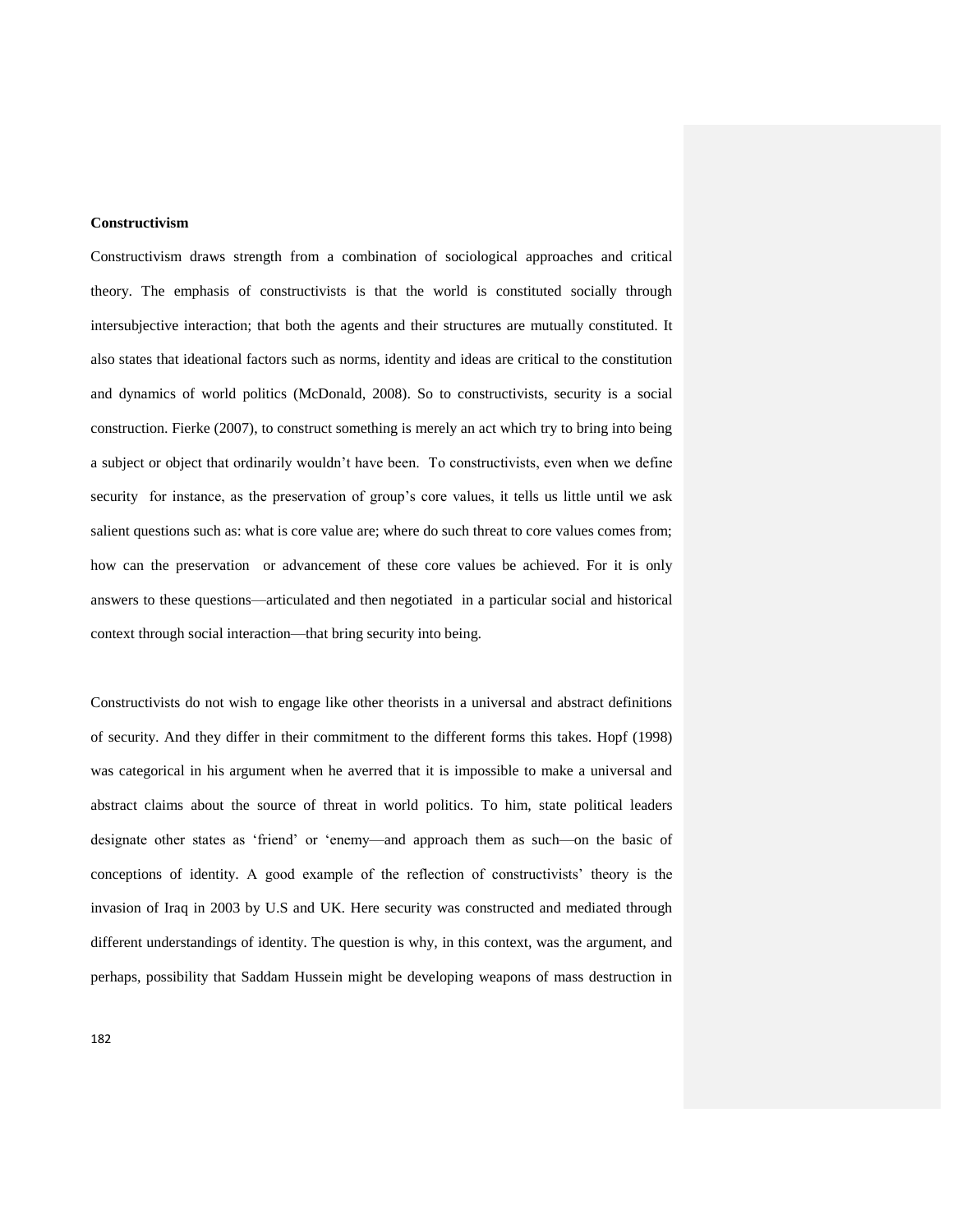2002 to 2003 deemed and perceived far more of a threat for the US and UK than the existing nuclear arsenals of states such as Russia, China, India, Pakistan, France or Israel, indeed enough to warrant military invasion aimed at regime change? Constructivist analysis would emphasized the importance of a range of social, cultural and historical factors that motivated particular forms of meaning to be given to different actors and their institutions. In the case of Iraq, these might include the historical experiences of conflict with Saddam Hussein in the first Gulf War, or Iraq radically different political system than that of the Us and UK. The same applies to US-North Korea. How come US continue to see North Korea as a rogue state while Russia and China does not?

## **Game Theory**

Game theory is the science of interactive decision making. In the game theory the decision makers are players who may be individuals or groups who in some sense operate as a coherent unit (Zagare, 2008). Presidents, Prime Ministers, Kings, queens, foreign ministers, dictators and so can be regarded as players so also are the states in whose name they make foreign policy decision. The decisions that the players make result to outcome. In game theory, an outcome can just be anything. And it is argued that the empirical content associated with an outcome will vary with the game being analysed. These outcomes sometimes are 'compromise', conflict'.

Reflecting the intensity of the World War period, in the US in the early 1950s, (Zagare (2008) explained that almost all of the applications of game theory in the field of security studies analysed interstate conflicts as zero-sum games. A zero-sum game is any game in which the interests of the players are diametrically opposed (The winner takes it all). That is, there is point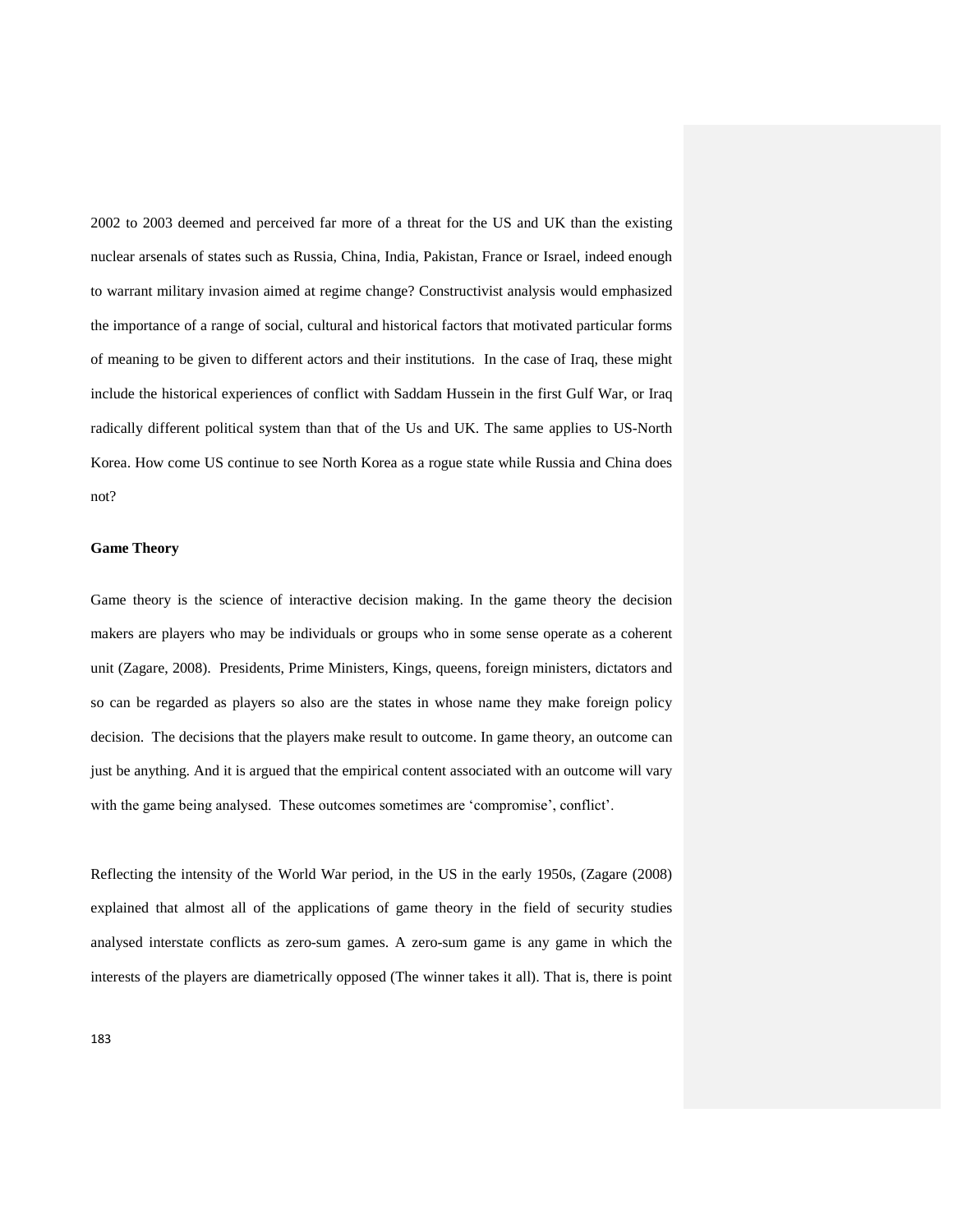of convergence between and among the players. Each party to the conflicts maintain a fortress and unyielding position.

By contrast, a non-zero-sum game is an interactive situation in which the players have missed motives; that is, in addition to conflicting interests, they may also have a common interests. This non-zero- sum game became the standard form of analysis in international politics towards the end of 1950s, due in no small part to the work of Thomas Schelling (1960 and 1966). In this seminal work Schelling had noted that conflict and common interests were not mutually exclusive; meaning that they were interdependent. No states can afford to be autarchy or toe one part of the two sides of peace and conflicts. Game theory is known to have been influential in the study of deterrence.

## **Feminism**

Feminism as a perspective in International Relations and Peace and Security Studies is a relatively late comer in the field. While the broad feminist perspective focuses on gendereddifferentiated people, there are variants of feminist perspective, with each drawing attention to the different ways of thinking about gender, different ways of conceptualizing gendered natures of international security and the various dimensions of responding to the problems of global politics (See also Whitworth, 2008).The various kinds o feminist theory are :

1) Liberal feminists: The privilege ideas of equality and the quest of underscore women"s representation within the public sphere is at the heart of liberal feminists (See Whitworth, 2008). The role women play in any position they occupy within the public space is what really matters to liberal feminists. They ask and seek to know whether women are present as decision makers in area of international security. If not, why not? They ask if women are present in militaries, and

184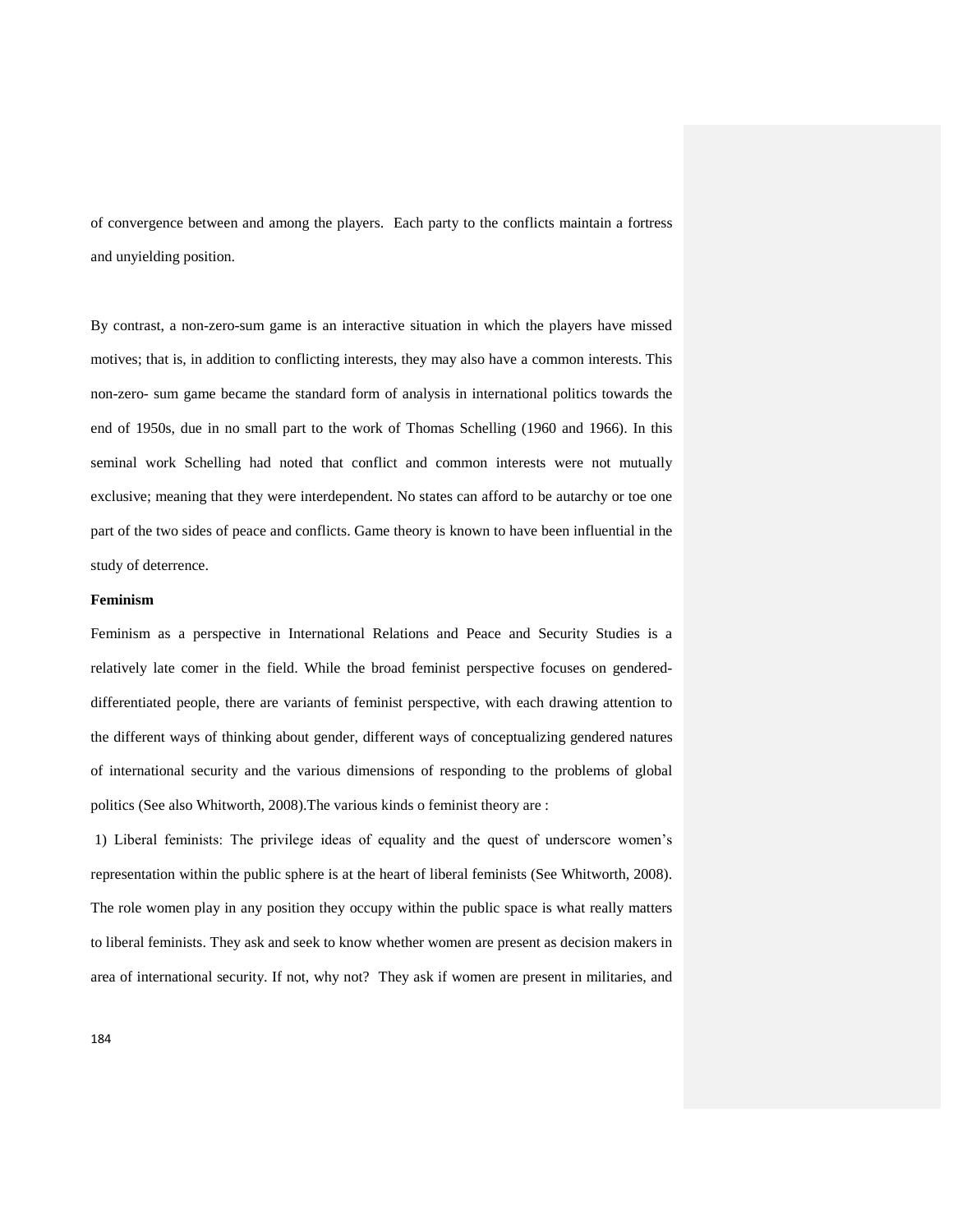if they do, what is the impact of their presence? However, of particular interest to liberal feminists, is to identify the obstacles challenge women"s participation in local, national and global institutions. Liberal feminists advocate for increase in the presence and participation of women.

2) Radical feminists: feminists focus less on equality and more on notion of difference. Radical feminists hold the view that women and men are essentially different from one another and (essentially quite similar to one another). Whether view from biological or socialization perspective, radical feminists are of the view that men as a group are less able to express emotion, sentiment, are more aggressive, competitive and assertive. On the other hand, women are more nurturing, more holistic and less abstract. They believe that much of the way society is structured tend to support the power of men over women and their bodies.

On the issue of adequate representation of women in positions of power in public places, the radical agrees with the liberal but insist that such representation is not to achieve equality rights reasons of the liberal, rather because women brings a different perspective to politics , that is more focused on cooperation and peace.

**Critical feminists:** They call for an examination of the prevailing assumptions about genderbased dichotomy. That is, the assumptions which define and differentia both women and men. They as the question about what is intrinsically to be a man or a woman, what is appropriately feminine and masculine behavior, the appropriate role of a man and a woman, in the workplace family and associations?(Whitworth, 1994). The argument of critical feminists is that the prevailing norms associated with masculinity as much as femininity need to be reexamined, and likewise the fact that these norms can have significant impact on men especially the marginalized (see Connell, 1995). According to critical feminists, the assumptions that surround women and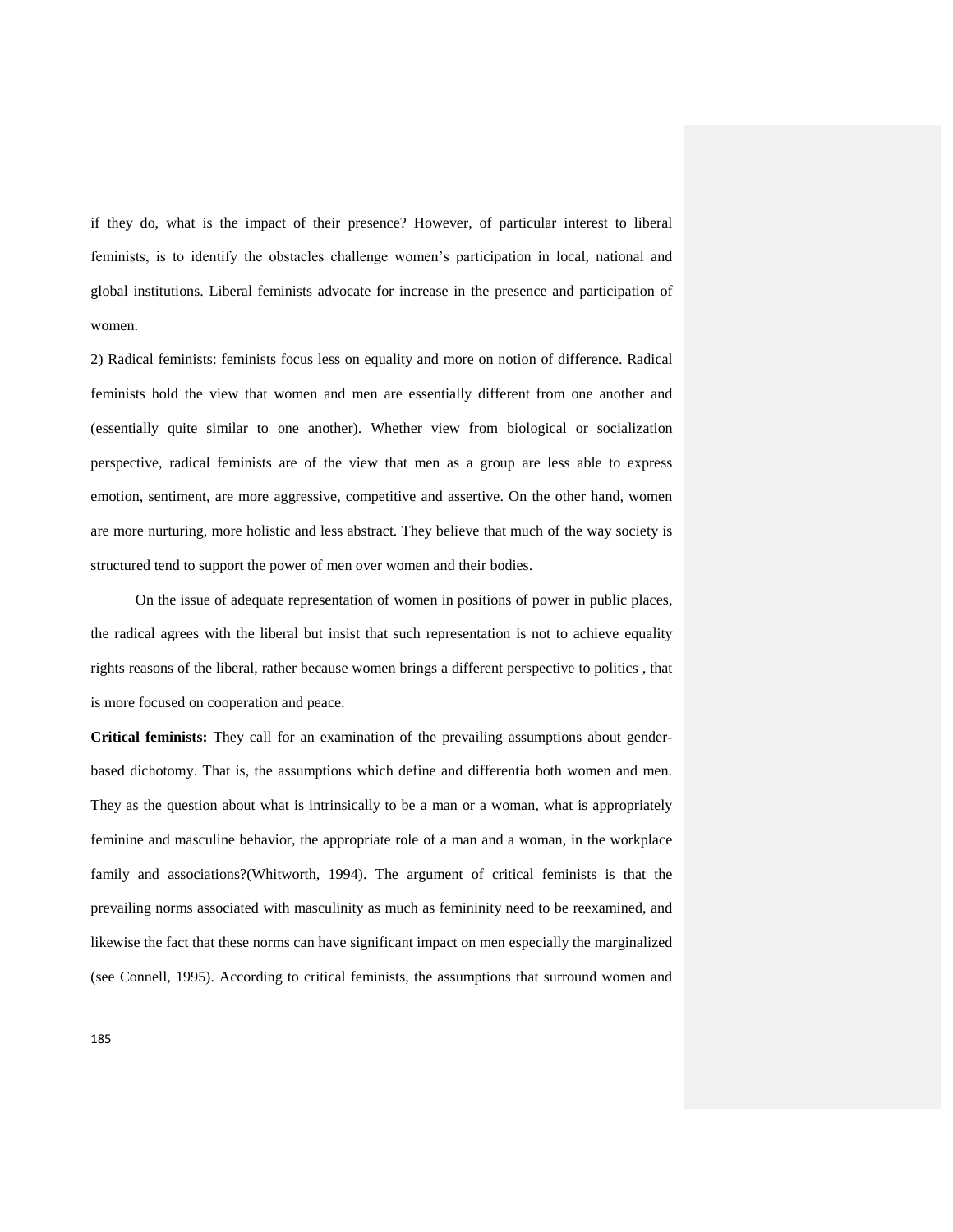men/ masculinity and femininity take place beyond the level of discourse. Indeed, gender depends also on the real, material, lived condition of women and men in particular times and places, which include but not limited to the lived conditions of race, class, religion, sexuality and ethnicity.

**Postcolonial feminist theorist:** Postcolonial theorists draw their insights from the radical perspective and argue further, that of the partial truths concerning gender. To them, imperialism represents one of the crucial moments, or processes through which modern identities in all their dummy forms become established. While some postcolonial feminists agreed on the interrelationships between race, class and gender, they claim that there is nonetheless "a discernible First World feminist voice" in international relations which does not sufficiently foreground the "erasures surrounding race and representation" (Chowdhry and Nair, 2002:10).The theorists debunk the assumed universality of experience between women that earlier (particularly liberal and radical) feminists relied upon.

## **References**

Connell, R.W. (1995). Masculinities. Berkeley, CA.: University of California Press.

- Chowdhry, D. & Nair, S. (2002). Power, postcolonialism and international relations: Reading race, gender and class (eds). London: Routledge.
- Donnelly, J. (2000). *Realism and International Relations,* Cambridge: Cambridge University Press.
- Elman, C. (2001). History, theory and the democratic peace, *The International History Review*, 23 (4), 757-766.
- Elman, C. (2008). "Realism". In Paul D. Williams (ed.) Security Studies. An Introduction. Routhledge, Abingdon: Oxon, pp.15-28.